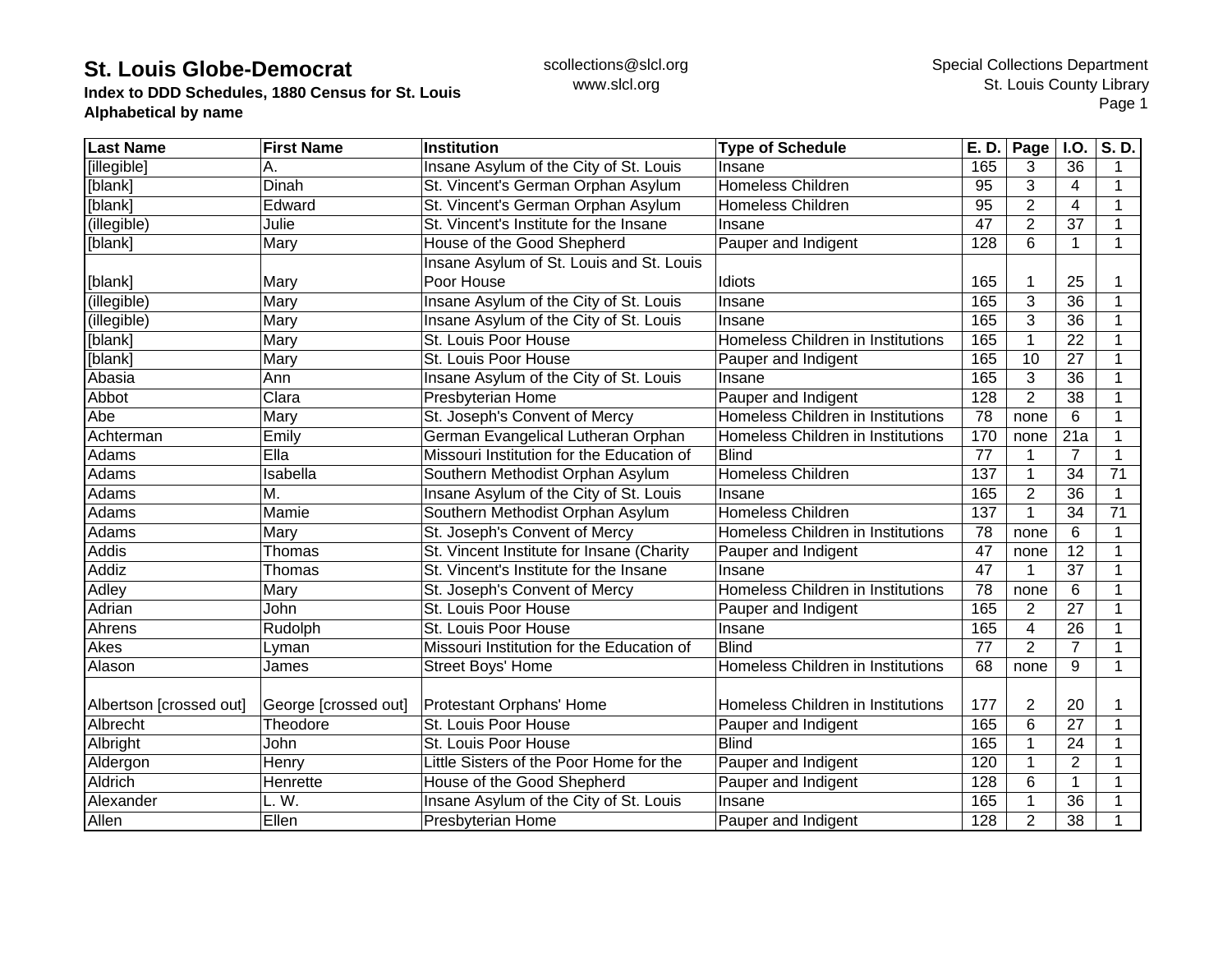**Index to DDD Schedules, 1880 Census for St. Louis Alphabetical by name**

| <b>Last Name</b> | <b>First Name</b> | Institution                            | <b>Type of Schedule</b>           | E. D. | Page           | I.O.                    | S.D. |
|------------------|-------------------|----------------------------------------|-----------------------------------|-------|----------------|-------------------------|------|
| Allen            | Joseph            | St. Vincent's Institute for the Insane | Insane                            | 47    |                | 37                      | 1    |
| Allen            | Lillie            | House of the Good Shepherd             | Pauper and Indigent               | 128   | 4              | $\mathbf{1}$            | 1    |
| Allen            | Maggie            | Presbyterian Home                      | Pauper and Indigent               | 128   | $\overline{2}$ | 38                      | 1    |
| Allen            | Mary              | St. Louis Poor House                   | Pauper and Indigent               | 165   | 10             | 27                      | 1    |
| Allen            | Mary              | Woman's Guardian Home                  | Pauper and Indigent               | 97    | none           | 3                       |      |
| Allen            | Medora            | Woman's Guardian Home                  | Pauper and Indigent               | 97    | none           | 3                       |      |
| Allen            | William           | St. Louis Poor House                   | Pauper and Indigent               | 165   | $\overline{7}$ | $\overline{27}$         |      |
| Allen            | Jane              | Home of the Friendless or Old Widows'  | Pauper and Indigent               | 155   | $\mathbf 1$    | 29                      |      |
| Ambacher         | Christ            | German Evangelical Lutheran Orphan     | Homeless Children in Institutions | 170   | none           | 21a                     |      |
| Ambacher         | Jacob             | German Evangelical Lutheran Orphan     | Homeless Children in Institutions | 170   | none           | 21a                     |      |
| Ambacher         | Lydia             | German Evangelical Lutheran Orphan     | Homeless Children in Institutions | 170   | none           | 21a                     |      |
| Ames             | George            | St. Louis Poor House                   | Insane                            | 165   | 6              | 26                      |      |
| Ames             | George            | St. Louis Poor House                   | Pauper and Indigent               | 165   | 4              | 27                      |      |
| Amess            | Mary Jane         | St. Louis Poor House                   | <b>Blind</b>                      | 165   |                | 24                      |      |
| Ami              | Dora              | House of the Good Shepherd             | Pauper and Indigent               | 128   | 5              | $\mathbf 1$             |      |
| Amoss            | Mary J.           | St. Louis Poor House                   | Pauper and Indigent               | 165   | 8              | 27                      |      |
| Anderson         | Anna              | Presbyterian Home                      | Pauper and Indigent               | 128   | 1              | 38                      | 1    |
|                  |                   | St. Ann's Widows' Home, Lying in       |                                   |       |                |                         |      |
| Anderson         | <b>Berhnard</b>   | Hospital, and Foundling Asylum         | Homeless Children in Institutions | 36    | 6              | 13                      |      |
| Anderson         | Caroline          | Insane Asylum of the City of St. Louis | Insane                            | 165   | 3              | $\overline{36}$         |      |
| Anderson         | Charlie           | Presbyterian Home                      | Pauper and Indigent               | 128   |                | 38                      |      |
| Anderson         | M.                | <b>Girls Industrial Home</b>           | Homeless Children in Institutions | 74    | none           | 8                       |      |
| Anderson         | M.                | <b>Girls Industrial Home</b>           | Homeless Children in Institutions | 74    | $\overline{2}$ | 8                       | 1    |
| Anderson         | Sarah             | Home of the Friendless or Old Widows'  | Pauper and Indigent               | 155   | 1              | 29                      | 1    |
| Anderson         | Sarah             | Insane Asylum of the City of St. Louis | Insane                            | 165   |                | 36                      |      |
| Andreas          | <b>Nie</b>        | St. Louis Poor House                   | Insane                            | 165   | $\overline{2}$ | 26                      |      |
| Andros           | Clarck            | Street Boys' Home                      | Homeless Children in Institutions | 68    | none           | 9                       |      |
| Anglade          | Ellen             | House of the Guardian Angel            | Homeless Children in Institutions | 48    |                | 11                      | 1    |
| Anglade          | Sophia            | House of the Guardian Angel            | Homeless Children in Institutions | 48    | 1              | 11                      | 1    |
| Argeon           | Janie M.          | Episcopal Orphans' Home                | Homeless Children                 | 146   |                | 31                      | 1    |
| Arhl             | Fred              | St. Vincent's German Orphan Asylum     | Homeless Children                 | 95    |                | $\overline{\mathbf{4}}$ |      |
| Arnd             | Mary              | House of the Guardian Angel            | Homeless Children in Institutions | 48    |                | 11                      |      |
| Arnold           | <b>Belle</b>      | Presbyterian Home                      | Pauper and Indigent               | 128   |                | 38                      |      |
| Arnot            | Charles           | St. Louis Poor House                   | Pauper and Indigent               | 165   | $\overline{2}$ | 27                      |      |
| Aryner           | Annie             | House of the Guardian Angel            | Homeless Children in Institutions | 48    | 1              | 11                      |      |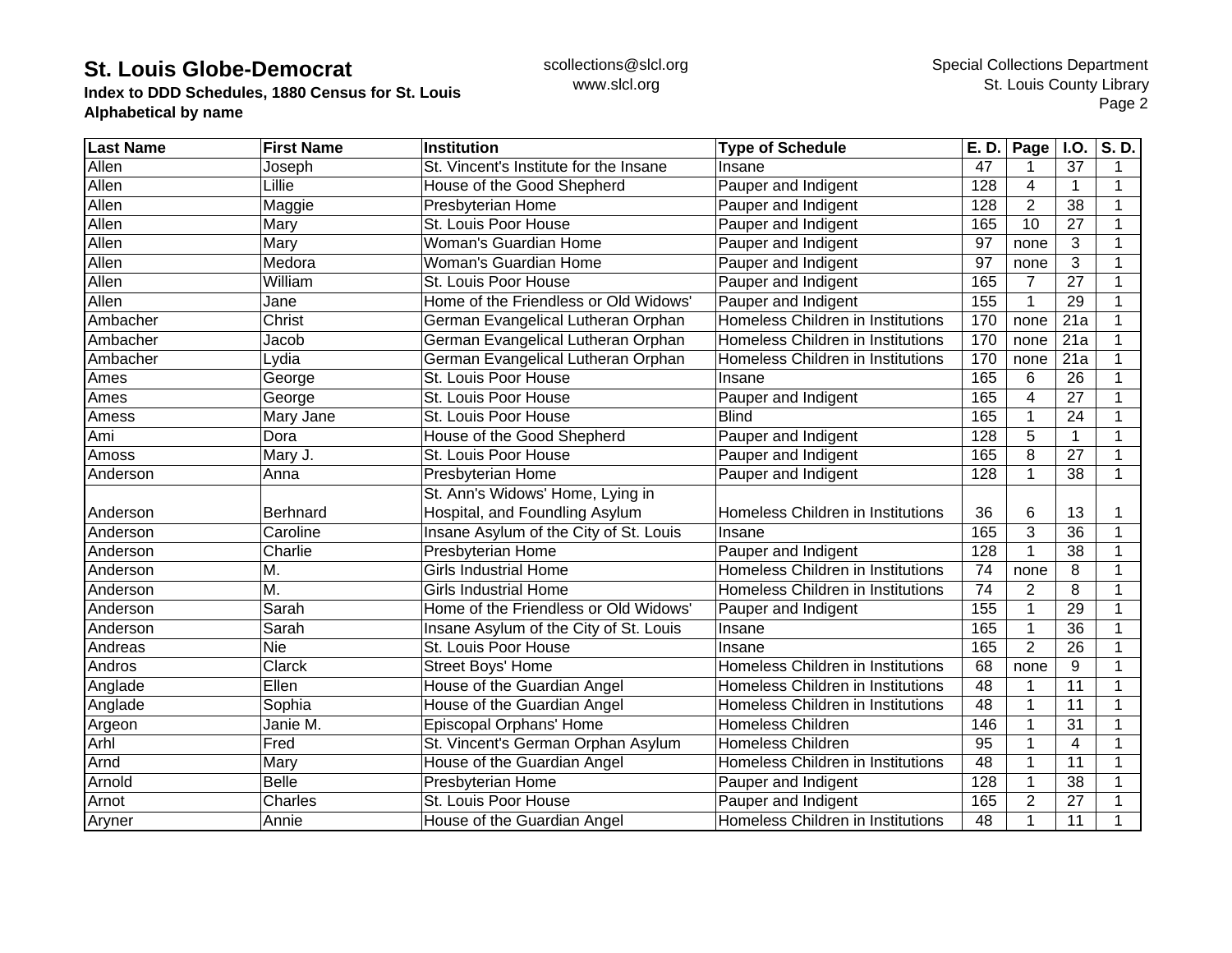**Index to DDD Schedules, 1880 Census for St. Louis Alphabetical by name**

| <b>Last Name</b> | <b>First Name</b>     | Institution                                                 | <b>Type of Schedule</b>           | E. D.          | Page           | <b>I.O.</b>     | $\overline{\mathsf{S}}$ . D. |
|------------------|-----------------------|-------------------------------------------------------------|-----------------------------------|----------------|----------------|-----------------|------------------------------|
| Asbrock          | Louisa C.             | Insane Asylum of the City of St. Louis                      | Insane                            | 165            | 3              | 36              | 1                            |
| Ashburn          | Н.                    | St. Louis Poor House                                        | Insane                            | 165            | 4              | 26              | $\mathbf 1$                  |
|                  |                       | St. Bridget's Half Orphan and Deaf and                      |                                   |                |                |                 |                              |
| Audusr           | Maggie                | Dumb Asylum                                                 | <b>Homeless Children</b>          | 138            |                | 32              |                              |
| Aulfuse          | Henry                 | St. Louis Poor House                                        | Pauper and Indigent               | 165            | $\overline{2}$ | 27              | 1                            |
| Austin           | Charles               | Southern Methodist Orphan Asylum                            | <b>Homeless Children</b>          | 137            |                | 34              | 71                           |
| Austin           | Edith                 | Southern Methodist Orphan Asylum                            | <b>Homeless Children</b>          | 137            |                | 34              | 71                           |
| Austin           | Frank                 | Southern Methodist Orphan Asylum                            | <b>Homeless Children</b>          | 137            |                | 34              | 71                           |
| Austin           | Jennie                | Southern Methodist Orphan Asylum                            | <b>Homeless Children</b>          | 137            |                | 34              | 71                           |
| Austin           | Mathew                | St. Louis Poor House                                        | Insane                            | 165            | 3              | 26              |                              |
| Avgnew (?)       | Mary                  | House of the Guardian Angel                                 | Homeless Children in Institutions | 48             |                | 11              | $\mathbf{1}$                 |
|                  |                       | St. Ann's Widows' Home, Lying in                            |                                   |                |                |                 |                              |
| Avik (?)         | Joseph                | Hospital, and Foundling Asylum                              | Homeless Children in Institutions | 36             | 5              | 13              | 1                            |
| <b>Babe</b>      | George                | St. Louis Poor House                                        | Insane                            | 165            |                | 26              | $\mathbf 1$                  |
| Baber            | <b>Thaddeus</b>       | City Jail                                                   | Inhabitants in Prison             | 7              | none           | 18              | 1                            |
| Bachmann         | Lizzie                | St. Joseph's Orphans' Home                                  | <b>Homeless Children</b>          | 153            |                | 30              | 1                            |
| Bachmann         | Minnie                | St. Joseph's Orphans' Home                                  | <b>Homeless Children</b>          | 153            |                | 30              | 1                            |
| <b>Bailey</b>    | John                  | City Jail                                                   | Inhabitants in Prison             | $\overline{7}$ | none           | 18              | 1                            |
| Bair             | Jacob                 | St. Louis Poor House                                        | Pauper and Indigent               | 165            | 8              | 27              |                              |
| Bakemann         | William               | <b>City Jail</b>                                            | Inhabitants in Prison             | $\overline{7}$ | none           | 18              |                              |
| <b>Baker</b>     | Ann                   | <b>Girls Industrial Home</b>                                | Homeless Children in Institutions | 74             | none           | 8               |                              |
| <b>Baker</b>     | Ann                   | <b>Girls Industrial Home</b>                                | Homeless Children in Institutions | 74             | 2              | 8               | 1                            |
| <b>Baker</b>     | Francis               | House of the Good Shepherd                                  | Pauper and Indigent               | 128            | 3              | $\mathbf{1}$    | 1                            |
| <b>Baker</b>     | George                | City Jail                                                   | Inhabitants in Prison             | $\overline{7}$ | none           | 18              | 1                            |
| <b>Baker</b>     | Ida                   | House of the Good Shepherd                                  | Pauper and Indigent               | 128            |                | 1               | 1                            |
| Baker            | Margaret              | St. Vincent Institute for Insane (Charity                   | Pauper and Indigent               | 47             | none           | $\overline{12}$ | $\mathbf{1}$                 |
| <b>Baker</b>     | Margaret              | St. Vincent's Institute for the Insane                      | Insane                            | 47             |                | 37              | 1                            |
| <b>Baker</b>     | Thomas                | Episcopal Orphans' Home                                     | Homeless Children                 | 146            | 1              | 31              | 1                            |
| <b>Balaceck</b>  |                       | St. Louis Poor House                                        | Insane                            | 165            | 6              | 26              | 1                            |
| <b>Baldwin</b>   | $\overline{S}$ . Mary | St. Philomena's Industrial and Day School Homeless Children |                                   | 135            |                | 35              |                              |
| <b>Balfour</b>   | Lillie                | Boys' and Girls' Industrial Home                            | Homeless Children in Institutions | 15             |                | 17              | 1                            |
|                  |                       | St. Bridget's Half Orphan and Deaf and                      |                                   |                |                |                 |                              |
| Ball             | Annie                 | Dumb Asylum                                                 | <b>Homeless Children</b>          | 138            |                | 32              |                              |
| Ball             | Rebecca               | House of the Good Shepherd                                  | Pauper and Indigent               | 128            | $\overline{2}$ | 1               |                              |
| <b>Ball</b>      | Sarah                 | St. Mary's Female Orphan Asylum                             | Homeless Children in Institutions | 36             | 11             | 14              |                              |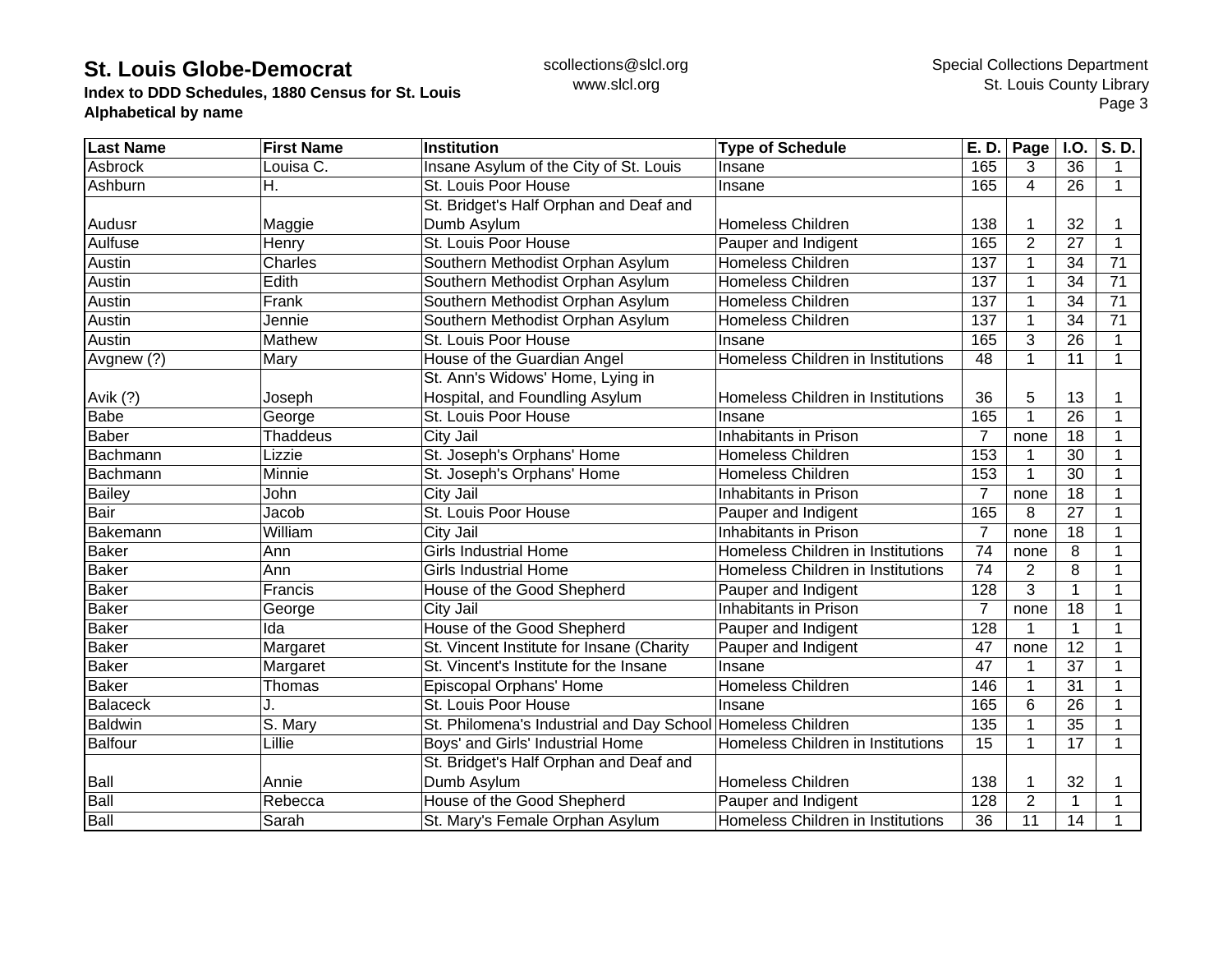**Index to DDD Schedules, 1880 Census for St. Louis Alphabetical by name**

| <b>Last Name</b>             | <b>First Name</b>    | <b>Institution</b>                        | <b>Type of Schedule</b>           | E. D.          | Page           | <b>I.O.</b>     | S.D. |
|------------------------------|----------------------|-------------------------------------------|-----------------------------------|----------------|----------------|-----------------|------|
| <b>Ballaert</b>              | Edward               | St. Joseph's Orphans' Home                | <b>Homeless Children</b>          | 153            |                | 30              | 1    |
| <b>Ballance</b>              | Isaac                | Missouri Institution for the Education of | <b>Blind</b>                      | 77             | $\overline{2}$ | $\overline{7}$  | 1    |
| <b>Ballinger</b>             | Alma                 | Missouri Institution for the Education of | <b>Blind</b>                      | 77             |                | $\overline{7}$  |      |
| <b>Balstra</b>               | Cornel               | German Evangelical Lutheran Orphan        | Homeless Children in Institutions | 170            | none           | 21a             | 1    |
| Balstra                      | Emma                 | German Evangelical Lutheran Orphan        | Homeless Children in Institutions | 170            | none           | 21a             | 1    |
| Balstra                      | Lena                 | German Evangelical Lutheran Orphan        | Homeless Children in Institutions | 170            | none           | 21a             | 1    |
| Balziger [crossed out]       | Rosa [crossed out]   | Protestant Orphans' Home                  | Homeless Children in Institutions | 177            | 2              | 20              | 1    |
| <b>Bancroft</b>              | Prestly              | Missouri Institution for the Education of | <b>Blind</b>                      | 77             | 2              | $\overline{7}$  | 1    |
| <b>Baner</b>                 | Charles              | Insane Asylum of the City of St. Louis    | Insane                            | 165            | 6              | 36              |      |
| <b>Bangert</b>               | Anna                 | German Evangelical Lutheran Orphan        | Homeless Children in Institutions | 170            | none           | 21a             | 1    |
| <b>Banks</b>                 | James                | City Jail                                 | Inhabitants in Prison             | $\overline{7}$ | none           | 18              |      |
| Bannister                    | Louisa               | St. Louis Poor House                      | Insane                            | 165            | 6              | 26              |      |
| Banon                        | Annie                | House of the Good Shepherd                | Pauper and Indigent               | 128            | $\overline{7}$ | $\mathbf 1$     |      |
| <b>Barber</b>                | Gillette             | St. Louis Poor House                      | Insane                            | 165            |                | 26              |      |
| <b>Barber</b>                | Richard              | Episcopal Orphans' Home                   | Homeless Children                 | 146            |                | 31              | 1    |
| <b>Barbey</b>                | Ellen                | House of the Guardian Angel               | Homeless Children in Institutions | 48             |                | 11              | 1    |
| Barbey                       | Mary                 | House of the Guardian Angel               | Homeless Children in Institutions | 48             |                | 11              | 1    |
| Bardeleben                   | Η.                   | St. Louis Poor House                      | <b>Blind</b>                      | 165            |                | 24              |      |
| Bardeleben                   | Henry                | St. Louis Poor House                      | Pauper and Indigent               | 165            | 7              | 27              |      |
| Barker                       | Annie                | Missouri Institution for the Education of | <b>Blind</b>                      | 77             |                | $\overline{7}$  |      |
| <b>Barker</b>                | Mary                 | Missouri Institution for the Education of | <b>Blind</b>                      | 77             |                | $\overline{7}$  | 1    |
| Barley                       | Beunavista           | Presbyterian Home                         | Pauper and Indigent               | 128            | $\overline{2}$ | 38              | 1    |
| <b>Barley</b>                | Monteyuns            | Presbyterian Home                         | Pauper and Indigent               | 128            |                | 38              |      |
| <b>Barlow</b>                | Mary Jane            | House of the Good Shepherd                | Pauper and Indigent               | 128            | $\overline{7}$ | $\mathbf{1}$    |      |
| Barnes (crossed out)         | George (crossed out) | St. Vincent's Institute for the Insane    | Insane                            | 47             | $\overline{2}$ | $\overline{37}$ |      |
| <b>Barret</b>                | Mary                 | St. Vincent Institute for Insane (Charity | Pauper and Indigent               | 47             | none           | 12              |      |
| Barrett                      | Annie                | St. Mary's Female Orphan Asylum           | Homeless Children in Institutions | 36             | 9              | 14              | 1    |
| <b>Barrett</b>               | John                 | Protestant Orphans' Home                  | Homeless Children in Institutions | 177            | $\overline{2}$ | 20              | 1    |
| <b>Barrett</b>               | Kate                 | House of the Guardian Angel               | Homeless Children in Institutions | 48             |                | 11              | 1    |
| <b>Barrett</b>               | Kate                 | House of the Guardian Angel               | Homeless Children in Institutions | 48             |                | 11              | 1    |
| <b>Barrett</b>               | Mary                 | St. Louis Poor House                      | Insane                            | 165            |                | 26              | 1    |
| <b>Barrett</b>               | Mary                 | St. Vincent's Institute for the Insane    | Insane                            | 47             | 1              | 37              |      |
| <b>Barrett [crossed out]</b> | Ellen [crossed out]  | Protestant Orphans' Home                  | Homeless Children in Institutions | 177            | $\overline{2}$ | 20              |      |
| <b>Barry</b>                 | Annie                | St. Mary's Female Orphan Asylum           | Homeless Children in Institutions | 36             | 10             | 14              |      |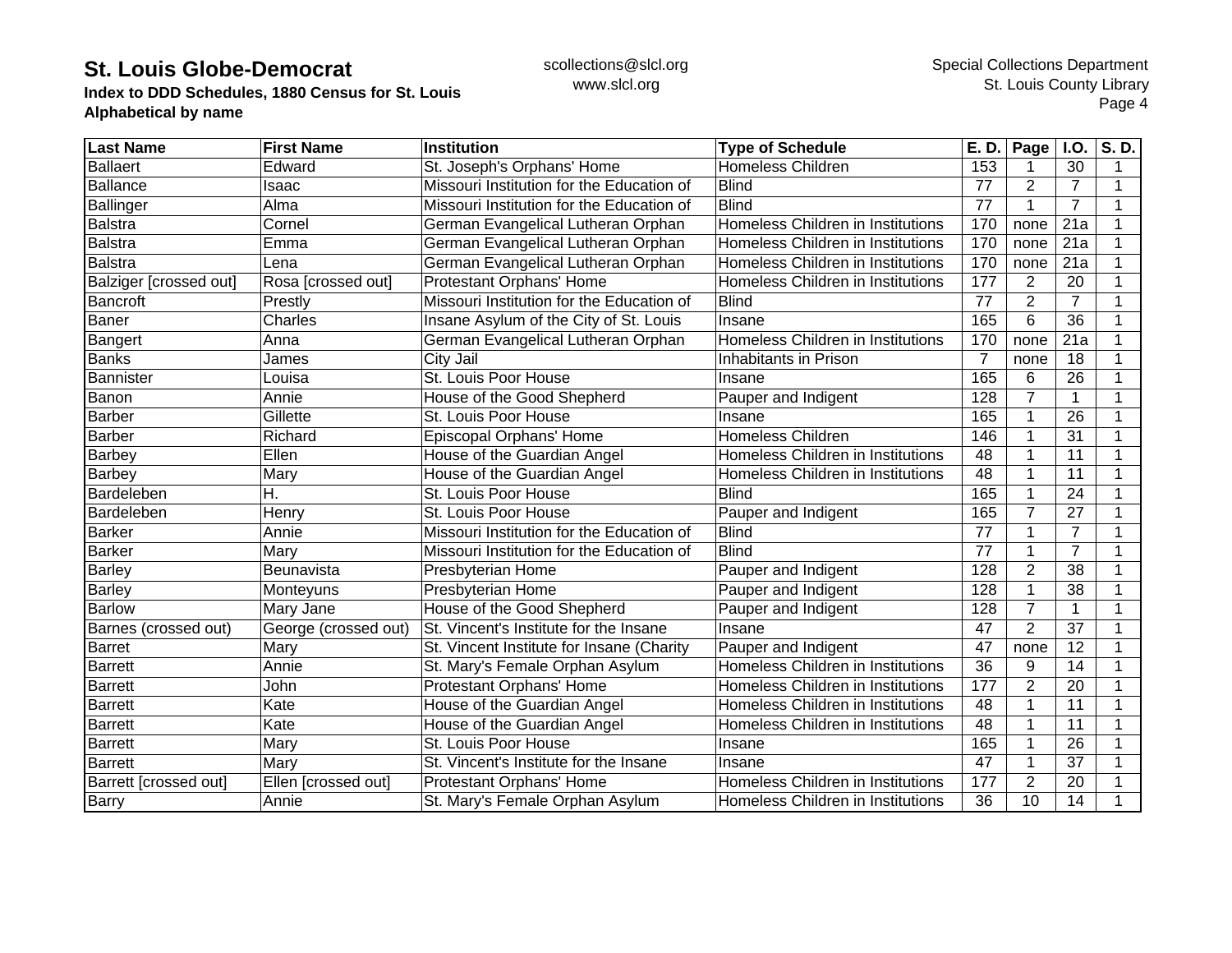**Index to DDD Schedules, 1880 Census for St. Louis Alphabetical by name**

| <b>Last Name</b> | <b>First Name</b> | <b>Institution</b>                                          | <b>Type of Schedule</b>           | E. D.           | Page $ $ I.O.  |                 | S.D.         |
|------------------|-------------------|-------------------------------------------------------------|-----------------------------------|-----------------|----------------|-----------------|--------------|
|                  |                   | St. Ann's Widows' Home, Lying in                            |                                   |                 |                |                 |              |
| Barry            | John              | Hospital, and Foundling Asylum                              | Homeless Children in Institutions | 36              | 6              | 13              |              |
| <b>Barsley</b>   | Robert            | Little Sisters of the Poor Home for the                     | Pauper and Indigent               | 120             | 3              | $\overline{2}$  | 1            |
| <b>Barth</b>     | James (?)         | <b>Street Boys' Home</b>                                    | Homeless Children in Institutions | 68              | none           | 9               | 1            |
| Barthlolon       | J. W.             | Insane Asylum of the City of St. Louis                      | Insane                            | 165             | 4              | 36              | 1            |
| <b>Bartlet</b>   | E. A.             | Home of the Friendless or Old Widows'                       | Pauper and Indigent               | 155             | 1              | 29              |              |
| Barton           | E. M.             | Home of the Friendless or Old Widows'                       | Pauper and Indigent               | 155             | $\mathbf 1$    | 29              |              |
| Barton           | Rosa              | St. Joseph's Convent of Mercy                               | Homeless Children in Institutions | 78              | none           | 6               |              |
| Barworth         | Mary              | Presbyterian Home                                           | Pauper and Indigent               | 128             | $\overline{2}$ | 38              |              |
| <b>Bassmeyer</b> | Paul              | St. Louis Poor House                                        | Pauper and Indigent               | 165             | 3              | $\overline{27}$ | 1            |
| <b>Bastel</b>    | Ernestina         | St. Louis Poor House                                        | Pauper and Indigent               | 165             | 9              | 27              | $\mathbf{1}$ |
| <b>Bastel</b>    | Jacob             | St. Louis Poor House                                        | Insane                            | 165             |                | 26              |              |
| <b>Batchsler</b> | James             | St. Louis Poor House                                        | Insane                            | 165             | 3              | 26              |              |
| <b>Bates</b>     | Dora              | Insane Asylum of the City of St. Louis                      | Insane                            | 165             | 3              | 36              |              |
| <b>Bates</b>     | Martin            | Insane Asylum of the City of St. Louis                      | Insane                            | 165             | 5              | 36              |              |
| <b>Bates</b>     | Mary              | St. Louis Poor House                                        | Pauper and Indigent               | 165             | 7              | 27              | 1            |
|                  |                   | St. Bridget's Half Orphan and Deaf and                      |                                   |                 |                |                 |              |
| <b>Bath</b>      | Hattie            | Dumb Asylum                                                 | Homeless Children                 | 138             | 2              | 32              | 1            |
|                  |                   | St. Bridget's Half Orphan and Deaf and                      |                                   |                 |                |                 |              |
| <b>Bath</b>      | Lynda             | Dumb Asylum                                                 | <b>Homeless Children</b>          | 138             | $\overline{2}$ | 32              |              |
| Battermore       | Lena              | St. Joseph's Convent of Mercy                               | Homeless Children in Institutions | $\overline{78}$ | none           | 6               | 1            |
| <b>Battger</b>   | Ć.                | Home of the Friendless or Old Widows'                       | Pauper and Indigent               | 155             |                | 29              | 1            |
| <b>Bauer</b>     | Wolfgang          | German Evangelical Lutheran Hospital                        | Pauper and Indigent Inhabitants   | 65              | none           | 10              | 1            |
| Bauman           | K.                | Insane Asylum of the City of St. Louis                      | Insane                            | 165             | 3              | 36              | 1            |
| Baumhoefer       | Fred              | St. Louis Poor House                                        | Insane                            | 165             | 3              | 26              | 1            |
| Baumister        | Lorina            | St. Louis Poor House                                        | Pauper and Indigent               | 165             | $\overline{4}$ | 27              |              |
| Bayer            | August            | German Evangelical Lutheran Hospital                        | Pauper and Indigent Inhabitants   | 65              | none           | 10              |              |
| Bayer            | Mary              | St. Louis Poor House                                        | Insane                            | 165             | 5              | 26              | 1            |
| Bayer            | Mary              | St. Louis Poor House                                        | Pauper and Indigent               | 165             | 3              | 27              | 1            |
| Beall            | C.                | Home of the Friendless or Old Widows'                       | Pauper and Indigent               | 155             | 1              | 29              | 1            |
| Bean             | Annie             | St. Louis Poor House                                        | Pauper and Indigent               | 165             | $\overline{7}$ | 27              |              |
| <b>Beard</b>     | Mary E.           | St. Louis Poor House                                        | Insane                            | 165             | $\overline{2}$ | 26              |              |
| Beardon          | Maggie            | St. Philomena's Industrial and Day School Homeless Children |                                   | 135             |                | 35              |              |
| Beardon          | Mary              | St. Philomena's Industrial and Day School Homeless Children |                                   | 135             |                | 35              |              |
| Beauchamp        | Jane              | St. Louis Poor House                                        | Insane                            | 165             | $\overline{7}$ | 26              |              |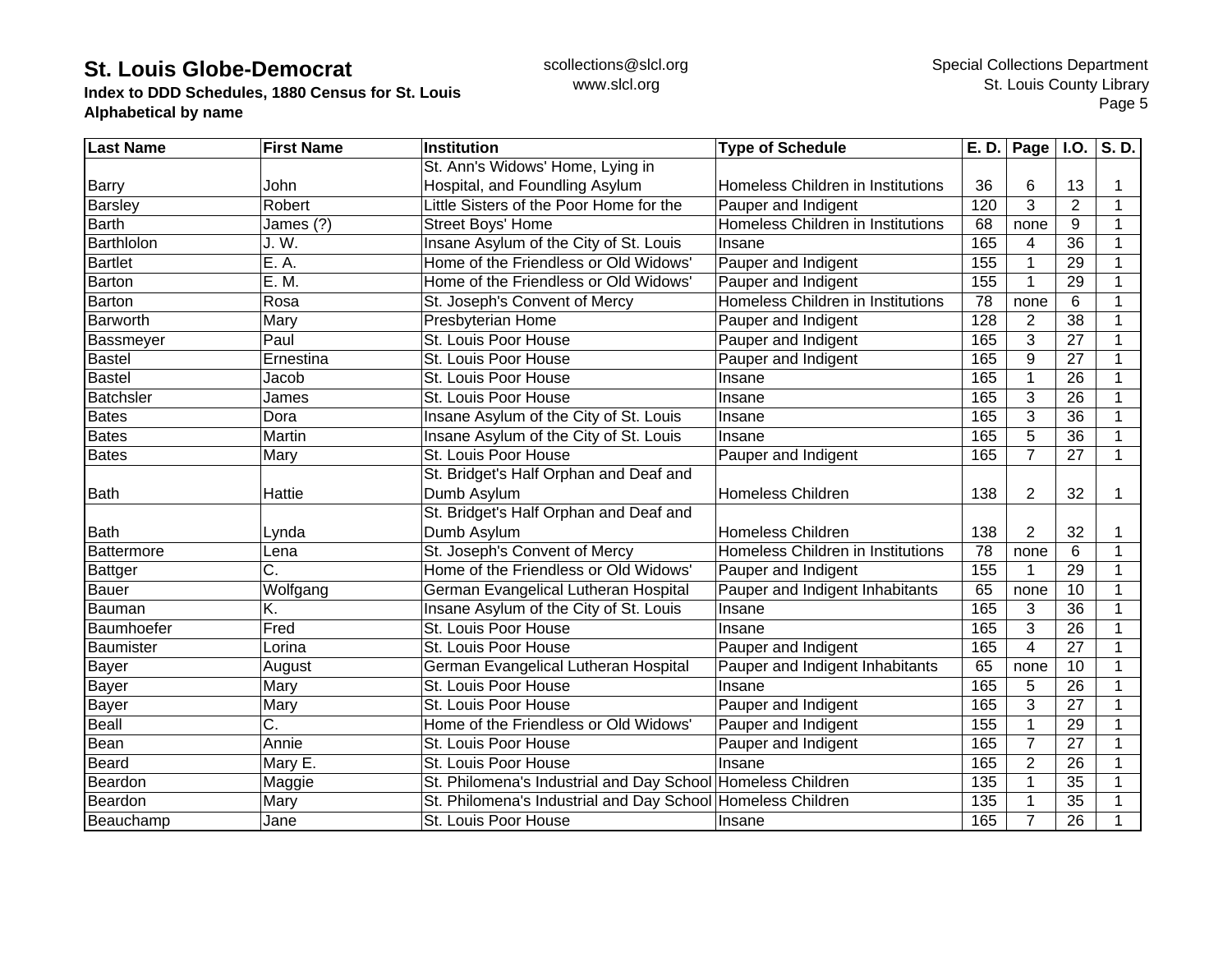**Index to DDD Schedules, 1880 Census for St. Louis Alphabetical by name**

| <b>Last Name</b>    | <b>First Name</b>  | <b>Institution</b>                        | <b>Type of Schedule</b>           | E.D.            | Page           | I.O.                    | S.D.         |
|---------------------|--------------------|-------------------------------------------|-----------------------------------|-----------------|----------------|-------------------------|--------------|
| Beauchamp           | Jane               | St. Louis Poor House                      | Pauper and Indigent               | 165             | 9              | 27                      | $\mathbf 1$  |
| Beaudoun            | Mary Ann           | House of the Good Shepherd                | Pauper and Indigent               | 128             | 8              | $\mathbf{1}$            | 1            |
| Beaudwain           | Delphin            | St. Mary's Female Orphan Asylum           | Homeless Children in Institutions | 36              | 11             | 14                      |              |
| Beaudwain           | Kattie             | St. Mary's Female Orphan Asylum           | Homeless Children in Institutions | 36              | 11             | 14                      |              |
| Becherer            | Joseph             | St. Vincent's German Orphan Asylum        | <b>Homeless Children</b>          | $\overline{95}$ |                | 4                       |              |
| Becken              | Fred               | St. Vincent's German Orphan Asylum        | <b>Homeless Children</b>          | $\overline{95}$ | 1              | 4                       |              |
| Becken              | John               | St. Vincent's German Orphan Asylum        | <b>Homeless Children</b>          | 95              | 1              | 4                       |              |
| Becken              | Willie             | St. Vincent's German Orphan Asylum        | <b>Homeless Children</b>          | $\overline{95}$ | 1              | $\overline{4}$          | 1            |
| Beer                | Е.                 | Home of the Friendless or Old Widows'     | Pauper and Indigent               | 155             | 1              | 29                      | $\mathbf{1}$ |
|                     | Catherine [crossed |                                           |                                   |                 |                |                         |              |
| Behne [crossed out] | out]               | St. Vincent's German Orphan Asylum        | <b>Homeless Children</b>          | 95              | 3              | 4                       |              |
| <b>Beier</b>        | Conrad             | Little Sisters of the Poor Home for the   | Pauper and Indigent               | 120             | $\overline{2}$ | $\overline{2}$          | 1            |
| Belknap             | Tom                | Boys' and Girls' Industrial Home          | Homeless Children in Institutions | 15              | 1              | 17                      | -1           |
| Bell                | Eliza              | Insane Asylum of the City of St. Louis    | Insane                            | 165             | $\overline{2}$ | 36                      | 1            |
| <b>Bell</b>         | Mary               | Insane Asylum of the City of St. Louis    | Insane                            | 165             | 3              | 36                      | 1            |
| Bellamy             | V.                 | Insane Asylum of the City of St. Louis    | Insane                            | 165             | 1              | 36                      |              |
| <b>Belle</b>        | <b>Bernard</b>     | St. Louis Poor House                      | Insane                            | 165             | 5              | 26                      |              |
| <b>Belte</b>        | <b>Bernard</b>     | St. Louis Poor House                      | Pauper and Indigent               | 165             | 3              | 27                      |              |
| <b>Benck</b>        | Oscar A.           | St. Louis Poor House                      | Insane                            | 165             | 1              | 26                      |              |
| Bender              | August             | St. Joseph's Orphans' Home                | <b>Homeless Children</b>          | 153             | 1              | 30                      |              |
| Bender              | Caroline           | St. Joseph's Orphans' Home                | <b>Homeless Children</b>          | 153             | $\mathbf{1}$   | 30                      | $\mathbf 1$  |
| Bender              | Charles            | St. Vincent's German Orphan Asylum        | <b>Homeless Children</b>          | $\overline{95}$ | $\overline{2}$ | $\overline{4}$          |              |
| Bender              | Clara              | House of the Good Shepherd                | Pauper and Indigent               | 128             | 5              | $\mathbf{1}$            |              |
| Bender              | Frank              | St. Vincent's German Orphan Asylum        | <b>Homeless Children</b>          | 95              | $\overline{2}$ | $\overline{\mathbf{4}}$ | $\mathbf 1$  |
| Bender              | John               | St. Vincent's Institute for the Insane    | Insane                            | 47              | $\overline{2}$ | 37                      | $\mathbf 1$  |
| Bender              | Josephine          | St. Joseph's Orphans' Home                | Homeless Children                 | 153             | $\mathbf{1}$   | 30                      | 1            |
| <b>Bender</b>       | Pauline            | St. Joseph's Orphans' Home                | <b>Homeless Children</b>          | 153             | 1              | 30                      | $\mathbf 1$  |
| Benecke             | Mary               | St. Louis Poor House                      | Insane                            | 165             | 5              | 26                      | 1            |
| Benecke             | Mary               | St. Louis Poor House                      | Pauper and Indigent               | 165             | $\overline{2}$ | 27                      | 1            |
| <b>Benner</b>       | John               | Missouri Institution for the Education of | <b>Blind</b>                      | 77              | 1              | $\overline{7}$          |              |
| <b>Bennet</b>       | Aurelia            | House of the Guardian Angel               | Homeless Children in Institutions | 48              | $\mathbf{1}$   | 11                      |              |
| <b>Bennett</b>      | Henry              | <b>Street Boys' Home</b>                  | Homeless Children in Institutions | 68              | none           | 9                       |              |
| <b>Bennett</b>      | Mary               | St. Mary's Female Orphan Asylum           | Homeless Children in Institutions | 36              | 9              | 14                      |              |
| Bennick (?)         | James (?)          | St. Vincent's Institute for the Insane    | Insane                            | 47              | $\overline{2}$ | 37                      |              |
| Benny               | Theresa            | House of the Good Shepherd                | Pauper and Indigent               | 128             | 8              | $\mathbf{1}$            |              |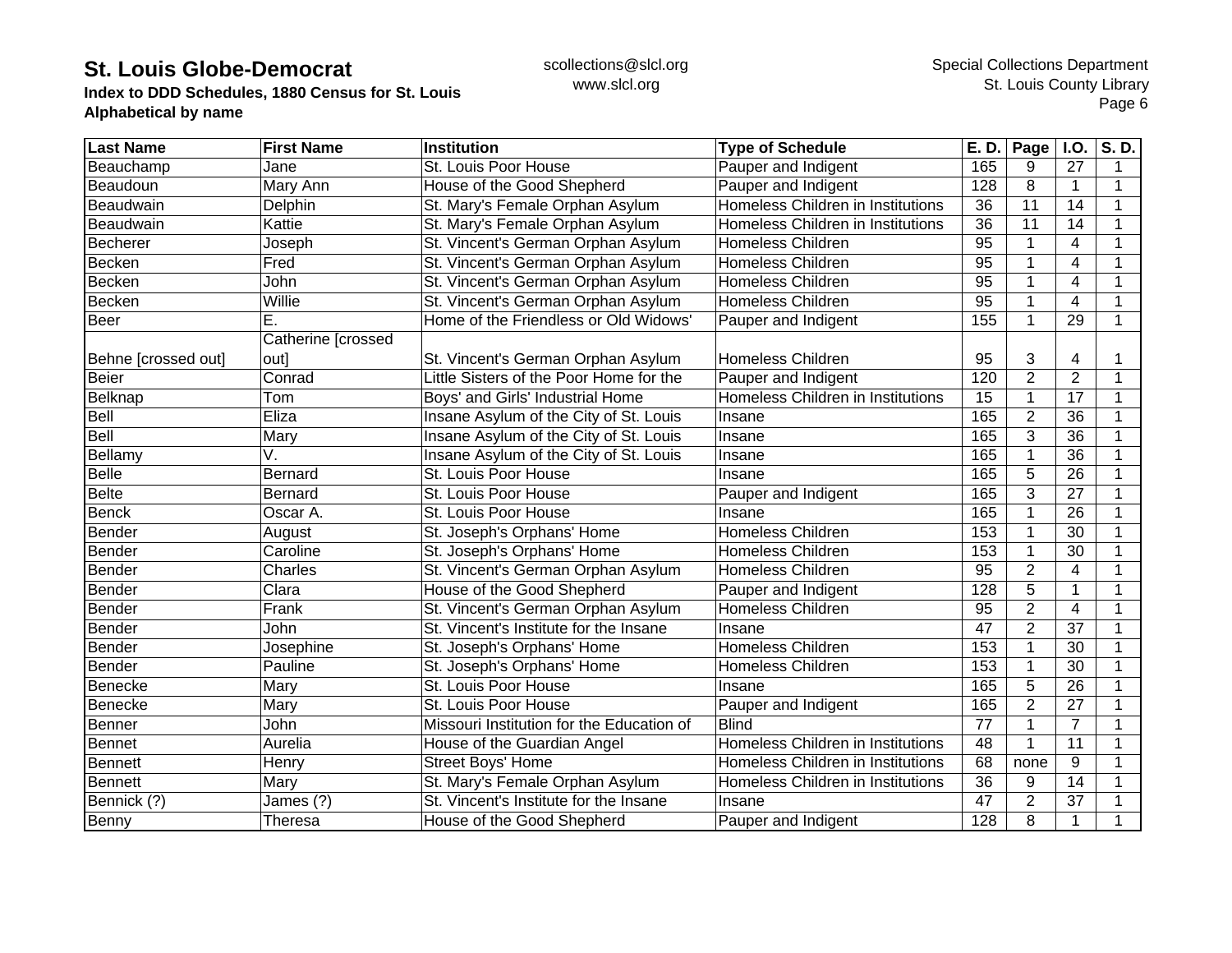**Index to DDD Schedules, 1880 Census for St. Louis Alphabetical by name**

| <b>Last Name</b>      | <b>First Name</b>     | Institution                                                 | <b>Type of Schedule</b>           | E. D.            | Page           | I.O.            | S.D.         |
|-----------------------|-----------------------|-------------------------------------------------------------|-----------------------------------|------------------|----------------|-----------------|--------------|
| Benson                | Clara                 | House of the Good Shepherd                                  | Pauper and Indigent               | 128              | 6              | 1               | $\mathbf{1}$ |
| Benson                | Teresa                | House of the Good Shepherd                                  | Pauper and Indigent               | 128              | $\overline{7}$ | $\mathbf{1}$    | 1            |
| Benton                | Edward W.             | St. Vincent's Institute for the Insane                      | Insane                            | 47               | $\overline{2}$ | 37              |              |
| Benton (?)            | Alice                 | House of the Good Shepherd                                  | Pauper and Indigent               | 128              | 5              | $\mathbf{1}$    |              |
| Bentridge             | Ē.                    | Home of the Friendless or Old Widows'                       | Pauper and Indigent               | 155              | 1              | 29              |              |
| Bequette              | Louisa                | Convent of the Sacred Heart                                 | Pauper and Indigent Inhabitants   | 20               | none           | 15              |              |
| Bequette              | Louise                | Mullanphy Orphan Home                                       | Homeless Children in Institutions | 19               |                | 16              |              |
| Beren                 | Andrew                | St. Vincent's German Orphan Asylum                          | <b>Homeless Children</b>          | $\overline{95}$  | $\overline{2}$ | 4               | 1            |
| Beren                 | William               | St. Vincent's German Orphan Asylum                          | <b>Homeless Children</b>          | $\overline{95}$  | $\overline{2}$ | $\overline{4}$  |              |
| Bergen                | Fred                  | St. Vincent's German Orphan Asylum                          | <b>Homeless Children</b>          | $\overline{95}$  |                | $\overline{4}$  | 1            |
| Berger                | Frances               | St. Louis Poor House                                        | Insane                            | 165              | 4              | 26              |              |
| Bergin                | Emily                 | St. Philomena's Industrial and Day School Homeless Children |                                   | $\overline{135}$ | $\overline{2}$ | $\overline{35}$ |              |
| Berneman              | (illegible)           | Insane Asylum of the City of St. Louis                      | Insane                            | 165              |                | 36              |              |
| <b>Berrett</b>        | Edmond                | City Jail                                                   | Inhabitants in Prison             | 7                | none           | 18              | 1            |
|                       |                       | St. Ann's Widows' Home, Lying in                            |                                   |                  |                |                 |              |
| Berry                 | Eliza                 | Hospital, and Foundling Asylum                              | Pauper and Indigent               | 36               |                | 13              |              |
| Berry                 | William               | City Jail                                                   | Inhabitants in Prison             | $\overline{7}$   | none           | 18              | 1            |
| Bescher               | Philipina             | St. Vincent's Institute for the Insane                      | Insane                            | 47               | 3              | 37              |              |
| Beste                 | Godlich               | St. Louis Poor House                                        | Insane                            | 165              | 3              | 26              |              |
| Betel                 | Abraham               | St. Louis Poor House                                        | Pauper and Indigent               | 165              | $\overline{7}$ | $\overline{27}$ | 1            |
|                       |                       | St. Ann's Widows' Home, Lying in                            |                                   |                  |                |                 |              |
| <b>Bewwall</b>        | Kattie                | Hospital, and Foundling Asylum                              | Pauper and Indigent               | 36               |                | 13              |              |
| Biegen                | Adolph                | St. Vincent's German Orphan Asylum                          | Homeless Children                 | 95               |                | 4               | 1            |
| Biegen                | Charles               | St. Vincent's German Orphan Asylum                          | <b>Homeless Children</b>          | $\overline{95}$  |                | $\overline{4}$  | 1            |
| <b>Biehl</b>          | John                  | German Evangelical Lutheran Orphan                          | Homeless Children in Institutions | 170              | none           | 21a             | 1            |
| Biehl                 | Sebastian             | German Evangelical Lutheran Orphan                          | Homeless Children in Institutions | 170              | none           | 21a             |              |
| <b>Biehl</b>          | <b>Willi</b>          | German Evangelical Lutheran Orphan                          | Homeless Children in Institutions | 170              | none           | 21a             | 1            |
| Bier                  | Anna                  | Little Sisters of the Poor Home for the                     | Pauper and Indigent               | 120              | 3              | $\overline{2}$  | 1            |
| Bierman               | Ceha                  | St. Louis Poor House                                        | Insane                            | 165              | $\overline{2}$ | 26              | 1            |
| <b>Bierns</b>         | Honora                | Insane Asylum of the City of St. Louis                      | Insane                            | 165              | $\overline{2}$ | 36              |              |
| <b>Biggett</b>        | Michael               | St. Louis Poor House                                        | Insane                            | 165              | $\overline{7}$ | 26              | 1            |
|                       |                       | Insane Asylum of St. Louis and St. Louis                    |                                   |                  |                |                 |              |
| Biggett (crossed out) | Michael (crossed out) | Poor House                                                  | Idiots                            | 165              |                | 25              |              |
| Biggott               | Michael               | St. Louis Poor House                                        | Pauper and Indigent               | 165              |                | 27              | 1            |
| <b>Billemeck</b>      | Ludwig                | German Evangelical Lutheran Orphan                          | Homeless Children in Institutions | 170              | none           | 21a             |              |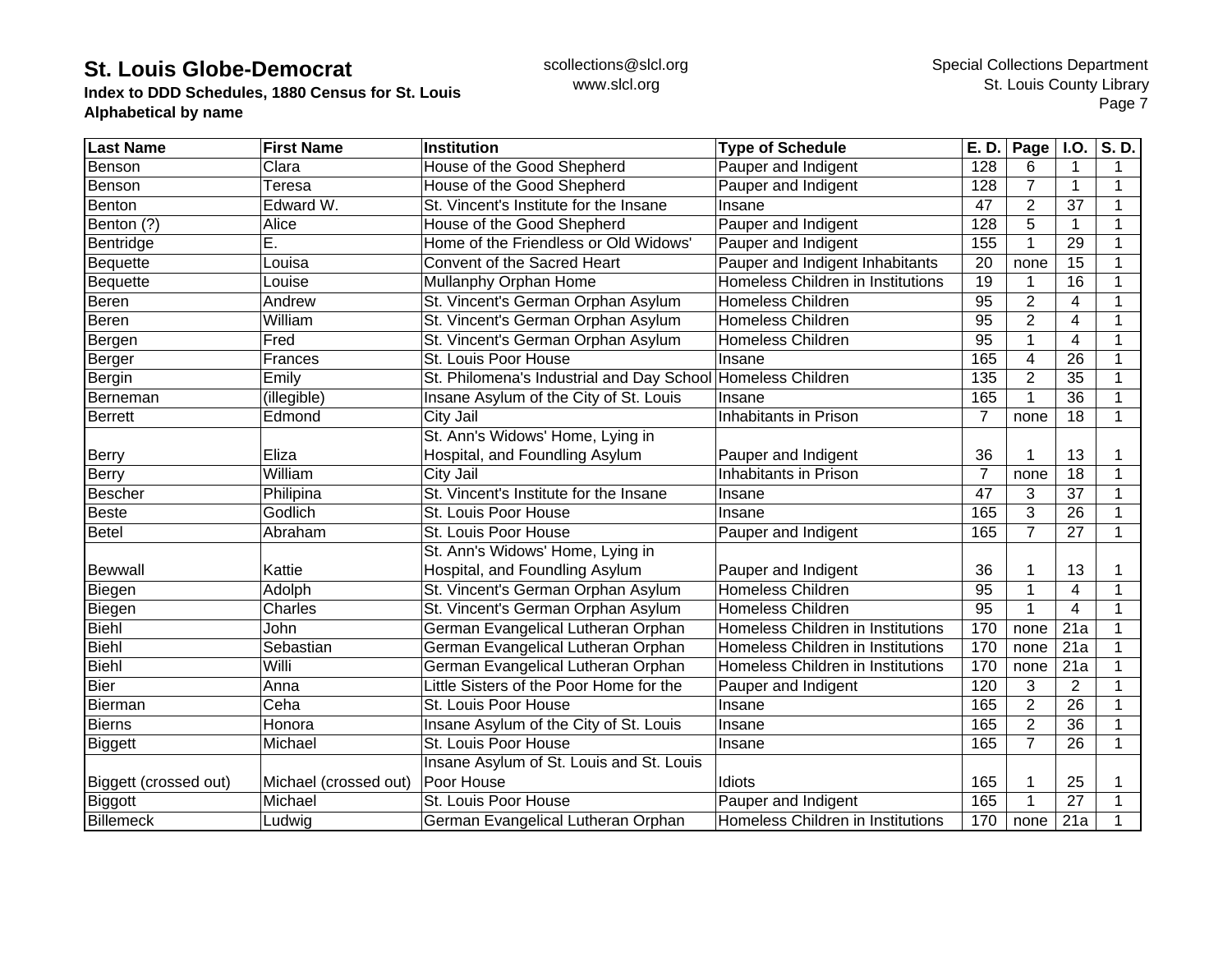**Index to DDD Schedules, 1880 Census for St. Louis Alphabetical by name**

| <b>Last Name</b>    | <b>First Name</b>  | <b>Institution</b>                        | <b>Type of Schedule</b>           | E. D.           | Page           | I.O.            | S.D. |
|---------------------|--------------------|-------------------------------------------|-----------------------------------|-----------------|----------------|-----------------|------|
| <b>Bimel</b>        | Margaret           | St. Louis Poor House                      | Insane                            | 165             | 5              | 26              |      |
| <b>Binderer</b>     | J. K.              | St. Louis Poor House                      | Insane                            | 165             | 1              | 26              | 1    |
| Bira                | Mageline           | St. Louis Poor House                      | Insane                            | 165             | 6              | 26              |      |
| <b>Bira</b>         | Mageline           | St. Louis Poor House                      | Pauper and Indigent               | 165             | 5              | 27              |      |
| <b>Birch</b>        | Peter              | St. Louis Poor House                      | Pauper and Indigent               | 165             | 3              | 27              |      |
| Birge [crossed out] | Anna [crossed out] | Protestant Orphans' Home                  | Homeless Children in Institutions | 177             | $\overline{2}$ | 20              |      |
| <b>Bisler</b>       | Agatha             | Insane Asylum of the City of St. Louis    | Insane                            | 165             | 3              | 36              |      |
| <b>Bittner</b>      | Catarine           | House of the Good Shepherd                | Pauper and Indigent               | 128             | 3              | 1               |      |
| <b>Black</b>        | Ē.                 | Home of the Friendless or Old Widows'     | Pauper and Indigent               | 155             | 1              | 29              |      |
| <b>Black</b>        | Mary Agnes         | House of the Good Shepherd                | Pauper and Indigent               | 128             | 4              | 1               | 1    |
| <b>Black</b>        | Minta              | Southern Methodist Orphan Asylum          | <b>Homeless Children</b>          | 137             | 1              | $\overline{34}$ | 71   |
| <b>Blackely</b>     | Edward             | Protestant Orphans' Home                  | Homeless Children in Institutions | 177             | $\overline{2}$ | $\overline{20}$ |      |
| Blackwell           | Ida                | <b>Protestant Orphans' Home</b>           | Homeless Children in Institutions | 177             | 1              | 20              |      |
| Blackwell           | <b>Stella</b>      | Protestant Orphans' Home                  | Homeless Children in Institutions | 177             | 1              | 20              |      |
| Blackwell           | <b>Steve</b>       | Protestant Orphans' Home                  | Homeless Children in Institutions | 177             | 1              | 20              |      |
| <b>Blake</b>        | Josephine          | House of the Good Shepherd                | Pauper and Indigent               | 128             | 4              | 1               | 1    |
| Blanchard           | Hermine            | House of the Good Shepherd                | Pauper and Indigent               | 128             | $\overline{7}$ | 1               |      |
| Bland               | Eddie              | Protestant Orphans' Home                  | Homeless Children in Institutions | 177             | $\overline{2}$ | 20              |      |
| <b>Blaney</b>       | Emma               | House of the Good Shepherd                | Pauper and Indigent               | 128             | 1              | 1               |      |
| <b>Blase</b>        | Charles            | St. Vincent's German Orphan Asylum        | Homeless Children                 | 95              | $\overline{2}$ | 4               |      |
| Bleuman             | Theonons           | Missouri Institution for the Education of | <b>Blind</b>                      | 77              | $\overline{2}$ | $\overline{7}$  |      |
| Blide [Briede]      | Amalia [Emelie]    | House of the Good Shepherd                | Pauper and Indigent               | 128             | 6              | $\mathbf{1}$    | 1    |
| <b>Block</b>        | Maurice            | Little Sisters of the Poor Home for the   | Pauper and Indigent               | 120             | $\overline{2}$ | $\overline{2}$  | 1    |
| <b>Blose</b>        | Joseph             | St. Vincent's German Orphan Asylum        | Homeless Children                 | 95              | $\overline{2}$ | $\overline{4}$  |      |
| Blumenkemple        | Mary               | St. Joseph's Orphans' Home                | Homeless Children                 | 153             | 1              | $\overline{30}$ |      |
| <b>Blunt</b>        | Mollie             | House of the Good Shepherd                | Pauper and Indigent               | 128             | 4              | 1               |      |
| <b>Blyth</b>        | Charles            | Missouri Institution for the Education of | <b>Blind</b>                      | 77              | 1              | $\overline{7}$  | 1    |
| <b>Bochmer</b>      | Mary               | St. Vincent's German Orphan Asylum        | <b>Homeless Children</b>          | $\overline{95}$ | 3              | $\overline{4}$  | 1    |
| Bodean              | Mary               | St. Louis Poor House                      | Insane                            | 165             | 5              | 26              |      |
| Bodean              | Mary               | St. Louis Poor House                      | Pauper and Indigent               | 165             | $\overline{2}$ | 27              |      |
| Boeger              | Amilia             | St. Vincent's Institute for the Insane    | Insane                            | 47              | 1              | 37              |      |
| Boehmer             | Augusta            | St. Vincent's German Orphan Asylum        | Homeless Children                 | $\overline{95}$ | 3              | 4               |      |
| Boernstein          | Hanry              | Insane Asylum of the City of St. Louis    | Insane                            | 165             | 6              | 36              |      |
| Bohlenhager         | Emilie             | St. Joseph's Orphans' Home                | Homeless Children                 | 153             | 1              | 30              |      |
| Bohlenhager         | Herman             | St. Joseph's Orphans' Home                | <b>Homeless Children</b>          | 153             | 1              | 30              |      |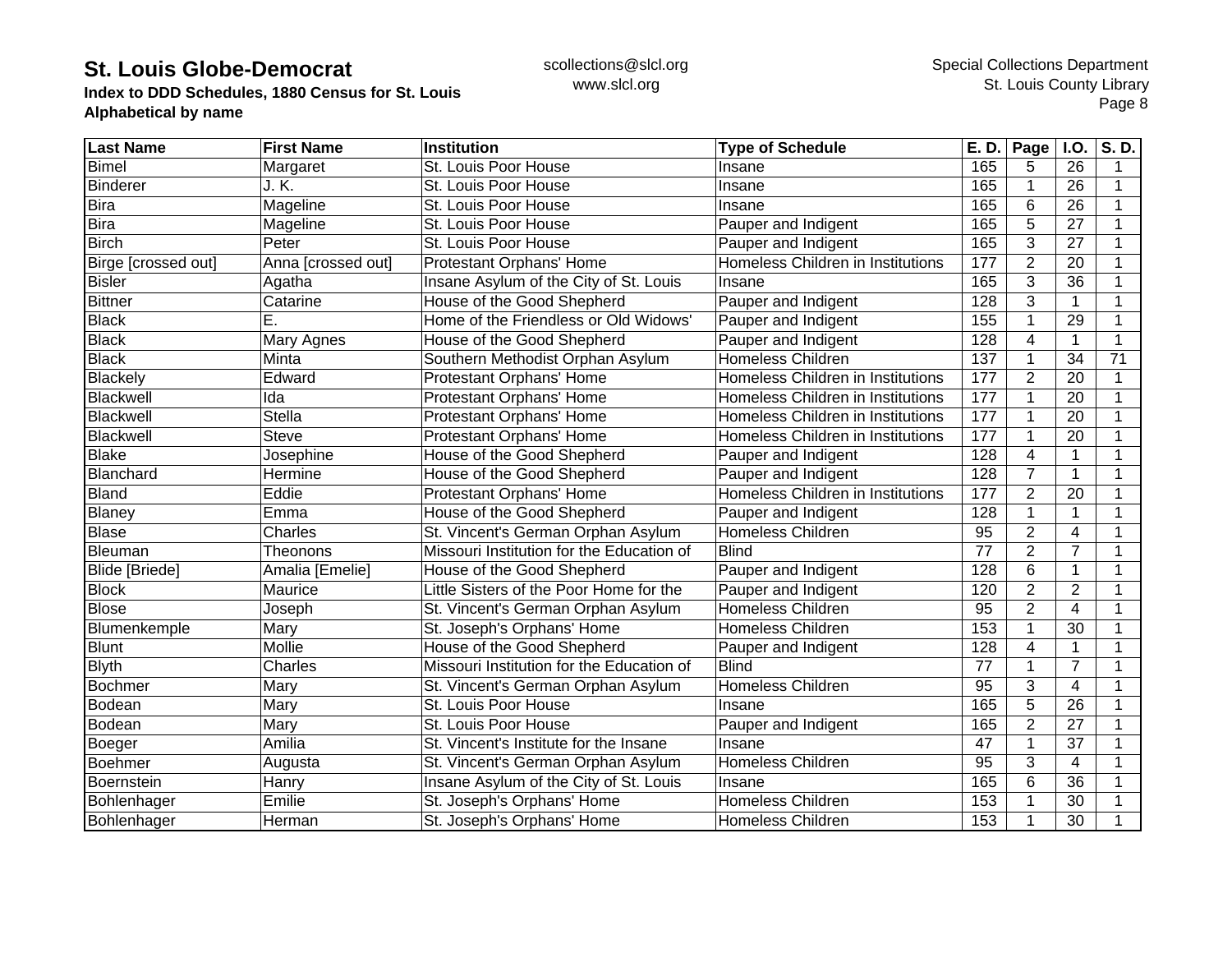**Index to DDD Schedules, 1880 Census for St. Louis Alphabetical by name**

| <b>Last Name</b> | <b>First Name</b> | <b>Institution</b>                       | <b>Type of Schedule</b>           | E. D. | Page           | <b>I.O.</b>     | S.D. |
|------------------|-------------------|------------------------------------------|-----------------------------------|-------|----------------|-----------------|------|
| Bohlmann         | Elisabeth         | St. Joseph's Orphans' Home               | <b>Homeless Children</b>          | 153   |                | 30              | 1    |
| Bohman           | Phil              | St. Louis Poor House                     | Pauper and Indigent               | 165   | $\overline{2}$ | 27              | 1    |
| <b>Bohmer</b>    | August            | German Evangelical Lutheran Hospital     | Pauper and Indigent Inhabitants   | 65    | none           | 10              |      |
| <b>Bolaceck</b>  | Josephine         | St. Louis Poor House                     | Pauper and Indigent               | 165   | 5              | 27              |      |
| <b>Boland</b>    | Michael           | Insane Asylum of the City of St. Louis   | Insane                            | 165   | 4              | 36              |      |
|                  |                   | Insane Asylum of St. Louis and St. Louis |                                   |       |                |                 |      |
| <b>Bollinger</b> | Caroline          | Poor House                               | Idiots                            | 165   |                | 25              |      |
| Bollinger        | Caroline          | St. Louis Poor House                     | Pauper and Indigent               | 165   | 7              | 27              | 1    |
| Bolman           | John              | St. Louis Poor House                     | Pauper and Indigent               | 165   | $\overline{7}$ | 27              | 1    |
| <b>Bolzford</b>  | John              | St. Louis Poor House                     | Pauper and Indigent               | 165   | $\overline{2}$ | 27              |      |
| <b>Bond</b>      | W. Duncan         | Insane Asylum of the City of St. Louis   | Insane                            | 165   | 5              | 36              |      |
| <b>Boos</b>      | Kate              | Convent of the Sacred Heart              | Pauper and Indigent Inhabitants   | 20    | none           | 15              |      |
| <b>Boos</b>      | Katie             | Mullanphy Orphan Home                    | Homeless Children in Institutions | 19    |                | 16              | 1    |
| <b>Boos</b>      | Theresa           | Convent of the Sacred Heart              | Pauper and Indigent Inhabitants   | 20    | none           | 15              | 1    |
| <b>Boos</b>      | Theresa           | Mullanphy Orphan Home                    | Homeless Children in Institutions | 19    |                | 16              | 1    |
| <b>Borse</b>     | Christopher       | St. Louis Poor House                     | Pauper and Indigent               | 165   | 6              | 27              |      |
| <b>Borssen</b>   | Lizzie            | Insane Asylum of the City of St. Louis   | Insane                            | 165   | 3              | 36              | 1    |
|                  |                   | Insane Asylum of St. Louis and St. Louis |                                   |       |                |                 |      |
| <b>Bostef</b>    | Ernestina         | Poor House                               | Idiots                            | 165   |                | 25              |      |
| <b>Botte</b>     | Louisa            | St. Mary's Female Orphan Asylum          | Homeless Children in Institutions | 36    | 10             | 14              |      |
| <b>Botzford</b>  | John              | St. Louis Poor House                     | Insane                            | 165   | 5              | 26              | 1    |
| Bourgois         | Eliza             | St. Vincent's Institute for the Insane   | Insane                            | 47    |                | 37              |      |
| <b>Bourke</b>    | Barney            | St. Louis Poor House                     | Pauper and Indigent               | 165   | 3              | 27              |      |
| Bovist (?)       | Margaret          | House of the Good Shepherd               | Pauper and Indigent               | 128   | $\overline{2}$ | $\mathbf{1}$    |      |
| <b>Bowen</b>     | Patrick           | City Jail                                | Inhabitants in Prison             | 7     | none           | 18              | 1    |
| <b>Bower</b>     | William A.        | St. Louis Poor House                     | Insane                            | 165   | 3              | $\overline{26}$ | 1    |
| <b>Bowles</b>    | Kattie            | St. Mary's Female Orphan Asylum          | Homeless Children in Institutions | 36    | 9              | 14              | 1    |
| <b>Bowles</b>    | Mary              | St. Mary's Female Orphan Asylum          | Homeless Children in Institutions | 36    | 9              | 14              | 1    |
| Boyd             | Charles           | Southern Methodist Orphan Asylum         | <b>Homeless Children</b>          | 137   |                | 34              | 71   |
| Boyd             | Rosa              | Insane Asylum of the City of St. Louis   | Insane                            | 165   | 3              | 36              | 1    |
| <b>Boyle</b>     | <b>Bridget</b>    | House of the Good Shepherd               | Pauper and Indigent               | 128   | 8              | 1               |      |
| <b>Boyle</b>     | Kate              | St. Joseph's Convent of Mercy            | Homeless Children in Institutions | 78    | none           | 6               |      |
| <b>Boyle</b>     | Mary A.           | St. Joseph's Convent of Mercy            | Homeless Children in Institutions | 78    | none           | 6               |      |
| Bradford         | Anni              | St. Vincent's Institute for the Insane   | Insane                            | 47    | 2              | 37              |      |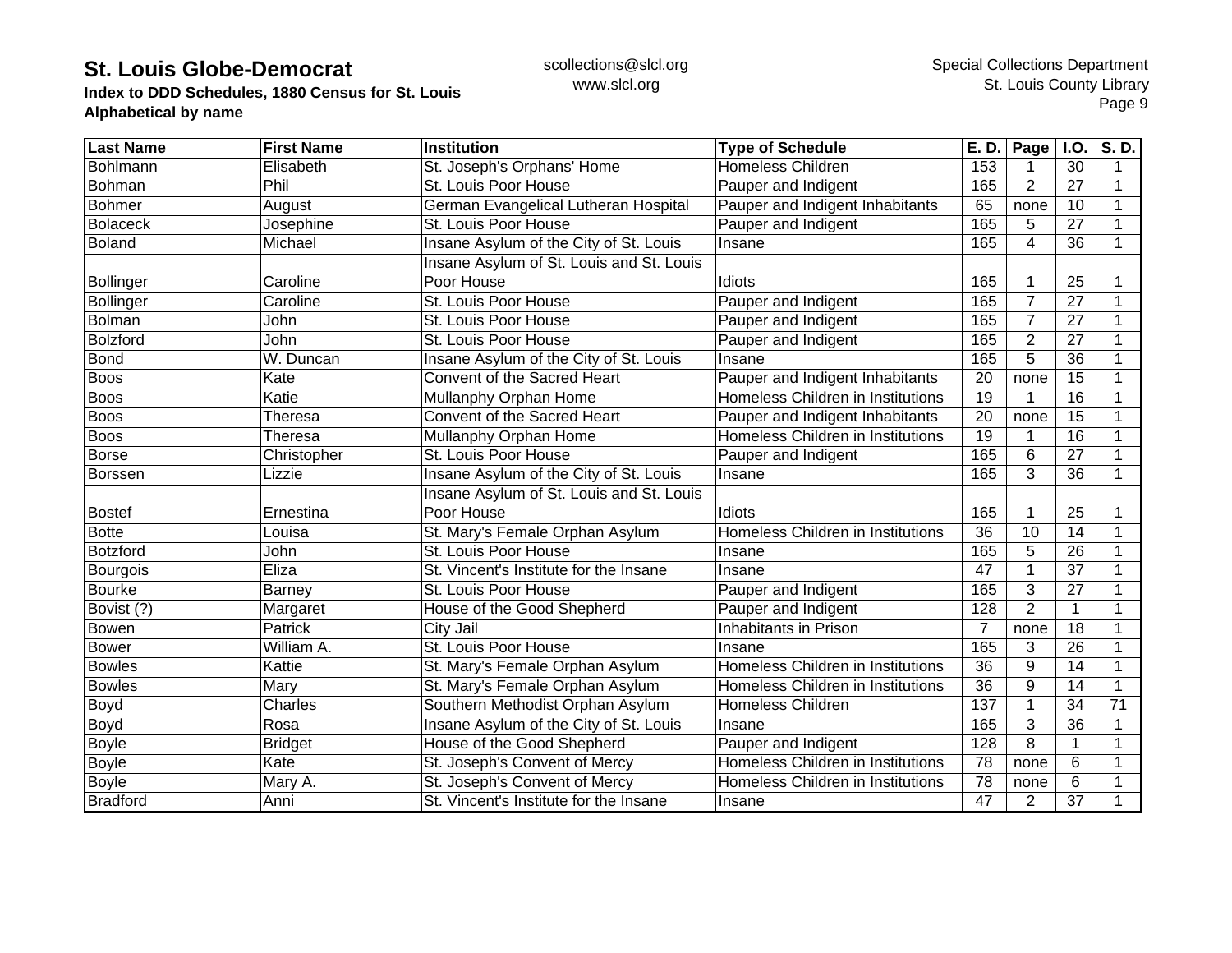**Index to DDD Schedules, 1880 Census for St. Louis Alphabetical by name**

| <b>Last Name</b>     | <b>First Name</b> | <b>Institution</b>                        | <b>Type of Schedule</b>           | E. D.          | Page $\vert$ I.O. |                 | S.D. |
|----------------------|-------------------|-------------------------------------------|-----------------------------------|----------------|-------------------|-----------------|------|
|                      |                   | St. Ann's Widows' Home, Lying in          |                                   |                |                   |                 |      |
| Bradshaw             | Maggy             | Hospital, and Foundling Asylum            | Pauper and Indigent               | 36             |                   | 13              | 1    |
| <b>Bradshow</b>      | <b>Bridget</b>    | House of the Good Shepherd                | Pauper and Indigent               | 128            | 4                 | $\mathbf{1}$    | 1    |
| <b>Brady</b>         | Ann               | St. Louis Poor House                      | Pauper and Indigent               | 165            | 6                 | 27              | 1    |
| <b>Brady</b>         | <b>Bryan</b>      | St. Louis Poor House                      | Pauper and Indigent               | 165            | 3                 | 27              | 1    |
| <b>Brady</b>         | Davide            | St. Louis Poor House                      | Pauper and Indigent               | 165            | 6                 | 27              | 1    |
|                      |                   | St. Bridget's Half Orphan and Deaf and    |                                   |                |                   |                 |      |
| <b>Brady</b>         | Henrietta         | Dumb Asylum                               | <b>Homeless Children</b>          | 138            |                   | 32              |      |
| <b>Brady</b>         | Mary              | St. Mary's Female Orphan Asylum           | Homeless Children in Institutions | 36             | 9                 | 14              |      |
| <b>Brady</b>         | Phillipe          | St. Louis Poor House                      | Pauper and Indigent               | 165            | $\overline{2}$    | 27              |      |
| <b>Brady</b>         | William           | St. Louis Poor House                      | Pauper and Indigent               | 165            | 4                 | 27              | 1    |
| Branan               | Matilda           | House of the Good Shepherd                | Pauper and Indigent               | 128            | 4                 | $\mathbf{1}$    | 1    |
| Brandamour           | Eugene            | Catholic Protectorate for Boys (Glencoe)  | Homeless Children in Institutions | 187            | none              | $\overline{19}$ | 1    |
| <b>Branderwinder</b> | W.                | Insane Asylum of the City of St. Louis    | Insane                            | 165            | 6                 | $\overline{36}$ | 1    |
| <b>Brandon</b>       | Charles           | Catholic Protectorate for Boys (Glencoe)  | Homeless Children in Institutions | 187            | none              | 19              | 1    |
| <b>Brandt</b>        | Fred              | German Evangelical Lutheran Orphan        | Homeless Children in Institutions | 170            | none              | 21a             | 1    |
| Branscomb            | James E.          | St. Vincent's Institute for the Insane    | Insane                            | 47             | 3                 | 37              | 1    |
| <b>Brater</b>        | William           | City Jail                                 | Inhabitants in Prison             | $\overline{7}$ | none              | 18              | 1    |
| <b>Braul</b>         | Willie            | St. Vincent's German Orphan Asylum        | <b>Homeless Children</b>          | 95             | $\overline{2}$    | 4               | 1    |
| <b>Bray</b>          | James             | Missouri Institution for the Education of | <b>Blind</b>                      | 77             | $\overline{2}$    | $\overline{7}$  | 1    |
| Breedbury            | Ē.                | <b>Girls Industrial Home</b>              | Homeless Children in Institutions | 74             | none              | 8               | 1    |
| Breedbury            | G.                | <b>Girls Industrial Home</b>              | Homeless Children in Institutions | 74             | none              | 8               | 1    |
| <b>Breen</b>         | Ellen             | Little Sisters of the Poor Home for the   | Pauper and Indigent               | 120            | 4                 | $\overline{2}$  | 1    |
| <b>Breen</b>         | Patrick           | Little Sisters of the Poor Home for the   | Pauper and Indigent               | 120            |                   | $\overline{2}$  | 1    |
| <b>Bregming</b>      | Carl              | St. Louis Poor House                      | Insane                            | 165            |                   | 26              | 1    |
| <b>Breitenreater</b> | John              | Insane Asylum of the City of St. Louis    | Insane                            | 165            | 5                 | 36              | 1    |
| <b>Brema</b>         | M. C.             | Insane Asylum of the City of St. Louis    | Insane                            | 165            | $\overline{2}$    | 36              | 1    |
| <b>Bremer</b>        | Mary              | Presbyterian Home                         | Pauper and Indigent               | 128            | $\overline{2}$    | 38              | 1    |
| Brenan               | Lizzie            | St. Mary's Female Orphan Asylum           | Homeless Children in Institutions | 36             | 11                | 14              | 1    |
| Brennan              | Annie             | St. Louis Poor House                      | Pauper and Indigent               | 165            | 6                 | 27              | 1    |
| Brennan              | Julia             | St. Louis Poor House                      | Homeless Children in Institutions | 165            |                   | 22              | 1    |
| Brennan              | Mary              | St. Louis Poor House                      | Homeless Children in Institutions | 165            |                   | $\overline{22}$ |      |
| Brennan              | Mary              | St. Louis Poor House                      | Pauper and Indigent               | 165            | 10                | 27              |      |
| Breyhmeier           | Julia             | St. Louis Poor House                      | Pauper and Indigent               | 165            | 10                | 27              |      |
| Bridgeman            | Emma              | Presbyterian Home                         | Pauper and Indigent               | 128            | 1                 | 38              |      |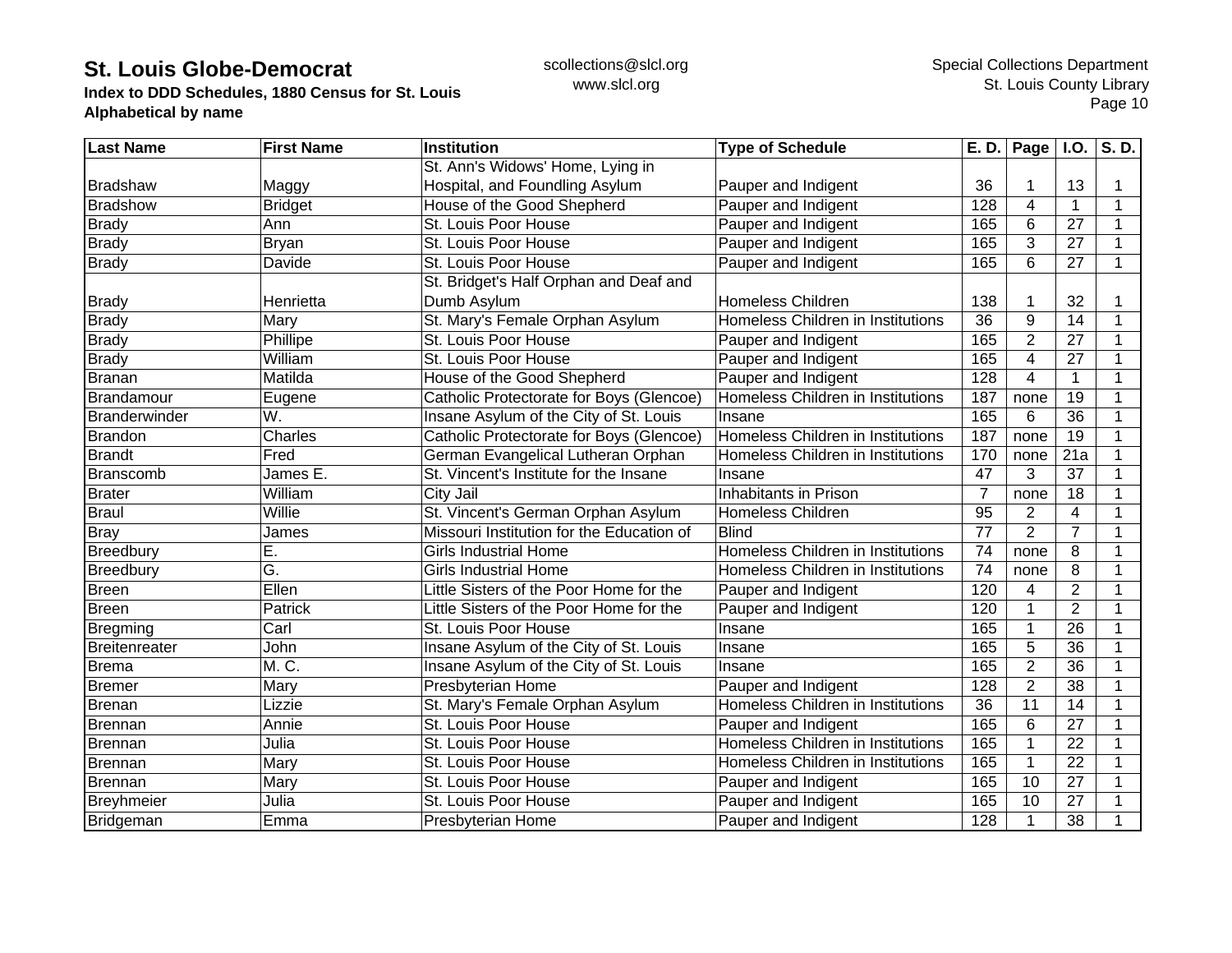**Index to DDD Schedules, 1880 Census for St. Louis Alphabetical by name**

| <b>Last Name</b>    | <b>First Name</b>   | Institution                               | <b>Type of Schedule</b>           | E. D.          | Page           | <b>I.O.</b>    | S.D. |
|---------------------|---------------------|-------------------------------------------|-----------------------------------|----------------|----------------|----------------|------|
| <b>Briede</b>       | Mary [Maria]        | House of the Good Shepherd                | Pauper and Indigent               | 128            | 6              | 1              | 1    |
| <b>Brietweser</b>   | Dora                | St. Louis Poor House                      | Insane                            | 165            | $\overline{2}$ | 26             | 1    |
| Briggman            | М.                  | Insane Asylum of the City of St. Louis    | Insane                            | 165            |                | 36             |      |
| <b>Brigsford</b>    | Hugh                | Missouri Institution for the Education of | <b>Blind</b>                      | 77             | $\overline{2}$ | $\overline{7}$ |      |
| <b>Britt</b>        | Sarah               | St. Mary's Female Orphan Asylum           | Homeless Children in Institutions | 36             | 10             | 14             | 1    |
| Brockmeyer          | Mary                | St. Joseph's Convent of Mercy             | Homeless Children in Institutions | 78             | none           | 6              | 1    |
| <b>Brodt</b>        | Frank               | St. Louis Poor House                      | Insane                            | 165            | 5              | 26             | 1    |
| Brodt (crossed out) | Frank (crossed out) | St. Louis Poor House                      | Pauper and Indigent               | 165            |                | 27             | 1    |
| <b>Brody</b>        | William             | St. Louis Poor House                      | Insane                            | 165            | 6              | 26             | 1    |
| Brogan              | C.                  | Insane Asylum of the City of St. Louis    | Insane                            | 165            | $\overline{2}$ | 36             |      |
| Brogerton           | F.                  | City Jail                                 | Inhabitants in Prison             | $\overline{7}$ | none           | 18             |      |
| <b>Brophy</b>       | Kate                | St. Louis Poor House                      | Insane                            | 165            | 7              | 26             |      |
| <b>Brophy</b>       | Kate                | St. Louis Poor House                      | Pauper and Indigent               | 165            | 4              | 27             | 1    |
| <b>Brophy</b>       | William             | Insane Asylum of the City of St. Louis    | Insane                            | 165            | 6              | 36             | 1    |
| <b>Brown</b>        | Anastasia           | St. Philomena's Industrial and Day School | Homeless Children                 | 135            |                | 35             | 1    |
| Brown               | Anna                | Insane Asylum of the City of St. Louis    | Insane                            | 165            | $\overline{2}$ | 36             | 1    |
| <b>Brown</b>        | <b>Bridget</b>      | St. Mary's Female Orphan Asylum           | Homeless Children in Institutions | 36             | 10             | 14             | 1    |
| <b>Brown</b>        | Ellen               | St. Vincent Institute for Insane (Charity | Pauper and Indigent               | 47             | none           | 12             |      |
| <b>Brown</b>        | Ellen               | St. Vincent's Institute for the Insane    | Insane                            | 47             | $\overline{2}$ | 37             | 1    |
|                     |                     | St. Ann's Widows' Home, Lying in          |                                   |                |                |                |      |
| <b>Brown</b>        | Henry               | Hospital, and Foundling Asylum            | Homeless Children in Institutions | 36             | 5              | 13             |      |
| Brown               | Johnus              | Street Boys' Home                         | Homeless Children in Institutions | 68             | none           | 9              | 1    |
| <b>Brown</b>        | Josephine           | City Jail                                 | Inhabitants in Prison             | 7              | none           | 18             | 1    |
| <b>Brown</b>        | Mamie               | St. Joseph's Convent of Mercy             | Homeless Children in Institutions | 78             | none           | 6              | 1    |
|                     |                     | St. Ann's Widows' Home, Lying in          |                                   |                |                |                |      |
| <b>Brown</b>        | Mary                | Hospital, and Foundling Asylum            | Pauper and Indigent               | 36             |                | 13             |      |
| <b>Brown</b>        | Mary                | St. Louis Poor House                      | Homeless Children in Institutions | 165            |                | 22             | 1    |
| <b>Brown</b>        | Mary                | St. Louis Poor House                      | Pauper and Indigent               | 165            | $\overline{7}$ | 27             | 1    |
| <b>Brown</b>        | <b>Nellie</b>       | House of the Good Shepherd                | Pauper and Indigent               | 128            |                | 1              | 1    |
| <b>Brown</b>        | Thomas              | Catholic Protectorate for Boys (Glencoe)  | Homeless Children in Institutions | 187            | none           | 19             | 1    |
| <b>Brown</b>        | Thomas              | City Jail                                 | Inhabitants in Prison             | $\overline{7}$ | none           | 18             | 1    |
| <b>Brown</b>        | Winifred            | St. Louis Poor House                      | Pauper and Indigent               | 165            | 7              | 27             | 1    |
|                     |                     | St. Ann's Widows' Home, Lying in          |                                   |                |                |                |      |
| <b>Bruder</b>       | John                | Hospital, and Foundling Asylum            | Homeless Children in Institutions | 36             | 6              | 13             |      |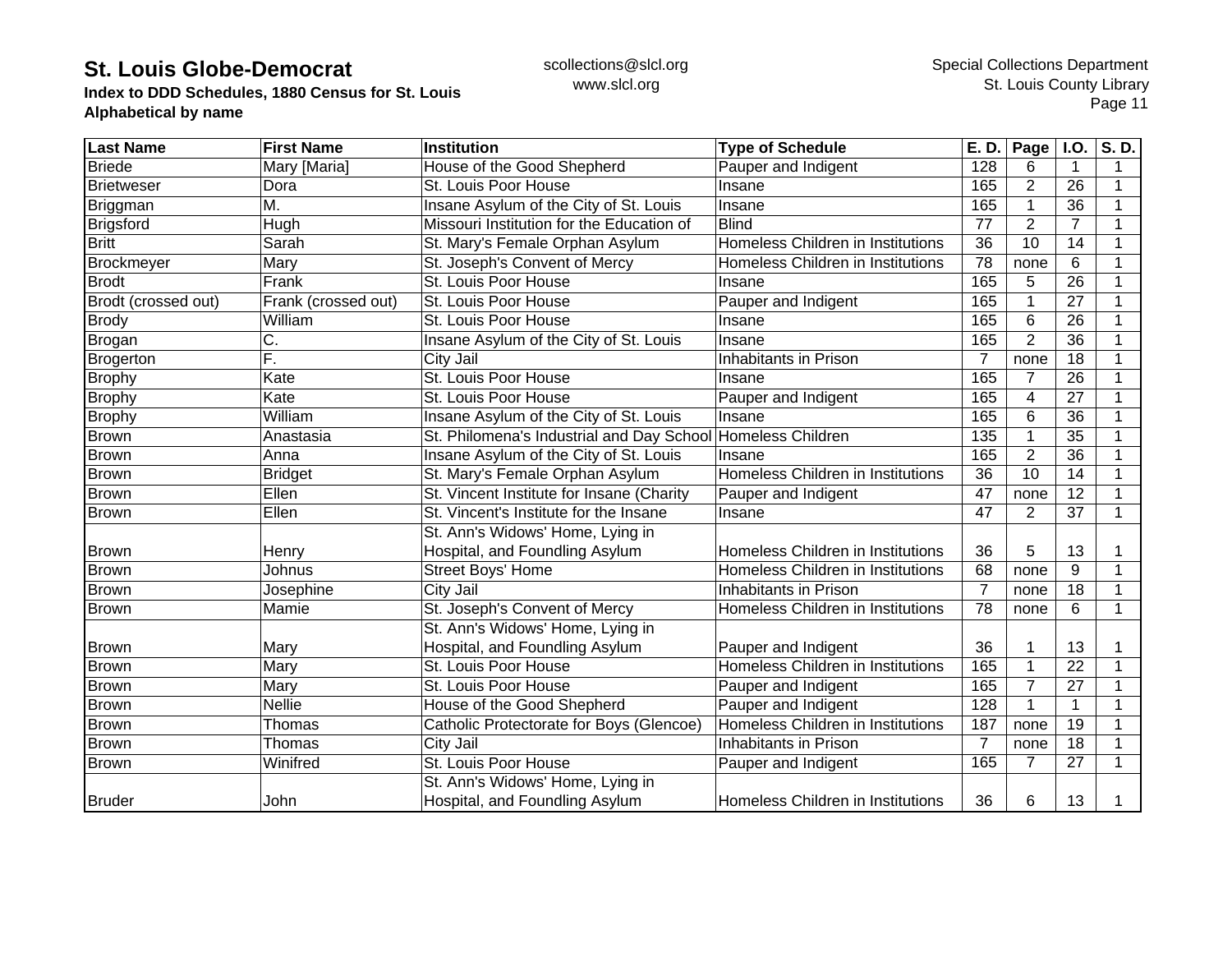**Index to DDD Schedules, 1880 Census for St. Louis Alphabetical by name**

| <b>Last Name</b>  | <b>First Name</b> | <b>Institution</b>                        | <b>Type of Schedule</b>           | E. D.          | Page           | <b>I.O.</b>             | S. D. |
|-------------------|-------------------|-------------------------------------------|-----------------------------------|----------------|----------------|-------------------------|-------|
|                   |                   | St. Ann's Widows' Home, Lying in          |                                   |                |                |                         |       |
| <b>Bruer</b>      | ann               | Hospital, and Foundling Asylum            | Pauper and Indigent               | 36             |                | 13                      |       |
| Bruns (?)         | Mary              | St. Louis Poor House                      | Insane                            | 165            | $\overline{7}$ | 26                      | 1     |
| Bruyn             | John              | City Jail                                 | Inhabitants in Prison             | $\overline{7}$ | none           | 18                      |       |
| <b>Bryan</b>      | <b>Bridget</b>    | St. Louis Poor House                      | Insane                            | 165            | 7              | 26                      |       |
| <b>Bryan</b>      | David             | Little Sisters of the Poor Home for the   | Pauper and Indigent               | 120            | 3              | $\overline{2}$          | 1     |
| <b>Bryan</b>      | Bridget           | St. Louis Poor House                      | Pauper and Indigent               | 165            | 5              | 27                      | 1     |
| <b>Buch</b>       | Elizabeth         | Insane Asylum of the City of St. Louis    | Insane                            | 165            |                | 36                      | 1     |
| Buchanan          | George            | St. Louis Poor House                      | Insane                            | 165            | 3              | 26                      | 1     |
| Buchanan          | K.                | Insane Asylum of the City of St. Louis    | Insane                            | 165            |                | 36                      |       |
| <b>Buck</b>       | Rosie             | House of the Good Shepherd                | Pauper and Indigent               | 128            | 5              | 1                       | 1     |
| <b>Buckley</b>    | Catherine         | Little Sisters of the Poor Home for the   | Pauper and Indigent               | 120            | 4              | $\overline{2}$          |       |
| <b>Buckley</b>    | Kate              | House of the Good Shepherd                | Pauper and Indigent               | 128            |                | 1                       |       |
| <b>Buckley</b>    | Lizzie            | House of the Good Shepherd                | Pauper and Indigent               | 128            |                | $\mathbf{1}$            | 1     |
| <b>Buckley</b>    | Margaret          | Little Sisters of the Poor Home for the   | Pauper and Indigent               | 120            | 4              | $\overline{2}$          | 1     |
| <b>Buckley</b>    | Sarah             | St. Mary's Female Orphan Asylum           | Homeless Children in Institutions | 36             | 10             | 14                      | 1     |
| <b>Budbury</b>    | Е.                | <b>Girls Industrial Home</b>              | Homeless Children in Institutions | 74             | 1              | 8                       | 1     |
| <b>Budbury</b>    | G.                | <b>Girls Industrial Home</b>              | Homeless Children in Institutions | 74             |                | 8                       | 1     |
| <b>Buecker</b>    | Rosa              | St. Vincent's German Orphan Asylum        | <b>Homeless Children</b>          | 95             | 3              | $\overline{\mathbf{4}}$ |       |
| <b>Buffington</b> | (illegible)       | Insane Asylum of the City of St. Louis    | Insane                            | 165            |                | 36                      |       |
| <b>Buhler</b>     | Mary Sophia       | House of the Good Shepherd                | Pauper and Indigent               | 128            | $\overline{7}$ | 1                       | 1     |
| <b>Bulha</b>      | Marian            | St. Louis Poor House                      | Pauper and Indigent               | 165            | 3              | 27                      | 1     |
| <b>Bunce</b>      | Margaret          | St. Louis Poor House                      | Pauper and Indigent               | 165            | $\overline{2}$ | 27                      | 1     |
| <b>Bunke</b>      | Elizabeth         | House of the Good Shepherd                | Pauper and Indigent               | 128            | 8              | 1                       |       |
| Burchard          | Gustav            | St. Vincent's German Orphan Asylum        | <b>Homeless Children</b>          | 95             |                | 4                       |       |
| Burchard          | Mary              | St. Louis Poor House                      | Insane                            | 165            | 5              | 26                      |       |
| <b>Burchard</b>   | Mary              | St. Louis Poor House                      | Pauper and Indigent               | 165            | 3              | 27                      | 1     |
| Burgesch          | William           | St. Vincent Institute for Insane (Charity | Pauper and Indigent               | 47             | none           | $\overline{12}$         | 1     |
| <b>Burgesch</b>   | William           | St. Vincent's Institute for the Insane    | Insane                            | 47             |                | 37                      | 1     |
| <b>Burgess</b>    | George            | Protestant Orphans' Home                  | Homeless Children in Institutions | 177            |                | 20                      | 1     |
| <b>Burk</b>       | Annie             | Missouri Institution for the Education of | <b>Blind</b>                      | 77             | $\overline{1}$ | $\overline{7}$          | 1     |
| <b>Burke</b>      | Kate              | <b>Blind Girls' Industrial Home</b>       | <b>Blind</b>                      | 92             | 1              | 5                       |       |
| <b>Burke</b>      | Mary              | St. Louis Poor House                      | Pauper and Indigent               | 165            | 6              | 27                      |       |
| <b>Burke</b>      | Mary Ann          | St. Louis Poor House                      | Pauper and Indigent               | 165            | 6              | 27                      |       |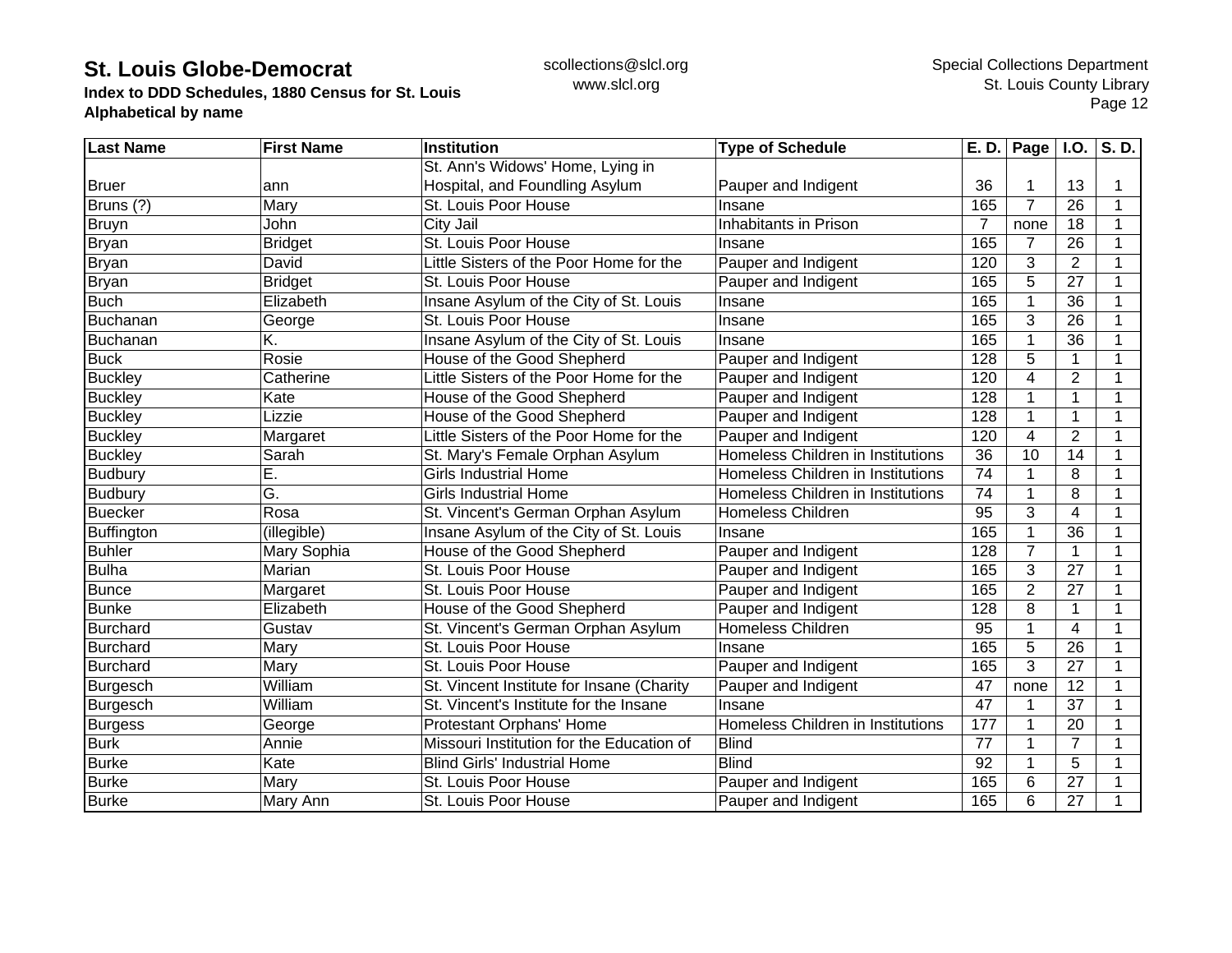**Index to DDD Schedules, 1880 Census for St. Louis Alphabetical by name**

| <b>Last Name</b>    | <b>First Name</b>   | <b>Institution</b>                        | <b>Type of Schedule</b>           | $\overline{E}$ . D. | Page $ $ I.O.  |                | S.D. |
|---------------------|---------------------|-------------------------------------------|-----------------------------------|---------------------|----------------|----------------|------|
|                     |                     | St. Bridget's Half Orphan and Deaf and    |                                   |                     |                |                |      |
| <b>Burke</b>        | <b>Statia</b>       | Dumb Asylum                               | <b>Homeless Children</b>          | 138                 |                | 32             |      |
| <b>Burke</b>        | Valentine           | City Jail                                 | Inhabitants in Prison             | $\overline{7}$      | none           | 18             | 1    |
| <b>Burkhardt</b>    | Wilhelmina          | House of the Good Shepherd                | Pauper and Indigent               | 128                 | 1              | $\mathbf{1}$   | 1    |
| <b>Burkles</b>      | Sarah               | Episcopal Orphans' Home                   | Homeless Children                 | 146                 | 1              | 31             | 1    |
| <b>Burks</b>        | Lizzie              | House of the Good Shepherd                | Pauper and Indigent               | 128                 | 5              | $\mathbf{1}$   |      |
| <b>Burla</b>        | Peter               | St. Louis Poor House                      | Pauper and Indigent               | 165                 | 9              | 27             |      |
| <b>Burnes</b>       | Mary                | House of the Good Shepherd                | Pauper and Indigent               | 128                 | 1              | 1              |      |
| <b>Burns</b>        | Agnes               | Presbyterian Home                         | Pauper and Indigent               | 128                 | 3              | 38             |      |
| <b>Burns</b>        | Anna                | Presbyterian Home                         | Pauper and Indigent               | 128                 |                | 38             |      |
| <b>Burns</b>        | <b>Bridget</b>      | St. Louis Poor House                      | Insane                            | 165                 | $\overline{2}$ | 26             | 1    |
| <b>Burns</b>        | <b>Bridget</b>      | St. Louis Poor House                      | Insane                            | 165                 | $\overline{7}$ | 26             |      |
| <b>Burns</b>        | <b>Bridget</b>      | St. Louis Poor House                      | Pauper and Indigent               | 165                 | $\overline{7}$ | 27             |      |
| <b>Burns</b>        | Catherine           | St. Louis Poor House                      | Insane                            | 165                 |                | 26             |      |
| Burns               | Cathie              | St. Joseph's Orphans' Home                | Homeless Children                 | 153                 |                | 30             |      |
| <b>Burns</b>        | Chathein [sic]      | House of the Good Shepherd                | Pauper and Indigent               | 128                 | none           | 1              |      |
| Burns               | Kate                | St. Louis Poor House                      | Pauper and Indigent               | 165                 | $\overline{7}$ | 27             | 1    |
| <b>Burns</b>        | Katie               | House of the Good Shepherd                | Pauper and Indigent               | 128                 | 3              | 1              |      |
| <b>Burns</b>        | Lizzie              | House of the Good Shepherd                | Pauper and Indigent               | 128                 | $\overline{7}$ | 1              |      |
| Burns               | Marie Anne          | St. Joseph's Orphans' Home                | <b>Homeless Children</b>          | 153                 |                | 30             |      |
| <b>Burns</b>        | Mary                | St. Mary's Female Orphan Asylum           | Homeless Children in Institutions | 36                  | 10             | 14             |      |
| <b>Burns</b>        | Nellie              | House of the Good Shepherd                | Pauper and Indigent               | 128                 | $\overline{7}$ | 1              |      |
| Burns               | Patrick             | Little Sisters of the Poor Home for the   | Pauper and Indigent               | 120                 | 1              | $\overline{2}$ | 1    |
| <b>Burns</b>        | Sadie               | House of the Good Shepherd                | Pauper and Indigent               | 128                 | 3              | $\mathbf{1}$   | 1    |
| <b>Burns</b>        | William             | City Jail                                 | Inhabitants in Prison             | 7                   | none           | 18             | 1    |
| Burns (crossed out) | Julia (crossed out) | St. Louis Poor House                      | Pauper and Indigent               | 165                 | $\overline{2}$ | 27             |      |
| Burns [crossed out] | Katarina            | House of the Good Shepherd                | Pauper and Indigent               | 128                 | $\overline{7}$ | 1              |      |
| <b>Burris</b>       | Mary                | St. Mary's Female Orphan Asylum           | Homeless Children in Institutions | 36                  | 10             | 14             | 1    |
| <b>Burrow</b>       | Margaret            | Missouri Institution for the Education of | <b>Blind</b>                      | 77                  | $\overline{2}$ | $\overline{7}$ | 1    |
| <b>Butler</b>       | Annie               | House of the Good Shepherd                | Pauper and Indigent               | 128                 | 4              | $\mathbf{1}$   | 1    |
| <b>Butler</b>       | Annie               | Missouri Institution for the Education of | <b>Blind</b>                      | 77                  | $\overline{2}$ | $\overline{7}$ |      |
| <b>Butler</b>       | Ellen               | House of the Good Shepherd                | Pauper and Indigent               | $\overline{128}$    | 4              | $\mathbf{1}$   |      |
| <b>Butler</b>       | George              | <b>Street Boys' Home</b>                  | Homeless Children in Institutions | 68                  | none           | 9              |      |
| <b>Butler</b>       | Henry               | St. Louis Poor House                      | Pauper and Indigent               | 165                 | 5              | 27             |      |
| <b>Butler</b>       | Hiram               | Missouri Institution for the Education of | <b>Blind</b>                      | 77                  | $\overline{2}$ | $\overline{7}$ |      |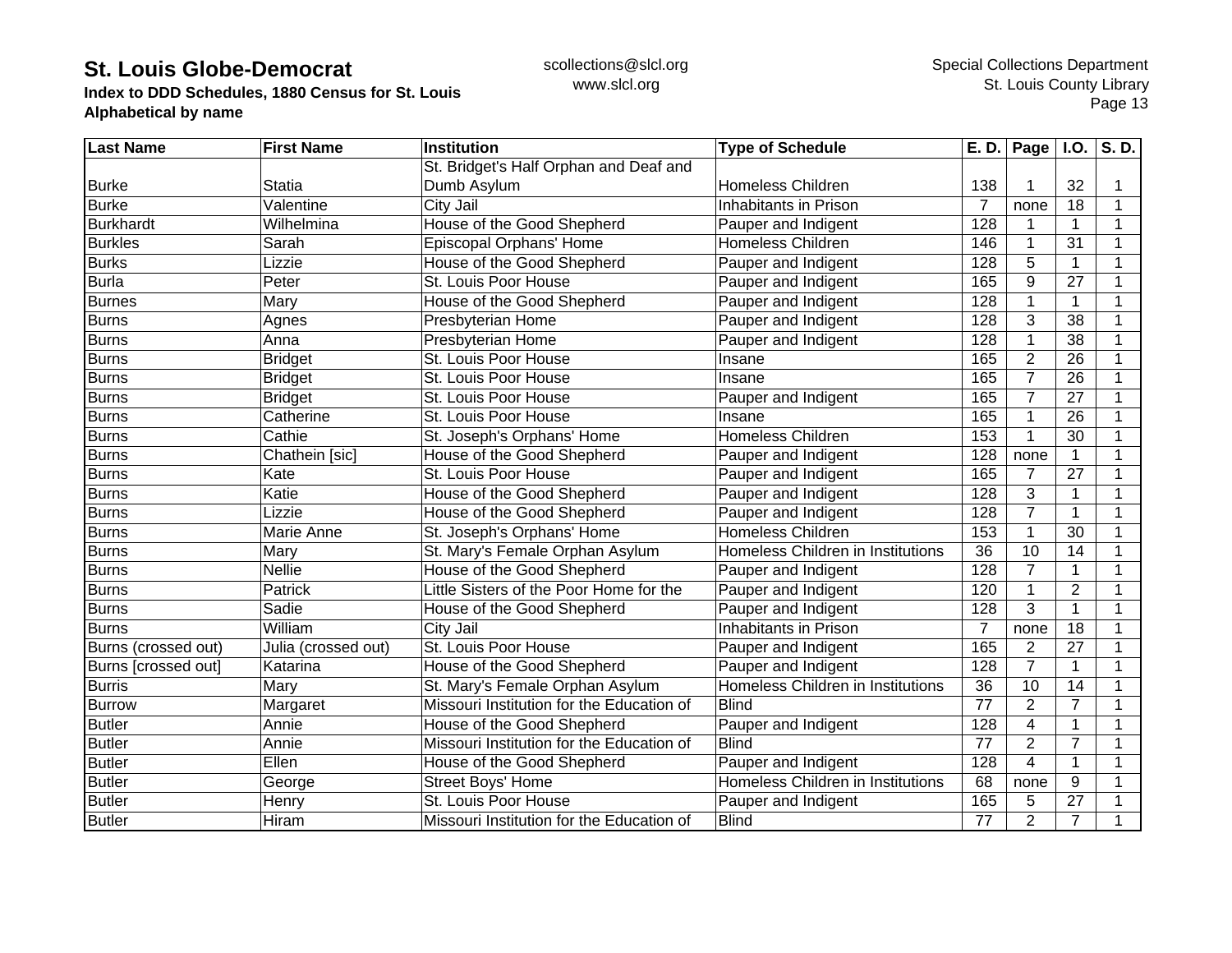**Index to DDD Schedules, 1880 Census for St. Louis Alphabetical by name**

| <b>Last Name</b>     | <b>First Name</b> | <b>Institution</b>                                          | <b>Type of Schedule</b>           | E. D.           | Page           | I.O.            | S.D.         |
|----------------------|-------------------|-------------------------------------------------------------|-----------------------------------|-----------------|----------------|-----------------|--------------|
| <b>Butler</b>        | Joseph            | St. Louis Poor House                                        | Homeless Children in Institutions | 165             |                | 22              | 1            |
| <b>Butler</b>        | Joseph            | St. Louis Poor House                                        | Pauper and Indigent               | 165             | 8              | 27              | $\mathbf 1$  |
| <b>Butler</b>        | Mary              | House of the Good Shepherd                                  | Pauper and Indigent               | 128             | 4              | $\mathbf{1}$    | 1            |
| <b>Butler</b>        | Mary              | St. Louis Poor House                                        | Pauper and Indigent               | 165             | 3              | 27              | $\mathbf{1}$ |
| <b>Butler</b>        | William P.        | St. Louis Poor House                                        | Insane                            | 165             | $\overline{2}$ | 26              | 1            |
| Butterman            | Mary              | St. Mary's Female Orphan Asylum                             | Homeless Children in Institutions | 36              | 9              | 14              | $\mathbf{1}$ |
|                      |                   | St. Ann's Widows' Home, Lying in                            |                                   |                 |                |                 |              |
| <b>Buttler</b>       | George            | Hospital, and Foundling Asylum                              | Homeless Children in Institutions | 36              | 5              | 13              |              |
| <b>Butts</b>         | Emilie            | <b>Girls Industrial Home</b>                                | Homeless Children in Institutions | 74              | 1              | 8               | $\mathbf 1$  |
| <b>Butts</b>         | Emilie            | <b>Girls Industrial Home</b>                                | Homeless Children in Institutions | 74              | none           | 8               | $\mathbf 1$  |
|                      |                   | St. Ann's Widows' Home, Lying in                            |                                   |                 |                |                 |              |
| <b>Byrn</b>          | Ellen             | Hospital, and Foundling Asylum                              | Pauper and Indigent               | 36              | 1              | 13              | 1            |
|                      |                   | St. Bridget's Half Orphan and Deaf and                      |                                   |                 |                |                 |              |
| <b>Byrne</b>         | Mary              | Dumb Asylum                                                 | <b>Homeless Children</b>          | 138             | $\overline{2}$ | 32              |              |
| <b>Byrnes</b>        | Lizzie            | St. Joseph's Convent of Mercy                               | Homeless Children in Institutions | 78              | none           | 6               | 1            |
| <b>Byrnes</b>        | Maggie            | House of the Good Shepherd                                  | Pauper and Indigent               | 128             |                | 1               | 1            |
| <b>Byrnes</b>        | Margaret          | St. Vincent Institute for Insane (Charity                   | Pauper and Indigent               | 47              | none           | $\overline{12}$ | 1            |
| <b>Byrnes</b>        | Margaret          | St. Vincent's Institute for the Insane                      | Insane                            | $\overline{47}$ |                | $\overline{37}$ | $\mathbf 1$  |
| <b>Byrnes</b>        | Margreth          | House of the Good Shepherd                                  | Pauper and Indigent               | 128             | $\overline{7}$ | $\mathbf{1}$    | $\mathbf{1}$ |
|                      |                   |                                                             |                                   |                 |                |                 |              |
| Byrnes [crossed out] |                   | Margaret [crossed out] House of the Good Shepherd           | Pauper and Indigent               | 128             | 1              | 1               | $\mathbf 1$  |
|                      |                   | St. Ann's Widows' Home, Lying in                            |                                   |                 |                |                 |              |
| <b>Byrns</b>         | Ellen             | Hospital, and Foundling Asylum                              | Pauper and Indigent               | 36              | 1              | 13              | 1            |
|                      |                   | St. Ann's Widows' Home, Lying in                            |                                   |                 |                |                 |              |
| <b>Byrns</b>         | Margaret          | Hospital, and Foundling Asylum                              | Pauper and Indigent               | 36              | 1              | 13              |              |
| Cafferata            | <b>B.</b> Teresa  | St. Philomena's Industrial and Day School Homeless Children |                                   | 135             | 1              | 35              |              |
| Caffray              | Julia             | House of the Good Shepherd                                  | Pauper and Indigent               | 128             | 6              | $\mathbf{1}$    | $\mathbf{1}$ |
| Cafrey               | Mary              | Little Sisters of the Poor Home for the                     | Pauper and Indigent               | 120             | 3              | $\overline{2}$  | 1            |
| Cahill               | Kate              | St. Louis Poor House                                        | Insane                            | 165             | 7              | 26              | $\mathbf{1}$ |
| Cahill               | Kate              | St. Louis Poor House                                        | Pauper and Indigent               | 165             | $\overline{7}$ | $\overline{27}$ | $\mathbf 1$  |
| Cahill               | Philipe           | St. Louis Poor House                                        | Pauper and Indigent               | 165             | 3              | 27              | $\mathbf{1}$ |
| Cahill               | Richard           | Little Sisters of the Poor Home for the                     | Pauper and Indigent               | 120             | $\mathbf 1$    | $\overline{2}$  | 1            |
|                      |                   | St. Ann's Widows' Home, Lying in                            |                                   |                 |                |                 |              |
| Calahan              | <b>Blusentia</b>  | Hospital, and Foundling Asylum                              | Homeless Children in Institutions | 36              | 5              | 13              |              |
| Calahan              | <b>Bridget</b>    | St. Louis Poor House                                        | Insane                            | 165             | 5              | 26              |              |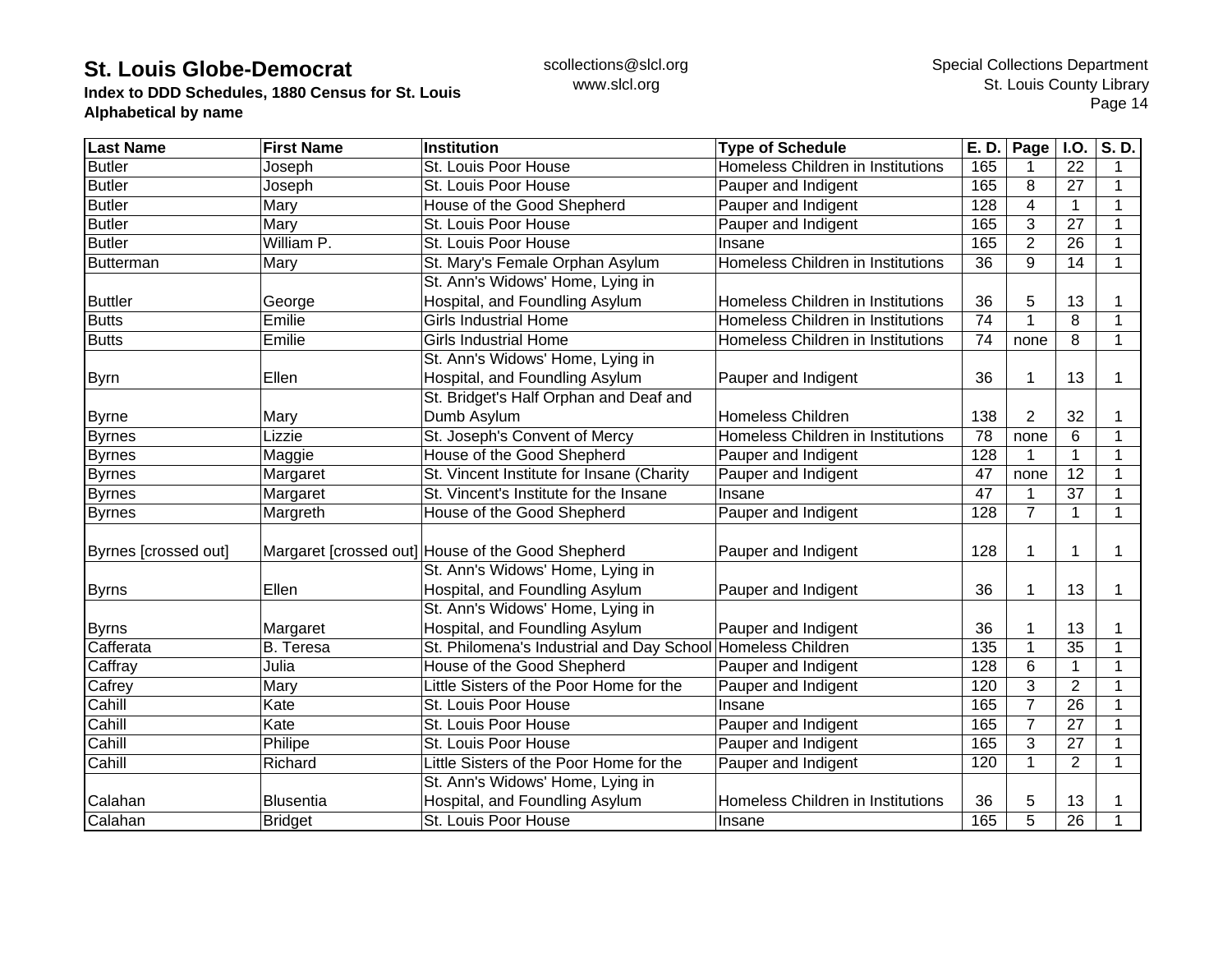**Index to DDD Schedules, 1880 Census for St. Louis Alphabetical by name**

| <b>Last Name</b> | <b>First Name</b> | Institution                                                 | <b>Type of Schedule</b>           | E. D.           | Page           | <b>I.O.</b>     | S.D.        |
|------------------|-------------------|-------------------------------------------------------------|-----------------------------------|-----------------|----------------|-----------------|-------------|
| Calahan          | <b>Bridget</b>    | St. Louis Poor House                                        | Pauper and Indigent               | 165             | 2              | 27              | 1           |
| Calahan          | Е.                | St. Louis Poor House                                        | Insane                            | 165             | 6              | 26              | 1           |
| Calahan          | Ida               | St. Mary's Female Orphan Asylum                             | Homeless Children in Institutions | $\overline{36}$ | 10             | 14              | 1           |
| Calahan          | May               | St. Louis Poor House                                        | Pauper and Indigent               | 165             | $\overline{2}$ | 27              | 1           |
| Caldwell         | Louisa            | St. Louis Poor House                                        | Insane                            | 165             | 1              | 26              | 1           |
| Calhoun (?)      | illegible         | Boys' and Girls' Industrial Home                            | Homeless Children in Institutions | 15              | 1              | 17              | 1           |
| Callahan         | Ellen             | St. Louis Poor House                                        | Pauper and Indigent               | 165             | 4              | 27              |             |
| Callahan         | Ellen             | St. Philomena's Industrial and Day School Homeless Children |                                   | 135             |                | 35              |             |
| Callahan         | Katie             | St. Philomena's Industrial and Day School Homeless Children |                                   | 135             |                | 35              | 1           |
| Callahan         | Mary              | House of the Good Shepherd                                  | Pauper and Indigent               | 128             |                | 1               |             |
| Callahan         | Melissa           | St. Philomena's Industrial and Day School Homeless Children |                                   | 135             |                | $\overline{35}$ |             |
| Callahan         | Sarah             | St. Philomena's Industrial and Day School Homeless Children |                                   | 135             |                | 35              | 1           |
| Calmer           | Edward            | St. Vincent's German Orphan Asylum                          | <b>Homeless Children</b>          | 95              |                | 4               | 1           |
| Calvert          | Fannie            | Protestant Orphans' Home                                    | Homeless Children in Institutions | 177             |                | 20              | 1           |
| Calvert          | George            | Protestant Orphans' Home                                    | Homeless Children in Institutions | 177             |                | 20              | 1           |
| Campbell         | Arthur            | Protestant Orphans' Home                                    | Homeless Children in Institutions | 177             |                | 20              | 1           |
| Campbell         | Emma              | House of the Good Shepherd                                  | Pauper and Indigent               | 128             | 8              | $\mathbf{1}$    | 1           |
| Campbell         | Nicol             | St. Vincent's Institute for the Insane                      | Insane                            | 47              | $\overline{2}$ | 37              | 1           |
| Campbell         | <b>Silas</b>      | Protestant Orphans' Home                                    | Homeless Children in Institutions | 177             | $\overline{2}$ | 20              | 1           |
| Campion          | Alice             | Convent of the Sacred Heart                                 | Pauper and Indigent Inhabitants   | 20              | none           | 15              |             |
| Campion          | Alice             | Mullanphy Orphan Home                                       | Homeless Children in Institutions | 19              |                | 16              |             |
| Canan            | Lena              | St. Joseph's Convent of Mercy                               | Homeless Children in Institutions | 78              | none           | 6               | 1           |
| Cannon           | William           | St. Louis Poor House                                        | Insane                            | 165             | 3              | 26              | 1           |
| Cantwell         | Jane              | St. Louis Poor House                                        | Pauper and Indigent               | 165             | 3              | 27              | $\mathbf 1$ |
| Caoly            | Mary              | Little Sisters of the Poor Home for the                     | Pauper and Indigent               | 120             | 4              | $\overline{2}$  | 1           |
| Caplice          | Johanna           | St. Vincent's Institute for the Insane                      | Insane                            | 47              | $\overline{2}$ | 37              | 1           |
| Caradl           | James             | Street Boys' Home                                           | Homeless Children in Institutions | 68              | none           | 9               | 1           |
|                  |                   | St. Bridget's Half Orphan and Deaf and                      |                                   |                 |                |                 |             |
| Caray            | Alice             | Dumb Asylum                                                 | <b>Homeless Children</b>          | 138             |                | 32              |             |
| Carbie           | Gusale            | Protestant Orphans' Home                                    | Homeless Children in Institutions | 177             | 1              | 20              | 1           |
| Carey            | Ann               | House of the Good Shepherd                                  | Pauper and Indigent               | 128             | $\overline{7}$ | $\mathbf{1}$    |             |
| Carey            | Catherine         | St. Vincent's Institute for the Insane                      | Insane                            | 47              | 3              | 37              |             |
| Carey            | Mary              | House of the Good Shepherd                                  | Pauper and Indigent               | 128             | 4              | 1               |             |
| Cargrove         | Mary              | Insane Asylum of the City of St. Louis                      | Insane                            | 165             | $\overline{2}$ | 36              |             |
| Carline          | Catherine         | St. Louis Poor House                                        | Pauper and Indigent               | 165             | 1              | 27              |             |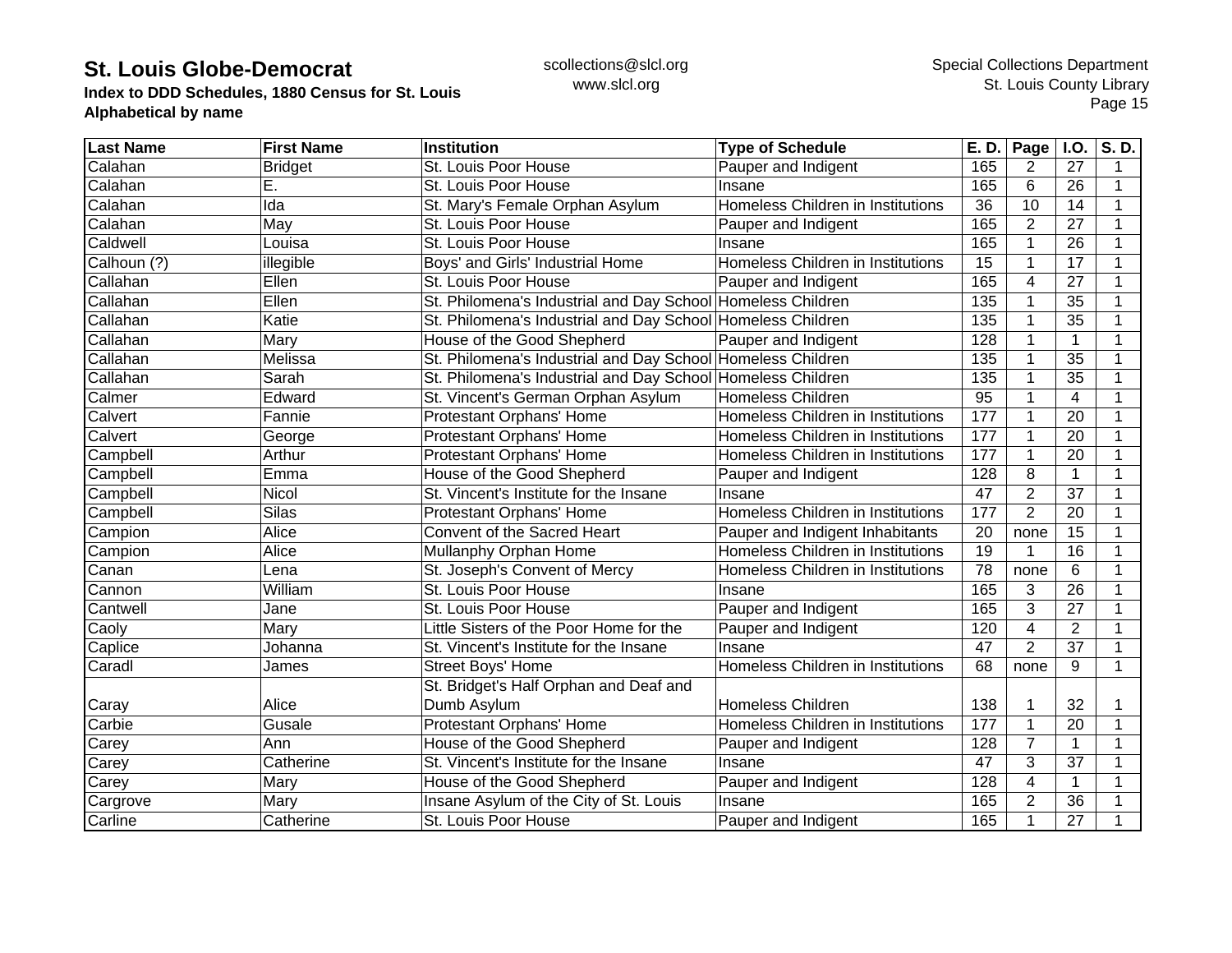**Index to DDD Schedules, 1880 Census for St. Louis Alphabetical by name**

| <b>Last Name</b>         | <b>First Name</b> | <b>Institution</b>                                          | <b>Type of Schedule</b>           | E. D.          | Page           | I.O.            | S.D.         |
|--------------------------|-------------------|-------------------------------------------------------------|-----------------------------------|----------------|----------------|-----------------|--------------|
| Carmody                  | John              | City Jail                                                   | Inhabitants in Prison             |                | none           | 18              |              |
| Carnes                   | Alice             | St. Vincent Institute for Insane (Charity                   | Pauper and Indigent               | 47             | none           | 12              | 1            |
| Carney                   | James             | St. Louis Poor House                                        | Pauper and Indigent               | 165            | 1              | 27              | 1            |
| Carney                   | Mary              | Little Sisters of the Poor Home for the                     | Pauper and Indigent               | 120            | $\overline{4}$ | $\overline{2}$  | 1            |
| Carr                     | Catharine         | Little Sisters of the Poor Home for the                     | Pauper and Indigent               | 120            | 4              | $\overline{2}$  |              |
| Carr                     | Elizabeth         | St. Louis Poor House                                        | Pauper and Indigent               | 165            | 6              | 27              |              |
| Carr                     | Ellen             | House of the Good Shepherd                                  | Pauper and Indigent               | 128            | 1              | 1               |              |
| Carr                     | Maggie            | House of the Good Shepherd                                  | Pauper and Indigent               | 128            | $6\phantom{1}$ | $\mathbf{1}$    | 1            |
| Carr                     | Mary              | House of the Good Shepherd                                  | Pauper and Indigent               | 128            | $\overline{2}$ | $\mathbf 1$     |              |
| Carrigan                 | <b>Bridget</b>    | St. Louis Poor House                                        | Insane                            | 165            | $\mathbf{1}$   | $\overline{26}$ |              |
| Carrigan                 | Elizabeth         | St. Vincent Institute for Insane (Charity                   | Pauper and Indigent               | 47             | none           | 12              |              |
| Carrigan                 | Elizabeth         | St. Vincent's Institute for the Insane                      | Insane                            | 47             | $\overline{2}$ | 37              |              |
| Carrol                   | John              | St. Louis Poor House                                        | Pauper and Indigent               | 165            | 3              | $\overline{27}$ |              |
| Carroll                  | Elleanora         | House of the Good Shepherd                                  | Pauper and Indigent               | 128            | $\overline{2}$ | 1               | $\mathbf{1}$ |
| Carroll                  | Ellen             | St. Philomena's Industrial and Day School Homeless Children |                                   | 135            | 1              | 35              |              |
| Carroll                  | Harry             | Southern Methodist Orphan Asylum                            | Homeless Children                 | 137            | 1              | 34              | 71           |
| Carroll                  | M.                | City Jail                                                   | Inhabitants in Prison             | $\overline{7}$ | none           | 18              | $\mathbf 1$  |
| Carroll                  | <b>Therese</b>    | St. Joseph's Orphans' Home                                  | <b>Homeless Children</b>          | 153            | 1              | 30              | $\mathbf 1$  |
|                          |                   | St. Ann's Widows' Home, Lying in                            |                                   |                |                |                 |              |
| Carrown                  | Julia             | Hospital, and Foundling Asylum                              | Homeless Children in Institutions | 36             | 5              | 13              | $\mathbf 1$  |
|                          |                   | St. Bridget's Half Orphan and Deaf and                      |                                   |                |                |                 |              |
| Carry                    | <b>Nelis</b>      | Dumb Asylum                                                 | <b>Homeless Children</b>          | 138            | $\overline{c}$ | 32              |              |
| Carsen                   | Mary              | St. Louis Poor House                                        | Pauper and Indigent               | 165            | 9              | $\overline{27}$ | $\mathbf{1}$ |
| Carson                   | William           | St. Vincent's Institute for the Insane                      | Insane                            | 47             | $\overline{2}$ | $\overline{37}$ | 1            |
| Carsson                  | Herman            | Insane Asylum of the City of St. Louis                      | Insane                            | 165            | 5              | $\overline{36}$ |              |
| Carter                   | <b>Briget</b>     | House of the Good Shepherd                                  | Pauper and Indigent               | 128            | 8              | $\mathbf 1$     | 1            |
| Carter                   | Mary              | St. Joseph's Convent of Mercy                               | Homeless Children in Institutions | 78             | none           | 6               | 1            |
| Carter                   | Samuel            | City Jail                                                   | Inhabitants in Prison             | 7              | none           | 18              |              |
| Carter                   | Willie            | City Jail                                                   | Inhabitants in Prison             | $\overline{7}$ | none           | 18              | 1            |
| Carton                   | Patrick           | St. Louis Poor House                                        | Pauper and Indigent               | 165            | 9              | $\overline{27}$ |              |
| Carver                   | Rosa              | City Jail                                                   | Inhabitants in Prison             | $\overline{7}$ | none           | 18              | $\mathbf{1}$ |
|                          |                   | St. Bridget's Half Orphan and Deaf and                      |                                   |                |                |                 |              |
| Cary                     | Etta              | Dumb Asylum                                                 | Homeless Children                 | 138            | $\overline{2}$ | 32              |              |
| Cary                     | J (illegible)     | Insane Asylum of the City of St. Louis                      | Insane                            | 165            | 1              | 36              |              |
| $\overline{\text{Case}}$ | Elizabeth         | Little Sisters of the Poor Home for the                     | Pauper and Indigent               | 120            | 4              | $\overline{2}$  |              |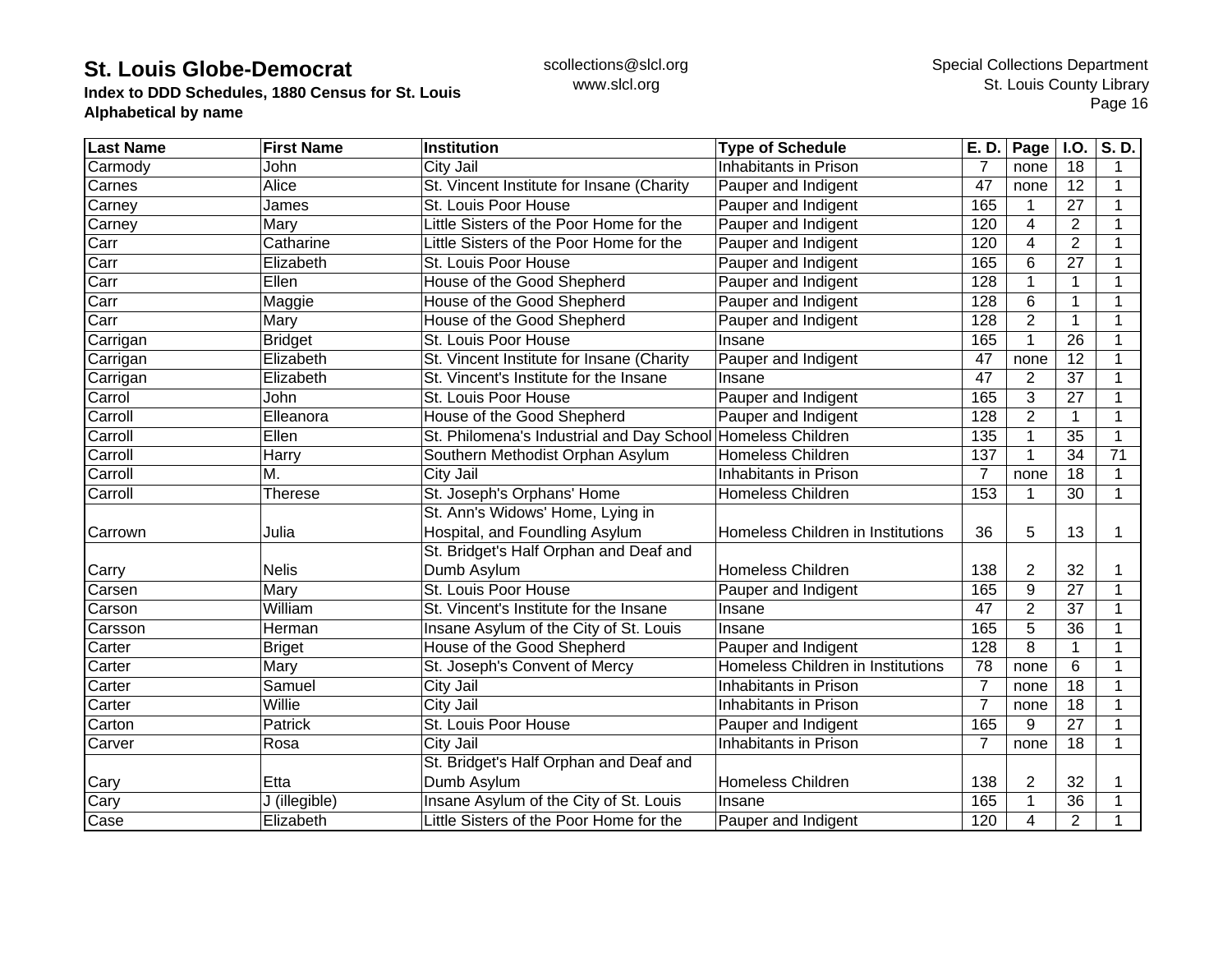**Index to DDD Schedules, 1880 Census for St. Louis Alphabetical by name**

| <b>Last Name</b> | <b>First Name</b> | <b>Institution</b>                       | <b>Type of Schedule</b>           | E. D.          | Page           | <b>I.O.</b>     | S.D. |
|------------------|-------------------|------------------------------------------|-----------------------------------|----------------|----------------|-----------------|------|
| Casebaum         | C.                | St. Louis Poor House                     | Insane                            | 165            | 3              | 26              | 1    |
| Casey            | Ann               | St. Louis Poor House                     | Insane                            | 165            | 5              | 26              | 1    |
| Casey            | Ann               | St. Louis Poor House                     | Pauper and Indigent               | 165            | $\overline{2}$ | 27              | 1    |
| Casey            | Anthony           | St. Louis Poor House                     | Pauper and Indigent               | 165            | 10             | 27              | 1    |
| Casey            | Β.                | Insane Asylum of the City of St. Louis   | Insane                            | 165            | $\mathbf{1}$   | 36              | 1    |
|                  |                   | St. Ann's Widows' Home, Lying in         |                                   |                |                |                 |      |
| Casey            | Cathrin           | Hospital, and Foundling Asylum           | Homeless Children in Institutions | 36             | 5              | 13              |      |
| Casey            | Celestine         | House of the Good Shepherd               | Pauper and Indigent               | 128            | 4              | 1               | 1    |
| Casey            | Johanna           | House of the Good Shepherd               | Pauper and Indigent               | 128            |                | $\mathbf{1}$    |      |
| Casey            | John              | St. Louis Poor House                     | Pauper and Indigent               | 165            | 3              | 27              |      |
| Casey            | Μ.                | Insane Asylum of the City of St. Louis   | Insane                            | 165            | $\overline{2}$ | $\overline{36}$ |      |
| Casey            | Margaret          | St. Louis Poor House                     | Insane                            | 165            | 3              | 26              |      |
| Casey            | <b>Rick</b>       | City Jail                                | Inhabitants in Prison             | 7              | none           | 18              |      |
| Cashen           | Margaret          | St. Louis Poor House                     | Insane                            | 165            | 6              | $\overline{26}$ |      |
| Cashen           | Margaret          | St. Louis Poor House                     | Pauper and Indigent               | 165            | 4              | 27              |      |
| Cass             | John              | St. Louis Poor House                     | Pauper and Indigent               | 165            | 10             | 27              |      |
| Cass             | Margaret          | St. Louis Poor House                     | Insane                            | 165            | $\overline{2}$ | 26              | 1    |
| Cass             | Mary              | St. Vincent's Institute for the Insane   | Insane                            | 47             | 1              | 37              |      |
| Cassidy          | Anna              | House of the Good Shepherd               | Pauper and Indigent               | 128            | 6              | 1               |      |
| Cassidy          | Kate              | House of the Guardian Angel              | Homeless Children in Institutions | 48             |                | 11              |      |
| Cassin           | Stephan           | Little Sisters of the Poor Home for the  | Pauper and Indigent               | 120            | 3              | $\overline{2}$  |      |
| Cassman          | Ellen             | Little Sisters of the Poor Home for the  | Pauper and Indigent               | 120            | 3              | $\overline{2}$  | 1    |
|                  |                   | St. Ann's Widows' Home, Lying in         |                                   |                |                |                 |      |
| Cathardy         | August            | Hospital, and Foundling Asylum           | Homeless Children in Institutions | 36             | 5              | 13              | 1    |
|                  |                   | St. Ann's Widows' Home, Lying in         |                                   |                |                |                 |      |
| Cauling          | Gertrude          | Hospital, and Foundling Asylum           | Pauper and Indigent               | 36             |                | 13              |      |
| Cavagan          | Ann               | St. Louis Poor House                     | Insane                            | 165            | 5              | 26              | 1    |
| Cavanaugh        | John              | Little Sisters of the Poor Home for the  | Pauper and Indigent               | 120            | $\overline{2}$ | $\overline{2}$  | 1    |
| Cavanaugh        | Mary              | House of the Good Shepherd               | Pauper and Indigent               | 128            | none           | 1               | 1    |
| Cawson           | James             | <b>Street Boys' Home</b>                 | Homeless Children in Institutions | 68             | none           | 9               | 1    |
|                  |                   | Insane Asylum of St. Louis and St. Louis |                                   |                |                |                 |      |
| Cesta            | Sam               | Poor House                               | Idiots                            | 165            |                | 25              |      |
| Chambers         | Orly              | St. Louis Poor House                     | Insane                            | 165            | 4              | 26              |      |
| Chambers         | William           | City Jail                                | Inhabitants in Prison             | $\overline{7}$ | none           | 18              |      |
| Chapman          | L.                | <b>Girls Industrial Home</b>             | Homeless Children in Institutions | 74             | 1              | 8               |      |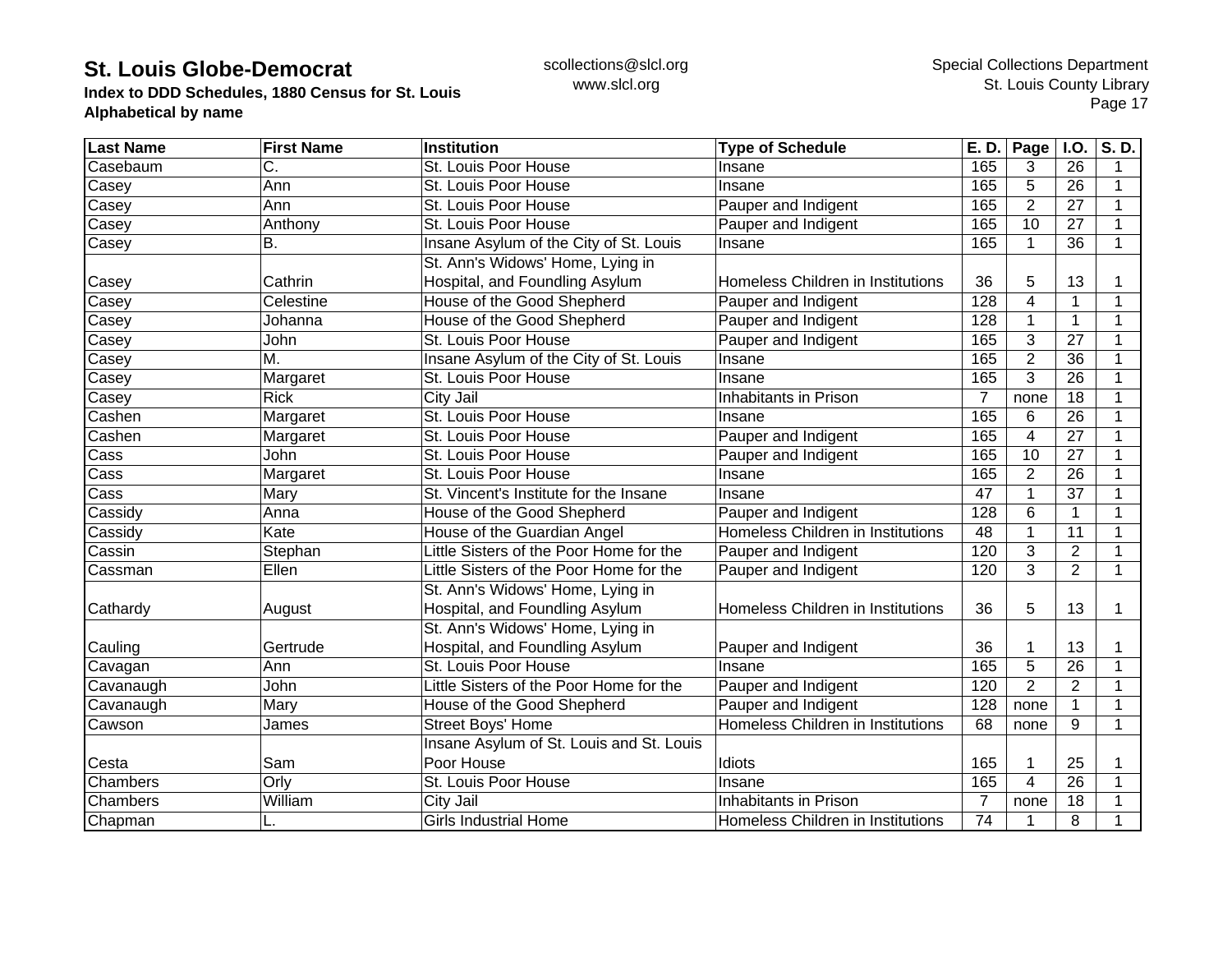**Index to DDD Schedules, 1880 Census for St. Louis Alphabetical by name**

| <b>Last Name</b> | <b>First Name</b> | <b>Institution</b>                                          | <b>Type of Schedule</b>           | E. D.          | Page           | <b>I.O.</b>     | S.D.        |
|------------------|-------------------|-------------------------------------------------------------|-----------------------------------|----------------|----------------|-----------------|-------------|
| Chapman          |                   | <b>Girls Industrial Home</b>                                | Homeless Children in Institutions | 74             | none           | 8               | 1           |
| Chapman          | Minnie            | House of the Good Shepherd                                  | Pauper and Indigent               | 128            | 7              | $\mathbf{1}$    | $\mathbf 1$ |
| Chitwood         | Rosa              | Missouri Institution for the Education of                   | <b>Blind</b>                      | 77             | $\overline{2}$ | $\overline{7}$  | 1           |
| Chouteau         | Charles           | St. Vincent's Institute for the Insane                      | Insane                            | 47             |                | 37              | 1           |
| Churchill        | Mike              | Street Boys' Home                                           | Homeless Children in Institutions | 68             | none           | 9               | 1           |
|                  |                   | St. Ann's Widows' Home, Lying in                            |                                   |                |                |                 |             |
| Cinkade          | Mary              | Hospital, and Foundling Asylum                              | Pauper and Indigent               | 36             |                | 13              | 1           |
|                  |                   | St. Ann's Widows' Home, Lying in                            |                                   |                |                |                 |             |
| Citen (?)        | Harriett          | Hospital, and Foundling Asylum                              | Homeless Children in Institutions | 36             | 5              | 13              |             |
| Claiborne        | Charles           | Woman's Guardian Home                                       | Pauper and Indigent               | 97             | none           | 3               |             |
| Claiborne        | Josie             | Woman's Guardian Home                                       | Pauper and Indigent               | 97             | none           | 3               | 1           |
| Clair            | Anastasia         | St. Philomena's Industrial and Day School Homeless Children |                                   | 135            | $\overline{2}$ | $\overline{35}$ | 1           |
| Clancy           | John              | Little Sisters of the Poor Home for the                     | Pauper and Indigent               | 120            | $\overline{2}$ | $\overline{2}$  | $\mathbf 1$ |
|                  |                   | St. Ann's Widows' Home, Lying in                            |                                   |                |                |                 |             |
| Clarck           | Edward            | Hospital, and Foundling Asylum                              | Homeless Children in Institutions | 36             | 5              | 13              |             |
| Clark            | Ann               | St. Louis Poor House                                        | Pauper and Indigent               | 165            | 9              | $\overline{27}$ | 1           |
| Clark            | Henry             | City Jail                                                   | Inhabitants in Prison             | $\overline{7}$ | none           | 18              | 1           |
| Clark            | Julia             | St. Louis Poor House                                        | Pauper and Indigent               | 165            | 5              | 27              | 1           |
| Clark            | Lizzie            | Boys' and Girls' Industrial Home                            | Homeless Children in Institutions | 15             |                | 17              |             |
| <b>Clark</b>     | Maggie            | St. Joseph's Convent of Mercy                               | Homeless Children in Institutions | 78             | none           | 6               | 1           |
|                  |                   | Insane Asylum of St. Louis and St. Louis                    |                                   |                |                |                 |             |
| Clark            | Sarah             | Poor House                                                  | Deaf-Mutes                        | 165            |                | 23              | 1           |
| Clark            | Sarah             | St. Louis Poor House                                        | Pauper and Indigent               | 165            | 3              | 27              | 1           |
| <b>Clark</b>     | Tom               | Boys' and Girls' Industrial Home                            | Homeless Children in Institutions | 15             |                | $\overline{17}$ | 1           |
| Clarke           | Elizabeth         | Presbyterian Home                                           | Pauper and Indigent               | 128            | 3              | 38              | $\mathbf 1$ |
| Clarke           | Fanny             | Presbyterian Home                                           | Pauper and Indigent               | 128            | $\overline{2}$ | 38              | $\mathbf 1$ |
| Clarke           | James F.          | St. Vincent's Institute for the Insane                      | Insane                            | 47             | $\overline{2}$ | 37              | 1           |
| Clarke           | Jennie K.         | House of the Good Shepherd                                  | Pauper and Indigent               | 128            | 4              | $\mathbf{1}$    | 1           |
| Clarke           | Lottie            | House of the Good Shepherd                                  | Pauper and Indigent               | 128            | 5              | $\mathbf{1}$    | 1           |
| Clarke           | Mary              | St. Louis Poor House                                        | Pauper and Indigent               | 165            | 8              | 27              | 1           |
| Clarke           | Q. Jane           | Presbyterian Home                                           | Pauper and Indigent               | 128            | $\overline{2}$ | 38              | 1           |
| Clarke           | Robert            | <b>Episcopal Orphans' Home</b>                              | <b>Homeless Children</b>          | 146            |                | 31              |             |
| Clarke           | Teresa            | House of the Good Shepherd                                  | Pauper and Indigent               | 128            | 5              | 1               |             |
| Clay             | Mary Emiely       | House of the Good Shepherd                                  | Pauper and Indigent               | 128            | 5              | $\mathbf{1}$    |             |
| Clear            | Minna             | House of the Good Shepherd                                  | Pauper and Indigent               | 128            | 6              | 1               |             |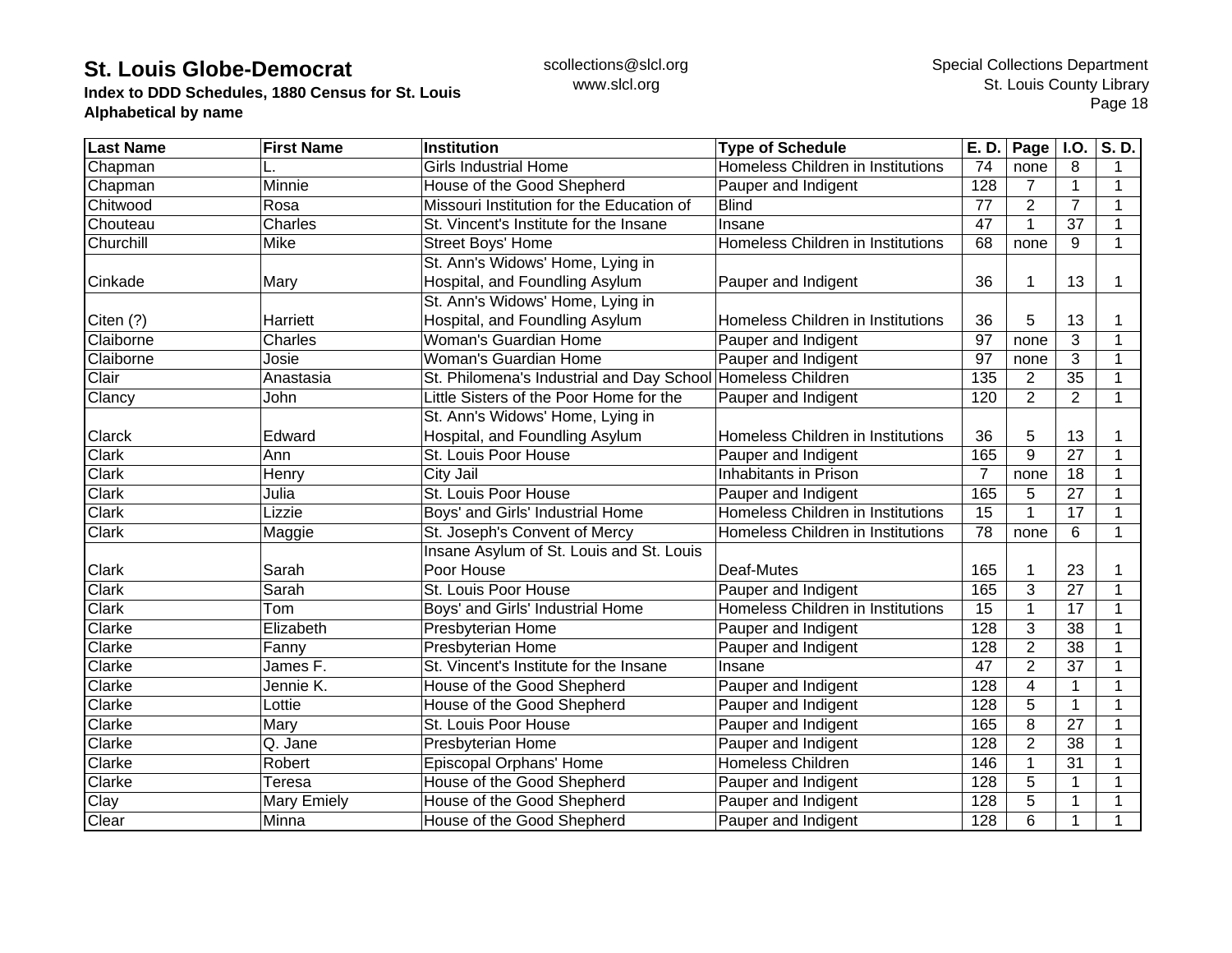**Index to DDD Schedules, 1880 Census for St. Louis Alphabetical by name**

| <b>Last Name</b>      | <b>First Name</b>  | Institution                               | <b>Type of Schedule</b>           | E. D.            | Page           | <b>I.O.</b>     | S.D.         |
|-----------------------|--------------------|-------------------------------------------|-----------------------------------|------------------|----------------|-----------------|--------------|
| Cleary                | <b>Bridget</b>     | St. Vincent Institute for Insane (Charity | Pauper and Indigent               | 47               | none           | 12              | 1            |
| Cleary                | <b>Bridget</b>     | St. Vincent's Institute for the Insane    | Insane                            | 47               |                | 37              | $\mathbf 1$  |
| Clegg                 | Sa (illegible)     | Insane Asylum of the City of St. Louis    | Insane                            | 165              |                | 36              | 1            |
| Clifford              | Grave              | Episcopal Orphans' Home                   | <b>Homeless Children</b>          | 146              |                | 31              | $\mathbf{1}$ |
|                       |                    | St. Ann's Widows' Home, Lying in          |                                   |                  |                |                 |              |
| Clifford              | Kattie             | Hospital, and Foundling Asylum            | Homeless Children in Institutions | 36               | 5              | 13              |              |
| <b>Clook</b>          | Minnie             | Woman's Guardian Home                     | Pauper and Indigent               | 97               | none           | 3               |              |
| Clourr                | Emma               | House of the Good Shepherd                | Pauper and Indigent               | 128              | 6              | $\mathbf{1}$    |              |
| Cocker                | James              | St. Louis Poor House                      | Insane                            | 165              | 4              | 26              | 1            |
|                       |                    | St. Bridget's Half Orphan and Deaf and    |                                   |                  |                |                 |              |
| Coconnon              | Maggie             | Dumb Asylum                               | <b>Homeless Children</b>          | 138              |                | 32              |              |
| Coddy                 | Ellen              | St. Louis Poor House                      | Pauper and Indigent               | 165              | 5              | $\overline{27}$ |              |
| Coff                  | Thomas             | St. Louis Poor House                      | Insane                            | 165              | 4              | 26              | 1            |
| Coffin                | (illegible)        | Insane Asylum of the City of St. Louis    | Insane                            | 165              |                | 36              | 1            |
| Coffy                 | Mary               | St. Louis Poor House                      | Pauper and Indigent               | 165              | 9              | 27              | 1            |
| Colcard               | Lillie             | Protestant Orphans' Home                  | Homeless Children in Institutions | 177              |                | 20              | 1            |
| Colcard               | Rosa               | Protestant Orphans' Home                  | Homeless Children in Institutions | 177              |                | 20              | 1            |
| Colcard [crossed out] | Mary [crossed out] | Protestant Orphans' Home                  | Homeless Children in Institutions | 177              | $\overline{2}$ | 20              | 1            |
| Coleman               | John               | St. Louis Poor House                      | <b>Blind</b>                      | 165              |                | 24              |              |
| Coleman               | John               | St. Louis Poor House                      | Pauper and Indigent               | 165              |                | 27              |              |
| Coleman               | Maggie             | St. Joseph's Convent of Mercy             | Homeless Children in Institutions | 78               | none           | 6               |              |
| Coleman               | Mary               | St. Louis Poor House                      | Insane                            | 165              | 6              | $\overline{26}$ | 1            |
| Coleman               | Mary               | St. Louis Poor House                      | Pauper and Indigent               | 165              | 5              | 27              | 1            |
| Coley                 | Mary               | House of the Good Shepherd                | Pauper and Indigent               | 128              | none           | $\mathbf{1}$    | $\mathbf 1$  |
|                       |                    | St. Bridget's Half Orphan and Deaf and    |                                   |                  |                |                 |              |
| Collin                | Kate               | Dumb Asylum                               | <b>Homeless Children</b>          | 138              | 2              | 32              | 1            |
| Collins               | Ellen              | Little Sisters of the Poor Home for the   | Pauper and Indigent               | 120              | 3              | $\overline{2}$  | 1            |
| Collins               | James              | City Jail                                 | Inhabitants in Prison             | $\overline{7}$   | none           | 18              | 1            |
| Collins               | Julia              | St. Louis Poor House                      | Insane                            | 165              | 5              | 26              | 1            |
| Collins               | Julia              | St. Louis Poor House                      | Pauper and Indigent               | 165              | $\overline{2}$ | 27              | 1            |
| Collins               | Lizzie             | House of the Good Shepherd                | Pauper and Indigent               | 128              | 5              | 1               |              |
| Comboy                | Lizzie             | House of the Good Shepherd                | Pauper and Indigent               | $\overline{128}$ | 4              | $\mathbf{1}$    |              |
| Commons               | Mary               | House of the Good Shepherd                | Pauper and Indigent               | 128              | 6              | $\mathbf{1}$    |              |
| Compton               | Isaac              | St. Louis Poor House                      | Pauper and Indigent               | 165              | 9              | 27              |              |
| Conagusa              | Henry              | Little Sisters of the Poor Home for the   | Pauper and Indigent               | 120              | $\overline{2}$ | $\overline{2}$  |              |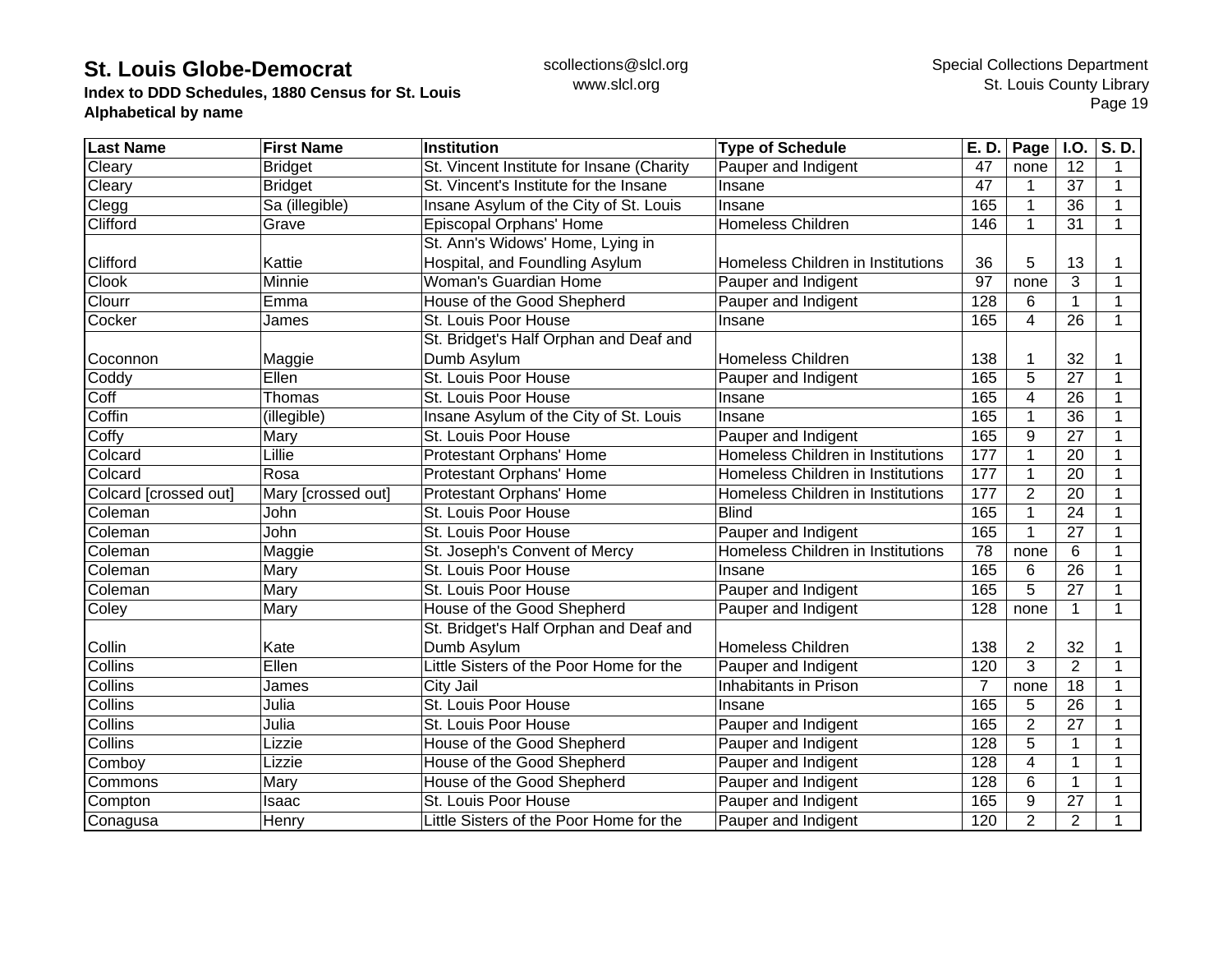**Index to DDD Schedules, 1880 Census for St. Louis Alphabetical by name**

| <b>Last Name</b> | <b>First Name</b> | <b>Institution</b>                                          | <b>Type of Schedule</b>           | E. D.            | <b>Page</b>    | <b>I.O.</b>    | S.D.           |
|------------------|-------------------|-------------------------------------------------------------|-----------------------------------|------------------|----------------|----------------|----------------|
| Condon           | Mary              | St. Louis Poor House                                        | Pauper and Indigent               | 165              | 8              | 27             | $\overline{1}$ |
|                  |                   | St. Bridget's Half Orphan and Deaf and                      |                                   |                  |                |                |                |
| Conlan           | Anna              | Dumb Asylum                                                 | <b>Homeless Children</b>          | 138              |                | 32             |                |
| Conlay           | Fannie            | St. Louis Poor House                                        | Pauper and Indigent               | 165              | $\overline{2}$ | 27             | 1              |
| Conley           | C. M.             | St. Louis Poor House                                        | Insane                            | 165              | $\mathbf{1}$   | 26             |                |
| Conley           | James             | St. Louis Poor House                                        | Pauper and Indigent               | 165              | 9              | 27             |                |
| Connally         | Mary              | St. Philomena's Industrial and Day School Homeless Children |                                   | 135              | 1              | 35             |                |
| Connell          | Hannah            | St. Joseph's Convent of Mercy                               | Homeless Children in Institutions | 78               | none           | 6              |                |
| Connell          | Т.                | City Jail                                                   | Inhabitants in Prison             | $\overline{7}$   | none           | 18             |                |
| Connelly         | Mary              | House of the Good Shepherd                                  | Pauper and Indigent               | 128              | 8              | 1              |                |
| Connely          | John              | Little Sisters of the Poor Home for the                     | Pauper and Indigent               | 120              | $\overline{2}$ | $\overline{2}$ |                |
| Conners          | Edmond            | St. Louis Poor House                                        | Insane                            | 165              | $\overline{2}$ | 26             | 1              |
| Conners          | Elizabeth         | St. Vincent's Institute for the Insane                      | Insane                            | 47               | 3              | 37             |                |
| Connoly          | Cora              | <b>Girls Industrial Home</b>                                | Homeless Children in Institutions | 74               |                | 8              |                |
| Connoly          |                   | <b>Girls Industrial Home</b>                                | Homeless Children in Institutions | 74               |                | 8              |                |
| Connoly          | Lizzie            | <b>Girls Industrial Home</b>                                | Homeless Children in Institutions | 74               |                | 8              | 1              |
| Connoly          | Mary              | <b>Girls Industrial Home</b>                                | Homeless Children in Institutions | 74               | 1              | 8              | 1              |
| Conoley          | Cora              | <b>Girls Industrial Home</b>                                | Homeless Children in Institutions | 74               | none           | 8              | 1              |
| Conoley          |                   | <b>Girls Industrial Home</b>                                | Homeless Children in Institutions | 74               | none           | 8              |                |
| Conoley          | Lizzie            | <b>Girls Industrial Home</b>                                | Homeless Children in Institutions | $\overline{74}$  | none           | 8              |                |
| Conoley          | Mary              | <b>Girls Industrial Home</b>                                | Homeless Children in Institutions | 74               | none           | 8              | $\mathbf 1$    |
|                  |                   | St. Bridget's Half Orphan and Deaf and                      |                                   |                  |                |                |                |
| Conroy           | Anna              | Dumb Asylum                                                 | <b>Homeless Children</b>          | 138              | $\overline{2}$ | 32             |                |
| Conroy           | Margaret          | St. Louis Poor House                                        | Pauper and Indigent               | 165              | 10             | 27             | 1              |
| Constantino      | В.                | St. Louis Poor House                                        | Insane                            | 165              | 3              | 26             |                |
| Conway           | Mary              | House of the Good Shepherd                                  | Pauper and Indigent               | 128              | 3              | $\mathbf{1}$   |                |
| Coogan           | Ann               | St. Louis Poor House                                        | Pauper and Indigent               | 165              | $\overline{2}$ | 27             |                |
| Cook             | Amanda            | Episcopal Orphans' Home                                     | <b>Homeless Children</b>          | 146              | 1              | 31             | 1              |
| Cook             | Mary              | Episcopal Orphans' Home                                     | <b>Homeless Children</b>          | 146              | 1              | 31             | 1              |
| Cook             | Mary              | House of the Guardian Angel                                 | Homeless Children in Institutions | 48               | 1              | 11             | 1              |
| Coon             | Clara             | Presbyterian Home                                           | Pauper and Indigent               | 128              | $\overline{2}$ | 38             |                |
| Cooper           | Mathilda          | Presbyterian Home                                           | Pauper and Indigent               | $\overline{128}$ |                | 38             |                |
| Coota            | Louis             | St. Louis Poor House                                        | Pauper and Indigent               | 165              | $\overline{2}$ | 27             |                |
| Copeland         | Joseph            | St. Louis Poor House                                        | Homeless Children in Institutions | 165              |                | 22             |                |
| Copeland         | Joseph            | St. Louis Poor House                                        | Pauper and Indigent               | 165              | 8              | 27             |                |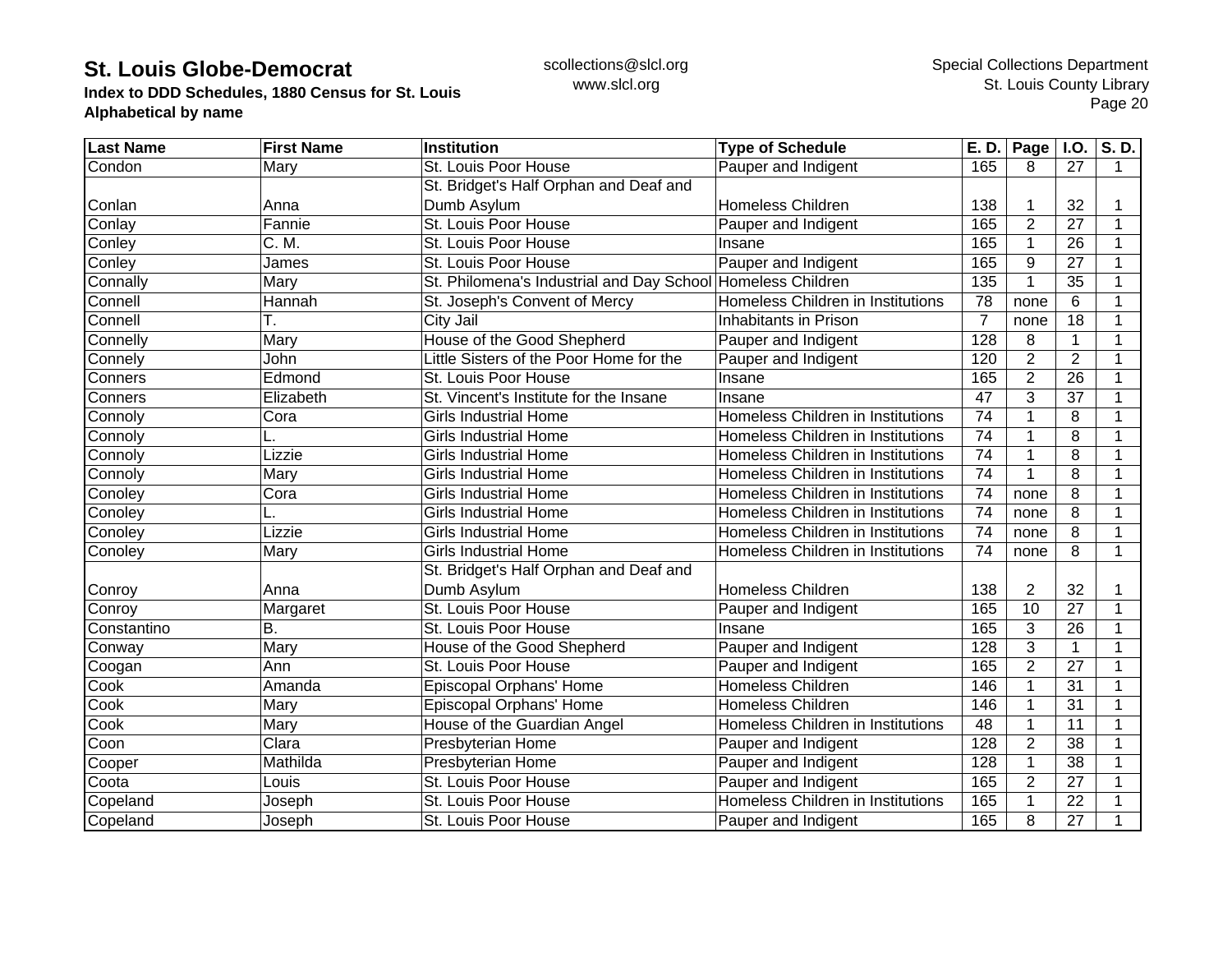**Index to DDD Schedules, 1880 Census for St. Louis Alphabetical by name**

| <b>Last Name</b> | <b>First Name</b> | <b>Institution</b>                      | <b>Type of Schedule</b>           | E. D. | <b>Page</b>    | I.O.            | S.D.         |
|------------------|-------------------|-----------------------------------------|-----------------------------------|-------|----------------|-----------------|--------------|
| Copeland         | Mary              | St. Louis Poor House                    | Pauper and Indigent               | 165   | 8              | 27              | 1            |
| Copeland         | Risy              | St. Louis Poor House                    | Pauper and Indigent               | 165   | 8              | 27              | 1            |
| Copeland         | Rosy              | St. Louis Poor House                    | Homeless Children in Institutions | 165   | 1              | 22              | 1            |
| Coppinger        | John              | Little Sisters of the Poor Home for the | Pauper and Indigent               | 120   | 1              | $\overline{2}$  |              |
| Corcoran         | Catharina         | House of the Good Shepherd              | Pauper and Indigent               | 128   | $\overline{7}$ | 1               |              |
| Cornell          | Johanna           | St. Joseph's Convent of Mercy           | Homeless Children in Institutions | 78    | none           | 6               |              |
| Corner           | <b>Bridget</b>    | Little Sisters of the Poor Home for the | Pauper and Indigent               | 120   | 3              | $\overline{2}$  |              |
| Corrigan         | Catherine         | Insane Asylum of the City of St. Louis  | Insane                            | 165   | $\overline{2}$ | $\overline{36}$ |              |
| Cortigan         | Catherine         | Insane Asylum of the City of St. Louis  | Insane                            | 165   | $\overline{2}$ | 36              |              |
| Cosegrove        | <b>Bridget</b>    | House of the Guardian Angel             | Homeless Children in Institutions | 48    |                | 11              | 1            |
| Costella         | Michael           | Little Sisters of the Poor Home for the | Pauper and Indigent               | 120   |                | $\overline{2}$  |              |
| Costello         | James             | Little Sisters of the Poor Home for the | Pauper and Indigent               | 120   | $\overline{2}$ | $\overline{2}$  |              |
| Costello         | John              | City Jail                               | Inhabitants in Prison             | 7     | none           | 18              | 1            |
| Costello         | Martin            | St. Louis Poor House                    | Pauper and Indigent               | 165   | 7              | 27              |              |
| Costello         | Mary              | Little Sisters of the Poor Home for the | Pauper and Indigent               | 120   | 3              | $\overline{2}$  | 1            |
| Cottrill         | Ella              | St. Mary's Female Orphan Asylum         | Homeless Children in Institutions | 36    | 9              | 14              | 1            |
| Cottrill         | Mary              | St. Mary's Female Orphan Asylum         | Homeless Children in Institutions | 36    | 9              | 14              | 1            |
| Coughlin         | James             | St. Louis Poor House                    | Pauper and Indigent               | 165   | 1              | 27              |              |
| Coughlin         | Mary              | House of the Good Shepherd              | Pauper and Indigent               | 128   | 6              | $\mathbf{1}$    |              |
| Couloy           | Fannie            | St. Louis Poor House                    | Insane                            | 165   | 5              | 26              | $\mathbf{1}$ |
|                  |                   | St. Bridget's Half Orphan and Deaf and  |                                   |       |                |                 |              |
| Courtley         | Mary              | Dumb Asylum                             | <b>Homeless Children</b>          | 138   | 1              | 32              | 1            |
|                  |                   | St. Bridget's Half Orphan and Deaf and  |                                   |       |                |                 |              |
| Courtnay         | Ella              | Dumb Asylum                             | <b>Homeless Children</b>          | 138   |                | 32              | 1            |
|                  |                   | St. Ann's Widows' Home, Lying in        |                                   |       |                |                 |              |
| Courtney         | John              | Hospital, and Foundling Asylum          | Homeless Children in Institutions | 36    | 6              | 13              | 1            |
| Courtney         | Lizzie            | House of the Good Shepherd              | Pauper and Indigent               | 128   | $\overline{2}$ | $\mathbf 1$     | 1            |
|                  |                   | St. Bridget's Half Orphan and Deaf and  |                                   |       |                |                 |              |
| Courtney         | Maggie            | Dumb Asylum                             | <b>Homeless Children</b>          | 138   | 2              | 32              |              |
| Courtright       | <b>Bettie</b>     | <b>Blind Girls' Industrial Home</b>     | <b>Blind</b>                      | 92    | 1              | 5               | $\mathbf{1}$ |
|                  |                   | St. Bridget's Half Orphan and Deaf and  |                                   |       |                |                 |              |
| Courtry          | Anna              | Dumb Asylum                             | <b>Homeless Children</b>          | 138   | $\overline{2}$ | 32              |              |
| Coyle            | Annie             | House of the Guardian Angel             | Homeless Children in Institutions | 48    |                | 11              | $\mathbf 1$  |
|                  |                   | St. Bridget's Half Orphan and Deaf and  |                                   |       |                |                 |              |
| Coyle            | Mary              | Dumb Asylum                             | <b>Homeless Children</b>          | 138   | 2              | 32              | 1            |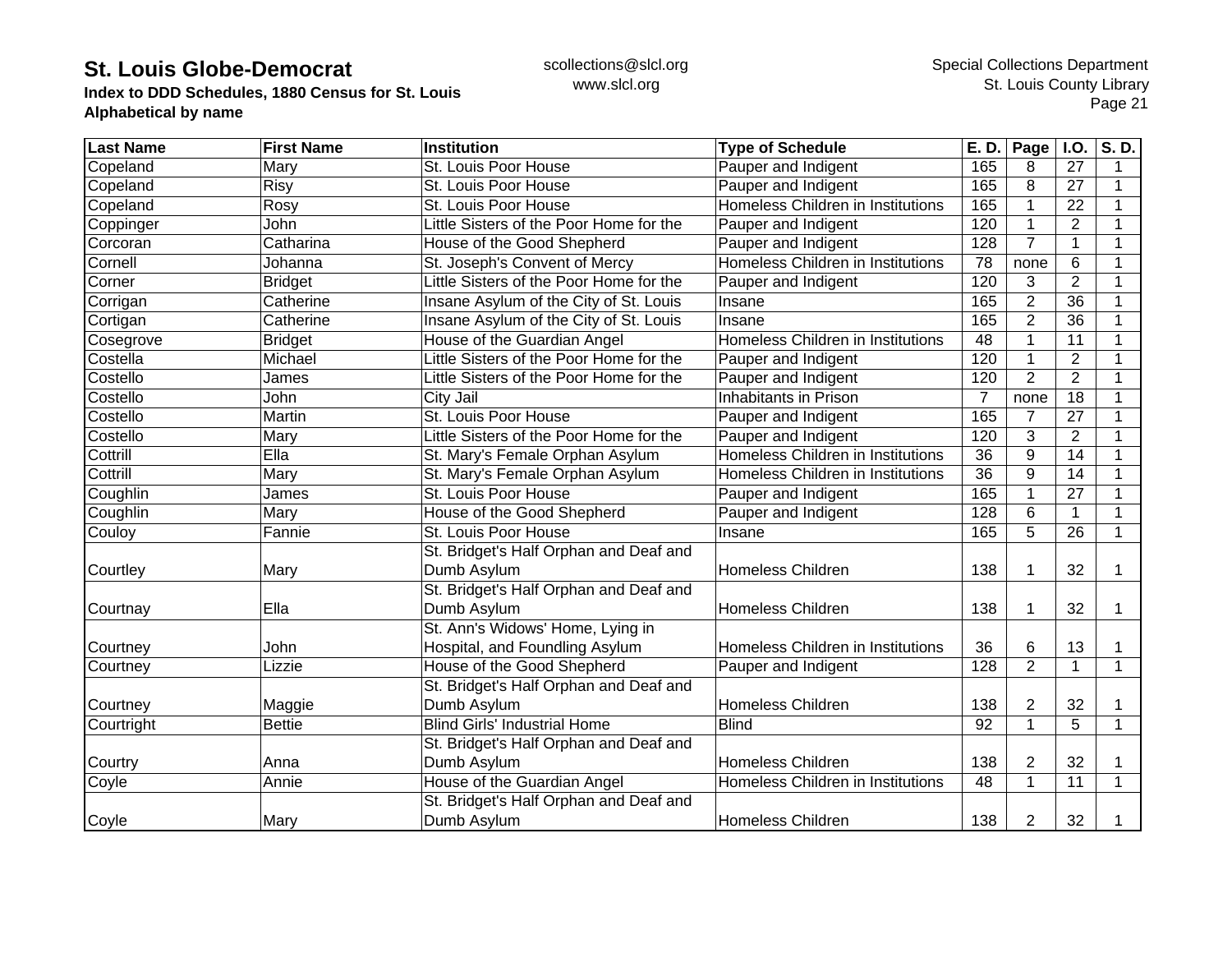**Index to DDD Schedules, 1880 Census for St. Louis Alphabetical by name**

| <b>Last Name</b>    | <b>First Name</b>    | <b>Institution</b>                        | <b>Type of Schedule</b>           | E. D.          | Page           | <b>I.O.</b>     | S.D.        |
|---------------------|----------------------|-------------------------------------------|-----------------------------------|----------------|----------------|-----------------|-------------|
| Coyne               | Thomas               | Insane Asylum of the City of St. Louis    | Insane                            | 165            | 5              | 36              | 1           |
|                     |                      | Insane Asylum of St. Louis and St. Louis  |                                   |                |                |                 |             |
| Coyre               | Thomas               | Poor House                                | Idiots                            | 165            |                | 25              |             |
| Coyre               | Thomas               | St. Louis Poor House                      | Homeless Children in Institutions | 165            | 1              | 22              | 1           |
| Coyre               | Thomas               | St. Louis Poor House                      | Insane                            | 165            | 6              | 26              | $\mathbf 1$ |
| Coyre               | thomas               | St. Louis Poor House                      | Pauper and Indigent               | 165            | 6              | 27              | $\mathbf 1$ |
|                     |                      | Insane Asylum of St. Louis and St. Louis  |                                   |                |                |                 |             |
| Coyre (crossed out) | Thomas (crossed out) | Poor House                                | Idiots                            | 165            |                | 25              |             |
| Cozzons             | Floyd                | City Jail                                 | Inhabitants in Prison             | $\overline{7}$ | none           | 18              |             |
| Craft               | Alice                | St. Louis Poor House                      | Insane                            | 165            | $\overline{2}$ | 26              |             |
| Craig               | Delora               | Missouri Institution for the Education of | <b>Blind</b>                      | 77             | 1              | $\overline{7}$  | $\mathbf 1$ |
|                     |                      | St. Bridget's Half Orphan and Deaf and    |                                   |                |                |                 |             |
| Cransford           | Mary                 | Dumb Asylum                               | <b>Homeless Children</b>          | 138            |                | 32              |             |
| Crawley             | Margaret             | Little Sisters of the Poor Home for the   | Pauper and Indigent               | 120            | 3              | $\overline{2}$  | 1           |
| Crayton             | Fred                 | Boys' and Girls' Industrial Home          | Homeless Children in Institutions | 15             |                | 17              | 1           |
| Crayton             | Willie               | Boys' and Girls' Industrial Home          | Homeless Children in Institutions | 15             | 1              | 17              | 1           |
|                     |                      | St. Ann's Widows' Home, Lying in          |                                   |                |                |                 |             |
| Cream               | Gertrude             | Hospital, and Foundling Asylum            | Homeless Children in Institutions | 36             | 6              | 13              |             |
| Cregan              | <b>Bridget</b>       | St. Joseph's Convent of Mercy             | Homeless Children in Institutions | 78             | none           | 6               | 1           |
| Cricot              | John                 | St. Vincent's German Orphan Asylum        | <b>Homeless Children</b>          | 95             | $\overline{2}$ | 4               |             |
| Crimage             | Eliza                | St. Louis Poor House                      | Pauper and Indigent               | 165            | 9              | $\overline{27}$ |             |
| Crinion             | Mary Ann             | House of the Good Shepherd                | Pauper and Indigent               | 128            | 8              | $\mathbf{1}$    |             |
| Crites              | Martha               | Missouri Institution for the Education of | <b>Blind</b>                      | 77             | $\overline{2}$ | $\overline{7}$  | 1           |
| Croak               | James                | Insane Asylum of the City of St. Louis    | Insane                            | 165            | 5              | $\overline{36}$ | 1           |
| Croan               | Margaret             | House of the Good Shepherd                | Pauper and Indigent               | 128            | $\overline{7}$ | $\mathbf{1}$    | $\mathbf 1$ |
|                     |                      | St. Bridget's Half Orphan and Deaf and    |                                   |                |                |                 |             |
| Cronin              | May                  | Dumb Asylum                               | <b>Homeless Children</b>          | 138            |                | 32              | 1           |
| Cronnie             | James                | Insane Asylum of the City of St. Louis    | Insane                            | 165            | 6              | 36              | $\mathbf 1$ |
| Crowley             | Ellen                | St. Vincent's Institute for the Insane    | Insane                            | 47             | $\overline{2}$ | 37              | 1           |
| Crowley             | Hannah               | St. Joseph's Convent of Mercy             | Homeless Children in Institutions | 78             | none           | 6               | 1           |
| Crowley             | R.                   | Insane Asylum of the City of St. Louis    | Insane                            | 165            | $\overline{2}$ | 36              |             |
| Cruly               | Mary                 | House of the Good Shepherd                | Pauper and Indigent               | 128            | $\overline{2}$ | 1               |             |
| Cruse               | Mary                 | House of the Good Shepherd                | Pauper and Indigent               | 128            | 6              | $\mathbf{1}$    |             |
| Cuddy               | Stephen              | St. Vincent's Institute for the Insane    | Insane                            | 47             | $\overline{2}$ | 37              |             |
| Cuff                | Maggie               | House of the Good Shepherd                | Pauper and Indigent               | 128            | 6              | $\mathbf{1}$    |             |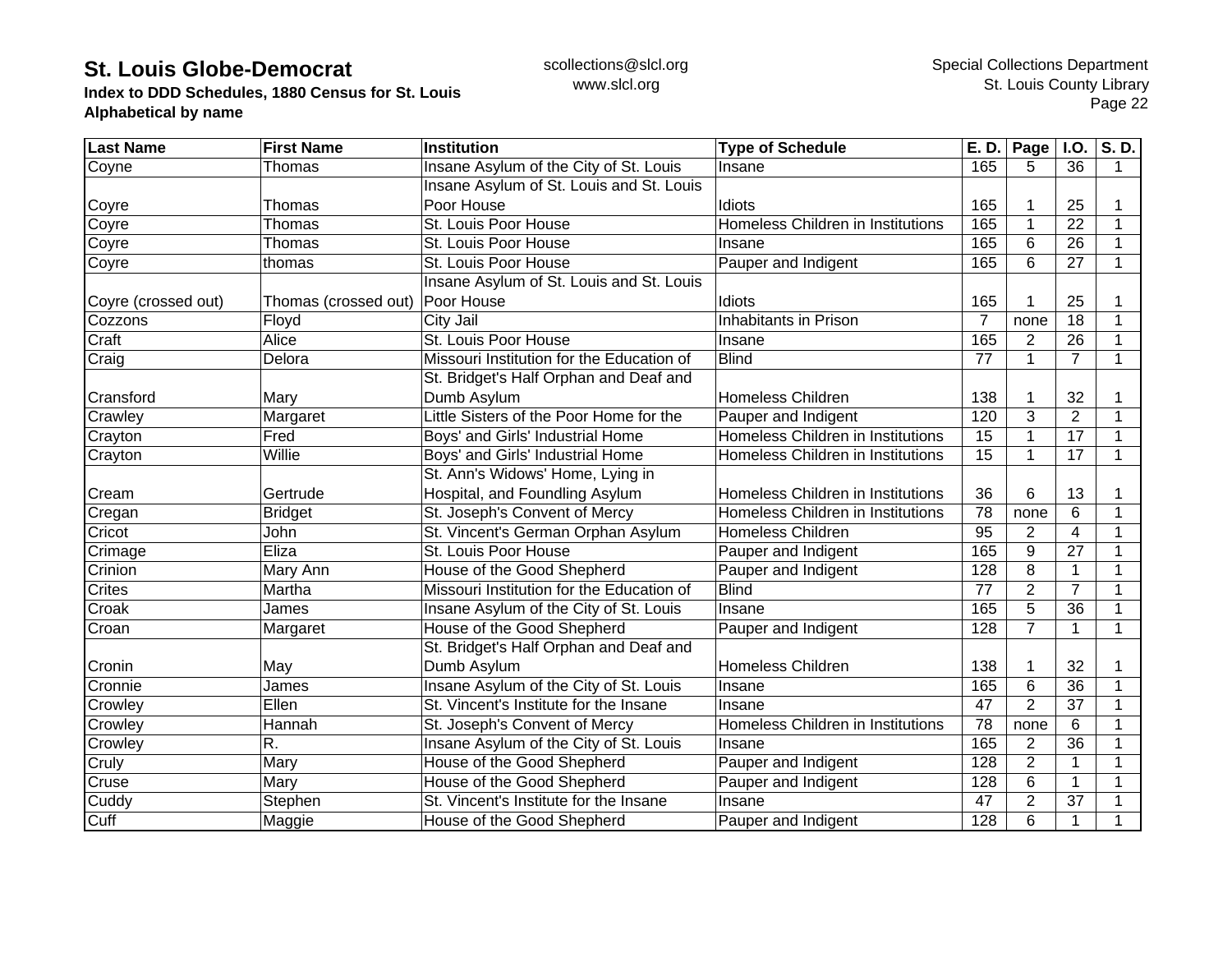**Index to DDD Schedules, 1880 Census for St. Louis Alphabetical by name**

| <b>Last Name</b> | <b>First Name</b> | Institution                                                 | <b>Type of Schedule</b>           | E. D.          | Page           | <b>I.O.</b>     | S.D.            |
|------------------|-------------------|-------------------------------------------------------------|-----------------------------------|----------------|----------------|-----------------|-----------------|
| Cuhlman          | Henry             | St. Vincent's German Orphan Asylum                          | <b>Homeless Children</b>          | 95             | 2              | 4               | 1               |
| Culera           | Theresa           | St. Louis Poor House                                        | Insane                            | 165            | $\overline{2}$ | 26              | 1               |
| Culkin           | Thomas            | Insane Asylum of the City of St. Louis                      | Insane                            | 165            | 5              | 36              | 1               |
| Cullinan         | Owen              | St. Louis Poor House                                        | Insane                            | 165            | 6              | 26              | 1               |
| Cullinan         | Owen              | St. Louis Poor House                                        | Pauper and Indigent               | 165            | 4              | 27              | 1               |
| Cumming          | Thomas            | Street Boys' Home                                           | Homeless Children in Institutions | 68             | none           | 9               | 1               |
| Cummings         | Collins           | St. Louis Poor House                                        | Pauper and Indigent               | 165            | 8              | 27              | 1               |
| Cunningham       | Catherine         | St. Louis Poor House                                        | Insane                            | 165            | $\overline{2}$ | 26              | 1               |
| Cunningham       | Dixon             | Southern Methodist Orphan Asylum                            | <b>Homeless Children</b>          | 137            |                | 34              | $\overline{71}$ |
| Cunningham       | Eddie             | Southern Methodist Orphan Asylum                            | <b>Homeless Children</b>          | 137            |                | 34              | 71              |
| Curley           | L.                | <b>Girls Industrial Home</b>                                | Homeless Children in Institutions | 74             | none           | 8               | 1               |
| Curley           |                   | <b>Girls Industrial Home</b>                                | Homeless Children in Institutions | 74             | $\overline{2}$ | 8               | 1               |
| Curran           | <b>Bridget</b>    | St. Joseph's Convent of Mercy                               | Homeless Children in Institutions | 78             | none           | 6               | 1               |
| Curran           | Catharine         | Little Sisters of the Poor Home for the                     | Pauper and Indigent               | 120            | 5              | $\overline{2}$  | 1               |
| Curran           | Mary              | House of the Good Shepherd                                  | Pauper and Indigent               | 128            | 4              | $\mathbf{1}$    | 1               |
| Curran           | Mary              | St. Philomena's Industrial and Day School Homeless Children |                                   | 135            |                | 35              | 1               |
| Currans          | Mary              | House of the Good Shepherd                                  | Pauper and Indigent               | 128            | 5              | 1               | 1               |
| Curtin           | Mary              | St. Louis Poor House                                        | Pauper and Indigent               | 165            | 9              | 27              | 1               |
| Custain          | Mary              | St. Louis Poor House                                        | Pauper and Indigent               | 165            | 3              | 27              |                 |
| Dabson           | M.                | <b>Girls Industrial Home</b>                                | Homeless Children in Institutions | 74             | none           | 8               |                 |
| Daby             | Martin            | St. Louis Poor House                                        | Pauper and Indigent               | 165            | 6              | $\overline{27}$ |                 |
| Daby             | Patrick           | St. Louis Poor House                                        | Pauper and Indigent               | 165            | $\overline{2}$ | $\overline{27}$ | 1               |
| Daeumer          | Eddy              | German Evangelical Lutheran Orphan                          | Homeless Children in Institutions | 170            | none           | 21a             | 1               |
| Daeumer          | Henry             | German Evangelical Lutheran Orphan                          | Homeless Children in Institutions | 170            | none           | 21a             | 1               |
| Daeumer          | John              | German Evangelical Lutheran Orphan                          | Homeless Children in Institutions | 170            | none           | 21a             | 1               |
| Daeumer          | Martha            | German Evangelical Lutheran Orphan                          | Homeless Children in Institutions | 170            | none           | 21a             | 1               |
| Dailey           | Tim               | City Jail                                                   | Inhabitants in Prison             | $\overline{7}$ | none           | 18              | 1               |
| Dalay            | Mary              | House of the Good Shepherd                                  | Pauper and Indigent               | 128            | 6              | 1               | 1               |
| Daley            | Mary              | St. Joseph's Convent of Mercy                               | Homeless Children in Institutions | 78             | none           | 6               | 1               |
| <b>Daley</b>     | Michael           | St. Louis Poor House                                        | Pauper and Indigent               | 165            | 3              | 27              | 1               |
| <b>Dallas</b>    | Mary              | Episcopal Orphans' Home                                     | Homeless Children                 | 146            |                | 31              | 1               |
| Daly             | Eliza             | Insane Asylum of the City of St. Louis                      | Insane                            | 165            | 3              | 36              | 1               |
|                  |                   | St. Bridget's Half Orphan and Deaf and                      |                                   |                |                |                 |                 |
| Daly             | Mary              | Dumb Asylum                                                 | <b>Homeless Children</b>          | 138            |                | 32              |                 |
| Daly             | Mary              | St. Bridget's Institution for Deaf-Mutes                    | Deaf-Mutes                        | 138            | 9              | 33              |                 |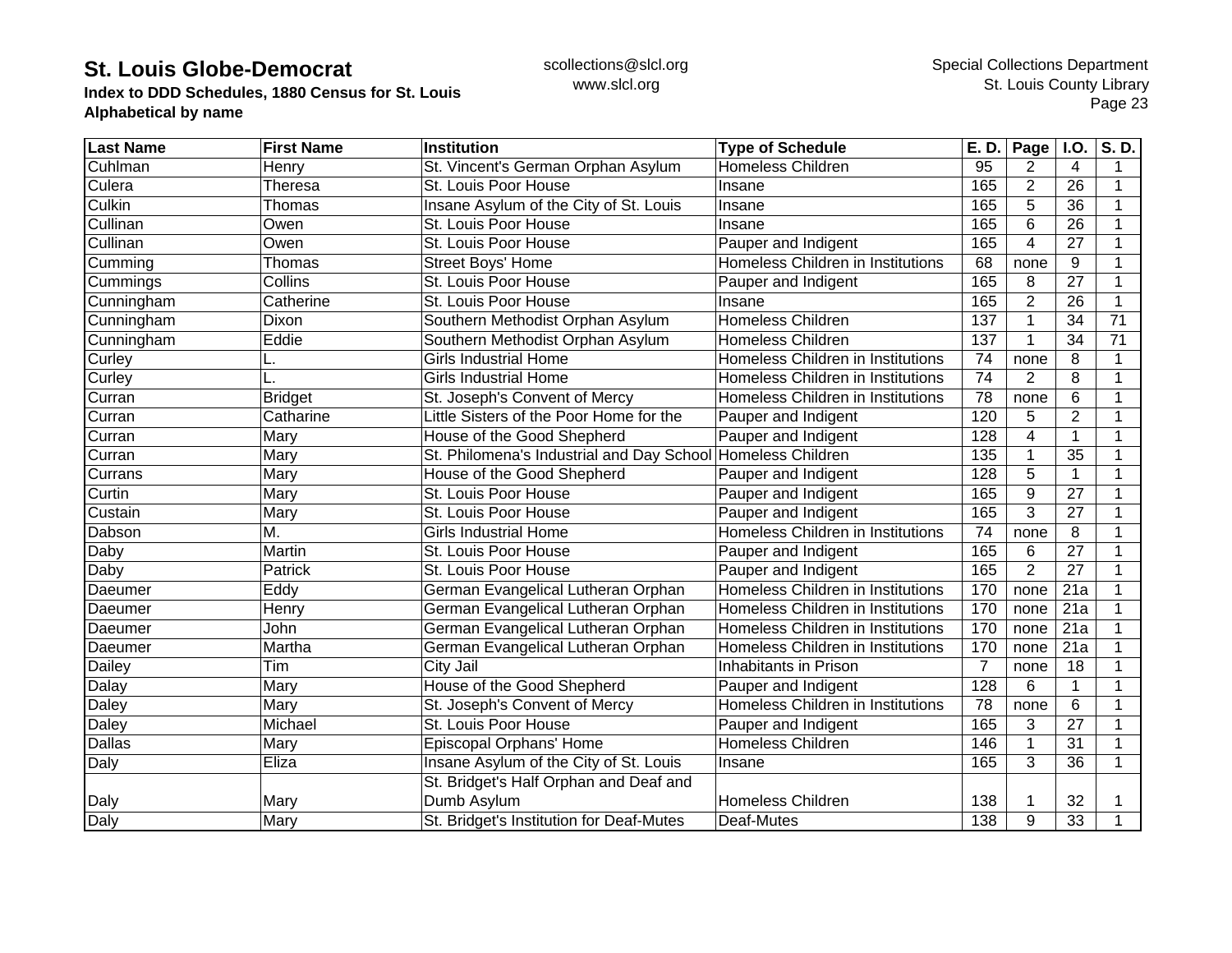**Index to DDD Schedules, 1880 Census for St. Louis Alphabetical by name**

| <b>Last Name</b> | <b>First Name</b> | Institution                                                 | <b>Type of Schedule</b>           | E. D.            | <b>Page</b>     | I.O.            | S.D. |
|------------------|-------------------|-------------------------------------------------------------|-----------------------------------|------------------|-----------------|-----------------|------|
| Daly             | Michael           | St. Louis Poor House                                        | Insane                            | 165              | 5               | 26              | 1    |
| Dameron          | Ettie             | St. Mary's Female Orphan Asylum                             | Homeless Children in Institutions | 36               | 10              | 14              | 1    |
| Danegan          | Thomas            | St. Louis Poor House                                        | Pauper and Indigent               | 165              | 5               | 27              | 1    |
| Dannte           | Virginia          | St. Philomena's Industrial and Day School                   | Homeless Children                 | 135              |                 | 35              |      |
| Dant (?)         | Clara             | House of the Good Shepherd                                  | Pauper and Indigent               | 128              | 6               | 1               |      |
| Daran            | Mary              | House of the Good Shepherd                                  | Pauper and Indigent               | 128              | 8               | 1               |      |
| Dauning          | John              | St. Vincent's German Orphan Asylum                          | <b>Homeless Children</b>          | $\overline{95}$  |                 | $\overline{4}$  |      |
| Davis            | Clara             | House of the Good Shepherd                                  | Pauper and Indigent               | 128              | 5               | 1               | 1    |
| Davis            | Fannie            | Southern Methodist Orphan Asylum                            | <b>Homeless Children</b>          | 137              |                 | 34              | 71   |
| Davis            | Frank             | St. Louis Poor House                                        | Pauper and Indigent               | 165              | 9               | 27              | 1    |
| Davis            | Harry             | Presbyterian Home                                           | Pauper and Indigent               | 128              | 3               | 38              |      |
| Davis            | James E.          | St. Louis Poor House                                        | Insane                            | 165              | 3               | $\overline{26}$ |      |
| Davis            | Jennie            | City Jail                                                   | Inhabitants in Prison             | 7                | none            | 18              |      |
| Davis            | M.                | Insane Asylum of the City of St. Louis                      | Insane                            | 165              | 4               | 36              |      |
| Davis            | Margaret          | Little Sisters of the Poor Home for the                     | Pauper and Indigent               | 120              | 4               | $\overline{2}$  | 1    |
| Davis            | Mary              | Insane Asylum of the City of St. Louis                      | Insane                            | 165              | 6               | 36              | 1    |
| Davis            | Mary              | St. Joseph's Convent of Mercy                               | Homeless Children in Institutions | 78               | none            | 6               |      |
| Davis            | Mary              | St. Joseph's Convent of Mercy                               | Homeless Children in Institutions | $\overline{78}$  | none            | 6               |      |
| Davis            | Mary A.           | St. Vincent's Institute for the Insane                      | Insane                            | 47               |                 | 37              |      |
| Davis            | Miles C.          | St. Louis Poor House                                        | Insane                            | 165              | $6\phantom{1}6$ | 26              |      |
| Davis            | Miles C.          | St. Louis Poor House                                        | Pauper and Indigent               | 165              | 4               | 27              | 1    |
| Davis            | Rasana            | St. Philomena's Industrial and Day School Homeless Children |                                   | $\overline{135}$ | $\mathbf 1$     | 35              | 1    |
| Davis            | Thomas            | Street Boys' Home                                           | Homeless Children in Institutions | 68               | none            | 9               | 1    |
| Davis            | Mary A.           | St. Vincent Institute for Insane (Charity                   | Pauper and Indigent               | 47               | none            | 12              |      |
| Davis (?)        | Susan E.          | Home of the Friendless or Old Widows'                       | Pauper and Indigent               | 155              |                 | 29              |      |
| Dawson           | Thomas            | Street Boys' Home                                           | Homeless Children in Institutions | 68               | none            | 9               | 1    |
| Day              | John              | Catholic Protectorate for Boys (Glencoe)                    | Homeless Children in Institutions | 187              | none            | 19              | 1    |
| Day              | Sarah             | Presbyterian Home                                           | Pauper and Indigent               | 128              | 2               | 38              | 1    |
| Dayton           | Melinda           | Presbyterian Home                                           | Pauper and Indigent               | 128              | $\mathbf{1}$    | 38              | 1    |
| Dean             | Harould           | Protestant Orphans' Home                                    | Homeless Children in Institutions | 177              | $\overline{2}$  | 20              |      |
| Dean             | Joseph            | Catholic Protectorate for Boys (Glencoe)                    | Homeless Children in Institutions | 187              | none            | 19              |      |
| Dean             | Laura             | House of the Good Shepherd                                  | Pauper and Indigent               | $\overline{128}$ | 4               | 1               |      |
| Dearborn         | R.                | <b>Girls Industrial Home</b>                                | Homeless Children in Institutions | 74               |                 | 8               |      |
| Dearborn         | R.                | <b>Girls Industrial Home</b>                                | Homeless Children in Institutions | 74               | none            | 8               | 1    |
| Dearborn         | Stephen           | St. Vincent's Institute for the Insane                      | Insane                            | 47               | 2               | 37              |      |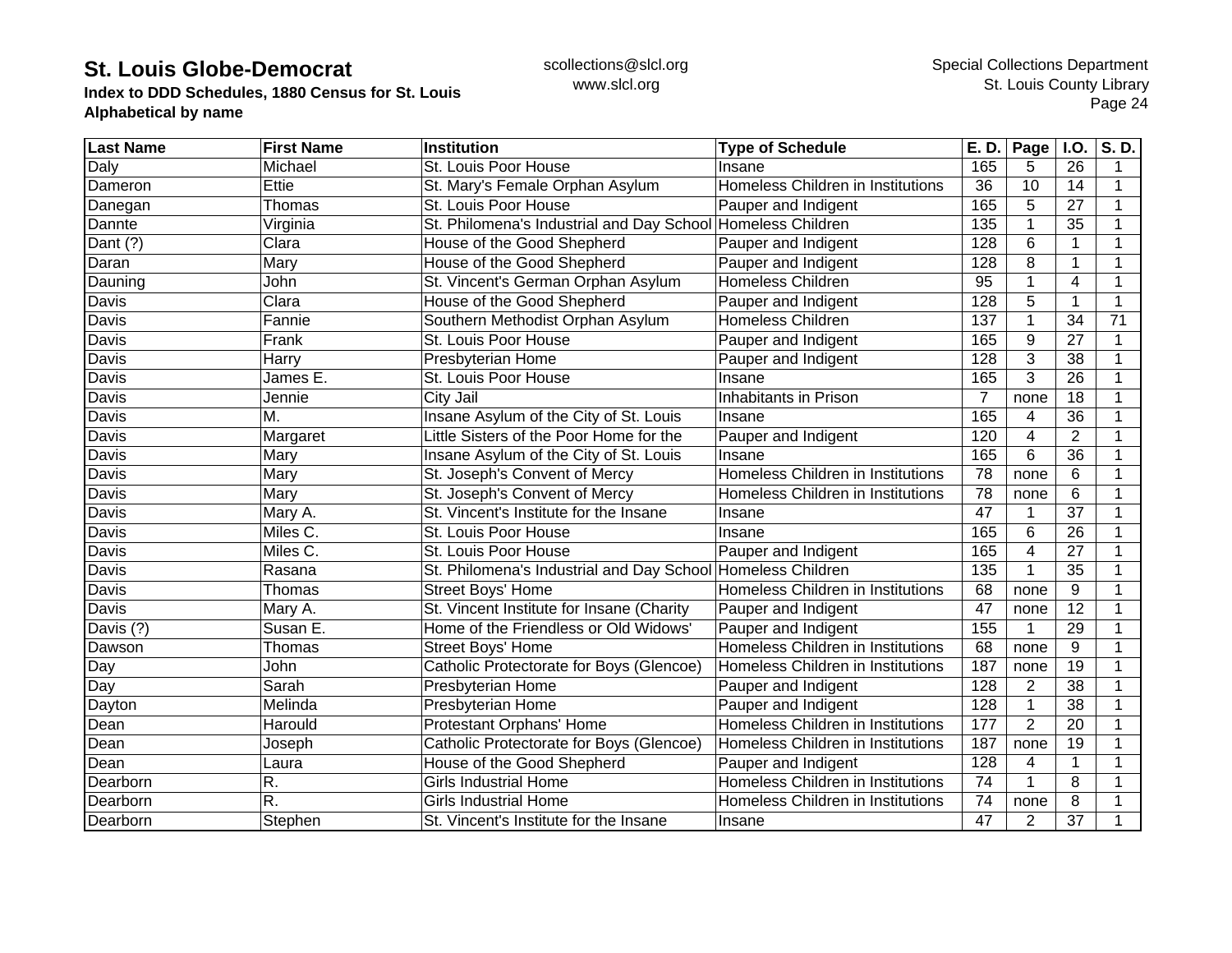**Index to DDD Schedules, 1880 Census for St. Louis Alphabetical by name**

| <b>Last Name</b>   | <b>First Name</b> | Institution                               | <b>Type of Schedule</b>           | E. D.          | <b>Page</b>    | <b>I.O.</b>    | S.D. |
|--------------------|-------------------|-------------------------------------------|-----------------------------------|----------------|----------------|----------------|------|
| Dearcey            | Julia             | St. Joseph's Convent of Mercy             | Homeless Children in Institutions | 78             | none           | 6              | 1    |
| Dearing            | Irene             | St. Joseph's Orphans' Home                | <b>Homeless Children</b>          | 153            |                | 30             | 1    |
| Debron             | Ellen             | Insane Asylum of the City of St. Louis    | Insane                            | 165            | $\overline{2}$ | 36             | 1    |
| Decosnap           | George            | Catholic Protectorate for Boys (Glencoe)  | Homeless Children in Institutions | 187            | none           | 19             | 1    |
| Decosnap           | Luke              | Catholic Protectorate for Boys (Glencoe)  | Homeless Children in Institutions | 187            | none           | 19             | 1    |
| Dee                | Patrick           | St. Vincent's Institute for the Insane    | Insane                            | 47             |                | 37             | 1    |
| Deegan             | William           | Little Sisters of the Poor Home for the   | Pauper and Indigent               | 120            | 1              | $\overline{2}$ | 1    |
| <b>DeFrance</b>    | Mary M.           | St. Vincent's Institute for the Insane    | Insane                            | 47             |                | 37             |      |
| Degerlis           | Paul              | Little Sisters of the Poor Home for the   | Pauper and Indigent               | 120            | $\overline{2}$ | $\overline{2}$ |      |
| DeHogg             | (illegible)       | Insane Asylum of the City of St. Louis    | Insane                            | 165            |                | 36             |      |
| Deitchfield        | Angeline          | St. Joseph's Convent of Mercy             | Homeless Children in Institutions | 78             | none           | 6              | 1    |
| DeJanett           | John E.           | Missouri Institution for the Education of | <b>Blind</b>                      | 77             |                | $\overline{7}$ | 1    |
| DeJourley          | Dinorah           | St. Joseph's Convent of Mercy             | Homeless Children in Institutions | 78             | none           | 6              | 1    |
| DeJourley          | Mary              | St. Joseph's Convent of Mercy             | Homeless Children in Institutions | 78             | none           | 6              | 1    |
| Delaney            | John              | Missouri Institution for the Education of | <b>Blind</b>                      | 77             |                | $\overline{7}$ | 1    |
| Delaney            | Julia             | House of the Good Shepherd                | Pauper and Indigent               | 128            | none           | $\mathbf 1$    | 1    |
| Delaney            | Mary              | St. Joseph's Convent of Mercy             | Homeless Children in Institutions | 78             | none           | 6              | 1    |
| Delaney            | William           | Episcopal Orphans' Home                   | <b>Homeless Children</b>          | 146            |                | 31             | 1    |
| Delany             | John              | Little Sisters of the Poor Home for the   | Pauper and Indigent               | 120            | $\overline{2}$ | $\overline{2}$ | 1    |
| Delassus           | Lewis             | St. Vincent's Institute for the Insane    | Insane                            | 47             | $\overline{2}$ | 37             |      |
| Deleuse            | Justina           | House of the Good Shepherd                | Pauper and Indigent               | 128            | $\overline{7}$ | $\mathbf{1}$   |      |
| Dell               | DeCourcy          | <b>Girls Industrial Home</b>              | Homeless Children in Institutions | 74             | none           | 8              | 1    |
| Dell               | Decourcy          | <b>Girls Industrial Home</b>              | Homeless Children in Institutions | 74             | $\overline{2}$ | 8              | 1    |
| Dennis             | Katie             | House of the Good Shepherd                | Pauper and Indigent               | 128            | $\overline{7}$ | $\mathbf{1}$   | 1    |
| Dervin             | Eliza             | House of the Good Shepherd                | Pauper and Indigent               | 128            |                | 1              | 1    |
| <b>Des Moulins</b> | Estelle           | House of the Good Shepherd                | Pauper and Indigent               | 128            | 8              | $\mathbf{1}$   | 1    |
| Devany             | Anna              | Insane Asylum of the City of St. Louis    | Insane                            | 165            | 3              | 36             | 1    |
| Devers             | Edmond            | Missouri Institution for the Education of | <b>Blind</b>                      | 77             | 1              | $\overline{7}$ | 1    |
| Devine             | Margie            | House of the Good Shepherd                | Pauper and Indigent               | 128            | 8              | $\mathbf{1}$   | 1    |
| Deviney            | Mary              | House of the Good Shepherd                | Pauper and Indigent               | 128            | 3              | $\mathbf{1}$   | 1    |
| Devlin             | Joe               | City Jail                                 | Inhabitants in Prison             | $\overline{7}$ | none           | 18             | 1    |
| Devoty             | Giovani           | Little Sisters of the Poor Home for the   | Pauper and Indigent               | 120            | $\overline{2}$ | $\overline{2}$ |      |
| <b>DeWitts</b>     | Alice             | Presbyterian Home                         | Pauper and Indigent               | 128            | 3              | 38             |      |
| Dewsnap            | Julie             | Episcopal Orphans' Home                   | <b>Homeless Children</b>          | 146            |                | 31             | 1    |
| <b>Dexter</b>      | Claud             | <b>Protestant Orphans' Home</b>           | Homeless Children in Institutions | 177            | $\overline{2}$ | 20             | 1    |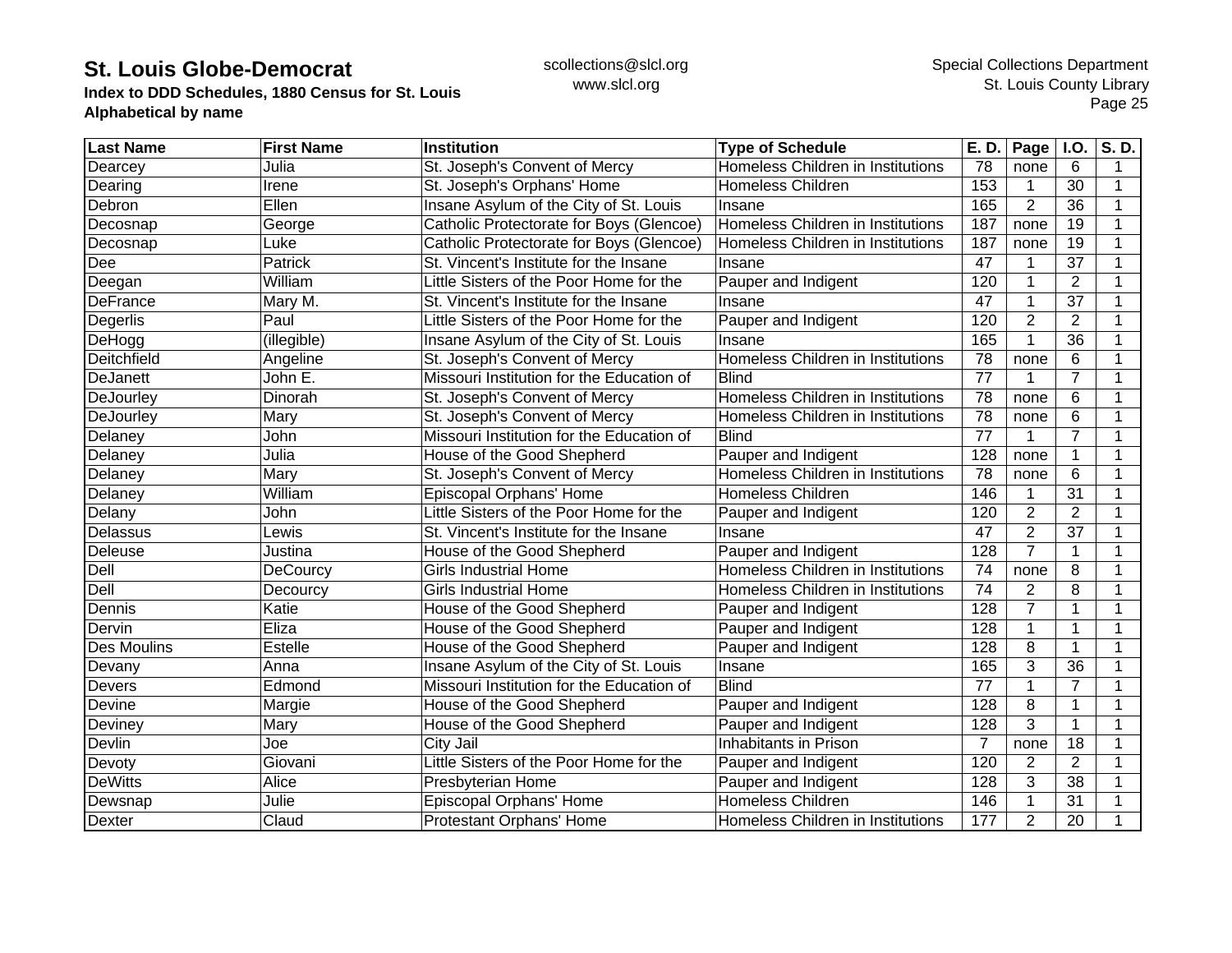**Index to DDD Schedules, 1880 Census for St. Louis Alphabetical by name**

| <b>Last Name</b>       | <b>First Name</b>  | <b>Institution</b>                        | <b>Type of Schedule</b>           | E. D.          | Page           | <b>I.O.</b>      | S.D.         |
|------------------------|--------------------|-------------------------------------------|-----------------------------------|----------------|----------------|------------------|--------------|
| Dickerson              | Ellen              | Presbyterian Home                         | Pauper and Indigent               | 128            | 2              | 38               | 1            |
| Dickmann [crossed out] | Mary [crossed out] | St. Vincent's German Orphan Asylum        | <b>Homeless Children</b>          | 95             | 3              | 4                |              |
| Dickson                | Mary               | St. Louis Poor House                      | Pauper and Indigent               | 165            | 6              | 27               | 1            |
| Diel                   | Josephine          | House of the Good Shepherd                | Pauper and Indigent               | 128            | $\overline{7}$ | $\mathbf{1}$     | 1            |
| <b>Diercks</b>         | Joseph             | St. Louis Poor House                      | Pauper and Indigent               | 165            | 4              | 27               | 1            |
| <b>Dieter</b>          | Joseph             | Little Sisters of the Poor Home for the   | Pauper and Indigent               | 120            | $\overline{2}$ | $\overline{2}$   | 1            |
| Dill                   | Martha             | Protestant Orphans' Home                  | Homeless Children in Institutions | 177            |                | 20               | 1            |
| Dill                   | Michael            | Little Sisters of the Poor Home for the   | Pauper and Indigent               | 120            | 3              | $\overline{2}$   |              |
| Dillon                 |                    | St. Philomena's Industrial and Day School | Homeless Children                 | 135            |                | 35               | 1            |
| <b>Dillon</b>          | Annie<br>Delia     |                                           |                                   | 128            |                |                  | 1            |
|                        |                    | House of the Good Shepherd                | Pauper and Indigent               |                |                | $\mathbf{1}$     |              |
| Dillon                 | Eliza              | St. Louis Poor House                      | Pauper and Indigent               | 165            | $\overline{2}$ | 27               | $\mathbf 1$  |
| Dillon                 | Ellen              | Little Sisters of the Poor Home for the   | Pauper and Indigent               | 120            | 4              | $\overline{2}$   | 1            |
| <b>Dillon</b>          | Hanah              | St. Louis Poor House                      | Insane                            | 165            | $\overline{2}$ | 26               | 1            |
| <b>Dillon</b>          | Jerry              | Little Sisters of the Poor Home for the   | Pauper and Indigent               | 120            |                | $\overline{2}$   | 1            |
| Dillon                 | Martin             | St. Louis Poor House                      | Insane                            | 165            | 3              | 26               | 1            |
| Dimond                 | Mary               | St. Mary's Female Orphan Asylum           | Homeless Children in Institutions | 36             | 10             | 14               | 1            |
| Dining                 | Mary               | House of the Good Shepherd                | Pauper and Indigent               | 128            |                | $\mathbf{1}$     | 1            |
| Dinna                  | John               | St. Louis Poor House                      | Pauper and Indigent               | 165            | 5              | 27               | 1            |
|                        |                    | St. Ann's Widows' Home, Lying in          |                                   |                |                |                  |              |
| Dittmann               | Anny               | Hospital, and Foundling Asylum            | Pauper and Indigent               | 36             |                | 13               |              |
| Dittmar                | Benni              | German Evangelical Lutheran Orphan        | Homeless Children in Institutions | 170            | none           | $\overline{21a}$ | 1            |
| Divero                 | Victoria Della     | St. Joseph's Convent of Mercy             | Homeless Children in Institutions | 78             | none           | 6                | 1            |
| <b>Divine</b>          | <b>Bridget</b>     | House of the Good Shepherd                | Pauper and Indigent               | 128            | $\overline{2}$ | $\mathbf{1}$     | 1            |
| Dixon                  | Kate               | St. Louis Poor House                      | Pauper and Indigent               | 165            | $\overline{7}$ | 27               | 1            |
| Dixon                  | Thomas             | City Jail                                 | Inhabitants in Prison             | $\overline{7}$ | none           | 18               | 1            |
| Doantger               | John               | St. Louis Poor House                      | Insane                            | 165            | 6              | 26               | $\mathbf 1$  |
| Dobson                 | М.                 | <b>Girls Industrial Home</b>              | Homeless Children in Institutions | 74             |                | 8                | 1            |
| Doempsey               | John               | St. Louis Poor House                      | <b>Blind</b>                      | 165            |                | 24               | 1            |
| Doempsey               | John               | St. Louis Poor House                      | Pauper and Indigent               | 165            | 5              | 27               | 1            |
| Doentger               | John               | St. Louis Poor House                      | Pauper and Indigent               | 165            | $\overline{4}$ | 27               | $\mathbf{1}$ |
|                        |                    | Insane Asylum of St. Louis and St. Louis  |                                   |                |                |                  |              |
| Doering                | William            | Poor House                                | Idiots                            | 165            |                | 25               |              |
| Doering                | William            | St. Louis Poor House                      | Insane                            | 165            | 4              | 26               |              |
| Doering (?)            | William            | St. Louis Poor House                      | Homeless Children in Institutions | 165            |                | 22               |              |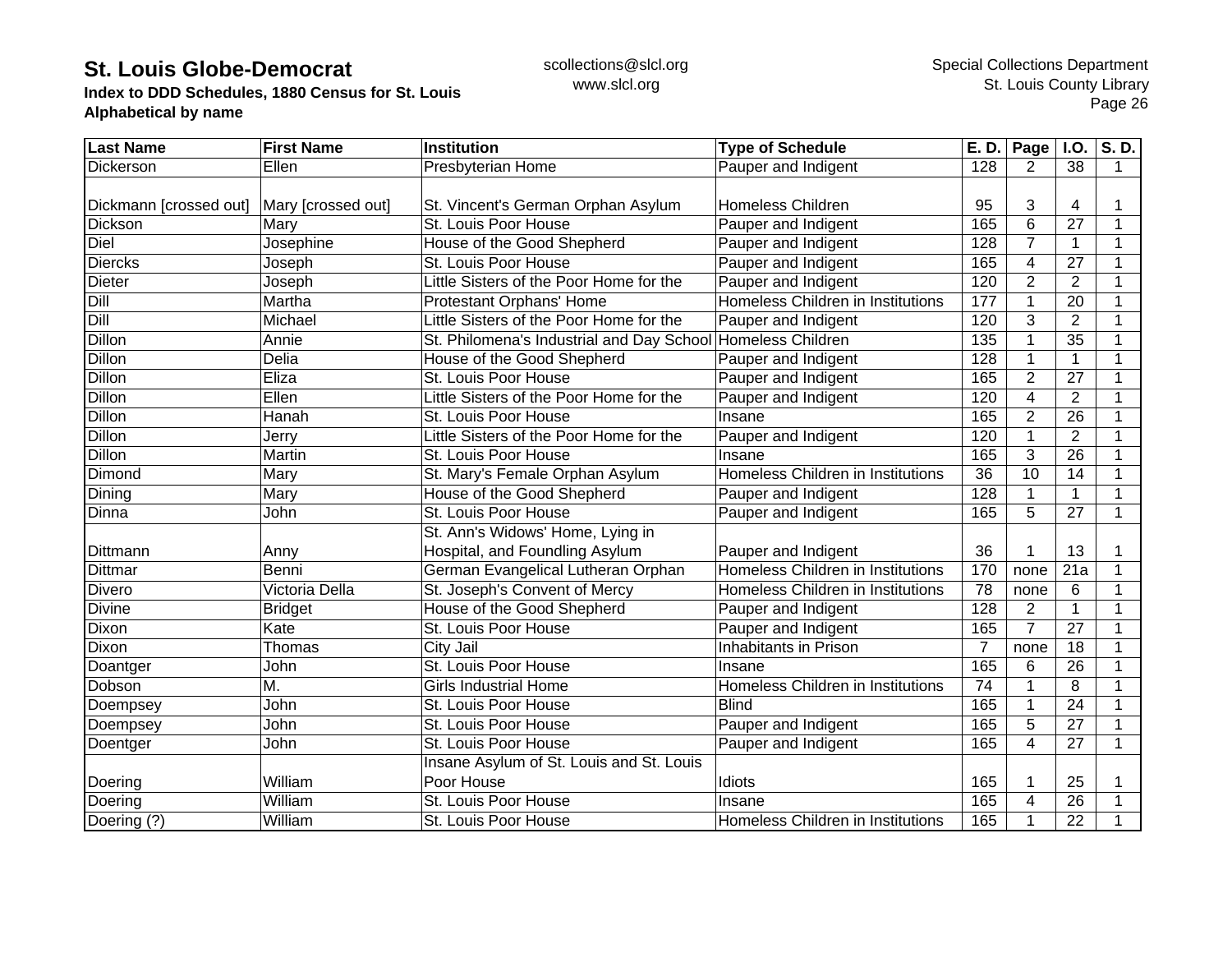**Index to DDD Schedules, 1880 Census for St. Louis Alphabetical by name**

| <b>Last Name</b>      | <b>First Name</b>     | <b>Institution</b>                                          | <b>Type of Schedule</b>           | E. D.           | Page            | I.O.            | S.D.         |
|-----------------------|-----------------------|-------------------------------------------------------------|-----------------------------------|-----------------|-----------------|-----------------|--------------|
|                       |                       | Insane Asylum of St. Louis and St. Louis                    |                                   |                 |                 |                 |              |
| Doering (crossed out) | William (crossed out) | Poor House                                                  | Idiots                            | 165             |                 | 25              | 1            |
|                       |                       | Insane Asylum of St. Louis and St. Louis                    |                                   |                 |                 |                 |              |
| Doering (crossed out) | William (crossed out) | Poor House                                                  | Idiots                            | 165             |                 | 25              | 1            |
|                       |                       |                                                             |                                   |                 |                 |                 |              |
| Doering (crossed out) | William (crossed out) | St. Louis Poor House                                        | Insane                            | 165             | $\overline{2}$  | 26              | 1            |
|                       |                       |                                                             |                                   |                 |                 |                 |              |
| Doering [crossed out] | William [crossed out] | St. Louis Poor House                                        | Homeless Children in Institutions | 165             |                 | 22              | 1            |
| Doherty               | <b>Mary Frances</b>   | House of the Good Shepherd                                  | Pauper and Indigent               | 128             | $\overline{7}$  |                 | 1            |
| Donahoe               | Maggie                | St. Philomena's Industrial and Day School Homeless Children |                                   | 135             |                 | 35              | 1            |
| Donahoe               | Maryet                | St. Philomena's Industrial and Day School Homeless Children |                                   | 135             |                 | 35              | $\mathbf{1}$ |
| Donahue               | Alice                 | House of the Good Shepherd                                  | Pauper and Indigent               | 128             | 8               | 1               | $\mathbf 1$  |
| Donahue               | Mary                  | St. Louis Poor House                                        | Insane                            | 165             | $\overline{2}$  | $\overline{26}$ | $\mathbf{1}$ |
|                       |                       | St. Ann's Widows' Home, Lying in                            |                                   |                 |                 |                 |              |
| Donahue               | Recca                 | Hospital, and Foundling Asylum                              | Homeless Children in Institutions | 36              | 5               | 13              | 1            |
| Donaldson             | Maria                 | St. Joseph's Convent of Mercy                               | Homeless Children in Institutions | 78              | none            | 6               | 1            |
| Donavan               | Mary                  | Insane Asylum of the City of St. Louis                      | Insane                            | 165             | 4               | 36              | 1            |
| Donavon               | Henry                 | Woman's Guardian Home                                       | Pauper and Indigent               | 97              | none            | 3               | $\mathbf{1}$ |
| Donavon               | Maggie                | Woman's Guardian Home                                       | Pauper and Indigent               | 97              | none            | 3               | 1            |
| Donegan               | John B.               | St. Vincent's Institute for the Insane                      | Insane                            | 47              | $\overline{2}$  | $\overline{37}$ | $\mathbf{1}$ |
|                       |                       | St. Bridget's Half Orphan and Deaf and                      |                                   |                 |                 |                 |              |
| Doneley               | Mary                  | Dumb Asylum                                                 | <b>Homeless Children</b>          | 138             | $\overline{2}$  | 32              | 1            |
| Donelly               | Tillah                | St. Mary's Female Orphan Asylum                             | Homeless Children in Institutions | $\overline{36}$ | $\overline{10}$ | $\overline{14}$ | $\mathbf{1}$ |
|                       |                       | St. Bridget's Half Orphan and Deaf and                      |                                   |                 |                 |                 |              |
| Donely                | Ella                  | Dumb Asylum                                                 | <b>Homeless Children</b>          | 138             | $\overline{2}$  | 32              | 1            |
|                       |                       | St. Bridget's Half Orphan and Deaf and                      |                                   |                 |                 |                 |              |
| Donely                | Nora                  | Dumb Asylum                                                 | <b>Homeless Children</b>          | 138             | $\overline{2}$  | 32              | 1            |
|                       |                       | St. Bridget's Half Orphan and Deaf and                      |                                   |                 |                 |                 |              |
| Donerly               | Mary                  | Dumb Asylum                                                 | <b>Homeless Children</b>          | 138             | $\overline{2}$  | 32              | 1            |
|                       |                       | St. Bridget's Half Orphan and Deaf and                      |                                   |                 |                 |                 |              |
| Donerly               | Sarah                 | Dumb Asylum                                                 | <b>Homeless Children</b>          | 138             | 2               | 32              | 1            |
|                       |                       | St. Bridget's Half Orphan and Deaf and                      |                                   |                 |                 |                 |              |
| Donnell               | Minna                 | Dumb Asylum                                                 | <b>Homeless Children</b>          | 138             |                 | 32              | 1            |
| Donnelly              | Francis               | Catholic Protectorate for Boys (Glencoe)                    | Homeless Children in Institutions | 187             | none            | 19              | 1            |
| Donnelly              | John                  | Catholic Protectorate for Boys (Glencoe)                    | Homeless Children in Institutions | 187             | none            | 19              | 1            |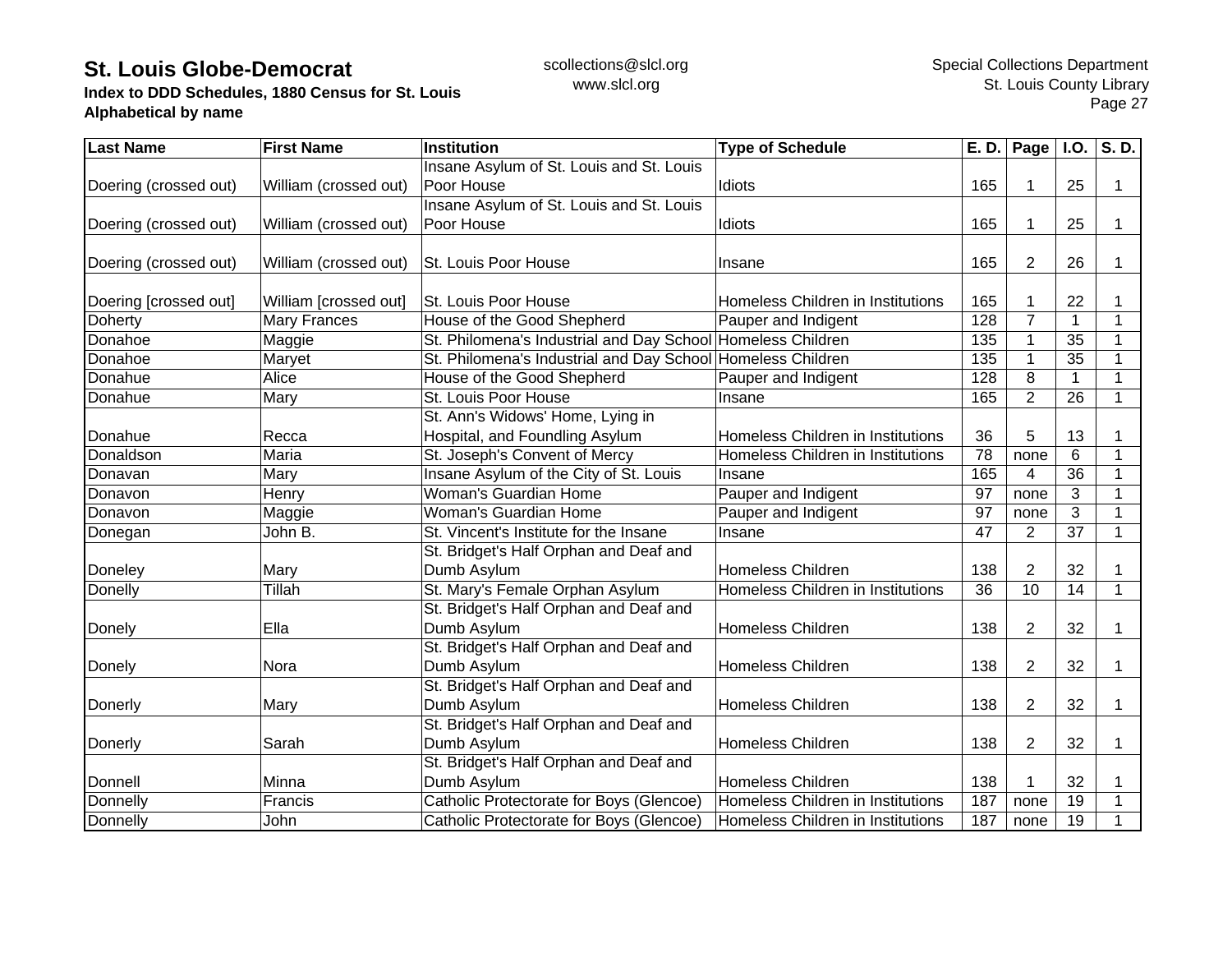**Index to DDD Schedules, 1880 Census for St. Louis Alphabetical by name**

| <b>Last Name</b> | <b>First Name</b> | <b>Institution</b>                                          | <b>Type of Schedule</b>           | E. D.           | Page           | <b>I.O.</b>     | $\overline{S. D.}$ |
|------------------|-------------------|-------------------------------------------------------------|-----------------------------------|-----------------|----------------|-----------------|--------------------|
| Donnes           | Mary              | House of the Good Shepherd                                  | Pauper and Indigent               | 128             | 8              | 1               | 1                  |
| Donney           | Margareth         | House of the Good Shepherd                                  | Pauper and Indigent               | 128             | $\overline{7}$ | 1               | 1                  |
| Donnovan         | James             | Catholic Protectorate for Boys (Glencoe)                    | Homeless Children in Institutions | 187             | none           | 19              | 1                  |
| Donnovan         | James             | City Jail                                                   | Inhabitants in Prison             | $\overline{7}$  | none           | 18              | 1                  |
| Donoley          | John              | <b>Street Boys' Home</b>                                    | Homeless Children in Institutions | 68              | none           | 9               | 1                  |
|                  |                   | St. Bridget's Half Orphan and Deaf and                      |                                   |                 |                |                 |                    |
| Donovan          | Agnes             | Dumb Asylum                                                 | <b>Homeless Children</b>          | 138             |                | 32              | 1                  |
|                  |                   | St. Bridget's Half Orphan and Deaf and                      |                                   |                 |                |                 |                    |
| Donovan          | Maud              | Dumb Asylum                                                 | Homeless Children                 | 138             |                | 32              |                    |
| Dooley           | Catherine         | Little Sisters of the Poor Home for the                     | Pauper and Indigent               | 120             | 4              | 2               | 1                  |
| Dooley           | Lizzie            | Little Sisters of the Poor Home for the                     | Pauper and Indigent               | 120             | 4              | $\overline{2}$  | 1                  |
| Doran            | <b>Bella</b>      | House of the Good Shepherd                                  | Pauper and Indigent               | 128             | none           | 1               |                    |
| Doran            | Maggie            | House of the Good Shepherd                                  | Pauper and Indigent               | 128             | $\overline{2}$ | $\mathbf{1}$    | 1                  |
|                  |                   | St. Bridget's Half Orphan and Deaf and                      |                                   |                 |                |                 |                    |
| Doran            | Margaret          | Dumb Asylum                                                 | <b>Homeless Children</b>          | 138             | 2              | 32              |                    |
| Doran            | Mary              | House of the Good Shepherd                                  | Pauper and Indigent               | 128             | 4              | 1               | 1                  |
| Doran            | Mary              | St. Vincent's Institute for the Insane                      | Insane                            | 47              | $\overline{2}$ | 37              | 1                  |
| Doran            | <b>Nelly</b>      | St. Mary's Female Orphan Asylum                             | Homeless Children in Institutions | 36              | 11             | 14              | 1                  |
|                  |                   | St. Bridget's Half Orphan and Deaf and                      |                                   |                 |                |                 |                    |
| Doran            | Rachel            | Dumb Asylum                                                 | <b>Homeless Children</b>          | 138             | $\overline{2}$ | 32              |                    |
| Doran            | Sarah             | St. Mary's Female Orphan Asylum                             | Homeless Children in Institutions | $\overline{36}$ | 11             | 14              |                    |
| Dorsey           | Ann               | St. Joseph's Convent of Mercy                               | Homeless Children in Institutions | 78              | none           | 6               | 1                  |
| Dougherty        | Margaret          | House of the Good Shepherd                                  | Pauper and Indigent               | 128             | $\overline{2}$ | $\mathbf{1}$    | 1                  |
| Dougherty        | Mary              | St. Philomena's Industrial and Day School Homeless Children |                                   | 135             | $\overline{2}$ | $\overline{35}$ | 1                  |
| Dougherty        | Sahra             | House of the Good Shepherd                                  | Pauper and Indigent               | 128             | $\overline{7}$ | 1               | 1                  |
| Dowling          | <b>Bella</b>      | House of the Good Shepherd                                  | Pauper and Indigent               | 128             |                | $\mathbf{1}$    | 1                  |
| Dowling          | Eliza             | Little Sisters of the Poor Home for the                     | Pauper and Indigent               | 120             | 3              | $\overline{2}$  | 1                  |
| Downing          | Julia             | St. Louis Poor House                                        | Homeless Children in Institutions | 165             | 1              | 22              | 1                  |
| Downing          | Julia             | St. Louis Poor House                                        | Insane                            | 165             | 5              | 26              | 1                  |
| Downing          | Julia             | St. Louis Poor House                                        | Pauper and Indigent               | 165             | 3              | 27              |                    |
| Downing          | Mary Ch.          | House of the Good Shepherd                                  | Pauper and Indigent               | 128             | $\overline{7}$ | $\mathbf{1}$    | 1                  |
|                  |                   | St. Ann's Widows' Home, Lying in                            |                                   |                 |                |                 |                    |
| Doyle            | Ann               | Hospital, and Foundling Asylum                              | Pauper and Indigent               | 36              |                | 13              |                    |
| Doyle            | Annie             | House of the Guardian Angel                                 | Homeless Children in Institutions | 48              |                | 11              | 1                  |
| Doyle            | Daisy             | Missouri Institution for the Education of                   | <b>Blind</b>                      | 77              |                | $\overline{7}$  |                    |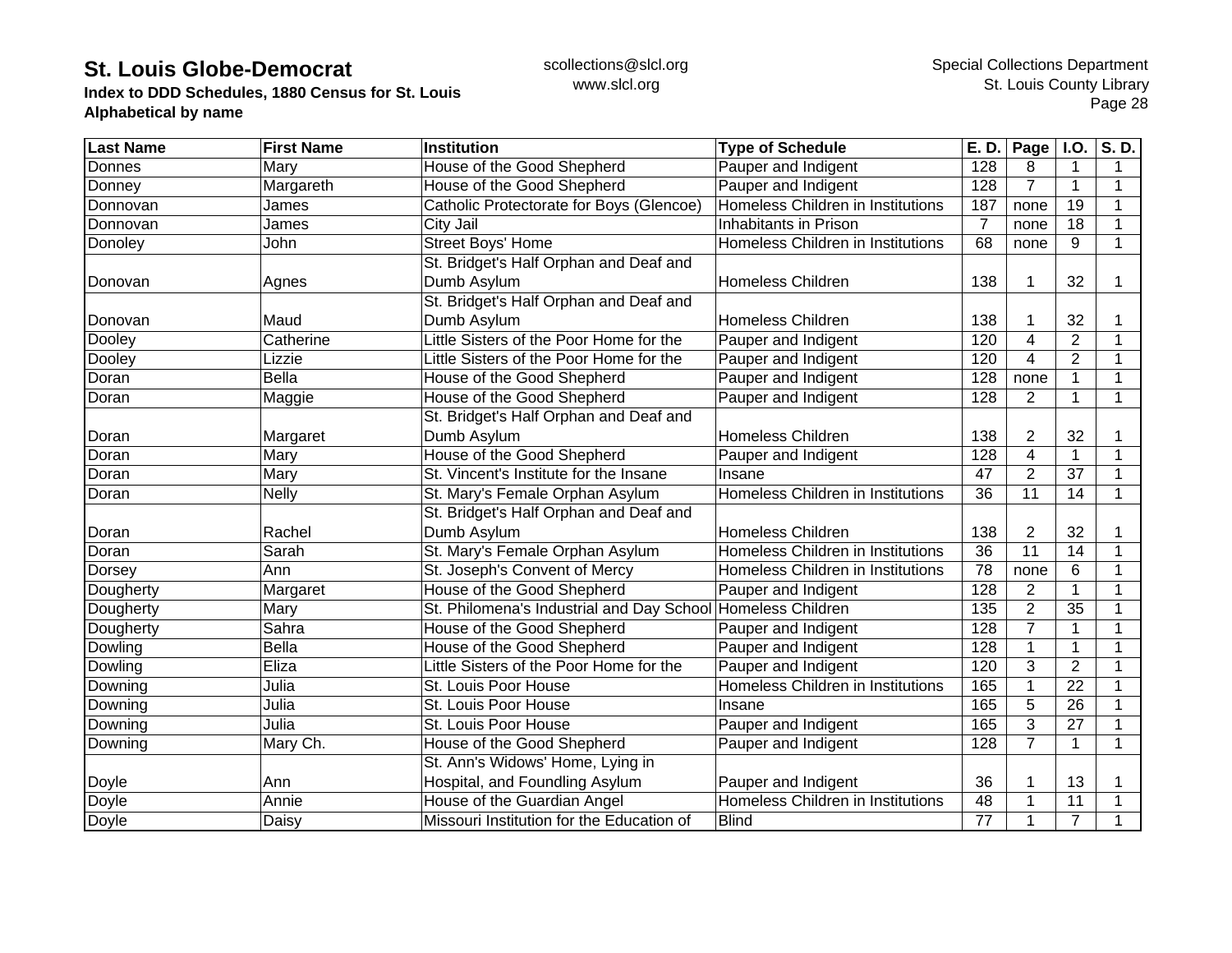**Index to DDD Schedules, 1880 Census for St. Louis Alphabetical by name**

| <b>Last Name</b> | <b>First Name</b> | <b>Institution</b>                                          | <b>Type of Schedule</b>           | E. D.           | Page $ $ I.O.   |                 | S.D.        |
|------------------|-------------------|-------------------------------------------------------------|-----------------------------------|-----------------|-----------------|-----------------|-------------|
| Doyle            | Fanny             | Boys' and Girls' Industrial Home                            | Homeless Children in Institutions | 15              |                 | 17              | 1           |
| Doyle            | Joe               | Boys' and Girls' Industrial Home                            | Homeless Children in Institutions | 15              |                 | 17              | 1           |
| Doyle            | Lizzie            | Insane Asylum of the City of St. Louis                      | Insane                            | 165             | 3               | 36              | 1           |
| Dradon           | Alex              | Insane Asylum of the City of St. Louis                      | Insane                            | 165             | 6               | 36              | 1           |
| Dubernard        | Achille           | St. Vincent Institute for Insane (Charity                   | Pauper and Indigent               | 47              | none            | 12              | 1           |
| Dubernard        | Achille           | St. Vincent's Institute for the Insane                      | Insane                            | 47              |                 | 37              |             |
| Duckworth        | Louisa            | Home of the Friendless or Old Widows'                       | Pauper and Indigent               | 155             | 1               | 29              |             |
| <b>Dudley</b>    | Cora              | House of the Good Shepherd                                  | Pauper and Indigent               | 128             |                 | 1               |             |
| Duefrain         | Henrie            | Presbyterian Home                                           | Pauper and Indigent               | 128             |                 | $\overline{38}$ |             |
| Duff             | Mary              | City Jail                                                   | Inhabitants in Prison             | $\overline{7}$  | none            | 18              |             |
| <b>Duffy</b>     | Catharine         | Little Sisters of the Poor Home for the                     | Pauper and Indigent               | 120             | 4               | $\overline{2}$  |             |
| Dufrain          | Vousain           | Little Sisters of the Poor Home for the                     | Pauper and Indigent               | 120             | $\overline{2}$  | $\overline{2}$  |             |
| <b>Dufrisne</b>  | Marie             | St. Philomena's Industrial and Day School Homeless Children |                                   | 135             | $\overline{2}$  | 35              |             |
| Dugan            | Α.                | <b>Girls Industrial Home</b>                                | Homeless Children in Institutions | 74              |                 | 8               |             |
| Dugan            | Α.                | <b>Girls Industrial Home</b>                                | Homeless Children in Institutions | 74              | none            | 8               | 1           |
|                  |                   | St. Bridget's Half Orphan and Deaf and                      |                                   |                 |                 |                 |             |
| Dugan            | Mary              | Dumb Asylum                                                 | <b>Homeless Children</b>          | 138             | $\overline{2}$  | 32              |             |
| Duggan           | <b>Bridget</b>    | St. Joseph's Convent of Mercy                               | Homeless Children in Institutions | 78              | none            | 6               | 1           |
| Duggan           | <b>Bridget</b>    | St. Vincent Institute for Insane (Charity                   | Pauper and Indigent               | 47              | none            | 12              |             |
| Duggan           | <b>Bridget</b>    | St. Vincent's Institute for the Insane                      | Insane                            | 47              |                 | 37              |             |
| Duggan           | James             | St. Vincent's Institute for the Insane                      | Insane                            | 47              |                 | $\overline{37}$ |             |
| Duien            | Kattie            | St. Mary's Female Orphan Asylum                             | Homeless Children in Institutions | 36              | 10              | 14              | 1           |
| Duien            | Mary              | St. Mary's Female Orphan Asylum                             | Homeless Children in Institutions | 36              | 10              | 14              | 1           |
| Dums             | M (illegible)     | Insane Asylum of the City of St. Louis                      | Insane                            | 165             |                 | $\overline{36}$ |             |
| Dun              | Maggy             | St. Mary's Female Orphan Asylum                             | Homeless Children in Institutions | $\overline{36}$ | $\overline{10}$ | 14              |             |
| Dunbar           | William           | Episcopal Orphans' Home                                     | <b>Homeless Children</b>          | 146             |                 | 31              | 1           |
| Duncan           | Robert            | Little Sisters of the Poor Home for the                     | Pauper and Indigent               | 120             | $\overline{2}$  | $\overline{2}$  | 1           |
| Dunlap           | Annie             | House of the Good Shepherd                                  | Pauper and Indigent               | 128             | 1               | $\mathbf{1}$    | 1           |
|                  |                   | St. Bridget's Half Orphan and Deaf and                      |                                   |                 |                 |                 |             |
| Dunn             | Alice             | Dumb Asylum                                                 | <b>Homeless Children</b>          | 138             | $\overline{2}$  | 32              |             |
| Dunn             | Catherine         | St. Louis Poor House                                        | Insane                            | 165             | $\overline{2}$  | 26              | $\mathbf 1$ |
|                  |                   | St. Ann's Widows' Home, Lying in                            |                                   |                 |                 |                 |             |
| Dunn             | Eliza             | Hospital, and Foundling Asylum                              | Pauper and Indigent               | 36              |                 | 13              |             |
| Dunn             | Maggie            | House of the Good Shepherd                                  | Pauper and Indigent               | 128             | $\overline{7}$  | 1               |             |
| Dunn             | Mary              | House of the Good Shepherd                                  | Pauper and Indigent               | 128             | $\overline{7}$  | 1               |             |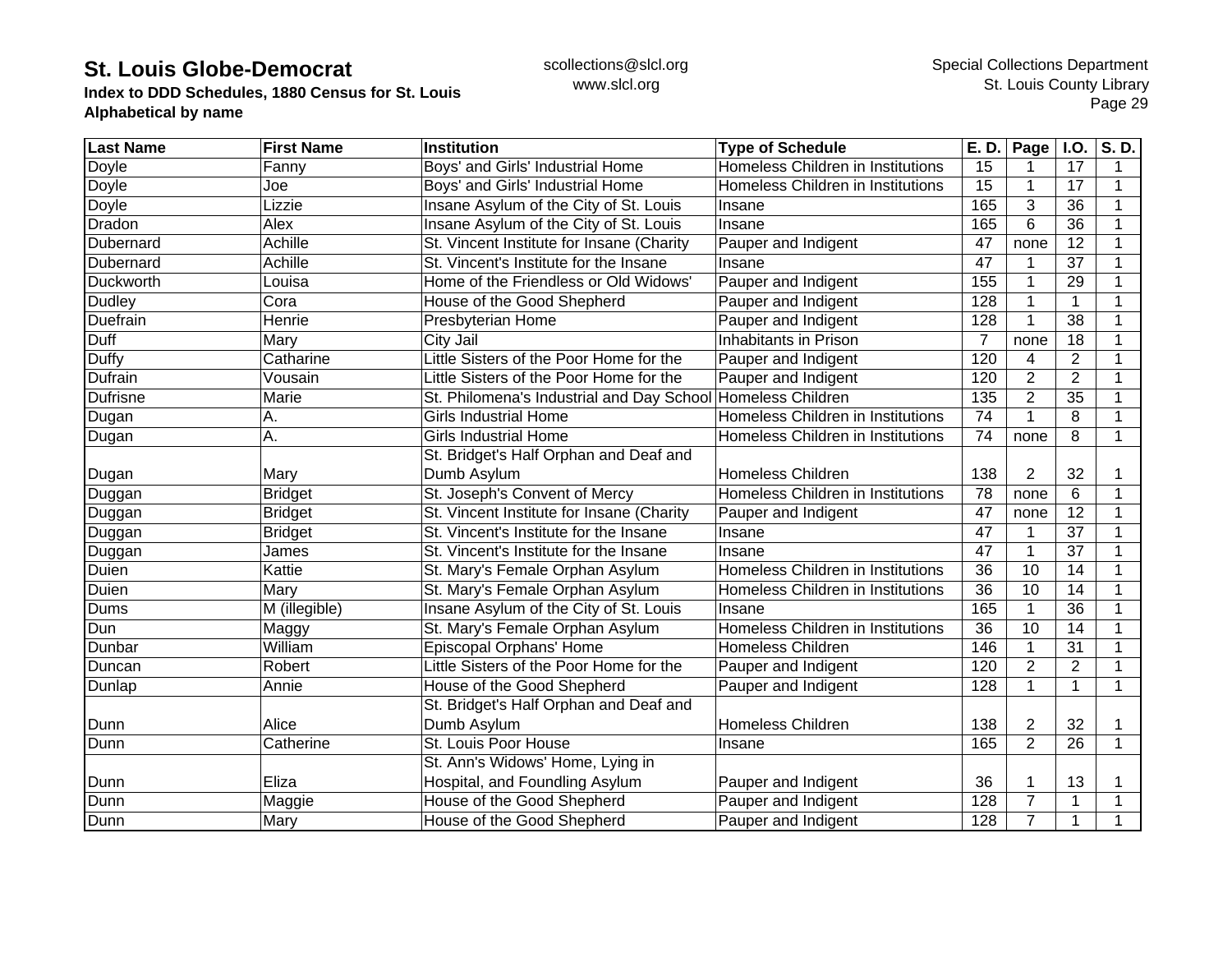**Index to DDD Schedules, 1880 Census for St. Louis Alphabetical by name**

| <b>Last Name</b> | <b>First Name</b> | Institution                              | <b>Type of Schedule</b>           | E. D.          | Page           | <b>I.O.</b>    | $\overline{S. D.}$ |
|------------------|-------------------|------------------------------------------|-----------------------------------|----------------|----------------|----------------|--------------------|
| Dunn             | Savina            | House of the Good Shepherd               | Pauper and Indigent               | 128            | 4              | $\mathbf 1$    | 1                  |
| Dunning          | M. C.             | Insane Asylum of the City of St. Louis   | Insane                            | 165            | 1              | 36             | 1                  |
| <b>Durekas</b>   | Joseph            | St. Louis Poor House                     | Insane                            | 165            | 6              | 26             | 1                  |
| Durkin           | Winifred          | St. Joseph's Convent of Mercy            | Homeless Children in Institutions | 78             | none           | 6              | $\mathbf 1$        |
| <b>Duvall</b>    | Annie             | House of the Good Shepherd               | Pauper and Indigent               | 128            | 6              | 1              | 1                  |
| Duvenan          | Phillip           | City Jail                                | Inhabitants in Prison             | $\overline{7}$ | none           | 18             |                    |
| <b>Dwyer</b>     | M (illegible)     | Insane Asylum of the City of St. Louis   | Insane                            | 165            |                | 36             |                    |
| <b>Dwyer</b>     | M.                | City Jail                                | Inhabitants in Prison             | $\overline{7}$ | none           | 18             |                    |
| <b>Dwyer</b>     | William           | Little Sisters of the Poor Home for the  | Pauper and Indigent               | 120            | $\overline{2}$ | $\overline{2}$ |                    |
| Eagan            | Henry             | Little Sisters of the Poor Home for the  | Pauper and Indigent               | 120            | 1              | $\overline{2}$ | 1                  |
| Eames            | Alice             | St. Vincent's Institute for the Insane   | Insane                            | 47             |                | 37             | 1                  |
| Earley           | Dora              | House of the Good Shepherd               | Pauper and Indigent               | 128            | 8              | $\mathbf{1}$   | 1                  |
| Eberhard         | Anna              | German Evangelical Lutheran Orphan       | Homeless Children in Institutions | 170            | none           | 21a            | 1                  |
| Eberhard         | Christina         | House of the Good Shepherd               | Pauper and Indigent               | 128            | 3              | 1              | 1                  |
| Eck              | Philiphina        | St. Louis Poor House                     | Insane                            | 165            | $\overline{7}$ | 26             | 1                  |
| Eck              | Philiphina        | St. Louis Poor House                     | Pauper and Indigent               | 165            | 6              | 27             | 1                  |
| Eckboard         | Mary              | St. Louis Poor House                     | Pauper and Indigent               | 165            | 4              | 27             | 1                  |
| Eckhard          | Mary              | St. Louis Poor House                     | Insane                            | 165            | 6              | 26             | 1                  |
| Edinger          | Louise            | German Evangelical Lutheran Orphan       | Homeless Children in Institutions | 170            | none           | 21a            | 1                  |
| Edwards          | <b>Thomas</b>     | Catholic Protectorate for Boys (Glencoe) | Homeless Children in Institutions | 187            | none           | 19             | 1                  |
| Edwards          | William           | Catholic Protectorate for Boys (Glencoe) | Homeless Children in Institutions | 187            | none           | 19             | 1                  |
| Edwards          | William           | City Jail                                | Inhabitants in Prison             | $\overline{7}$ | none           | 18             | 1                  |
| Edwards          | William           | City Jail                                | Inhabitants in Prison             | $\overline{7}$ | none           | 18             | $\mathbf{1}$       |
|                  |                   | St. Ann's Widows' Home, Lying in         |                                   |                |                |                |                    |
| <b>Edwards</b>   | William           | Hospital, and Foundling Asylum           | Homeless Children in Institutions | 36             | 5              | 13             | 1                  |
|                  |                   | St. Bridget's Half Orphan and Deaf and   |                                   |                |                |                |                    |
| Egan             | Maggie            | Dumb Asylum                              | <b>Homeless Children</b>          | 138            | 1              | 32             | 1                  |
| Ehrhardt         | <b>Nicholas</b>   | Insane Asylum of the City of St. Louis   | Insane                            | 165            | 6              | 36             | 1                  |
| Eichhimer        | Catharine         | St. Joseph's Orphans' Home               | Homeless Children                 | 153            |                | 30             | 1                  |
| Eichhorn         | Amelia            | St. Vincent's German Orphan Asylum       | Homeless Children                 | 95             | 3              | $\overline{4}$ | 1                  |
| Eichhorn         | <b>Barbara</b>    | St. Vincent's German Orphan Asylum       | <b>Homeless Children</b>          | 95             | 3              | $\overline{4}$ | 1                  |
| Eichhorst        | Christian         | St. Vincent's German Orphan Asylum       | <b>Homeless Children</b>          | 95             | $\overline{2}$ | $\overline{4}$ | 1                  |
| Eicke            | Derette           | St. Louis Poor House                     | Insane                            | 165            | 1              | 26             | 1                  |
|                  |                   | Insane Asylum of St. Louis and St. Louis |                                   |                |                |                |                    |
| Eifert           | Louisa            | Poor House                               | Idiots                            | 165            |                | 25             |                    |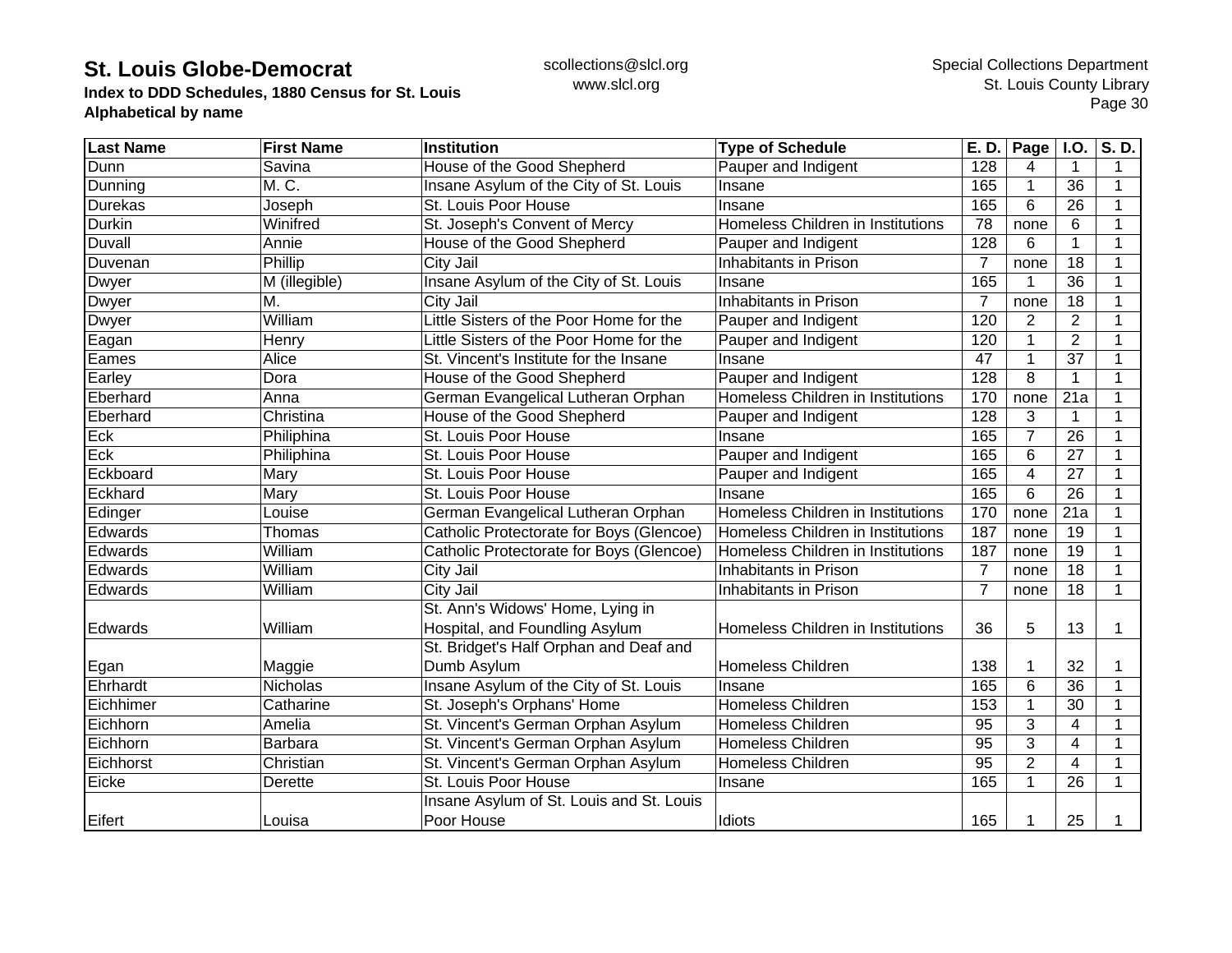**Index to DDD Schedules, 1880 Census for St. Louis Alphabetical by name**

| <b>Last Name</b>    | <b>First Name</b>   | <b>Institution</b>                        | <b>Type of Schedule</b>           | E. D.           | Page           | <b>I.O.</b>     | S.D.        |
|---------------------|---------------------|-------------------------------------------|-----------------------------------|-----------------|----------------|-----------------|-------------|
| Eifert              | Louisa              | Insane Asylum of the City of St. Louis    | Insane                            | 165             | 4              | 36              | 1           |
| Eisenhardt          | <b>Balzer</b>       | St. Louis Poor House                      | Insane                            | 165             | 7              | 26              | 1           |
| Eisenhardt          | <b>Balzer</b>       | St. Louis Poor House                      | Pauper and Indigent               | 165             | 6              | 27              | 1           |
| Elder               | Constance           | House of the Good Shepherd                | Pauper and Indigent               | 128             | 7              | $\mathbf{1}$    | 1           |
| Ellener             | James               | St. Louis Poor House                      | Pauper and Indigent               | 165             | 4              | 27              | 1           |
| Ellenfeldt          | John                | Little Sisters of the Poor Home for the   | Pauper and Indigent               | 120             | $\overline{2}$ | $\overline{2}$  | 1           |
| Elliot              | Ida                 | St. Joseph's Convent of Mercy             | Homeless Children in Institutions | 78              | none           | 6               | 1           |
| Elliott             | Annie               | Convent of the Sacred Heart               | Pauper and Indigent Inhabitants   | 20              | none           | 15              |             |
| Elliott             | Annie               | Mullanphy Orphan Home                     | Homeless Children in Institutions | 19              |                | 16              | 1           |
| Ellis               | Addie               | Presbyterian Home                         | Pauper and Indigent               | 128             | $\overline{2}$ | 38              |             |
| <b>Ellis</b>        | Arthur              | Boys' and Girls' Industrial Home          | Homeless Children in Institutions | $\overline{15}$ |                | 17              | 1           |
| Ellis               | Artie               | Presbyterian Home                         | Pauper and Indigent               | 128             | $\overline{2}$ | 38              | 1           |
| <b>Ellis</b>        | Becky               | Little Sisters of the Poor Home for the   | Pauper and Indigent               | 120             | 4              | $\overline{2}$  | 1           |
| <b>Ellis</b>        | <b>Bertie</b>       | Presbyterian Home                         | Pauper and Indigent               | 128             | $\overline{2}$ | $\overline{38}$ | 1           |
| <b>Ellis</b>        | Charles             | City Jail                                 | Inhabitants in Prison             | 7               | none           | 18              | 1           |
| <b>Ellis</b>        | Emma                | Convent of the Sacred Heart               | Pauper and Indigent Inhabitants   | 20              | none           | 15              | 1           |
| Ellis               | Emma                | Mullanphy Orphan Home                     | Homeless Children in Institutions | 19              | 1              | 16              | 1           |
| <b>Ellis</b>        | Fannie              | Presbyterian Home                         | Pauper and Indigent               | 128             | $\overline{2}$ | 38              | 1           |
| <b>Ellis</b>        | Fred S.             | Insane Asylum of the City of St. Louis    | Insane                            | 165             | $\overline{4}$ | 36              |             |
| <b>Ellis</b>        | Herbert             | Boys' and Girls' Industrial Home          | Homeless Children in Institutions | 15              |                | 17              |             |
| <b>Ellis</b>        | Julia               | St. Joseph's Convent of Mercy             | Homeless Children in Institutions | 78              | none           | 6               |             |
| Ellis               | Katie               | House of the Good Shepherd                | Pauper and Indigent               | 128             | 6              | $\mathbf{1}$    | 1           |
| <b>Ellis</b>        | Margeth             | House of the Good Shepherd                | Pauper and Indigent               | 128             | 8              | $\mathbf{1}$    | 1           |
| Ellis               | Mary                | St. Joseph's Convent of Mercy             | Homeless Children in Institutions | 78              | none           | 6               | 1           |
| Ellis               | Moses               | City Jail                                 | Inhabitants in Prison             | $\overline{7}$  | none           | 18              | 1           |
| Ellsworth           | Mary                | St. Joseph's Convent of Mercy             | Homeless Children in Institutions | $\overline{78}$ | none           | 6               | 1           |
| Elsen               | Robert              | St. Vincent's German Orphan Asylum        | <b>Homeless Children</b>          | 95              |                | $\overline{4}$  | 1           |
| Elster              | Robert?             | Insane Asylum of the City of St. Louis    | Insane                            | 165             | $\mathbf 1$    | 36              | $\mathbf 1$ |
| Embich              | Andrew              | St. Vincent Institute for Insane (Charity | Pauper and Indigent               | 47              | none           | 12              | 1           |
| Embrich             | Andrew              | St. Vincent's Institute for the Insane    | Insane                            | 47              |                | 37              | 1           |
| Endelcrout          | Eliza               | Little Sisters of the Poor Home for the   | Pauper and Indigent               | 120             | 4              | $\overline{2}$  |             |
| Engel               | George              | St. Louis Poor House                      | Insane                            | 165             | 4              | $\overline{26}$ | 1           |
|                     |                     | Insane Asylum of St. Louis and St. Louis  |                                   |                 |                |                 |             |
| Engle               | M. A.               | Poor House                                | Deaf-Mutes                        | 165             |                | 23              |             |
| Engle (crossed out) | M. A. (crossed out) | Insane Asylum of the City of St. Louis    | Insane                            | 165             |                | 36              |             |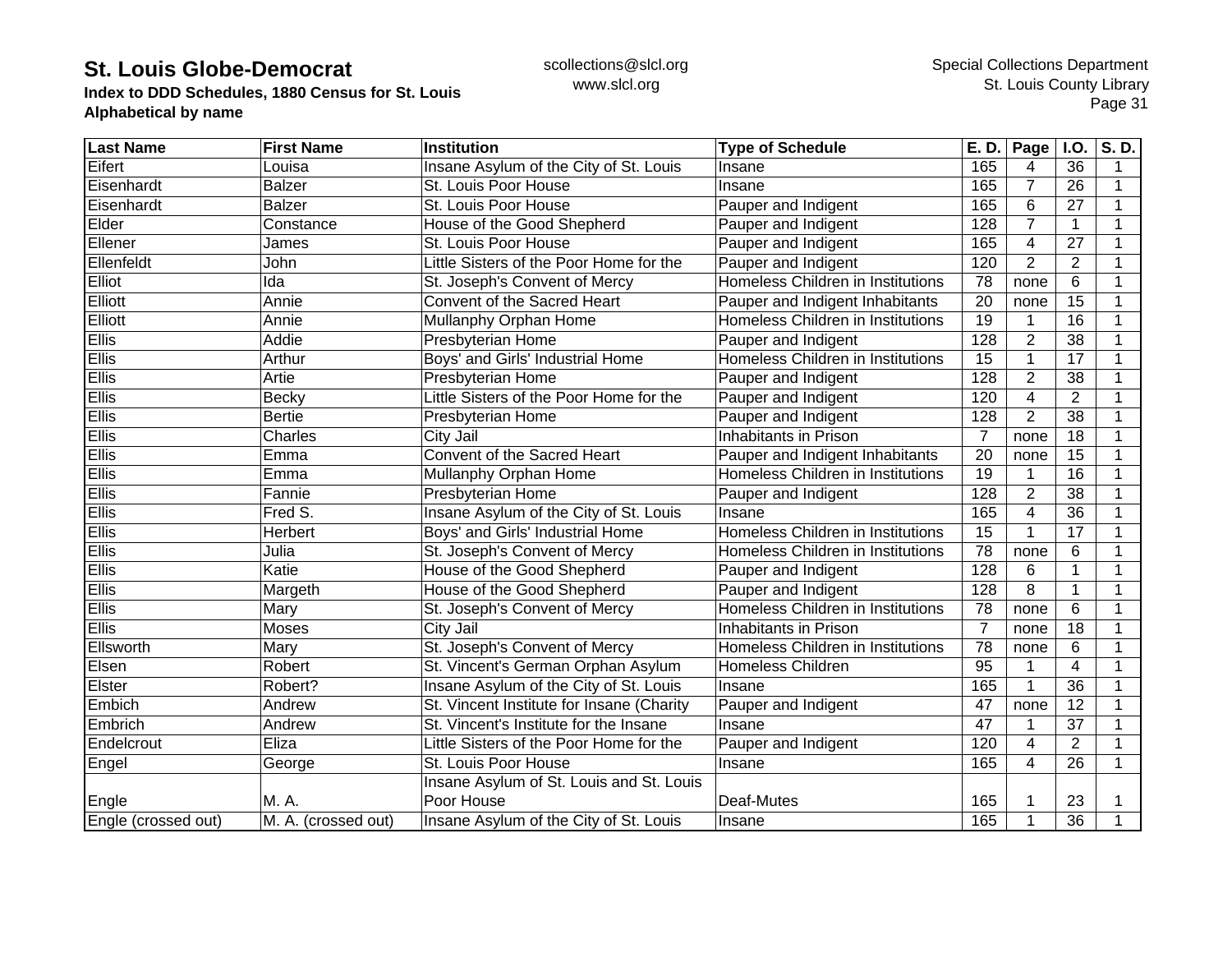**Index to DDD Schedules, 1880 Census for St. Louis Alphabetical by name**

| <b>Last Name</b>      | <b>First Name</b>    | <b>Institution</b>                        | <b>Type of Schedule</b>           | E. D.           | Page           | I.0.            | S.D.         |
|-----------------------|----------------------|-------------------------------------------|-----------------------------------|-----------------|----------------|-----------------|--------------|
| English               | Eliza                | Convent of the Sacred Heart               | Pauper and Indigent Inhabitants   | 20              | none           | 15              | $\mathbf 1$  |
| English               | Eliza                | Mullanphy Orphan Home                     | Homeless Children in Institutions | 19              | 1              | 16              | $\mathbf{1}$ |
| English               | Ellen                | St. Mary's Female Orphan Asylum           | Homeless Children in Institutions | $\overline{36}$ | 10             | 14              | $\mathbf 1$  |
| Entenstein (?)        | C.                   | St. Louis Poor House                      | Insane                            | 165             | $\overline{2}$ | 26              | $\mathbf{1}$ |
| Erb                   | Adam                 | Insane Asylum of the City of St. Louis    | Insane                            | 165             | 6              | 36              | $\mathbf 1$  |
| Erb                   | <b>William Henry</b> | City Jail                                 | Inhabitants in Prison             | $\overline{7}$  | none           | 18              | 1            |
| Erisken               | Christina            | Insane Asylum of the City of St. Louis    | Insane                            | 165             | $\overline{2}$ | 36              | 1            |
| Ernst                 | Eddy                 | German Evangelical Lutheran Orphan        | Homeless Children in Institutions | 170             | none           | 21a             | 1            |
| Ernst                 | Edward               | Missouri Institution for the Education of | <b>Blind</b>                      | $\overline{77}$ | $\overline{2}$ | $\overline{7}$  | 1            |
| Erskine               | George               | Missouri Institution for the Education of | <b>Blind</b>                      | $\overline{77}$ |                | $\overline{7}$  | $\mathbf 1$  |
| Eschrich              | W.                   | St. Louis Poor House                      | Insane                            | 165             | 4              | 26              | 1            |
| Esjoye                | Emmett               | Insane Asylum of the City of St. Louis    | Insane                            | 165             | 4              | $\overline{36}$ | $\mathbf{1}$ |
| Eskin                 | Ann                  | Home of the Friendless or Old Widows'     | Pauper and Indigent               | 155             |                | $\overline{29}$ | $\mathbf{1}$ |
|                       |                      | St. Ann's Widows' Home, Lying in          |                                   |                 |                |                 |              |
| Espy                  | Florence             | Hospital, and Foundling Asylum            | Pauper and Indigent               | 36              |                | 13              | 1            |
| <b>Estelle</b>        | Jennie               | Protestant Orphans' Home                  | Homeless Children in Institutions | 177             | 1              | 20              | 1            |
| Estelle               | Joe                  | Protestant Orphans' Home                  | Homeless Children in Institutions | 177             |                | 20              | $\mathbf 1$  |
| Estelle               | Mary                 | Protestant Orphans' Home                  | Homeless Children in Institutions | 177             | 1              | 20              | $\mathbf{1}$ |
| Every                 | Charles              | Little Sisters of the Poor Home for the   | Pauper and Indigent               | 120             |                | $\overline{2}$  | 1            |
| Ewis                  | Lewis                | Street Boys' Home                         | Homeless Children in Institutions | 68              | none           | 9               | 1            |
| Fackel                | Charles              | German General Protestant Orphans'        | <b>Homeless Children</b>          | 157             |                | 28              | $\mathbf{1}$ |
| Fackel                | Pauline              | German General Protestant Orphans'        | <b>Homeless Children</b>          | 157             |                | $\overline{28}$ | $\mathbf 1$  |
| Fackel                | William              | German General Protestant Orphans'        | <b>Homeless Children</b>          | 157             |                | 28              | $\mathbf 1$  |
| Facus                 | <b>Bernard</b>       | Little Sisters of the Poor Home for the   | Pauper and Indigent               | 120             | $\overline{2}$ | $\overline{2}$  | $\mathbf{1}$ |
| Fagne                 | Irine                | House of the Good Shepherd                | Pauper and Indigent               | 128             | 5              | $\mathbf{1}$    | $\mathbf{1}$ |
| Fahey                 | Mary                 | Convent of the Sacred Heart               | Pauper and Indigent Inhabitants   | 20              | none           | $\overline{15}$ | $\mathbf{1}$ |
| Fahey                 | Mary                 | Insane Asylum of the City of St. Louis    | Insane                            | 165             | $\overline{2}$ | $\overline{36}$ | $\mathbf{1}$ |
| Fahey                 | Mary                 | Mullanphy Orphan Home                     | Homeless Children in Institutions | 19              | $\mathbf 1$    | 16              | 1            |
| Fahey                 | Patrick              | Little Sisters of the Poor Home for the   | Pauper and Indigent               | 120             | $\overline{2}$ | $\overline{2}$  | $\mathbf{1}$ |
|                       |                      | St. Ann's Widows' Home, Lying in          |                                   |                 |                |                 |              |
| Fairchilds            | Edward               | Hospital, and Foundling Asylum            | Homeless Children in Institutions | 36              | 5              | 13              | 1            |
|                       |                      | St. Ann's Widows' Home, Lying in          |                                   |                 |                |                 |              |
| Fairchilds            | Mary                 | Hospital, and Foundling Asylum            | Pauper and Indigent               | 36              |                | 13              | 1            |
| Fanning               | Annie                | St. Louis Poor House                      | Insane                            | 165             | 5              | 26              | 1            |
| Fanning (crossed out) | Annie (crossed out)  | St. Louis Poor House                      | Pauper and Indigent               | 165             |                | 27              | 1            |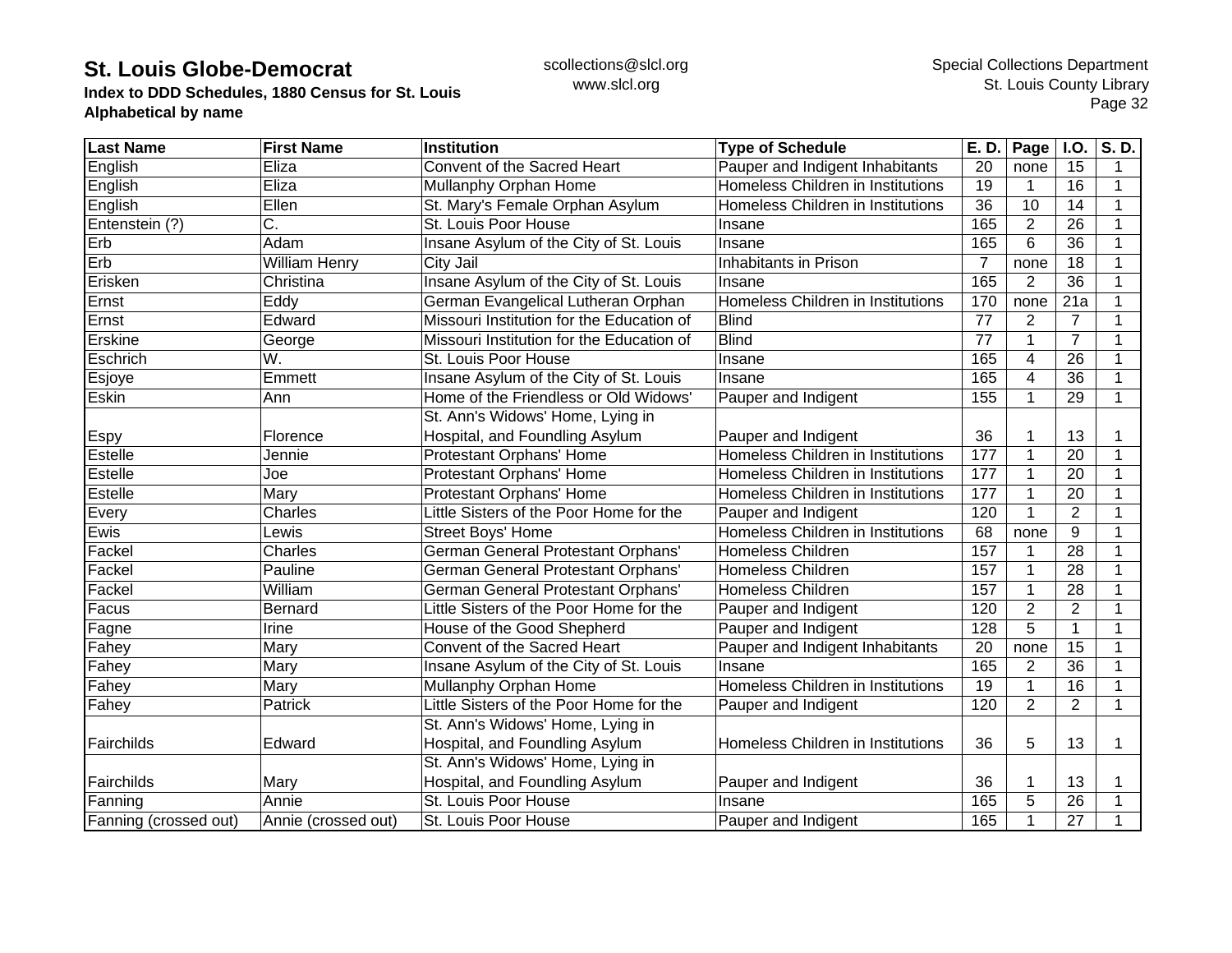**Index to DDD Schedules, 1880 Census for St. Louis Alphabetical by name**

| <b>Last Name</b> | <b>First Name</b>    | <b>Institution</b>                       | <b>Type of Schedule</b>           | E. D. | Page           | <b>I.O.</b>    | S.D.        |
|------------------|----------------------|------------------------------------------|-----------------------------------|-------|----------------|----------------|-------------|
| Fantle           | Nelson               | Insane Asylum of the City of St. Louis   | Insane                            | 165   | 4              | 36             | 1           |
| Farley           | Maggie               | House of the Guardian Angel              | Homeless Children in Institutions | 48    | $\mathbf 1$    | 11             | 1           |
| Farley           | Margaret             | House of the Good Shepherd               | Pauper and Indigent               | 128   | $\overline{2}$ | $\mathbf 1$    | $\mathbf 1$ |
| Farmer           | Henry                | Little Sisters of the Poor Home for the  | Pauper and Indigent               | 120   |                | $\overline{2}$ | $\mathbf 1$ |
| Farming          | Thomas               | Insane Asylum of the City of St. Louis   | Insane                            | 165   | $\overline{4}$ | 36             | $\mathbf 1$ |
| Farner           | Johana               | St. Mary's Female Orphan Asylum          | Homeless Children in Institutions | 36    | 11             | 14             | 1           |
| Farrall          | Thomas               | St. Louis Poor House                     | Pauper and Indigent               | 165   | 6              | 27             | 1           |
| Farrell          | Cordelia             | St. Joseph's Convent of Mercy            | Homeless Children in Institutions | 78    | none           | 6              | 1           |
| Farrell          | James                | St. Louis Poor House                     | Insane                            | 165   | 6              | 26             | 1           |
| Farrell          | James                | St. Louis Poor House                     | Pauper and Indigent               | 165   | 4              | 27             | $\mathbf 1$ |
| Farrell          | John                 | Catholic Protectorate for Boys (Glencoe) | Homeless Children in Institutions | 187   | none           | 19             | $\mathbf 1$ |
| Farsatz          | Kattie               | St. Mary's Female Orphan Asylum          | Homeless Children in Institutions | 36    | 9              | 14             | $\mathbf 1$ |
| Fary             | Mary                 | Presbyterian Home                        | Pauper and Indigent               | 128   | 3              | 38             | $\mathbf 1$ |
| Fay              | Catherine            | St. Louis Poor House                     | Insane                            | 165   |                | 26             | 1           |
| Fayolle          | John                 | St. Vincent's Institute for the Insane   | Insane                            | 47    |                | 37             | $\mathbf 1$ |
|                  |                      | St. Ann's Widows' Home, Lying in         |                                   |       |                |                |             |
| fdlg. *          | Anthony              | Hospital, and Foundling Asylum           | Homeless Children in Institutions | 36    | 6              | 13             | 1           |
|                  |                      | St. Ann's Widows' Home, Lying in         |                                   |       |                |                |             |
| fdlg. *          | Joseph               | Hospital, and Foundling Asylum           | Homeless Children in Institutions | 36    | 6              | 13             | 1           |
|                  |                      | St. Ann's Widows' Home, Lying in         |                                   |       |                |                |             |
| fdlg. *          | Mary Alice           | Hospital, and Foundling Asylum           | Homeless Children in Institutions | 36    | 5              | 13             | 1           |
|                  |                      | St. Ann's Widows' Home, Lying in         |                                   |       |                |                |             |
| fdlg. *          | <b>Moses</b>         | Hospital, and Foundling Asylum           | Homeless Children in Institutions | 36    | 6              | 13             | 1           |
|                  |                      | St. Ann's Widows' Home, Lying in         |                                   |       |                |                |             |
| fdlg. *          | <b>Vincence Mary</b> | Hospital, and Foundling Asylum           | Homeless Children in Institutions | 36    | 6              | 13             | 1           |
|                  |                      | St. Ann's Widows' Home, Lying in         |                                   |       |                |                |             |
| fdlg.*           | Albert               | Hospital, and Foundling Asylum           | Homeless Children in Institutions | 36    | 5              | 13             | 1           |
|                  |                      | St. Ann's Widows' Home, Lying in         |                                   |       |                |                |             |
| fdlg.*           | Annie                | Hospital, and Foundling Asylum           | Homeless Children in Institutions | 36    | 5              | 13             | 1           |
|                  |                      | St. Ann's Widows' Home, Lying in         |                                   |       |                |                |             |
| fdlg.*           | Herbert              | Hospital, and Foundling Asylum           | Homeless Children in Institutions | 36    | 5              | 13             | 1           |
|                  |                      | St. Ann's Widows' Home, Lying in         |                                   |       |                |                |             |
| fdlg.*           | Johanna              | Hospital, and Foundling Asylum           | Homeless Children in Institutions | 36    | 5              | 13             | 1           |
|                  |                      | St. Ann's Widows' Home, Lying in         |                                   |       |                |                |             |
| fdlg.*           | Mary                 | Hospital, and Foundling Asylum           | Homeless Children in Institutions | 36    | 5              | 13             | 1           |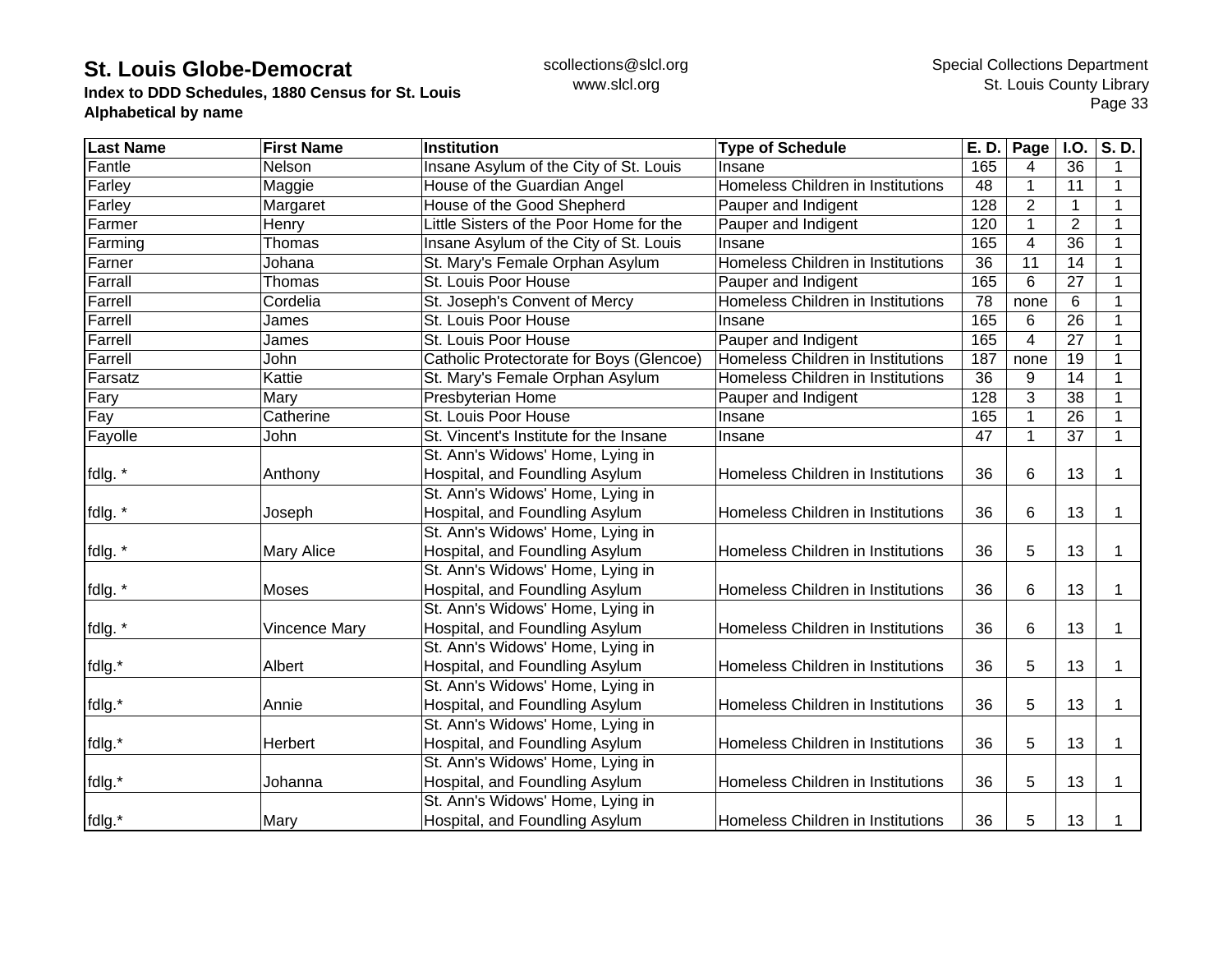**Index to DDD Schedules, 1880 Census for St. Louis Alphabetical by name**

| <b>Last Name</b> | <b>First Name</b> | Institution                               | <b>Type of Schedule</b>           | E. D.           | <b>Page</b>     | <b>I.O.</b>             | S.D.           |
|------------------|-------------------|-------------------------------------------|-----------------------------------|-----------------|-----------------|-------------------------|----------------|
|                  |                   | St. Ann's Widows' Home, Lying in          |                                   |                 |                 |                         |                |
| fdling.*         | Louis             | Hospital, and Foundling Asylum            | Homeless Children in Institutions | 36              | 5               | 13                      |                |
| Feazell          | Isabella          | St. Vincent's Institute for the Insane    | Insane                            | 47              | 3               | 37                      | $\mathbf{1}$   |
| Feeney           | Anna              | House of the Good Shepherd                | Pauper and Indigent               | 128             | 8               | $\mathbf{1}$            | 1              |
| Feeny            | James             | St. Louis Poor House                      | Pauper and Indigent               | 165             | 4               | 27                      |                |
| Feigenbutz       | Louise            | St. Joseph's Orphans' Home                | Homeless Children                 | 153             | 1               | 30                      |                |
| Felden           | Willie            | St. Vincent's German Orphan Asylum        | <b>Homeless Children</b>          | 95              | $\mathbf{1}$    | 4                       |                |
| Fenton           | Charles           | City Jail                                 | Inhabitants in Prison             | $\overline{7}$  | none            | 18                      |                |
| Ferguson         | Hugh              | St. Louis Poor House                      | Pauper and Indigent               | 165             | 9               | 27                      | 1              |
| Ferron           | Rose              | House of the Guardian Angel               | Homeless Children in Institutions | 48              | 1               | 11                      | $\overline{1}$ |
| Ferstzelberg (?) | Carolina          | St. Vincent's German Orphan Asylum        | Homeless Children                 | $\overline{95}$ | 3               | 4                       |                |
| Ferstzelberg (?) | Emma              | St. Vincent's German Orphan Asylum        | Homeless Children                 | 95              | 3               | 4                       |                |
| Fessler          | Anthony           | St. Vincent's German Orphan Asylum        | Homeless Children                 | $\overline{95}$ | 1               | $\overline{\mathbf{4}}$ | 1              |
| Fessler          | Louis             | St. Vincent's German Orphan Asylum        | Homeless Children                 | $\overline{95}$ | 1               | $\overline{4}$          |                |
| Fessler          | Mary              | St. Vincent's German Orphan Asylum        | <b>Homeless Children</b>          | 95              | 3               | $\overline{4}$          | 1              |
| Fiebig           | Annie             | St. Vincent's German Orphan Asylum        | Homeless Children                 | $\overline{95}$ | 3               | $\overline{4}$          | 1              |
| Field            | M (illegible)     | Insane Asylum of the City of St. Louis    | Insane                            | 165             | 1               | 36                      | 1              |
| Fielding         | Mary              | <b>Girls Industrial Home</b>              | Homeless Children in Institutions | 74              | $\mathbf{1}$    | 8                       |                |
| Fielding         | Mary              | <b>Girls Industrial Home</b>              | Homeless Children in Institutions | 74              | none            | 8                       |                |
| Fienup           | Ernst             | <b>German General Protestant Orphans'</b> | Homeless Children                 | 157             | 1               | 28                      |                |
| Fienup           | Fritz             | German General Protestant Orphans'        | Homeless Children                 | 157             | 1               | $\overline{28}$         |                |
| Fienup           | Mina              | German General Protestant Orphans'        | Homeless Children                 | 157             | 1               | $\overline{28}$         |                |
| Filhan           | John              | St. Louis Poor House                      | Pauper and Indigent               | 165             | 6               | $\overline{27}$         | $\mathbf 1$    |
| Filry            | Mary              | St. Louis Poor House                      | Pauper and Indigent               | 165             | 9               | $\overline{27}$         | 1              |
| Fimlan           | John              | St. Louis Poor House                      | <b>Blind</b>                      | 165             | $\mathbf 1$     | 24                      | $\mathbf 1$    |
| Finch            | Sam               | St. Louis Poor House                      | Insane                            | 165             | $\mathbf 1$     | 26                      | 1              |
| Finerty (?)      | Mary              | St. Louis Poor House                      | Insane                            | 165             | $\overline{7}$  | 26                      | 1              |
| Fink             | Kate              | Insane Asylum of the City of St. Louis    | Insane                            | 165             | 4               | 36                      |                |
| Finke            | Frederick         | St. Louis Poor House                      | Insane                            | 165             | 3               | 26                      | 1              |
| Finn             | Hanah             | St. Louis Poor House                      | Pauper and Indigent               | 165             | 9               | $\overline{27}$         |                |
| Finnegan         | Mary Ann          | House of the Good Shepherd                | Pauper and Indigent               | 128             | $\mathbf{1}$    | $\mathbf{1}$            | 1              |
| Finnegan         | Sarah             | St. Mary's Female Orphan Asylum           | Homeless Children in Institutions | $\overline{36}$ | $\overline{10}$ | $\overline{14}$         |                |
| Finnerly         | Katie             | St. Louis Poor House                      | Homeless Children in Institutions | 165             | 1               | 22                      |                |
| Finnerty         | Katie             | St. Louis Poor House                      | Pauper and Indigent               | 165             | 8               | 27                      | 1              |
| Finnerty         | Mary              | St. Louis Poor House                      | Pauper and Indigent               | 165             | 8               | 27                      | 1              |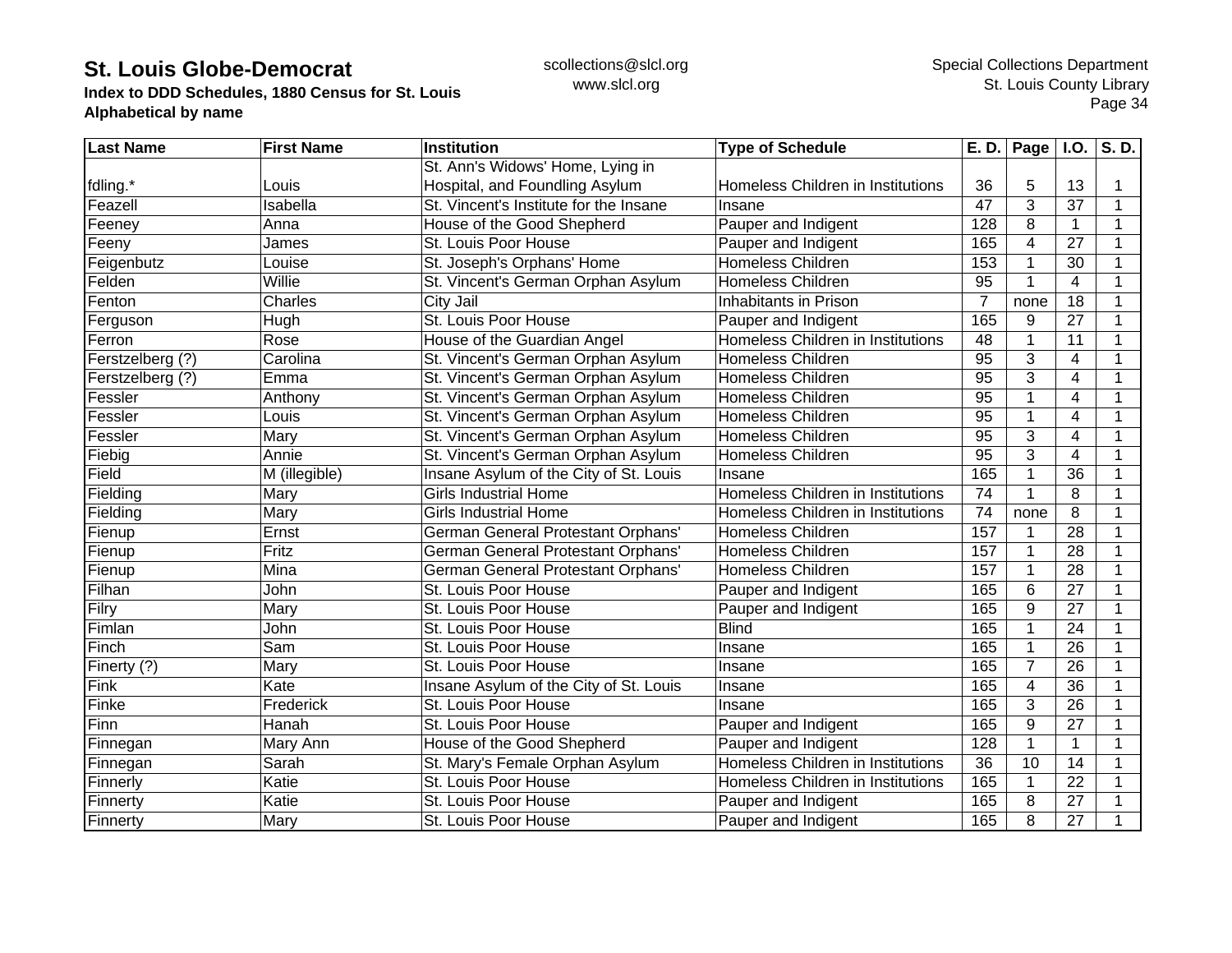**Index to DDD Schedules, 1880 Census for St. Louis Alphabetical by name**

| <b>Last Name</b>      | <b>First Name</b>   | <b>Institution</b>                        | <b>Type of Schedule</b>           | E. D. | Page           | <b>I.O.</b>     | S.D. |
|-----------------------|---------------------|-------------------------------------------|-----------------------------------|-------|----------------|-----------------|------|
| Firth                 | Susan               | St. Joseph's Convent of Mercy             | Homeless Children in Institutions | 78    | none           | 6               | 1    |
| Fischer [crossed out] | Aggie [crossed out] | Protestant Orphans' Home                  | Homeless Children in Institutions | 177   | $\overline{2}$ | 20              | 1    |
| Fish                  | George              | St. Louis Poor House                      | <b>Blind</b>                      | 165   | 1              | 24              | 1    |
| Fish                  | George              | St. Louis Poor House                      | Pauper and Indigent               | 165   | $\overline{2}$ | 27              | 1    |
| Fisher                | Fred                | Street Boys' Home                         | Homeless Children in Institutions | 68    | none           | 9               | 1    |
| Fisher                | Gertie              | Protestant Orphans' Home                  | Homeless Children in Institutions | 177   |                | 20              |      |
| Fisher                | Henry               | St. Louis Poor House                      | Pauper and Indigent               | 165   | 5              | 27              |      |
| Fisher                | Josie               | Protestant Orphans' Home                  | Homeless Children in Institutions | 177   |                | 20              |      |
| Fisher                | Kate                | Insane Asylum of the City of St. Louis    | Insane                            | 165   |                | 36              |      |
| Fisher                | Lewis               | Protestant Orphans' Home                  | Homeless Children in Institutions | 177   | $\overline{2}$ | 20              | 1    |
| Fisher                | Mary                | Protestant Orphans' Home                  | Homeless Children in Institutions | 177   |                | 20              | 1    |
| Fisher                | Sarah               | Home of the Friendless or Old Widows'     | Pauper and Indigent               | 155   |                | 29              | 1    |
| Fitch                 | Richard A.          | St. Vincent's Institute for the Insane    | Insane                            | 47    |                | 37              | 1    |
| Fitzgerald            | Joseph              | St. Louis Poor House                      | Homeless Children in Institutions | 165   |                | 22              | 1    |
| Fitzgerald            | Joseph              | St. Louis Poor House                      | Pauper and Indigent               | 165   | 10             | 27              | 1    |
| Fitzgerald            | Maggie              | <b>Blind Girls' Industrial Home</b>       | <b>Blind</b>                      | 92    | 1              | 5               | 1    |
| Fitzgerald            | Mary                | Little Sisters of the Poor Home for the   | Pauper and Indigent               | 120   | 3              | $\overline{2}$  | 1    |
| Fitzpatrick           | Eliza               | Little Sisters of the Poor Home for the   | Pauper and Indigent               | 120   | 4              | $\overline{2}$  |      |
| Fitzpatrick           | Eliza               | St. Louis Poor House                      | Insane                            | 165   | 7              | 26              |      |
| Fitzpatrick           | Eliza               | St. Louis Poor House                      | Pauper and Indigent               | 165   | $\overline{7}$ | 27              | 1    |
| Fitzpatrick           | Kate                | Convent of the Sacred Heart               | Pauper and Indigent Inhabitants   | 20    | none           | 15              | 1    |
| Fitzpatrick           | Kate                | Mullanphy Orphan Home                     | Homeless Children in Institutions | 19    |                | $\overline{16}$ | 1    |
| Fitzpatrick           | Kate                | St. Vincent Institute for Insane (Charity | Pauper and Indigent               | 47    | none           | 12              | 1    |
| Fitzpatrick           | Kate                | St. Vincent's Institute for the Insane    | Insane                            | 47    |                | 37              | 1    |
| Fitzpatrick           | M.                  | St. Louis Poor House                      | Pauper and Indigent               | 165   | 3              | 27              | 1    |
| Fitzpatrick           | Mary                | House of the Good Shepherd                | Pauper and Indigent               | 128   | 4              | $\mathbf{1}$    | 1    |
| Flagan                | Adolph              | Insane Asylum of the City of St. Louis    | Insane                            | 165   | 6              | 36              | 1    |
| Flagg                 | K (illegible)       | Insane Asylum of the City of St. Louis    | Insane                            | 165   | 1              | 36              | 1    |
|                       |                     | St. Ann's Widows' Home, Lying in          |                                   |       |                |                 |      |
| Flaherty              | Ellen               | Hospital, and Foundling Asylum            | Pauper and Indigent               | 36    |                | 13              |      |
| Flanagan              | Thomas              | St. Louis Poor House                      | Insane                            | 165   | 4              | 26              |      |
| Flanagan              | Thomas              | St. Louis Poor House                      | Pauper and Indigent               | 165   | 5              | 27              |      |
| Flanigan              | Mary Jane           | House of the Good Shepherd                | Pauper and Indigent               | 128   | $\overline{2}$ | $\mathbf 1$     |      |
| Flannagan             | Hugh                | Little Sisters of the Poor Home for the   | Pauper and Indigent               | 120   | $\overline{2}$ | $\overline{2}$  |      |
| Flannagan             | Mrs. (?)            | Little Sisters of the Poor Home for the   | Pauper and Indigent               | 120   | 3              | $\overline{2}$  |      |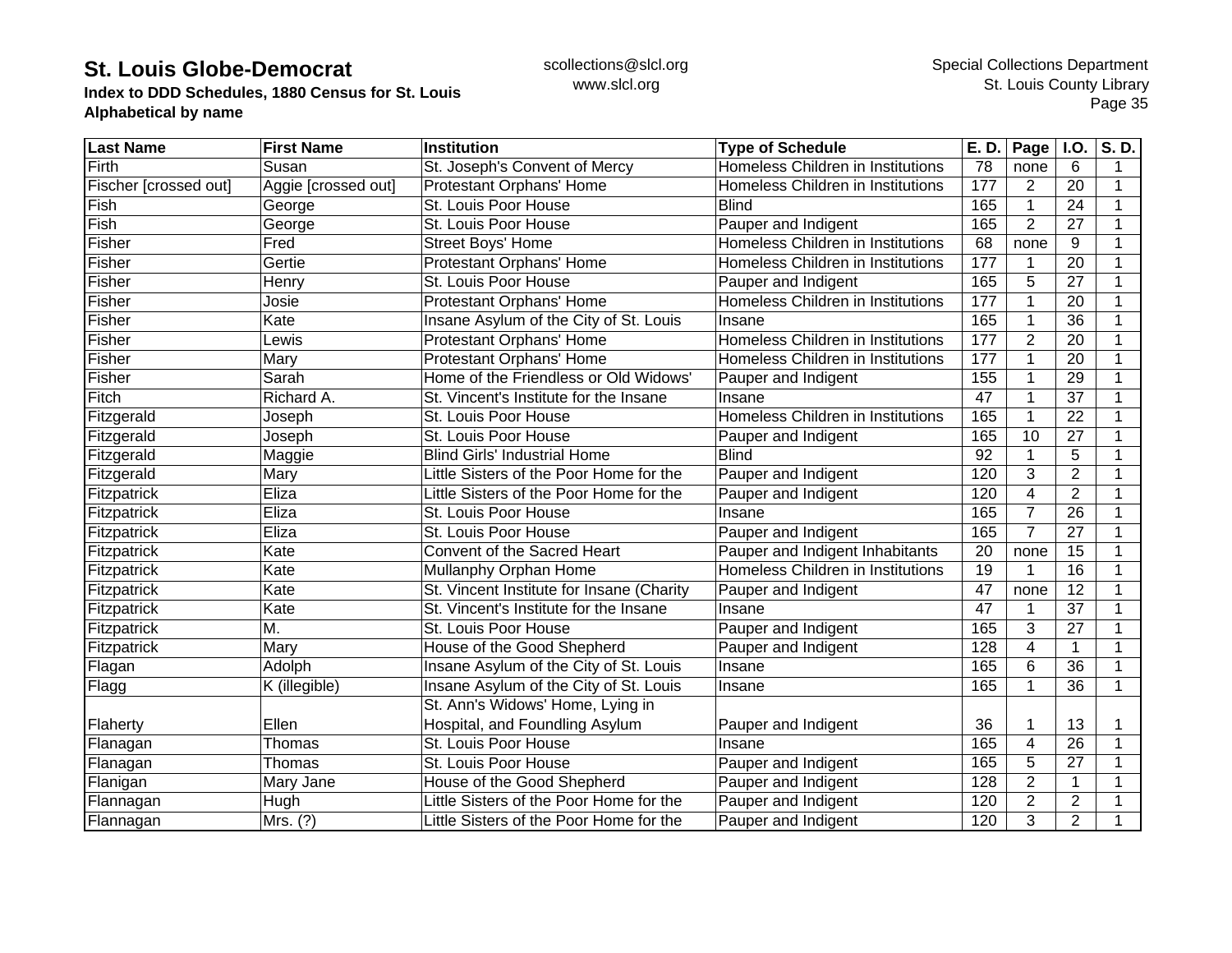**Index to DDD Schedules, 1880 Census for St. Louis Alphabetical by name**

| <b>Last Name</b> | <b>First Name</b> | <b>Institution</b>                        | <b>Type of Schedule</b>           | E. D.           | Page           | $\vert$ I.O.    | S.D.         |
|------------------|-------------------|-------------------------------------------|-----------------------------------|-----------------|----------------|-----------------|--------------|
| Flannigan        | F.                | City Jail                                 | Inhabitants in Prison             |                 | none           | 18              | 1            |
| Flannigan        | Mary              | Missouri Institution for the Education of | <b>Blind</b>                      | 77              | $\overline{c}$ | 7               | $\mathbf{1}$ |
| Flarion          | Robert            | St. Louis Poor House                      | Pauper and Indigent               | 165             | 5              | 27              | $\mathbf{1}$ |
| Flaven           | Ellen             | St. Joseph's Convent of Mercy             | Homeless Children in Institutions | 78              | none           | 6               | $\mathbf{1}$ |
| Flavin           | Mary              | St. Louis Poor House                      | Pauper and Indigent               | 165             |                | 27              | $\mathbf{1}$ |
| Flawhif          | <b>Bridget</b>    | Insane Asylum of the City of St. Louis    | Insane                            | 165             |                | 36              | $\mathbf{1}$ |
|                  |                   | St. Ann's Widows' Home, Lying in          |                                   |                 |                |                 |              |
| fldg.*           | Mabel             | Hospital, and Foundling Asylum            | Homeless Children in Institutions | 36              | 6              | 13              |              |
| Fleming          | Carrie            | Protestant Orphans' Home                  | Homeless Children in Institutions | 177             |                | 20              | $\mathbf{1}$ |
| Fleming          | Frank             | Protestant Orphans' Home                  | Homeless Children in Institutions | 177             |                | 20              | 1            |
| Fleming          | Maud              | Protestant Orphans' Home                  | Homeless Children in Institutions | 177             |                | 20              | 1            |
| Flint            | George            | Street Boys' Home                         | Homeless Children in Institutions | 68              | none           | 9               | $\mathbf{1}$ |
| Floor            | Agnes G.          | <b>Girls Industrial Home</b>              | Homeless Children in Institutions | 74              |                | 8               | $\mathbf{1}$ |
| Floor            | Agness C.         | <b>Girls Industrial Home</b>              | Homeless Children in Institutions | 74              | none           | 8               | 1            |
| Floor            | Mary              | <b>Girls Industrial Home</b>              | Homeless Children in Institutions | 74              | none           | 8               | $\mathbf{1}$ |
| Flori            | Joseph            | City Jail                                 | Inhabitants in Prison             | 7               | none           | 18              | 1            |
| Florr            | Mary              | <b>Girls Industrial Home</b>              | Homeless Children in Institutions | 74              |                | 8               | $\mathbf{1}$ |
| Floyd            | William           | City Jail                                 | Inhabitants in Prison             | $\overline{7}$  | none           | 18              | $\mathbf{1}$ |
| Flusy            | Joseph            | Insane Asylum of the City of St. Louis    | Insane                            | 165             | 6              | 36              | 1            |
| Flynn            | Daniel            | Little Sisters of the Poor Home for the   | Pauper and Indigent               | 120             | $\overline{2}$ | $\overline{2}$  | 1            |
| Flynn            | Mary              | St. Mary's Female Orphan Asylum           | Homeless Children in Institutions | 36              | 9              | 14              | 1            |
| Flynn            | Rosie             | House of the Good Shepherd                | Pauper and Indigent               | 128             | 4              | 1               | 1            |
| Flynn            | Thomas            | St. Vincent's Institute for the Insane    | Insane                            | $\overline{47}$ |                | $\overline{37}$ | 1            |
| Foesche          | Addie             | <b>Girls Industrial Home</b>              | Homeless Children in Institutions | 74              |                | 8               | $\mathbf{1}$ |
| Foesche          | <b>Birdie</b>     | <b>Girls Industrial Home</b>              | Homeless Children in Institutions | 74              |                | 8               | $\mathbf{1}$ |
| Folbrey          | Aurelia           | St. Vincent's Institute for the Insane    | Insane                            | 47              |                | 37              | $\mathbf{1}$ |
| Foley            | <b>Bridget</b>    | Little Sisters of the Poor Home for the   | Pauper and Indigent               | 120             | $\overline{4}$ | $\overline{2}$  | $\mathbf{1}$ |
| Foley            | Daniel            | Catholic Protectorate for Boys (Glencoe)  | Homeless Children in Institutions | 187             | none           | 19              | 1            |
| Foley            | John              | Little Sisters of the Poor Home for the   | Pauper and Indigent               | 120             | 3              | $\overline{2}$  | $\mathbf{1}$ |
| Foley            | Mary              | St. Louis Poor House                      | Insane                            | 165             | $\overline{4}$ | 26              | $\mathbf{1}$ |
|                  |                   | Insane Asylum of St. Louis and St. Louis  |                                   |                 |                |                 |              |
| Foley            | William           | Poor House                                | Idiots                            | 165             |                | 25              |              |
| Foley            | William           | St. Louis Poor House                      | Homeless Children in Institutions | 165             |                | 22              | 1            |
| Foley            | William           | St. Louis Poor House                      | Insane                            | 165             | 6              | 26              |              |
| Foley            | William           | St. Louis Poor House                      | Pauper and Indigent               | 165             | 5              | 27              | 1            |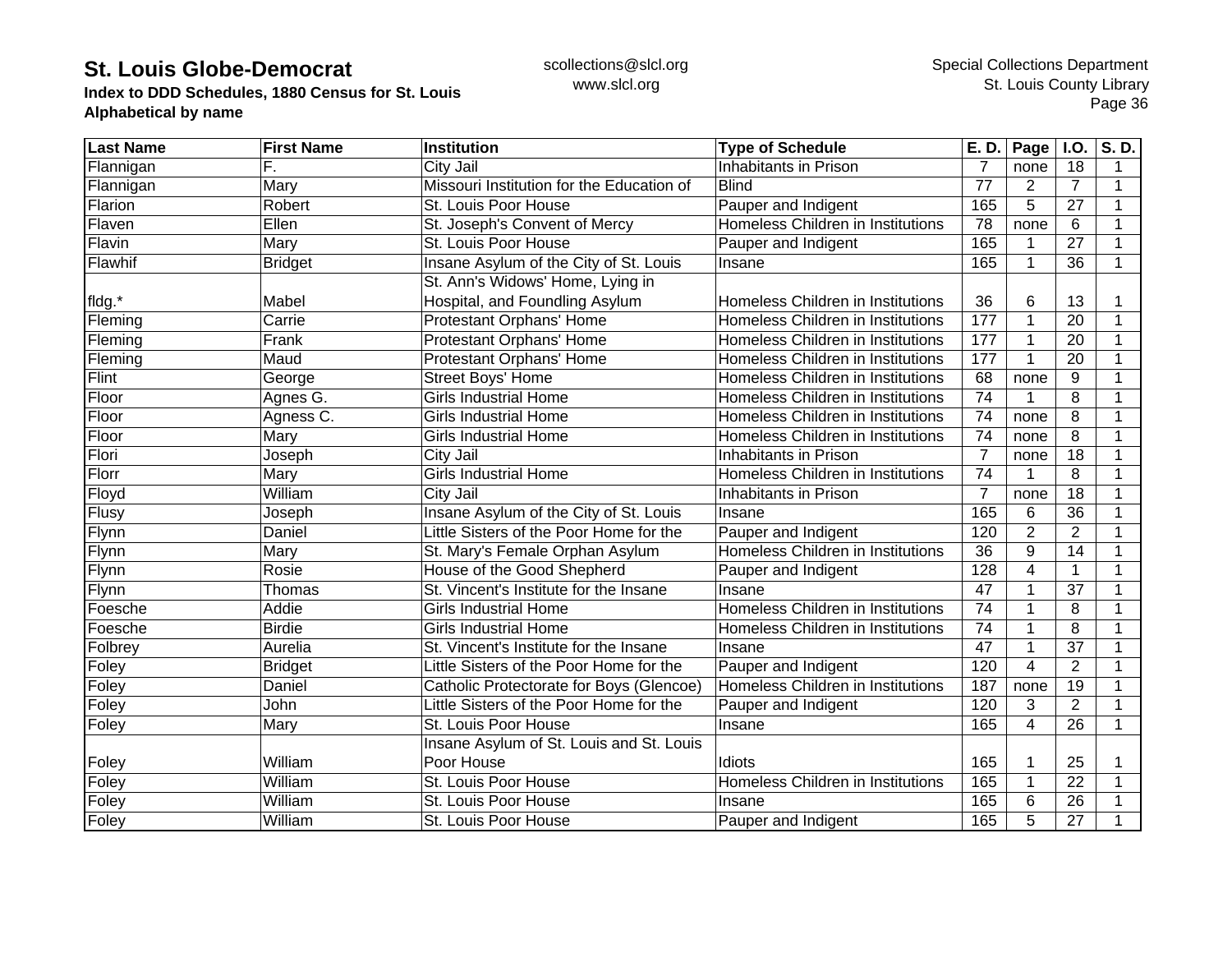**Index to DDD Schedules, 1880 Census for St. Louis Alphabetical by name**

| <b>Last Name</b>    | <b>First Name</b>     | <b>Institution</b>                        | <b>Type of Schedule</b>           | E. D.           | $\overline{Page}$ I.O. |                 | S.D. |
|---------------------|-----------------------|-------------------------------------------|-----------------------------------|-----------------|------------------------|-----------------|------|
|                     |                       | Insane Asylum of St. Louis and St. Louis  |                                   |                 |                        |                 |      |
| Foley (crossed out) | William (crossed out) | Poor House                                | Idiots                            | 165             |                        | 25              |      |
| Ford                | Alice                 | House of the Good Shepherd                | Pauper and Indigent               | 128             | $\overline{2}$         | $\mathbf{1}$    | 1    |
| Ford                | Ellen                 | Little Sisters of the Poor Home for the   | Pauper and Indigent               | 120             | 3                      | 2               | 1    |
| Ford                | Margaret              | Little Sisters of the Poor Home for the   | Pauper and Indigent               | 120             | 4                      | $\overline{2}$  | 1    |
| Forest              | David                 | St. Louis Poor House                      | Insane                            | 165             | 6                      | 26              | 1    |
| Forrest             | David                 | St. Louis Poor House                      | Pauper and Indigent               | 165             | 4                      | 27              |      |
| Forter              | John                  | Street Boys' Home                         | Homeless Children in Institutions | 68              | none                   | 9               |      |
| Foster              | Frank                 | Southern Methodist Orphan Asylum          | Homeless Children                 | 137             |                        | 34              | 71   |
| Foster              | John D.               | Insane Asylum of the City of St. Louis    | Insane                            | 165             | 4                      | 36              |      |
| Foster              | Joseph                | Southern Methodist Orphan Asylum          | Homeless Children                 | 137             |                        | 34              | 71   |
| Foster              | Mary                  | Home of the Friendless or Old Widows'     | Pauper and Indigent               | 155             |                        | 29              | 1    |
| Fountain            | Elizabeth             | Missouri Institution for the Education of | <b>Blind</b>                      | $\overline{77}$ | $\overline{2}$         | $\overline{7}$  |      |
| Foutain             | Nettie                | Missouri Institution for the Education of | <b>Blind</b>                      | 77              |                        | $\overline{7}$  | 1    |
| Fowers              | Joseph                | St. Joseph's Orphans' Home                | <b>Homeless Children</b>          | 153             |                        | 30              | 1    |
| Fox                 | Ellen                 | St. Vincent's Institute for the Insane    | Insane                            | 47              | 3                      | 37              | 1    |
| Fox                 | Robert                | St. Louis Poor House                      | Insane                            | 165             | 4                      | 26              |      |
| Foy                 | Alice                 | St. Louis Poor House                      | Insane                            | 165             | $\overline{2}$         | 26              |      |
| Frail               | Michael               | St. Louis Poor House                      | Pauper and Indigent               | 165             | 10                     | 27              | 1    |
| Frain               | Cecelia               | St. Joseph's Convent of Mercy             | Homeless Children in Institutions | 78              | none                   | 6               |      |
| Frain               | Margaret              | Insane Asylum of the City of St. Louis    | Insane                            | 165             |                        | $\overline{36}$ |      |
| Frakes              | William               | <b>Street Boys' Home</b>                  | Homeless Children in Institutions | 68              | none                   | $9\,$           |      |
| Francis             | Thom                  | Catholic Protectorate for Boys (Glencoe)  | Homeless Children in Institutions | 187             | none                   | 19              | 1    |
| Frank               | Edward                | St. Louis Poor House                      | Homeless Children in Institutions | 165             |                        | $\overline{22}$ | 1    |
| Frank               | Edward                | St. Louis Poor House                      | Pauper and Indigent               | 165             | 7                      | 27              | 1    |
| Frank               | Isadore               | St. Vincent's Institute for the Insane    | Insane                            | 47              |                        | 37              | 1    |
| Franklin            | Adelle                | House of the Good Shepherd                | Pauper and Indigent               | 128             | 4                      | 1               | 1    |
| Franz               | Peter                 | Insane Asylum of the City of St. Louis    | Insane                            | 165             | 6                      | 36              | 1    |
| Fredeneka           | C.                    | St. Louis Poor House                      | Pauper and Indigent               | 165             | 4                      | 27              | 1    |
| Frederhoff          | George                | St. Louis Poor House                      | Pauper and Indigent               | 165             | 3                      | 27              |      |
| Fredericka          | C.                    | St. Louis Poor House                      | Insane                            | 165             | 6                      | 26              |      |
| Freeman             | James                 | Presbyterian Home                         | Pauper and Indigent               | 128             | $\overline{2}$         | 38              |      |
| Freemann            | Jole                  | Presbyterian Home                         | Pauper and Indigent               | 128             | $\overline{2}$         | 38              |      |
| Freiman             | Louise                | German Evangelical Lutheran Orphan        | Homeless Children in Institutions | 170             | none                   | 21a             |      |
| Freimann            | Rosa                  | German Evangelical Lutheran Orphan        | Homeless Children in Institutions | 170             | none                   | 21a             |      |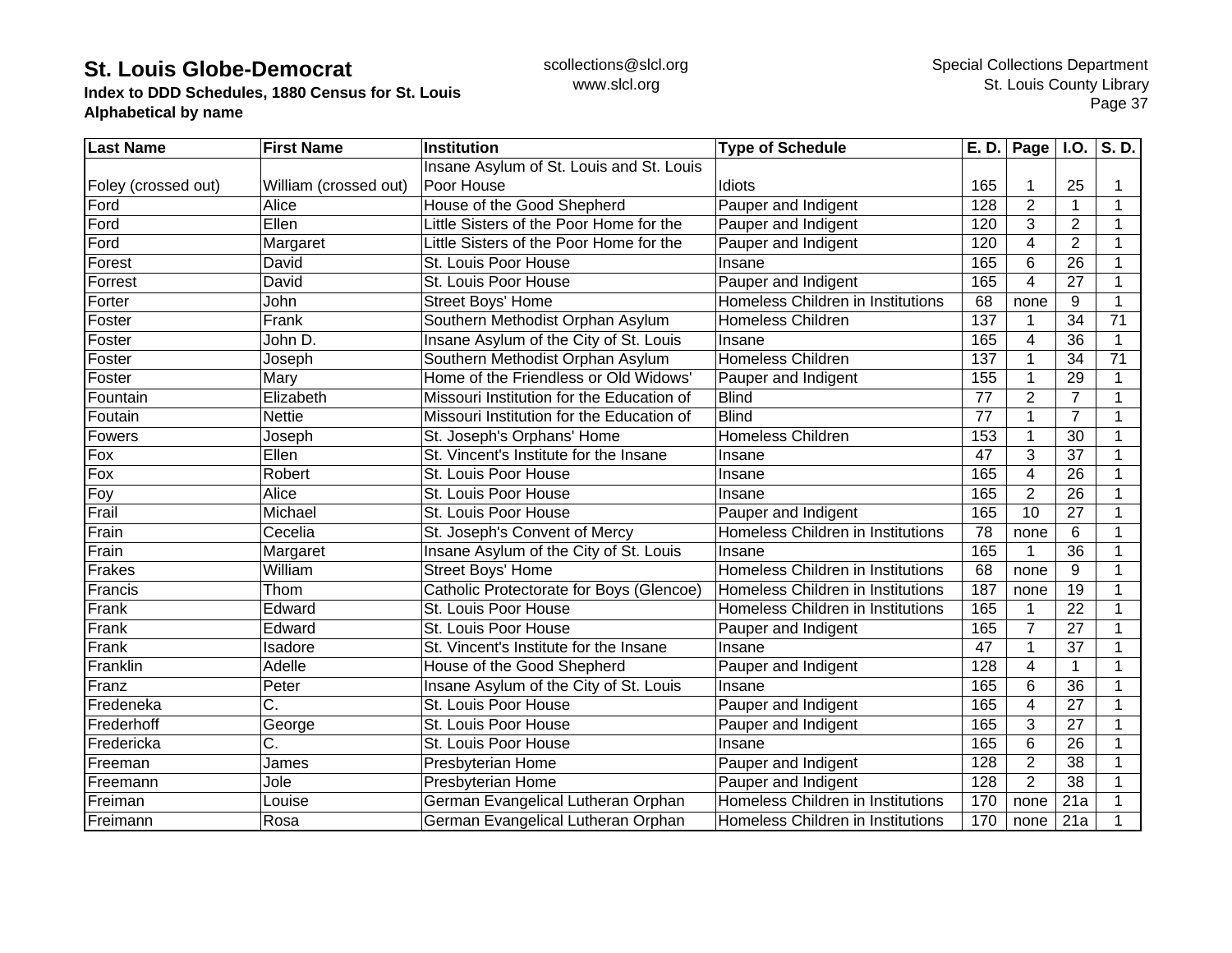**Index to DDD Schedules, 1880 Census for St. Louis Alphabetical by name**

| <b>Last Name</b>       | <b>First Name</b> | <b>Institution</b>                        | <b>Type of Schedule</b>           | E. D.           | Page           | <b>I.O.</b>     | $\overline{\mathsf{S}}$ . D. |
|------------------------|-------------------|-------------------------------------------|-----------------------------------|-----------------|----------------|-----------------|------------------------------|
| Freise                 | John              | St. Vincent's German Orphan Asylum        | <b>Homeless Children</b>          | 95              | 2              | 4               | 1                            |
| Freise                 | Willie            | St. Vincent's German Orphan Asylum        | <b>Homeless Children</b>          | 95              | $\overline{2}$ | 4               | 1                            |
| Freitag                | Margaret          | St. Louis Poor House                      | Insane                            | 165             | $\mathbf 1$    | 26              | 1                            |
| Fretsha                | Ann Mary          | Little Sisters of the Poor Home for the   | Pauper and Indigent               | 120             | $\overline{4}$ | $\overline{2}$  | 1                            |
| Frey                   | Amelia            | Insane Asylum of the City of St. Louis    | Insane                            | 165             | 4              | 36              |                              |
| Frey                   | Christina         | St. Louis Poor House                      | Pauper and Indigent               | 165             | 8              | 27              |                              |
| Frey                   | Frances           | Mullanphy Orphan Home                     | Homeless Children in Institutions | 19              |                | 16              |                              |
| Frey                   | Francis           | Convent of the Sacred Heart               | Pauper and Indigent Inhabitants   | 20              | none           | 15              |                              |
| Froiboth [crossed out] | Isabella          | House of the Good Shepherd                | Pauper and Indigent               | 128             | 3              | 1               |                              |
| Frosh                  | K.                | St. Louis Poor House                      | Insane                            | 165             | 5              | $\overline{26}$ | 1                            |
| Frosh                  | K.                | St. Louis Poor House                      | Pauper and Indigent               | 165             | $\overline{2}$ | 27              | 1                            |
| Fueller                | John              | St. Louis Poor House                      | Pauper and Indigent               | 165             | 6              | 27              |                              |
| Fuergerson             | Thomas            | St. Vincent's German Orphan Asylum        | <b>Homeless Children</b>          | 95              | $\overline{2}$ | $\overline{4}$  |                              |
| Fuhlhage               | Eddy              | German Evangelical Lutheran Orphan        | Homeless Children in Institutions | 170             | none           | 21a             |                              |
| Fuhlhage               | Louis             | German Evangelical Lutheran Orphan        | Homeless Children in Institutions | 170             | none           | 21a             | 1                            |
| Fuhlhage               | Theodor           | German Evangelical Lutheran Orphan        | Homeless Children in Institutions | 170             | none           | 21a             | 1                            |
| Fullbright             | George            | City Jail                                 | Inhabitants in Prison             | $\overline{7}$  | none           | 18              |                              |
| Fullerton              | Willie            | Protestant Orphans' Home                  | Homeless Children in Institutions | 177             |                | 20              |                              |
| Fulton                 | Jennie            | St. Louis Poor House                      | Pauper and Indigent               | 165             | 9              | $\overline{27}$ |                              |
| Furber                 | Silas W.          | St. Vincent's Institute for the Insane    | Insane                            | 47              | $\overline{2}$ | 37              |                              |
| Furlong                | Mary              | House of the Good Shepherd                | Pauper and Indigent               | 128             | $\overline{7}$ | $\mathbf{1}$    | 1                            |
| Fzowsky                | Willie            | St. Joseph's Orphans' Home                | Homeless Children                 | 153             | 1              | 30              | 1                            |
| Gabriel                | Christina         | St. Vincent's Institute for the Insane    | Insane                            | 47              | $\overline{3}$ | $\overline{37}$ | $\mathbf 1$                  |
| Gabrillac              |                   | City Jail                                 | Inhabitants in Prison             | $\overline{7}$  | none           | 18              | 1                            |
| Gaddy                  | Albert            | Missouri Institution for the Education of | <b>Blind</b>                      | $\overline{77}$ | $\overline{2}$ | $\overline{7}$  |                              |
| Gadshorn               | Maria             | Insane Asylum of the City of St. Louis    | Insane                            | 165             | $\overline{2}$ | $\overline{36}$ | 1                            |
|                        |                   | St. Ann's Widows' Home, Lying in          |                                   |                 |                |                 |                              |
| Gaffney                | James             | Hospital, and Foundling Asylum            | Homeless Children in Institutions | 36              | 6              | 13              | 1                            |
| Gaffney                | Mary              | House of the Good Shepherd                | Pauper and Indigent               | 128             | 8              | $\mathbf 1$     | 1                            |
| Gafney                 | Martin            | Little Sisters of the Poor Home for the   | Pauper and Indigent               | 120             |                | $\overline{2}$  |                              |
| Gagan                  | Dennis            | Little Sisters of the Poor Home for the   | Pauper and Indigent               | 120             | 1              | $\overline{2}$  |                              |
| Gager                  | Wallace           | Missouri Institution for the Education of | <b>Blind</b>                      | $\overline{77}$ |                | $\overline{7}$  |                              |
| Gahs                   | <b>Nettie</b>     | Insane Asylum of the City of St. Louis    | Insane                            | 165             | 3              | 36              |                              |
| Gaih                   | Mary J.           | House of the Good Shepherd                | Pauper and Indigent               | 128             | $\overline{7}$ | 1               |                              |
| Gainer                 | Rosa              | House of the Good Shepherd                | Pauper and Indigent               | 128             | 1              | $\mathbf 1$     |                              |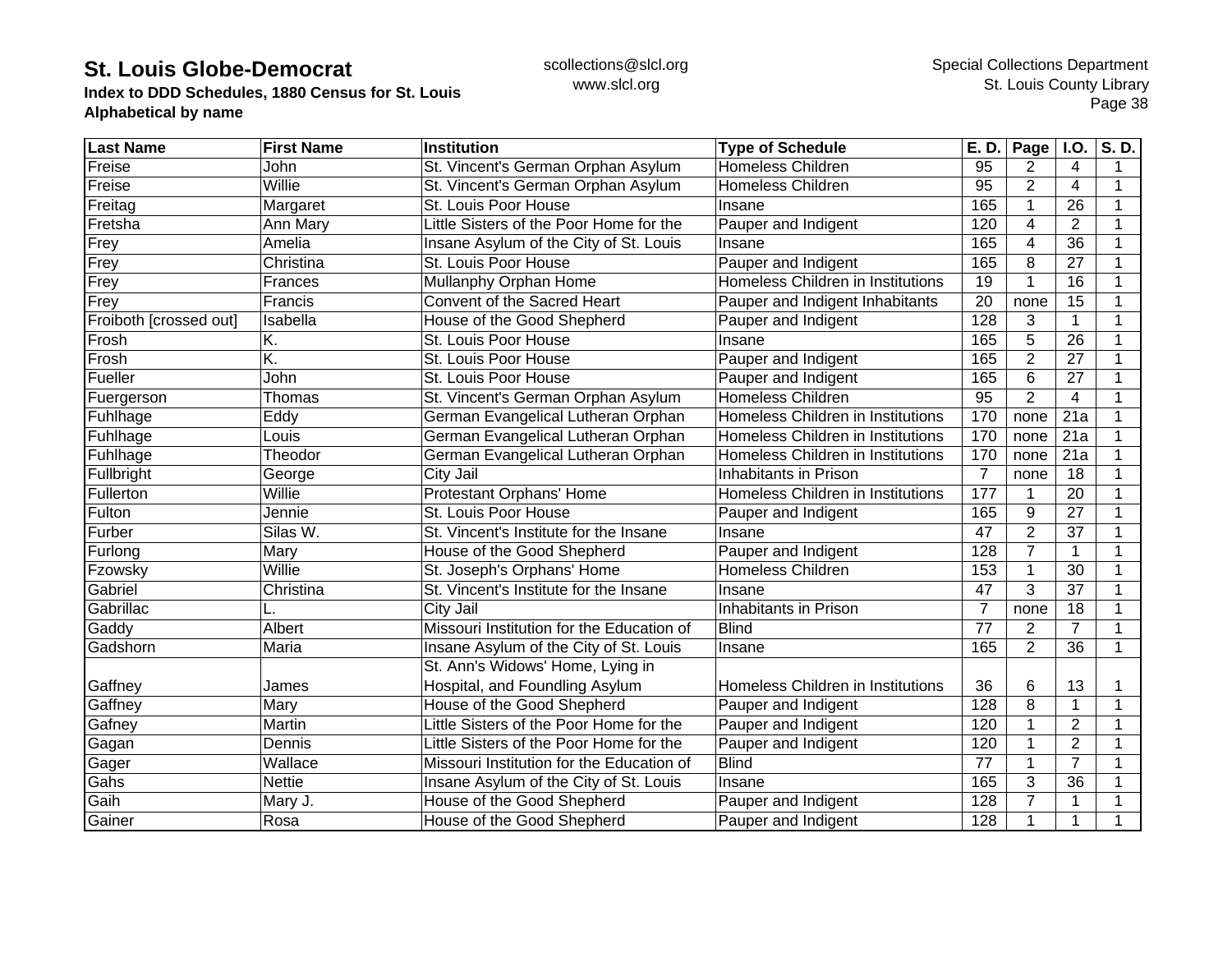**Index to DDD Schedules, 1880 Census for St. Louis Alphabetical by name**

| <b>Last Name</b> | <b>First Name</b> | Institution                               | <b>Type of Schedule</b>           | E. D.          | Page           | $\overline{1.0}$ . | $\overline{\mathsf{S}}$ . D. |
|------------------|-------------------|-------------------------------------------|-----------------------------------|----------------|----------------|--------------------|------------------------------|
| Galagher         | Anna              | House of the Good Shepherd                | Pauper and Indigent               | 128            | 5              | 1                  | 1                            |
| Galbhardt        | Anne              | House of the Good Shepherd                | Pauper and Indigent               | 128            |                | $\mathbf 1$        | 1                            |
| Gallahan         | Hannah            | Little Sisters of the Poor Home for the   | Pauper and Indigent               | 120            | 3              | $\overline{2}$     | 1                            |
| Gannon           | John              | City Jail                                 | Inhabitants in Prison             | $\overline{7}$ | none           | 18                 | $\mathbf 1$                  |
| Ganty            | Mary              | House of the Guardian Angel               | Homeless Children in Institutions | 48             |                | 11                 | 1                            |
| Garaghty         | Virginia          | St. Philomena's Industrial and Day School | Homeless Children                 | 135            |                | 35                 |                              |
| Gardella         | Josephine         | House of the Good Shepherd                | Pauper and Indigent               | 128            | 5              | 1                  |                              |
| Gardner          | Barbara           | House of the Good Shepherd                | Pauper and Indigent               | 128            |                | $\mathbf 1$        |                              |
| Garesche         | Juliette          | House of the Good Shepherd                | Pauper and Indigent               | 128            | 8              | 1                  | 1                            |
|                  |                   | St. Ann's Widows' Home, Lying in          |                                   |                |                |                    |                              |
| Garling          | Marly             | Hospital, and Foundling Asylum            | Pauper and Indigent               | 36             |                | 13                 |                              |
| Garreslen        | Rosa              | Insane Asylum of the City of St. Louis    | Insane                            | 165            | $\overline{2}$ | 36                 |                              |
| Garrett          | John R.           | St. Louis Poor House                      | Insane                            | 165            | 3              | $\overline{26}$    | $\mathbf 1$                  |
|                  |                   | St. Ann's Widows' Home, Lying in          |                                   |                |                |                    |                              |
| Gartland         | <b>Bridget</b>    | Hospital, and Foundling Asylum            | Pauper and Indigent               | 36             |                | 13                 | 1                            |
| Garvey           | Daniel            | Episcopal Orphans' Home                   | <b>Homeless Children</b>          | 146            |                | 31                 | 1                            |
| Garvey           | James             | Episcopal Orphans' Home                   | <b>Homeless Children</b>          | 146            |                | 31                 | 1                            |
| Garvey           | James J.          | Episcopal Orphans' Home                   | Homeless Children                 | 146            | 1              | 31                 | 1                            |
|                  |                   | St. Ann's Widows' Home, Lying in          |                                   |                |                |                    |                              |
| Gary             | <b>Bridget</b>    | Hospital, and Foundling Asylum            | Pauper and Indigent               | 36             |                | 13                 |                              |
| Gary             | John              | St. Louis Poor House                      | Insane                            | 165            | 3              | $\overline{26}$    |                              |
| Gassi            | Joseph            | St. Louis Poor House                      | Pauper and Indigent               | 165            | 3              | 27                 | 1                            |
| Gassway          | Henry             | Insane Asylum of the City of St. Louis    | Insane                            | 165            | 6              | 36                 | $\mathbf 1$                  |
| Gaylord          | S. A.             | City Jail                                 | Inhabitants in Prison             | 7              | none           | 18                 | 1                            |
| Gehzer           | William           | St. Louis Poor House                      | Pauper and Indigent               | 165            | 5              | 27                 | $\mathbf{1}$                 |
|                  |                   | St. Ann's Widows' Home, Lying in          |                                   |                |                |                    |                              |
| Geliner          | Cathrin           | Hospital, and Foundling Asylum            | Homeless Children in Institutions | 36             | 5              | 13                 | 1                            |
| Gengenbach       | Christ            | German Evangelical Lutheran Orphan        | Homeless Children in Institutions | 170            | none           | 21a                | 1                            |
|                  |                   | St. Ann's Widows' Home, Lying in          |                                   |                |                |                    |                              |
| Gentlemen        | Gertrude          | Hospital, and Foundling Asylum            | Homeless Children in Institutions | 36             | 5              | 13                 |                              |
| Genton (?)       | Amanda            | St. Vincent's Institute for the Insane    | Insane                            | 47             | 3              | 37                 | 1                            |
| George           | Frank             | St. Louis Poor House                      | Insane                            | 165            | 4              | 26                 |                              |
| George           | Louisa            | Insane Asylum of the City of St. Louis    | Insane                            | 165            | 3              | 36                 |                              |
| Gerbel           | Paulina           | House of the Good Shepherd                | Pauper and Indigent               | 128            | 5              | 1                  |                              |
| Gereke           | Mary              | Missouri Institution for the Education of | <b>Blind</b>                      | 77             | $\overline{2}$ | $\overline{7}$     |                              |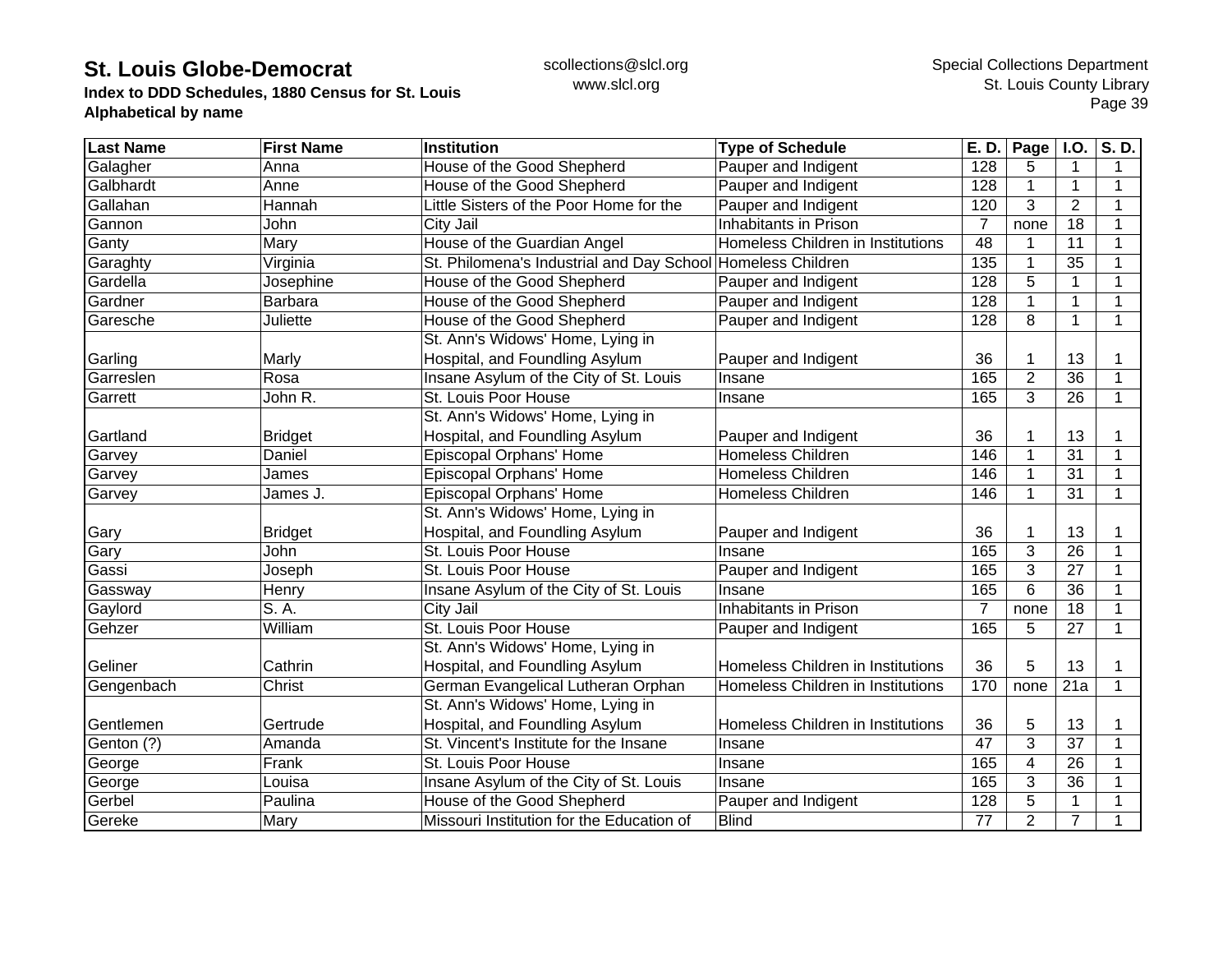**Index to DDD Schedules, 1880 Census for St. Louis Alphabetical by name**

| <b>Last Name</b> | <b>First Name</b> | <b>Institution</b>                        | <b>Type of Schedule</b>           | E. D.            | Page           | I.O.            | S. D.        |
|------------------|-------------------|-------------------------------------------|-----------------------------------|------------------|----------------|-----------------|--------------|
| Gerichten        | Mary              | St. Louis Poor House                      | Pauper and Indigent               | 165              | 5              | 27              | $\mathbf 1$  |
| German           | John              | St. Louis Poor House                      | Pauper and Indigent               | 165              | 9              | 27              | 1            |
| Gessler          | Charles           | St. Vincent's German Orphan Asylum        | Homeless Children                 | 95               | $\overline{2}$ | $\overline{4}$  | 1            |
| Gessler          | Harry             | St. Vincent's German Orphan Asylum        | Homeless Children                 | 95               | $\overline{2}$ | $\overline{4}$  | 1            |
| Gewe             | Charles           | German General Protestant Orphans'        | Homeless Children                 | 157              | $\mathbf{1}$   | 28              |              |
| Gibson           | James             | Episcopal Orphans' Home                   | Homeless Children                 | 146              | 1              | 31              |              |
| Gibson           | James             | Missouri Institution for the Education of | <b>Blind</b>                      | 77               | $\overline{2}$ | $\overline{7}$  |              |
| Gibson           | John              | City Jail                                 | Inhabitants in Prison             | $\overline{7}$   | none           | 18              |              |
| Gibson           | Thomas            | City Jail                                 | Inhabitants in Prison             | $\overline{7}$   | none           | 18              |              |
| Gielles          | Catherine         | St. Louis Poor House                      | Insane                            | 165              | 3              | 26              |              |
| Gilchrist        | Catharina         | House of the Good Shepherd                | Pauper and Indigent               | 128              | $\overline{7}$ | $\mathbf{1}$    | $\mathbf{1}$ |
|                  |                   | St. Ann's Widows' Home, Lying in          |                                   |                  |                |                 |              |
| Gild             | Theo              | Hospital, and Foundling Asylum            | Homeless Children in Institutions | 36               | 6              | 13              |              |
| Gildey           | <b>Bridget</b>    | House of the Good Shepherd                | Pauper and Indigent               | 128              | $\overline{2}$ | $\mathbf{1}$    |              |
| Giles            | Frank             | City Jail                                 | <b>Inhabitants in Prison</b>      | 7                | none           | 18              |              |
| Gill             | Mary              | Insane Asylum of the City of St. Louis    | Insane                            | 165              | 3              | 36              |              |
| Gill             | Mary              | St. Joseph's Orphans' Home                | <b>Homeless Children</b>          | 153              | 1              | 30              | 1            |
| Gillet           | Isidor            | St. Joseph's Orphans' Home                | Homeless Children                 | 153              | $\mathbf{1}$   | 30              |              |
| Gillich          | Patrick           | St. Louis Poor House                      | Insane                            | 165              | 3              | 26              |              |
| Gilmes           | William           | St. Louis Poor House                      | Insane                            | 165              | 6              | 26              |              |
| Gilmore          | Bella             | Protestant Orphans' Home                  | Homeless Children in Institutions | 177              | $\overline{2}$ | 20              |              |
| Gilmore          | <b>Belle</b>      | Presbyterian Home                         | Pauper and Indigent               | 128              | 1              | 38              |              |
| Gilmore          | Hattie            | <b>Presbyterian Home</b>                  | Pauper and Indigent               | 128              | 1              | $\overline{38}$ |              |
| Gilmore          | Mollie            | Presbyterian Home                         | Pauper and Indigent               | 128              | $\mathbf 1$    | $\overline{38}$ |              |
| Gilmore          | Mollie            | Protestant Orphans' Home                  | Homeless Children in Institutions | 177              | $\overline{2}$ | $\overline{20}$ |              |
| Ginochia         | Rafel             | St. Louis Poor House                      | Insane                            | 165              | 3              | $\overline{26}$ |              |
| Gipple           | Fred              | City Jail                                 | Inhabitants in Prison             | 7                | none           | 18              |              |
| Gissua           | John              | St. Louis Poor House                      | Insane                            | 165              | 3              | 26              | 1            |
| Gistenbach       | Η.                | St. Louis Poor House                      | Insane                            | 165              | 1              | 26              |              |
| Gixon            | Harry             | Episcopal Orphans' Home                   | Homeless Children                 | 146              | 1              | 31              |              |
| Gladden          | <b>Mary Ellen</b> | House of the Good Shepherd                | Pauper and Indigent               | $\overline{128}$ | 3              | 1               |              |
| Glangner         | Helen             | St. Joseph's Orphans' Home                | <b>Homeless Children</b>          | 153              |                | $\overline{30}$ |              |
| Glangner         | Lizzie            | St. Joseph's Orphans' Home                | Homeless Children                 | 153              | 1              | 30              |              |
| Glanzen          | Henry             | St. Vincent's German Orphan Asylum        | <b>Homeless Children</b>          | 95               |                | 4               |              |
| Glover           | Lida              | St. Louis Poor House                      | Homeless Children in Institutions | 165              | 1              | $\overline{22}$ |              |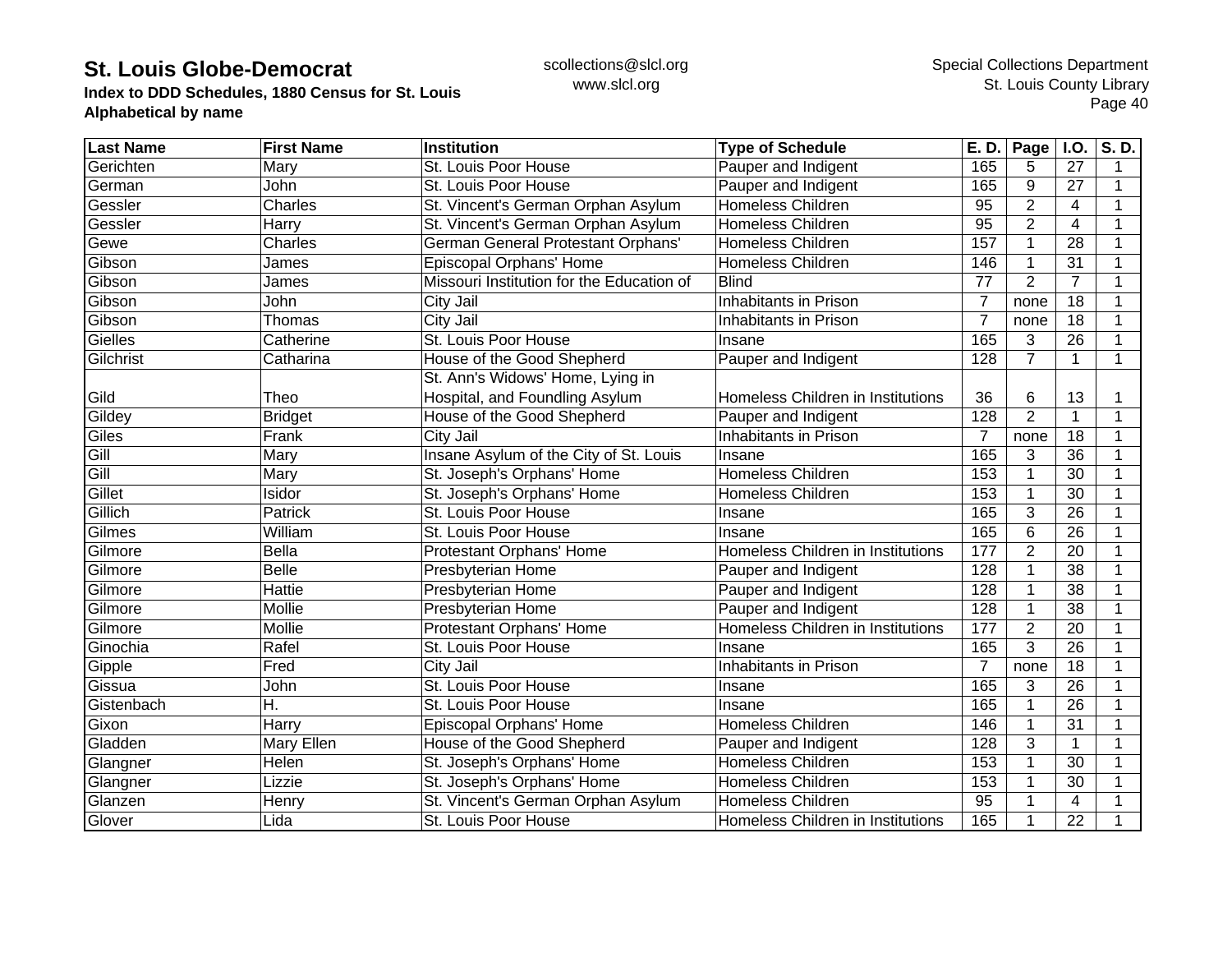**Index to DDD Schedules, 1880 Census for St. Louis Alphabetical by name**

| <b>Last Name</b>   | <b>First Name</b> | Institution                               | <b>Type of Schedule</b>           | E. D.           | Page           | <b>I.O.</b>     | $\overline{\mathsf{S}}$ . D. |
|--------------------|-------------------|-------------------------------------------|-----------------------------------|-----------------|----------------|-----------------|------------------------------|
| Glover             | Lida              | St. Louis Poor House                      | Pauper and Indigent               | 165             | 8              | 27              | 1                            |
| Glynn              | Juliana           | St. Mary's Female Orphan Asylum           | Homeless Children in Institutions | 36              | 9              | 14              | 1                            |
| Glynn              | Mary Jane         | St. Mary's Female Orphan Asylum           | Homeless Children in Institutions | 36              | 9              | 14              | $\mathbf 1$                  |
|                    | Nathan A. (?)     |                                           |                                   |                 |                |                 |                              |
| Goad (crossed out) | (crossed out)     | St. Vincent's Institute for the Insane    | Insane                            | 47              | 2              | 37              |                              |
| Godejohn           | Adolph            | German General Protestant Orphans'        | <b>Homeless Children</b>          | 157             |                | 28              |                              |
| Godejohn           | Mina              | German General Protestant Orphans'        | Homeless Children                 | 157             |                | 28              | 1                            |
|                    |                   | St. Bridget's Half Orphan and Deaf and    |                                   |                 |                |                 |                              |
| Godfrey            | Mary              | Dumb Asylum                               | <b>Homeless Children</b>          | 138             | 2              | 32              |                              |
| Godfroy            | Ellen             | St. Louis Poor House                      | Pauper and Indigent               | 165             |                | 27              | 1                            |
| Goebel             | Charles           | Missouri Institution for the Education of | <b>Blind</b>                      | 77              |                | $\overline{7}$  | 1                            |
| Goebel             | Peter             | Missouri Institution for the Education of | <b>Blind</b>                      | 77              |                | $\overline{7}$  |                              |
| Goesel             | Emma              | St. Vincent's Institute for the Insane    | Insane                            | $\overline{47}$ | 3              | $\overline{37}$ | 1                            |
| Goessel            | Fred              | Insane Asylum of the City of St. Louis    | Insane                            | 165             | 4              | 36              | 1                            |
| Goetterman         | Sophia            | Insane Asylum of the City of St. Louis    | Insane                            | 165             | $\overline{2}$ | 36              | 1                            |
| Golan              | John              | City Jail                                 | Inhabitants in Prison             | 7               | none           | 18              | 1                            |
| Golden             | James             | Missouri Institution for the Education of | <b>Blind</b>                      | $\overline{77}$ |                | $\overline{7}$  | 1                            |
| Golding            | N.                | <b>Girls Industrial Home</b>              | Homeless Children in Institutions | 74              | none           | 8               | 1                            |
| Golding            | N.                | <b>Girls Industrial Home</b>              | Homeless Children in Institutions | 74              | 2              | 8               | 1                            |
| Golding            | W. B.             | City Jail                                 | Inhabitants in Prison             | $\overline{7}$  | none           | 18              | 1                            |
| Goodell            | Ella              | Protestant Orphans' Home                  | Homeless Children in Institutions | 177             | $\overline{2}$ | 20              | 1                            |
| Goodell            | Ida               | Protestant Orphans' Home                  | Homeless Children in Institutions | 177             | $\overline{2}$ | 20              | 1                            |
| Goodman            | Lena              | St. Louis Poor House                      | Insane                            | 165             | 4              | 26              | $\mathbf 1$                  |
| Goodrick           | Sophia            | House of the Good Shepherd                | Pauper and Indigent               | 128             | 3              | $\mathbf 1$     | $\mathbf 1$                  |
| Gordon             | Ellen A.          | St. Vincent's Institute for the Insane    | Insane                            | 47              | 3              | 37              | 1                            |
| Gordon             | James             | City Jail                                 | Inhabitants in Prison             | $\overline{7}$  | none           | 18              | 1                            |
| Gordon             | Rich              | City Jail                                 | Inhabitants in Prison             | 7               | none           | 18              | 1                            |
| Gore               | Catherine         | Insane Asylum of the City of St. Louis    | Insane                            | 165             | 3              | 36              | 1                            |
| Gorede             | Otto              | St. Louis Poor House                      | Insane                            | 165             | $\overline{7}$ | 26              | 1                            |
| Gorman             | John              | St. Louis Poor House                      | <b>Blind</b>                      | 165             |                | 24              | 1                            |
| Gorman             | Mary              | House of the Guardian Angel               | Homeless Children in Institutions | 48              |                | 11              |                              |
| Gourden            | Ledny             | St. Louis Poor House                      | Pauper and Indigent               | 165             | 6              | $\overline{27}$ |                              |
| Graber             | John              | Catholic Protectorate for Boys (Glencoe)  | Homeless Children in Institutions | 187             | none           | 19              |                              |
| Grace              | Haleno            | House of the Good Shepherd                | Pauper and Indigent               | 128             | 8              | 1               |                              |
| Grace              | Katie             | House of the Good Shepherd                | Pauper and Indigent               | 128             | none           | $\mathbf{1}$    |                              |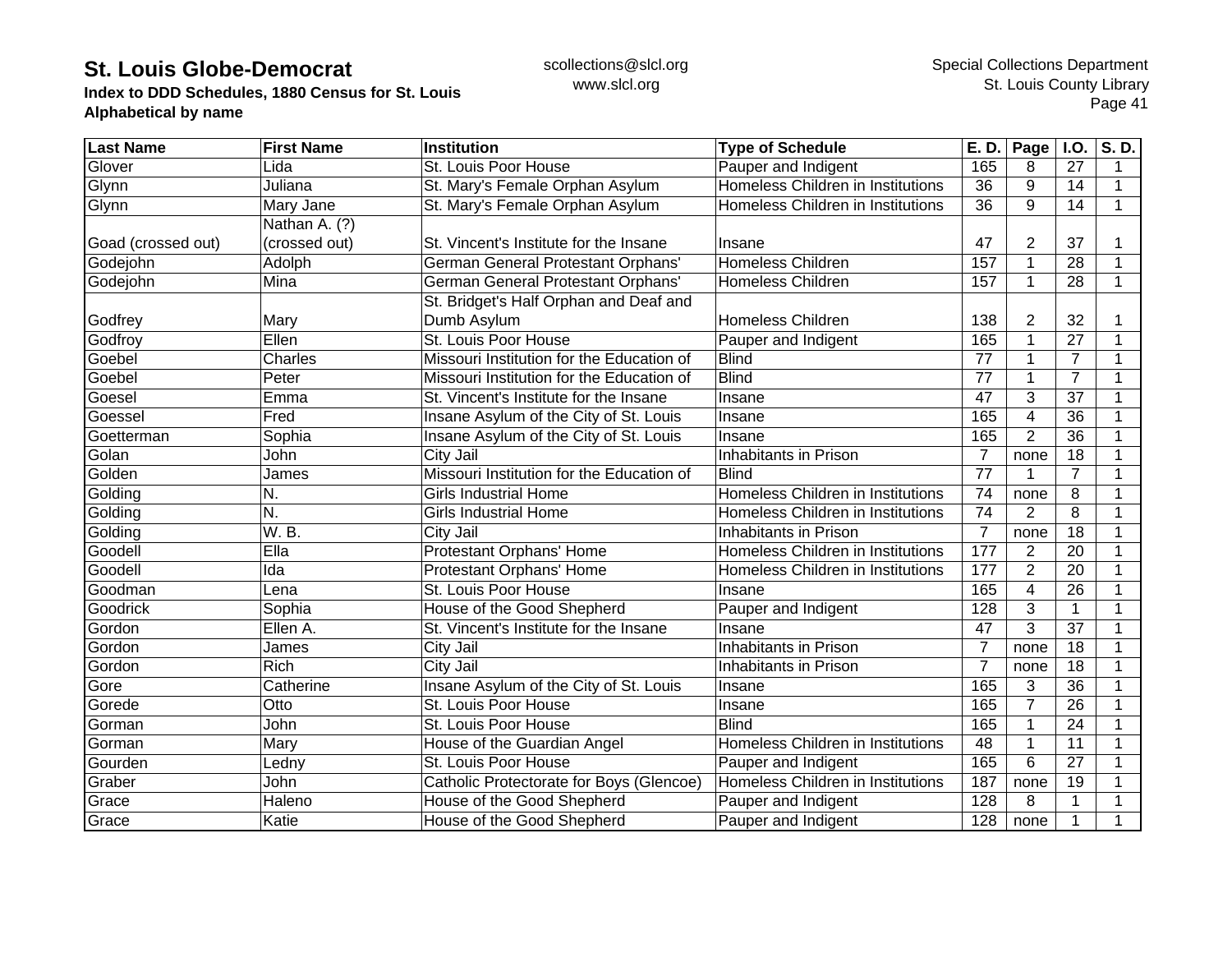**Index to DDD Schedules, 1880 Census for St. Louis Alphabetical by name**

| <b>Last Name</b> | <b>First Name</b> | Institution                               | <b>Type of Schedule</b>           | E. D.          | $\overline{Page}$ I.O. |                 | S.D. |
|------------------|-------------------|-------------------------------------------|-----------------------------------|----------------|------------------------|-----------------|------|
| Grace            | Molly             | St. Mary's Female Orphan Asylum           | Homeless Children in Institutions | 36             | 9                      | 14              | 1    |
| Grace            | Rose              | St. Mary's Female Orphan Asylum           | Homeless Children in Institutions | 36             | 9                      | 14              | 1    |
| Grady            | Bernard           | St. Louis Poor House                      | Insane                            | 165            | 4                      | 26              |      |
| Grady            | Jsacob            | St. Louis Poor House                      | Insane                            | 165            | 4                      | 26              | 1    |
| Grady            | Mathew            | St. Louis Poor House                      | Insane                            | 165            | 4                      | 26              | 1    |
| Grady            | Patrick           | St. Louis Poor House                      | Insane                            | 165            | $\overline{7}$         | 26              |      |
| Grady            | Patrick           | St. Louis Poor House                      | Pauper and Indigent               | 165            | 5                      | 27              |      |
| Graf             | George            | City Jail                                 | Inhabitants in Prison             | $\overline{7}$ | none                   | 18              |      |
| Graff            | Herman            | German General Protestant Orphans'        | <b>Homeless Children</b>          | 157            |                        | 28              |      |
| Granby           | Clara             | <b>Girls Industrial Home</b>              | Homeless Children in Institutions | 74             | none                   | 8               |      |
| Granby           | E. Grace          | <b>Girls Industrial Home</b>              | Homeless Children in Institutions | 74             | none                   | 8               | 1    |
| Granby           | Η.                | <b>Girls Industrial Home</b>              | Homeless Children in Institutions | 74             | none                   | 8               | 1    |
| Grandey          | Mary A.           | St. Louis Poor House                      | Insane                            | 165            | $\overline{7}$         | 26              |      |
| Grandey          | Mary A.           | St. Louis Poor House                      | Pauper and Indigent               | 165            | 6                      | 27              |      |
| Grandlans        | Mary              | House of the Good Shepherd                | Pauper and Indigent               | 128            |                        | $\mathbf 1$     |      |
| Granhalgh        | William           | Missouri Institution for the Education of | <b>Blind</b>                      | 77             |                        | $\overline{7}$  |      |
| Grantby          | Clara             | <b>Girls Industrial Home</b>              | Homeless Children in Institutions | 74             |                        | 8               | 1    |
| Grantby          | E. Grace          | <b>Girls Industrial Home</b>              | Homeless Children in Institutions | 74             | 1                      | 8               | 1    |
| Grantby          | Η.                | <b>Girls Industrial Home</b>              | Homeless Children in Institutions | 74             |                        | 8               |      |
| Gratiot          | Marie             | Mullanphy Orphan Home                     | Homeless Children in Institutions | 19             |                        | 16              |      |
| Gratiot          | Mary              | Convent of the Sacred Heart               | Pauper and Indigent Inhabitants   | 20             | none                   | 15              |      |
| Grauel           | Siegfried         | St. Louis Poor House                      | Pauper and Indigent               | 165            |                        | 27              |      |
| Gravel           | Siegfried         | St. Louis Poor House                      | Insane                            | 165            | 5                      | 26              | 1    |
| Gravia           | Maggie            | House of the Guardian Angel               | Homeless Children in Institutions | 48             |                        | 11              | 1    |
| Gray             | Isabella          | St. Louis Poor House                      | Insane                            | 165            | $\overline{7}$         | $\overline{26}$ |      |
| Gray             | Isabella          | St. Louis Poor House                      | Pauper and Indigent               | 165            | $\overline{7}$         | $\overline{27}$ |      |
| Grear            | Anna              | Presbyterian Home                         | Pauper and Indigent               | 128            | 1                      | 38              |      |
| Grear            | Ellen             | Presbyterian Home                         | Pauper and Indigent               | 128            | $\mathbf{1}$           | 38              |      |
| Greb             | George            | St. Louis Poor House                      | Pauper and Indigent               | 165            | 5                      | 27              | 1    |
| Greefield        | W.                | Catholic Protectorate for Boys (Glencoe)  | Homeless Children in Institutions | 187            | none                   | 19              |      |
| Greely           | John              | Little Sisters of the Poor Home for the   | Pauper and Indigent               | 120            |                        | $\overline{2}$  |      |
| Green            | Catherine         | Insane Asylum of the City of St. Louis    | Insane                            | 165            | $\overline{2}$         | $\overline{36}$ |      |
| Green            | John              | Little Sisters of the Poor Home for the   | Pauper and Indigent               | 120            | $\overline{2}$         | $\overline{2}$  |      |
| Greenyard        | <b>Bertha</b>     | St. Louis Poor House                      | Insane                            | 165            |                        | 26              |      |
| Grein            | William           | City Jail                                 | Inhabitants in Prison             | 7              | none                   | 18              |      |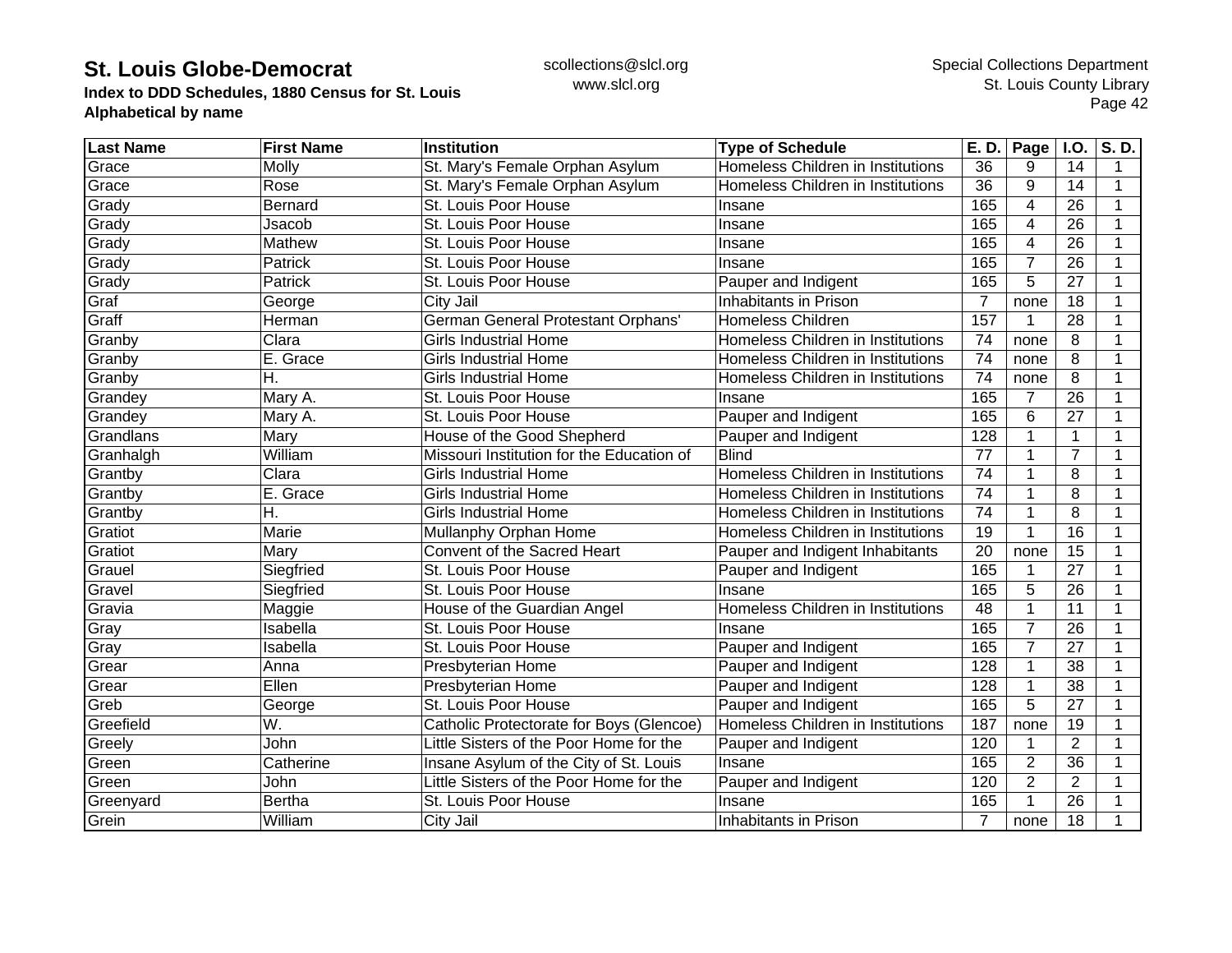**Index to DDD Schedules, 1880 Census for St. Louis Alphabetical by name**

| <b>Last Name</b> | <b>First Name</b> | <b>Institution</b>                        | <b>Type of Schedule</b>           | E. D. | Page                    | <b>I.O.</b>     | S.D.        |
|------------------|-------------------|-------------------------------------------|-----------------------------------|-------|-------------------------|-----------------|-------------|
| Grenfield        | John              | Catholic Protectorate for Boys (Glencoe)  | Homeless Children in Institutions | 187   | none                    | 19              | 1           |
| Grentzler        | Rudolph           | St. Louis Poor House                      | Insane                            | 165   | 6                       | 26              | 1           |
| Gresham          | James F.          | Little Sisters of the Poor Home for the   | Pauper and Indigent               | 120   | 3                       | $\overline{2}$  | 1           |
| Gress            | Mary              | Insane Asylum of the City of St. Louis    | Insane                            | 165   | $\overline{2}$          | 36              | $\mathbf 1$ |
| Greuziler        | Rudolph           | St. Louis Poor House                      | Pauper and Indigent               | 165   | 4                       | 27              |             |
| Grief            | Conrad            | St. Louis Poor House                      | Pauper and Indigent               | 165   | 9                       | 27              |             |
| Griesmeyer       | Mary (?)          | St. Vincent's Institute for the Insane    | Insane                            | 47    | $\overline{2}$          | 37              |             |
| Griffin          | Hattie            | Presbyterian Home                         | Pauper and Indigent               | 128   | $\overline{2}$          | 38              |             |
| Griffin          | Mollie            | House of the Guardian Angel               | Homeless Children in Institutions | 48    |                         | 11              | 1           |
| Griffith         | <b>Bridget</b>    | House of the Good Shepherd                | Pauper and Indigent               | 128   | none                    | $\mathbf{1}$    |             |
| Griffith         | <b>Briget</b>     | House of the Good Shepherd                | Pauper and Indigent               | 128   | $\overline{7}$          | $\mathbf{1}$    | 1           |
| Griffith         | Lucy              | Missouri Institution for the Education of | <b>Blind</b>                      | 77    | 2                       | $\overline{7}$  | 1           |
| Griffith         | William           | St. Louis Poor House                      | Homeless Children in Institutions | 165   |                         | $\overline{22}$ |             |
| Griffith         | Willie            | St. Louis Poor House                      | Pauper and Indigent               | 165   | 8                       | 27              | 1           |
| Grimes           | Andrew            | Little Sisters of the Poor Home for the   | Pauper and Indigent               | 120   |                         | $\overline{2}$  | 1           |
| Grob             | John              | Insane Asylum of the City of St. Louis    | Insane                            | 165   | 4                       | 36              | 1           |
| Grossbeck        | Annie             | St. Vincent's German Orphan Asylum        | <b>Homeless Children</b>          | 95    | 3                       | $\overline{4}$  | 1           |
| Grosse           | Nara              | Protestant Orphans' Home                  | Homeless Children in Institutions | 177   |                         | 20              | 1           |
| Grotenstein      | M.                | Insane Asylum of the City of St. Louis    | Insane                            | 165   | 2                       | 36              |             |
| Groves           | Mary              | Insane Asylum of the City of St. Louis    | Insane                            | 165   | $\overline{\mathbf{4}}$ | 36              |             |
| Grumpe           | Frank             | St. Vincent's German Orphan Asylum        | Homeless Children                 | 95    |                         | $\overline{4}$  | 1           |
| Gubbre           | John              | Little Sisters of the Poor Home for the   | Pauper and Indigent               | 120   | 3                       | $\overline{2}$  | 1           |
| Guede            | Otto              | St. Louis Poor House                      | Pauper and Indigent               | 165   | 8                       | $\overline{27}$ | 1           |
| Guerire          | Albert            | Southern Methodist Orphan Asylum          | Homeless Children                 | 137   |                         | 34              | 71          |
| Guibon           | Louis             | Missouri Institution for the Education of | <b>Blind</b>                      | 77    |                         | $\overline{7}$  | 1           |
| Guines           | Joseph            | <b>Street Boys' Home</b>                  | Homeless Children in Institutions | 68    | none                    | 9               | 1           |
| Gunker           | Sophie            | Little Sisters of the Poor Home for the   | Pauper and Indigent               | 120   | 5                       | $\overline{2}$  | $\mathbf 1$ |
| Guselman         | Lizzie            | Insane Asylum of the City of St. Louis    | Insane                            | 165   | 3                       | 36              | 1           |
| Hagen            | Josephine         | St. Vincent's Institute for the Insane    | Insane                            | 47    |                         | 37              | 1           |
| Hagerty          | Fred              | Protestant Orphans' Home                  | Homeless Children in Institutions | 177   | $\overline{2}$          | 20              | 1           |
| Hahn             | George            | Little Sisters of the Poor Home for the   | Pauper and Indigent               | 120   |                         | $\overline{2}$  |             |
| Haigh            | Maria             | Presbyterian Home                         | Pauper and Indigent               | 128   |                         | 38              |             |
| Haines           | Jennie            | St. Louis Poor House                      | Pauper and Indigent               | 165   | 6                       | 27              |             |
| <b>Haley</b>     | Eugenie           | House of the Good Shepherd                | Pauper and Indigent               | 128   | 5                       | 1               |             |
| Haley            | Katie             | House of the Good Shepherd                | Pauper and Indigent               | 128   | 5                       | $\mathbf{1}$    |             |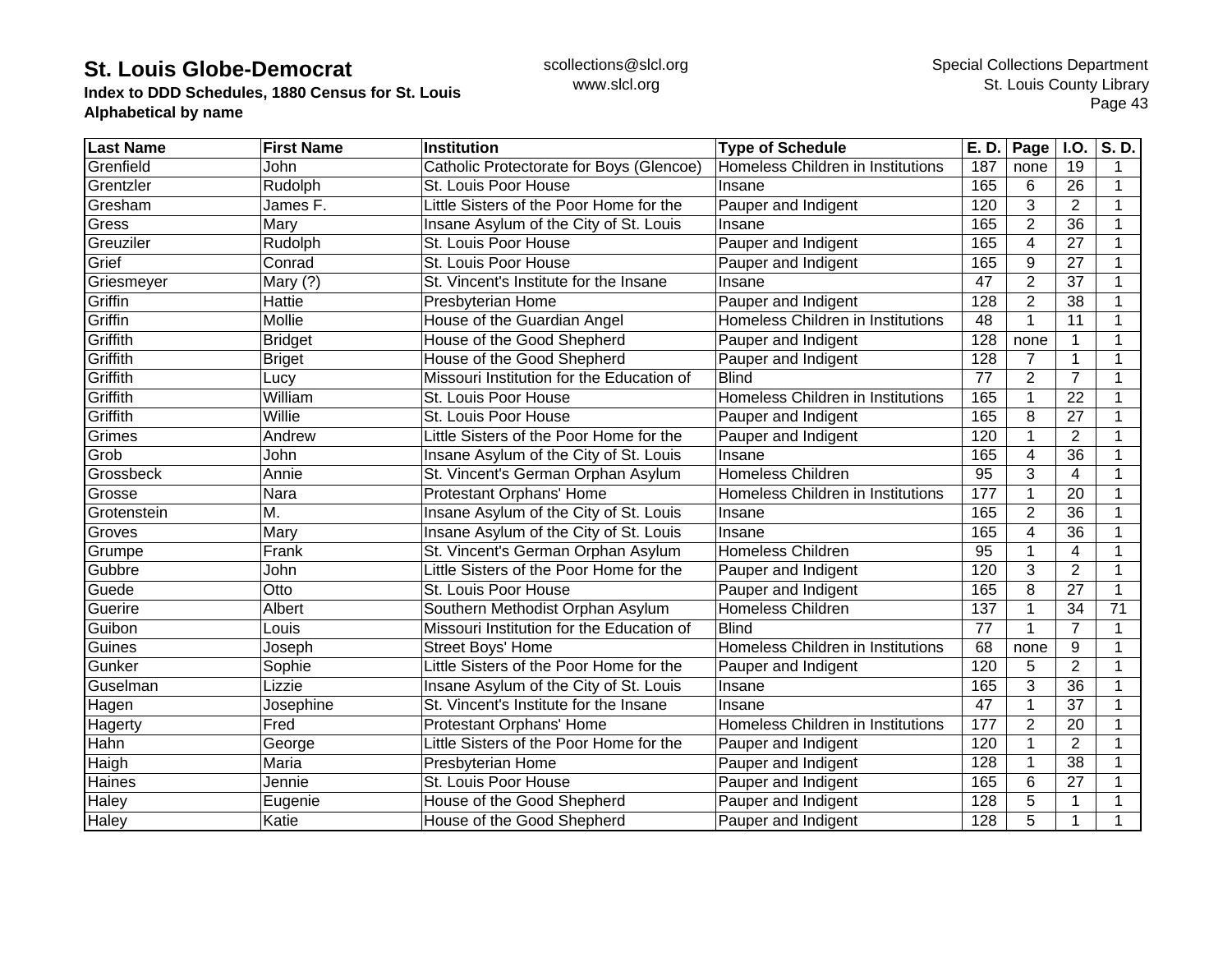**Index to DDD Schedules, 1880 Census for St. Louis Alphabetical by name**

| <b>Last Name</b>      | <b>First Name</b>    | <b>Institution</b>                        | <b>Type of Schedule</b>           | E. D.           | Page           | <b>I.O.</b>      | S.D.        |
|-----------------------|----------------------|-------------------------------------------|-----------------------------------|-----------------|----------------|------------------|-------------|
| <b>Haley</b>          | Michael              | St. Louis Poor House                      | Pauper and Indigent               | 165             |                | 27               | 1           |
| Half                  | Mary                 | House of the Good Shepherd                | Pauper and Indigent               | 128             | 4              | $\mathbf{1}$     | 1           |
| Hall                  | Edgar                | Missouri Institution for the Education of | <b>Blind</b>                      | 77              | 1              | $\overline{7}$   | 1           |
| Hall                  | Josephine            | Little Sisters of the Poor Home for the   | Pauper and Indigent               | 120             | 3              | 2                | 1           |
| Hall                  | Margaret             | Missouri Institution for the Education of | <b>Blind</b>                      | 77              |                | $\overline{7}$   | 1           |
| Hall                  | Patrick              | Little Sisters of the Poor Home for the   | Pauper and Indigent               | 120             | 3              | $\overline{2}$   |             |
| Hall                  | Sidney               | Catholic Protectorate for Boys (Glencoe)  | Homeless Children in Institutions | 187             | none           | $\overline{19}$  |             |
| Hallenberger          | Anna                 | German Evangelical Lutheran Orphan        | Homeless Children in Institutions | 170             | none           | $\overline{21a}$ | 1           |
| Hallenberger          | Ch.                  | German Evangelical Lutheran Orphan        | Homeless Children in Institutions | 170             | none           | 21a              |             |
| Hallwood              | F.                   | St. Louis Poor House                      | Pauper and Indigent               | 165             | 10             | 27               |             |
| Hally                 | Mary                 | House of the Good Shepherd                | Pauper and Indigent               | 128             | 6              | $\mathbf{1}$     | 1           |
| Halpin                | Joseph               | St. Louis Poor House                      | Insane                            | 165             | $\overline{2}$ | 26               | 1           |
| Hambrecht             | Anna                 | St. Louis Poor House                      | Pauper and Indigent               | 165             | 9              | 27               |             |
| Hamel                 | Joseph               | St. Louis Poor House                      | Insane                            | 165             | 3              | 26               | 1           |
| Hamilton              | Barbara              | St. Louis Poor House                      | Insane                            | 165             | 4              | 26               | 1           |
| Hamilton              | Mary                 | St. Vincent's German Orphan Asylum        | <b>Homeless Children</b>          | 95              | 3              | $\overline{4}$   | 1           |
| Hamilton              | Thedore              | St. Louis Poor House                      | Insane                            | 165             | 3              | 26               | 1           |
| Hammer                | Е.                   | <b>Girls Industrial Home</b>              | Homeless Children in Institutions | 74              | none           | 8                |             |
| Hammer                | Ē.                   | <b>Girls Industrial Home</b>              | Homeless Children in Institutions | 74              | $\overline{2}$ | 8                |             |
| Hamon                 | Maggie               | House of the Good Shepherd                | Pauper and Indigent               | 128             | 3              | $\mathbf{1}$     |             |
| Hamson                | Mary                 | St. Louis Poor House                      | Insane                            | 165             | 6              | 26               |             |
| Handley               | Jennie               | City Jail                                 | Inhabitants in Prison             | $\overline{7}$  | none           | 18               | 1           |
| Hann                  | Helen                | <b>Girls Industrial Home</b>              | Homeless Children in Institutions | 74              |                | 8                | 1           |
| Hann                  | Mollie               | <b>Girls Industrial Home</b>              | Homeless Children in Institutions | 74              |                | 8                | 1           |
| Hann                  | <b>Sallie</b>        | <b>Girls Industrial Home</b>              | Homeless Children in Institutions | $\overline{74}$ |                | 8                | 1           |
| Hanna                 | Ellen                | St. Joseph's Orphans' Home                | <b>Homeless Children</b>          | 153             |                | 30               | $\mathbf 1$ |
| Hanney                | Ben                  | Protestant Orphans' Home                  | Homeless Children in Institutions | 177             | $\overline{2}$ | 20               | 1           |
| Hanrahan              | Catharine            | House of the Good Shepherd                | Pauper and Indigent               | 128             | $\overline{2}$ | $\mathbf 1$      | 1           |
| Hanson                | Lizzie               | Insane Asylum of the City of St. Louis    | Insane                            | 165             | 3              | 36               | $\mathbf 1$ |
|                       | (illegible) (crossed |                                           |                                   |                 |                |                  |             |
| Hantoun (crossed out) | out)                 | Insane Asylum of the City of St. Louis    | Insane                            | 165             |                | 36               | 1           |
|                       |                      | St. Bridget's Half Orphan and Deaf and    |                                   |                 |                |                  |             |
| Haphis                | Mary                 | Dumb Asylum                               | <b>Homeless Children</b>          | 138             |                | 32               |             |
| Harack                | Mary                 | House of the Good Shepherd                | Pauper and Indigent               | 128             | 4              | 1                |             |
| Haraghty              | Magy                 | St. Mary's Female Orphan Asylum           | Homeless Children in Institutions | 36              | 11             | 14               |             |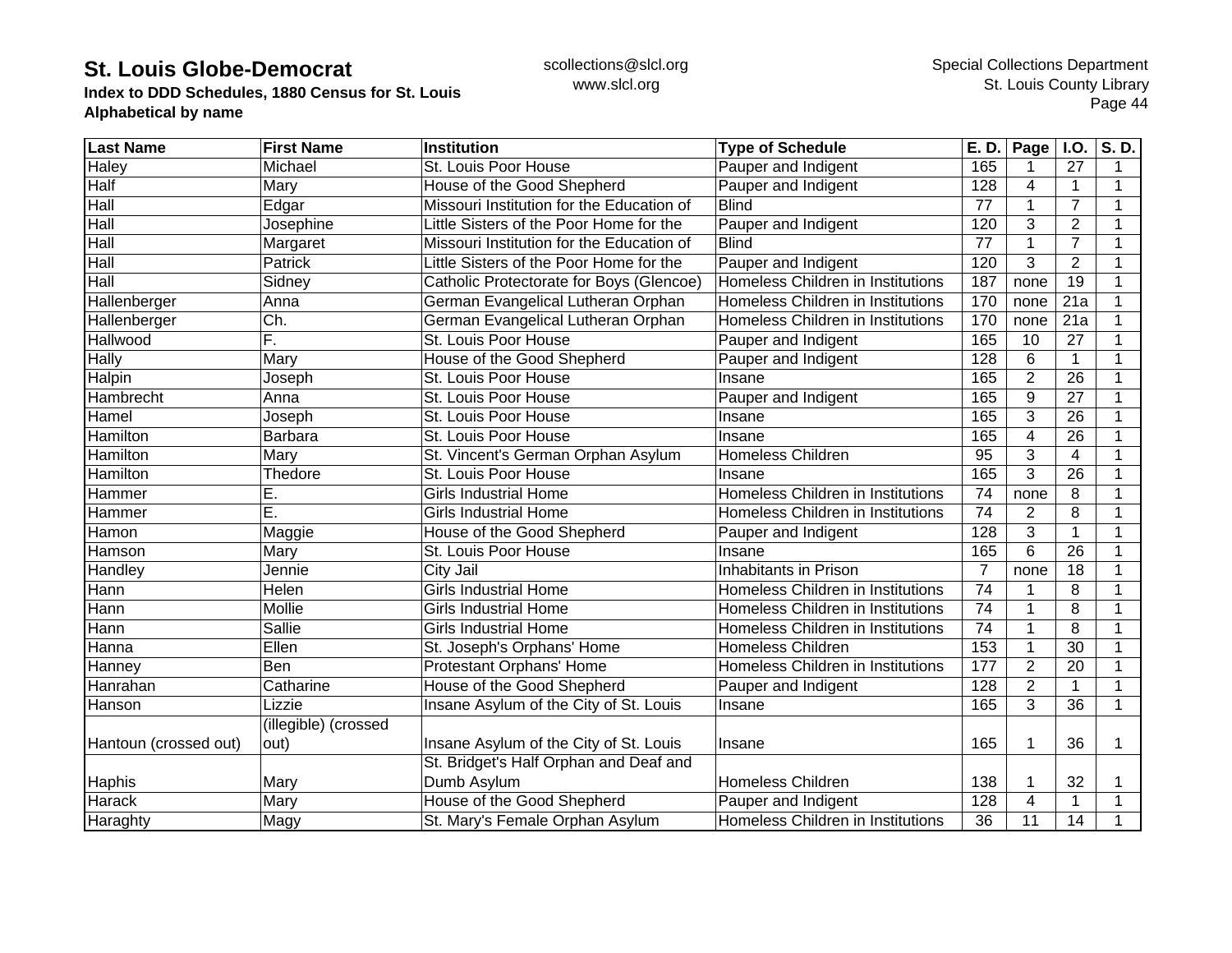**Index to DDD Schedules, 1880 Census for St. Louis Alphabetical by name**

| <b>Last Name</b> | <b>First Name</b>         | <b>Institution</b>                        | <b>Type of Schedule</b>           | E. D.            | Page           | I.O.            | S.D.         |
|------------------|---------------------------|-------------------------------------------|-----------------------------------|------------------|----------------|-----------------|--------------|
| Harbarch         | Theodore                  | St. Vincent's German Orphan Asylum        | <b>Homeless Children</b>          | 95               |                | 4               |              |
| Hardy            | М.                        | City Jail                                 | Inhabitants in Prison             | 7                | none           | 18              | 1            |
| Harmon           | Mary                      | House of the Good Shepherd                | Pauper and Indigent               | $\overline{128}$ | 3              | $\mathbf{1}$    | 1            |
| Harnette         | Catharine                 | Little Sisters of the Poor Home for the   | Pauper and Indigent               | 120              | 3              | $\overline{2}$  | 1            |
| Harris           | Anna                      | St. Louis Poor House                      | Insane                            | 165              | 5              | 26              | 1            |
| Harris           | Anna                      | St. Louis Poor House                      | Pauper and Indigent               | 165              | 3              | $\overline{27}$ | $\mathbf 1$  |
| Harris           | Bernhardt                 | St. Louis Poor House                      | Insane                            | 165              | 3              | 26              |              |
| Harris           | Henry                     | City Jail                                 | Inhabitants in Prison             | $\overline{7}$   | none           | 18              |              |
| Harris           | Jane                      | Missouri Institution for the Education of | <b>Blind</b>                      | 77               | $\overline{2}$ | $\overline{7}$  |              |
| Harris           | Mary                      | House of the Guardian Angel               | Homeless Children in Institutions | 48               | 1              | 11              |              |
| Harris           | Mary Ann                  | Presbyterian Home                         | Pauper and Indigent               | 128              | $\overline{2}$ | $\overline{38}$ |              |
| Harris           | Newton                    | Protestant Orphans' Home                  | Homeless Children in Institutions | 177              | $\overline{2}$ | $\overline{20}$ | $\mathbf 1$  |
|                  |                           | St. Ann's Widows' Home, Lying in          |                                   |                  |                |                 |              |
| Harrison         | Joseph                    | Hospital, and Foundling Asylum            | Homeless Children in Institutions | 36               | 5              | 13              |              |
| Harrison         | Mary                      | St. Louis Poor House                      | Pauper and Indigent               | 165              | 4              | 27              | 1            |
| Harrold          | Mary                      | St. Louis Poor House                      | Pauper and Indigent               | 165              | 5              | 27              |              |
| Hart             | <b>Bertha</b>             | House of the Good Shepherd                | Pauper and Indigent               | 128              | 3              | $\mathbf{1}$    | 1            |
| Hart             | George                    | Boys' and Girls' Industrial Home          | Homeless Children in Institutions | 15               | 1              | 17              |              |
| Hartigan         | Mary                      | Little Sisters of the Poor Home for the   | Pauper and Indigent               | 120              | 4              | $\overline{2}$  |              |
| Hartman          | <b>Bertha</b>             | Insane Asylum of the City of St. Louis    | Insane                            | 165              | 3              | 36              |              |
| Hartnett         | Eliza                     | St. Joseph's Convent of Mercy             | Homeless Children in Institutions | 78               | none           | 6               |              |
| Hartz            | Margaret                  | St. Louis Poor House                      | Pauper and Indigent               | 165              | 6              | $\overline{27}$ | 1            |
| Haslet           | М.                        | <b>Girls Industrial Home</b>              | Homeless Children in Institutions | 74               | 1              | 8               | 1            |
| Haslett          | $\overline{\mathsf{M}}$ . | <b>Girls Industrial Home</b>              | Homeless Children in Institutions | 74               | none           | 8               |              |
| Hassett          | Will                      | Catholic Protectorate for Boys (Glencoe)  | Homeless Children in Institutions | 187              | none           | $\overline{19}$ |              |
| Hassler          | Anna                      | House of the Good Shepherd                | Pauper and Indigent               | 128              | 5              | 1               |              |
| Hassler          | Julia                     | House of the Good Shepherd                | Pauper and Indigent               | 128              | $\overline{5}$ | $\mathbf{1}$    | $\mathbf{1}$ |
| Hassler          | Mary                      | House of the Good Shepherd                | Pauper and Indigent               | 128              | 5              | $\mathbf{1}$    | 1            |
| Hastings         | <b>Bridget</b>            | St. Vincent's Institute for the Insane    | Insane                            | 47               | 3              | 37              | 1            |
| Hatters [Waters] | Annie                     | House of the Good Shepherd                | Pauper and Indigent               | 128              | 6              | $\mathbf{1}$    | 1            |
| Hatton           | Lottie                    | St. Louis Poor House                      | Insane                            | 165              | 4              | 26              |              |
| Hattons          | <b>Bulah</b>              | Episcopal Orphans' Home                   | <b>Homeless Children</b>          | 146              | 1              | $\overline{31}$ |              |
| Haugh            | Ernest                    | Presbyterian Home                         | Pauper and Indigent               | 128              | 1              | 38              |              |
| Haugh            | Josie                     | Presbyterian Home                         | Pauper and Indigent               | 128              |                | 38              |              |
| Hauser           | Jane                      | St. Louis Poor House                      | Pauper and Indigent               | 165              | 6              | 27              | 1            |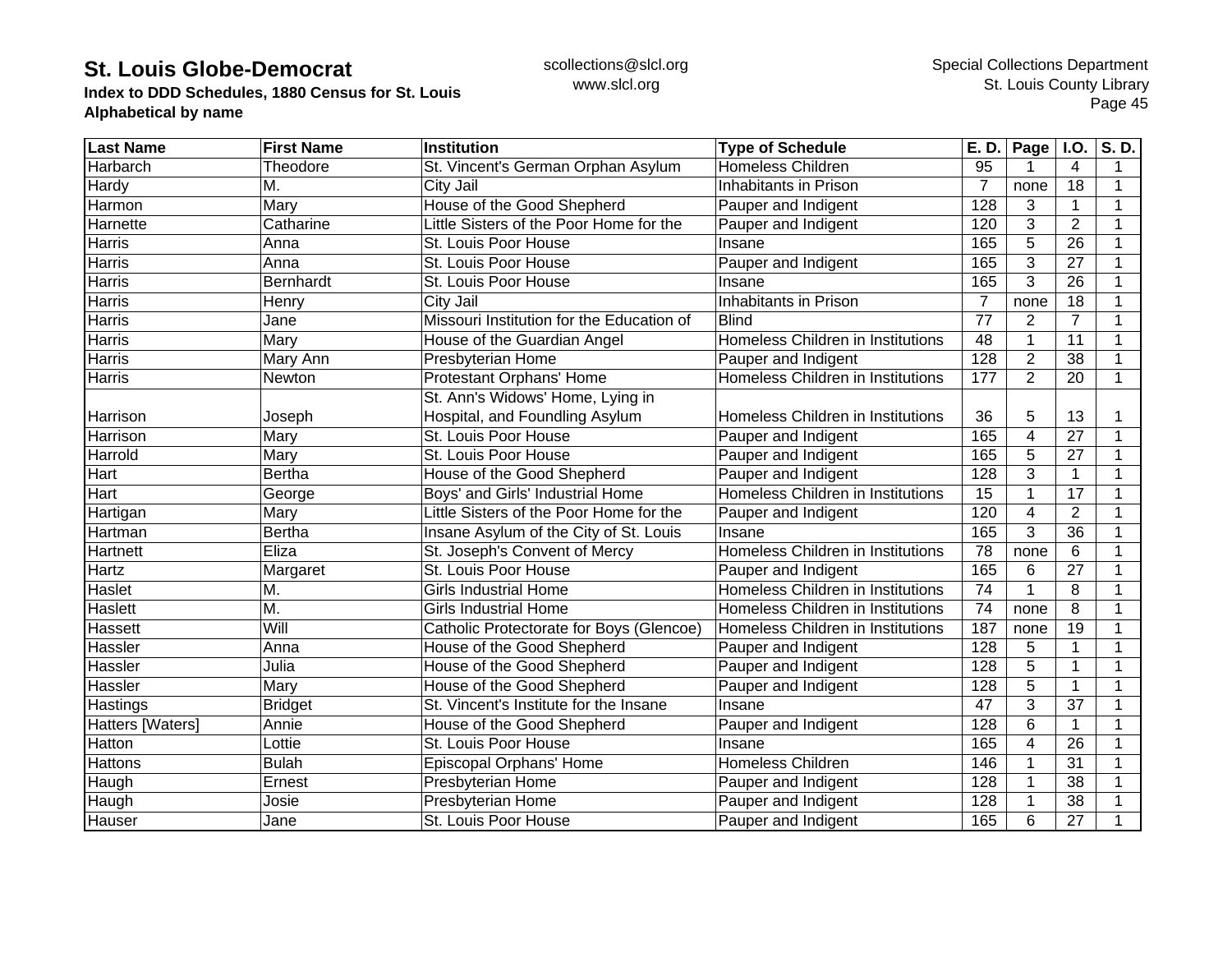**Index to DDD Schedules, 1880 Census for St. Louis Alphabetical by name**

| <b>Last Name</b>     | <b>First Name</b>     | <b>Institution</b>                                          | <b>Type of Schedule</b>           | E. D.          | Page           | <b>I.O.</b>     | S.D.         |
|----------------------|-----------------------|-------------------------------------------------------------|-----------------------------------|----------------|----------------|-----------------|--------------|
| Hauser               | Johana                | St. Louis Poor House                                        | Insane                            | 165            | 3              | 26              | 1            |
| Hausman              | Edward                | St. Vincent's German Orphan Asylum                          | <b>Homeless Children</b>          | 95             |                | $\overline{4}$  | 1            |
| Haverstack           | Henry                 | St. Louis Poor House                                        | Pauper and Indigent               | 165            | 3              | 27              | 1            |
| Havey                | Pat                   | Catholic Protectorate for Boys (Glencoe)                    | Homeless Children in Institutions | 187            | none           | 19              | 1            |
| <b>Hawkins</b>       | Mary                  | St. Mary's Female Orphan Asylum                             | Homeless Children in Institutions | 36             | 9              | 14              | 1            |
| Hay                  | John                  | City Jail                                                   | Inhabitants in Prison             | $\overline{7}$ | none           | 18              | $\mathbf{1}$ |
|                      |                       | Insane Asylum of St. Louis and St. Louis                    |                                   |                |                |                 |              |
| Hayden               | Lavina                | Poor House                                                  | Idiots                            | 165            |                | 25              |              |
| Hayden (crossed out) | Lavinia (crossed out) | Insane Asylum of the City of St. Louis                      | Insane                            | 165            | $\overline{2}$ | 36              |              |
| Hayes                | Ellen                 | Presbyterian Home                                           | Pauper and Indigent               | 128            |                | 38              |              |
| Hayes                | Ellen                 | St. Philomena's Industrial and Day School Homeless Children |                                   | 135            | $\overline{2}$ | 35              |              |
| Hayes                | Timothy               | Little Sisters of the Poor Home for the                     | Pauper and Indigent               | 120            |                | $\overline{2}$  | 1            |
| Hayse                | Eliza                 | St. Joseph's Convent of Mercy                               | Homeless Children in Institutions | 78             | none           | 6               |              |
| Haywood              | Harriet               | St. Louis Poor House                                        | Pauper and Indigent               | 165            |                | 27              | 1            |
| Head                 | Anna                  | St. Louis Poor House                                        | Insane                            | 165            | 5              | 26              | 1            |
| Heafy                | Daniel                | Little Sisters of the Poor Home for the                     | Pauper and Indigent               | 120            |                | 2               | 1            |
| Healey               | John S.               | Insane Asylum of the City of St. Louis                      | Insane                            | 165            | 5              | 36              | 1            |
| Healey               | Martin                | Little Sisters of the Poor Home for the                     | Pauper and Indigent               | 120            |                | $\overline{2}$  |              |
| Healey               | Sarah                 | St. Louis Poor House                                        | Insane                            | 165            | $\overline{2}$ | 26              | 1            |
| Healy                | John                  | Catholic Protectorate for Boys (Glencoe)                    | Homeless Children in Institutions | 187            | none           | 19              | 1            |
| Healy                | Thomas                | Catholic Protectorate for Boys (Glencoe)                    | Homeless Children in Institutions | 187            | none           | 19              | 1            |
| Healy                | William               | Insane Asylum of the City of St. Louis                      | Insane                            | 165            | 6              | $\overline{36}$ | 1            |
| Hearn                | Lizzie O.             | House of the Good Shepherd                                  | Pauper and Indigent               | 128            |                | $\mathbf{1}$    | 1            |
| Hebel                | <b>Bertha</b>         | St. Joseph's Orphans' Home                                  | <b>Homeless Children</b>          | 153            |                | 30              | 1            |
| Hebel                | Emma                  | St. Joseph's Orphans' Home                                  | <b>Homeless Children</b>          | 153            |                | 30              | 1            |
| Hecker               | Rose                  | Home of the Friendless or Old Widows'                       | Pauper and Indigent               | 155            |                | 29              | 1            |
| Hefferer             | Joseph                | German General Protestant Orphans'                          | <b>Homeless Children</b>          | 157            |                | 28              | 1            |
| Hefferer             | William               | German General Protestant Orphans'                          | <b>Homeless Children</b>          | 157            |                | 28              | 1            |
| Heffern              | Maggy                 | St. Mary's Female Orphan Asylum                             | Homeless Children in Institutions | 36             | 10             | 14              | 1            |
| Heffernon            | Johanna               | St. Philomena's Industrial and Day School Homeless Children |                                   | 135            | 2              | 35              | 1            |
| <b>Hefren</b>        | Mary                  | St. Philomena's Industrial and Day School Homeless Children |                                   | 135            | $\overline{2}$ | 35              |              |
| Heidelberg           | Clara                 | St. Louis Poor House                                        | Pauper and Indigent               | 165            | 9              | 27              |              |
| <b>Heifer</b>        | Thomas                | Little Sisters of the Poor Home for the                     | Pauper and Indigent               | 120            | $\overline{2}$ | $\overline{2}$  |              |
| Heigh                | Winiford              | Little Sisters of the Poor Home for the                     | Pauper and Indigent               | 120            | 4              | $\overline{2}$  |              |
| Heinbacher           | F.                    | Insane Asylum of the City of St. Louis                      | Insane                            | 165            | 6              | 36              |              |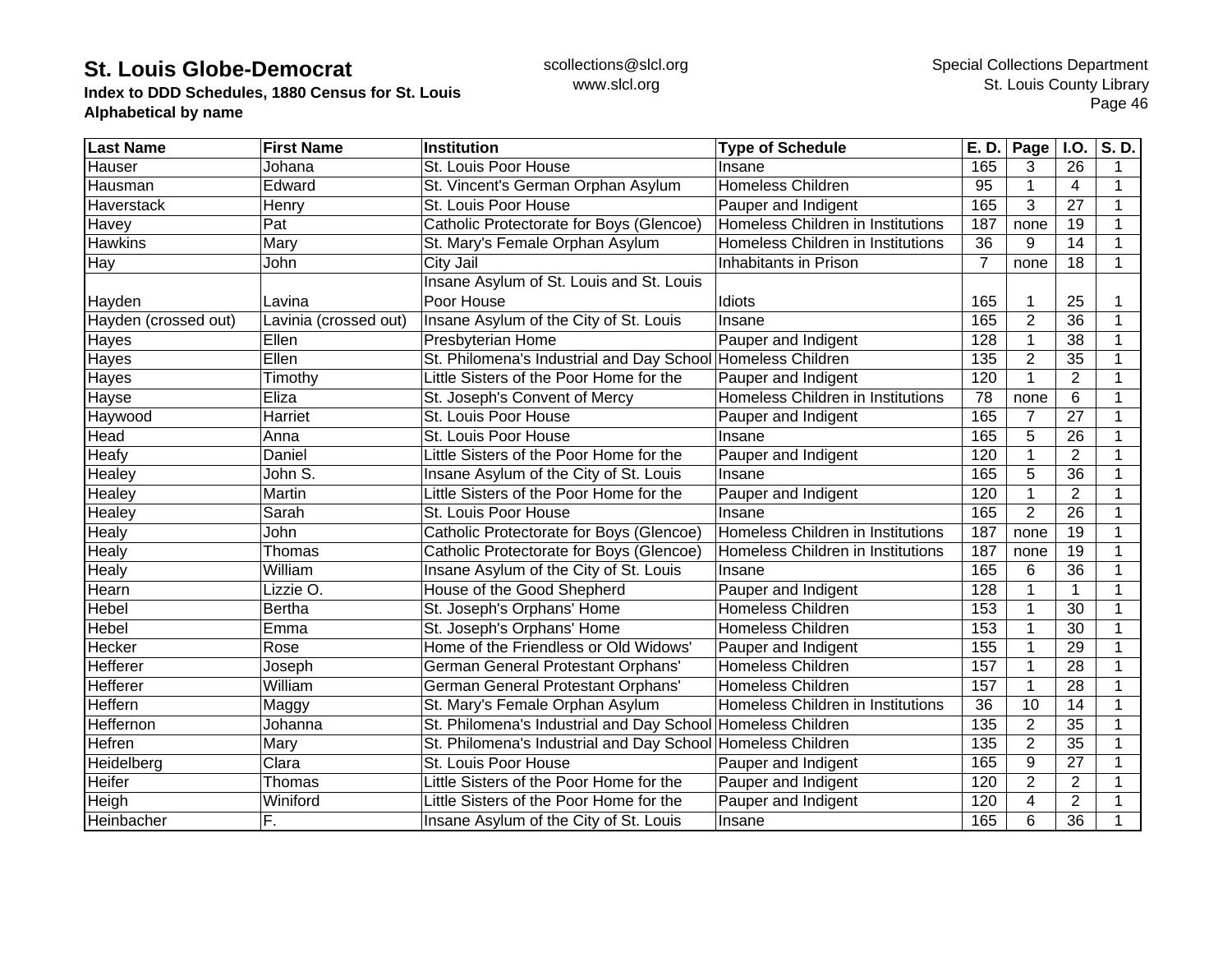**Index to DDD Schedules, 1880 Census for St. Louis Alphabetical by name**

| <b>Last Name</b>     | <b>First Name</b>  | <b>Institution</b>                                          | <b>Type of Schedule</b>           | E. D.           | Page $ $ I.O.   |                 | S.D.         |
|----------------------|--------------------|-------------------------------------------------------------|-----------------------------------|-----------------|-----------------|-----------------|--------------|
| Heine                | Elsbeth            | German Evangelical Lutheran Orphan                          | Homeless Children in Institutions | 170             | none            | 21a             | 1            |
| Heine                | Henry              | Little Sisters of the Poor Home for the                     | Pauper and Indigent               | 120             | 3               | $\overline{2}$  | $\mathbf 1$  |
| <b>Heinroch</b>      | Lotta              | German General Protestant Orphans'                          | <b>Homeless Children</b>          | 157             | 1               | 28              | 1            |
| Heiser               | Christian          | St. Louis Poor House                                        | Insane                            | 165             | 5               | 26              | $\mathbf 1$  |
|                      | Christian (crossed |                                                             |                                   |                 |                 |                 |              |
| Heiser (crossed out) | out)               | St. Louis Poor House                                        | Pauper and Indigent               | 165             |                 | 27              |              |
| Helnike              | Kate               | Missouri Institution for the Education of                   | <b>Blind</b>                      | 77              | 1               | $\overline{7}$  | 1            |
| Hembt                | Ida                | St. Vincent's German Orphan Asylum                          | Homeless Children                 | 95              | 3               | 4               |              |
| Hembt                | Jacob              | St. Vincent's German Orphan Asylum                          | <b>Homeless Children</b>          | $\overline{95}$ |                 | $\overline{4}$  |              |
| Hendrickson          | Henry              | St. Louis Poor House                                        | Insane                            | 165             | $\overline{2}$  | $\overline{26}$ |              |
| Hendrix              | Lilly              | Missouri Institution for the Education of                   | <b>Blind</b>                      | 77              | $\overline{2}$  | $\overline{7}$  | 1            |
| Henely               | Kate               | St. Louis Poor House                                        | Insane                            | 165             |                 | $\overline{26}$ | 1            |
| Henequin             | John               | Insane Asylum of the City of St. Louis                      | Insane                            | 165             | 6               | 36              | 1            |
| Hennessey            | Annie              | St. Joseph's Convent of Mercy                               | Homeless Children in Institutions | 78              | none            | 6               | 1            |
| Hennessey            | Mary               | St. Joseph's Convent of Mercy                               | Homeless Children in Institutions | $\overline{78}$ | none            | 6               | 1            |
| Hennessy             | Mary               | St. Philomena's Industrial and Day School Homeless Children |                                   | 135             |                 | 35              | 1            |
| Hennesy              | Mary A.            | St. Vincent's Institute for the Insane                      | Insane                            | 47              | 3               | 37              | 1            |
| <b>Henrichs</b>      | Sophia             | House of the Good Shepherd                                  | Pauper and Indigent               | 128             | 6               | $\mathbf{1}$    | 1            |
| Henry                | R. W.              | Insane Asylum of the City of St. Louis                      | Insane                            | 165             | 5               | 36              |              |
| Henstrone            | Louis              | St. Louis Poor House                                        | Insane                            | 165             |                 | 26              | 1            |
| Herman               | Rose               | St. Louis Poor House                                        | Pauper and Indigent               | 165             | $\overline{7}$  | $\overline{27}$ |              |
| Hermann              | August             | St. Louis Poor House                                        | Pauper and Indigent               | 165             | 9               | 27              | 1            |
| Hermann              | Peter              | Little Sisters of the Poor Home for the                     | Pauper and Indigent               | 120             | $\overline{2}$  | $\overline{2}$  | 1            |
| Hermansmeyer         | F.                 | Insane Asylum of the City of St. Louis                      | Insane                            | 165             | 6               | $\overline{36}$ | 1            |
| Hern                 | Fredericka         | St. Louis Poor House                                        | Pauper and Indigent               | 165             | $\overline{10}$ | $\overline{27}$ | $\mathbf{1}$ |
|                      |                    | Insane Asylum of St. Louis and St. Louis                    |                                   |                 |                 |                 |              |
| Heron (crossed out)  | Jane (crossed out) | Poor House                                                  | Idiots                            | 165             |                 | 25              | 1            |
| Herwig               | Charles            | St. Louis Poor House                                        | Insane                            | 165             | 6               | 26              | 1            |
| Herwig               | Charles            | St. Louis Poor House                                        | Pauper and Indigent               | 165             | 3               | 27              | 1            |
| Herzing              | Anna               | St. Vincent's German Orphan Asylum                          | <b>Homeless Children</b>          | 95              | 3               | $\overline{4}$  |              |
| Herzing              | George             | St. Vincent's German Orphan Asylum                          | Homeless Children                 | 95              |                 | 4               |              |
| Herzing              | John               | St. Vincent's German Orphan Asylum                          | Homeless Children                 | $\overline{95}$ |                 | 4               |              |
| Herzing              | Maria              | St. Louis Poor House                                        | Insane                            | 165             | 6               | 26              | 1            |
| Herzing              | Maria              | St. Louis Poor House                                        | Pauper and Indigent               | 165             | 4               | 27              |              |
| Hesel                | Anna               | St. Louis Poor House                                        | Pauper and Indigent               | 165             | $\overline{2}$  | 27              |              |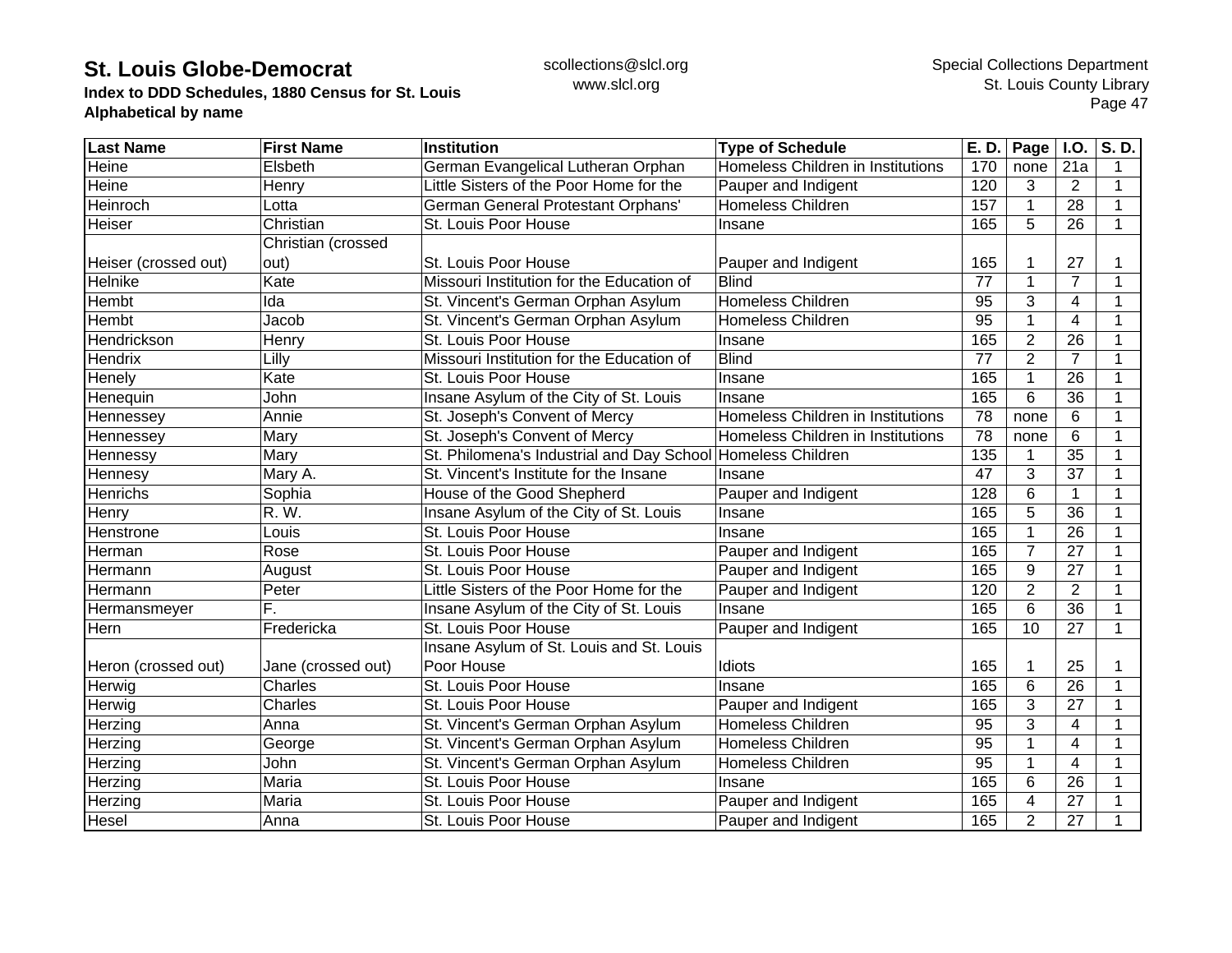**Index to DDD Schedules, 1880 Census for St. Louis Alphabetical by name**

| <b>Last Name</b> | <b>First Name</b> | <b>Institution</b>                        | <b>Type of Schedule</b>           | E. D.            | Page $ $ I.O.  |                 | S.D.         |
|------------------|-------------------|-------------------------------------------|-----------------------------------|------------------|----------------|-----------------|--------------|
| Hesh             | Jacob             | St. Vincent's German Orphan Asylum        | <b>Homeless Children</b>          | 95               |                | 4               | 1            |
| Hesh             | John              | St. Vincent's German Orphan Asylum        | Homeless Children                 | 95               |                | 4               | 1            |
| Hess             | Max               | St. Louis Poor House                      | Pauper and Indigent               | 165              | 5              | 27              | 1            |
| Hessemer         | Eddy              | German Evangelical Lutheran Orphan        | Homeless Children in Institutions | 170              | none           | 21a             | 1            |
| Hester           | Mary              | St. Joseph's Convent of Mercy             | Homeless Children in Institutions | 78               | none           | 6               | 1            |
| Heyer            | Catherine         | Insane Asylum of the City of St. Louis    | Insane                            | 165              | $\overline{2}$ | 36              | 1            |
| Heymann          | C.                | City Jail                                 | Inhabitants in Prison             | $\overline{7}$   | none           | 18              | 1            |
| Hibert           | Agnes             | St. Louis Poor House                      | Insane                            | 165              | 7              | 26              |              |
| <b>Hibut</b>     | Agnes             | St. Louis Poor House                      | Pauper and Indigent               | 165              | 6              | $\overline{27}$ |              |
| Hickey           | Annie             | St. Joseph's Orphans' Home                | <b>Homeless Children</b>          | 153              |                | 30              |              |
| Hickey           | John              | St. Louis Poor House                      | Pauper and Indigent               | 165              | $\overline{7}$ | 27              | $\mathbf{1}$ |
|                  |                   | St. Ann's Widows' Home, Lying in          |                                   |                  |                |                 |              |
| Hickman          | Lulu              | Hospital, and Foundling Asylum            | Pauper and Indigent               | 36               |                | 13              | 1            |
| <b>Hicks</b>     | Ben               | City Jail                                 | Inhabitants in Prison             | 7                | none           | 18              | 1            |
| <b>Hicks</b>     | Margaret          | Little Sisters of the Poor Home for the   | Pauper and Indigent               | 120              | 4              | $\overline{2}$  | 1            |
| Higgins          | <b>Bridget</b>    | St. Louis Poor House                      | Pauper and Indigent               | 165              | 6              | 27              | 1            |
| Higgins          | Homer             | Insane Asylum of the City of St. Louis    | Insane                            | 165              | 1              | 36              | 1            |
| Higgins          | Isabella          | St. Louis Poor House                      | Pauper and Indigent               | 165              | 9              | 27              | 1            |
| Higgins          | Maggie            | House of the Good Shepherd                | Pauper and Indigent               | 128              | 5              | $\mathbf{1}$    |              |
| Higgins          | Mamie             | House of the Good Shepherd                | Pauper and Indigent               | 128              | 5              | $\mathbf{1}$    | 1            |
| Higgins          | Margaret          | St. Vincent's Institute for the Insane    | Insane                            | 47               | 3              | 37              | 1            |
|                  |                   | St. Ann's Widows' Home, Lying in          |                                   |                  |                |                 |              |
| Higgins          | Mary              | Hospital, and Foundling Asylum            | Pauper and Indigent               | 36               |                | 13              |              |
| Higley           | Mary              | House of the Good Shepherd                | Pauper and Indigent               | $\overline{128}$ |                | $\mathbf{1}$    | 1            |
| Hildebrand       | E.                | St. Louis Poor House                      | Insane                            | 165              | 5              | $\overline{26}$ | 1            |
| Hilden           | Gertrude          | St. Louis Poor House                      | Pauper and Indigent               | 165              | 8              | 27              | 1            |
| Hilderbrand      | Ē.                | St. Louis Poor House                      | Pauper and Indigent               | 165              | $\overline{2}$ | 27              | $\mathbf 1$  |
| Hill             | (none)            | Presbyterian Home                         | Pauper and Indigent               | 128              | 1              | 38              | 1            |
| Hill             | <b>Beatrice</b>   | House of the Good Shepherd                | Pauper and Indigent               | 128              | 3              | 1               | 1            |
| Hill             | Joseph            | Insane Asylum of the City of St. Louis    | Insane                            | 165              | 5              | 36              | 1            |
| Hill             | Luke              | Little Sisters of the Poor Home for the   | Pauper and Indigent               | 120              |                | $\overline{2}$  |              |
| Hillgosh         | Peter             | Little Sisters of the Poor Home for the   | Pauper and Indigent               | 120              | $\overline{2}$ | $\overline{2}$  |              |
| Hilmer           | John              | Missouri Institution for the Education of | <b>Blind</b>                      | 77               |                | $\overline{7}$  | 1            |
|                  |                   | St. Bridget's Half Orphan and Deaf and    |                                   |                  |                |                 |              |
| <b>Hindrecks</b> | Maude             | Dumb Asylum                               | <b>Homeless Children</b>          | 138              |                | 32              |              |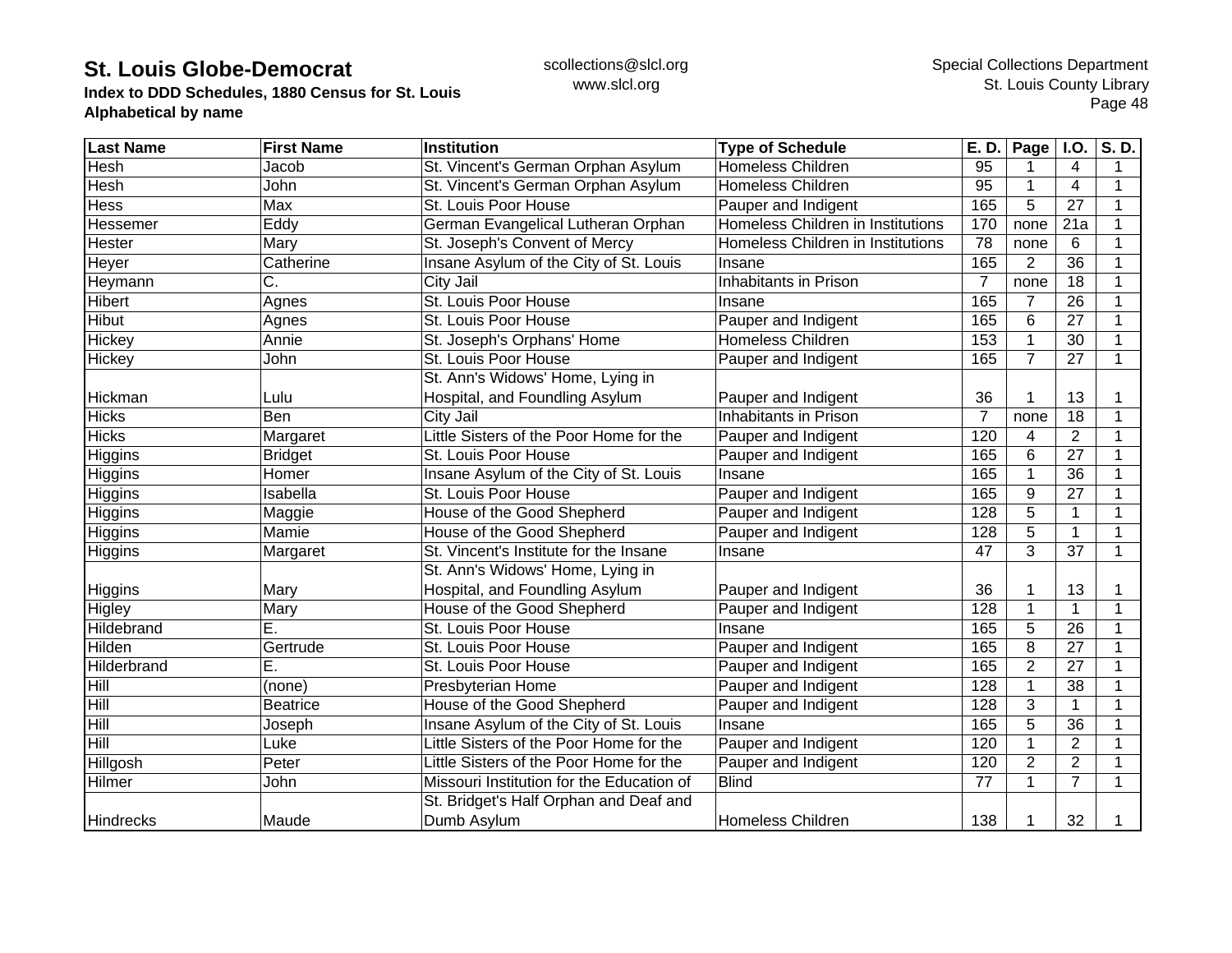**Index to DDD Schedules, 1880 Census for St. Louis Alphabetical by name**

| <b>Last Name</b> | <b>First Name</b> | <b>Institution</b>                                          | <b>Type of Schedule</b>           | E. D.           | Page           | <b>I.O.</b>     | $\overline{\mathsf{S}}$ . D. |
|------------------|-------------------|-------------------------------------------------------------|-----------------------------------|-----------------|----------------|-----------------|------------------------------|
| <b>Hines</b>     | Annie             | House of the Good Shepherd                                  | Pauper and Indigent               | 128             | 1              | 1               | 1                            |
| <b>Hines</b>     | Michael           | Insane Asylum of the City of St. Louis                      | Insane                            | 165             | 6              | 36              | $\mathbf 1$                  |
| <b>Hink</b>      | Jennie            | House of the Good Shepherd                                  | Pauper and Indigent               | 128             | 1              | 1               | 1                            |
| Hinten           | <b>Nina</b>       | Protestant Orphans' Home                                    | Homeless Children in Institutions | 177             | $\overline{2}$ | 20              | $\overline{1}$               |
| Hoar             | Annie             | House of the Good Shepherd                                  | Pauper and Indigent               | 128             | 5              | $\mathbf 1$     | 1                            |
| <b>Hochins</b>   | Frank             | Insane Asylum of the City of St. Louis                      | Insane                            | 165             | 6              | 36              |                              |
| <b>Hock</b>      | Joseph            | St. Vincent Institute for Insane (Charity                   | Pauper and Indigent               | 47              | none           | 12              |                              |
| <b>Hock</b>      | Joseph L.         | St. Vincent's Institute for the Insane                      | Insane                            | 47              | $\overline{2}$ | 37              |                              |
| Hodekkin         | Emily J.          | Insane Asylum of the City of St. Louis                      | Insane                            | 165             | $\overline{2}$ | $\overline{36}$ |                              |
| Hoefer           | Tilly             | House of the Good Shepherd                                  | Pauper and Indigent               | 128             | 5              | 1               |                              |
| Hoertherr (?)    | Pauline           | St. Vincent's German Orphan Asylum                          | <b>Homeless Children</b>          | 95              | 3              | 4               |                              |
| Hofer            | <b>Bertha</b>     | German Evangelical Lutheran Orphan                          | Homeless Children in Institutions | 170             | none           | 21a             |                              |
| Hoffman          | Annie             | Insane Asylum of the City of St. Louis                      | Insane                            | 165             | $\overline{2}$ | 36              |                              |
| Hoffman          | Barbara           | Little Sisters of the Poor Home for the                     | Pauper and Indigent               | 120             | 5              | $\overline{2}$  |                              |
| Hoffman          | C.                | St. Louis Poor House                                        | Insane                            | 165             | 5              | $\overline{26}$ | 1                            |
| Hoffman          | Elizabeth         | St. Louis Poor House                                        | Pauper and Indigent               | 165             | $\overline{2}$ | 27              |                              |
| Hoffman          | Frank             | Protestant Orphans' Home                                    | Homeless Children in Institutions | 177             | 1              | 20              |                              |
| Hoffman          | George            | Insane Asylum of the City of St. Louis                      | Insane                            | 165             | 6              | 36              |                              |
| Hoffman          | Jasper            | Protestant Orphans' Home                                    | Homeless Children in Institutions | 177             | 1              | 20              |                              |
| Hoffman          | Josephine         | St. Vincent's German Orphan Asylum                          | <b>Homeless Children</b>          | 95              | 3              | 4               |                              |
| Hoffman          | Josie             | St. Vincent's German Orphan Asylum                          | Homeless Children                 | 95              | 1              | 4               |                              |
| Hoffmann         | Hariet            | House of the Good Shepherd                                  | Pauper and Indigent               | 128             | $\overline{2}$ | 1               |                              |
| Hoffmaster       | Lucy              | House of the Good Shepherd                                  | Pauper and Indigent               | 128             | $6\phantom{1}$ | $\mathbf{1}$    |                              |
| Hogan            | Catharine         | St. Vincent Institute for Insane (Charity                   | Pauper and Indigent               | 47              | none           | $\overline{12}$ | $\mathbf 1$                  |
| Hogan            | Catherine         | St. Vincent's Institute for the Insane                      | Insane                            | 47              | $\overline{2}$ | $\overline{37}$ | $\mathbf 1$                  |
| Hogan            | James             | Catholic Protectorate for Boys (Glencoe)                    | Homeless Children in Institutions | 187             | none           | 19              |                              |
| Hogan            | Mat               | St. Philomena's Industrial and Day School Homeless Children |                                   | 135             | 1              | $\overline{35}$ |                              |
| Hoggatt          | Anthony           | St. Vincent's Institute for the Insane                      | Insane                            | 47              | $\overline{2}$ | 37              |                              |
| Hohlinger        | Josephine         | St. Joseph's Convent of Mercy                               | Homeless Children in Institutions | 78              | none           | 6               |                              |
| Holber           | Louise            | German Evangelical Lutheran Hospital                        | Pauper and Indigent Inhabitants   | 65              | none           | 10              |                              |
| Holderbecken     | Peter             | St. Vincent's German Orphan Asylum                          | <b>Homeless Children</b>          | $\overline{95}$ |                | $\overline{4}$  |                              |
| Holland          | Ellen             | St. Philomena's Industrial and Day School                   | Homeless Children                 | 135             | $\overline{2}$ | $\overline{35}$ |                              |
| Holland          | Mamie             | Presbyterian Home                                           | Pauper and Indigent               | 128             | 3              | 38              |                              |
| Holland          | Mary              | St. Mary's Female Orphan Asylum                             | Homeless Children in Institutions | 36              | 10             | 14              |                              |
| Hollener         | Mary              | House of the Good Shepherd                                  | Pauper and Indigent               | 128             | 5              | 1               |                              |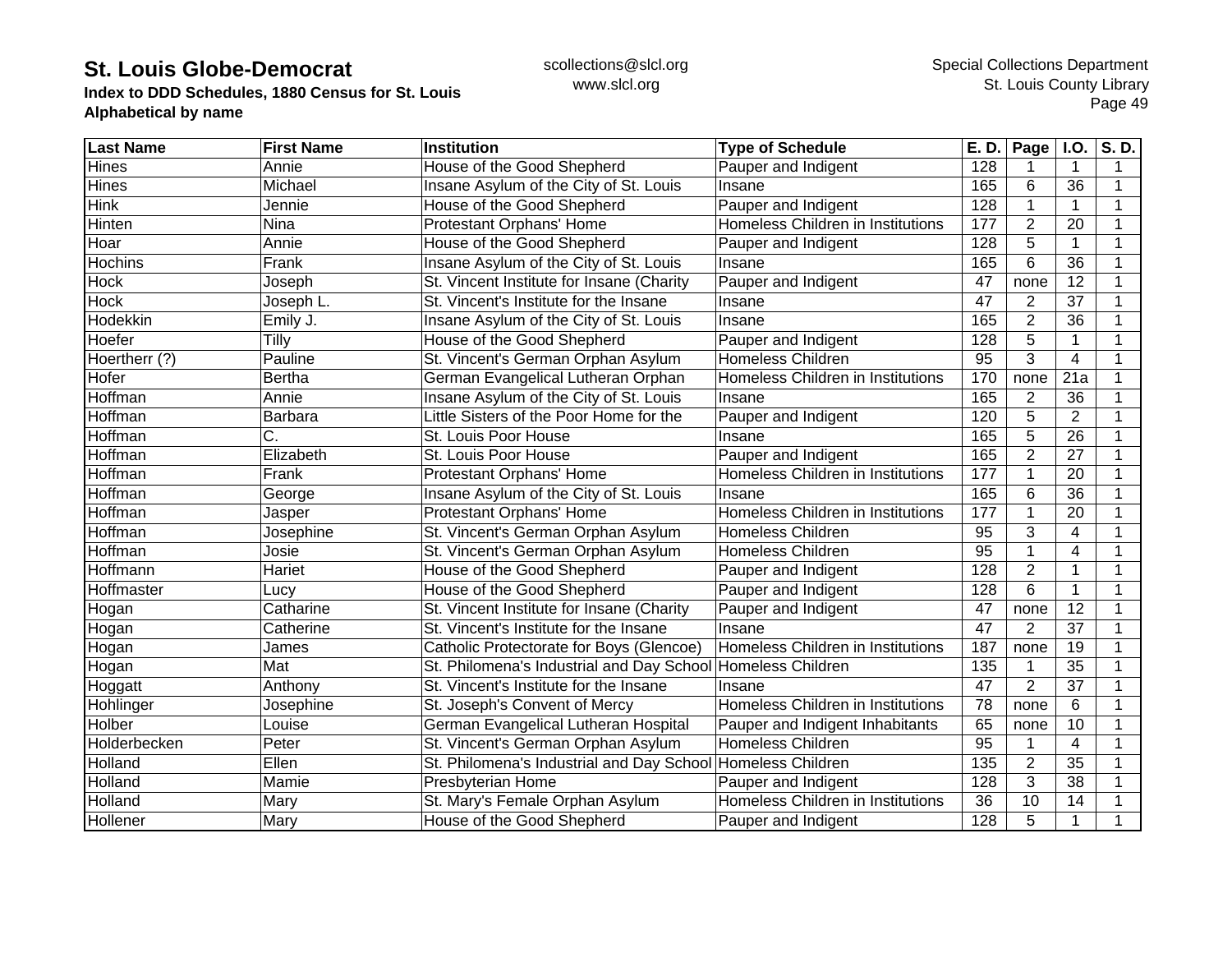**Index to DDD Schedules, 1880 Census for St. Louis Alphabetical by name**

| <b>Last Name</b>   | <b>First Name</b>  | <b>Institution</b>                        | <b>Type of Schedule</b>           | E. D. | <b>Page</b>    | <b>I.O.</b>     | S.D.        |
|--------------------|--------------------|-------------------------------------------|-----------------------------------|-------|----------------|-----------------|-------------|
| Holmes             | Milton             | Southern Methodist Orphan Asylum          | <b>Homeless Children</b>          | 137   |                | 34              | 71          |
| Homer              | Mathilda           | St. Louis Poor House                      | Insane                            | 165   | 3              | 26              | 1           |
| Honchild           | Е.                 | Insane Asylum of the City of St. Louis    | Insane                            | 165   |                | 36              | 1           |
| Honneesey          | Lizzie             | House of the Good Shepherd                | Pauper and Indigent               | 128   | none           | $\mathbf{1}$    | 1           |
| Hood               | Margaret           | Insane Asylum of the City of St. Louis    | Insane                            | 165   |                | 36              | 1           |
| Hood               | Mattie             | Episcopal Orphans' Home                   | Homeless Children                 | 146   | 1              | 31              |             |
| Hoofsteter         | Ē.                 | St. Louis Poor House                      | Pauper and Indigent               | 165   | $\overline{2}$ | 27              |             |
| Hoore              | Edward             | St. Vincent's Institute for the Insane    | Insane                            | 47    | $\overline{2}$ | 37              |             |
| Hoosie             | K.                 | <b>Girls Industrial Home</b>              | Homeless Children in Institutions | 74    | none           | 8               |             |
| Hop                | John H.            | St. Louis Poor House                      | <b>Blind</b>                      | 165   |                | 24              | 1           |
| Hop                | John H.            | St. Louis Poor House                      | Pauper and Indigent               | 165   |                | 27              | 1           |
| Horan              | Anne               | House of the Good Shepherd                | Pauper and Indigent               | 128   |                | $\mathbf{1}$    |             |
| Horan              | Johanna            | House of the Good Shepherd                | Pauper and Indigent               | 128   | 8              | $\mathbf{1}$    |             |
| Horan              | Patrick            | St. Louis Poor House                      | <b>Blind</b>                      | 165   |                | 24              |             |
| Horan              | Patrick            | St. Louis Poor House                      | Pauper and Indigent               | 165   | 8              | 27              |             |
| Horchert           | Emma               | German General Protestant Orphans'        | <b>Homeless Children</b>          | 157   | 1              | 28              | 1           |
| Horchert           | Ernst              | <b>German General Protestant Orphans'</b> | Homeless Children                 | 157   | 1              | 28              |             |
| Horchert           | Herman             | German General Protestant Orphans'        | <b>Homeless Children</b>          | 157   |                | 28              |             |
| Horn               | Ellen              | <b>Girls Industrial Home</b>              | Homeless Children in Institutions | 74    | none           | 8               |             |
| Horn               | John               | St. Louis Poor House                      | Pauper and Indigent               | 165   | 10             | $\overline{27}$ |             |
| Horn               | Mollie             | <b>Girls Industrial Home</b>              | Homeless Children in Institutions | 74    | none           | 8               |             |
| Horn               | Sallie             | <b>Girls Industrial Home</b>              | Homeless Children in Institutions | 74    | none           | 8               | 1           |
| Horn (crossed out) | John (crossed out) | St. Louis Poor House                      | Pauper and Indigent               | 165   | $\overline{2}$ | $\overline{27}$ | $\mathbf 1$ |
| Hornung            | Sebastian          | Little Sisters of the Poor Home for the   | Pauper and Indigent               | 120   | $\overline{2}$ | $\overline{2}$  |             |
| Hoss               | Frances            | Insane Asylum of the City of St. Louis    | Insane                            | 165   | 3              | 36              |             |
| Hossie             | K.                 | <b>Girls Industrial Home</b>              | Homeless Children in Institutions | 74    | $\overline{2}$ | 8               |             |
| House              | William            | St. Louis Poor House                      | Pauper and Indigent               | 165   | 1              | 27              |             |
| Houston            | Sarah              | St. Vincent's Institute for the Insane    | Insane                            | 47    | 3              | 37              |             |
| Houswright         | <b>Belle</b>       | Protestant Orphans' Home                  | Homeless Children in Institutions | 177   | $\overline{2}$ | 20              | 1           |
| <b>Hovie</b>       | Edward             | St. Vincent Institute for Insane (Charity | Pauper and Indigent               | 47    | none           | 12              |             |
| How                | Susan              | Home of the Friendless or Old Widows'     | Pauper and Indigent               | 155   |                | 29              |             |
| Howacher           | M.                 | Insane Asylum of the City of St. Louis    | Insane                            | 165   |                | $\overline{36}$ |             |
| Howard             | James              | Missouri Institution for the Education of | <b>Blind</b>                      | 77    |                | $\overline{7}$  |             |
| Howard             | Julia              | House of the Good Shepherd                | Pauper and Indigent               | 128   | $\overline{2}$ | 1               |             |
| Howard             | Maggie             | House of the Good Shepherd                | Pauper and Indigent               | 128   | $\overline{2}$ | 1               |             |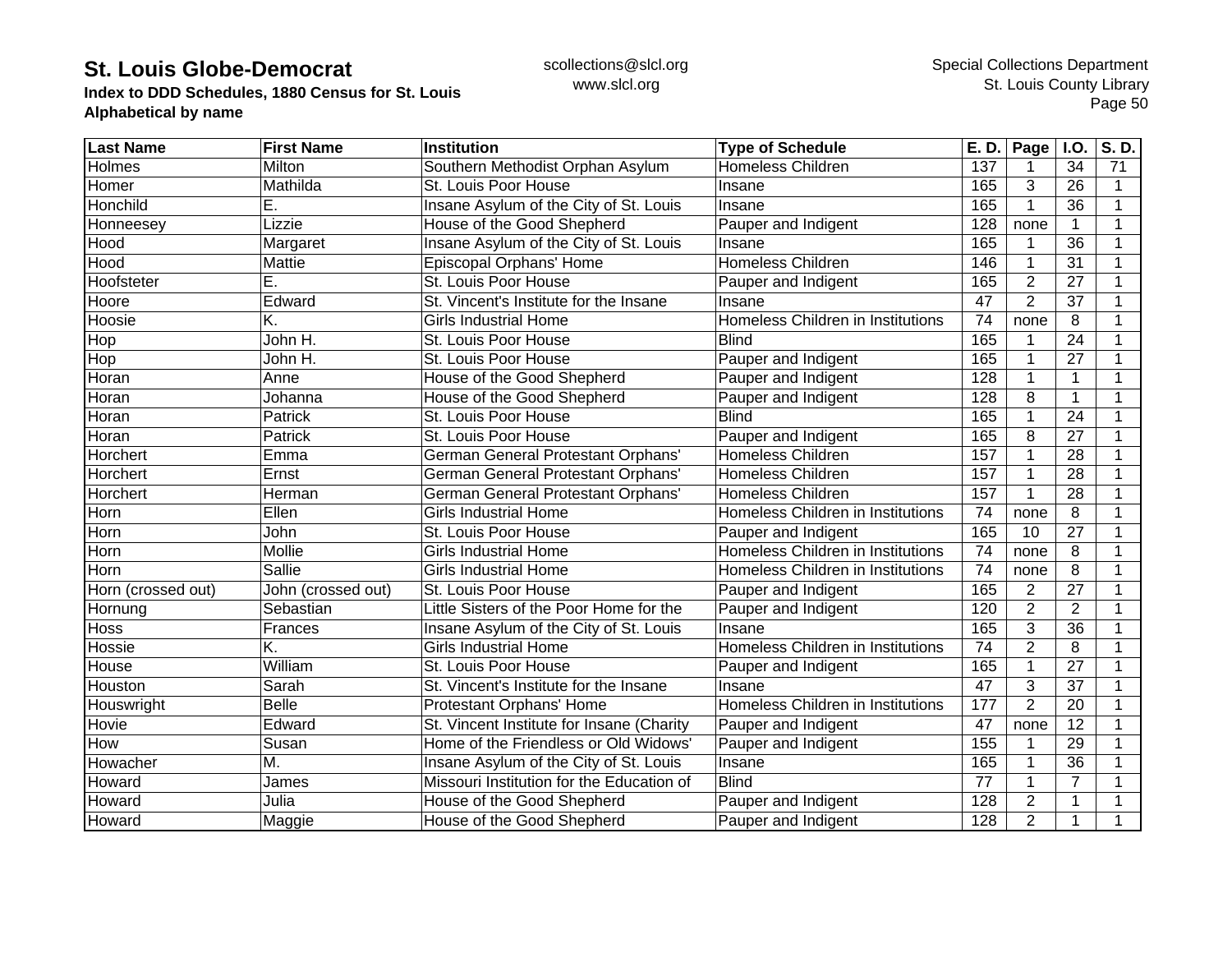**Index to DDD Schedules, 1880 Census for St. Louis Alphabetical by name**

| Last Name             | <b>First Name</b>   | <b>Institution</b>                                          | <b>Type of Schedule</b>           | E. D.          | Page           | <b>I.O.</b>    | S.D. |
|-----------------------|---------------------|-------------------------------------------------------------|-----------------------------------|----------------|----------------|----------------|------|
| Howarth               | Lucy                | Protestant Orphans' Home                                    | Homeless Children in Institutions | 177            | 2              | 20             | 1    |
| Howarth [crossed out] | Sarah [crossed out] | Protestant Orphans' Home                                    | Homeless Children in Institutions | 177            | $\overline{2}$ | 20             | 1    |
| Hoyht                 | Emma                | City Jail                                                   | Inhabitants in Prison             | $\overline{7}$ | none           | 18             |      |
| Hubbard               | A. D.               | St. Louis Poor House                                        | Pauper and Indigent               | 165            | 8              | 27             |      |
|                       |                     | Insane Asylum of St. Louis and St. Louis                    |                                   |                |                |                |      |
| Hubbard               | Margaret            | Poor House                                                  | Deaf-Mutes                        | 165            |                | 23             |      |
| Hubbard               | Margaret            | St. Louis Poor House                                        | Pauper and Indigent               | 165            |                | 27             | 1    |
| Hubbard               | Sarah               | St. Louis Poor House                                        | Insane                            | 165            | $\overline{2}$ | 26             | 1    |
| Huber                 | Louis               | German Evangelical Lutheran Orphan                          | Homeless Children in Institutions | 170            | none           | 21a            | 1    |
| Huggard               | Johana              | St. Louis Poor House                                        | Insane                            | 165            | 5              | 26             |      |
| Huggard               | Johanna             | St. Louis Poor House                                        | Pauper and Indigent               | 165            | $\overline{2}$ | 27             |      |
| Hughes                | Ann E.              | St. Louis Poor House                                        | Insane                            | 165            |                | 26             |      |
| Hughes                | Josephine           | House of the Good Shepherd                                  | Pauper and Indigent               | 128            | 5              | $\mathbf{1}$   | 1    |
| Hughes                | Maggie              | Insane Asylum of the City of St. Louis                      | Insane                            | 165            | 3              | 36             | 1    |
| Hughes                | Mary                | House of the Good Shepherd                                  | Pauper and Indigent               | 128            | 5              | $\mathbf{1}$   |      |
| Hulcher               | Frederick           | Missouri Institution for the Education of                   | <b>Blind</b>                      | 77             | $\overline{2}$ | $\overline{7}$ | 1    |
| Hull                  | Kate                | Missouri Institution for the Education of                   | <b>Blind</b>                      | 77             | $\overline{2}$ | $\overline{7}$ |      |
| Hulsman               | Louisa              | Missouri Institution for the Education of                   | <b>Blind</b>                      | 77             |                | $\overline{7}$ |      |
| Hume                  | Rose                | Convent of the Sacred Heart                                 | Pauper and Indigent Inhabitants   | 20             | none           | 15             |      |
| <b>Humes</b>          | rose                | Mullanphy Orphan Home                                       | Homeless Children in Institutions | 19             |                | 16             | 1    |
|                       |                     | Insane Asylum of St. Louis and St. Louis                    |                                   |                |                |                |      |
| Hunbeth               | Lizzie              | Poor House                                                  | Idiots                            | 165            |                | 25             |      |
| Hunleth               | Lizzie              | Insane Asylum of the City of St. Louis                      | Insane                            | 165            | 4              | 36             | 1    |
| Hunt                  | George              | Missouri Institution for the Education of                   | <b>Blind</b>                      | 77             |                | 7              |      |
| Hunt                  | Mary                | Missouri Institution for the Education of                   | <b>Blind</b>                      | 77             |                | $\overline{7}$ |      |
| <b>Hunt</b>           | Therese             | Presbyterian Home                                           | Pauper and Indigent               | 128            | $\overline{2}$ | 38             |      |
| Hunt                  | Thomas S.           | St. Louis Poor House                                        | Insane                            | 165            | 6              | 26             | 1    |
| Hunt                  | Thomas S.           | St. Louis Poor House                                        | Pauper and Indigent               | 165            | 5              | 27             | 1    |
| Hunter                | Lizzie              | House of the Good Shepherd                                  | Pauper and Indigent               | 128            | none           | 1              | 1    |
| Hunter                | Lou                 | Presbyterian Home                                           | Pauper and Indigent               | 128            | 2              | 38             | 1    |
| Hunter                | Robert A.           | St. Vincent's Institute for the Insane                      | Insane                            | 47             | 3              | 37             | 1    |
| <b>Hurlburt</b>       | Fred K.             | St. Vincent's Institute for the Insane                      | Insane                            | 47             | 1              | 37             |      |
| <b>Hurlburt</b>       | Frederick           | St. Vincent Institute for Insane (Charity                   | Pauper and Indigent               | 47             | none           | 12             |      |
| Hurley                | Delea               | St. Philomena's Industrial and Day School Homeless Children |                                   | 135            | 2              | 35             |      |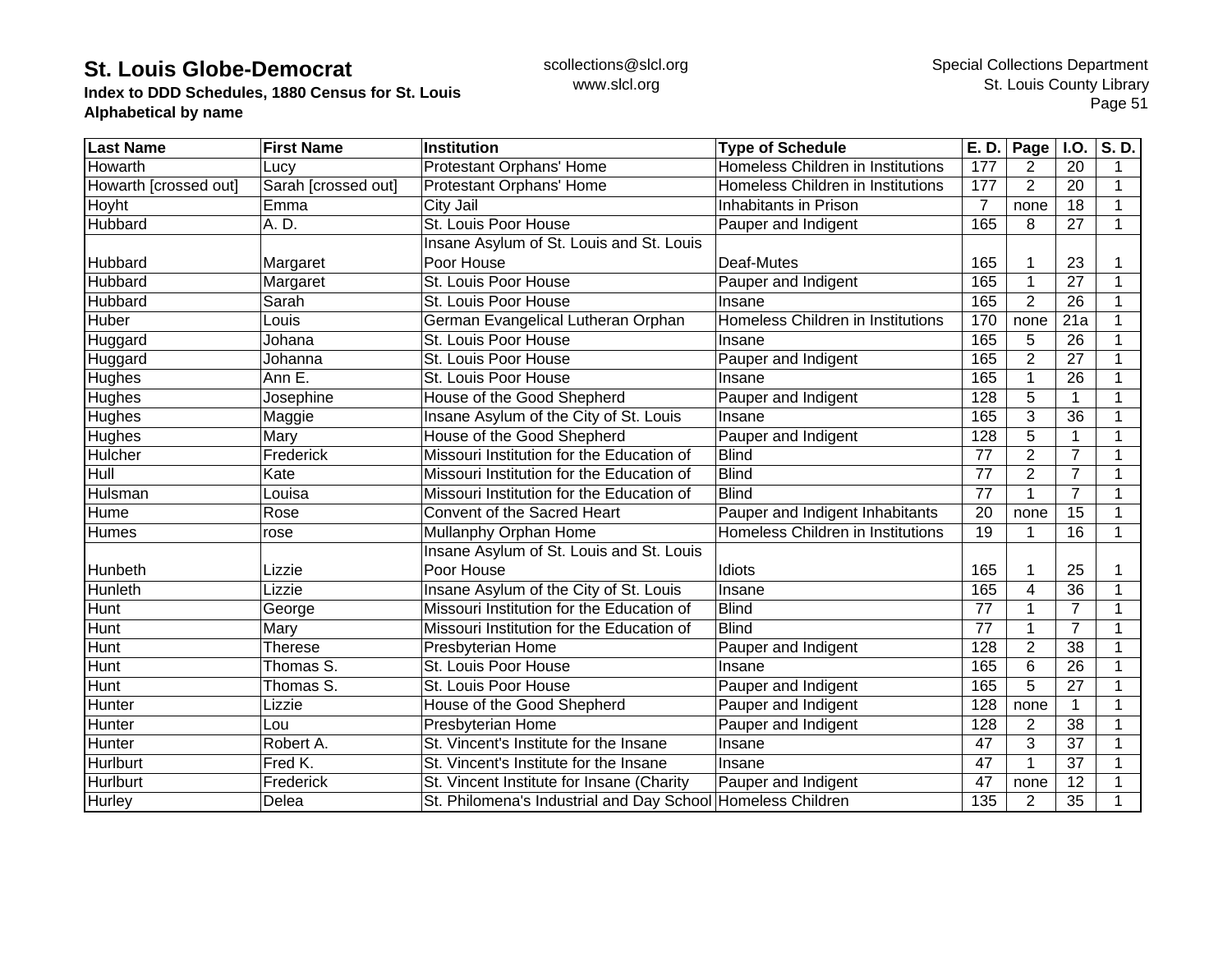**Index to DDD Schedules, 1880 Census for St. Louis Alphabetical by name**

| <b>Last Name</b>     | <b>First Name</b>     | <b>Institution</b>                       | <b>Type of Schedule</b>           | E. D.           | Page $\vert$ I.O. |                 | S.D.         |
|----------------------|-----------------------|------------------------------------------|-----------------------------------|-----------------|-------------------|-----------------|--------------|
|                      |                       | St. Ann's Widows' Home, Lying in         |                                   |                 |                   |                 |              |
| Hurly                | Frank                 | Hospital, and Foundling Asylum           | Homeless Children in Institutions | 36              | 5                 | 13              | 1            |
| Hurly                | <b>Isabelle</b>       | St. Mary's Female Orphan Asylum          | Homeless Children in Institutions | $\overline{36}$ | 10                | 14              | 1            |
| <b>Hurst</b>         | Louisa                | Insane Asylum of the City of St. Louis   | Insane                            | 165             | 3                 | 36              | $\mathbf 1$  |
| Hussey               | Martin                | St. Louis Poor House                     | Pauper and Indigent               | 165             | 5                 | 27              | 1            |
| Hussey               | Mary                  | Insane Asylum of the City of St. Louis   | Insane                            | 165             | 3                 | 36              | 1            |
| Hutchings            | Emma                  | Protestant Orphans' Home                 | Homeless Children in Institutions | 177             | $\mathbf{1}$      | 20              | 1            |
| Hutchings            | George                | Protestant Orphans' Home                 | Homeless Children in Institutions | 177             | $\overline{2}$    | 20              | 1            |
| Huthsing             | illegible             | City Jail                                | Inhabitants in Prison             | $\overline{7}$  | none              | $\overline{18}$ |              |
| Huzzey               | Annie                 | St. Joseph's Convent of Mercy            | Homeless Children in Institutions | $\overline{78}$ | none              | 6               |              |
| Huzzey               | <b>Bridget</b>        | St. Joseph's Convent of Mercy            | Homeless Children in Institutions | 78              | none              | 6               | 1            |
| Huzzey               | Katie                 | St. Joseph's Convent of Mercy            | Homeless Children in Institutions | 78              | none              | 6               | 1            |
| Hxxxxx (crossed out) | Jane (crossed out)    | St. Louis Poor House                     | Pauper and Indigent               | 165             | 2                 | 27              | 1            |
| illegible            | Herman                | St. Louis Poor House                     | Insane                            | 165             | 5                 | 26              | 1            |
| illegible            | Mary                  | St. Louis Poor House                     | Insane                            | 165             | 5                 | 26              | 1            |
| illegible            | Peter                 | St. Louis Poor House                     | Insane                            | 165             | 5                 | 26              | 1            |
| Inloe                | Harriett              | St. Louis Poor House                     | Insane                            | 165             | 5                 | 26              | 1            |
| Inloe (crossed out)  | Harriet (crossed out) | St. Louis Poor House                     | Pauper and Indigent               | 165             |                   | 27              | 1            |
| Inman                | Jane                  | St. Vincent's Institute for the Insane   | Insane                            | 47              |                   | 37              |              |
| Inman                | Jane                  | St. Vincent's Institute for the Insane   | Insane                            | 47              |                   | 37              |              |
| Ireland              | Catharine             | Little Sisters of the Poor Home for the  | Pauper and Indigent               | 120             | 3                 | $\overline{2}$  |              |
| Irwin                | Andrew                | Protestant Orphans' Home                 | Homeless Children in Institutions | 177             |                   | $\overline{20}$ | 1            |
| Irwin                | Richard               | Protestant Orphans' Home                 | Homeless Children in Institutions | 177             |                   | 20              | 1            |
| Irwin                | Walter                | Protestant Orphans' Home                 | Homeless Children in Institutions | 177             |                   | $\overline{20}$ | $\mathbf{1}$ |
|                      |                       | Insane Asylum of St. Louis and St. Louis |                                   |                 |                   |                 |              |
| Isaacs               | John                  | Poor House                               | Deaf-Mutes                        | 165             |                   | 23              | 1            |
|                      |                       | Insane Asylum of St. Louis and St. Louis |                                   |                 |                   |                 |              |
| Isaacs               | John                  | Poor House                               | Idiots                            | 165             |                   | 25              | 1            |
| Isaacs               | John                  | St. Louis Poor House                     | <b>Blind</b>                      | 165             | 1                 | 24              | 1            |
| Isaacs               | John                  | St. Louis Poor House                     | Insane                            | 165             | 6                 | 26              | 1            |
| Isaacs               | John                  | St. Louis Poor House                     | Pauper and Indigent               | 165             | 4                 | 27              |              |
| Jackson              | Annie                 | House of the Good Shepherd               | Pauper and Indigent               | 128             | 3                 | 1               |              |
| Jackson              | Matilda               | St. Louis Poor House                     | Pauper and Indigent               | 165             | 10                | 27              |              |
| Jackson              | Samuel                | City Jail                                | Inhabitants in Prison             | 7               | none              | 18              |              |
| Jacobowitz           | Juliana               | St. Vincent's German Orphan Asylum       | Homeless Children                 | 95              | 3                 | $\overline{4}$  |              |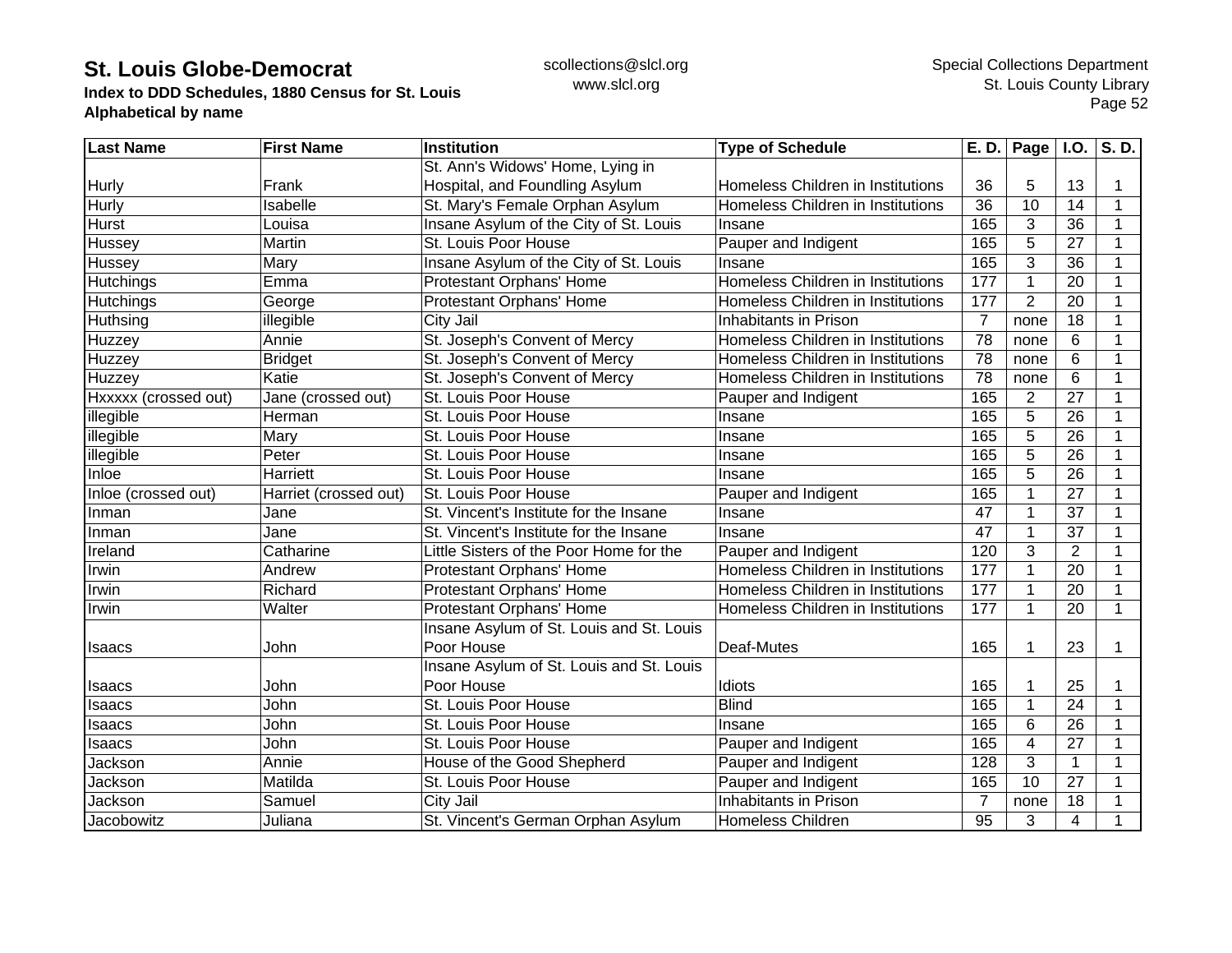**Index to DDD Schedules, 1880 Census for St. Louis Alphabetical by name**

| <b>Last Name</b> | <b>First Name</b> | Institution                               | <b>Type of Schedule</b>           | E. D.          | <b>Page</b>    | <b>I.O.</b>     | S.D.         |
|------------------|-------------------|-------------------------------------------|-----------------------------------|----------------|----------------|-----------------|--------------|
| Jacobs           | Frank             | Missouri Institution for the Education of | <b>Blind</b>                      | 77             | 2              | 7               | 1            |
| Jacquemine       | Dorethea          | St. Louis Poor House                      | Pauper and Indigent               | 165            | 7              | 27              | 1            |
| Jacquinne        | D.                | St. Louis Poor House                      | Insane                            | 165            | $\overline{7}$ | 26              | 1            |
| James            | Sarah             | St. Louis Poor House                      | Pauper and Indigent               | 165            | 10             | 27              | 1            |
| Janashesky       | Kate              | Missouri Institution for the Education of | <b>Blind</b>                      | 77             | $\mathbf{1}$   | $\overline{7}$  | 1            |
| Janes            | Mary              | St. Philomena's Industrial and Day School | Homeless Children                 | 135            | $\overline{2}$ | 35              | 1            |
| Jaynes           | Hattie            | House of the Good Shepherd                | Pauper and Indigent               | 128            | 4              | 1               |              |
| Jeager           | Christian         | Insane Asylum of the City of St. Louis    | Insane                            | 165            | 5              | 36              |              |
| Jeffs            | Annie             | Little Sisters of the Poor Home for the   | Pauper and Indigent               | 120            | 4              | $\overline{2}$  |              |
| Jenkins          | Alonzo            | <b>Street Boys' Home</b>                  | Homeless Children in Institutions | 68             | none           | $9\,$           |              |
| Jenkins          | Nathaniel         | St. Louis Poor House                      | Pauper and Indigent               | 165            | 10             | 27              | 1            |
| Jennings         | John              | St. Vincent's Institute for the Insane    | Insane                            | 47             | 1              | 37              | $\mathbf 1$  |
|                  |                   | St. Bridget's Half Orphan and Deaf and    |                                   |                |                |                 |              |
| Jennings         | Kate              | Dumb Asylum                               | <b>Homeless Children</b>          | 138            |                | 32              |              |
| Jennings         | Lottie            | <b>Presbyterian Home</b>                  | Pauper and Indigent               | 128            | $\overline{2}$ | $\overline{38}$ | 1            |
| Jerome           | Agnes             | <b>Woman's Guardian Home</b>              | Pauper and Indigent               | 97             | none           | 3               | $\mathbf 1$  |
|                  |                   | Insane Asylum of St. Louis and St. Louis  |                                   |                |                |                 |              |
| Jest             | <b>Rise</b>       | Poor House                                | Deaf-Mutes                        | 165            |                | 23              |              |
| John (?)         | Lizzie            | House of the Good Shepherd                | Pauper and Indigent               | 128            | 6              | $\mathbf{1}$    | 1            |
| Johnes           | Alice             | House of the Good Shepherd                | Pauper and Indigent               | 128            | 6              | 1               |              |
| Johnes           | Clarence          | Presbyterian Home                         | Pauper and Indigent               | 128            |                | $\overline{38}$ |              |
| Johnes           | Lizzie            | Presbyterian Home                         | Pauper and Indigent               | 128            |                | 38              | 1            |
| Johns            | Agnes             | St. Joseph's Orphans' Home                | <b>Homeless Children</b>          | 153            |                | 30              | 1            |
| Johns            | Cathie            | St. Joseph's Orphans' Home                | <b>Homeless Children</b>          | 153            |                | $\overline{30}$ | 1            |
| Johns            | Mary              | House of the Good Shepherd                | Pauper and Indigent               | 128            | 6              | $\mathbf{1}$    | $\mathbf{1}$ |
| Johnsen          | William           | St. Louis Poor House                      | Insane                            | 165            | 3              | 26              | 1            |
| Johnson          | Christina         | St. Louis Poor House                      | Insane                            | 165            | $\overline{2}$ | 26              | 1            |
| Johnson          | Η.                | City Jail                                 | Inhabitants in Prison             | $\overline{7}$ | none           | 18              | 1            |
| Johnson          | J. W. B.          | St. Louis Poor House                      | Insane                            | 165            | 4              | 26              | 1            |
| Johnson          | James             | Insane Asylum of the City of St. Louis    | Insane                            | 165            | 6              | 36              |              |
| Johnson          | John              | St. Louis Poor House                      | Pauper and Indigent               | 165            | $\overline{2}$ | 27              |              |
| Johnson          |                   | <b>Girls Industrial Home</b>              | Homeless Children in Institutions | 74             | none           | 8               |              |
| Johnson          |                   | <b>Girls Industrial Home</b>              | Homeless Children in Institutions | 74             | $\overline{2}$ | 8               |              |
| Johnson          | Louisa            | Insane Asylum of the City of St. Louis    | Insane                            | 165            | 3              | 36              |              |
| Johnson          | Margaret          | St. Louis Poor House                      | Insane                            | 165            | 5              | 26              |              |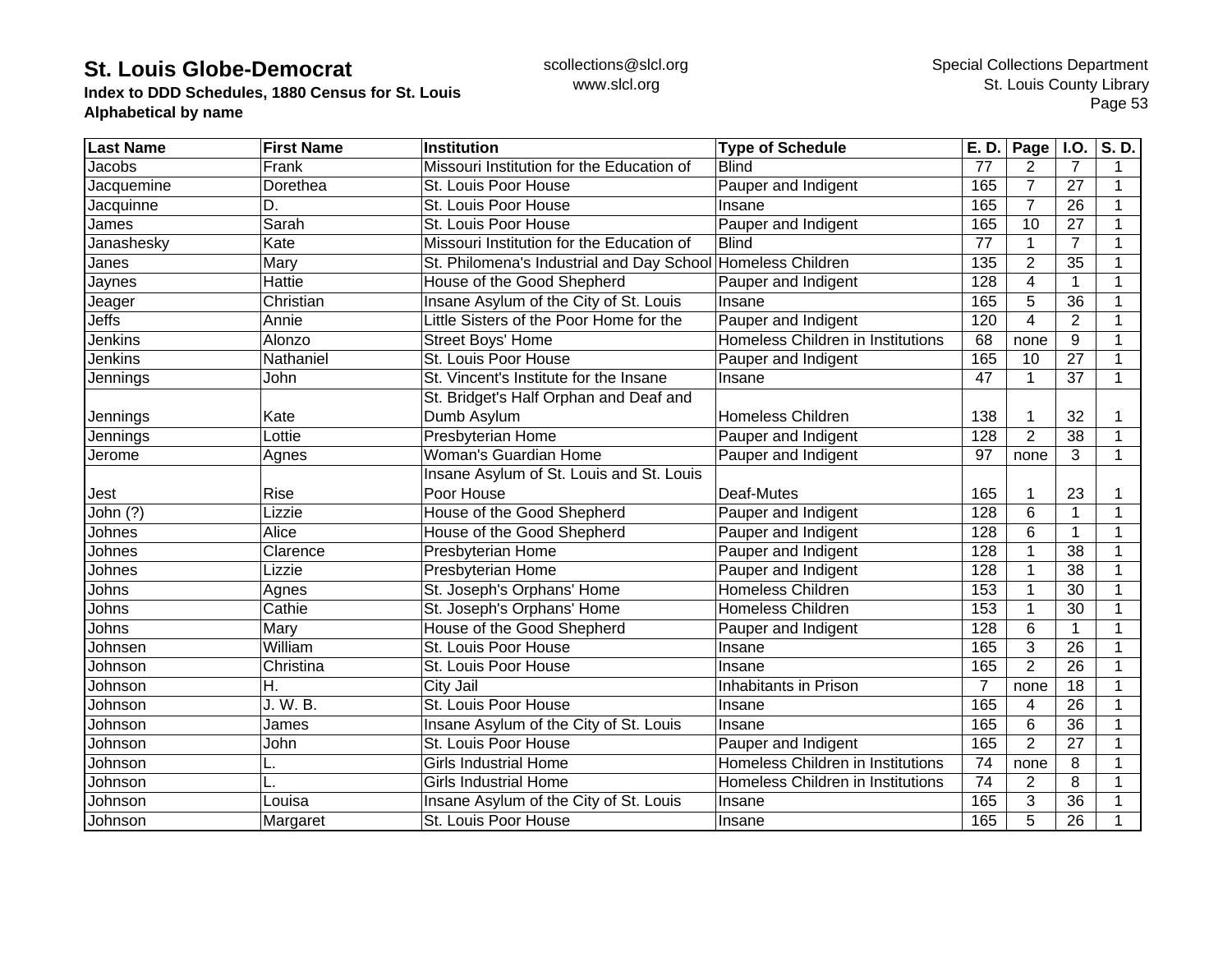**Index to DDD Schedules, 1880 Census for St. Louis Alphabetical by name**

| <b>Last Name</b> | <b>First Name</b>         | Institution                               | <b>Type of Schedule</b>           | E. D.           | Page           | <b>I.O.</b>    | S.D.        |
|------------------|---------------------------|-------------------------------------------|-----------------------------------|-----------------|----------------|----------------|-------------|
| Johnson          | Margaret                  | St. Louis Poor House                      | Pauper and Indigent               | 165             | 2              | 27             | 1           |
| Johnson          | William                   | Insane Asylum of the City of St. Louis    | Insane                            | 165             | 6              | 36             | 1           |
| Johnston         | James                     | Little Sisters of the Poor Home for the   | Pauper and Indigent               | 120             |                | $\overline{2}$ |             |
| Johnston         | Virginia                  | Missouri Institution for the Education of | <b>Blind</b>                      | 77              | $\overline{2}$ | $\overline{7}$ | 1           |
|                  |                           | St. Ann's Widows' Home, Lying in          |                                   |                 |                |                |             |
| Jones            | Alvesia                   | Hospital, and Foundling Asylum            | Homeless Children in Institutions | 36              | 5              | 13             |             |
| Jones            | Annie                     | <b>Girls Industrial Home</b>              | Homeless Children in Institutions | $\overline{74}$ | none           | 8              |             |
| Jones            | <b>Bridget</b>            | St. Mary's Female Orphan Asylum           | Homeless Children in Institutions | 36              | 10             | 14             | 1           |
| Jones            | Delare                    | <b>Girls Industrial Home</b>              | Homeless Children in Institutions | 74              | none           | 8              | 1           |
| Jones            | Delare                    | <b>Girls Industrial Home</b>              | Homeless Children in Institutions | 74              | 2              | 8              | 1           |
| Jones            | Frank                     | Missouri Institution for the Education of | <b>Blind</b>                      | $\overline{77}$ | $\overline{2}$ | $\overline{7}$ |             |
| Jones            | Hattie                    | <b>Girls Industrial Home</b>              | Homeless Children in Institutions | 74              | none           | 8              |             |
| Jones            | Hattie                    | <b>Girls Industrial Home</b>              | Homeless Children in Institutions | 74              | 2              | 8              | 1           |
| Jones            | M.                        | <b>Girls Industrial Home</b>              | Homeless Children in Institutions | 74              |                | 8              | 1           |
| Jones            | $\overline{\mathsf{M}}$ . | <b>Girls Industrial Home</b>              | Homeless Children in Institutions | 74              | none           | 8              | 1           |
| Jones            | Mildred                   | House of the Good Shepherd                | Pauper and Indigent               | 128             | 6              | $\mathbf 1$    |             |
| Jones            | Sarah A.                  | St. Joseph's Convent of Mercy             | Homeless Children in Institutions | 78              | none           | 6              | 1           |
| Jost             | <b>Rise</b>               | St. Louis Poor House                      | Pauper and Indigent               | 165             | 6              | 27             |             |
| Joyce            | Alvine                    | House of the Good Shepherd                | Pauper and Indigent               | 128             | 3              | $\mathbf{1}$   |             |
| Joyce            | Mary                      | House of the Good Shepherd                | Pauper and Indigent               | 128             | 3              | $\mathbf{1}$   |             |
| Joyce            | Mary                      | St. Louis Poor House                      | Insane                            | 165             | 7              | 26             | 1           |
| Joyce            | Mary                      | St. Louis Poor House                      | Pauper and Indigent               | 165             | 7              | 27             | 1           |
| Jump             | Josephine                 | Mullanphy Orphan Home                     | Homeless Children in Institutions | 19              | 1              | 16             | 1           |
| Kaempf           | Josephine                 | Insane Asylum of the City of St. Louis    | Insane                            | 165             | $\overline{2}$ | 36             |             |
| Kaime            | Valentine                 | Insane Asylum of the City of St. Louis    | Insane                            | 165             | 6              | 36             |             |
| Kain             | Annie                     | St. Joseph's Convent of Mercy             | Homeless Children in Institutions | 78              | none           | 6              |             |
| Kaiser           | Willie                    | Southern Methodist Orphan Asylum          | <b>Homeless Children</b>          | 137             |                | 34             | 71          |
| Kammitzer        | <b>Bertha</b>             | Insane Asylum of the City of St. Louis    | Insane                            | 165             | 3              | 36             | $\mathbf 1$ |
| Kampmeyer        | Henry                     | St. Louis Poor House                      | <b>Blind</b>                      | 165             |                | 24             | 1           |
| Kane             | Laurence                  | Missouri Institution for the Education of | <b>Blind</b>                      | 77              | $\overline{2}$ | $\overline{7}$ | 1           |
| Kane             | Patrick                   | St. Louis Poor House                      | <b>Blind</b>                      | 165             |                | 24             | 1           |
| Kane             | Patrick                   | St. Louis Poor House                      | Pauper and Indigent               | 165             | $\mathbf 1$    | 27             |             |
| Kanne            | Henry                     | Catholic Protectorate for Boys (Glencoe)  | Homeless Children in Institutions | 187             | none           | 19             |             |
| Kantz            | Mag                       | St. Louis Poor House                      | Insane                            | 165             | 7              | 26             |             |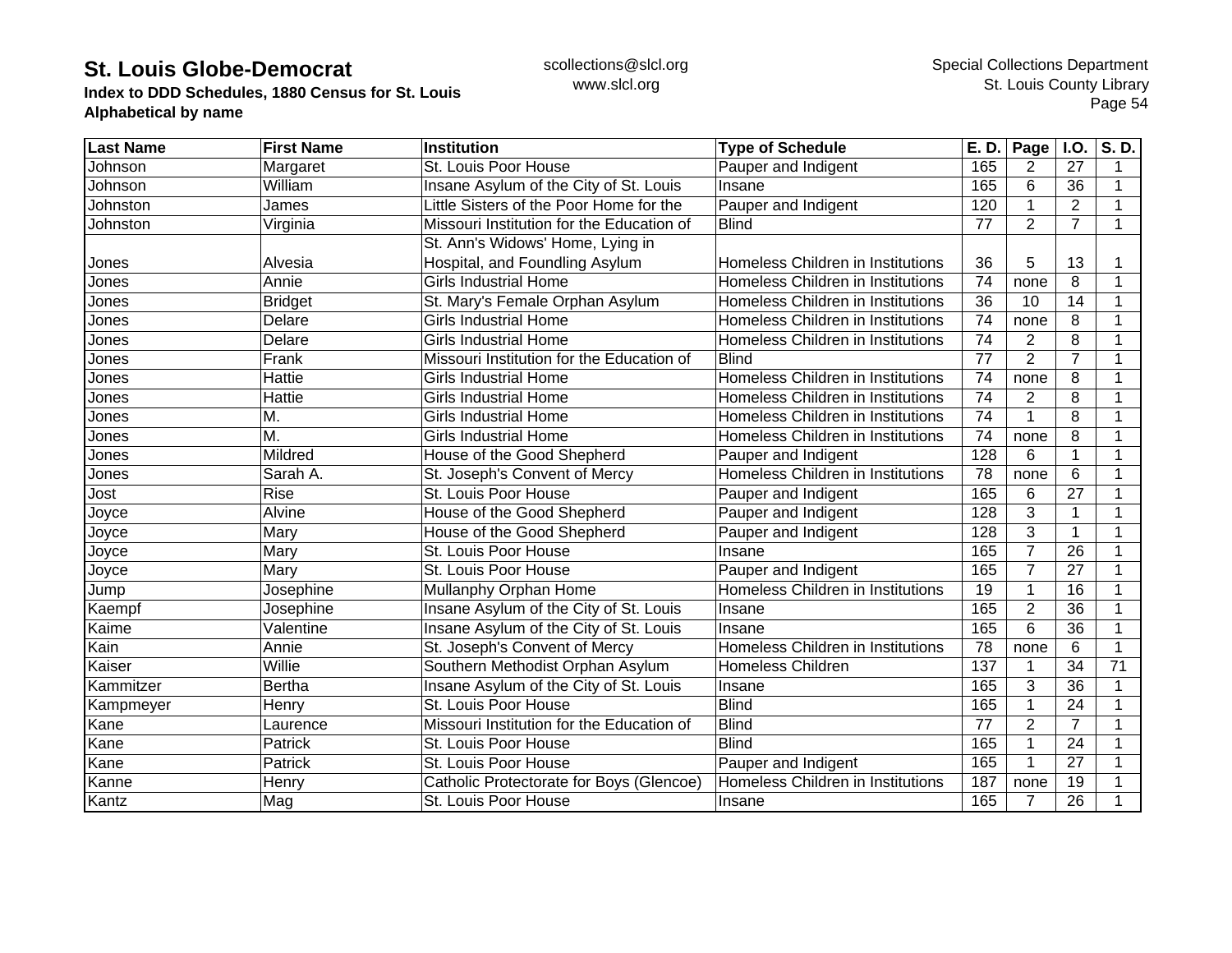**Index to DDD Schedules, 1880 Census for St. Louis Alphabetical by name**

| <b>Last Name</b>     | <b>First Name</b>  | Institution                                                 | <b>Type of Schedule</b>           | E. D.            | Page           | <b>I.O.</b>     | S. D.        |
|----------------------|--------------------|-------------------------------------------------------------|-----------------------------------|------------------|----------------|-----------------|--------------|
|                      |                    | St. Ann's Widows' Home, Lying in                            |                                   |                  |                |                 |              |
| Kardeman             | Flora              | Hospital, and Foundling Asylum                              | Homeless Children in Institutions | 36               | 6              | 13              | 1            |
| Karger (crossed out) | John (crossed out) | St. Louis Poor House                                        | Insane                            | 165              | $\overline{7}$ | 26              | $\mathbf 1$  |
|                      |                    | St. Ann's Widows' Home, Lying in                            |                                   |                  |                |                 |              |
| Karry                | Lizzie             | Hospital, and Foundling Asylum                              | Pauper and Indigent               | 36               |                | 13              |              |
| Karsil (crossed out) | John (crossed out) | St. Louis Poor House                                        | Pauper and Indigent               | 165              |                | 27              |              |
| Kasenmueller         | Matilda            | St. Vincent's German Orphan Asylum                          | <b>Homeless Children</b>          | 95               | 3              | 4               | 1            |
| Kassebaum            | Willi              | German Evangelical Lutheran Orphan                          | Homeless Children in Institutions | 170              | none           | 21a             | 1            |
| Kassil               | John               | St. Louis Poor House                                        | Insane                            | 165              | 5              | 26              | 1            |
| Katschouae           | Frances            | Insane Asylum of the City of St. Louis                      | Insane                            | 165              | $\overline{2}$ | 36              | 1            |
| Kaune                | Henry              | St. Joseph's Orphans' Home                                  | <b>Homeless Children</b>          | 153              |                | 30              | 1            |
| Kaune                | Josephine          | St. Joseph's Orphans' Home                                  | <b>Homeless Children</b>          | 153              |                | 30              | 1            |
| Kavanagh             | Alice              | St. Joseph's Convent of Mercy                               | Homeless Children in Institutions | 78               | none           | 6               | 1            |
| Kavanaugh            | <b>Bridget</b>     | Insane Asylum of the City of St. Louis                      | Insane                            | 165              | $\overline{2}$ | 36              | 1            |
| Kayer                | John               | St. Louis Poor House                                        | Pauper and Indigent               | 165              | 6              | 27              | 1            |
| Keane                | <b>Bridget</b>     | Insane Asylum of the City of St. Louis                      | Insane                            | 165              | 3              | 36              | 1            |
| Kearney              | Alicia             | Insane Asylum of the City of St. Louis                      | Insane                            | 165              | $\overline{2}$ | 36              | 1            |
| Kearney              | <b>Bessie</b>      | St. Joseph's Convent of Mercy                               | Homeless Children in Institutions | 78               | none           | 6               | 1            |
| Kearney              | Mary               | House of the Good Shepherd                                  | Pauper and Indigent               | 128              | $\overline{2}$ | $\mathbf 1$     | 1            |
| Kearns               | Ellen              | St. Philomena's Industrial and Day School Homeless Children |                                   | $\overline{135}$ |                | $\overline{35}$ | 1            |
| Keating              | Mary               | St. Joseph's Convent of Mercy                               | Homeless Children in Institutions | 78               | none           | 6               | 1            |
| Keating              | Patrick            | Little Sisters of the Poor Home for the                     | Pauper and Indigent               | 120              |                | $\overline{2}$  | 1            |
| Keating              | Thomas             | St. Louis Poor House                                        | Insane                            | 165              | $\overline{7}$ | 26              | $\mathbf{1}$ |
| Keating              | Thomas             | St. Louis Poor House                                        | Pauper and Indigent               | 165              | $\overline{7}$ | 27              | 1            |
| Keefe                | Mollie             | Woman's Guardian Home                                       | Pauper and Indigent               | 97               | none           | 3               | 1            |
| Keelan               | Thomas             | Little Sisters of the Poor Home for the                     | Pauper and Indigent               | 120              |                | $\overline{2}$  | 1            |
| Keely                | Ellen              | Little Sisters of the Poor Home for the                     | Pauper and Indigent               | 120              | 4              | $\overline{2}$  | 1            |
| Keenan               | Delia              | House of the Good Shepherd                                  | Pauper and Indigent               | 128              | 3              | $\mathbf{1}$    | 1            |
| Keenan               | Eliza              | St. Mary's Female Orphan Asylum                             | Homeless Children in Institutions | 36               | 10             | 14              | 1            |
| Keenan               | Ellen              | St. Mary's Female Orphan Asylum                             | Homeless Children in Institutions | 36               | 10             | 14              | 1            |
| Keenan               | Mary               | House of the Good Shepherd                                  | Pauper and Indigent               | 128              | 8              | $\mathbf{1}$    | 1            |
| Keesens (?)          | Edward             | Catholic Protectorate for Boys (Glencoe)                    | Homeless Children in Institutions | 187              | none           | 19              | 1            |
| Kehoe                | Ann                | St. Philomena's Industrial and Day School Homeless Children |                                   | 135              |                | 35              | 1            |
| Kehoe                | Ed                 | City Jail                                                   | Inhabitants in Prison             | 7                | none           | 18              | 1            |
| Kehoe                | Lizzie             | St. Philomena's Industrial and Day School Homeless Children |                                   | 135              | 1              | 35              |              |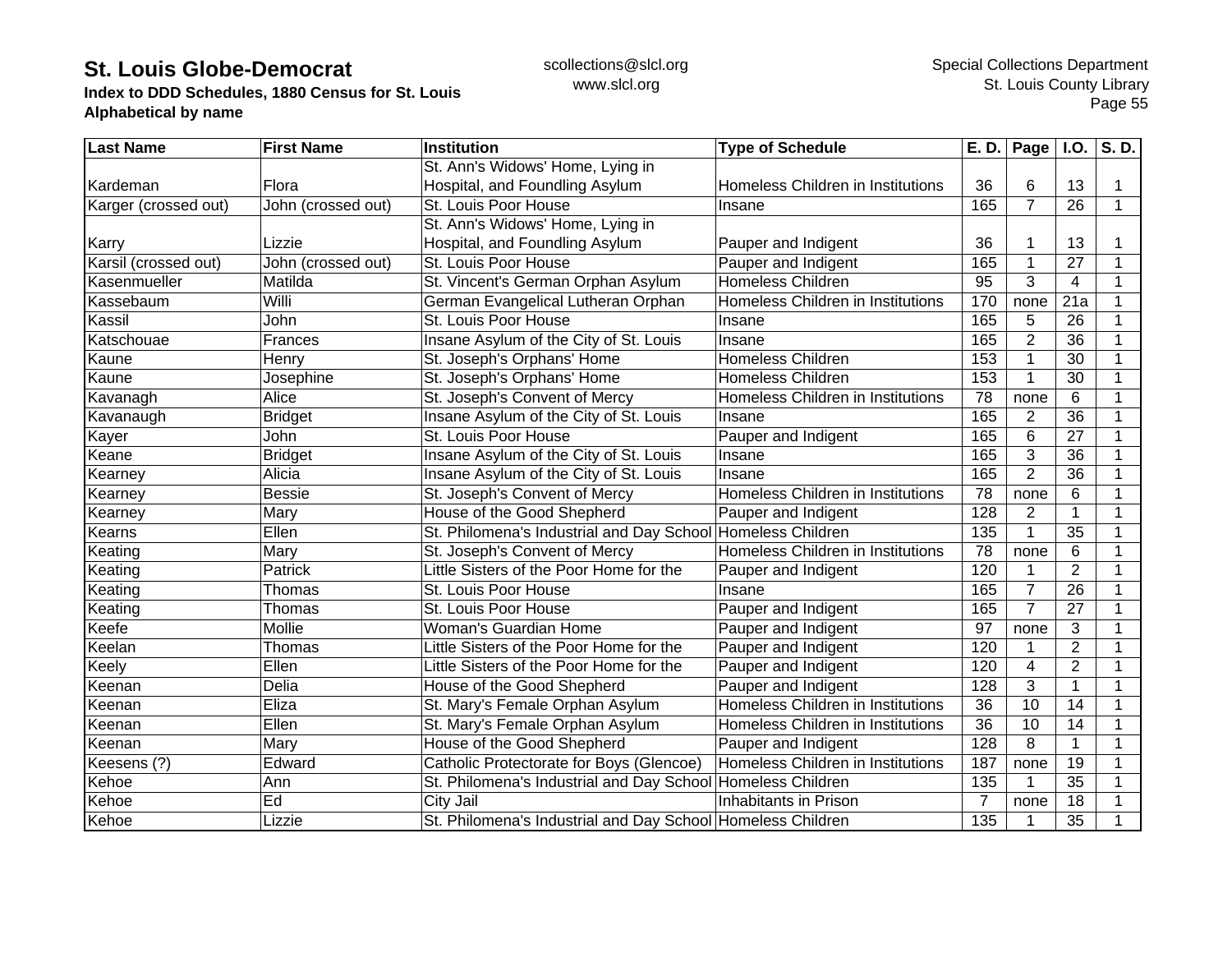**Index to DDD Schedules, 1880 Census for St. Louis Alphabetical by name**

| <b>Last Name</b>     | <b>First Name</b>   | Institution                                                 | <b>Type of Schedule</b>           | E. D.          | Page           | <b>I.O.</b>     | S.D. |
|----------------------|---------------------|-------------------------------------------------------------|-----------------------------------|----------------|----------------|-----------------|------|
| Kelcher              | John                | City Jail                                                   | Inhabitants in Prison             | 7              | none           | 18              | 1    |
| Keller               | Edward              | Protestant Orphans' Home                                    | Homeless Children in Institutions | 177            | $\overline{2}$ | 20              | 1    |
| Keller [crossed out] | Alice [crossed out] | Protestant Orphans' Home                                    | Homeless Children in Institutions | 177            | $\overline{2}$ | 20              | 1    |
| Kelley               | Lizzie              | House of the Good Shepherd                                  | Pauper and Indigent               | 128            | 5              | $\mathbf{1}$    | 1    |
| Kelley               | Mary                | House of the Guardian Angel                                 | Homeless Children in Institutions | 48             |                | 11              | 1    |
| Kelley               | Mary                | St. Vincent's Institute for the Insane                      | Insane                            | 47             |                | 37              |      |
| Kelly                | Alice               | St. Joseph's Convent of Mercy                               | Homeless Children in Institutions | 78             | none           | 6               |      |
| Kelly                | Dellia              | House of the Guardian Angel                                 | Homeless Children in Institutions | 48             |                | 11              | 1    |
| Kelly                | James               | City Jail                                                   | Inhabitants in Prison             | $\overline{7}$ | none           | 18              |      |
| Kelly                | James               | City Jail                                                   | Inhabitants in Prison             | $\overline{7}$ | none           | 18              |      |
| Kelly                | James               | City Jail                                                   | Inhabitants in Prison             | $\overline{7}$ | none           | $\overline{18}$ |      |
| Kelly                | John                | City Jail                                                   | Inhabitants in Prison             | $\overline{7}$ | none           | 18              | 1    |
| Kelly                | John                | St. Louis Poor House                                        | Pauper and Indigent               | 165            | 5              | 27              | 1    |
| Kelly                | Maggie              | House of the Guardian Angel                                 | Homeless Children in Institutions | 48             | 1              | 11              | 1    |
| Kelly                | Margaret            | Little Sisters of the Poor Home for the                     | Pauper and Indigent               | 120            | 4              | $\overline{2}$  | 1    |
| Kelly                | Robert              | St. Louis Poor House                                        | Pauper and Indigent               | 165            | 5              | 27              | 1    |
| Kelor                | James               | St. Louis Poor House                                        | Pauper and Indigent               | 165            | 3              | 27              | 1    |
| Keltie               | Anna                | Protestant Orphans' Home                                    | Homeless Children in Institutions | 177            | 1              | 20              | 1    |
| Kempmeier            | Henry               | St. Louis Poor House                                        | Pauper and Indigent               | 165            | 9              | 27              |      |
| Kencley              | Eliza               | St. Joseph's Convent of Mercy                               | Homeless Children in Institutions | 78             | none           | 6               |      |
| Kendall              | Sarah               | Missouri Institution for the Education of                   | <b>Blind</b>                      | 77             |                | $\overline{7}$  | 1    |
| Kennedy              | <b>B.</b>           | Insane Asylum of the City of St. Louis                      | Insane                            | 165            | 3              | $\overline{36}$ | 1    |
|                      |                     | St. Bridget's Half Orphan and Deaf and                      |                                   |                |                |                 |      |
| Kennedy              | Ella                | Dumb Asylum                                                 | <b>Homeless Children</b>          | 138            |                | 32              |      |
| Kennedy              | John                | St. Louis Poor House                                        | <b>Blind</b>                      | 165            |                | 24              | 1    |
| Kennedy              | John                | St. Louis Poor House                                        | Pauper and Indigent               | 165            |                | 27              | 1    |
|                      |                     | St. Ann's Widows' Home, Lying in                            |                                   |                |                |                 |      |
| Kennedy              | Joseph              | Hospital, and Foundling Asylum                              | Homeless Children in Institutions | 36             | 5              | 13              | 1    |
| Kennedy              | Kate                | House of the Guardian Angel                                 | Homeless Children in Institutions | 48             | 1              | 11              | 1    |
| Kennedy              | Margaret            | Little Sisters of the Poor Home for the                     | Pauper and Indigent               | 120            | 4              | $\overline{2}$  |      |
| Kennedy              | Margaret            | St. Joseph's Convent of Mercy                               | Homeless Children in Institutions | 78             | none           | 6               |      |
| Kennedy              | Margret             | St. Philomena's Industrial and Day School Homeless Children |                                   | 135            | $\overline{2}$ | $\overline{35}$ |      |
| Kennedy              | Mary                | St. Philomena's Industrial and Day School Homeless Children |                                   | 135            | $\overline{2}$ | 35              |      |
| Kennedy              | R.                  | Insane Asylum of the City of St. Louis                      | Insane                            | 165            | 3              | 36              |      |
| Kenney               | Mary                | St. Joseph's Convent of Mercy                               | Homeless Children in Institutions | 78             | none           | 6               |      |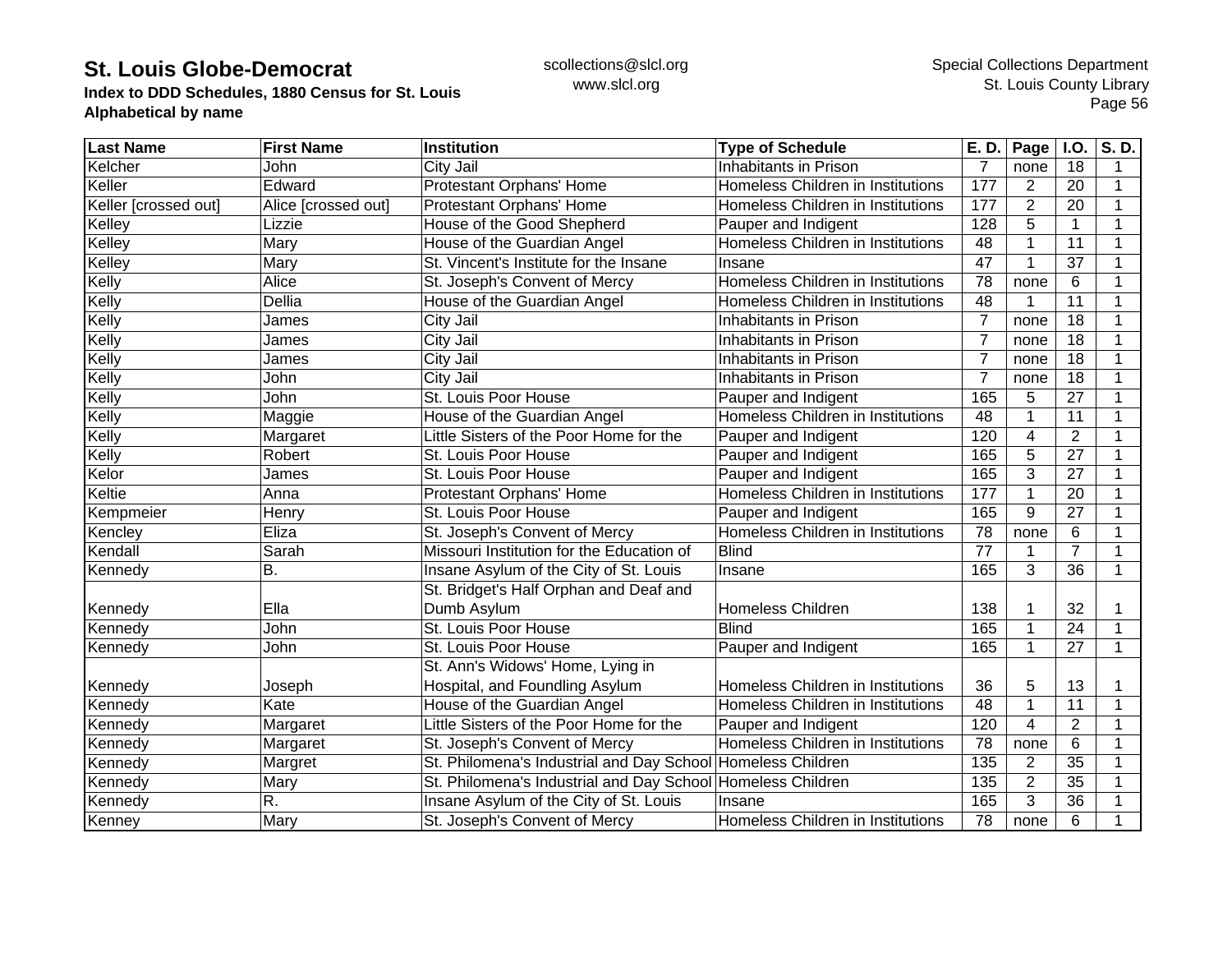**Index to DDD Schedules, 1880 Census for St. Louis Alphabetical by name**

| <b>Last Name</b> | <b>First Name</b> | <b>Institution</b>                                          | <b>Type of Schedule</b>           | E. D.           | Page           | <b>I.O.</b>     | S.D.        |
|------------------|-------------------|-------------------------------------------------------------|-----------------------------------|-----------------|----------------|-----------------|-------------|
| Kenny            | Catherine         | St. Philomena's Industrial and Day School Homeless Children |                                   | 135             |                | 35              | 1           |
| Kenny            | Ellen             | House of the Guardian Angel                                 | Homeless Children in Institutions | 48              |                | 11              | 1           |
| Kenny            | John              | City Jail                                                   | Inhabitants in Prison             | $\overline{7}$  | none           | 18              | 1           |
| Kenny            | Nora              | House of the Guardian Angel                                 | Homeless Children in Institutions | 48              |                | 11              | 1           |
| Kerney           | Maria             | St. Vincent Institute for Insane (Charity                   | Pauper and Indigent               | 47              | none           | 12              | 1           |
| Kerney           | Maria             | St. Vincent's Institute for the Insane                      | Insane                            | 47              |                | 37              | 1           |
| Kernge           | Sophia            | Insane Asylum of the City of St. Louis                      | Insane                            | 165             | $\overline{2}$ | 36              | 1           |
| Kerns            | Agnes             | House of the Good Shepherd                                  | Pauper and Indigent               | 128             | 6              | $\mathbf{1}$    | 1           |
| Kerns            | John              | City Jail                                                   | Inhabitants in Prison             | $\overline{7}$  | none           | 18              | 1           |
|                  |                   | St. Ann's Widows' Home, Lying in                            |                                   |                 |                |                 |             |
| Kerry            | Valentine         | Hospital, and Foundling Asylum                              | Homeless Children in Institutions | 36              | 5              | 13              |             |
| Kerwin           | Mich              | Catholic Protectorate for Boys (Glencoe)                    | Homeless Children in Institutions | 187             | none           | 19              | 1           |
| Kessler          | Adam              | St. Vincent's German Orphan Asylum                          | <b>Homeless Children</b>          | 95              | 2              | 4               | 1           |
| Kessler          | Therese           | St. Joseph's Orphans' Home                                  | <b>Homeless Children</b>          | 153             |                | $\overline{30}$ | 1           |
| Kettleman        | Α.                | St. Louis Poor House                                        | Insane                            | 165             | 5              | 26              | 1           |
| Kettleman        | Α.                | St. Louis Poor House                                        | Pauper and Indigent               | 165             | $\overline{2}$ | 27              | 1           |
| Keutzing         | Walter            | St. Louis Poor House                                        | Insane                            | 165             | $\overline{2}$ | 26              | 1           |
| Keveny           | Richard           | Protestant Orphans' Home                                    | Homeless Children in Institutions | 177             |                | 20              | 1           |
| Kibbler          | Charles           | St. Vincent's German Orphan Asylum                          | <b>Homeless Children</b>          | 95              |                | 4               |             |
| Kibbler          | Frank             | St. Vincent's German Orphan Asylum                          | <b>Homeless Children</b>          | 95              |                | 4               |             |
| Kiburtz          | William           | Insane Asylum of the City of St. Louis                      | Insane                            | 165             | 5              | 36              |             |
| Kiburz           | Louise            | St. Vincent's Institute for the Insane                      | Insane                            | 47              | 3              | 37              | 1           |
| <b>Kick</b>      | A. M.             | Home of the Friendless or Old Widows'                       | Pauper and Indigent               | 155             |                | 29              | 1           |
| Kiel             | Henry             | St. Louis Poor House                                        | Pauper and Indigent               | 165             | 3              | 27              | $\mathbf 1$ |
| Kierber          | Lizzie            | Little Sisters of the Poor Home for the                     | Pauper and Indigent               | 120             | $\overline{5}$ | $\overline{2}$  | 1           |
| Kiesskalb        | John              | German Evangelical Lutheran Orphan                          | Homeless Children in Institutions | 170             | none           | 21a             | 1           |
| Kilevyne         | Laura             | House of the Guardian Angel                                 | Homeless Children in Institutions | 48              |                | 11              | 1           |
| Killcoyne        | Т.                | City Jail                                                   | Inhabitants in Prison             | $\overline{7}$  | none           | 18              | $\mathbf 1$ |
| Killealy         | Kate              | St. Louis Poor House                                        | Insane                            | 165             | 2              | 26              | 1           |
| Killinger        | Christ            | German Evangelical Lutheran Orphan                          | Homeless Children in Institutions | 170             | none           | 21a             | 1           |
| Killinger        | Katy              | German Evangelical Lutheran Orphan                          | Homeless Children in Institutions | 170             | none           | 21a             |             |
| Kills            | Joseph            | St. Vincent's German Orphan Asylum                          | <b>Homeless Children</b>          | $\overline{95}$ | $\overline{2}$ | 4               |             |
| Kills            | Willie            | St. Vincent's German Orphan Asylum                          | <b>Homeless Children</b>          | 95              | $\overline{2}$ | $\overline{4}$  | 1           |
| Kimble           | Mary              | Home of the Friendless or Old Widows'                       | Pauper and Indigent               | 155             |                | 29              |             |
| Kimbroug         | Aurelia           | Southern Methodist Orphan Asylum                            | <b>Homeless Children</b>          | 137             |                | 34              | 71          |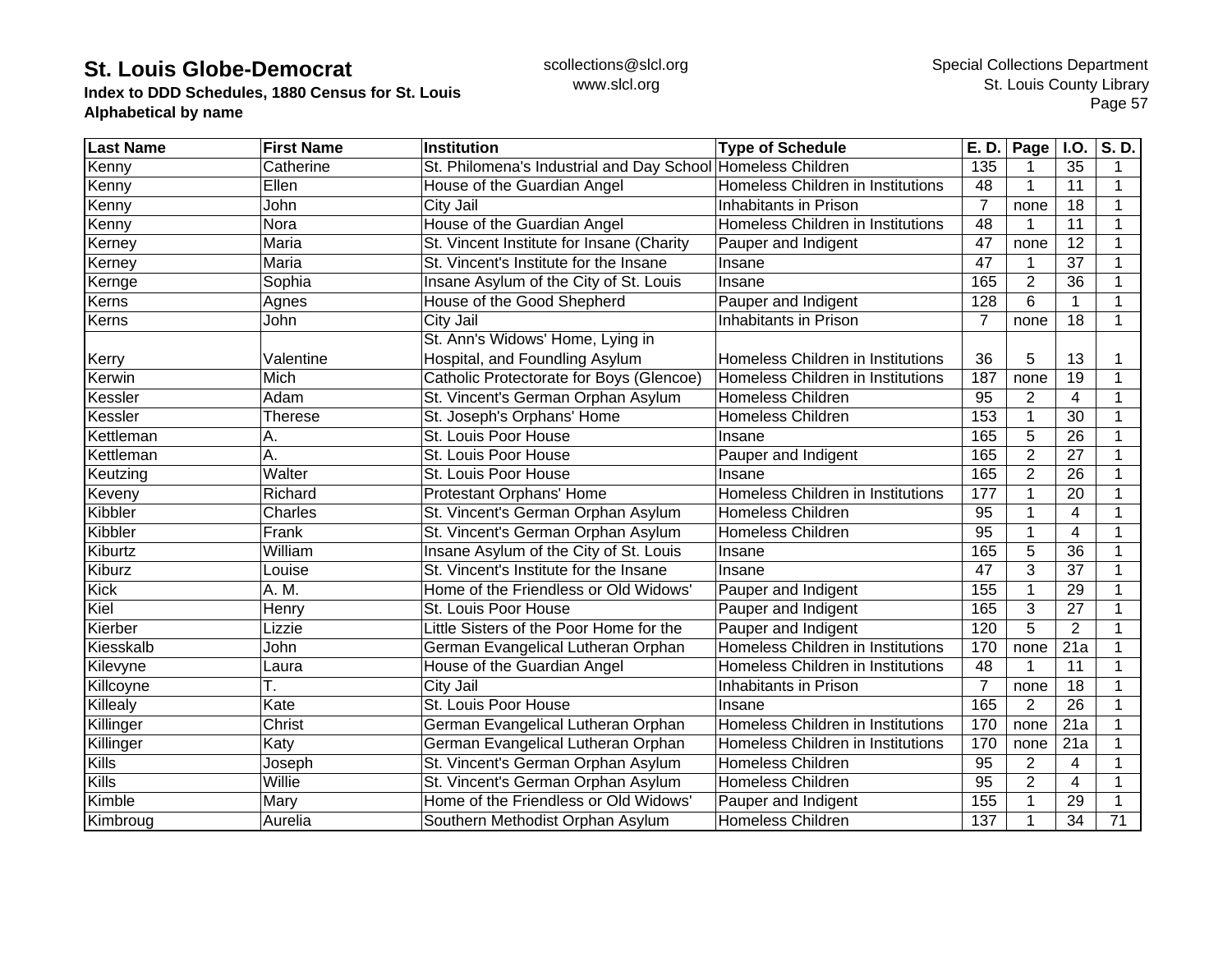**Index to DDD Schedules, 1880 Census for St. Louis Alphabetical by name**

| <b>Last Name</b>      | <b>First Name</b>  | <b>Institution</b>                                          | <b>Type of Schedule</b>           | E. D. | Page           | <b>I.O.</b>     | S.D.        |
|-----------------------|--------------------|-------------------------------------------------------------|-----------------------------------|-------|----------------|-----------------|-------------|
| Kimbroug              | Millie             | Southern Methodist Orphan Asylum                            | <b>Homeless Children</b>          | 137   |                | 34              | 71          |
| Kincate               | Charlse            | City Jail                                                   | Inhabitants in Prison             | 7     | none           | 18              | 1           |
| Kindle                | Laura              | House of the Good Shepherd                                  | Pauper and Indigent               | 128   | 4              | $\mathbf{1}$    | 1           |
| Kindler               | Christian          | St. Louis Poor House                                        | Insane                            | 165   | 4              | 26              | 1           |
| Kinney                | Lillie             | St. Vincent's Institute for the Insane                      | Insane                            | 47    | 3              | 37              | 1           |
| Kinsella              | laura              | St. Mary's Female Orphan Asylum                             | Homeless Children in Institutions | 36    | 11             | 14              | 1           |
| Kirby                 | A. V.              | Presbyterian Home                                           | Pauper and Indigent               | 128   |                | 38              |             |
| Kirby                 | <b>Bertha</b>      | Presbyterian Home                                           | Pauper and Indigent               | 128   |                | 38              |             |
| Kirby                 | Freddie            | Presbyterian Home                                           | Pauper and Indigent               | 128   |                | 38              |             |
| Kirby                 | Johana             | Insane Asylum of the City of St. Louis                      | Insane                            | 165   | 6              | 36              |             |
| Kirby                 | Thomas             | Little Sisters of the Poor Home for the                     | Pauper and Indigent               | 120   |                | $\overline{2}$  |             |
| Kirgen                | Mary               | House of the Good Shepherd                                  | Pauper and Indigent               | 128   | $\overline{2}$ | $\mathbf{1}$    | 1           |
| Kirkannon             | (illegible)        | Insane Asylum of the City of St. Louis                      | Insane                            | 165   |                | 36              | 1           |
| Kirkham               | Annie              | St. Vincent Institute for Insane (Charity                   | Pauper and Indigent               | 47    | none           | 12              | 1           |
| Kirkham               | Annie              | St. Vincent's Institute for the Insane                      | Insane                            | 47    | 2              | 37              | 1           |
| <b>Kirklin</b>        | Emily              | St. Philomena's Industrial and Day School Homeless Children |                                   | 135   | $\overline{2}$ | 35              | 1           |
| Kirwin                | Katie              | St. Philomena's Industrial and Day School Homeless Children |                                   | 135   | $\overline{2}$ | 35              | 1           |
| Kirwin                | Lizzie             | St. Mary's Female Orphan Asylum                             | Homeless Children in Institutions | 36    | 10             | 14              | 1           |
| Kittenreicherer       | Gerdrud            | House of the Good Shepherd                                  | Pauper and Indigent               | 128   | $\overline{7}$ | 1               |             |
| Klastermann           | Albion             | Missouri Institution for the Education of                   | <b>Blind</b>                      | 77    | $\overline{2}$ | $\overline{7}$  |             |
| Klauber               |                    | St. Louis Poor House                                        | Insane                            | 165   | 6              | $\overline{26}$ |             |
| Klauber               | Theresa            | St. Louis Poor House                                        | Pauper and Indigent               | 165   | 4              | 27              | 1           |
| Klehe                 | Mary Francaise     | Little Sisters of the Poor Home for the                     | Pauper and Indigent               | 120   | 4              | $\overline{2}$  | 1           |
| Kleimer               | Theophile          | St. Louis Poor House                                        | Pauper and Indigent               | 165   | 8              | 27              | 1           |
| Klein                 | Frederick          | St. Louis Poor House                                        | Insane                            | 165   | 4              | 26              | 1           |
| Kleinschmitt          | М.                 | St. Louis Poor House                                        | Insane                            | 165   | 4              | 26              | 1           |
| Kleinsler             | Andrew             | St. Louis Poor House                                        | Insane                            | 165   | 4              | 26              | 1           |
| Klekamp [crossed out] | Mary [crossed out] | St. Vincent's German Orphan Asylum                          | <b>Homeless Children</b>          | 95    | 3              | $\overline{4}$  | 1           |
| Klepper               | Charlie            | German Evangelical Lutheran Orphan                          | Homeless Children in Institutions | 170   | none           | 21a             | $\mathbf 1$ |
|                       |                    | Insane Asylum of St. Louis and St. Louis                    |                                   |       |                |                 |             |
| Klindt                | William            | Poor House                                                  | Idiots                            | 165   |                | 25              |             |
| Kline                 | Thomas             | St. Louis Poor House                                        | Insane                            | 165   | 3              | 26              |             |
| Kling                 | Kate               | St. Philomena's Industrial and Day School Homeless Children |                                   | 135   |                | 35              |             |
| Kling                 | Mary               | St. Philomena's Industrial and Day School Homeless Children |                                   | 135   |                | 35              |             |
| Klingles              | George             | Insane Asylum of the City of St. Louis                      | Insane                            | 165   | 6              | 36              |             |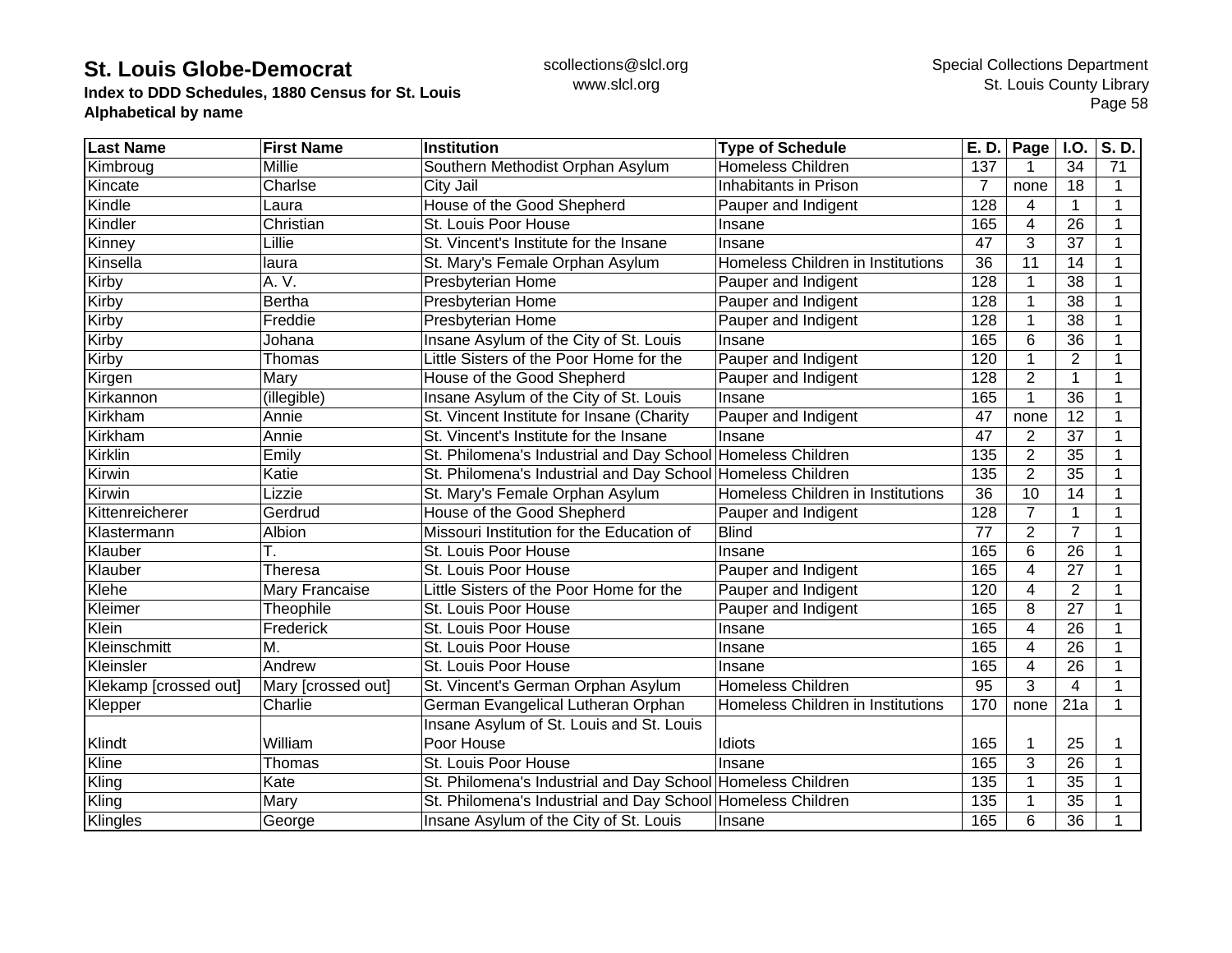**Index to DDD Schedules, 1880 Census for St. Louis Alphabetical by name**

| <b>Last Name</b> | <b>First Name</b> | Institution                             | <b>Type of Schedule</b>           | E. D.           | Page           | I.O.                    | S.D.         |
|------------------|-------------------|-----------------------------------------|-----------------------------------|-----------------|----------------|-------------------------|--------------|
| Klinglt          | William           | St. Louis Poor House                    | Pauper and Indigent               | 165             | 2              | 27                      | 1            |
| Klocke           | Elisabeth         | St. Vincent's German Orphan Asylum      | Homeless Children                 | 95              | 3              | 4                       | $\mathbf 1$  |
| Klueber          | Mary Francis      | House of the Good Shepherd              | Pauper and Indigent               | 128             | 8              | 1                       | 1            |
| Kneisel          | Anton             | Insane Asylum of the City of St. Louis  | Insane                            | 165             | 6              | 36                      | 1            |
| Knill            | Charlott          | St. Louis Poor House                    | Insane                            | 165             | $\overline{2}$ | 26                      |              |
| Knoppel          | Mathilda          | St. Louis Poor House                    | Insane                            | 165             | $\overline{2}$ | 26                      |              |
| Kober            | Caroline          | St. Vincent's German Orphan Asylum      | <b>Homeless Children</b>          | 95              | 3              | 4                       |              |
| Koch             | Louis             | St. Louis Poor House                    | Pauper and Indigent               | 165             | 1              | 27                      |              |
| Kock             | Julius            | St. Louis Poor House                    | Insane                            | 165             | $\overline{4}$ | $\overline{26}$         |              |
| Kohtz            | Hermann           | German Evangelical Lutheran Orphan      | Homeless Children in Institutions | 170             | none           | 21a                     | 1            |
| Kollesch         | Frank             | St. Vincent's German Orphan Asylum      | Homeless Children                 | 95              | $\overline{2}$ | 4                       |              |
| Komas            | Peter             | St. Louis Poor House                    | Pauper and Indigent               | 165             | 1              | 27                      |              |
| Komos            | Peter             | St. Louis Poor House                    | <b>Blind</b>                      | 165             |                | 24                      |              |
| Kook             | Agnes             | St. Mary's Female Orphan Asylum         | Homeless Children in Institutions | $\overline{36}$ | 9              | 14                      |              |
| Kozelovsky       | Julia             | Insane Asylum of the City of St. Louis  | Insane                            | 165             | 4              | 36                      |              |
| Kozlowski        | Cecelia           | St. Vincent's German Orphan Asylum      | <b>Homeless Children</b>          | 95              | 3              | $\overline{4}$          | -1           |
| Kozlowski        | Elisabeth         | St. Vincent's German Orphan Asylum      | <b>Homeless Children</b>          | 95              | 3              | $\overline{4}$          | 1            |
| Kozlowski        | Mary              | St. Vincent's German Orphan Asylum      | <b>Homeless Children</b>          | $\overline{95}$ | 3              | $\overline{\mathbf{4}}$ |              |
| Kranine          | Emma              | St. Joseph's Orphans' Home              | Homeless Children                 | 153             | 1              | 30                      |              |
| Kranine          | Sallie            | St. Joseph's Orphans' Home              | Homeless Children                 | 153             | 1              | 30                      |              |
| Kranz            | Emma              | St. Vincent's German Orphan Asylum      | Homeless Children                 | 95              | 3              | 4                       |              |
| Krapf            | Teresa            | House of the Good Shepherd              | Pauper and Indigent               | 128             | $\overline{2}$ | 1                       | 1            |
| Kratz            | Maria Henrietta   | Little Sisters of the Poor Home for the | Pauper and Indigent               | 120             | $\overline{5}$ | $\overline{2}$          | 1            |
| Kratzmann        | Maritte           | House of the Good Shepherd              | Pauper and Indigent               | 128             | 3              | $\mathbf{1}$            | 1            |
| Krause           | Catherine         | St. Vincent's Institute for the Insane  | Insane                            | 47              | 3              | $\overline{37}$         | 1            |
| Kreiner          | Adolph            | St. Vincent's German Orphan Asylum      | Homeless Children                 | 95              | 1              | $\overline{\mathbf{4}}$ |              |
| Kreiter          | Fred              | St. Louis Poor House                    | Pauper and Indigent               | 165             | 5              | $\overline{27}$         | $\mathbf{1}$ |
| Krentzmann       | Godfrey           | Episcopal Orphans' Home                 | Homeless Children                 | 146             | 1              | 31                      | 1            |
| Krentzmann       | Paul              | Episcopal Orphans' Home                 | Homeless Children                 | 146             | $\mathbf{1}$   | 31                      | $\mathbf 1$  |
|                  |                   | St. Ann's Widows' Home, Lying in        |                                   |                 |                |                         |              |
| Krieg            | Minnie            | Hospital, and Foundling Asylum          | Homeless Children in Institutions | 36              | 5              | 13                      |              |
| Kring            | Charles           | <b>City Jail</b>                        | Inhabitants in Prison             | $\overline{7}$  | none           | $\overline{18}$         | 1            |
| Kroeger          | Adelia            | Insane Asylum of the City of St. Louis  | Insane                            | 165             | 3              | 36                      |              |
| Kruedler         | Charles           | City Jail                               | Inhabitants in Prison             | $\overline{7}$  | none           | 18                      |              |
| Krug             | Margareth         | House of the Good Shepherd              | Pauper and Indigent               | 128             | 5              | 1                       |              |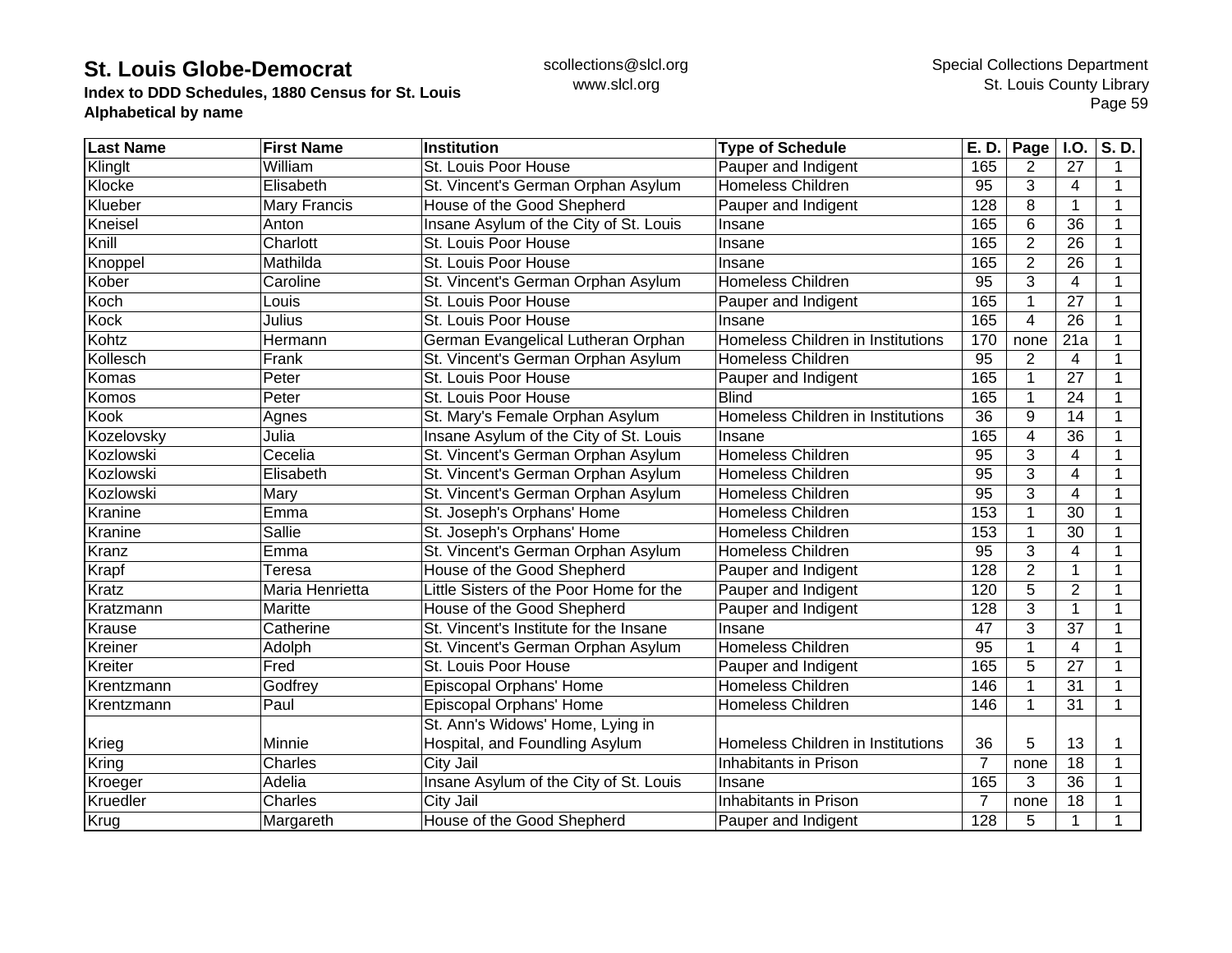**Index to DDD Schedules, 1880 Census for St. Louis Alphabetical by name**

| <b>Last Name</b> | <b>First Name</b> | Institution                                                 | <b>Type of Schedule</b>           | E. D.           | Page <sup>1</sup> | I.O.                    | S.D.         |
|------------------|-------------------|-------------------------------------------------------------|-----------------------------------|-----------------|-------------------|-------------------------|--------------|
| Krull            | Henriette         | Presbyterian Home                                           | Pauper and Indigent               | 128             |                   | 38                      | 1            |
| Kuchin           | Margaret          | St. Joseph's Orphans' Home                                  | Homeless Children                 | 153             | 1                 | 30                      | 1            |
| Kuehn            | Mary A.           | Insane Asylum of the City of St. Louis                      | Insane                            | 165             | 3                 | 36                      | $\mathbf{1}$ |
| Kuemle           | Mary              | St. Joseph's Orphans' Home                                  | <b>Homeless Children</b>          | 153             | $\mathbf 1$       | 30                      |              |
| Kuhl             | Elizabeth         | Insane Asylum of the City of St. Louis                      | Insane                            | 165             | $\overline{2}$    | 36                      |              |
| Kuhlman          | M.                | Insane Asylum of the City of St. Louis                      | Insane                            | 165             | $\overline{2}$    | 36                      |              |
| Kulhman          | Henry             | St. Louis Poor House                                        | Pauper and Indigent               | 165             | 3                 | 27                      |              |
| Kullen           | Annie             | House of the Good Shepherd                                  | Pauper and Indigent               | 128             | 8                 | $\mathbf{1}$            |              |
| Kunta            | <b>Bertha</b>     | Insane Asylum of the City of St. Louis                      | Insane                            | 165             | 4                 | $\overline{36}$         |              |
| Kuntgen          | Ottilie           | St. Louis Poor House                                        | Pauper and Indigent               | 165             | 5                 | $\overline{27}$         |              |
| Kuntzen          | Ottille           | St. Louis Poor House                                        | Insane                            | 165             | 6                 | 26                      |              |
| Kunz             | Charles           | Catholic Protectorate for Boys (Glencoe)                    | Homeless Children in Institutions | 187             | none              | 19                      |              |
| Kunz             | Ella              | St. Mary's Female Orphan Asylum                             | Homeless Children in Institutions | $\overline{36}$ | 9                 | 14                      |              |
| <b>Kurk</b>      | Samuel            | St. Louis Poor House                                        | Insane                            | 165             | 6                 | $\overline{26}$         | 1            |
| Kurtz            | Samuel            | St. Louis Poor House                                        | Pauper and Indigent               | 165             | 4                 | 27                      |              |
| Lack             | Henry             | City Jail                                                   | Inhabitants in Prison             | 7               | none              | 18                      |              |
| Lacky            | Mary              | St. Mary's Female Orphan Asylum                             | Homeless Children in Institutions | 36              | 10                | 14                      |              |
| Lacy             | Anthony           | St. Vincent's German Orphan Asylum                          | <b>Homeless Children</b>          | 95              | 1                 | $\overline{4}$          |              |
| Ladermann        | Peter             | St. Vincent's German Orphan Asylum                          | Homeless Children                 | 95              | $\mathbf{1}$      | $\overline{\mathbf{4}}$ |              |
| Laire            | Anna C.           | Insane Asylum of the City of St. Louis                      | Insane                            | 165             | 3                 | $\overline{36}$         |              |
| Lake             | Charles           | Southern Methodist Orphan Asylum                            | Homeless Children                 | 137             | 1                 | 34                      | 71           |
| Lake             | John              | Episcopal Orphans' Home                                     | Homeless Children                 | 146             |                   | 31                      |              |
| Lake             | Maria             | St. Louis Poor House                                        | Pauper and Indigent               | 165             | 5                 | $\overline{27}$         | $\mathbf{1}$ |
| Lalkner          | Jennie            | St. Philomena's Industrial and Day School Homeless Children |                                   | 135             | $\overline{2}$    | $\overline{35}$         |              |
| Lalkner          | Mary              | St. Philomena's Industrial and Day School Homeless Children |                                   | 135             | $\overline{2}$    | $\overline{35}$         |              |
| Lamatre          | Minerva           | Missouri Institution for the Education of                   | <b>Blind</b>                      | 77              | $\overline{2}$    | $\overline{7}$          |              |
| Lambert          | M.                | St. Louis Poor House                                        | Insane                            | 165             | 6                 | 26                      | 1            |
| Lambert          | Mary              | St. Louis Poor House                                        | Pauper and Indigent               | 165             | 4                 | 27                      |              |
| Lammers          | Mary              | St. Louis Poor House                                        | Insane                            | 165             | $\mathbf 1$       | 26                      | 1            |
|                  |                   | St. Bridget's Half Orphan and Deaf and                      |                                   |                 |                   |                         |              |
| LaMotte          | Regina            | Dumb Asylum                                                 | <b>Homeless Children</b>          | 138             | 1                 | 32                      |              |
| Lamplin          | Julia             | Insane Asylum of the City of St. Louis                      | Insane                            | 165             | 4                 | 36                      |              |
| Lanagan          | Anastatia         | St. Mary's Female Orphan Asylum                             | Homeless Children in Institutions | 36              | 9                 | 14                      |              |
| Lanagan          | Mary              | St. Mary's Female Orphan Asylum                             | Homeless Children in Institutions | 36              | 9                 | 14                      |              |
| Lancaster        | Lena              | St. Mary's Female Orphan Asylum                             | Homeless Children in Institutions | 36              | 10                | 14                      |              |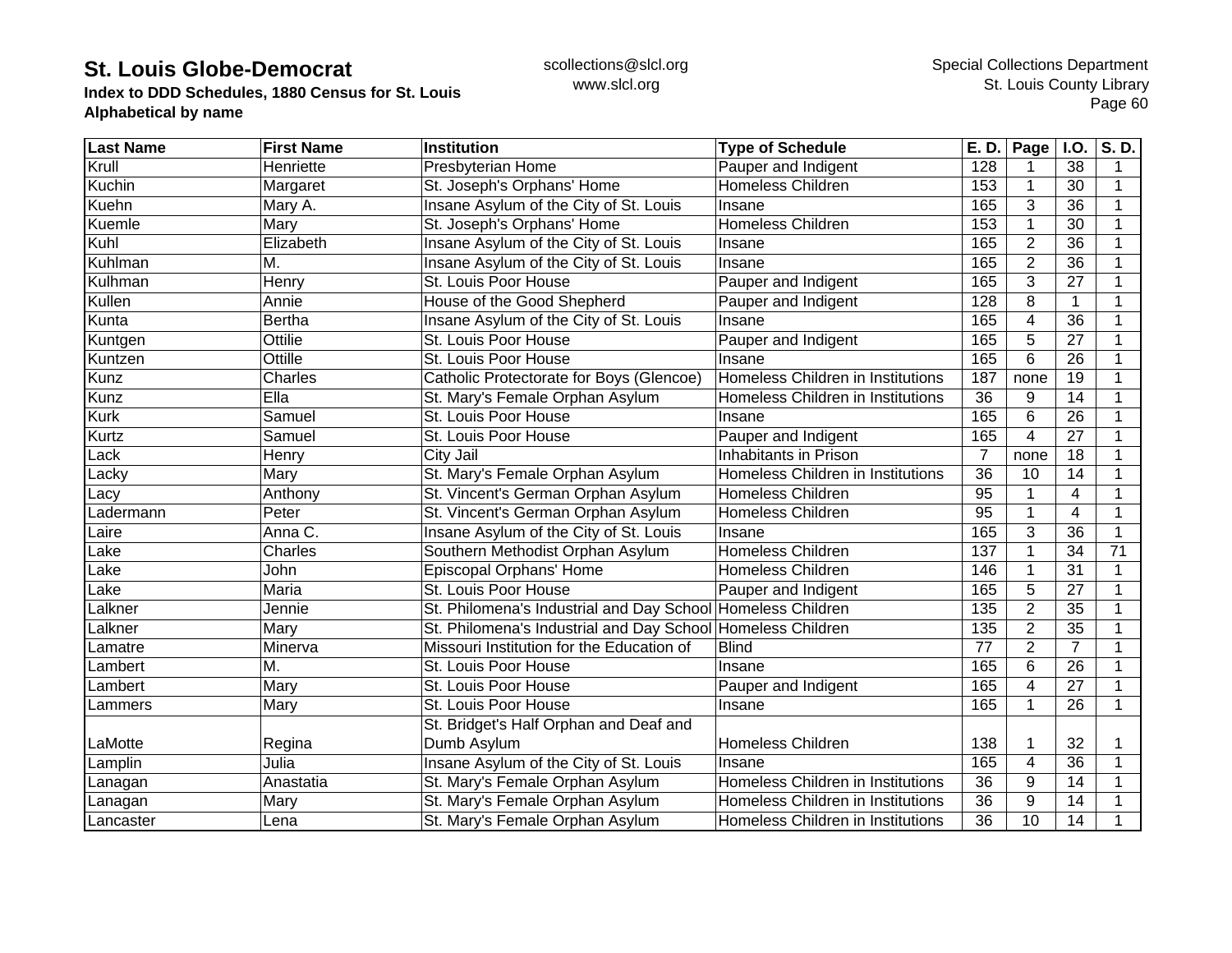**Index to DDD Schedules, 1880 Census for St. Louis Alphabetical by name**

| <b>Last Name</b>     | <b>First Name</b>  | Institution                                                 | <b>Type of Schedule</b>           | E. D.            | Page           | <b>I.O.</b>     | $\overline{S. D.}$ |
|----------------------|--------------------|-------------------------------------------------------------|-----------------------------------|------------------|----------------|-----------------|--------------------|
| ancaster             | Maude              | St. Mary's Female Orphan Asylum                             | Homeless Children in Institutions | 36               | 10             | 14              | 1                  |
| _anders              | James              | Little Sisters of the Poor Home for the                     | Pauper and Indigent               | 120              | 3              | $\overline{2}$  | 1                  |
| Landy                | John               | Little Sisters of the Poor Home for the                     | Pauper and Indigent               | 120              |                | $\overline{2}$  | $\mathbf 1$        |
| Lanegan              | Katie              | St. Philomena's Industrial and Day School                   | Homeless Children                 | 135              | 1              | 35              | 1                  |
| _ang                 | Mary               | St. Louis Poor House                                        | Insane                            | 165              | $\overline{7}$ | 26              |                    |
| _ang                 | Mary               | St. Louis Poor House                                        | Pauper and Indigent               | 165              | 9              | 27              |                    |
| Langbein             | George             | Insane Asylum of the City of St. Louis                      | Insane                            | 165              | 5              | 36              |                    |
| _angdon              | Annie              | St. Philomena's Industrial and Day School Homeless Children |                                   | 135              | $\overline{2}$ | 35              |                    |
| _angdon              | Ellen              | St. Philomena's Industrial and Day School Homeless Children |                                   | 135              | 2              | 35              | 1                  |
| _ange                | Anna               | St. Louis Poor House                                        | Insane                            | 165              | 6              | 26              |                    |
| Lange                | Anna               | St. Louis Poor House                                        | Pauper and Indigent               | 165              | $\overline{4}$ | 27              | $\mathbf{1}$       |
|                      | Christina (crossed |                                                             |                                   |                  |                |                 |                    |
| Langen (crossed out) | out)               | St. Vincent's Institute for the Insane                      | Insane                            | 47               | $\overline{2}$ | 37              | 1                  |
| Languth              | Catherine          | St. Louis Poor House                                        | Insane                            | 165              | $\overline{2}$ | 26              | 1                  |
| Lannagan             | Louis              | City Jail                                                   | Inhabitants in Prison             | 7                | none           | 18              | 1                  |
| Lapere               | Elizabeth          | St. Vincent Institute for Insane (Charity                   | Pauper and Indigent               | 47               | none           | 12              | 1                  |
| Lapere               | Elizabeth          | St. Vincent's Institute for the Insane                      | Insane                            | 47               | 2              | 37              | $\mathbf{1}$       |
|                      |                    | St. Ann's Widows' Home, Lying in                            |                                   |                  |                |                 |                    |
| <b>Larinson</b>      | Ann Jane           | Hospital, and Foundling Asylum                              | Pauper and Indigent               | 36               |                | 13              |                    |
| Larret               | Catarine           | House of the Good Shepherd                                  | Pauper and Indigent               | $\overline{128}$ | 5              | $\mathbf{1}$    | 1                  |
| Larson               | C.                 | <b>Girls Industrial Home</b>                                | Homeless Children in Institutions | 74               | none           | 8               | 1                  |
| Larson               | $\overline{C}$ .   | <b>Girls Industrial Home</b>                                | Homeless Children in Institutions | 74               | $\overline{2}$ | 8               | 1                  |
| Larson               | S.                 | <b>Girls Industrial Home</b>                                | Homeless Children in Institutions | 74               | none           | 8               | 1                  |
| .arson               | S.                 | <b>Girls Industrial Home</b>                                | Homeless Children in Institutions | 74               | $\overline{2}$ | 8               | 1                  |
| auggan_              | Catherine          | Insane Asylum of the City of St. Louis                      | Insane                            | 165              | $\overline{2}$ | $\overline{36}$ | 1                  |
| Laughlin             | Susan              | Insane Asylum of the City of St. Louis                      | Insane                            | 165              | 6              | 36              | 1                  |
| Lauman               | Ernst              | Little Sisters of the Poor Home for the                     | Pauper and Indigent               | 120              | $\overline{2}$ | $\overline{2}$  | $\mathbf 1$        |
| Laura                | Cecilia            | Little Sisters of the Poor Home for the                     | Pauper and Indigent               | 120              | 3              | $\overline{2}$  | 1                  |
| _awith               | James              | <b>Street Boys' Home</b>                                    | Homeless Children in Institutions | 68               | none           | 9               | 1                  |
| _awler               | Julia              | House of the Good Shepherd                                  | Pauper and Indigent               | 128              | 8              | $\mathbf{1}$    | 1                  |
| _awrence             | George             | Missouri Institution for the Education of                   | <b>Blind</b>                      | 77               |                | $\overline{7}$  | 1                  |
| _awrence             | William            | City Jail                                                   | Inhabitants in Prison             | $\overline{7}$   | none           | 18              |                    |
| Lawton               | John J.            | Insane Asylum of the City of St. Louis                      | Insane                            | 165              | 6              | 36              | 1                  |
|                      |                    | St. Ann's Widows' Home, Lying in                            |                                   |                  |                |                 |                    |
| Layden               | Henry              | Hospital, and Foundling Asylum                              | Homeless Children in Institutions | 36               | 6              | 13              |                    |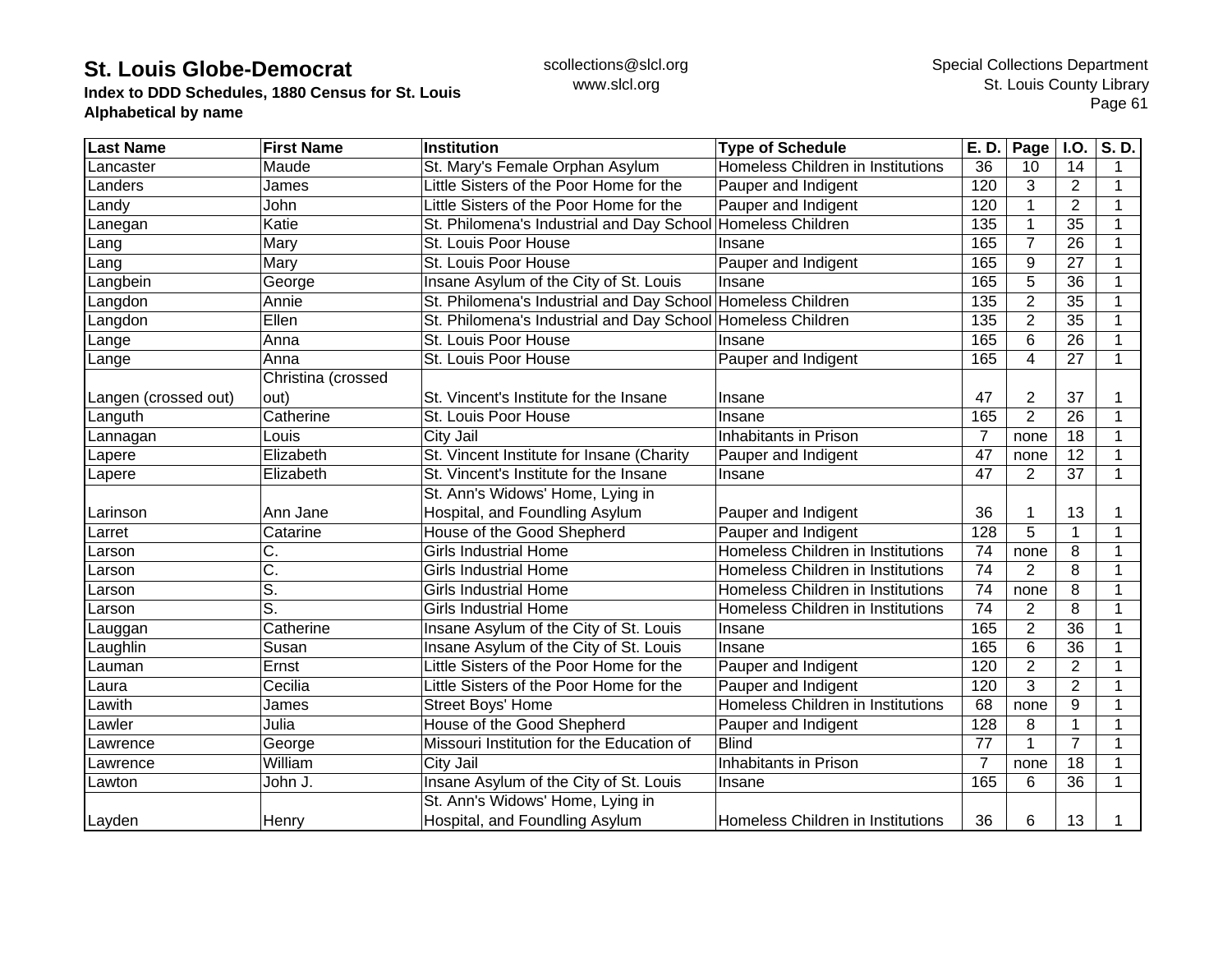**Index to DDD Schedules, 1880 Census for St. Louis Alphabetical by name**

| <b>Last Name</b> | <b>First Name</b> | <b>Institution</b>                        | <b>Type of Schedule</b>           | E. D.           | Page            | <b>I.O.</b>     | S.D.        |
|------------------|-------------------|-------------------------------------------|-----------------------------------|-----------------|-----------------|-----------------|-------------|
| _ayer            | Ē.                | Insane Asylum of the City of St. Louis    | Insane                            | 165             | 6               | 36              | $\mathbf 1$ |
| Layton           | Edward            | City Jail                                 | Inhabitants in Prison             | 7               | none            | 18              | 1           |
| ea               | Ellen G.          | St. Vincent's Institute for the Insane    | Insane                            | $\overline{47}$ | 3               | $\overline{37}$ | $\mathbf 1$ |
| .each            | Emma              | Presbyterian Home                         | Pauper and Indigent               | 128             |                 | 38              | 1           |
| eahy             | Dennis            | Catholic Protectorate for Boys (Glencoe)  | Homeless Children in Institutions | 187             | none            | 19              | 1           |
| eahy.            | Katie             | House of the Good Shepherd                | Pauper and Indigent               | 128             | 8               | $\mathbf{1}$    | 1           |
| eary             | Mary              | St. Louis Poor House                      | Insane                            | 165             | $\overline{7}$  | 26              | 1           |
| eary             | Mary              | St. Louis Poor House                      | Pauper and Indigent               | 165             | 8               | 27              |             |
| _eBelle          | Mary              | St. Mary's Female Orphan Asylum           | Homeless Children in Institutions | 36              | 11              | 14              | 1           |
|                  |                   | St. Ann's Widows' Home, Lying in          |                                   |                 |                 |                 |             |
| LeBreck          | Julia             | Hospital, and Foundling Asylum            | Homeless Children in Institutions | 36              | 6               | 13              |             |
| _eBroughee       | Mary              | St. Mary's Female Orphan Asylum           | Homeless Children in Institutions | $\overline{36}$ | $\overline{11}$ | $\overline{14}$ | 1           |
| eclairq          | Charlie           | German Evangelical Lutheran Orphan        | Homeless Children in Institutions | 170             | none            | 21a             | 1           |
| eclairq          | Ferdinand         | German Evangelical Lutheran Orphan        | Homeless Children in Institutions | 170             | none            | 21a             | 1           |
| edbeater         | David             | Episcopal Orphans' Home                   | <b>Homeless Children</b>          | 146             |                 | 31              | $\mathbf 1$ |
| _edbeater        | Eliza             | Episcopal Orphans' Home                   | Homeless Children                 | 146             |                 | 31              | 1           |
| _edbeater        | Thomas            | Episcopal Orphans' Home                   | Homeless Children                 | 146             | 1               | 31              | 1           |
| Leduc            | Clothilde         | Little Sisters of the Poor Home for the   | Pauper and Indigent               | 120             | 3               | $\overline{2}$  | 1           |
| Ledwith          | katie             | St. Joseph's Convent of Mercy             | Homeless Children in Institutions | 78              | none            | 6               | 1           |
| Lee              | Lizzie            | St. Vincent Institute for Insane (Charity | Pauper and Indigent               | 47              | none            | 12              | 1           |
| ${\sf Lee}$      | Lizzie            | St. Vincent's Institute for the Insane    | Insane                            | $\overline{47}$ |                 | $\overline{37}$ |             |
| ∟ee              | Martha            | Missouri Institution for the Education of | <b>Blind</b>                      | 77              | $\overline{2}$  | $\overline{7}$  |             |
| _ee              | Martin            | St. Vincent Institute for Insane (Charity | Pauper and Indigent               | 47              | none            | $\overline{12}$ | 1           |
| _ee              | Martin            | St. Vincent's Institute for the Insane    | Insane                            | 47              | $\mathbf 1$     | 37              | $\mathbf 1$ |
| ee.              | Mary              | St. Joseph's Convent of Mercy             | Homeless Children in Institutions | 78              | none            | 6               | 1           |
| eek.             | William           | Missouri Institution for the Education of | <b>Blind</b>                      | $\overline{77}$ | 2               | $\overline{7}$  | 1           |
| egenfoot         | F.                | <b>Girls Industrial Home</b>              | Homeless Children in Institutions | $\overline{74}$ | none            | 8               | 1           |
| Legenfoot        | т.                | <b>Girls Industrial Home</b>              | Homeless Children in Institutions | 74              | 2               | 8               | 1           |
| _ehmacher        | <b>Therese</b>    | St. Joseph's Orphans' Home                | Homeless Children                 | 153             | 1               | 30              | 1           |
| Leienberger      | Emma              | House of the Good Shepherd                | Pauper and Indigent               | 128             | $\overline{2}$  | $\mathbf{1}$    | $\mathbf 1$ |
| Leisheuser       | John              | Little Sisters of the Poor Home for the   | Pauper and Indigent               | 120             | $\overline{2}$  | $\overline{2}$  | 1           |
| <b>Lennon</b>    | Michael           | <b>Blind Girls' Industrial Home</b>       | <b>Blind</b>                      | $\overline{92}$ |                 | $\overline{5}$  |             |
| _eonard          | Katie             | <b>Girls Industrial Home</b>              | Homeless Children in Institutions | $\overline{74}$ |                 | 8               |             |
| Leonard          | Katie             | <b>Girls Industrial Home</b>              | Homeless Children in Institutions | 74              | none            | 8               | 1           |
| Leonard          | Katie             | Presbyterian Home                         | Pauper and Indigent               | 128             |                 | 38              | 1           |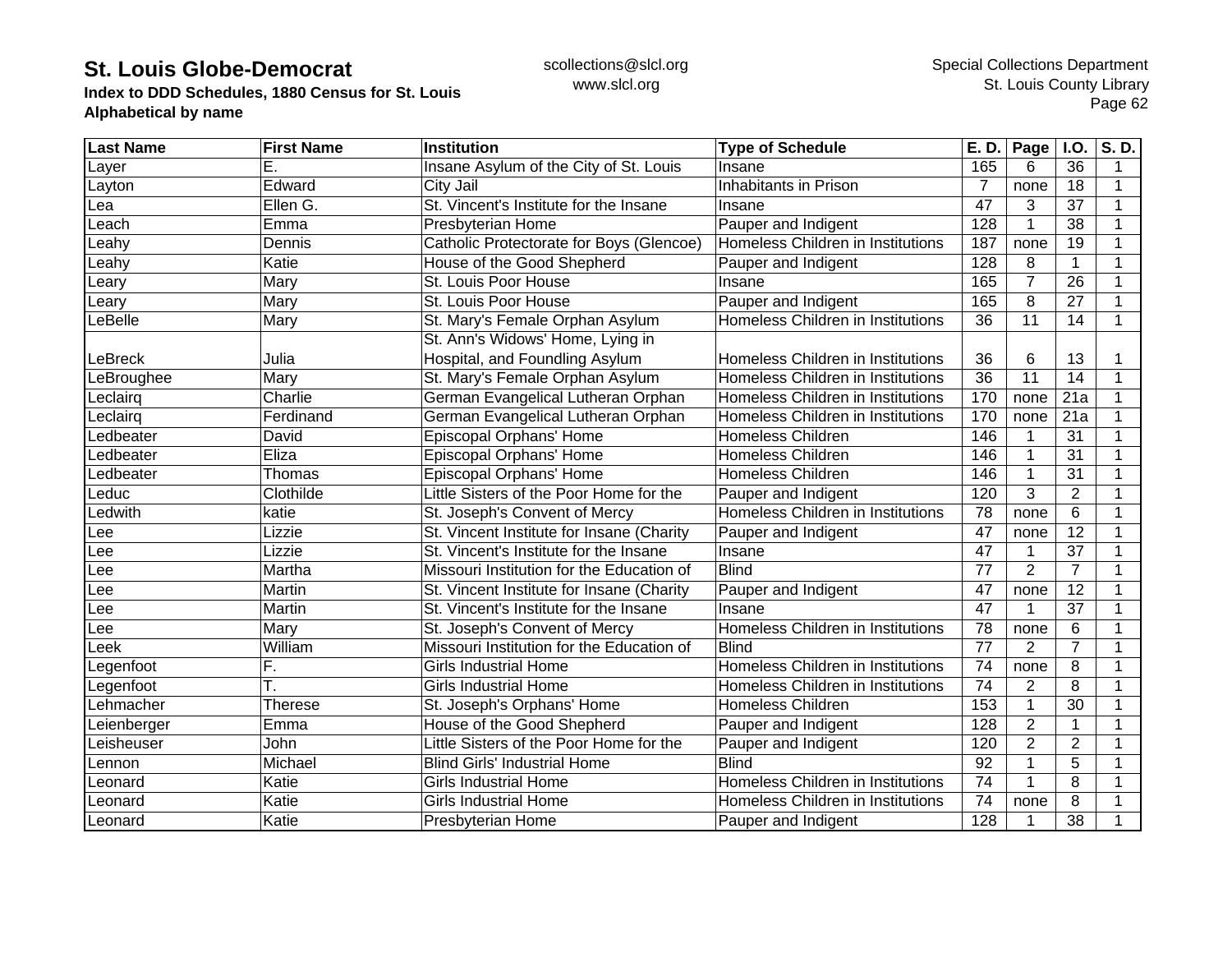**Index to DDD Schedules, 1880 Census for St. Louis Alphabetical by name**

| <b>Last Name</b>     | <b>First Name</b> | <b>Institution</b>                      | <b>Type of Schedule</b>           | E. D.          | Page           | I.0.            | S.D.         |
|----------------------|-------------------|-----------------------------------------|-----------------------------------|----------------|----------------|-----------------|--------------|
| _eonard              | Lizzie            | <b>Girls Industrial Home</b>            | Homeless Children in Institutions | 74             |                | 8               | $\mathbf 1$  |
| Leonard              | Lizzie            | <b>Girls Industrial Home</b>            | Homeless Children in Institutions | 74             | none           | 8               | $\mathbf 1$  |
| Lequillon            | Fred              | Little Sisters of the Poor Home for the | Pauper and Indigent               | 120            | 2              | $\overline{2}$  | $\mathbf{1}$ |
| Lerber               | Mary?             | Insane Asylum of the City of St. Louis  | Insane                            | 165            | 1              | 36              | $\mathbf{1}$ |
| _esley [crossed out] | none              | Protestant Orphans' Home                | Homeless Children in Institutions | 177            | $\overline{2}$ | 20              | 1            |
| <b>Leslie</b>        | <b>Dollie</b>     | Protestant Orphans' Home                | Homeless Children in Institutions | 177            | 1              | 20              | $\mathbf 1$  |
|                      |                   | St. Ann's Widows' Home, Lying in        |                                   |                |                |                 |              |
| Letterman            | Louisa            | Hospital, and Foundling Asylum          | Pauper and Indigent               | 36             |                | 13              | 1            |
| Leva                 | Mary              | St. Louis Poor House                    | Insane                            | 165            | $\overline{2}$ | 26              | 1            |
| _ewis                | Anne              | Insane Asylum of the City of St. Louis  | Insane                            | 165            |                | $\overline{36}$ | 1            |
| <b>Lewis</b>         | Annie             | <b>Girls Industrial Home</b>            | Homeless Children in Institutions | 74             |                | 8               | $\mathbf{1}$ |
| <b>Lewis</b>         | Annie             | <b>Girls Industrial Home</b>            | Homeless Children in Institutions | 74             | none           | 8               | 1            |
| <b>Lewis</b>         | Ermance           | House of the Good Shepherd              | Pauper and Indigent               | 128            |                | 1               | $\mathbf{1}$ |
| _ewis                | Goldie            | <b>Girls Industrial Home</b>            | Homeless Children in Institutions | 74             |                | $\overline{8}$  | $\mathbf{1}$ |
| Lewis                | Goldie            | <b>Girls Industrial Home</b>            | Homeless Children in Institutions | 74             | none           | 8               | $\mathbf{1}$ |
|                      |                   | St. Ann's Widows' Home, Lying in        |                                   |                |                |                 |              |
| Lewis                | Joseph            | Hospital, and Foundling Asylum          | Homeless Children in Institutions | 36             | 5              | 13              | 1            |
| Lewis                | Mary              | <b>Girls Industrial Home</b>            | Homeless Children in Institutions | 74             |                | 8               | 1            |
| Lewis                | Mary              | <b>Girls Industrial Home</b>            | Homeless Children in Institutions | 74             | none           | 8               | 1            |
| _ewis                | Math              | City Jail                               | Inhabitants in Prison             | $\overline{7}$ | none           | 18              | 1            |
| _ewis                | Richard           | City Jail                               | Inhabitants in Prison             | $\overline{7}$ | none           | 18              | 1            |
| Liddy                | Margaret          | House of the Good Shepherd              | Pauper and Indigent               | 128            | 2              |                 | 1            |
| Liebenguth           | C.                | Insane Asylum of the City of St. Louis  | Insane                            | 165            | 3              | 36              | $\mathbf{1}$ |
| Liedecken            | Bernard           | St. Vincent's German Orphan Asylum      | Homeless Children                 | 95             |                | $\overline{4}$  | $\mathbf{1}$ |
| Liess                | Otto              | German Evangelical Lutheran Orphan      | Homeless Children in Institutions | 170            | none           | 21a             | $\mathbf{1}$ |
| Liles                | Daniel            | Little Sisters of the Poor Home for the | Pauper and Indigent               | 120            | 1              | $\overline{2}$  | $\mathbf{1}$ |
| Lind                 | August            | Clayton Jail [St. Louis County]         | Inhabitants in Prison             | 175            |                | 21 <sub>b</sub> | $\mathbf{1}$ |
| Link                 | August            | City Jail                               | Inhabitants in Prison             | $\overline{7}$ | none           | 18              | $\mathbf 1$  |
| Lipscomb             | Emma              | Presbyterian Home                       | Pauper and Indigent               | 128            |                | 38              | $\mathbf 1$  |
| Lipscomb             | Mary Louise       | Presbyterian Home                       | Pauper and Indigent               | 128            | 1              | $\overline{38}$ | $\mathbf{1}$ |
|                      |                   | St. Bridget's Half Orphan and Deaf and  |                                   |                |                |                 |              |
| Lispole              | Mary              | Dumb Asylum                             | <b>Homeless Children</b>          | 138            |                | 32              | 1            |
|                      |                   | St. Bridget's Half Orphan and Deaf and  |                                   |                |                |                 |              |
| Lispole              | Teresa            | Dumb Asylum                             | <b>Homeless Children</b>          | 138            |                | 32              | 1            |
| Litchfield           | Angeline          | <b>Presbyterian Home</b>                | Pauper and Indigent               | 128            | $\overline{2}$ | 38              | 1            |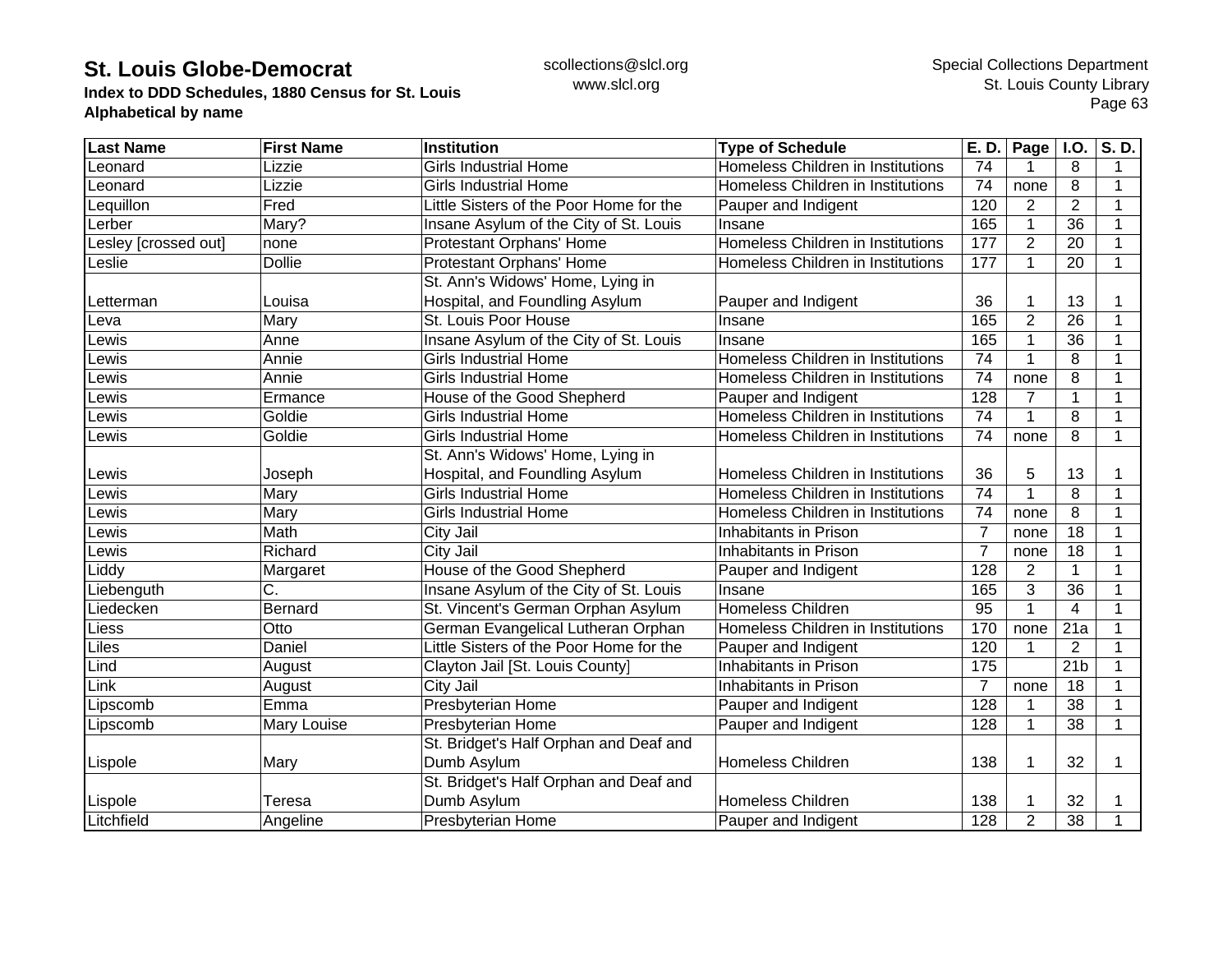**Index to DDD Schedules, 1880 Census for St. Louis Alphabetical by name**

| <b>Last Name</b> | <b>First Name</b> | <b>Institution</b>                                          | <b>Type of Schedule</b>           | E. D.           | Page $ $ I.O.           |                 | S.D. |
|------------------|-------------------|-------------------------------------------------------------|-----------------------------------|-----------------|-------------------------|-----------------|------|
| Litsinger        | Louisa            | Missouri Institution for the Education of                   | <b>Blind</b>                      | 77              |                         | 7               | 1    |
| Litzenberger     | <b>Tillie</b>     | St. Mary's Female Orphan Asylum                             | Homeless Children in Institutions | 36              | 9                       | 14              | 1    |
| Livingstone      | Susan             | Missouri Institution for the Education of                   | <b>Blind</b>                      | 77              | $\overline{2}$          | $\overline{7}$  | 1    |
| Lodeke           | Joseph            | Insane Asylum of the City of St. Louis                      | Insane                            | 165             | 5                       | 36              | 1    |
| Loftus           | Ellen             | Little Sisters of the Poor Home for the                     | Pauper and Indigent               | 120             | $\overline{4}$          | $\overline{2}$  |      |
| Logee            | Hattie            | Insane Asylum of the City of St. Louis                      | Insane                            | 165             | $\mathbf{1}$            | 36              |      |
| Lohmann          | August            | City Jail                                                   | Inhabitants in Prison             | $\overline{7}$  | none                    | 18              |      |
| _onergan         | Loretta           | St. Vincent's Institute for the Insane                      | Insane                            | 47              |                         | 37              |      |
| Long             | <b>Bridget</b>    | House of the Good Shepherd                                  | Pauper and Indigent               | 128             | 5                       | 1               |      |
| Long             | <b>Bridget</b>    | St. Mary's Female Orphan Asylum                             | Homeless Children in Institutions | $\overline{36}$ | 9                       | 14              |      |
| Long             | Hanna             | House of the Good Shepherd                                  | Pauper and Indigent               | 128             | $\overline{7}$          | 1               | 1    |
| Long             | Johana            | St. Mary's Female Orphan Asylum                             | Homeless Children in Institutions | 36              | 9                       | 14              | 1    |
| _ong             | Julia (illegible) | Insane Asylum of the City of St. Louis                      | Insane                            | 165             | 4                       | 36              |      |
| _ong             | Mary              | St. Joseph's Convent of Mercy                               | Homeless Children in Institutions | 78              | none                    | 6               |      |
| _orenz           | Bernard           | St. Louis Poor House                                        | Insane                            | 165             | 6                       | 26              |      |
| _orenz           | <b>Bernard</b>    | St. Louis Poor House                                        | Pauper and Indigent               | 165             | 4                       | 27              |      |
| _other           | Ε.                | Insane Asylum of the City of St. Louis                      | Insane                            | 165             | 6                       | 36              |      |
| Louney           | Mary              | House of the Good Shepherd                                  | Pauper and Indigent               | 128             | $\overline{7}$          | 1               |      |
| Love             | Katie             | St. Philomena's Industrial and Day School Homeless Children |                                   | 135             |                         | 35              |      |
| _ovell           | Edward            | St. Louis Poor House                                        | Insane                            | 165             | $\overline{2}$          | 26              |      |
| _ovitt           | Amelia            | Insane Asylum of the City of St. Louis                      | Insane                            | 165             | $\overline{\mathbf{4}}$ | $\overline{36}$ |      |
| -owe             | Robert            | City Jail                                                   | Inhabitants in Prison             | $\overline{7}$  | none                    | 18              | 1    |
| _owrey           | Mary              | St. Mary's Female Orphan Asylum                             | Homeless Children in Institutions | 36              | 9                       | 14              | 1    |
| _owson           | Carrie            | Presbyterian Home                                           | Pauper and Indigent               | 128             |                         | $\overline{38}$ |      |
| _owson           | Mary              | Presbyterian Home                                           | Pauper and Indigent               | 128             |                         | $\overline{38}$ |      |
| _ubly            | Patrick           | St. Louis Poor House                                        | Insane                            | 165             | 3                       | 26              |      |
| _uboby           | Maggy             | St. Mary's Female Orphan Asylum                             | Homeless Children in Institutions | $\overline{36}$ | 9                       | 14              | 1    |
| Lucas            | Eva               | Presbyterian Home                                           | Pauper and Indigent               | 128             | $\overline{2}$          | 38              | 1    |
| Lucas            | Gertrude          | St. Philomena's Industrial and Day School                   | Homeless Children                 | 135             |                         | 35              |      |
| Lucas            | Magreth           | Presbyterian Home                                           | Pauper and Indigent               | 128             | 1                       | 38              |      |
| Lucas            | Mary Jane         | Presbyterian Home                                           | Pauper and Indigent               | 128             | $\overline{2}$          | 38              |      |
| _ucey            | Norah M.          | St. Vincent's Institute for the Insane                      | Insane                            | 47              | $\overline{2}$          | 37              |      |
| Ludey            | Mary              | House of the Good Shepherd                                  | Pauper and Indigent               | 128             | 5                       | $\mathbf{1}$    |      |
| Ludlow           | Jane              | Home of the Friendless or Old Widows'                       | Pauper and Indigent               | 155             |                         | 29              |      |
| Ludolph (?)      | Phillip           | Little Sisters of the Poor Home for the                     | Pauper and Indigent               | 120             | $\overline{2}$          | $\overline{2}$  |      |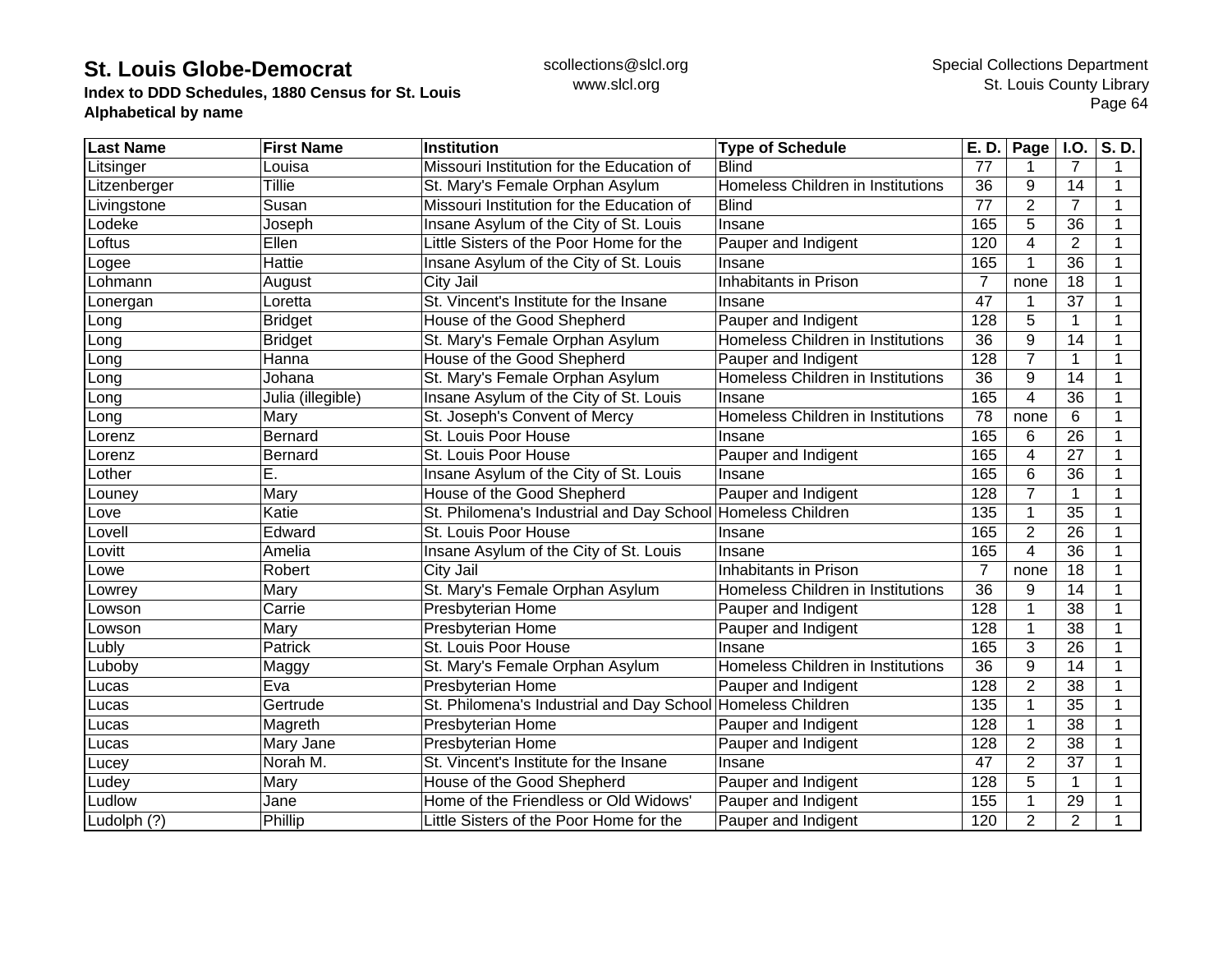**Index to DDD Schedules, 1880 Census for St. Louis Alphabetical by name**

| <b>Last Name</b> | <b>First Name</b> | <b>Institution</b>                                          | <b>Type of Schedule</b>           | E. D.           | Page           | I.O.            | S.D.         |
|------------------|-------------------|-------------------------------------------------------------|-----------------------------------|-----------------|----------------|-----------------|--------------|
| Lutte            | Maria             | House of the Good Shepherd                                  | Pauper and Indigent               | 128             | 3              | $\mathbf 1$     | 1            |
| Lutz             | Mary              | Insane Asylum of the City of St. Louis                      | Insane                            | 165             | $\overline{2}$ | 36              | $\mathbf 1$  |
| Lynch            | Ann               | Insane Asylum of the City of St. Louis                      | Insane                            | 165             |                | 36              | 1            |
| Lynch            | Annie             | House of the Good Shepherd                                  | Pauper and Indigent               | 128             | 6              | $\mathbf{1}$    | $\mathbf 1$  |
| Lynch            | Effie             | Protestant Orphans' Home                                    | Homeless Children in Institutions | 177             | 1              | 20              | $\mathbf 1$  |
| Lynch            | George            | Protestant Orphans' Home                                    | Homeless Children in Institutions | 177             | 1              | 20              | 1            |
| Lynch            | Howard            | Protestant Orphans' Home                                    | Homeless Children in Institutions | 177             | $\overline{2}$ | 20              | 1            |
| Lynch            | John              | City Jail                                                   | Inhabitants in Prison             | $\overline{7}$  | none           | 18              |              |
| Lynch            | Terrence          | St. Louis Poor House                                        | Pauper and Indigent               | 165             | $\overline{2}$ | $\overline{27}$ |              |
| Lynch            | Barthlomew        | St. Louis Poor House                                        | Pauper and Indigent               | 165             | 9              | 27              | 1            |
|                  |                   | St. Bridget's Half Orphan and Deaf and                      |                                   |                 |                |                 |              |
| Lyon             | Mary              | Dumb Asylum                                                 | <b>Homeless Children</b>          | 138             | $\overline{2}$ | 32              | 1            |
|                  |                   | St. Bridget's Half Orphan and Deaf and                      |                                   |                 |                |                 |              |
| Lyon             | <b>Nelly</b>      | Dumb Asylum                                                 | Homeless Children                 | 138             | 2              | 32              | 1            |
| Lyons            | Bat               | St. Philomena's Industrial and Day School Homeless Children |                                   | 135             |                | 35              | 1            |
| Lyons            | <b>Bridget</b>    | House of the Good Shepherd                                  | Pauper and Indigent               | 128             | none           | 1               | 1            |
| Lyons            | <b>Bridget</b>    | House of the Good Shepherd                                  | Pauper and Indigent               | 128             | 5              | 1               | 1            |
| Lyons            | <b>Bridget</b>    | House of the Good Shepherd                                  | Pauper and Indigent               | 128             | 8              | $\mathbf{1}$    | 1            |
| Lyons            | Daniel            | St. Louis Poor House                                        | Pauper and Indigent               | 165             | 4              | 27              |              |
| Lyons            | Honora            | St. Vincent Institute for Insane (Charity                   | Pauper and Indigent               | 47              | none           | 12              |              |
| Lyons            | Honora            | St. Vincent's Institute for the Insane                      | Insane                            | 47              | 3              | 37              |              |
| Lyons            | Lizzie            | Insane Asylum of the City of St. Louis                      | Insane                            | 165             | $\overline{2}$ | 36              | 1            |
| Lyons            | Mary              | St. Joseph's Convent of Mercy                               | Homeless Children in Institutions | 78              | none           | 6               | 1            |
| Lyons            | Mary              | St. Philomena's Industrial and Day School Homeless Children |                                   | 135             |                | $\overline{35}$ | $\mathbf{1}$ |
|                  |                   | St. Bridget's Half Orphan and Deaf and                      |                                   |                 |                |                 |              |
| Lyons            | Nora              | Dumb Asylum                                                 | <b>Homeless Children</b>          | 138             | 2              | 32              | 1            |
| Lyons            | Patrick           | St. Louis Poor House                                        | Insane                            | 165             | 6              | 26              | $\mathbf 1$  |
| Lyons            | Patrick           | St. Louis Poor House                                        | Pauper and Indigent               | 165             | 4              | 27              | 1            |
| Macconley        | William           | City Jail                                                   | Inhabitants in Prison             | 7               | none           | 18              | 1            |
| Mace             | Sarah             | St. Joseph's Convent of Mercy                               | Homeless Children in Institutions | $\overline{78}$ | none           | 6               | 1            |
| Macharry         | <b>Nellie</b>     | House of the Good Shepherd                                  | Pauper and Indigent               | 128             | 6              | $\mathbf{1}$    | 1            |
|                  |                   | St. Ann's Widows' Home, Lying in                            |                                   |                 |                |                 |              |
| Mack             | Charles           | Hospital, and Foundling Asylum                              | Homeless Children in Institutions | 36              | 5              | 13              | 1            |
|                  |                   | St. Ann's Widows' Home, Lying in                            |                                   |                 |                |                 |              |
| Mack             | Joseph            | Hospital, and Foundling Asylum                              | Homeless Children in Institutions | 36              | 6              | 13              |              |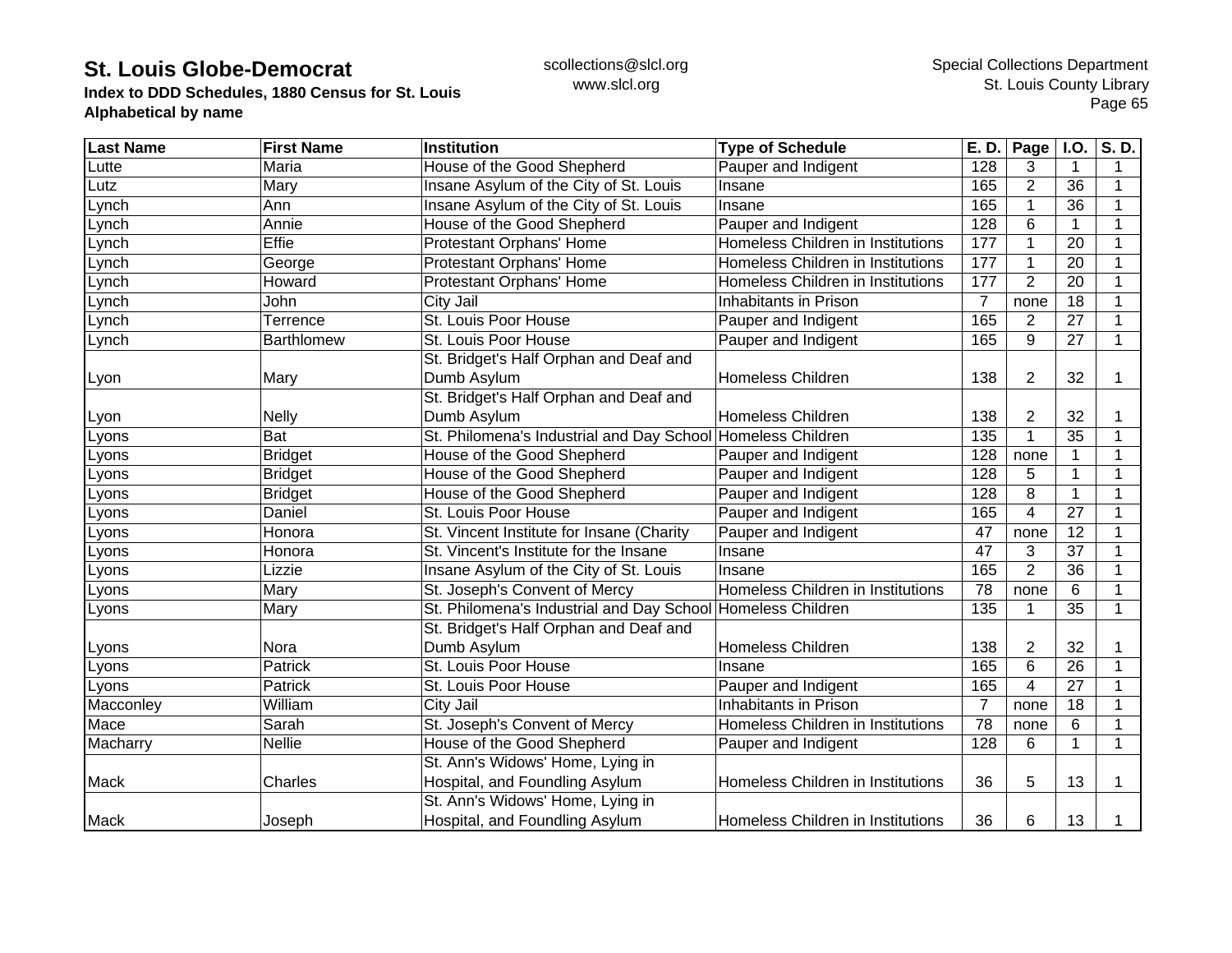**Index to DDD Schedules, 1880 Census for St. Louis Alphabetical by name**

| <b>Last Name</b> | <b>First Name</b> | <b>Institution</b>                       | <b>Type of Schedule</b>           | E. D. | Page $ $ I.O.  |                | S.D.         |
|------------------|-------------------|------------------------------------------|-----------------------------------|-------|----------------|----------------|--------------|
|                  |                   | St. Ann's Widows' Home, Lying in         |                                   |       |                |                |              |
| <b>Mack</b>      | Lulu              | Hospital, and Foundling Asylum           | Pauper and Indigent               | 36    |                | 13             | 1            |
| Mack             | Richard           | Southern Methodist Orphan Asylum         | <b>Homeless Children</b>          | 137   | 1              | 34             | 71           |
| Macke            | Lizzie            | House of the Good Shepherd               | Pauper and Indigent               | 128   | 4              | $\mathbf{1}$   | $\mathbf{1}$ |
| Madden           | Alisha            | House of the Good Shepherd               | Pauper and Indigent               | 128   | 8              | $\mathbf{1}$   | 1            |
| Maddock          | Johannah          | House of the Good Shepherd               | Pauper and Indigent               | 128   | 8              | $\mathbf{1}$   |              |
| <b>Maddox</b>    | Ellen             | St. Louis Poor House                     | Insane                            | 165   | $\overline{7}$ | 26             |              |
| Maddox           | Ellen             | St. Louis Poor House                     | Pauper and Indigent               | 165   | 6              | 27             |              |
| Madox            | <b>Nellie</b>     | House of the Good Shepherd               | Pauper and Indigent               | 128   | 6              | 1              |              |
| Maffano          | Mollie            | House of the Good Shepherd               | Pauper and Indigent               | 128   | 5              | 1              |              |
| Maguire          | John              | St. Louis Poor House                     | Pauper and Indigent               | 165   | 10             | 27             | 1            |
| Mahan            | Cecilia           | St. Bridget's Institution for Deaf-Mutes | Deaf-Mutes                        | 138   | 9              | 33             |              |
| Maher            | Edward            | St. Louis Poor House                     | Insane                            | 165   | 4              | 26             |              |
| Maher            | Ellen             | Little Sisters of the Poor Home for the  | Pauper and Indigent               | 120   | 4              | $\overline{2}$ |              |
| Maher            | James             | St. Vincent's Institute for the Insane   | Insane                            | 47    | $\overline{2}$ | 37             |              |
| Maher            | Mary              | House of the Good Shepherd               | Pauper and Indigent               | 128   | 7              | 1              |              |
| Maher            | Mary              | House of the Good Shepherd               | Pauper and Indigent               | 128   | 1              | 1              | 1            |
| Maher            | Mary              | Insane Asylum of the City of St. Louis   | Insane                            | 165   | 4              | 36             |              |
| Maher            | Michael           | Little Sisters of the Poor Home for the  | Pauper and Indigent               | 120   | $\overline{2}$ | $\overline{2}$ | 1            |
|                  |                   | St. Bridget's Half Orphan and Deaf and   |                                   |       |                |                |              |
| Mahon            | Cecilia           | Dumb Asylum                              | <b>Homeless Children</b>          | 138   |                | 32             |              |
| Mahon            | John              | Insane Asylum of the City of St. Louis   | Insane                            | 165   | 5              | 36             | 1            |
| Mahon            | Michael           | St. Vincent's Institute for the Insane   | Insane                            | 47    | $\overline{2}$ | 37             | 1            |
| Mahoney          | Daniel            | Little Sisters of the Poor Home for the  | Pauper and Indigent               | 120   | $\overline{2}$ | $\overline{2}$ | $\mathbf 1$  |
| Mahoney          | Rose              | St. Louis Poor House                     | Pauper and Indigent               | 165   | $\overline{7}$ | 27             |              |
| Mahony           | Elisabeth         | St. Louis Poor House                     | Insane                            | 165   | $\overline{7}$ | 26             |              |
| Mahony           | Elizabeth         | St. Louis Poor House                     | Pauper and Indigent               | 165   | $\overline{7}$ | 27             |              |
| Mallet           | C.                | Insane Asylum of the City of St. Louis   | Insane                            | 165   | $\overline{2}$ | 36             |              |
| Malone           | Mamie             | House of the Good Shepherd               | Pauper and Indigent               | 128   | 4              | $\mathbf{1}$   | 1            |
| Maloney          | Ellen             | House of the Good Shepherd               | Pauper and Indigent               | 128   | 7              | $\mathbf{1}$   | 1            |
| Maloney          | О.                | Insane Asylum of the City of St. Louis   | Insane                            | 165   |                | 36             |              |
| Malony           | Anna              | Insane Asylum of the City of St. Louis   | Insane                            | 165   | $\overline{7}$ | 36             |              |
| Malony           | Maggie            | House of the Good Shepherd               | Pauper and Indigent               | 128   | $\overline{4}$ | 1              |              |
| Malony           | Mary              | St. Mary's Female Orphan Asylum          | Homeless Children in Institutions | 36    | 9              | 14             |              |
| Malony           | Norah             | St. Mary's Female Orphan Asylum          | Homeless Children in Institutions | 36    | 9              | 14             |              |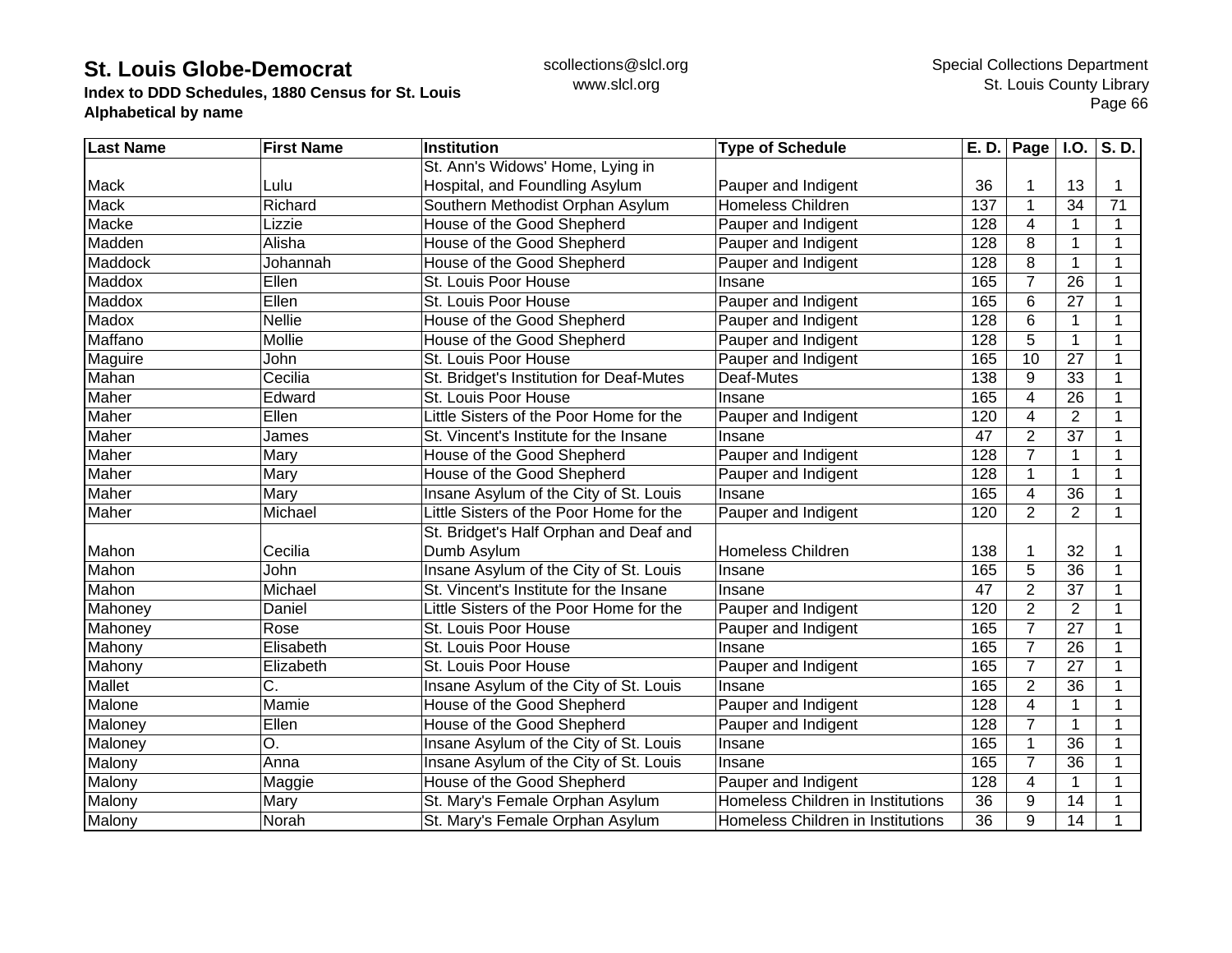**Index to DDD Schedules, 1880 Census for St. Louis Alphabetical by name**

| <b>Last Name</b>       | <b>First Name</b>    | <b>Institution</b>                                          | <b>Type of Schedule</b>           | E. D.          | Page           | <b>I.O.</b>     | S.D. |
|------------------------|----------------------|-------------------------------------------------------------|-----------------------------------|----------------|----------------|-----------------|------|
| Maloy                  | Mary Ellen           | House of the Good Shepherd                                  | Pauper and Indigent               | 128            |                | 1               | 1    |
| Mamor                  | S.                   | <b>Girls Industrial Home</b>                                | Homeless Children in Institutions | 74             |                | 8               | 1    |
| Managan                | John                 | Little Sisters of the Poor Home for the                     | Pauper and Indigent               | 120            |                | $\overline{2}$  | 1    |
| Mandaville             | William              | <b>Street Boys' Home</b>                                    | Homeless Children in Institutions | 68             | none           | 9               | 1    |
| Mandelbaum             | F.                   | St. Louis Poor House                                        | Pauper and Indigent               | 165            | 9              | 27              | 1    |
| Manemeyer              | Ann                  | St. Louis Poor House                                        | <b>Blind</b>                      | 165            | 1              | 24              |      |
| Manion                 | Lizzie               | St. Philomena's Industrial and Day School Homeless Children |                                   | 135            | 1              | 35              |      |
| Manning                | <b>Belle</b>         | Episcopal Orphans' Home                                     | <b>Homeless Children</b>          | 146            |                | 31              |      |
| Mannion                | James                | Protestant Orphans' Home                                    | Homeless Children in Institutions | 177            | $\overline{2}$ | 20              |      |
| Mannion [crossed out]  | Mary [crossed out]   | Protestant Orphans' Home                                    | Homeless Children in Institutions | 177            | $\overline{2}$ | 20              |      |
| Manon                  | Lizzie               | St. Mary's Female Orphan Asylum                             | Homeless Children in Institutions | 36             | 9              | 14              |      |
| Marceline              | Frank                | St. Louis Poor House                                        | Insane                            | 165            | $\overline{4}$ | 26              |      |
| March                  | Anna                 | Insane Asylum of the City of St. Louis                      | Insane                            | 165            | $\overline{7}$ | 36              |      |
| March                  | F.                   | Insane Asylum of the City of St. Louis                      | Insane                            | 165            | 7              | 36              |      |
| Marchand               | Clancy?              | Insane Asylum of the City of St. Louis                      | Insane                            | 165            | 6              | 36              |      |
| <b>Marins</b>          | Margaret             | House of the Good Shepherd                                  | Pauper and Indigent               | 128            | $\overline{2}$ | 1               | 1    |
|                        |                      | St. Ann's Widows' Home, Lying in                            |                                   |                |                |                 |      |
| <b>Mark</b>            | Mary                 | Hospital, and Foundling Asylum                              | Pauper and Indigent               | 36             |                | 13              |      |
| <b>Marles</b>          | Sarah?               | Insane Asylum of the City of St. Louis                      | Insane                            | 165            |                | 36              |      |
| Marmaduke              | Α.                   | City Jail                                                   | Inhabitants in Prison             | $\overline{7}$ | none           | 18              |      |
| Marshall               | G.                   | <b>Girls Industrial Home</b>                                | Homeless Children in Institutions | 74             | none           | 8               |      |
| Marshall               | Ğ.                   | <b>Girls Industrial Home</b>                                | Homeless Children in Institutions | 74             | $\overline{2}$ | 8               | 1    |
| Marshall               | Martha               | St. Vincent Institute for Insane (Charity                   | Pauper and Indigent               | 47             | none           | 12              | 1    |
| Marshall               | Sarah                | St. Louis Poor House                                        | Pauper and Indigent               | 165            | 6              | $\overline{27}$ | 1    |
| Marshall (crossed out) | Martha (crossed out) | St. Vincent's Institute for the Insane                      | Insane                            | 47             | $\overline{2}$ | $\overline{37}$ |      |
| Martin                 | C. L                 | City Jail                                                   | Inhabitants in Prison             | 7              | none           | 18              |      |
| Martin                 | Ellin M.             | St. Philomena's Industrial and Day School Homeless Children |                                   | 135            |                | 35              | 1    |
| Martin                 | Emma                 | St. Philomena's Industrial and Day School Homeless Children |                                   | 135            | $\overline{2}$ | 35              | 1    |
| Martin                 | Henry                | Insane Asylum of the City of St. Louis                      | Insane                            | 165            | 6              | 36              |      |
| Martin                 | Jannie               | Presbyterian Home                                           | Pauper and Indigent               | 128            | 3              | 38              |      |
| Martin                 | Maria                | House of the Good Shepherd                                  | Pauper and Indigent               | 128            | 1              | $\mathbf{1}$    |      |
| Martin                 | Mary                 | House of the Good Shepherd                                  | Pauper and Indigent               | 128            | 6              | 1               |      |
| Martin                 | Michael              | St. Louis Poor House                                        | Pauper and Indigent               | 165            | 10             | 27              |      |
| Martine                | Rosa                 | Missouri Institution for the Education of                   | <b>Blind</b>                      | 77             | $\overline{2}$ | $\overline{7}$  |      |
| Marting                | Frederick            | St. Vincent's Institute for the Insane                      | Insane                            | 47             | 3              | 37              |      |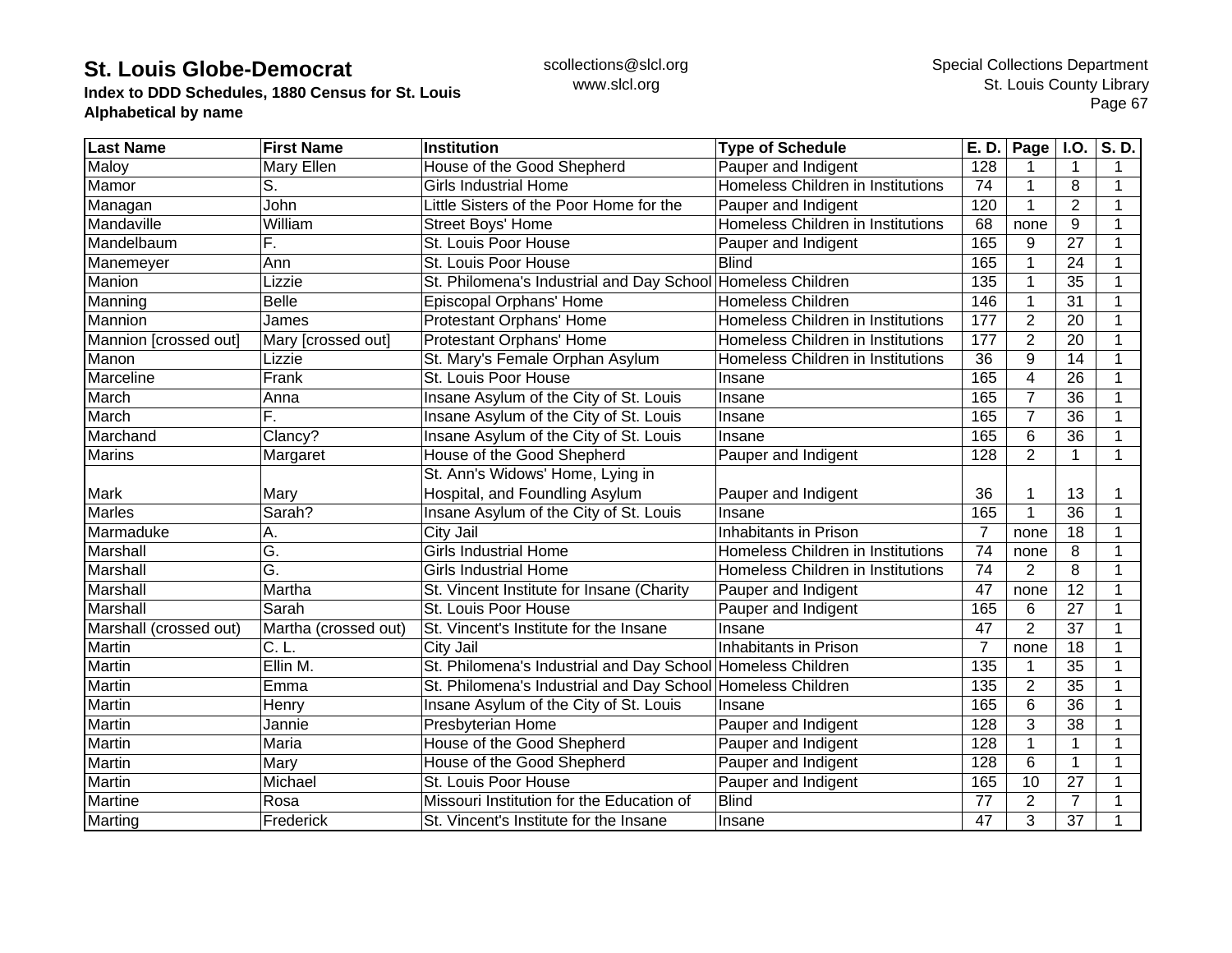**Index to DDD Schedules, 1880 Census for St. Louis Alphabetical by name**

| <b>Last Name</b> | <b>First Name</b> | <b>Institution</b>                        | <b>Type of Schedule</b>           | E. D.           | Page           | <b>I.O.</b>     | $\overline{S. D.}$ |
|------------------|-------------------|-------------------------------------------|-----------------------------------|-----------------|----------------|-----------------|--------------------|
| Martyn           | Katie             | House of the Good Shepherd                | Pauper and Indigent               | 128             | 6              | $\mathbf{1}$    | 1                  |
| Marvrey (?)      | Mary              | House of the Guardian Angel               | Homeless Children in Institutions | 48              |                | 11              | 1                  |
| Mary             | <b>John</b>       | Little Sisters of the Poor Home for the   | Pauper and Indigent               | 120             | 1              | $\overline{2}$  | 1                  |
| Masmimeyer (?)   | Annie             | St. Louis Poor House                      | Pauper and Indigent               | 165             | 1              | 27              | $\mathbf 1$        |
| Masoni           | James             | City Jail                                 | <b>Inhabitants in Prison</b>      | 7               | none           | 18              | 1                  |
|                  |                   | St. Ann's Widows' Home, Lying in          |                                   |                 |                |                 |                    |
| Massey           | Jane              | Hospital, and Foundling Asylum            | Pauper and Indigent               | 36              |                | 13              |                    |
| Massie           | Daniel            | St. Louis Poor House                      | Pauper and Indigent               | 165             | 8              | $\overline{27}$ |                    |
| Masterson        | Thomas            | St. Louis Poor House                      | Pauper and Indigent               | 165             |                | 27              |                    |
| Mathews          | C.E.              | Home of the Friendless or Old Widows'     | Pauper and Indigent               | 155             |                | 29              |                    |
| Mathiot          | Anna              | Insane Asylum of the City of St. Louis    | Insane                            | 165             | 3              | 36              | $\mathbf 1$        |
| Mattingly        | Frank             | St. Louis Poor House                      | Insane                            | 165             | 3              | 26              | 1                  |
| Maxwell          | Willie            | Southern Methodist Orphan Asylum          | <b>Homeless Children</b>          | 137             |                | $\overline{34}$ | $\overline{71}$    |
| May              | Α.                | Home of the Friendless or Old Widows'     | Pauper and Indigent               | 155             |                | 29              | 1                  |
| May              | Frank             | City Jail                                 | Inhabitants in Prison             | 7               | none           | 18              | 1                  |
| May              |                   | <b>Girls Industrial Home</b>              | Homeless Children in Institutions | 74              | none           | 8               | 1                  |
| May              |                   | <b>Girls Industrial Home</b>              | Homeless Children in Institutions | 74              | $\overline{2}$ | 8               | 1                  |
| May              | Mary              | <b>Girls Industrial Home</b>              | Homeless Children in Institutions | 74              | none           | 8               | 1                  |
| May              | Mary              | <b>Girls Industrial Home</b>              | Homeless Children in Institutions | $\overline{74}$ | $\overline{2}$ | 8               |                    |
| Mayer            | Andrew            | St. Louis Poor House                      | Insane                            | 165             | 4              | $\overline{26}$ | 1                  |
| Mc (Illegible)   | Charles           | St. Louis Poor House                      | Pauper and Indigent               | 165             | $\overline{2}$ | 27              | 1                  |
|                  |                   | St. Bridget's Half Orphan and Deaf and    |                                   |                 |                |                 |                    |
| <b>McAndrus</b>  | Mary              | Dumb Asylum                               | Homeless Children                 | 138             | $\overline{2}$ | 32              |                    |
| <b>McBride</b>   | Catherine         | St. Louis Poor House                      | Insane                            | 165             | 3              | $\overline{26}$ | 1                  |
| <b>McBride</b>   | William           | Missouri Institution for the Education of | <b>Blind</b>                      | $\overline{77}$ | $\overline{2}$ | $\overline{7}$  | 1                  |
| <b>McCabe</b>    | Ann               | St. Joseph's Convent of Mercy             | Homeless Children in Institutions | 78              | none           | 6               | 1                  |
| <b>McCabe</b>    | Katie             | <b>Girls Industrial Home</b>              | Homeless Children in Institutions | 74              |                | 8               | 1                  |
| <b>McCabe</b>    | Katie             | <b>Girls Industrial Home</b>              | Homeless Children in Institutions | 74              | none           | 8               | 1                  |
| <b>McCabe</b>    | Lizzie            | <b>Girls Industrial Home</b>              | Homeless Children in Institutions | 74              |                | 8               | 1                  |
| <b>McCabe</b>    | Lizzie            | <b>Girls Industrial Home</b>              | Homeless Children in Institutions | 74              | none           | 8               | 1                  |
| McCade           | Kattie            | St. Mary's Female Orphan Asylum           | Homeless Children in Institutions | 36              | 10             | 14              | 1                  |
| <b>McCall</b>    | Johana            | St. Louis Poor House                      | Pauper and Indigent               | 165             | 5              | $\overline{27}$ |                    |
| McCall           | Mary              | St. Louis Poor House                      | Insane                            | 165             | 6              | 26              |                    |
| McCall           | Mary              | St. Louis Poor House                      | Pauper and Indigent               | 165             | 4              | 27              |                    |
| McCann           | Mary              | <b>Presbyterian Home</b>                  | Pauper and Indigent               | 128             |                | 38              |                    |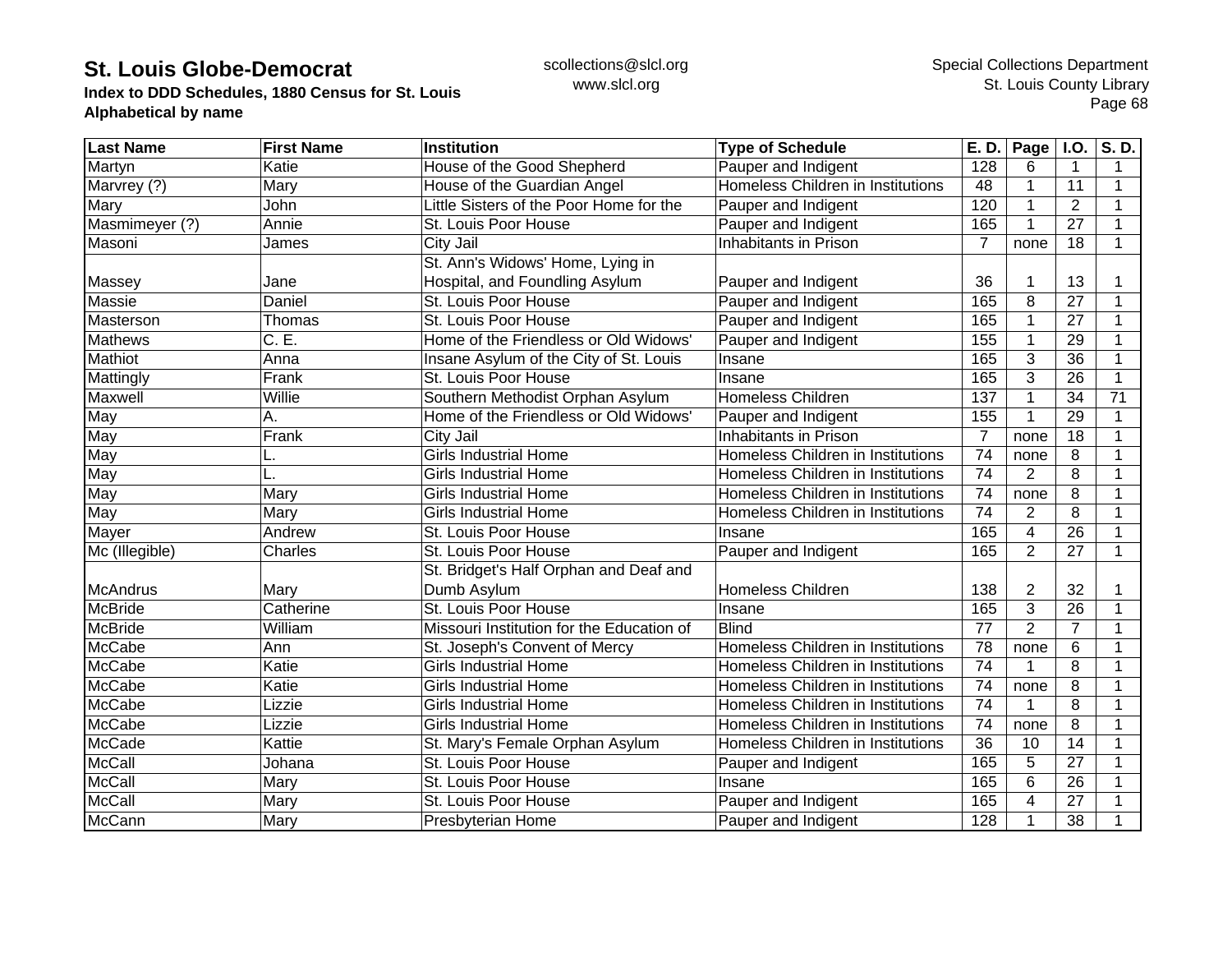**Index to DDD Schedules, 1880 Census for St. Louis Alphabetical by name**

| <b>Last Name</b> | <b>First Name</b> | <b>Institution</b>                                          | <b>Type of Schedule</b>           | E. D. | Page           | <b>I.O.</b>     | $\overline{\mathsf{S}}$ . D. |
|------------------|-------------------|-------------------------------------------------------------|-----------------------------------|-------|----------------|-----------------|------------------------------|
| <b>McCape</b>    | Ellen             | House of the Good Shepherd                                  | Pauper and Indigent               | 128   | 8              | 1               | 1                            |
| McCarmen         | Mary              | St. Louis Poor House                                        | Insane                            | 165   | 5              | 26              | 1                            |
| McCarmen         | Mary              | St. Louis Poor House                                        | Pauper and Indigent               | 165   | 3              | 27              | 1                            |
| <b>McCarthy</b>  | Edward            | Little Sisters of the Poor Home for the                     | Pauper and Indigent               | 120   | 1              | $\overline{2}$  | 1                            |
| McCarthy         | Ella              | Episcopal Orphans' Home                                     | Homeless Children                 | 146   | 1              | 31              |                              |
| McCarthy         | Ellen             | St. Louis Poor House                                        | Pauper and Indigent               | 165   | 10             | 27              |                              |
| McCarthy         | Hannah            | House of the Good Shepherd                                  | Pauper and Indigent               | 128   | none           | 1               |                              |
| McCarthy         | Julia             | St. Louis Poor House                                        | Pauper and Indigent               | 165   | 4              | $\overline{27}$ |                              |
| <b>McCarthy</b>  | Lizzie            | House of the Good Shepherd                                  | Pauper and Indigent               | 128   | none           | 1               | 1                            |
|                  |                   | St. Ann's Widows' Home, Lying in                            |                                   |       |                |                 |                              |
| McCarthy         | Margret           | Hospital, and Foundling Asylum                              | Pauper and Indigent               | 36    |                | 13              |                              |
| <b>McCarthy</b>  | Minnie            | Episcopal Orphans' Home                                     | Homeless Children                 | 146   |                | 31              |                              |
| <b>McCarthy</b>  | Richard           | Episcopal Orphans' Home                                     | Homeless Children                 | 146   |                | 31              |                              |
| <b>McCarthy</b>  | Thomas            | St. Louis Poor House                                        | Pauper and Indigent               | 165   | 5              | 27              |                              |
| <b>McCarty</b>   | Mary              | St. Philomena's Industrial and Day School Homeless Children |                                   | 135   | $\overline{2}$ | 35              | 1                            |
| <b>McCaul</b>    | Mary              | St. Louis Poor House                                        | Pauper and Indigent               | 165   | 9              | 27              | 1                            |
| McChough         | Sara              | House of the Good Shepherd                                  | Pauper and Indigent               | 128   | 3              | $\mathbf{1}$    | 1                            |
| McClanahan       | Mary              | House of the Guardian Angel                                 | Homeless Children in Institutions | 48    |                | 11              |                              |
| McClellan        | E.                | St. Louis Poor House                                        | Insane                            | 165   | $\overline{2}$ | 26              | 1                            |
|                  |                   | St. Bridget's Half Orphan and Deaf and                      |                                   |       |                |                 |                              |
| McColgun         | (none)            | Dumb Asylum                                                 | <b>Homeless Children</b>          | 138   | $\overline{2}$ | 32              | 1                            |
|                  |                   | St. Ann's Widows' Home, Lying in                            |                                   |       |                |                 |                              |
| McCollough       | Mary              | Hospital, and Foundling Asylum                              | Homeless Children in Institutions | 36    | 5              | 13              |                              |
| McCoole          | Mike              | St. Louis Poor House                                        | Insane                            | 165   | 6              | $\overline{26}$ | 1                            |
| McCoole          | Mike              | St. Louis Poor House                                        | Pauper and Indigent               | 165   | 3              | $\overline{27}$ |                              |
| <b>McCormack</b> | <b>Briget</b>     | House of the Good Shepherd                                  | Pauper and Indigent               | 128   | $\overline{2}$ | $\mathbf{1}$    |                              |
| <b>McCormick</b> | Annie             | St. Mary's Female Orphan Asylum                             | Homeless Children in Institutions | 36    | 9              | 14              | 1                            |
| <b>McCormick</b> | <b>Bridget</b>    | House of the Good Shepherd                                  | Pauper and Indigent               | 128   | none           | $\mathbf{1}$    | 1                            |
| <b>McCormick</b> | Christina         | St. Joseph's Convent of Mercy                               | Homeless Children in Institutions | 78    | none           | 6               | 1                            |
| <b>McCormick</b> | Dave              | Protestant Orphans' Home                                    | Homeless Children in Institutions | 177   |                | 20              |                              |
| McCormick        | Perry             | Protestant Orphans' Home                                    | Homeless Children in Institutions | 177   |                | 20              |                              |
| <b>McCue</b>     | Charles J.        | Insane Asylum of the City of St. Louis                      | Insane                            | 165   | 6              | 36              |                              |
| <b>McCue</b>     | Michael           | St. Louis Poor House                                        | Insane                            | 165   |                | 26              |                              |
| McCune           | John              | City Jail                                                   | Inhabitants in Prison             | 7     | none           | 18              |                              |
| <b>McCune</b>    | Peter             | Little Sisters of the Poor Home for the                     | Pauper and Indigent               | 120   | 1              | $\overline{2}$  |                              |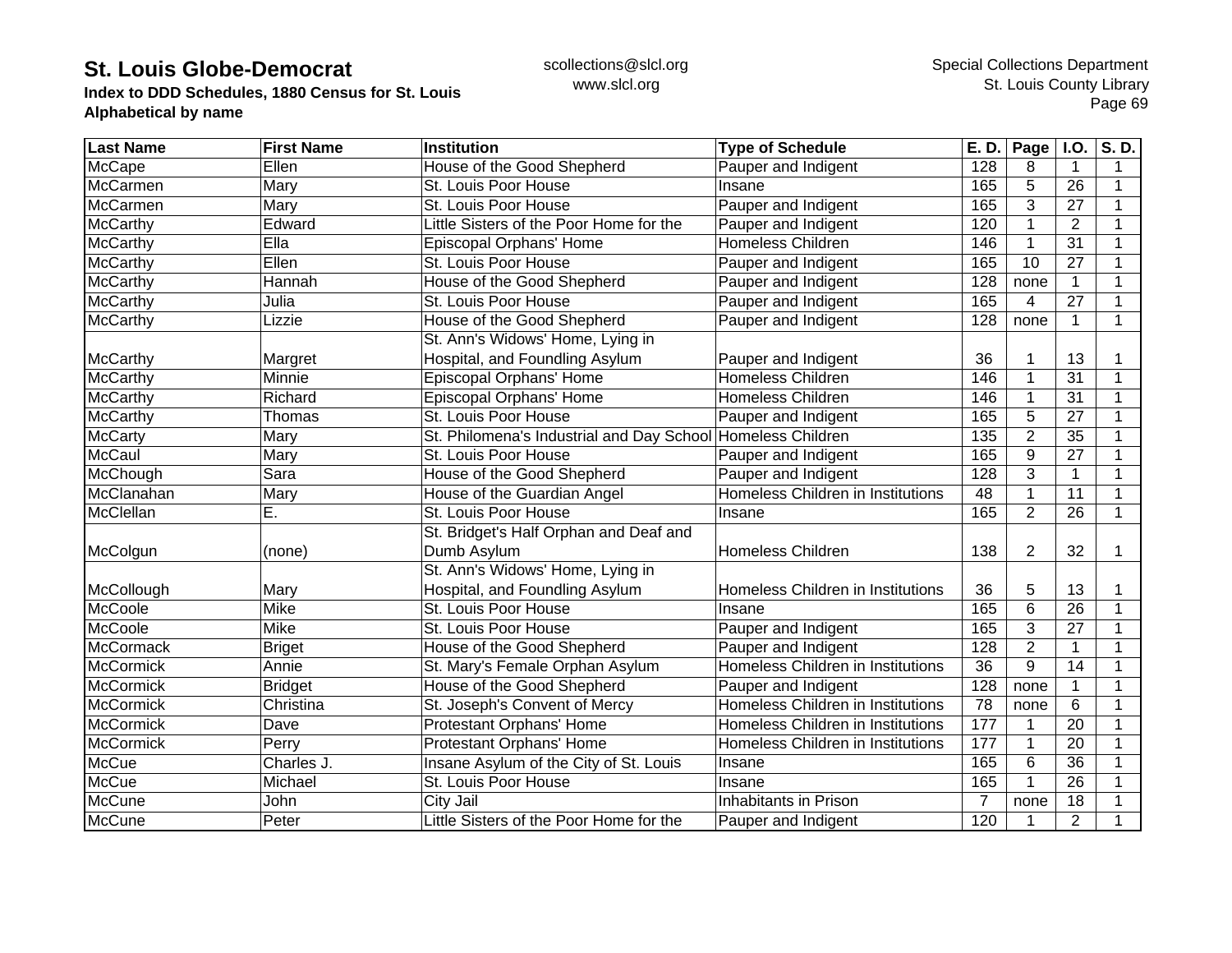**Index to DDD Schedules, 1880 Census for St. Louis Alphabetical by name**

| <b>Last Name</b> | <b>First Name</b> | <b>Institution</b>                                          | <b>Type of Schedule</b>           | E. D.          | Page           | <b>I.O.</b>    | S.D.         |
|------------------|-------------------|-------------------------------------------------------------|-----------------------------------|----------------|----------------|----------------|--------------|
| McDermosh        | Thomas            | Little Sisters of the Poor Home for the                     | Pauper and Indigent               | 120            |                | 2              | 1            |
| McDermot         | Mary Ann          | House of the Good Shepherd                                  | Pauper and Indigent               | 128            | $\overline{2}$ | $\mathbf 1$    | $\mathbf 1$  |
| McDermott        | Sophia            | Little Sisters of the Poor Home for the                     | Pauper and Indigent               | 120            | 4              | 2              | 1            |
| McDonald         | Ellen             | St. Philomena's Industrial and Day School                   | Homeless Children                 | 135            | $\overline{2}$ | 35             | 1            |
| McDonald         | John              | Insane Asylum of the City of St. Louis                      | Insane                            | 165            | 6              | 36             |              |
| McDonald         | Maggie            | St. Joseph's Orphans' Home                                  | Homeless Children                 | 153            | $\overline{2}$ | 30             |              |
| McDonald         | Mary              | St. Joseph's Convent of Mercy                               | Homeless Children in Institutions | 78             | none           | 6              | 1            |
| McDonald         | Mike              | City Jail                                                   | Inhabitants in Prison             | $\overline{7}$ | none           | 18             | 1            |
| McDonald         | Phil              | City Jail                                                   | Inhabitants in Prison             | $\overline{7}$ | none           | 18             |              |
| McDonnel         | James             | Little Sisters of the Poor Home for the                     | Pauper and Indigent               | 120            | 3              | $\overline{2}$ |              |
| McDonnell        | Mary              | Little Sisters of the Poor Home for the                     | Pauper and Indigent               | 120            | 4              | $\overline{2}$ | $\mathbf 1$  |
|                  |                   | St. Ann's Widows' Home, Lying in                            |                                   |                |                |                |              |
| McDonnough       | Annie             | Hospital, and Foundling Asylum                              | Homeless Children in Institutions | 36             | 5              | 13             | 1            |
|                  |                   | St. Bridget's Half Orphan and Deaf and                      |                                   |                |                |                |              |
| McDonnough       | Kate              | Dumb Asylum                                                 | <b>Homeless Children</b>          | 138            |                | 32             | 1            |
|                  |                   | St. Bridget's Half Orphan and Deaf and                      |                                   |                |                |                |              |
| McDonnough       | Mary              | Dumb Asylum                                                 | <b>Homeless Children</b>          | 138            |                | 32             | 1            |
|                  |                   | St. Ann's Widows' Home, Lying in                            |                                   |                |                |                |              |
| McDonnough       | Mike              | Hospital, and Foundling Asylum                              | Homeless Children in Institutions | 36             | 5              | 13             |              |
| McDonough        | Delia             | House of the Guardian Angel                                 | Homeless Children in Institutions | 48             |                | 11             | 1            |
| McDonough        | Eliza             | St. Louis Poor House                                        | Insane                            | 165            | $\overline{2}$ | 26             | 1            |
| McDonough        | James             | Little Sisters of the Poor Home for the                     | Pauper and Indigent               | 120            |                | $\overline{2}$ | 1            |
| McDowell         | Josephine         | House of the Good Shepherd                                  | Pauper and Indigent               | 128            | 8              | $\mathbf{1}$   | $\mathbf 1$  |
| McEllagot        | Mary              | Insane Asylum of the City of St. Louis                      | Insane                            | 165            | $\overline{7}$ | 36             | 1            |
| <b>McElroy</b>   | Robert            | Little Sisters of the Poor Home for the                     | Pauper and Indigent               | 120            |                | $\overline{2}$ | $\mathbf{1}$ |
|                  |                   | Insane Asylum of St. Louis and St. Louis                    |                                   |                |                |                |              |
| <b>McEntee</b>   | Charles           | Poor House                                                  | Idiots                            | 165            |                | 25             | 1            |
| <b>McEntire</b>  | Anna              | St. Louis Poor House                                        | Insane                            | 165            | $\overline{2}$ | 26             | $\mathbf 1$  |
|                  |                   | St. Ann's Widows' Home, Lying in                            |                                   |                |                |                |              |
| McEra (?)        | Mary              | Hospital, and Foundling Asylum                              | Homeless Children in Institutions | 36             | 5              | 13             |              |
| McGahey          | Elizabeth         | St. Louis Poor House                                        | Insane                            | 165            |                | 26             |              |
| <b>McGarry</b>   | Mary              | House of the Good Shepherd                                  | Pauper and Indigent               | 128            | $\overline{2}$ | 1              |              |
| <b>McGarry</b>   | Mary              | House of the Good Shepherd                                  | Pauper and Indigent               | 128            | 4              | $\mathbf 1$    |              |
| <b>McGary</b>    | Sallie            | Boys' and Girls' Industrial Home                            | Homeless Children in Institutions | 15             |                | 17             | 1            |
| McGaven          | Mary              | St. Philomena's Industrial and Day School Homeless Children |                                   | 135            |                | 35             |              |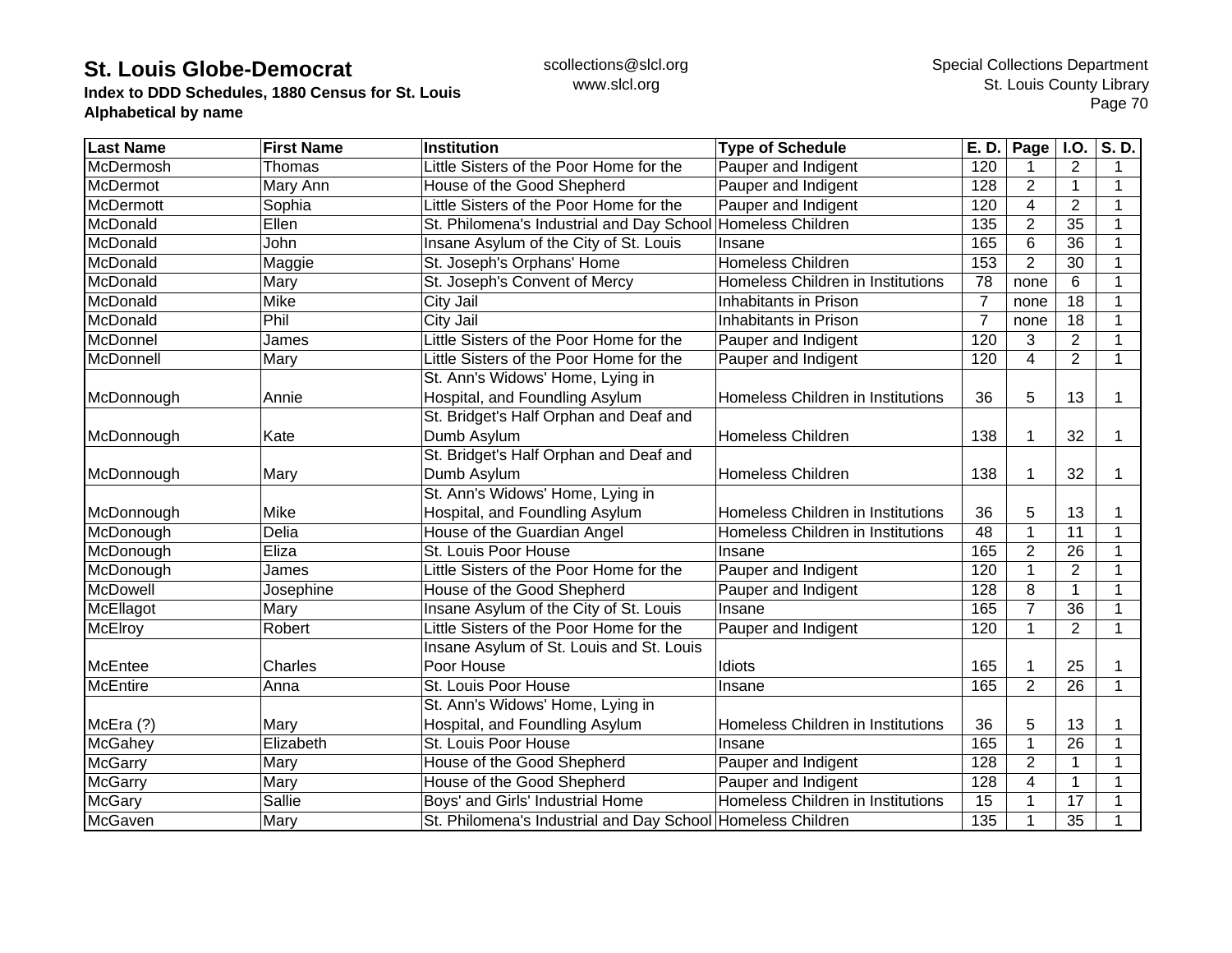**Index to DDD Schedules, 1880 Census for St. Louis Alphabetical by name**

| <b>Last Name</b>     | <b>First Name</b>   | <b>Institution</b>                                          | <b>Type of Schedule</b>           | E. D.           | Page           | I.O.             | S.D.         |
|----------------------|---------------------|-------------------------------------------------------------|-----------------------------------|-----------------|----------------|------------------|--------------|
| <b>McGee</b>         | Harry               | Street Boys' Home                                           | Homeless Children in Institutions | 68              | none           | 9                | $\mathbf 1$  |
| <b>McGee</b>         | Julia               | St. Philomena's Industrial and Day School Homeless Children |                                   | 135             | $\mathbf 1$    | 35               | $\mathbf{1}$ |
|                      |                     | St. Ann's Widows' Home, Lying in                            |                                   |                 |                |                  |              |
| <b>McGee</b>         | Lizzie              | Hospital, and Foundling Asylum                              | Pauper and Indigent               | 36              | $\mathbf 1$    | 13               | 1            |
|                      |                     | Insane Asylum of St. Louis and St. Louis                    |                                   |                 |                |                  |              |
| <b>McGee</b>         | Sallie              | Poor House                                                  | Idiots                            | 165             | 1              | 25               |              |
| <b>McGee</b>         | Sallie              | St. Louis Poor House                                        | Pauper and Indigent               | 165             | $\overline{9}$ | $\overline{27}$  | $\mathbf 1$  |
| <b>McGehee</b>       | Maggie              | St. Louis Poor House                                        | Insane                            | 165             | 6              | 26               |              |
| <b>MCGehee</b>       | Maggie              | St. Louis Poor House                                        | Pauper and Indigent               | 165             | 5              | 27               | 1            |
| McGill (crossed out) | Annie (crossed out) | St. Vincent's Institute for the Insane                      | Insane                            | 47              | 3              | 37               | 1            |
| <b>McGirk</b>        | Clara               | St. Louis Poor House                                        | Pauper and Indigent               | 165             | $\overline{7}$ | $\overline{27}$  | $\mathbf 1$  |
| <b>McGory</b>        | Delia               | St. Philomena's Industrial and Day School Homeless Children |                                   | 135             | $\overline{2}$ | $\overline{35}$  |              |
| <b>McGrath</b>       | Anetasis            | St. Vincent Institute for Insane (Charity                   | Pauper and Indigent               | 47              | none           | 12               |              |
| <b>McGrath</b>       | Catharine           | St. Joseph's Convent of Mercy                               | Homeless Children in Institutions | 78              | none           | 6                |              |
| <b>McGrath</b>       | Elizabeth           | House of the Good Shepherd                                  | Pauper and Indigent               | 128             | none           | $\mathbf{1}$     | 1            |
| <b>McGrath</b>       | Henry               | St. Louis Poor House                                        | Pauper and Indigent               | 165             | 7              | 27               | 1            |
| <b>McGrath</b>       | James               | Insane Asylum of the City of St. Louis                      | Insane                            | 165             | 6              | 36               |              |
| <b>McGrath</b>       | Jane                | St. Louis Poor House                                        | Pauper and Indigent               | 165             | $6\phantom{1}$ | $\overline{27}$  |              |
| <b>McGrath</b>       | Jane                | St. Louis Poor House                                        | Pauper and Indigent               | 165             | 9              | 27               | 1            |
| <b>McGrath</b>       | Kate                | St. Louis Poor House                                        | Insane                            | 165             | $\overline{2}$ | 26               |              |
| <b>McGrath</b>       | Lizzie              | House of the Good Shepherd                                  | Pauper and Indigent               | 128             | $\overline{2}$ | 1                | 1            |
| <b>McGrath</b>       | Mary                | House of the Guardian Angel                                 | Homeless Children in Institutions | 48              | 1              | $\overline{11}$  | $\mathbf 1$  |
| McGrath(?)           | Anastasia           | St. Vincent's Institute for the Insane                      | Insane                            | $\overline{47}$ | $\overline{2}$ | $\overline{37}$  | $\mathbf{1}$ |
| <b>McGreal</b>       | Thomas              | Little Sisters of the Poor Home for the                     | Pauper and Indigent               | 120             | 1              | $\boldsymbol{2}$ |              |
| McGrievey            | Rose                | House of the Good Shepherd                                  | Pauper and Indigent               | 128             | $\overline{7}$ | $\mathbf{1}$     | $\mathbf{1}$ |
| McGroley             | Maggy               | St. Mary's Female Orphan Asylum                             | Homeless Children in Institutions | 36              | 9              | 14               | $\mathbf{1}$ |
|                      |                     | St. Ann's Widows' Home, Lying in                            |                                   |                 |                |                  |              |
| McGueron             | Mary                | Hospital, and Foundling Asylum                              | Pauper and Indigent               | 36              | 1.             | 13               |              |
| <b>McGuiness</b>     | Kate                | Missouri Institution for the Education of                   | Blind                             | $\overline{77}$ | $\overline{2}$ | $\overline{7}$   | 1            |
| <b>McGuire</b>       | Carrie              | St. Philomena's Industrial and Day School Homeless Children |                                   | 135             | $\overline{2}$ | 35               |              |
| <b>McGuire</b>       | Connie              | St. Philomena's Industrial and Day School Homeless Children |                                   | 135             | $\overline{2}$ | 35               |              |
| <b>McGuire</b>       | Nellie              | <b>Woman's Guardian Home</b>                                | Pauper and Indigent               | $\overline{97}$ | none           | 3                |              |
| <b>McGuire</b>       | George              | Woman's Guardian Home                                       | Pauper and Indigent               | 97              | none           | 3                | 1            |
| McHenry              | James               | St. Louis Poor House                                        | Pauper and Indigent               | 165             | 7              | 27               | 1            |
| McHigh               | Martin              | Insane Asylum of the City of St. Louis                      | Insane                            | 165             | 5              | 36               | 1            |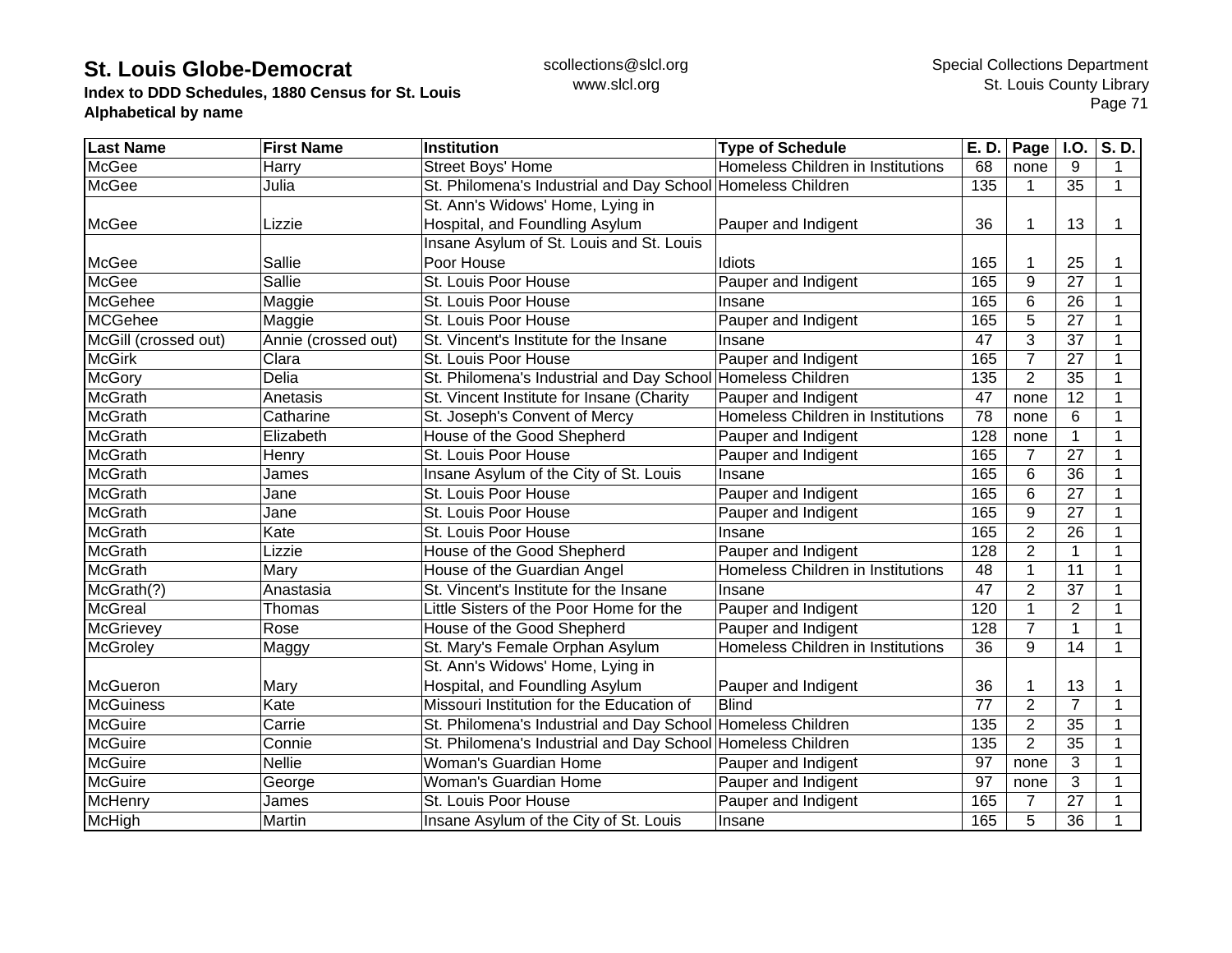**Index to DDD Schedules, 1880 Census for St. Louis Alphabetical by name**

| <b>Last Name</b>      | <b>First Name</b>  | <b>Institution</b>                                          | <b>Type of Schedule</b>           | E. D.          | Page           | <b>I.O.</b>    | $\overline{\mathsf{S}}$ . D. |
|-----------------------|--------------------|-------------------------------------------------------------|-----------------------------------|----------------|----------------|----------------|------------------------------|
| <b>McHue</b>          | Mary               | St. Mary's Female Orphan Asylum                             | Homeless Children in Institutions | 36             | 10             | 14             | 1                            |
| McIlvaine             | M.                 | Insane Asylum of the City of St. Louis                      | Insane                            | 165            | $\overline{2}$ | 36             | 1                            |
| <b>McIntire</b>       | William            | City Jail                                                   | Inhabitants in Prison             | $\overline{7}$ | none           | 18             | 1                            |
| McKenzie              | William            | Insane Asylum of the City of St. Louis                      | Insane                            | 165            | 5              | 36             | $\mathbf 1$                  |
| McKernan              | M.                 | Insane Asylum of the City of St. Louis                      | Insane                            | 165            | $\overline{7}$ | 36             |                              |
| <b>McKinley</b>       | Mollie             | House of the Good Shepherd                                  | Pauper and Indigent               | 128            | 4              | 1              |                              |
| <b>McKinley</b>       | <b>Nellie</b>      | House of the Good Shepherd                                  | Pauper and Indigent               | 128            | 4              | $\mathbf{1}$   |                              |
| <b>McKinley</b>       | Sallie             | House of the Good Shepherd                                  | Pauper and Indigent               | 128            | 4              | $\mathbf{1}$   |                              |
| <b>McKinney</b>       | M.                 | <b>Girls Industrial Home</b>                                | Homeless Children in Institutions | 74             | none           | 8              | 1                            |
| McKinney              | M.                 | <b>Girls Industrial Home</b>                                | Homeless Children in Institutions | 74             | $\overline{2}$ | 8              | 1                            |
|                       |                    | St. Ann's Widows' Home, Lying in                            |                                   |                |                |                |                              |
| McLane                | Delia              | Hospital, and Foundling Asylum                              | Homeless Children in Institutions | 36             | 5              | 13             |                              |
| McLarty               | Mary               | House of the Guardian Angel                                 | Homeless Children in Institutions | 48             |                | 11             | 1                            |
| McLaughlin            | James              | St. Louis Poor House                                        | Pauper and Indigent               | 165            | 9              | 27             | 1                            |
| McLaughny             | Mary               | House of the Good Shepherd                                  | Pauper and Indigent               | 128            | 6              | $\mathbf 1$    | 1                            |
| McLoughlen            | Ellen              | St. Philomena's Industrial and Day School Homeless Children |                                   | 135            |                | 35             | 1                            |
| McMahon               | Ann                | St. Joseph's Convent of Mercy                               | Homeless Children in Institutions | 78             | none           | 6              | 1                            |
| McMahon               | Ellen              | House of the Good Shepherd                                  | Pauper and Indigent               | 128            | 8              | $\mathbf{1}$   | 1                            |
| McMahon               | John               | St. Louis Poor House                                        | Insane                            | 165            | 7              | 26             | 1                            |
| McMahon               | John               | St. Louis Poor House                                        | Pauper and Indigent               | 165            |                | 27             | $\mathbf{1}$                 |
|                       |                    | Insane Asylum of St. Louis and St. Louis                    |                                   |                |                |                |                              |
| McMahon (crossed out) | John (crossed out) | Poor House                                                  | Idiots                            | 165            |                | 25             |                              |
| <b>McManus</b>        | <b>Bridget</b>     | St. Joseph's Convent of Mercy                               | Homeless Children in Institutions | 78             | none           | 6              | $\mathbf{1}$                 |
|                       |                    | St. Bridget's Half Orphan and Deaf and                      |                                   |                |                |                |                              |
| <b>McManus</b>        | Mary               | Dumb Asylum                                                 | <b>Homeless Children</b>          | 138            | 2              | 32             |                              |
| McMiggens             | Dora               | Insane Asylum of the City of St. Louis                      | Insane                            | 165            | 4              | 36             | 1                            |
| <b>McNally</b>        | Catharine          | Little Sisters of the Poor Home for the                     | Pauper and Indigent               | 120            | 4              | $\overline{2}$ | 1                            |
| McNamara              | Samuel             | City Jail                                                   | Inhabitants in Prison             | $\overline{7}$ | none           | 18             | 1                            |
| McNaughton            | William            | St. Louis Poor House                                        | Pauper and Indigent               | 165            | 3              | 27             | 1                            |
| <b>McNish</b>         | <b>Nettie</b>      | Missouri Institution for the Education of                   | <b>Blind</b>                      | 77             |                | $\overline{7}$ |                              |
| <b>McNulty</b>        | Katie              | House of the Good Shepherd                                  | Pauper and Indigent               | 128            | 3              | $\mathbf{1}$   |                              |
| McPharland            | Annie              | House of the Good Shepherd                                  | Pauper and Indigent               | 128            | $\overline{7}$ | 1              |                              |
| McQueen               | William            | City Jail                                                   | Inhabitants in Prison             | $\overline{7}$ | none           | 18             |                              |
| McRae                 | Catherine          | St. Louis Poor House                                        | Insane                            | 165            | 3              | 26             | 1                            |
| McShane               | Mary               | St. Philomena's Industrial and Day School Homeless Children |                                   | 135            | 1              | 35             |                              |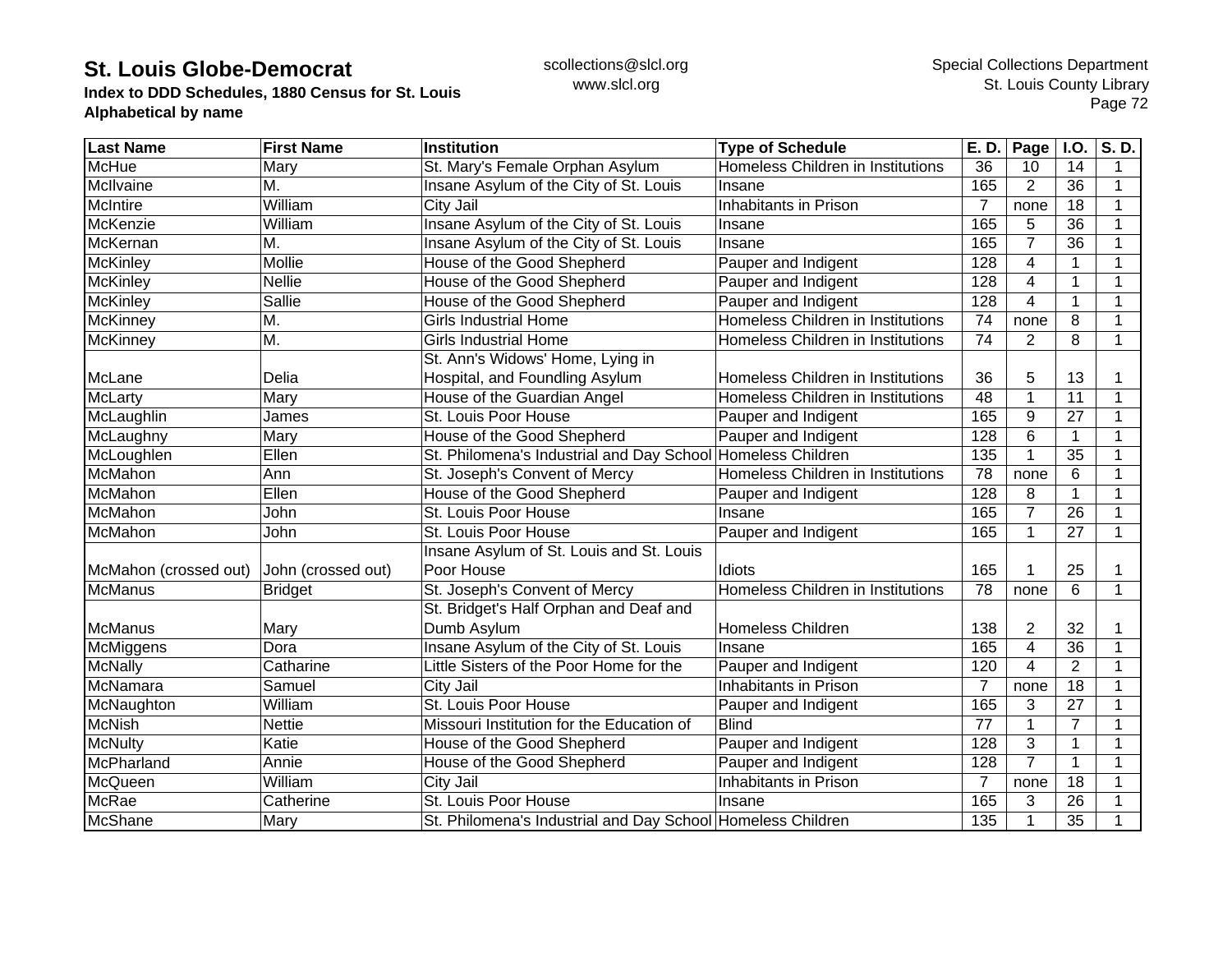**Index to DDD Schedules, 1880 Census for St. Louis Alphabetical by name**

| <b>Last Name</b>     | <b>First Name</b>      | <b>Institution</b>                                          | <b>Type of Schedule</b>           | E. D. | Page           | <b>I.O.</b>             | S.D.        |
|----------------------|------------------------|-------------------------------------------------------------|-----------------------------------|-------|----------------|-------------------------|-------------|
| <b>McSirley</b>      | Caroline               | Insane Asylum of the City of St. Louis                      | Insane                            | 165   | 4              | 36                      | $\mathbf 1$ |
|                      |                        | St. Ann's Widows' Home, Lying in                            |                                   |       |                |                         |             |
| <b>McSweeny</b>      | Ellen                  | Hospital, and Foundling Asylum                              | Pauper and Indigent               | 36    |                | 13                      |             |
| McVeigh              | John                   | <b>Street Boys' Home</b>                                    | Homeless Children in Institutions | 68    | none           | 9                       | 1           |
| McWilliam            | Richard                | St. Louis Poor House                                        | Pauper and Indigent               | 165   |                | $\overline{27}$         | 1           |
|                      |                        | Insane Asylum of St. Louis and St. Louis                    |                                   |       |                |                         |             |
| McWilliams           | R.                     | Poor House                                                  | Idiots                            | 165   |                | 25                      |             |
| <b>Medick</b>        | John                   | St. Louis Poor House                                        | Insane                            | 165   | 4              | 26                      | 1           |
| Meeman               | Henry                  | Little Sisters of the Poor Home for the                     | Pauper and Indigent               | 120   | $\overline{2}$ | $\overline{2}$          |             |
| Meifeld              | John                   | St. Vincent's German Orphan Asylum                          | <b>Homeless Children</b>          | 95    | $\overline{2}$ | $\overline{\mathbf{4}}$ |             |
| Meirose              | Henry                  | St. Joseph's Orphans' Home                                  | <b>Homeless Children</b>          | 153   |                | $\overline{30}$         | 1           |
| Meisner              | Wilhelmina             | Insane Asylum of the City of St. Louis                      | Insane                            | 165   | $\overline{4}$ | 36                      |             |
| Mellen               | Annie                  | Woman's Guardian Home                                       | Pauper and Indigent               | 97    | none           | 3                       |             |
| Mellen               | William                | Woman's Guardian Home                                       | Pauper and Indigent               | 97    | none           | 3                       | 1           |
| Menan                | J (illegible)          | Insane Asylum of the City of St. Louis                      | Insane                            | 165   |                | 36                      | 1           |
| Menard               | Sophia                 | St. Philomena's Industrial and Day School Homeless Children |                                   | 135   |                | 35                      |             |
| Mendig               | Charles                | St. Vincent's German Orphan Asylum                          | <b>Homeless Children</b>          | 95    | 1              | 4                       |             |
| Mendig               | John                   | St. Vincent's German Orphan Asylum                          | <b>Homeless Children</b>          | 95    |                | $\overline{4}$          |             |
| Mendig               | Willie                 | St. Vincent's German Orphan Asylum                          | Homeless Children                 | 95    |                | $\overline{4}$          |             |
| Menigan              | John                   | St. Louis Poor House                                        | <b>Blind</b>                      | 165   |                | 24                      |             |
| Menstrup             | Anton                  | St. Louis Poor House                                        | Pauper and Indigent               | 165   | 6              | 27                      | 1           |
| Menthrop             | Minnie                 | House of the Good Shepherd                                  | Pauper and Indigent               | 128   | 3              | $\mathbf{1}$            | 1           |
| Menthrop             | Rosie                  | House of the Good Shepherd                                  | Pauper and Indigent               | 128   | 3              | $\mathbf{1}$            | 1           |
| Merkel               | Anna                   | St. Louis Poor House                                        | Insane                            | 165   | $\overline{2}$ | 26                      |             |
| Merkle               | Charles                | St. Louis Poor House                                        | Pauper and Indigent               | 165   | 6              | 27                      |             |
| Merman               | William                | St. Louis Poor House                                        | Pauper and Indigent               | 165   | 5              | 27                      |             |
| Mersman              | Annie                  | St. Vincent's German Orphan Asylum                          | <b>Homeless Children</b>          | 95    | 3              | 4                       | 1           |
| Mersman              | <b>Bernard</b>         | St. Vincent's German Orphan Asylum                          | Homeless Children                 | 95    | $\overline{2}$ | 4                       | 1           |
| Mesch                | Vincent                | St. Louis Poor House                                        | Pauper and Indigent               | 165   | 8              | 27                      | $\mathbf 1$ |
|                      | M (illegible) (crossed |                                                             |                                   |       |                |                         |             |
| Mester (crossed out) | out)                   | Insane Asylum of the City of St. Louis                      | Insane                            | 165   |                | 36                      |             |
| Meyer                | Augusta                | House of the Good Shepherd                                  | Pauper and Indigent               | 128   | $\overline{7}$ | 1                       |             |
| Meyer                | Fred                   | Little Sisters of the Poor Home for the                     | Pauper and Indigent               | 120   | $\overline{2}$ | $\overline{2}$          |             |
| Meyer                | Frederick              | St. Vincent's Institute for the Insane                      | Insane                            | 47    | 3              | 37                      |             |
| Meyer                | Martha                 | Home of the Friendless or Old Widows'                       | Pauper and Indigent               | 155   | 1              | 29                      |             |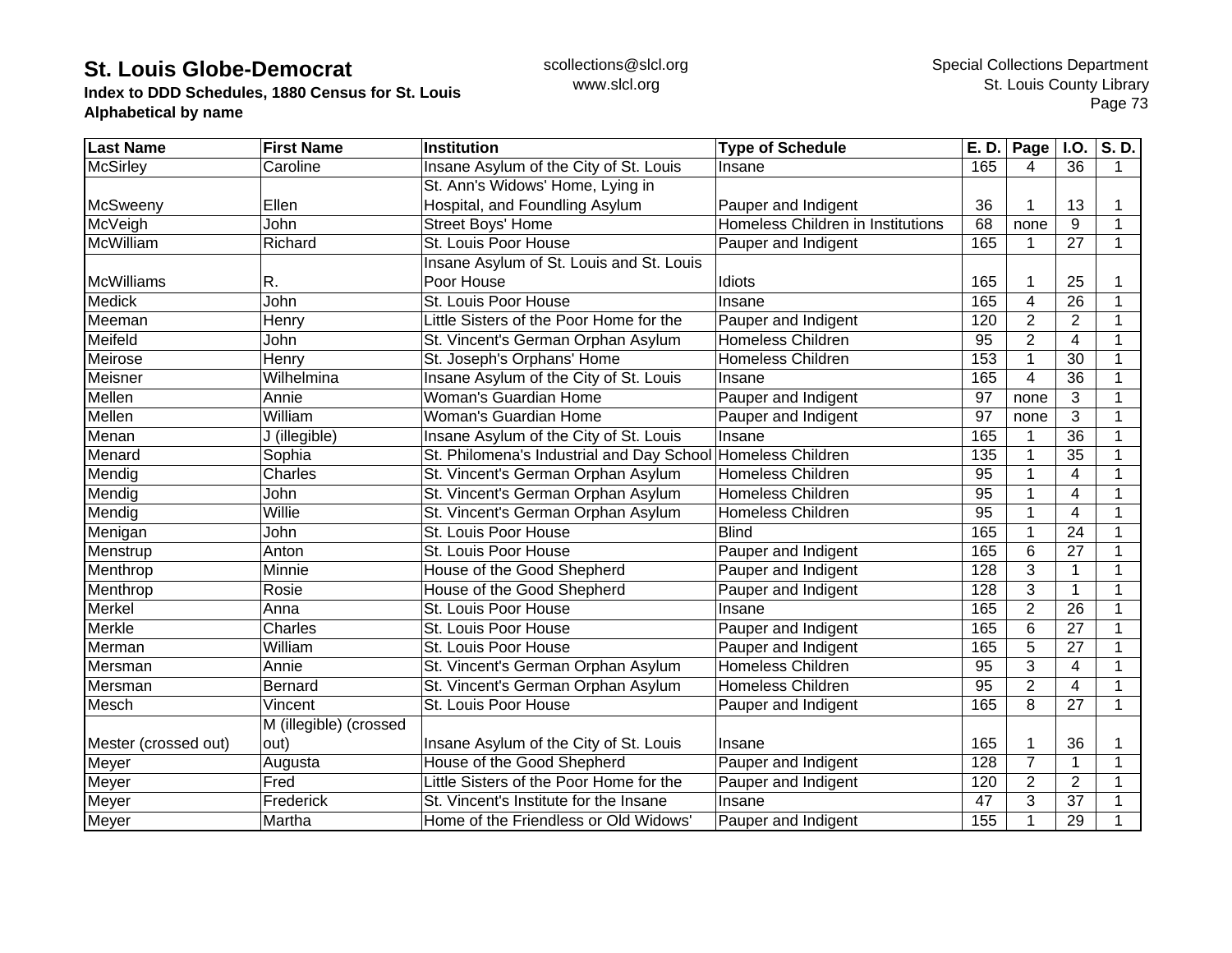**Index to DDD Schedules, 1880 Census for St. Louis Alphabetical by name**

| <b>Last Name</b> | <b>First Name</b> | Institution                                                 | <b>Type of Schedule</b>           | E. D.           | Page           | <b>I.O.</b>     | S.D.        |
|------------------|-------------------|-------------------------------------------------------------|-----------------------------------|-----------------|----------------|-----------------|-------------|
| Meyer            | Matilda           | St. Vincent's Institute for the Insane                      | Insane                            | 47              | 3              | 37              | 1           |
| Meyer            | Rosalie           | St. Louis Poor House                                        | Pauper and Indigent               | 165             | 8              | 27              | 1           |
| Meyer            | William           | St. Louis Poor House                                        | Insane                            | 165             | 5              | 26              | 1           |
| Meyer            | William           | St. Louis Poor House                                        | Pauper and Indigent               | 165             | $\overline{2}$ | 27              | 1           |
| <b>Meyers</b>    | А.                | <b>Girls Industrial Home</b>                                | Homeless Children in Institutions | 74              | none           | 8               | 1           |
| Meyers           | Ā.                | <b>Girls Industrial Home</b>                                | Homeless Children in Institutions | 74              | $\overline{2}$ | 8               | 1           |
|                  |                   | St. Ann's Widows' Home, Lying in                            |                                   |                 |                |                 |             |
| <b>Meyers</b>    | John              | Hospital, and Foundling Asylum                              | Homeless Children in Institutions | 36              | 5              | 13              |             |
| Meyers           | John              | St. Louis Poor House                                        | Insane                            | 165             |                | $\overline{26}$ |             |
| Meyers           | Joseph            | Missouri Institution for the Education of                   | <b>Blind</b>                      | 77              |                | $\overline{7}$  |             |
| <b>Meyers</b>    |                   | <b>Girls Industrial Home</b>                                | Homeless Children in Institutions | 74              | none           | 8               | 1           |
| <b>Meyers</b>    |                   | <b>Girls Industrial Home</b>                                | Homeless Children in Institutions | 74              | $\overline{2}$ | 8               | 1           |
| <b>Meyers</b>    | Lucy              | St. Vincent's Institute for the Insane                      | Insane                            | 47              |                | 37              | 1           |
| Michailson       | Georgine          | House of the Good Shepherd                                  | Pauper and Indigent               | 128             | $\overline{2}$ | 1               | 1           |
| Michand          | Ester             | House of the Good Shepherd                                  | Pauper and Indigent               | 128             | 6              | $\mathbf{1}$    | 1           |
| Mildstead        | Hattie            | German Evangelical Lutheran Orphan                          | Homeless Children in Institutions | 170             | none           | 21a             | 1           |
| <b>Miles</b>     | George            | Presbyterian Home                                           | Pauper and Indigent               | 128             | $\overline{2}$ | 38              | 1           |
| <b>Miles</b>     | Maggie            | St. Louis Poor House                                        | Insane                            | 165             | 5              | 26              | 1           |
| <b>Miles</b>     | Maggie            | St. Louis Poor House                                        | Pauper and Indigent               | 165             | $\overline{2}$ | 27              | 1           |
|                  |                   | Insane Asylum of St. Louis and St. Louis                    |                                   |                 |                |                 |             |
| <b>Miles</b>     | Mary              | Poor House                                                  | Idiots                            | 165             |                | 25              |             |
| Millenkampe      | M.                | St. Louis Poor House                                        | Pauper and Indigent               | 165             | 3              | 27              | 1           |
| Miller           | Adolph            | St. Vincent's German Orphan Asylum                          | Homeless Children                 | 95              |                | $\overline{4}$  | 1           |
| <b>Miller</b>    | August            | St. Vincent's German Orphan Asylum                          | <b>Homeless Children</b>          | $\overline{95}$ |                | $\overline{4}$  | 1           |
| Miller           | Cassy             | Boys' and Girls' Industrial Home                            | Homeless Children in Institutions | $\overline{15}$ |                | $\overline{17}$ | 1           |
| Miller           | Cecelia           | St. Philomena's Industrial and Day School Homeless Children |                                   | 135             | $\overline{2}$ | 35              | 1           |
| Miller           | Charlie           | Protestant Orphans' Home                                    | Homeless Children in Institutions | 177             | 1              | 20              | $\mathbf 1$ |
| Miller           | Elizabeth         | Little Sisters of the Poor Home for the                     | Pauper and Indigent               | 120             | 5              | $\overline{2}$  | $\mathbf 1$ |
| <b>Miller</b>    | Emma              | Presbyterian Home                                           | Pauper and Indigent               | 128             |                | 38              | 1           |
| <b>Miller</b>    | George            | Protestant Orphans' Home                                    | Homeless Children in Institutions | 177             | 1              | 20              | 1           |
| Miller           | Margaret          | House of the Good Shepherd                                  | Pauper and Indigent               | 128             | $\overline{7}$ | $\mathbf{1}$    | 1           |
| <b>Miller</b>    | Mary              | Insane Asylum of the City of St. Louis                      | Insane                            | 165             | $\overline{7}$ | $\overline{36}$ |             |
| Miller           | Richard           | Boys' and Girls' Industrial Home                            | Homeless Children in Institutions | 15              | $\mathbf{1}$   | 17              | 1           |
| Miller           | Sallie            | <b>Woman's Guardian Home</b>                                | Pauper and Indigent               | 97              | none           | 3               |             |
| Millikan         | Alex              | <b>Presbyterian Home</b>                                    | Pauper and Indigent               | 128             |                | 38              |             |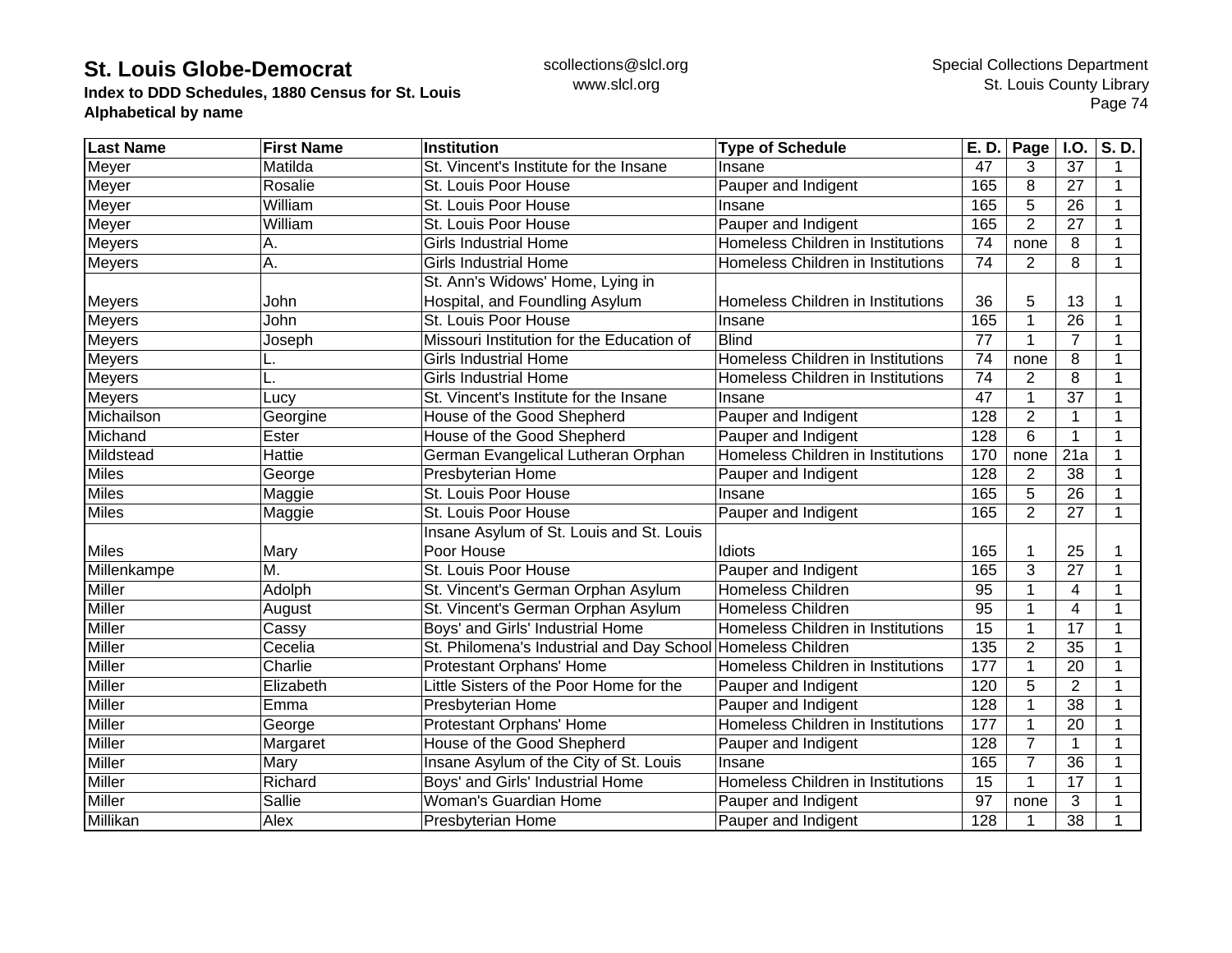**Index to DDD Schedules, 1880 Census for St. Louis Alphabetical by name**

| <b>Last Name</b> | <b>First Name</b> | <b>Institution</b>                       | <b>Type of Schedule</b>           | E. D. | Page           | <b>I.O.</b>    | S.D. |
|------------------|-------------------|------------------------------------------|-----------------------------------|-------|----------------|----------------|------|
| Milliken         | Lula              | Presbyterian Home                        | Pauper and Indigent               | 128   |                | 38             | 1    |
| Milton           | Lucy              | St. Louis Poor House                     | Insane                            | 165   | 2              | 26             | 1    |
| Missigan         | John              | St. Louis Poor House                     | Pauper and Indigent               | 165   |                | 27             | 1    |
| Mitchel          | В.                | Insane Asylum of the City of St. Louis   | Insane                            | 165   |                | 36             | 1    |
| Mitchel          | Е.                | <b>Girls Industrial Home</b>             | Homeless Children in Institutions | 74    | $\overline{2}$ | 8              | 1    |
| Mitchel          | W.                | <b>Girls Industrial Home</b>             | Homeless Children in Institutions | 74    | $\overline{2}$ | 8              | 1    |
| Mitchell         | E.                | <b>Girls Industrial Home</b>             | Homeless Children in Institutions | 74    | none           | 8              | 1    |
| Mitchell         | Eva               | Little Sisters of the Poor Home for the  | Pauper and Indigent               | 120   | 5              | $\overline{2}$ | 1    |
| Mitchell         | W.                | <b>Girls Industrial Home</b>             | Homeless Children in Institutions | 74    | none           | 8              | 1    |
| Mitchem          | Emma              | House of the Good Shepherd               | Pauper and Indigent               | 128   | 5              | $\mathbf{1}$   |      |
| Moellenbiele     | Henry             | Catholic Protectorate for Boys (Glencoe) | Homeless Children in Institutions | 187   | none           | 19             | 1    |
| Moffat           | Sarah             | Presbyterian Home                        | Pauper and Indigent               | 128   | $\overline{2}$ | 38             | 1    |
| Mohony           | Julia             | House of the Guardian Angel              | Homeless Children in Institutions | 48    |                | 11             | 1    |
| Mohr             | Mary              | St. Louis Poor House                     | Pauper and Indigent               | 165   | 9              | 27             | 1    |
| Moller           | Eva               | Insane Asylum of the City of St. Louis   | Insane                            | 165   | 4              | 36             | 1    |
| Molloy           | Annie             | Little Sisters of the Poor Home for the  | Pauper and Indigent               | 120   | 4              | $\overline{2}$ | 1    |
| Monahan          | Allie             | House of the Good Shepherd               | Pauper and Indigent               | 128   | 5              | $\mathbf{1}$   | 1    |
| Monahan          | Kattie            | St. Mary's Female Orphan Asylum          | Homeless Children in Institutions | 36    | 9              | 14             | 1    |
| Monroe           | M.                | <b>Girls Industrial Home</b>             | Homeless Children in Institutions | 74    | none           | 8              | 1    |
| Monroe           | M.                | <b>Girls Industrial Home</b>             | Homeless Children in Institutions | 74    | $\overline{2}$ | 8              |      |
| Monroe           | Mary              | House of the Guardian Angel              | Homeless Children in Institutions | 48    |                | 11             | 1    |
| Monroe           | O.                | <b>Girls Industrial Home</b>             | Homeless Children in Institutions | 74    | none           | 8              | 1    |
| Monroe           | O.                | <b>Girls Industrial Home</b>             | Homeless Children in Institutions | 74    | $\overline{2}$ | 8              | 1    |
| Monroe           | S.                | <b>Girls Industrial Home</b>             | Homeless Children in Institutions | 74    | none           | 8              | 1    |
| Montageu         | Mary              | House of the Good Shepherd               | Pauper and Indigent               | 128   | 8              | $\mathbf{1}$   | 1    |
| Monter           | Elizabeth         | St. Vincent's Institute for the Insane   | Insane                            | 47    | 3              | 37             | 1    |
| Montgomery       | Cila              | House of the Good Shepherd               | Pauper and Indigent               | 128   | 3              | $\mathbf{1}$   | 1    |
| Montgomery       | Herman            | Protestant Orphans' Home                 | Homeless Children in Institutions | 177   | 1              | 20             | 1    |
| Montgomery       | Lili              | House of the Good Shepherd               | Pauper and Indigent               | 128   | 3              | $\mathbf{1}$   | 1    |
| Montgomery       | Maggie            | Protestant Orphans' Home                 | Homeless Children in Institutions | 177   |                | 20             | 1    |
| Montgomery       | Mary Anne         | House of the Good Shepherd               | Pauper and Indigent               | 128   |                | $\mathbf{1}$   |      |
| Montroy          | Elizabeth         | House of the Good Shepherd               | Pauper and Indigent               | 128   | 3              | 1              | 1    |
| Moody            | Ann               | Insane Asylum of the City of St. Louis   | Insane                            | 165   | 7              | 36             | 1    |
|                  |                   | St. Bridget's Half Orphan and Deaf and   |                                   |       |                |                |      |
| Moody            | Ella              | Dumb Asylum                              | <b>Homeless Children</b>          | 138   | 1              | 32             |      |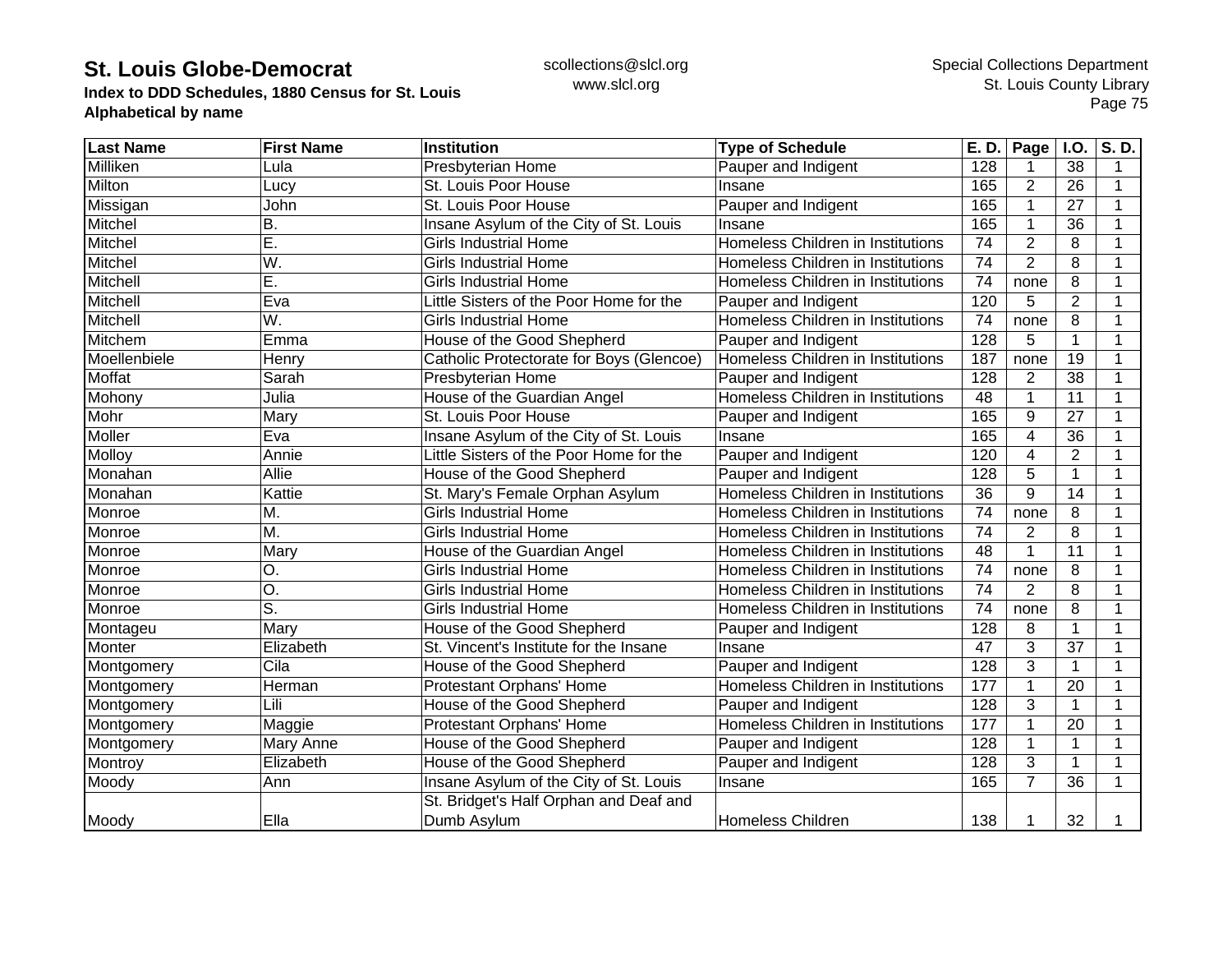**Index to DDD Schedules, 1880 Census for St. Louis Alphabetical by name**

| <b>Last Name</b>    | <b>First Name</b> | <b>Institution</b>                          | <b>Type of Schedule</b>           | E. D. | Page           | I.O.           | S.D.         |
|---------------------|-------------------|---------------------------------------------|-----------------------------------|-------|----------------|----------------|--------------|
| Mooney              | John              | Catholic Protectorate for Boys (Glencoe)    | Homeless Children in Institutions | 187   | none           | 19             | 1            |
| Mooney              | Mary              | House of the Good Shepherd                  | Pauper and Indigent               | 128   | 3              | $\mathbf{1}$   | 1            |
| Mooney              | Mat               | Catholic Protectorate for Boys (Glencoe)    | Homeless Children in Institutions | 187   | none           | 19             | 1            |
| Moore               | Caroline          | St. Louis Poor House                        | Pauper and Indigent               | 165   | 9              | 27             | 1            |
| Moore               | Charles           | St. Louis Poor House                        | Homeless Children in Institutions | 165   |                | 22             | 1            |
| Moore               | Charles           | St. Louis Poor House                        | Pauper and Indigent               | 165   | 10             | 27             |              |
| Moore               | Elizabeth         | House of the Good Shepherd                  | Pauper and Indigent               | 128   | 8              | 1              | 1            |
| Moore               | Isabella          | St. Vincent's Institute for the Insane      | Insane                            | 47    | 3              | 37             | 1            |
| Moore               | Martin            | Missouri Institution for the Education of   | <b>Blind</b>                      | 77    | $\mathbf{1}$   | $\overline{7}$ | 1            |
|                     |                   | St. Bridget's Half Orphan and Deaf and      |                                   |       |                |                |              |
| Moore               | Mary              | Dumb Asylum                                 | <b>Homeless Children</b>          | 138   |                | 32             |              |
| Moore               | Mary              | St. Bridget's Institution for Deaf-Mutes    | Deaf-Mutes                        | 138   | 9              | 33             | 1            |
| Moore               | Sophia            | St. Louis Poor House                        | Homeless Children in Institutions | 165   |                | 22             | 1            |
| Moore               | Sophia            | St. Louis Poor House                        | Pauper and Indigent               | 165   | 10             | 27             | $\mathbf{1}$ |
| Moore (crossed out) |                   | Caroline (crossed out) St. Louis Poor House | Pauper and Indigent               | 165   | 10             | 27             |              |
| Moran               | Annie             | House of the Good Shepherd                  | Pauper and Indigent               | 128   | 8              | $\mathbf{1}$   | 1            |
| Moran               | Margaret          | St. Louis Poor House                        | Pauper and Indigent               | 165   | 9              | 27             |              |
| Moran               | Mary              | House of the Good Shepherd                  | Pauper and Indigent               | 128   |                | 1              | 1            |
|                     |                   | St. Bridget's Half Orphan and Deaf and      |                                   |       |                |                |              |
| Moran               | Mary              | Dumb Asylum                                 | <b>Homeless Children</b>          | 138   |                | 32             |              |
| Moran               | Mary              | St. Mary's Female Orphan Asylum             | Homeless Children in Institutions | 36    | 10             | 14             | 1            |
| Morgan              | Henry             | City Jail                                   | Inhabitants in Prison             | 7     | none           | 18             | 1            |
| Morger              | Albert            | St. Louis Poor House                        | Pauper and Indigent               | 165   | $\overline{7}$ | 27             | 1            |
| Moriarty            | John              | Little Sisters of the Poor Home for the     | Pauper and Indigent               | 120   | $\overline{2}$ | $\overline{2}$ | 1            |
|                     |                   | St. Bridget's Half Orphan and Deaf and      |                                   |       |                |                |              |
| <b>Morisa</b>       | Mary              | Dumb Asylum                                 | <b>Homeless Children</b>          | 138   | $\overline{2}$ | 32             | 1            |
|                     |                   | St. Bridget's Half Orphan and Deaf and      |                                   |       |                |                |              |
| <b>Morisy</b>       | Anna              | Dumb Asylum                                 | <b>Homeless Children</b>          | 138   | $\overline{2}$ | 32             | 1            |
|                     |                   | St. Bridget's Half Orphan and Deaf and      |                                   |       |                |                |              |
| <b>Morisy</b>       | Maud              | Dumb Asylum                                 | <b>Homeless Children</b>          | 138   | 2              | 32             |              |
|                     |                   | St. Bridget's Half Orphan and Deaf and      |                                   |       |                |                |              |
| <b>Morris</b>       | Anna              | Dumb Asylum                                 | <b>Homeless Children</b>          | 138   | 2              | 32             |              |
| <b>Morris</b>       | Dorotha           | St. Vincent's German Orphan Asylum          | <b>Homeless Children</b>          | 95    | 3              | $\overline{4}$ |              |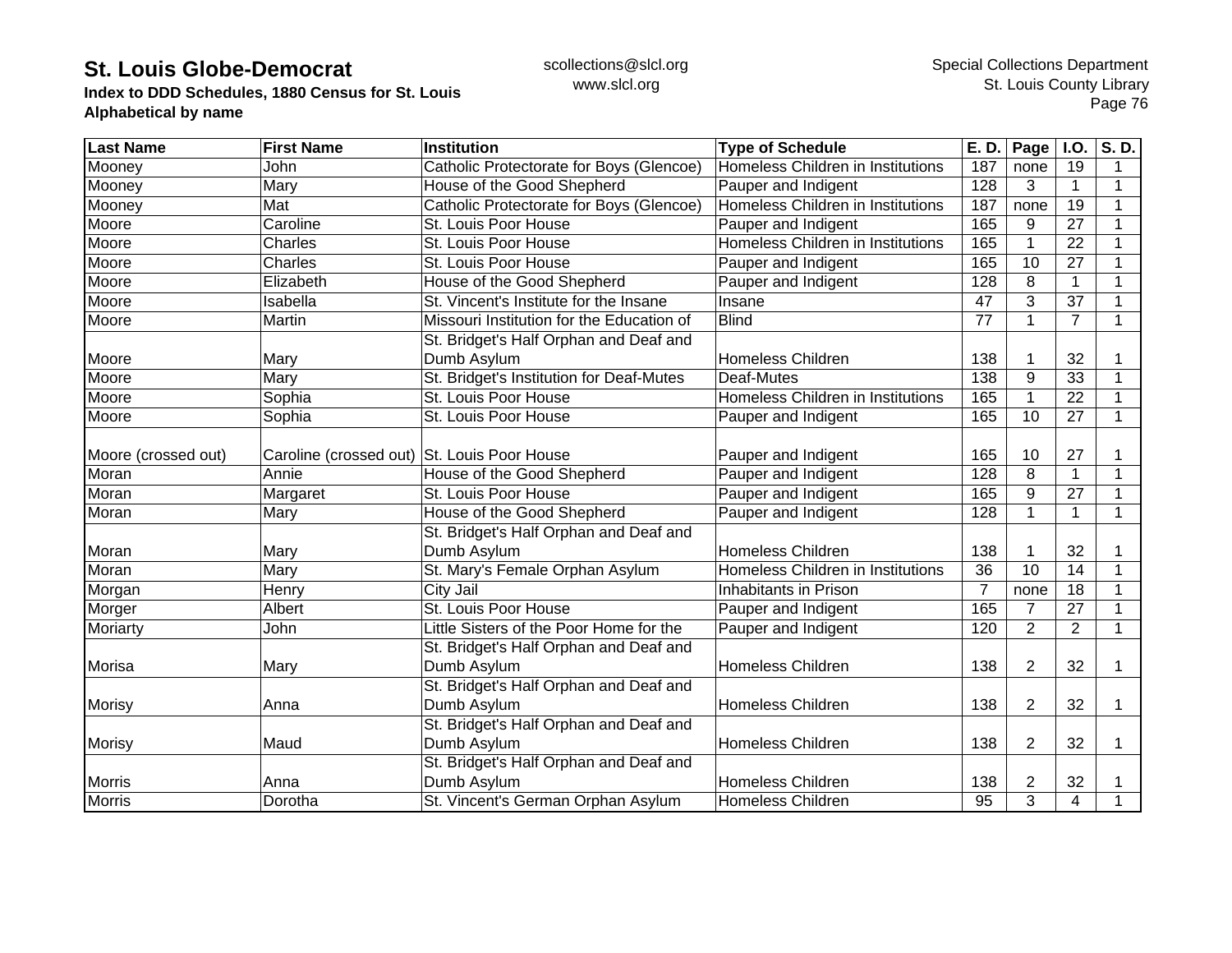**Index to DDD Schedules, 1880 Census for St. Louis Alphabetical by name**

| <b>Last Name</b> | <b>First Name</b> | <b>Institution</b>                      | <b>Type of Schedule</b>           | E. D.           | Page $ $ I.O.  |                 | S.D.        |
|------------------|-------------------|-----------------------------------------|-----------------------------------|-----------------|----------------|-----------------|-------------|
|                  |                   | St. Bridget's Half Orphan and Deaf and  |                                   |                 |                |                 |             |
| <b>Morris</b>    | Emma              | Dumb Asylum                             | <b>Homeless Children</b>          | 138             | $\overline{2}$ | 32              | 1           |
| <b>Morris</b>    | Lawrence          | St. Louis Poor House                    | Pauper and Indigent               | 165             | 9              | 27              | 1           |
| Morrise          | Magee             | St. Louis Poor House                    | Pauper and Indigent               | 165             | 4              | 27              | $\mathbf 1$ |
| Morrise          | Magie             | St. Louis Poor House                    | Insane                            | 165             | 6              | 26              | $\mathbf 1$ |
|                  |                   | St. Ann's Widows' Home, Lying in        |                                   |                 |                |                 |             |
| Morrisey         | Cathrin           | Hospital, and Foundling Asylum          | Pauper and Indigent               | 36              |                | 13              |             |
| Morrison         | Mary              | St. Joseph's Convent of Mercy           | Homeless Children in Institutions | 78              | none           | 6               | 1           |
| Morrissey        | James             | City Jail                               | Inhabitants in Prison             | $\overline{7}$  | none           | 18              |             |
| <b>Morrow</b>    | Eliza             | Episcopal Orphans' Home                 | <b>Homeless Children</b>          | 146             |                | 31              | 1           |
| Morrow           | Lora              | Episcopal Orphans' Home                 | <b>Homeless Children</b>          | 146             |                | 31              | 1           |
| Morton           | Aaron             | St. Louis Poor House                    | Pauper and Indigent               | 165             | 8              | 27              | $\mathbf 1$ |
| Morton           | Kattie            | St. Mary's Female Orphan Asylum         | Homeless Children in Institutions | 36              | 9              | 14              | 1           |
| <b>Moss</b>      | Mary Ellen        | House of the Good Shepherd              | Pauper and Indigent               | 128             |                | $\mathbf{1}$    | 1           |
| Movany           | Mary              | St. Mary's Female Orphan Asylum         | Homeless Children in Institutions | 36              | 10             | 14              | 1           |
|                  |                   | St. Bridget's Half Orphan and Deaf and  |                                   |                 |                |                 |             |
| Mudd             | Sophia            | Dumb Asylum                             | <b>Homeless Children</b>          | 138             | 2              | 32              |             |
| Muellen          | Agnes             | Insane Asylum of the City of St. Louis  | Insane                            | 165             | $\overline{2}$ | 36              | 1           |
| Mueller          | Effie             | Episcopal Orphans' Home                 | <b>Homeless Children</b>          | 146             |                | 31              | 1           |
| <b>Mueller</b>   | George            | Insane Asylum of the City of St. Louis  | Insane                            | 165             | 5              | $\overline{36}$ | 1           |
| Mueller          | Henry             | St. Louis Poor House                    | Insane                            | 165             |                | 26              | 1           |
| Mueller          | John              | St. Louis Poor House                    | Pauper and Indigent               | 165             | 9              | 27              | 1           |
| Mueller          | Lena              | German General Protestant Orphans'      | <b>Homeless Children</b>          | 157             | 1              | $\overline{28}$ | 1           |
|                  |                   | St. Ann's Widows' Home, Lying in        |                                   |                 |                |                 |             |
| Mueller          | Mary              | Hospital, and Foundling Asylum          | Pauper and Indigent               | 36              |                | 13              | 1           |
| Mueller          | Amelia            | St. Vincent's German Orphan Asylum      | <b>Homeless Children</b>          | $\overline{95}$ | 3              | $\overline{4}$  | 1           |
| Muhlenbrock      | Η.                | Insane Asylum of the City of St. Louis  | Insane                            | 165             | $\overline{5}$ | $\overline{36}$ | 1           |
| <b>Mulary</b>    | Kate              | <b>Girls Industrial Home</b>            | Homeless Children in Institutions | 74              | none           | 8               | 1           |
| Mulcahey         | Margaret          | House of the Good Shepherd              | Pauper and Indigent               | 128             | $\overline{2}$ | $\mathbf{1}$    | 1           |
| Mulcahy          | Mary              | Little Sisters of the Poor Home for the | Pauper and Indigent               | 120             | $\overline{4}$ | $\overline{2}$  | 1           |
| Mulcahy          | Thomas            | Little Sisters of the Poor Home for the | Pauper and Indigent               | 120             | 3              | $\overline{2}$  | 1           |
| Muldoon          | Thomas            | Insane Asylum of the City of St. Louis  | Insane                            | 165             | 5              | $\overline{36}$ |             |
| Mulkmal          | John              | St. Louis Poor House                    | Pauper and Indigent               | 165             |                | 27              |             |
| Mullaly          | Rebecca           | House of the Guardian Angel             | Homeless Children in Institutions | 48              | $\overline{2}$ | 11              |             |
| Mullen           | <b>Bridget</b>    | St. Louis Poor House                    | Insane                            | 165             | 6              | 26              |             |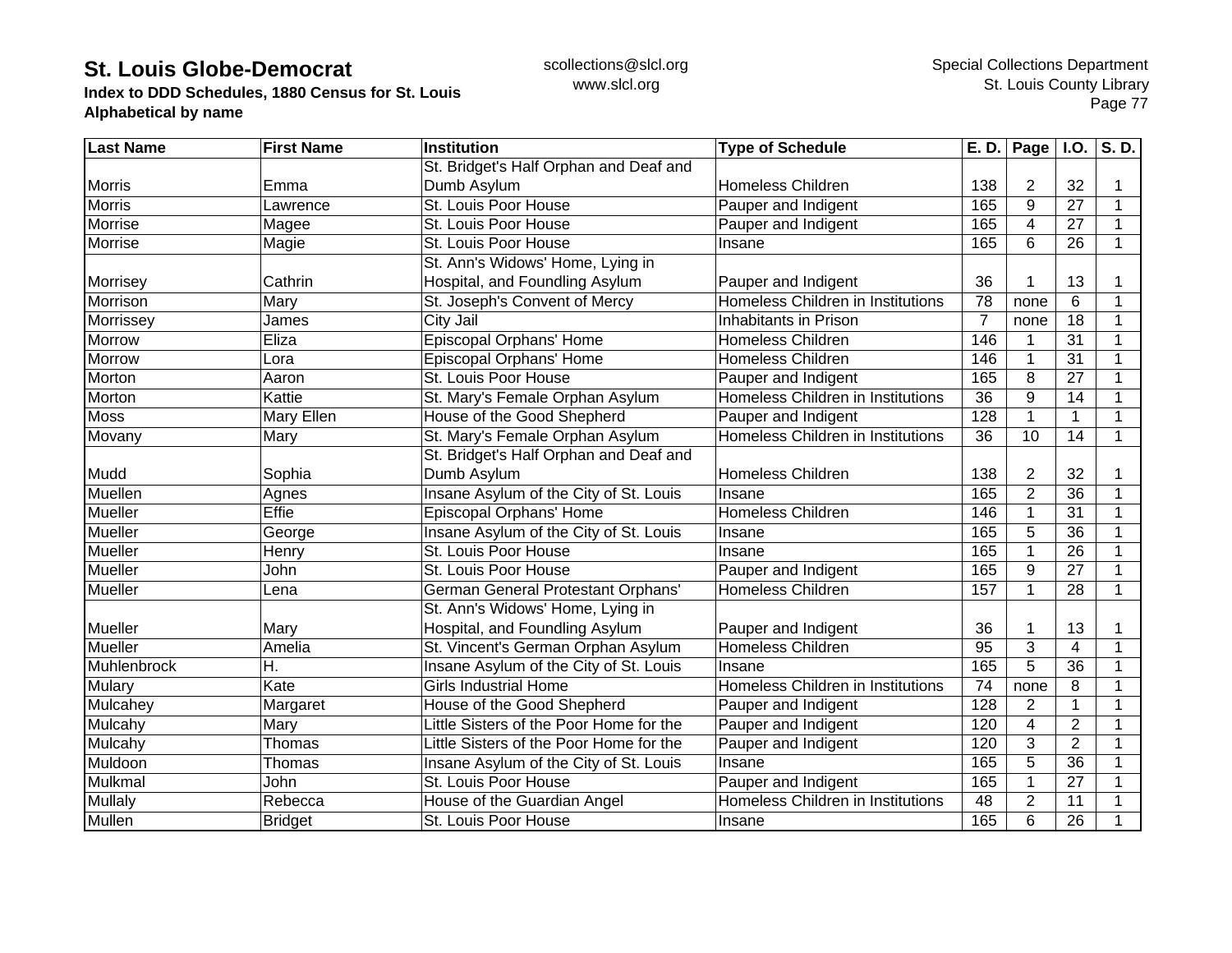**Index to DDD Schedules, 1880 Census for St. Louis Alphabetical by name**

| <b>Last Name</b> | <b>First Name</b> | Institution                                                 | <b>Type of Schedule</b>           | E. D. | Page           | <b>I.O.</b>     | S.D.        |
|------------------|-------------------|-------------------------------------------------------------|-----------------------------------|-------|----------------|-----------------|-------------|
| Mullen           | <b>Bridget</b>    | St. Louis Poor House                                        | Pauper and Indigent               | 165   | 4              | 27              | $\mathbf 1$ |
|                  |                   | St. Ann's Widows' Home, Lying in                            |                                   |       |                |                 |             |
| Mullen           | Mary              | Hospital, and Foundling Asylum                              | Pauper and Indigent               | 36    |                | 13              | 1           |
| <b>Muller</b>    | Fred              | German Evangelical Lutheran Orphan                          | Homeless Children in Institutions | 170   | none           | 21a             | 1           |
| Mulligan         | Annie             | House of the Guardian Angel                                 | Homeless Children in Institutions | 48    |                | 11              |             |
| Mulligan         | Cecilia           | House of the Guardian Angel                                 | Homeless Children in Institutions | 48    |                | 11              | 1           |
| Mulligan         | Mary              | House of the Guardian Angel                                 | Homeless Children in Institutions | 48    |                | 11              | 1           |
| Mulligan         | May               | St. Louis Poor House                                        | Pauper and Indigent               | 165   | 5              | 27              |             |
| Mullonrey        | Johny             | Little Sisters of the Poor Home for the                     | Pauper and Indigent               | 120   | 3              | $\overline{2}$  |             |
| Mullowny         | Patrick           | Little Sisters of the Poor Home for the                     | Pauper and Indigent               | 120   |                | $\overline{2}$  |             |
| Mulony           | Kate              | <b>Girls Industrial Home</b>                                | Homeless Children in Institutions | 74    |                | 8               | 1           |
| Mulstead         | Fred              | German Evangelical Lutheran Orphan                          | Homeless Children in Institutions | 170   | none           | 21a             | 1           |
| Mulvy            | Peter             | Street Boys' Home                                           | Homeless Children in Institutions | 68    | none           | 9               | 1           |
| Munch            | Anastasia         | St. Vincent's Institute for the Insane                      | Insane                            | 47    | 2              | 37              | 1           |
| Munie            | Magdeline         | St. Vincent's Institute for the Insane                      | Insane                            | 47    | $\overline{2}$ | 37              | 1           |
| Murphey          | Katie             | St. Philomena's Industrial and Day School Homeless Children |                                   | 135   |                | 35              | 1           |
| Murphey          | Margret           | St. Philomena's Industrial and Day School Homeless Children |                                   | 135   | 1              | 35              | 1           |
| Murphy           | Ann               | House of the Good Shepherd                                  | Pauper and Indigent               | 128   | $\overline{2}$ | $\mathbf{1}$    | 1           |
| Murphy           | Ann               | St. Louis Poor House                                        | Pauper and Indigent               | 165   | 5              | 27              |             |
| Murphy           | Annie             | Little Sisters of the Poor Home for the                     | Pauper and Indigent               | 120   | 4              | $\overline{2}$  |             |
| Murphy           | Annie             | St. Joseph's Convent of Mercy                               | Homeless Children in Institutions | 78    | none           | 6               | 1           |
| Murphy           | Eliza             | Little Sisters of the Poor Home for the                     | Pauper and Indigent               | 120   | 4              | $\overline{2}$  | 1           |
| Murphy           | Ellen             | St. Louis Poor House                                        | Insane                            | 165   |                | 26              | $\mathbf 1$ |
| Murphy           | Fanny             | House of the Good Shepherd                                  | Pauper and Indigent               | 128   | 5              | $\mathbf 1$     | $\mathbf 1$ |
| Murphy           | James             | Little Sisters of the Poor Home for the                     | Pauper and Indigent               | 120   |                | $\overline{2}$  | 1           |
| Murphy           | Katie             | House of the Good Shepherd                                  | Pauper and Indigent               | 128   | 8              | $\mathbf{1}$    | 1           |
| Murphy           | Kattie            | St. Mary's Female Orphan Asylum                             | Homeless Children in Institutions | 36    | 9              | 14              | 1           |
| Murphy           | Maggie            | St. Mary's Female Orphan Asylum                             | Homeless Children in Institutions | 36    | 9              | 14              | $\mathbf 1$ |
|                  |                   | St. Ann's Widows' Home, Lying in                            |                                   |       |                |                 |             |
| Murphy           | Maggy             | Hospital, and Foundling Asylum                              | Homeless Children in Institutions | 36    | 5              | 13              |             |
| Murphy           | Maggy             | St. Mary's Female Orphan Asylum                             | Homeless Children in Institutions | 36    | 9              | 14              | 1           |
| Murphy           | Marsella          | St. Mary's Female Orphan Asylum                             | Homeless Children in Institutions | 36    | 11             | 14              |             |
| Murphy           | Mary              | House of the Guardian Angel                                 | Homeless Children in Institutions | 48    |                | $\overline{11}$ | 1           |
| Murphy           | Mary              | Insane Asylum of the City of St. Louis                      | Insane                            | 165   | $\overline{2}$ | 36              | 1           |
| Murphy           | Mary              | St. Mary's Female Orphan Asylum                             | Homeless Children in Institutions | 36    | 10             | 14              | 1           |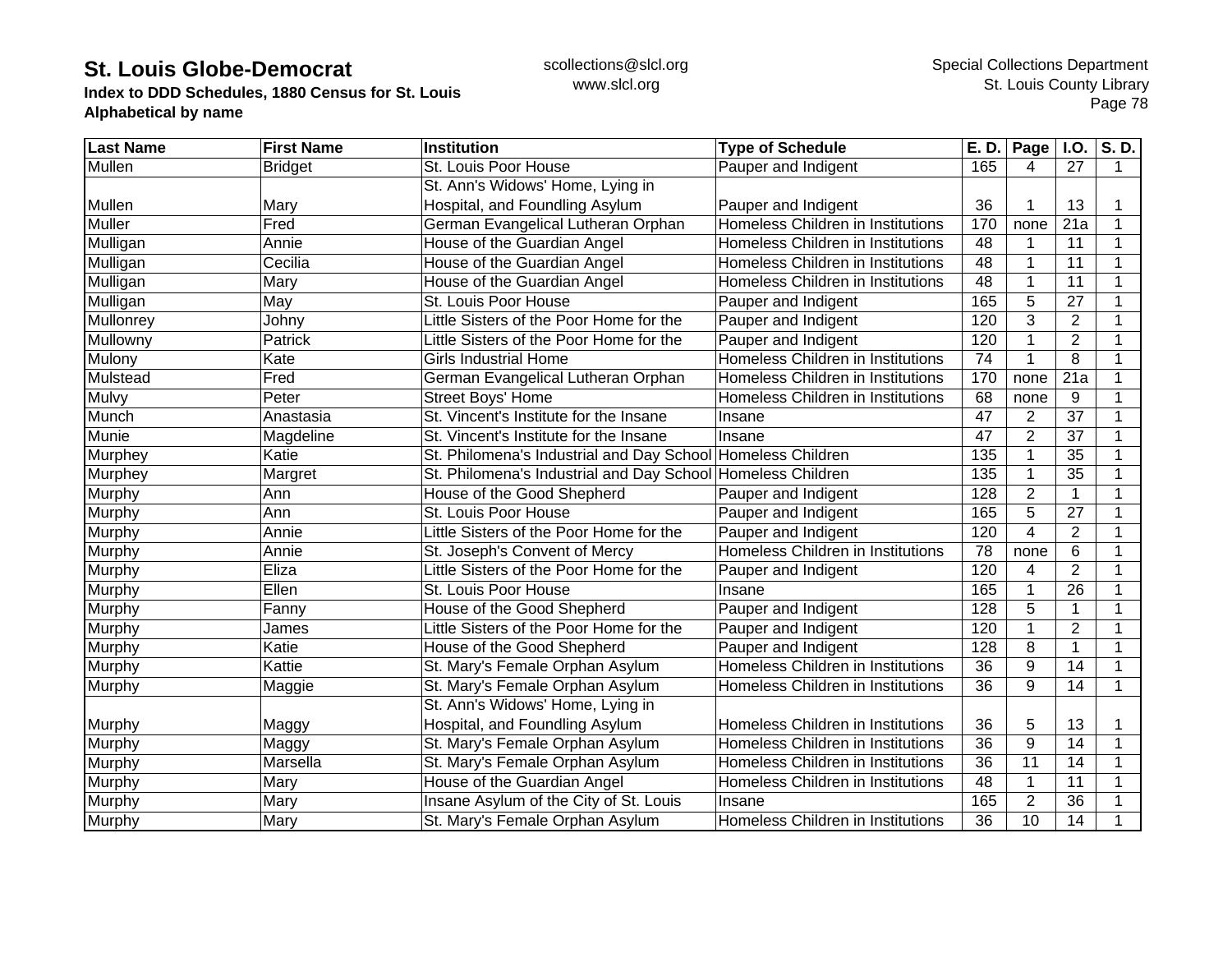**Index to DDD Schedules, 1880 Census for St. Louis Alphabetical by name**

| <b>Last Name</b>     | <b>First Name</b> | <b>Institution</b>                                          | <b>Type of Schedule</b>           | E. D. | Page           | <b>I.O.</b>     | S.D.         |
|----------------------|-------------------|-------------------------------------------------------------|-----------------------------------|-------|----------------|-----------------|--------------|
| Murphy               | Thomas            | St. Louis Poor House                                        | Pauper and Indigent               | 165   | 8              | 27              | 1            |
| <b>Murray</b>        | Ann               | St. Louis Poor House                                        | Insane                            | 165   | 3              | 26              | 1            |
| Murray               | Bessie            | House of the Good Shepherd                                  | Pauper and Indigent               | 128   | 6              | $\mathbf{1}$    | 1            |
| Murray               | Edward            | Insane Asylum of the City of St. Louis                      | Insane                            | 165   | 5              | 36              |              |
| Murray               | Mary              | House of the Good Shepherd                                  | Pauper and Indigent               | 128   | 5              | 1               |              |
| <b>Murrey</b>        | George            | Southern Methodist Orphan Asylum                            | <b>Homeless Children</b>          | 137   |                | 34              | 71           |
| <b>Murry</b>         | Louisa            | Southern Methodist Orphan Asylum                            | Homeless Children                 | 137   |                | 34              | 71           |
| <b>Murry</b>         | M.                | Insane Asylum of the City of St. Louis                      | Insane                            | 165   | $\overline{2}$ | 36              | $\mathbf{1}$ |
|                      |                   | Insane Asylum of St. Louis and St. Louis                    |                                   |       |                |                 |              |
| <b>Murry</b>         | Michael           | Poor House                                                  | Idiots                            | 165   |                | 25              |              |
| Murry                | Michael           | St. Louis Poor House                                        | Pauper and Indigent               | 165   |                | $\overline{27}$ |              |
| Murry                | Rose              | St. Mary's Female Orphan Asylum                             | Homeless Children in Institutions | 36    | 10             | 14              |              |
| Murry                | Terisa            | St. Philomena's Industrial and Day School Homeless Children |                                   | 135   | 2              | 35              |              |
| <b>Myers</b>         | William           | Missouri Institution for the Education of                   | <b>Blind</b>                      | 77    | $\overline{2}$ | $\overline{7}$  | 1            |
| <b>Myles</b>         | Edward            | Little Sisters of the Poor Home for the                     | Pauper and Indigent               | 120   | $\overline{2}$ | $\overline{2}$  |              |
| Mylon                | Margaret          | Little Sisters of the Poor Home for the                     | Pauper and Indigent               | 120   | 4              | $\overline{2}$  |              |
| <b>Nary</b>          | William           | Missouri Institution for the Education of                   | <b>Blind</b>                      | 77    |                | $\overline{7}$  |              |
| <b>Nation</b>        | Mary              | Little Sisters of the Poor Home for the                     | Pauper and Indigent               | 120   | 4              | $\overline{2}$  |              |
| Necoby               | Mary E.           | St. Vincent's Institute for the Insane                      | Insane                            | 47    | 3              | 37              |              |
| Nehemiah             | John              | Episcopal Orphans' Home                                     | Homeless Children                 | 146   |                | 31              | 1            |
| Neiverth             | Joseph            | St. Louis Poor House                                        | Insane                            | 165   |                | 26              | 1            |
| <b>Nellis</b>        | Jane              | House of the Good Shepherd                                  | Pauper and Indigent               | 128   | $\overline{2}$ | $\mathbf{1}$    | 1            |
| Nelson               | John C.           | St. Louis Poor House                                        | Insane                            | 165   | $\mathbf 1$    | 26              | 1            |
| Nerkle               | Charles           | St. Louis Poor House                                        | Pauper and Indigent               | 165   | $\overline{7}$ | 27              |              |
| Nervin               | Michael           | St. Louis Poor House                                        | Pauper and Indigent               | 165   | 10             | 27              | 1            |
| Neukimel             | Mary              | St. Louis Poor House                                        | Insane                            | 165   | 3              | 26              | 1            |
| Neumerling           | George            | St. Louis Poor House                                        | Insane                            | 165   | 5              | 26              | 1            |
| Neurzerling (crossed |                   |                                                             |                                   |       |                |                 |              |
| out)                 | See (crossed out) | St. Louis Poor House                                        | Pauper and Indigent               | 165   |                | 27              |              |
| <b>New</b>           | Jacob             | St. Louis Poor House                                        | Insane                            | 165   | 6              | 26              |              |
| <b>New</b>           | Jacob             | St. Louis Poor House                                        | Pauper and Indigent               | 165   | 3              | 27              |              |
| Newdecker            | Laura             | House of the Good Shepherd                                  | Pauper and Indigent               | 128   | $\overline{3}$ | $\mathbf{1}$    | 1            |
|                      |                   | St. Ann's Widows' Home, Lying in                            |                                   |       |                |                 |              |
| Newland              | John              | Hospital, and Foundling Asylum                              | Homeless Children in Institutions | 36    | 5              | 13              |              |
| Newman               | Johana            | St. Louis Poor House                                        | Insane                            | 165   | $\overline{2}$ | 26              |              |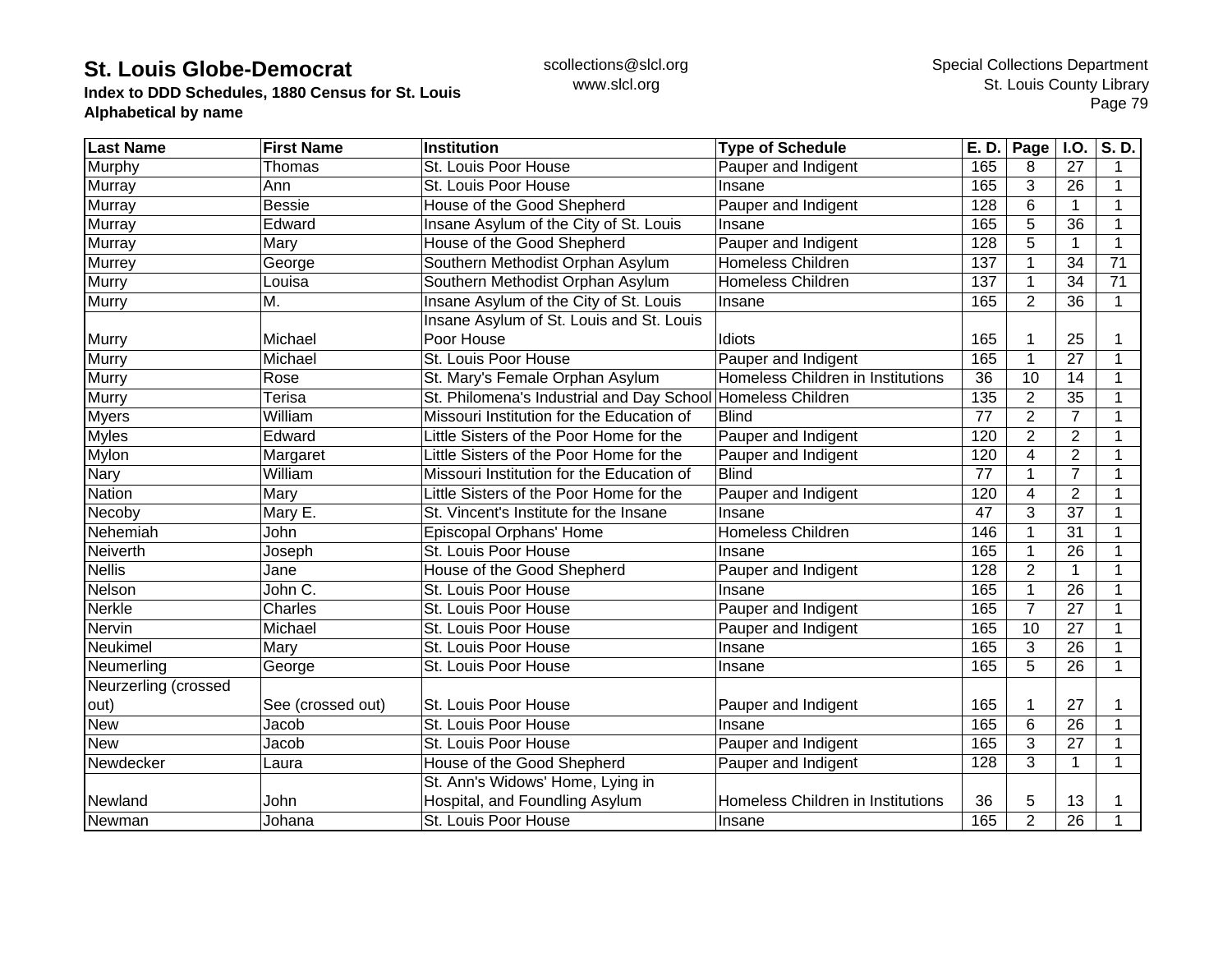**Index to DDD Schedules, 1880 Census for St. Louis Alphabetical by name**

| Last Name            | <b>First Name</b>   | <b>Institution</b>                        | <b>Type of Schedule</b>           | E. D.           | Page           | I.O.            | $\overline{S}$ . D. |
|----------------------|---------------------|-------------------------------------------|-----------------------------------|-----------------|----------------|-----------------|---------------------|
| Newman               | Kittee              | St. Mary's Female Orphan Asylum           | Homeless Children in Institutions | 36              | 10             | 14              | 1                   |
| Nickerson            | Samuel              | Missouri Institution for the Education of | <b>Blind</b>                      | 77              | 1              | $\overline{7}$  | 1                   |
| <b>Niel</b>          | James               | St. Louis Poor House                      | Pauper and Indigent               | 165             | 10             | 27              |                     |
| Nissen [crossed out] | Jacob [crossed out] | Protestant Orphans' Home                  | Homeless Children in Institutions | 177             | $\overline{2}$ | 20              |                     |
| Nixon                | Frank               | St. Louis Poor House                      | Insane                            | 165             |                | 26              |                     |
| no name              | no name             | Southern Methodist Orphan Asylum          | <b>Homeless Children</b>          | 137             |                | 34              | 71                  |
| no name              | no name             | Southern Methodist Orphan Asylum          | <b>Homeless Children</b>          | 137             |                | 34              | 71                  |
| Nolan                | John                | Catholic Protectorate for Boys (Glencoe)  | Homeless Children in Institutions | 187             | none           | 19              | 1                   |
|                      |                     | St. Bridget's Half Orphan and Deaf and    |                                   |                 |                |                 |                     |
| Nolan                | Julia               | Dumb Asylum                               | <b>Homeless Children</b>          | 138             | 2              | 32              | 1                   |
|                      |                     | St. Bridget's Half Orphan and Deaf and    |                                   |                 |                |                 |                     |
| Nolan                | Mary                | Dumb Asylum                               | Homeless Children                 | 138             |                | 32              |                     |
| Nolan                | Minnie              | House of the Good Shepherd                | Pauper and Indigent               | 128             | 3              | $\mathbf{1}$    | 1                   |
| Nolan                | William             | St. Vincent's Institute for the Insane    | Insane                            | 47              | $\overline{2}$ | 37              |                     |
| Noland               | Mary                | St. Bridget's Institution for Deaf-Mutes  | Deaf-Mutes                        | 138             | 9              | 33              | 1                   |
|                      |                     | St. Ann's Widows' Home, Lying in          |                                   |                 |                |                 |                     |
| Noland               | William             | Hospital, and Foundling Asylum            | Homeless Children in Institutions | 36              | 6              | 13              |                     |
| Noller               | Charles             | German General Protestant Orphans'        | <b>Homeless Children</b>          | 157             |                | 28              |                     |
| Noller               | Elizabeth           | German General Protestant Orphans'        | <b>Homeless Children</b>          | 157             |                | 28              |                     |
| Noller               | George              | German General Protestant Orphans'        | <b>Homeless Children</b>          | 157             |                | 28              |                     |
| Noonan               | John                | St. Louis Poor House                      | Pauper and Indigent               | 165             | 9              | 27              |                     |
| Normann              | Annie               | House of the Good Shepherd                | Pauper and Indigent               | 128             | 4              | $\mathbf{1}$    |                     |
| <b>Norris</b>        | Mary                | St. Joseph's Orphans' Home                | <b>Homeless Children</b>          | 153             | $\overline{2}$ | 30              |                     |
| Norton               | Alice               | Missouri Institution for the Education of | <b>Blind</b>                      | 77              |                | $\overline{7}$  |                     |
| Norton               | Emma                | House of the Good Shepherd                | Pauper and Indigent               | 128             | $\overline{2}$ | $\mathbf 1$     |                     |
| Novey                | Theresa             | St. Louis Poor House                      | Insane                            | 165             |                | $\overline{26}$ |                     |
| Nugent               | Lizzie              | St. Mary's Female Orphan Asylum           | Homeless Children in Institutions | $\overline{36}$ | 10             | 14              | 1                   |
| Nugent               | Susan               | St. Mary's Female Orphan Asylum           | Homeless Children in Institutions | 36              | 10             | 14              |                     |
| <b>Nyse</b>          | Adrian              | Episcopal Orphans' Home                   | <b>Homeless Children</b>          | 146             |                | 31              |                     |
| Oakes                | Kate                | <b>Girls Industrial Home</b>              | Homeless Children in Institutions | 74              |                | 8               |                     |
| Oakes                | Kate                | <b>Girls Industrial Home</b>              | Homeless Children in Institutions | 74              | none           | 8               |                     |
| Oakly (crossed out)  | Allen (crossed out) | St. Louis Poor House                      | Pauper and Indigent               | 165             |                | $\overline{27}$ |                     |
| O'Bannon             | Dan                 | Catholic Protectorate for Boys (Glencoe)  | Homeless Children in Institutions | 187             | none           | 19              |                     |
| Obermeyer            | Josephine           | St. Louis Poor House                      | Pauper and Indigent               | 165             | 8              | 27              |                     |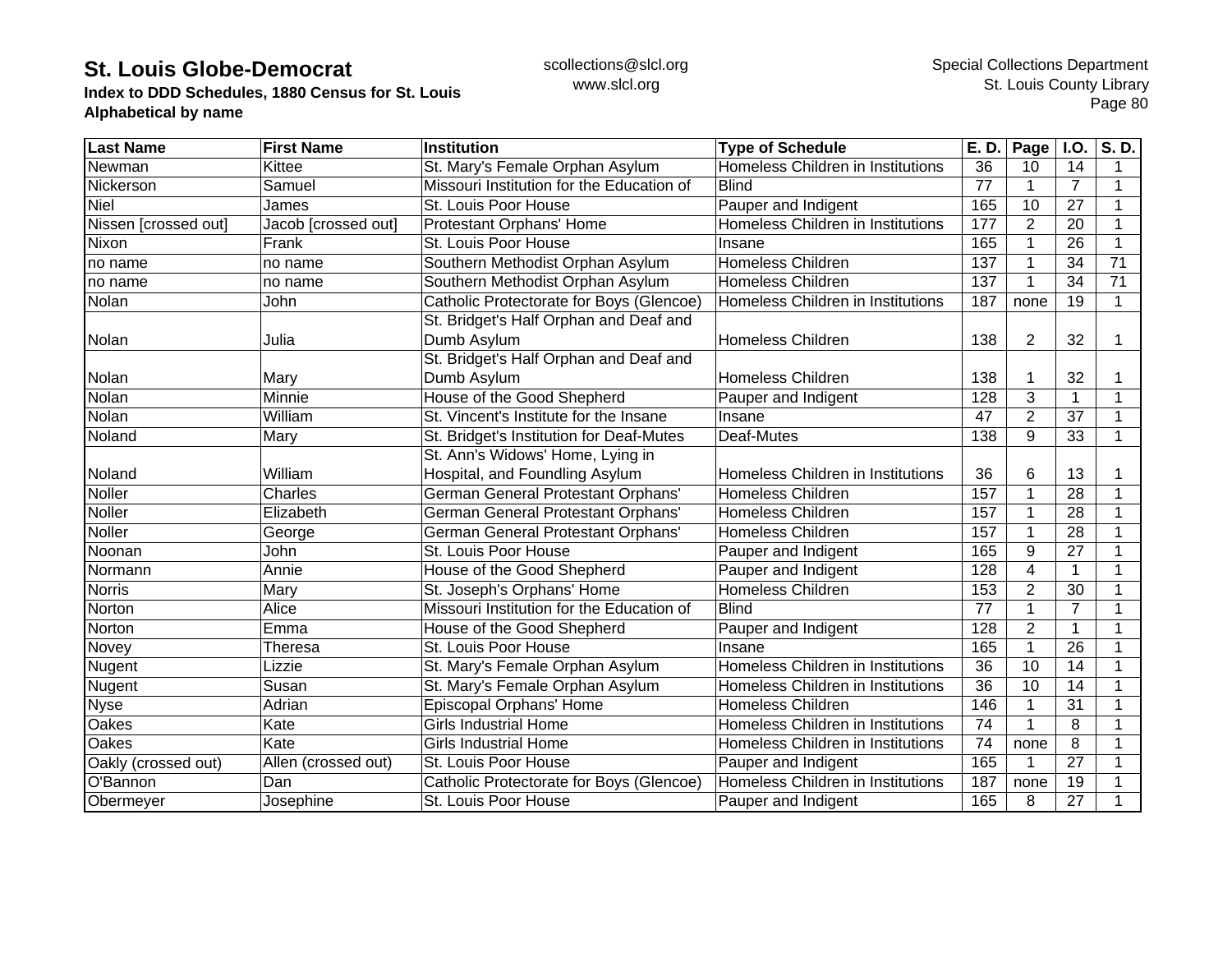**Index to DDD Schedules, 1880 Census for St. Louis Alphabetical by name**

| <b>Last Name</b> | <b>First Name</b> | Institution                               | <b>Type of Schedule</b>           | E. D.           | Page I.O.      |                 | $\overline{\mathsf{S}}$ . D. |
|------------------|-------------------|-------------------------------------------|-----------------------------------|-----------------|----------------|-----------------|------------------------------|
|                  |                   | St. Ann's Widows' Home, Lying in          |                                   |                 |                |                 |                              |
| O'Brian          | John              | Hospital, and Foundling Asylum            | Homeless Children in Institutions | 36              | 6              | 13              | 1                            |
| O'Brien          | Eddie             | Protestant Orphans' Home                  | Homeless Children in Institutions | 177             | 1              | 20              | $\mathbf{1}$                 |
| O'Brien          | Hugh              | Protestant Orphans' Home                  | Homeless Children in Institutions | 177             |                | 20              | $\mathbf 1$                  |
| O'Brien          | J. Mary           | St. Philomena's Industrial and Day School | Homeless Children                 | 135             |                | 35              | 1                            |
| O'Brien          | James             | City Jail                                 | Inhabitants in Prison             | $\overline{7}$  | none           | 18              |                              |
| O'Brien          | James             | Little Sisters of the Poor Home for the   | Pauper and Indigent               | 120             | $\overline{2}$ | $\overline{2}$  |                              |
| O'Brien          | John              | St. Louis Poor House                      | <b>Blind</b>                      | 165             |                | 24              |                              |
| O'Brien          | John              | St. Louis Poor House                      | Pauper and Indigent               | 165             | 3              | 27              | 1                            |
| O'Brien          | Leon              | <b>Street Boys' Home</b>                  | Homeless Children in Institutions | 68              | none           | 9               | 1                            |
|                  |                   | St. Bridget's Half Orphan and Deaf and    |                                   |                 |                |                 |                              |
| O'Brien          | Louisa            | Dumb Asylum                               | <b>Homeless Children</b>          | 138             |                | 32              |                              |
| O'Brien          | Mary              | Insane Asylum of the City of St. Louis    | Insane                            | 165             | $\overline{4}$ | $\overline{36}$ | 1                            |
| O'Brien          | Mary              | St. Joseph's Convent of Mercy             | Homeless Children in Institutions | 78              | none           | 6               | 1                            |
| O'Brien          | Michael           | Little Sisters of the Poor Home for the   | Pauper and Indigent               | 120             | $\overline{2}$ | $\overline{2}$  | 1                            |
| O'Brien          | Mike              | <b>Street Boys' Home</b>                  | Homeless Children in Institutions | 68              | none           | 9               | 1                            |
| O'Brien          | Palk              | St. Vincent Institute for Insane (Charity | Pauper and Indigent               | 47              | none           | $\overline{12}$ | 1                            |
| O'Brien          | Pat K.            | St. Vincent's Institute for the Insane    | Insane                            | 47              | $\overline{2}$ | 37              | 1                            |
| O'Brien          | Patrick           | Insane Asylum of the City of St. Louis    | Insane                            | 165             | 5              | 36              |                              |
| O'Brien          | Thomas            | Little Sisters of the Poor Home for the   | Pauper and Indigent               | 120             |                | $\overline{2}$  | 1                            |
| O'Brion          | Maggy             | St. Mary's Female Orphan Asylum           | Homeless Children in Institutions | 36              | 10             | 14              | 1                            |
| O'Callahan       | C.                | Insane Asylum of the City of St. Louis    | Insane                            | 165             | 4              | $\overline{36}$ | 1                            |
|                  |                   | St. Bridget's Half Orphan and Deaf and    |                                   |                 |                |                 |                              |
| Ocanna           | Mary              | Dumb Asylum                               | <b>Homeless Children</b>          | 138             | $\overline{2}$ | 32              |                              |
| O'Connel         | Mary              | House of the Good Shepherd                | Pauper and Indigent               | 128             | 3              | 1               | 1                            |
| O'Connel         | Patrick           | Little Sisters of the Poor Home for the   | Pauper and Indigent               | 120             |                | $\overline{2}$  | $\mathbf 1$                  |
| O'Connell        | Margaret          | St. Louis Poor House                      | Pauper and Indigent               | 165             | 8              | 27              | $\mathbf 1$                  |
|                  |                   | St. Bridget's Half Orphan and Deaf and    |                                   |                 |                |                 |                              |
| O'Conner         | <b>Bridget</b>    | Dumb Asylum                               | <b>Homeless Children</b>          | 138             | $\overline{2}$ | 32              | 1                            |
|                  |                   | St. Ann's Widows' Home, Lying in          |                                   |                 |                |                 |                              |
| O'Connor         | <b>Bridget</b>    | Hospital, and Foundling Asylum            | Pauper and Indigent               | 36              |                | 13              |                              |
| O'Connor         | Kattie            | St. Mary's Female Orphan Asylum           | Homeless Children in Institutions | $\overline{36}$ | 9              | 14              | 1                            |
|                  |                   | St. Bridget's Half Orphan and Deaf and    |                                   |                 |                |                 |                              |
| O'Connor         | Mary              | Dumb Asylum                               | <b>Homeless Children</b>          | 138             | $\overline{2}$ | 32              |                              |
| O'Connor         | Mary              | St. Mary's Female Orphan Asylum           | Homeless Children in Institutions | 36              | 9              | 14              | 1                            |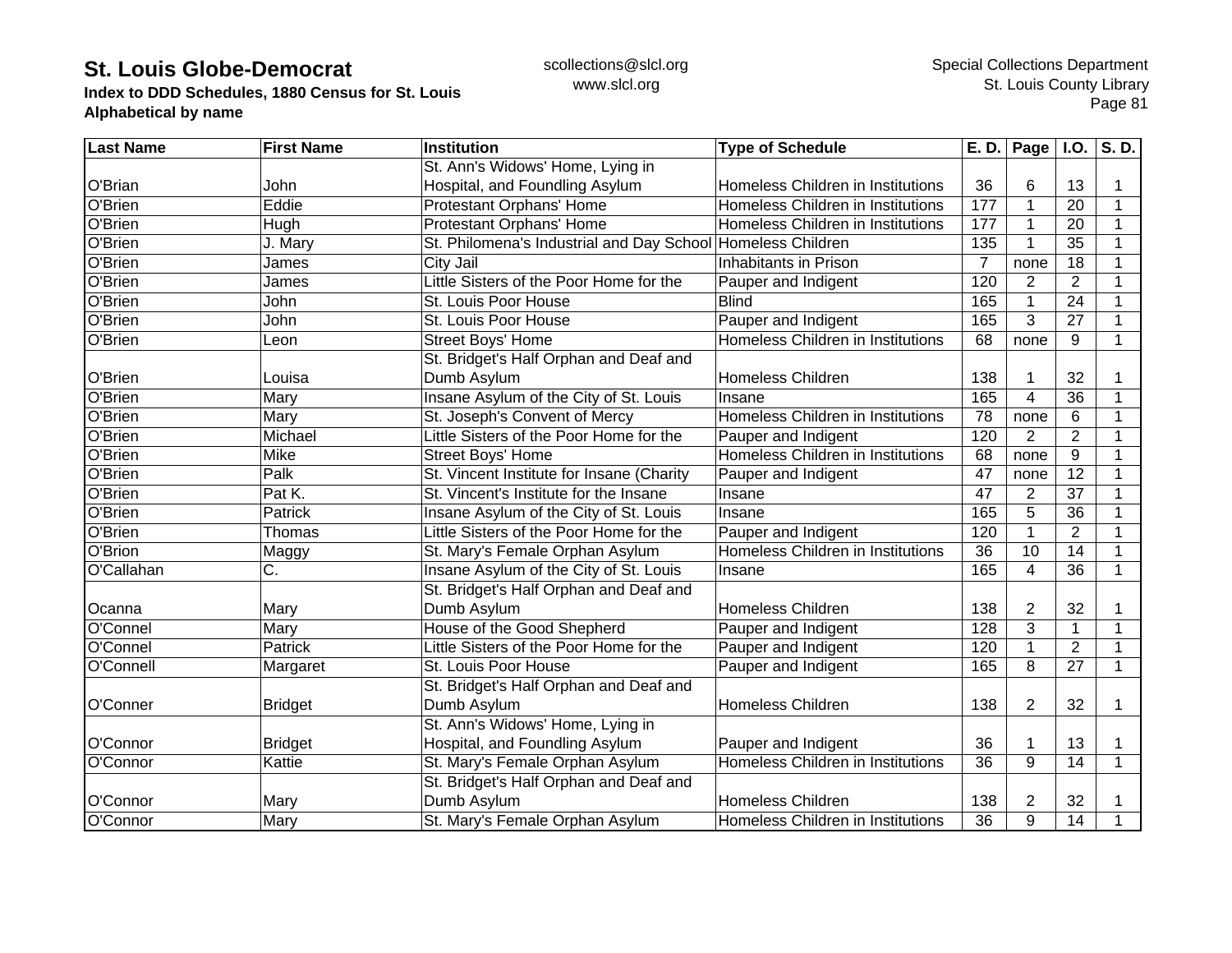**Index to DDD Schedules, 1880 Census for St. Louis Alphabetical by name**

| <b>Last Name</b>                            | <b>First Name</b> | Institution                               | <b>Type of Schedule</b>           | E. D.           | Page           | <b>I.O.</b>     | S. D.       |
|---------------------------------------------|-------------------|-------------------------------------------|-----------------------------------|-----------------|----------------|-----------------|-------------|
| O'Connors                                   | William           | St. Louis Poor House                      | Insane                            | 165             | 2              | 26              | 1           |
| O'Day                                       | Jamie             | St. Louis Poor House                      | Insane                            | 165             | $\overline{2}$ | 26              | 1           |
| O'Day                                       | Willliam          | Protestant Orphans' Home                  | Homeless Children in Institutions | 177             | 2              | 20              | $\mathbf 1$ |
| <b>O'Dell</b>                               | Μ.                | Insane Asylum of the City of St. Louis    | Insane                            | 165             | $\mathbf{1}$   | 36              | $\mathbf 1$ |
| O'Donald                                    | Catharine         | St. Joseph's Convent of Mercy             | Homeless Children in Institutions | 78              | none           | 6               |             |
| O'Donald                                    | Catharine         | St. Joseph's Convent of Mercy             | Homeless Children in Institutions | 78              | none           | 6               |             |
| O'Donall                                    | (none)            | St. Louis Poor House                      | Pauper and Indigent               | 165             | 4              | $\overline{27}$ |             |
| O'Donall                                    |                   | St. Louis Poor House                      | Insane                            | 165             | 6              | 26              |             |
| O'Donell                                    | Ellen             | St. Mary's Female Orphan Asylum           | Homeless Children in Institutions | 36              | 10             | 14              | 1           |
|                                             |                   | St. Bridget's Half Orphan and Deaf and    |                                   |                 |                |                 |             |
| O'Donnel                                    | Anna              | Dumb Asylum                               | <b>Homeless Children</b>          | 138             | $\overline{2}$ | 32              |             |
| O'Donnell                                   | Patrick           | St. Louis Poor House                      | Pauper and Indigent               | 165             | 5              | 27              | 1           |
| O'Fallon                                    | Charles T.        | St. Vincent's Institute for the Insane    | Insane                            | 47              | $\overline{2}$ | 37              | $\mathbf 1$ |
| O'Fallon                                    | Katty             | St. Mary's Female Orphan Asylum           | Homeless Children in Institutions | 36              | 10             | 14              | 1           |
| O'Fallon                                    | Sarah             | St. Mary's Female Orphan Asylum           | Homeless Children in Institutions | 36              | 10             | 14              | 1           |
|                                             |                   | St. Ann's Widows' Home, Lying in          |                                   |                 |                |                 |             |
| O'Flynn                                     | Julia             | Hospital, and Foundling Asylum            | Pauper and Indigent               | 36              |                | 13              | 1           |
| O'Gora                                      | Mary              | St. Louis Poor House                      | Insane                            | 165             | $\overline{2}$ | 26              | 1           |
| O'Hara                                      | Addie             | <b>Girls Industrial Home</b>              | Homeless Children in Institutions | 74              | 1              | 8               |             |
| O'Hara                                      | Addie             | <b>Girls Industrial Home</b>              | Homeless Children in Institutions | 74              | none           | 8               | 1           |
| O'Hara                                      | Katie             | <b>Girls Industrial Home</b>              | Homeless Children in Institutions | 74              | none           | 8               | 1           |
| O'Hara                                      | Kattie            | <b>Girls Industrial Home</b>              | Homeless Children in Institutions | 74              |                | 8               | 1           |
| O'Hara                                      | Maggy             | St. Mary's Female Orphan Asylum           | Homeless Children in Institutions | $\overline{36}$ | 10             | 14              | $\mathbf 1$ |
| O'Hara                                      | Maria Ann         | St. Mary's Female Orphan Asylum           | Homeless Children in Institutions | 36              | 10             | 14              | 1           |
| O'Hara                                      | Mary              | St. Louis Poor House                      | Pauper and Indigent               | 165             | 8              | $\overline{27}$ | $\mathbf 1$ |
| O'Henry                                     | James             | City Jail                                 | <b>Inhabitants in Prison</b>      | $\overline{7}$  | none           | 18              | $\mathbf 1$ |
| O'Hughes                                    | Alex              | St. Vincent's Institute for the Insane    | Insane                            | 47              | 3              | 37              | 1           |
| O'Keefe                                     | Annie             | House of the Good Shepherd                | Pauper and Indigent               | 128             | $\overline{2}$ | 1               | $\mathbf 1$ |
| O'Keefe                                     | Mary              | House of the Good Shepherd                | Pauper and Indigent               | 128             | 8              | $\mathbf 1$     | 1           |
| O'Laugh                                     | Mary              | St. Vincent Institute for Insane (Charity | Pauper and Indigent               | 47              | none           | $\overline{12}$ | 1           |
|                                             |                   |                                           |                                   |                 |                |                 |             |
| O'Laughlin (crossed out) Mary (crossed out) |                   | St. Vincent's Institute for the Insane    | Insane                            | 47              | 2              | 37              |             |
| O'Leary                                     | Daniel            | Little Sisters of the Poor Home for the   | Pauper and Indigent               | 120             | $\overline{2}$ | $\overline{2}$  |             |
| O'Leary                                     | Julia             | St. Louis Poor House                      | Pauper and Indigent               | 165             | 5              | 27              |             |
| Olemeyer                                    | <b>Bukley</b>     | St. Louis Poor House                      | Pauper and Indigent               | 165             | 1              | 27              | 1           |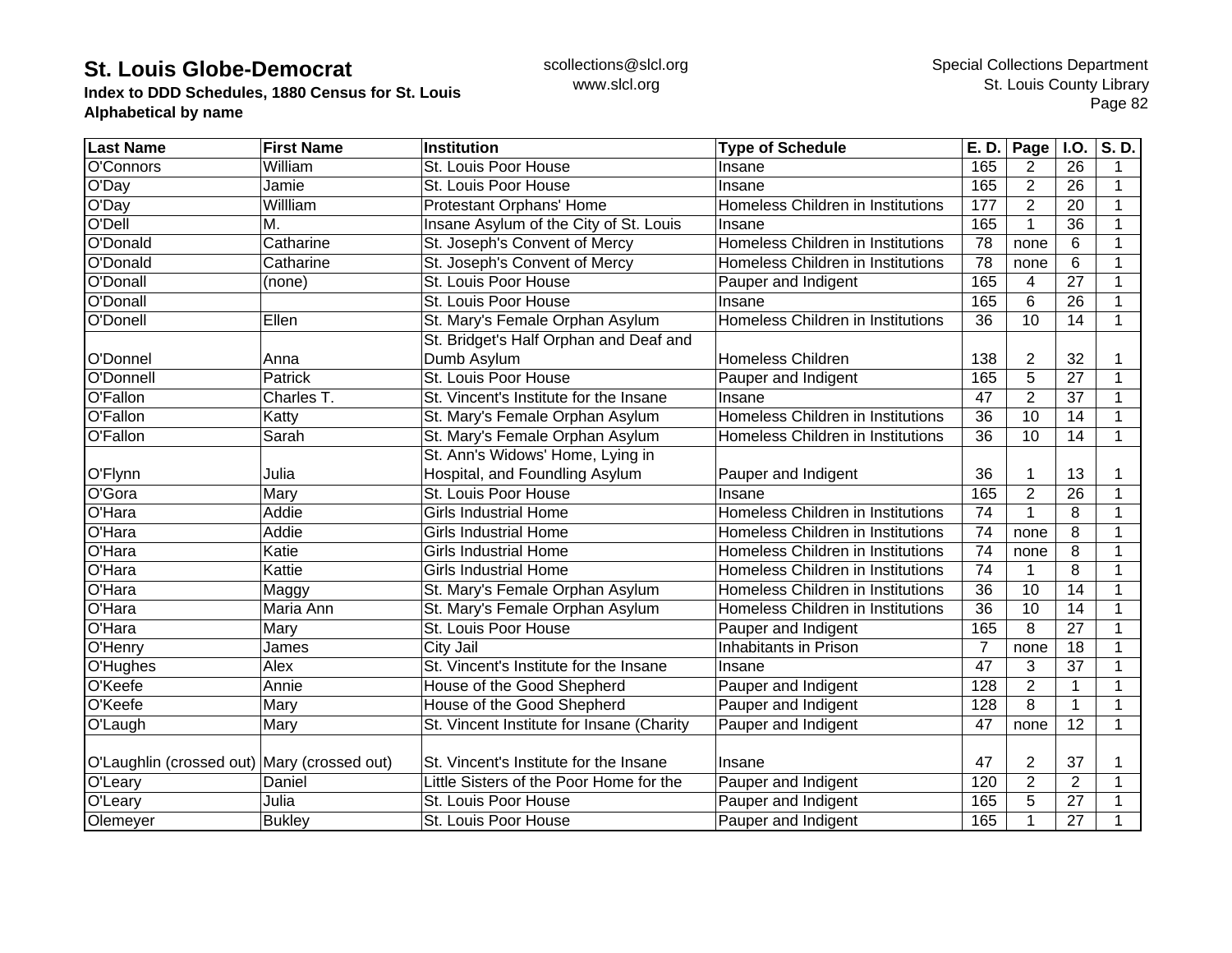**Index to DDD Schedules, 1880 Census for St. Louis Alphabetical by name**

| <b>Last Name</b> | <b>First Name</b> | Institution                                                 | <b>Type of Schedule</b>           | E. D.           | Page           | <b>I.O.</b>     | S.D.        |
|------------------|-------------------|-------------------------------------------------------------|-----------------------------------|-----------------|----------------|-----------------|-------------|
| O'Malley         | Sarah             | St. Vincent's Institute for the Insane                      | Insane                            | 47              |                | 37              | 1           |
| O'Mara           | Ellen             | Insane Asylum of the City of St. Louis                      | Insane                            | 165             | 4              | 36              | $\mathbf 1$ |
| O'Melia          | Katie             | St. Philomena's Industrial and Day School Homeless Children |                                   | 135             | $\overline{2}$ | 35              | 1           |
| Ommin            | Albert            | St. Louis Poor House                                        | Pauper and Indigent               | 165             | 3              | 27              | 1           |
| O'Nail(?)        | Annie             | House of the Good Shepherd                                  | Pauper and Indigent               | 128             | 6              | $\mathbf{1}$    | 1           |
|                  |                   | St. Bridget's Half Orphan and Deaf and                      |                                   |                 |                |                 |             |
| O'Neal           | Kate              | Dumb Asylum                                                 | <b>Homeless Children</b>          | 138             |                | 32              | 1           |
|                  |                   | St. Bridget's Half Orphan and Deaf and                      |                                   |                 |                |                 |             |
| O'Neal           | Louisa            | Dumb Asylum                                                 | Homeless Children                 | 138             | $\overline{2}$ | 32              | 1           |
|                  |                   | St. Bridget's Half Orphan and Deaf and                      |                                   |                 |                |                 |             |
| O'Neal           | Maggie            | Dumb Asylum                                                 | <b>Homeless Children</b>          | 138             |                | 32              | 1           |
|                  |                   | St. Bridget's Half Orphan and Deaf and                      |                                   |                 |                |                 |             |
| O'Neal           | Mary              | Dumb Asylum                                                 | <b>Homeless Children</b>          | 138             | $\overline{2}$ | 32              | 1           |
| O'Neel           | John              | <b>Street Boys' Home</b>                                    | Homeless Children in Institutions | 68              | none           | 9               | 1           |
| O'Neil           | Elizabeth         | St. Joseph's Convent of Mercy                               | Homeless Children in Institutions | 78              | none           | 6               | 1           |
| O'Neil           | James             | City Jail                                                   | Inhabitants in Prison             | $\overline{7}$  | none           | 18              | 1           |
| O'Neil           | Julia             | St. Joseph's Convent of Mercy                               | Homeless Children in Institutions | $\overline{78}$ | none           | 6               | 1           |
| O'Neil           | Lulu              | St. Joseph's Convent of Mercy                               | Homeless Children in Institutions | 78              | none           | 6               | 1           |
| O'Neil           | Thimoty           | St. Louis Poor House                                        | Insane                            | 165             | 3              | 26              | 1           |
| O'Niel           | <b>Bridgett</b>   | St. Philomena's Industrial and Day School Homeless Children |                                   | 135             | $\overline{2}$ | $\overline{35}$ | 1           |
| O'Niel           | Katie             | St. Philomena's Industrial and Day School Homeless Children |                                   | 135             | $\overline{2}$ | $\overline{35}$ | 1           |
| O'Reiley         | John              | St. Louis Poor House                                        | Pauper and Indigent               | 165             | 3              | 27              | 1           |
| O'Reilley        | Ellen             | St. Joseph's Convent of Mercy                               | Homeless Children in Institutions | 78              | none           | 6               | 1           |
| <b>O'Reilley</b> | Joseph D.         | St. Vincent's Institute for the Insane                      | Insane                            | 47              | $\overline{2}$ | $\overline{37}$ | $\mathbf 1$ |
| O'Reilly         | Ellen             | House of the Good Shepherd                                  | Pauper and Indigent               | 128             | 8              | 1               | $\mathbf 1$ |
| O'Rieley         | James             | Little Sisters of the Poor Home for the                     | Pauper and Indigent               | 120             | $\overline{2}$ | $\overline{2}$  | 1           |
| O'Rielly         | <b>Briget</b>     | House of the Good Shepherd                                  | Pauper and Indigent               | 128             | $\overline{2}$ | $\mathbf{1}$    | 1           |
| O'Riely          | John              | St. Louis Poor House                                        | Insane                            | 165             | 5              | 26              | 1           |
| O'Roeke          | Catherine         | St. Philomena's Industrial and Day School                   | Homeless Children                 | 135             | $\mathbf{1}$   | 35              | 1           |
| O'Rourke         | Katie             | House of the Good Shepherd                                  | Pauper and Indigent               | 128             | $\overline{7}$ | $\mathbf{1}$    | 1           |
| O'Rourke         | Lizzie            | House of the Good Shepherd                                  | Pauper and Indigent               | 128             | none           | 1               | 1           |
| Ostell           | В.                | Insane Asylum of the City of St. Louis                      | Insane                            | 165             |                | $\overline{36}$ |             |
| Ostericher       | Edward            | St. Louis Poor House                                        | Insane                            | 165             | $\overline{4}$ | 26              |             |
| Oswald           | S.                | Home of the Friendless or Old Widows'                       | Pauper and Indigent               | 155             |                | 29              |             |
| Ott              | Christ            | City Jail                                                   | Inhabitants in Prison             | 7               | none           | 18              | 1           |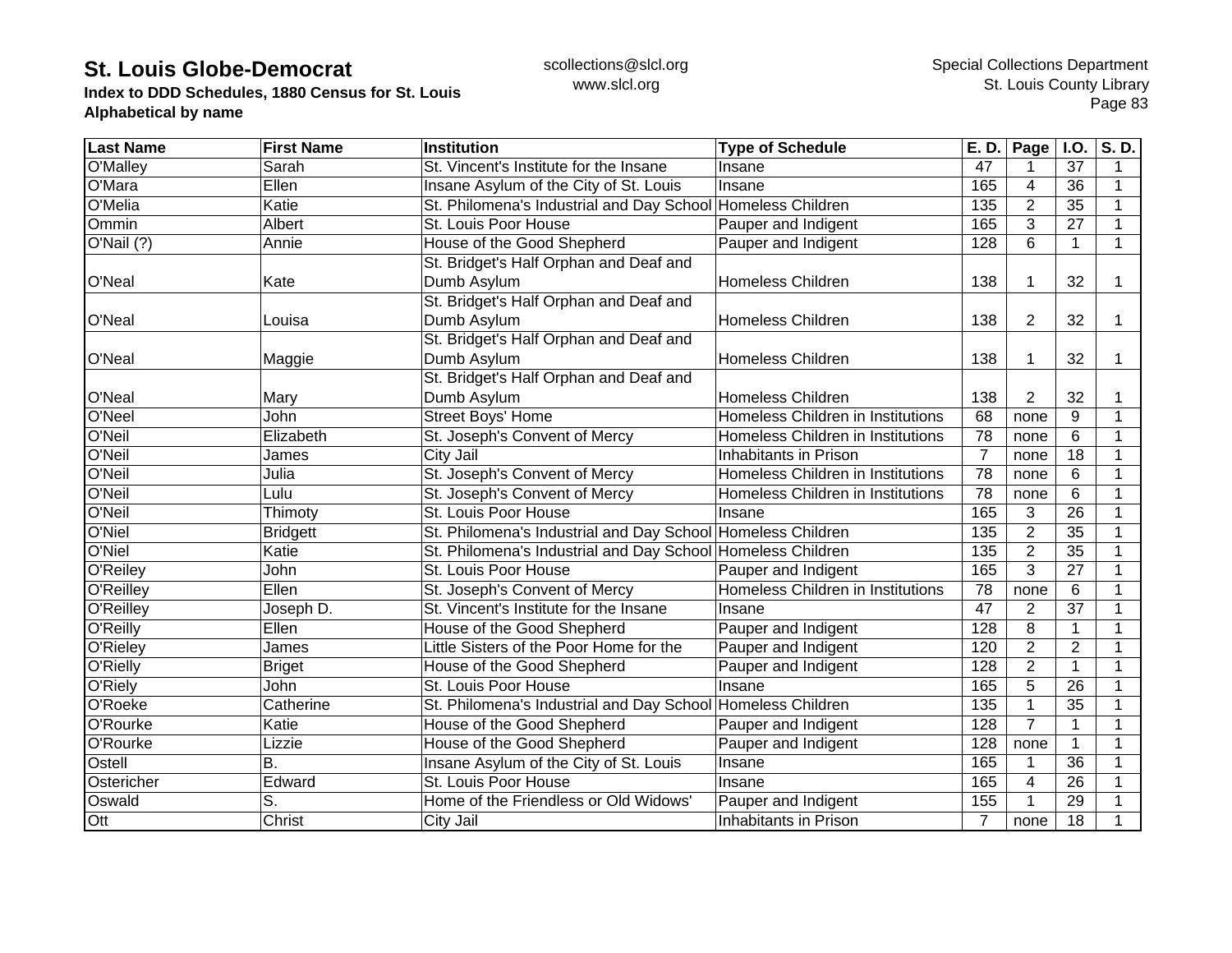**Index to DDD Schedules, 1880 Census for St. Louis Alphabetical by name**

| <b>Last Name</b> | <b>First Name</b> | <b>Institution</b>                        | <b>Type of Schedule</b>           | E. D.          | Page           | $\overline{1.0}$ . | S.D.         |
|------------------|-------------------|-------------------------------------------|-----------------------------------|----------------|----------------|--------------------|--------------|
| Overby           | Etta              | Missouri Institution for the Education of | <b>Blind</b>                      | 77             |                | $\overline{7}$     | 1            |
| Owen             | Laurence          | Missouri Institution for the Education of | <b>Blind</b>                      | 77             | 2              | $\overline{7}$     | $\mathbf{1}$ |
| Owens            | James             | Insane Asylum of the City of St. Louis    | Insane                            | 165            | 5              | 36                 | $\mathbf{1}$ |
|                  |                   | Insane Asylum of St. Louis and St. Louis  |                                   |                |                |                    |              |
| Owens            | Mary              | Poor House                                | Idiots                            | 165            |                | 25                 | 1            |
| Owens            | Mary              | St. Louis Poor House                      | Pauper and Indigent               | 165            |                | 27                 | 1            |
| Pabst            | Emile             | Insane Asylum of the City of St. Louis    | Insane                            | 165            | 6              | 36                 | 1            |
| Page             | John              | St. Louis Poor House                      | Insane                            | 165            | 4              | 26                 | 1            |
| Pallmer          | Gerhardt          | German Evangelical Lutheran Orphan        | Homeless Children in Institutions | 170            | none           | 21a                | 1            |
| Palm             | Willie            | Protestant Orphans' Home                  | Homeless Children in Institutions | 177            |                | 20                 | 1            |
| Palmer           | <b>Beatrice</b>   | Protestant Orphans' Home                  | Homeless Children in Institutions | 177            | $\overline{2}$ | 20                 | 1            |
| Palmes           | Philomine         | House of the Good Shepherd                | Pauper and Indigent               | 128            | 6              |                    | 1            |
| Palms            | George            | Protestant Orphans' Home                  | Homeless Children in Institutions | 177            | $\overline{2}$ | $\overline{20}$    | 1            |
| Pantrum          | Cathie            | St. Joseph's Orphans' Home                | <b>Homeless Children</b>          | 153            |                | 30                 | 1            |
| Parch            | Emma              | House of the Good Shepherd                | Pauper and Indigent               | 128            | 5              | 1                  | 1            |
| Park             | James             | St. Vincent's Institute for the Insane    | Insane                            | 47             | 3              | 37                 | 1            |
| Parker           | Daisy             | Southern Methodist Orphan Asylum          | <b>Homeless Children</b>          | 137            |                | 34                 | 71           |
| Parker           | J.D.              | St. Louis Poor House                      | Pauper and Indigent               | 165            | 6              | 27                 | 1            |
| Parker           | William           | Episcopal Orphans' Home                   | Homeless Children                 | 146            |                | 31                 | 1            |
| Parks            | Mary              | House of the Good Shepherd                | Pauper and Indigent               | 128            | 3              |                    | 1            |
| Parle            | John              | St. Louis Poor House                      | Pauper and Indigent               | 165            | 4              | $\overline{27}$    | 1            |
| Parvell          | Kattie            | St. Mary's Female Orphan Asylum           | Homeless Children in Institutions | 36             | 11             | 14                 | 1            |
| Patten           | Agnes             | <b>Girls Industrial Home</b>              | Homeless Children in Institutions | 74             | 1              | 8                  | 1            |
| Patten           | Agness            | <b>Girls Industrial Home</b>              | Homeless Children in Institutions | 74             | none           | 8                  | 1            |
| Patten           | Katie             | <b>Girls Industrial Home</b>              | Homeless Children in Institutions | 74             |                | 8                  | 1            |
| Patten           | Katie             | <b>Girls Industrial Home</b>              | Homeless Children in Institutions | 74             | none           | $\overline{8}$     | 1            |
| Patten           | Lila              | St. Joseph's Orphans' Home                | <b>Homeless Children</b>          | 153            |                | 30                 | 1            |
| Patterson        | Ellen             | Presbyterian Home                         | Pauper and Indigent               | 128            | $\overline{2}$ | 38                 | 1            |
| Payton           | John              | City Jail                                 | Inhabitants in Prison             | $\overline{7}$ | none           | 18                 | 1            |
| Peckenpaugh      | Susan             | Insane Asylum of the City of St. Louis    | Insane                            | 165            |                | 36                 | 1            |
| Peisch           | Α.                | Insane Asylum of the City of St. Louis    | Insane                            | 165            | 1              | 36                 | 1            |
|                  |                   | St. Bridget's Half Orphan and Deaf and    |                                   |                |                |                    |              |
| Pendergast       | <b>Bridget</b>    | Dumb Asylum                               | <b>Homeless Children</b>          | 138            |                | 32                 |              |
| Penfield         | Kattie            | St. Mary's Female Orphan Asylum           | Homeless Children in Institutions | 36             | 11             | 14                 | 1            |
| Penfield         | <b>Stella</b>     | St. Mary's Female Orphan Asylum           | Homeless Children in Institutions | 36             | 11             | 14                 |              |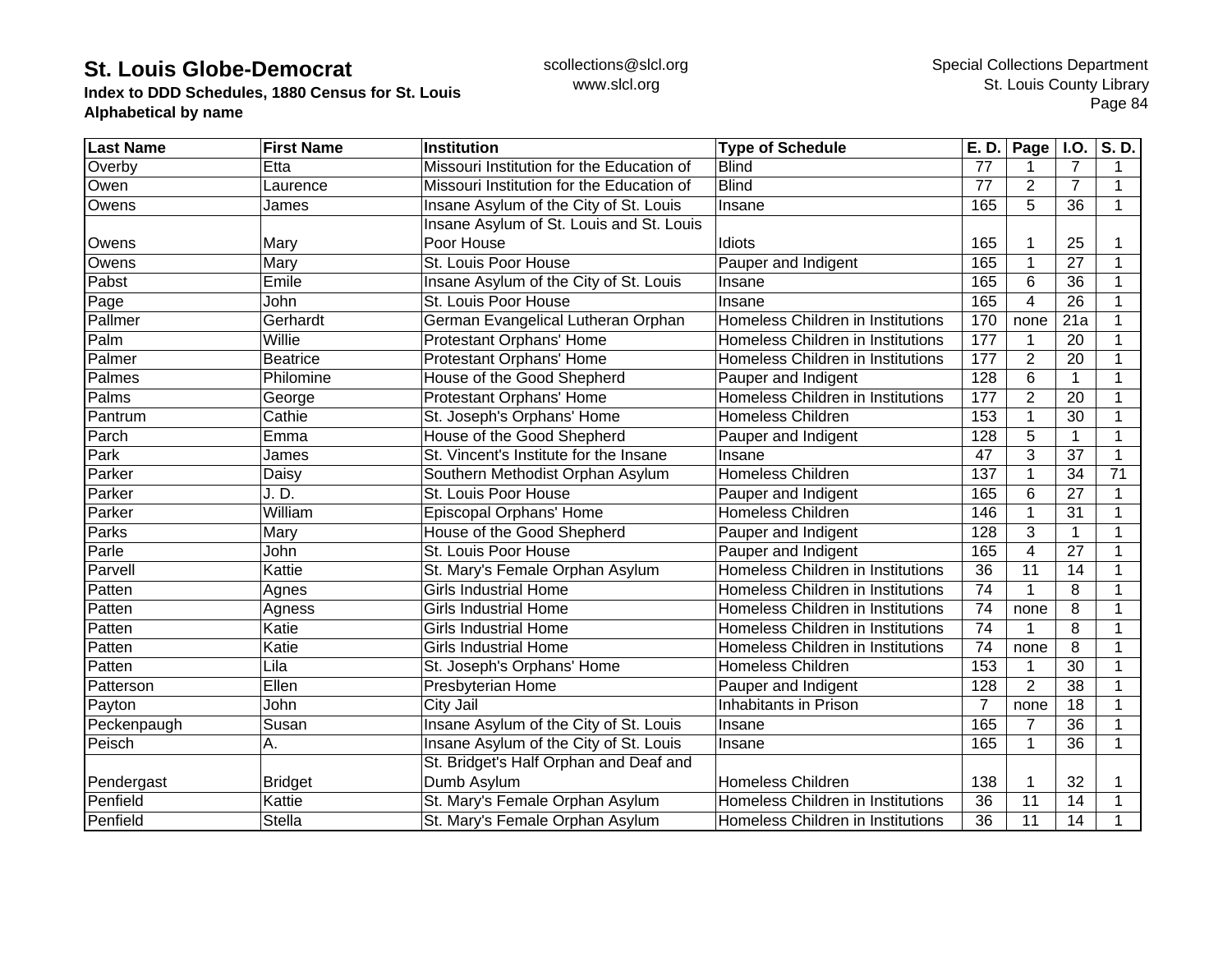**Index to DDD Schedules, 1880 Census for St. Louis Alphabetical by name**

| <b>Last Name</b>      | <b>First Name</b>    | Institution                              | <b>Type of Schedule</b>           | E. D.           | Page $ $ I.O.  |                 | S.D.        |
|-----------------------|----------------------|------------------------------------------|-----------------------------------|-----------------|----------------|-----------------|-------------|
|                       |                      | Insane Asylum of St. Louis and St. Louis |                                   |                 |                |                 |             |
| Perceville            | Joseph               | Poor House                               | Idiots                            | 165             |                | 25              | 1           |
| Perceville            | Joseph               | St. Louis Poor House                     | Insane                            | 165             | $\overline{7}$ | 26              | $\mathbf 1$ |
| Perceville            | Joseph               | St. Louis Poor House                     | Pauper and Indigent               | 165             | 6              | 27              | 1           |
| <b>Perkins</b>        | Agnes                | House of the Good Shepherd               | Pauper and Indigent               | 128             | 6              | $\mathbf{1}$    | 1           |
| Perkins               | James                | St. Louis Poor House                     | Insane                            | 165             | $\overline{7}$ | 26              | 1           |
| Perkins               | James                | St. Louis Poor House                     | Pauper and Indigent               | 165             | 6              | 27              |             |
| Perkins               | William              | City Jail                                | Inhabitants in Prison             | $\overline{7}$  | none           | 18              |             |
| Peronne               | Adelaide             | House of the Good Shepherd               | Pauper and Indigent               | 128             | 2              | 1               |             |
| Perrigo               | Rebecca              | Home of the Friendless or Old Widows'    | Pauper and Indigent               | 155             |                | 29              |             |
| Perring               | Mary O.              | House of the Good Shepherd               | Pauper and Indigent               | 128             | 4              | 1               |             |
| Perring               | Rosie                | House of the Good Shepherd               | Pauper and Indigent               | 128             | 4              | $\mathbf{1}$    |             |
| Perry                 | Josephine            | Little Sisters of the Poor Home for the  | Pauper and Indigent               | 120             | 3              | $\overline{2}$  | 1           |
| Perry                 | <b>Moses</b>         | Street Boys' Home                        | Homeless Children in Institutions | 68              | none           | 9               | 1           |
| Persel                | Catherine            | St. Louis Poor House                     | Pauper and Indigent               | 165             | 7              | 27              | 1           |
| Pesold                | Emma                 | German General Protestant Orphans'       | <b>Homeless Children</b>          | 157             | 1              | 28              | 1           |
|                       |                      | Insane Asylum of St. Louis and St. Louis |                                   |                 |                |                 |             |
| Petgold               | Herman               | Poor House                               | Idiots                            | 165             |                | 25              |             |
| Petzold               | Herman               | St. Louis Poor House                     | Pauper and Indigent               | 165             | 8              | 27              | 1           |
| Petzolt               | Helena               | Insane Asylum of the City of St. Louis   | Insane                            | 165             | 3              | 36              |             |
| Peyton                | James                | <b>Street Boys' Home</b>                 | Homeless Children in Institutions | 68              | none           | 9               | 1           |
| Philips [crossed out] | Martha [crossed out] | Protestant Orphans' Home                 | Homeless Children in Institutions | 177             | $\overline{2}$ | 20              | 1           |
| Phillip               | Thom                 | <b>Street Boys' Home</b>                 | Homeless Children in Institutions | 68              | none           | 9               | 1           |
| Phillips              | Delia                | St. Joseph's Convent of Mercy            | Homeless Children in Institutions | 78              | none           | 6               | $\mathbf 1$ |
| Phillips              | Harry                | City Jail                                | Inhabitants in Prison             | $\overline{7}$  | none           | 18              | 1           |
| Pick                  | Henritta             | St. Louis Poor House                     | Insane                            | 165             | $\overline{2}$ | $\overline{26}$ | 1           |
| Picker                | Marie Ann            | House of the Good Shepherd               | Pauper and Indigent               | 128             | 7              | 1               | 1           |
| Picket                | Annie                | <b>Girls Industrial Home</b>             | Homeless Children in Institutions | 74              | 1              | 8               | 1           |
| Picket                | Lizzie               | <b>Girls Industrial Home</b>             | Homeless Children in Institutions | 74              | 1              | 8               | 1           |
| Picket                | Mary                 | St. Joseph's Convent of Mercy            | Homeless Children in Institutions | 78              | none           | 6               | 1           |
| Pickett               | Annie                | <b>Girls Industrial Home</b>             | Homeless Children in Institutions | $\overline{74}$ | none           | 8               | 1           |
| Pickett               | Lizzie               | <b>Girls Industrial Home</b>             | Homeless Children in Institutions | $\overline{74}$ | none           | 8               | 1           |
| Pieronne              | Francis              | House of the Good Shepherd               | Pauper and Indigent               | 128             |                | 1               | 1           |
| Pierron               | Celestina            | St. Louis Poor House                     | Insane                            | 165             |                | 26              | 1           |
| Piper                 | Mary                 | Insane Asylum of the City of St. Louis   | Insane                            | 165             | 3              | 36              |             |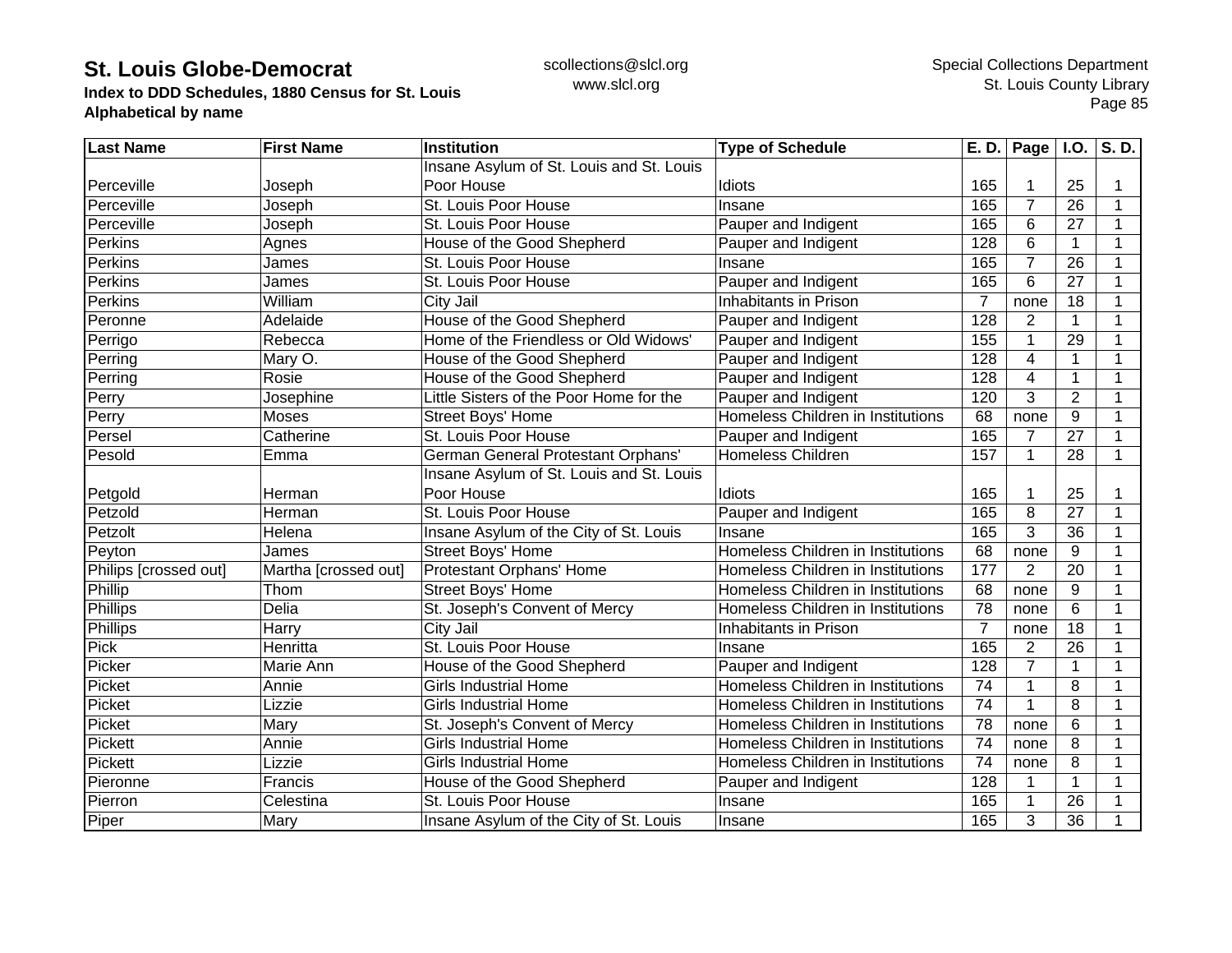**Index to DDD Schedules, 1880 Census for St. Louis Alphabetical by name**

| <b>Last Name</b> | <b>First Name</b> | Institution                                                 | <b>Type of Schedule</b>           | E. D.           | Page           | I.O.            | $\overline{\mathsf{S}}$ . D. |
|------------------|-------------------|-------------------------------------------------------------|-----------------------------------|-----------------|----------------|-----------------|------------------------------|
| Pizold           | Herman            | St. Louis Poor House                                        | Homeless Children in Institutions | 165             |                | 22              | 1                            |
| Plunket          | Thomas            | St. Louis Poor House                                        | Pauper and Indigent               | 165             | 6              | 27              | $\mathbf{1}$                 |
| Plunkitt         | Ellen             | St. Philomena's Industrial and Day School Homeless Children |                                   | 135             | 1              | 35              | 1                            |
| Pohle            | Ellen             | St. Louis Poor House                                        | Insane                            | 165             | 5              | 26              | $\overline{1}$               |
| Pohlmeyer        | George            | Little Sisters of the Poor Home for the                     | Pauper and Indigent               | 120             | $\overline{2}$ | $\overline{2}$  | 1                            |
| Polizer          | Dora              | Insane Asylum of the City of St. Louis                      | Insane                            | 165             | $\overline{7}$ | 36              |                              |
| Polk             | Sarah             | St. Louis Poor House                                        | Insane                            | 165             | 5              | 26              |                              |
| Polk             | Sarah             | St. Louis Poor House                                        | Pauper and Indigent               | 165             | 3              | 27              |                              |
| Pollach          | <b>Patrick</b>    | St. Louis Poor House                                        | <b>Blind</b>                      | 165             | 1              | 24              |                              |
| Pollach          | Paul              | St. Louis Poor House                                        | Insane                            | 165             | $\overline{7}$ | 26              |                              |
| Pollack          | Paul              | St. Louis Poor House                                        | Pauper and Indigent               | 165             | 8              | 27              |                              |
| Porsche          | Addie             | Girls Industrial Home                                       | Homeless Children in Institutions | $\overline{74}$ | none           | 8               |                              |
| Porsche          | <b>Birdie</b>     | <b>Girls Industrial Home</b>                                | Homeless Children in Institutions | 74              | none           | $\overline{8}$  |                              |
| Potowsky         | illegible         | City Jail                                                   | Inhabitants in Prison             | $\overline{7}$  | none           | 18              |                              |
| Potts            | Robert            | Little Sisters of the Poor Home for the                     | Pauper and Indigent               | 120             | 1              | $\overline{2}$  | $\mathbf{1}$                 |
|                  |                   | St. Bridget's Half Orphan and Deaf and                      |                                   |                 |                |                 |                              |
| Pound            | Kate              | Dumb Asylum                                                 | <b>Homeless Children</b>          | 138             | 1              | 32              | 1                            |
|                  |                   | St. Bridget's Half Orphan and Deaf and                      |                                   |                 |                |                 |                              |
| Pound            | Lotta             | Dumb Asylum                                                 | <b>Homeless Children</b>          | 138             | $\overline{2}$ | 32              |                              |
| Powell           | Charles           | City Jail                                                   | Inhabitants in Prison             | $\overline{7}$  | none           | 18              | $\mathbf 1$                  |
|                  |                   | St. Ann's Widows' Home, Lying in                            |                                   |                 |                |                 |                              |
| Powers           | Annie             | Hospital, and Foundling Asylum                              | Homeless Children in Institutions | 36              | 5              | 13              |                              |
| Powers           | Berta             | Protestant Orphans' Home                                    | Homeless Children in Institutions | 177             | $\overline{2}$ | $\overline{20}$ | 1                            |
| Powers           | Ed                | Catholic Protectorate for Boys (Glencoe)                    | Homeless Children in Institutions | 187             | none           | $\overline{19}$ |                              |
| Powers           | M.                | <b>Girls Industrial Home</b>                                | Homeless Children in Institutions | 74              | none           | 8               |                              |
| Powers           | Mary              | St. Mary's Female Orphan Asylum                             | Homeless Children in Institutions | 36              | 9              | 14              | 1                            |
| Powers           | Richard           | St. Louis Poor House                                        | Insane                            | 165             | $\overline{2}$ | $\overline{26}$ | $\overline{1}$               |
| Powers           | William           | Protestant Orphans' Home                                    | Homeless Children in Institutions | 177             | $\overline{2}$ | 20              |                              |
| Powers           | M.                | <b>Girls Industrial Home</b>                                | Homeless Children in Institutions | 74              | $\overline{2}$ | 8               |                              |
| Praitta          | Loranza           | St. Louis Poor House                                        | Insane                            | 165             | 1              | 26              |                              |
| Precuse          | Johanna           | St. Joseph's Convent of Mercy                               | Homeless Children in Institutions | $\overline{78}$ | none           | 6               |                              |
| Precuse          | Mary              | St. Joseph's Convent of Mercy                               | Homeless Children in Institutions | 78              | none           | $\overline{6}$  |                              |
| Pretorius        | Louise            | German Evangelical Lutheran Hospital                        | Pauper and Indigent Inhabitants   | 65              | none           | 10              |                              |
| Price            | Arthur            | Protestant Orphans' Home                                    | Homeless Children in Institutions | 177             | 1              | 20              |                              |
| Price            | Fannie            | Protestant Orphans' Home                                    | Homeless Children in Institutions | 177             | 1              | 20              |                              |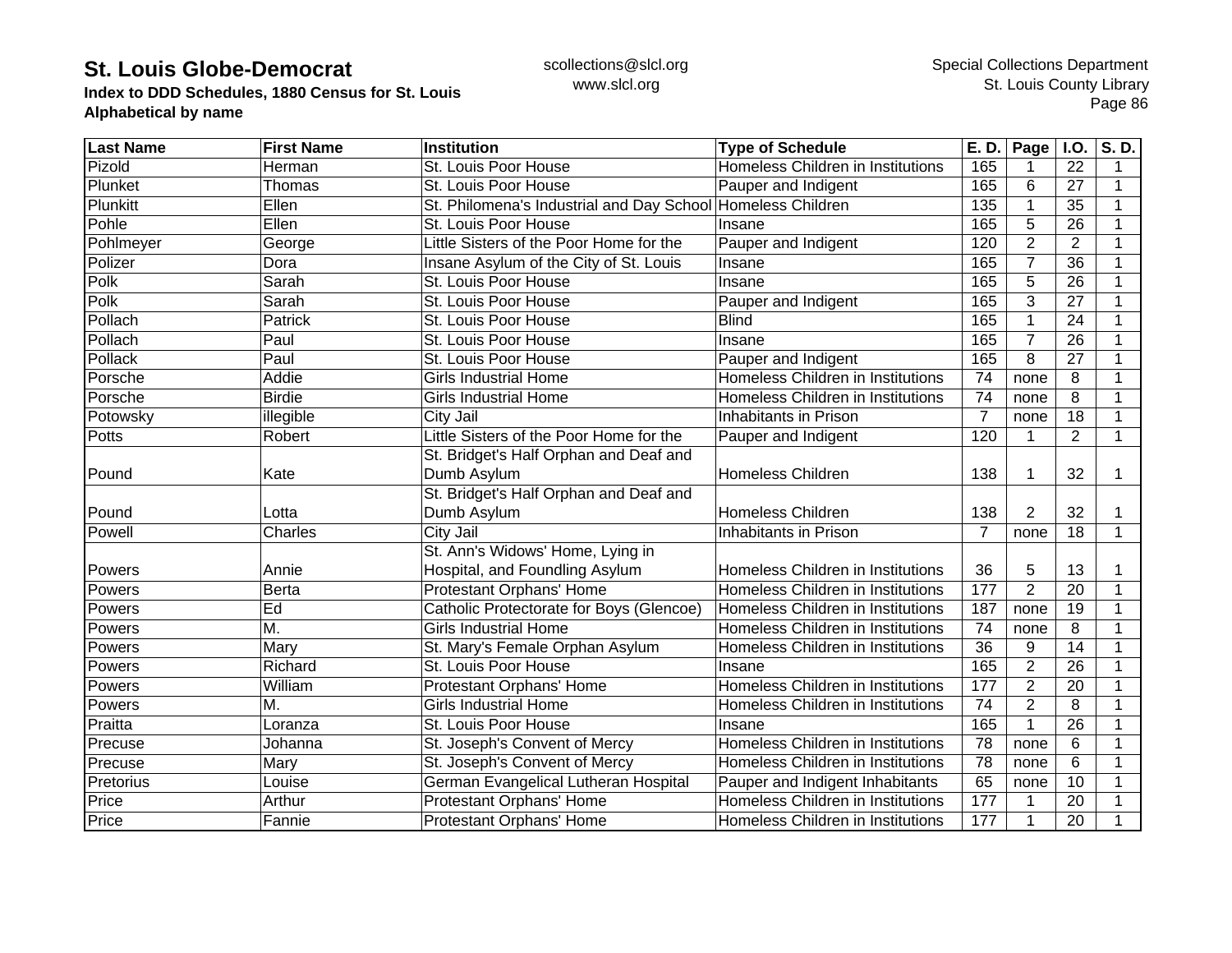**Index to DDD Schedules, 1880 Census for St. Louis Alphabetical by name**

| <b>Last Name</b>    | <b>First Name</b>     | <b>Institution</b>                       | <b>Type of Schedule</b>           | E. D. | Page           | <b>I.O.</b>     | S.D.        |
|---------------------|-----------------------|------------------------------------------|-----------------------------------|-------|----------------|-----------------|-------------|
| Price               | Joe                   | Protestant Orphans' Home                 | Homeless Children in Institutions | 177   |                | 20              | 1           |
| Priest              | Preston               | St. Vincent's Institute for the Insane   | Insane                            | 47    | 3              | 37              | $\mathbf 1$ |
| Printz              | Charles               | Insane Asylum of the City of St. Louis   | Insane                            | 165   | 6              | 36              | 1           |
| Psano (crossed out) | Philipe (crossed out) | St. Louis Poor House                     | Pauper and Indigent               | 165   | $\overline{2}$ | 27              | 1           |
| Purdom              | (illegible)           | Insane Asylum of the City of St. Louis   | Insane                            | 165   |                | 36              | $\mathbf 1$ |
|                     |                       | St. Ann's Widows' Home, Lying in         |                                   |       |                |                 |             |
| Purter (?)          | Alda                  | Hospital, and Foundling Asylum           | Homeless Children in Institutions | 36    | 5              | 13              | 1           |
|                     |                       | St. Ann's Widows' Home, Lying in         |                                   |       |                |                 |             |
| Purter (?)          | Winnie                | Hospital, and Foundling Asylum           | Homeless Children in Institutions | 36    | 5              | 13              |             |
| Putney              | Diana                 | St. Louis Poor House                     | Insane                            | 165   |                | 26              |             |
| Quick               | John                  | St. Louis Poor House                     | Insane                            | 165   | 7              | 26              | 1           |
| Quick               | John                  | St. Louis Poor House                     | Pauper and Indigent               | 165   | 6              | 27              | $\mathbf 1$ |
|                     |                       | Insane Asylum of St. Louis and St. Louis |                                   |       |                |                 |             |
| Quick (crossed out) | John (crossed out)    | Poor House                               | Idiots                            | 165   |                | 25              | 1           |
| Quigley             | Andrew                | Little Sisters of the Poor Home for the  | Pauper and Indigent               | 120   |                | $\overline{2}$  | 1           |
| Quigley             | Mary                  | St. Joseph's Convent of Mercy            | Homeless Children in Institutions | 78    | none           | 6               | 1           |
| Quin                | Mary                  | House of the Good Shepherd               | Pauper and Indigent               | 128   | none           | $\mathbf{1}$    | 1           |
| Quin                | Mary Ellen            | St. Mary's Female Orphan Asylum          | Homeless Children in Institutions | 36    | 10             | 14              | 1           |
| Quinlan             | <b>Bridget</b>        | Insane Asylum of the City of St. Louis   | Insane                            | 165   | 3              | 36              |             |
| Quinlan             | John                  | St. Louis Poor House                     | Pauper and Indigent               | 165   | 8              | 27              | 1           |
| Quinlan             | Lizzie                | St. Mary's Female Orphan Asylum          | Homeless Children in Institutions | 36    | 9              | 14              | 1           |
| Quinn               | Kate                  | St. Louis Poor House                     | Insane                            | 165   |                | 26              | 1           |
| Quinn               | Mary                  | House of the Good Shepherd               | Pauper and Indigent               | 128   | $\overline{7}$ | 1               | 1           |
| Quinn               | Patrick               | Insane Asylum of the City of St. Louis   | Insane                            | 165   | 5              | $\overline{36}$ | 1           |
| Raack               | Marion                | Home of the Friendless or Old Widows'    | Pauper and Indigent               | 155   |                | 29              | $\mathbf 1$ |
| Racine              | Jane                  | House of the Good Shepherd               | Pauper and Indigent               | 128   |                | $\mathbf{1}$    | $\mathbf 1$ |
| Rafferty            | Annie                 | St. Mary's Female Orphan Asylum          | Homeless Children in Institutions | 36    | 9              | 14              | 1           |
| Raftery             | W.                    | Insane Asylum of the City of St. Louis   | Insane                            | 165   | 4              | 36              | $\mathbf 1$ |
|                     |                       | St. Ann's Widows' Home, Lying in         |                                   |       |                |                 |             |
| Ragan               | Mary                  | Hospital, and Foundling Asylum           | Pauper and Indigent               | 36    |                | 13              | 1           |
| Rainey              | Lizzie                | House of the Good Shepherd               | Pauper and Indigent               | 128   | none           | 1               | 1           |
| Ralls               | Gussie                | Presbyterian Home                        | Pauper and Indigent               | 128   | 3              | $\overline{38}$ |             |
| Ralls               | Isabella              | Presbyterian Home                        | Pauper and Indigent               | 128   | 3              | 38              |             |
| Ralls               | Minnie                | Presbyterian Home                        | Pauper and Indigent               | 128   | 3              | 38              |             |
| Ranch               | George                | St. Louis Poor House                     | Pauper and Indigent               | 165   | 10             | 27              | 1           |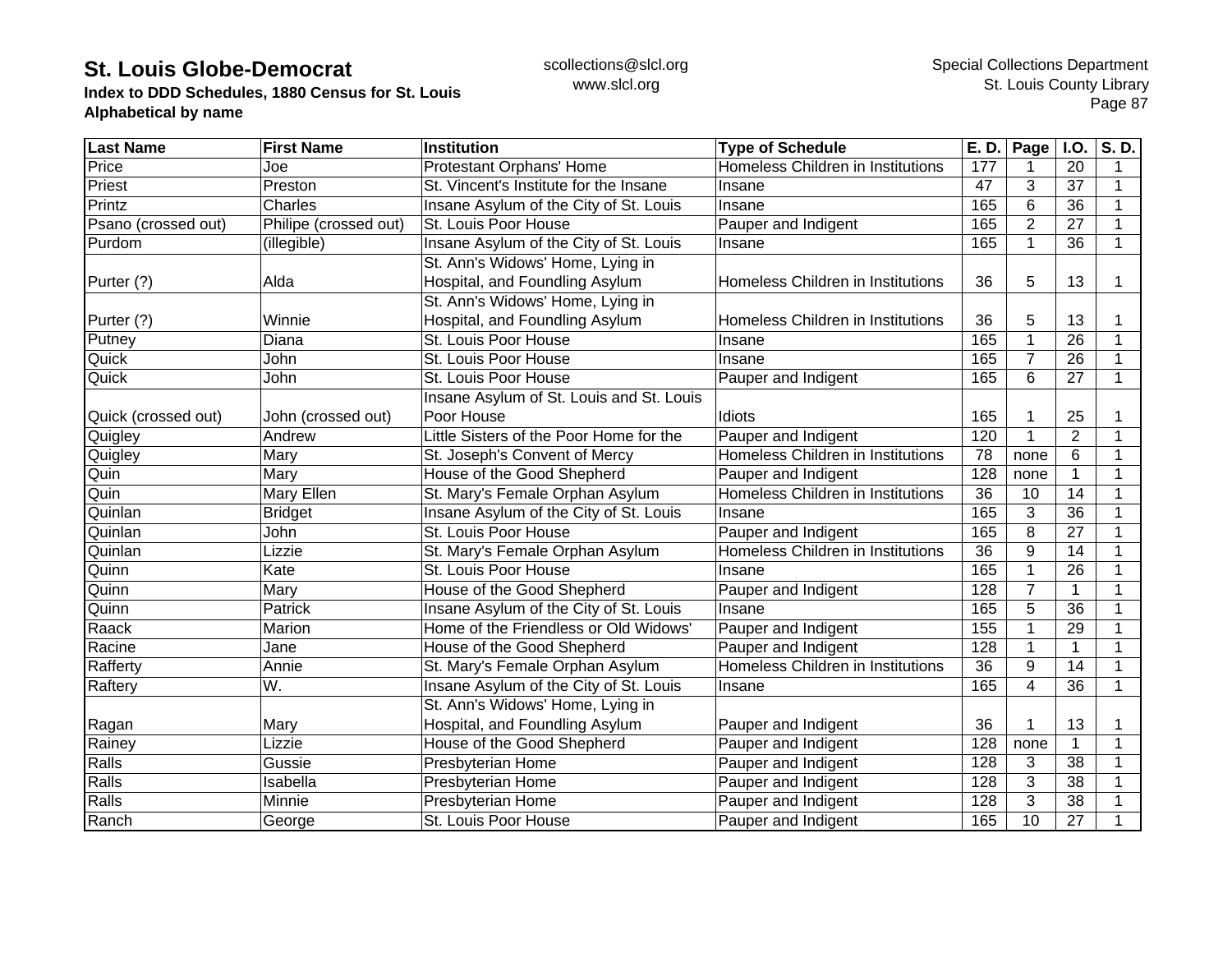**Index to DDD Schedules, 1880 Census for St. Louis Alphabetical by name**

| <b>Last Name</b>   | <b>First Name</b>     | <b>Institution</b>                        | <b>Type of Schedule</b>           | E. D. | Page           | I.O.                    | S.D.         |
|--------------------|-----------------------|-------------------------------------------|-----------------------------------|-------|----------------|-------------------------|--------------|
| Randall            | Grace                 | St. Vincent's Institute for the Insane    | Insane                            | 47    | 3              | 37                      | 1            |
|                    |                       | Insane Asylum of St. Louis and St. Louis  |                                   |       |                |                         |              |
| Rapless            | Charles W.            | Poor House                                | Idiots                            | 165   |                | 25                      | 1            |
| Rapley             | Charles (illegible)   | Insane Asylum of the City of St. Louis    | Insane                            | 165   | $\overline{4}$ | 36                      | $\mathbf{1}$ |
| Rapp               | Julia                 | St. Louis Poor House                      | Insane                            | 165   | $\overline{7}$ | 26                      | 1            |
| Rapp               | Julia                 | St. Louis Poor House                      | Pauper and Indigent               | 165   | $\overline{7}$ | 27                      | 1            |
| Rapp (crossed out) | John A. (crossed out) | St. Louis Poor House                      | Pauper and Indigent               | 165   | $\overline{7}$ | 27                      |              |
| Raridon            | william               | St. Vincent Institute for Insane (Charity | Pauper and Indigent               | 47    | none           | 12                      |              |
| Raridon            | William               | St. Vincent's Institute for the Insane    | Insane                            | 47    | $\overline{2}$ | 37                      | 1            |
| Ratz               | Henry E.              | Insane Asylum of the City of St. Louis    | Insane                            | 165   | 5              | 36                      | 1            |
| Rau                | Mary                  | German Evangelical Lutheran Orphan        | Homeless Children in Institutions | 170   | none           | 21a                     | 1            |
| Rau                | Minnie                | German Evangelical Lutheran Orphan        | Homeless Children in Institutions | 170   | none           | 21a                     |              |
| Rauch              | Charles               | <b>German General Protestant Orphans'</b> | <b>Homeless Children</b>          | 157   |                | 28                      | 1            |
| Rauch              | Rudolph               | German General Protestant Orphans'        | <b>Homeless Children</b>          | 157   |                | 28                      | 1            |
| Raymond            | Annie                 | City Jail                                 | Inhabitants in Prison             | 7     | none           | 18                      | 1            |
| Raymond            | Ralph                 | Episcopal Orphans' Home                   | <b>Homeless Children</b>          | 146   |                | 31                      | 1            |
| Readford           | John                  | St. Louis Poor House                      | Pauper and Indigent               | 165   | 3              | 27                      | 1            |
| Readmond           | Francis               | Insane Asylum of the City of St. Louis    | Insane                            | 165   | $\overline{2}$ | 36                      | 1            |
| Reardon            | Daniel                | <b>Street Boys' Home</b>                  | Homeless Children in Institutions | 68    | none           | 9                       | 1            |
| Reed               | Ellen                 | St. Joseph's Orphans' Home                | <b>Homeless Children</b>          | 153   |                | 30                      | 1            |
| Reed               | John                  | St. Louis Poor House                      | Insane                            | 165   |                | 26                      | 1            |
| Regan              | Ellen                 | Little Sisters of the Poor Home for the   | Pauper and Indigent               | 120   | 4              | $\overline{2}$          | 1            |
| Regsick            | W. A.                 | St. Louis Poor House                      | Insane                            | 165   |                | $\overline{26}$         | 1            |
| Reheia             | Catherine             | St. Vincent's German Orphan Asylum        | <b>Homeless Children</b>          | 95    | 3              | $\overline{\mathbf{4}}$ | 1            |
| Reheia             | Mary                  | St. Vincent's German Orphan Asylum        | <b>Homeless Children</b>          | 95    | 3              | $\overline{4}$          | 1            |
| Reheis             | Anthony               | St. Vincent's German Orphan Asylum        | <b>Homeless Children</b>          | 95    |                | $\overline{\mathbf{4}}$ | 1            |
| Reichert           | Mary                  | St. Vincent's German Orphan Asylum        | <b>Homeless Children</b>          | 95    | 3              | $\overline{4}$          | 1            |
| Reidy              | Timothy               | Little Sisters of the Poor Home for the   | Pauper and Indigent               | 120   | 1              | 2                       | 1            |
| Reihnhard          | Terisa                | House of the Good Shepherd                | Pauper and Indigent               | 128   | 3              | $\mathbf{1}$            | $\mathbf 1$  |
| Reilly             | <b>Bridget</b>        | St. Joseph's Convent of Mercy             | Homeless Children in Institutions | 78    | none           | 6                       | 1            |
| Reilly             | James                 | St. Vincent Institute for Insane (Charity | Pauper and Indigent               | 47    | none           | $\overline{12}$         |              |
| Reilly             | James                 | St. Vincent's Institute for the Insane    | Insane                            | 47    |                | 37                      |              |
| Reilly             | Mary                  | House of the Good Shepherd                | Pauper and Indigent               | 128   |                | 1                       |              |
| Reilly             | Rose                  | St. Louis Poor House                      | Pauper and Indigent               | 165   | 9              | 27                      | 1            |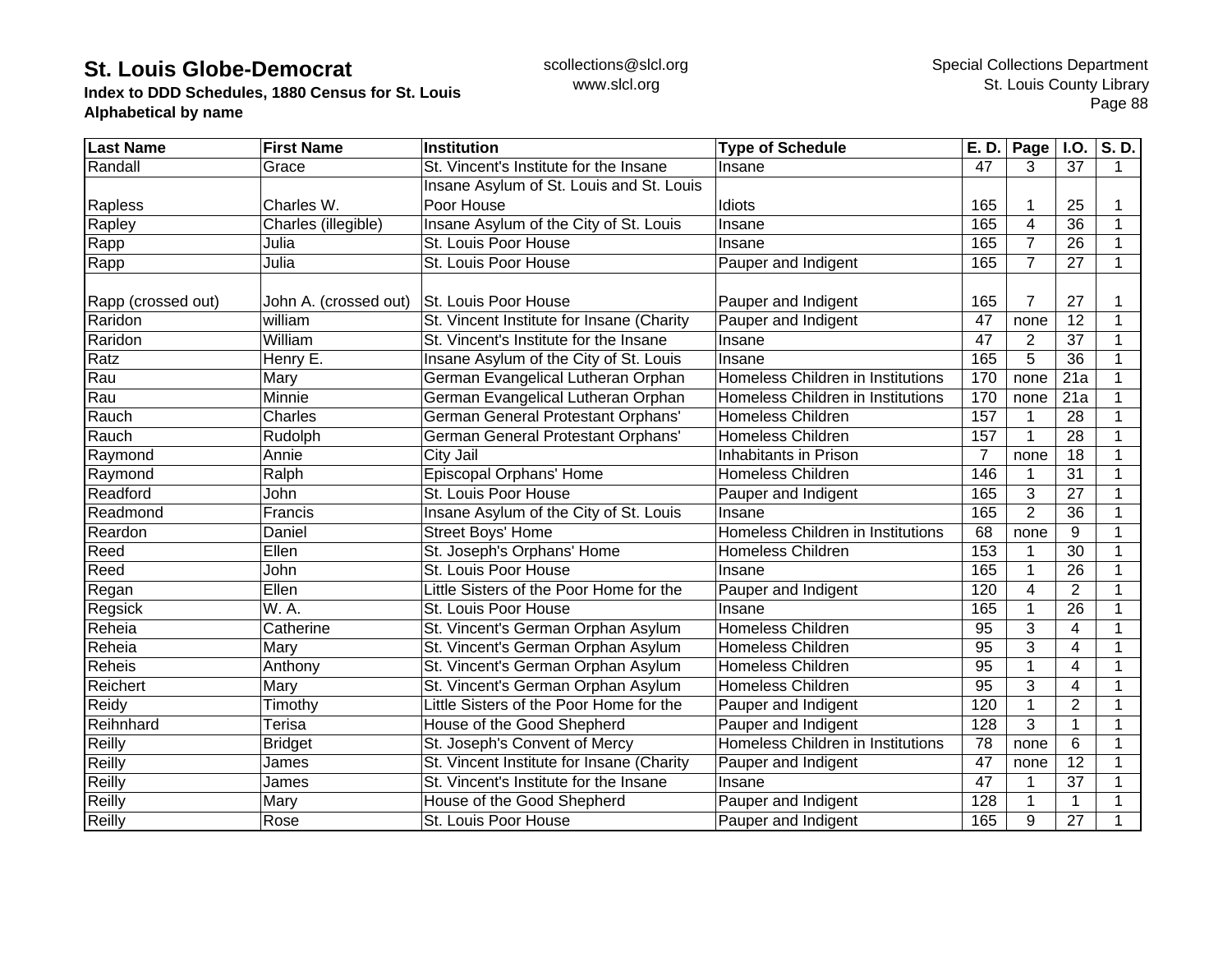**Index to DDD Schedules, 1880 Census for St. Louis Alphabetical by name**

| <b>Last Name</b>     | <b>First Name</b>    | <b>Institution</b>                        | <b>Type of Schedule</b>           | E. D.           | Page <sup>1</sup> | I.O.            | S.D. |
|----------------------|----------------------|-------------------------------------------|-----------------------------------|-----------------|-------------------|-----------------|------|
| Reinhardt            | В.                   | St. Louis Poor House                      | Insane                            | 165             |                   | 26              | 1    |
| Reinhardt            | Mary                 | Little Sisters of the Poor Home for the   | Pauper and Indigent               | 120             | 3                 | $\overline{2}$  | 1    |
| Reinscroft           | John                 | Little Sisters of the Poor Home for the   | Pauper and Indigent               | 120             | 3                 | 2               | 1    |
| Reiss                | Valentine            | St. Louis Poor House                      | Pauper and Indigent               | 165             | $\overline{7}$    | 27              |      |
| Reith                | Eva                  | St. Vincent's German Orphan Asylum        | Homeless Children                 | 95              | 3                 | 4               |      |
| Reith                | Sophia               | St. Vincent's German Orphan Asylum        | <b>Homeless Children</b>          | $\overline{95}$ | 3                 | $\overline{4}$  |      |
| Renchow              | Theodore             | St. Louis Poor House                      | Pauper and Indigent               | 165             | 4                 | 27              |      |
| Rener                | John                 | St. Vincent's Institute for the Insane    | Insane                            | 47              | 3                 | 37              |      |
| Renke                | Mary                 | St. Louis Poor House                      | Pauper and Indigent               | 165             | $\overline{7}$    | 27              |      |
| Rensen [crossed out] | Louisa [crossed out] | St. Vincent's German Orphan Asylum        | <b>Homeless Children</b>          | $\overline{95}$ | 3                 | $\overline{4}$  |      |
| Renzle               | Clara                | Boys' and Girls' Industrial Home          | Homeless Children in Institutions | 15              | 1                 | 17              |      |
| Renzle               | Otto                 | Boys' and Girls' Industrial Home          | Homeless Children in Institutions | 15              | 1                 | 17              |      |
| <b>Resales</b>       | Joseph               | St. Louis Poor House                      | Insane                            | 165             | $\overline{4}$    | $\overline{26}$ |      |
| Retter               | Rubil                | St. Louis Poor House                      | Insane                            | 165             | 5                 | $\overline{26}$ |      |
| Reyan                | Julia                | House of the Good Shepherd                | Pauper and Indigent               | 128             | none              | 1               |      |
| Reynolds             | Annie                | House of the Good Shepherd                | Pauper and Indigent               | 128             | none              | 1               | 1    |
| Reynolds             | Lucinda              | Presbyterian Home                         | Pauper and Indigent               | 128             | $\overline{2}$    | 38              |      |
| Reynolds             | Maggie               | Woman's Guardian Home                     | Pauper and Indigent               | 97              | none              | 3               |      |
| Reynolds             | Samuel               | <b>Street Boys' Home</b>                  | Homeless Children in Institutions | 68              | none              | 9               |      |
| Reynolds             | Willie               | Woman's Guardian Home                     | Pauper and Indigent               | 97              | none              | $\overline{3}$  |      |
| Rhodes               | Martha               | City Jail                                 | Inhabitants in Prison             | $\overline{7}$  | none              | 18              |      |
| Richardson           | (illegible)          | St. Joseph's Orphans' Home                | <b>Homeless Children</b>          | 153             | 1                 | 30              |      |
| Richardson           | Anna                 | House of the Good Shepherd                | Pauper and Indigent               | 128             | none              | 1               |      |
| Richardson           | Annie                | House of the Good Shepherd                | Pauper and Indigent               | 128             | 8                 |                 |      |
| Richardson           | Cordelia             | Missouri Institution for the Education of | <b>Blind</b>                      | $\overline{77}$ | 1                 | $\overline{7}$  |      |
| Richardson           | Emma                 | House of the Good Shepherd                | Pauper and Indigent               | 128             | 8                 | $\mathbf{1}$    |      |
| Richardson           | Η.                   | <b>Girls Industrial Home</b>              | Homeless Children in Institutions | 74              | $\mathbf{1}$      | 8               | 1    |
| Richardson           | Η.                   | <b>Girls Industrial Home</b>              | Homeless Children in Institutions | 74              | none              | 8               | -1   |
| Richardson           | M.                   | <b>Girls Industrial Home</b>              | Homeless Children in Institutions | 74              | 1                 | 8               |      |
| Richardson           | М.                   | <b>Girls Industrial Home</b>              | Homeless Children in Institutions | 74              | none              | 8               |      |
| Richardson           | Rose                 | House of the Good Shepherd                | Pauper and Indigent               | 128             | 7                 | 1               |      |
| Richter              | Christian            | St. Louis Poor House                      | Pauper and Indigent               | 165             | 8                 | $\overline{27}$ |      |
| Richter              | Christine            | St. Louis Poor House                      | Insane                            | 165             | 7                 | 26              |      |
| Richter              | Frank                | Insane Asylum of the City of St. Louis    | Insane                            | 165             | 6                 | 36              |      |
| Riddlingmeyer        | George               | Insane Asylum of the City of St. Louis    | Insane                            | 165             | 6                 | 36              |      |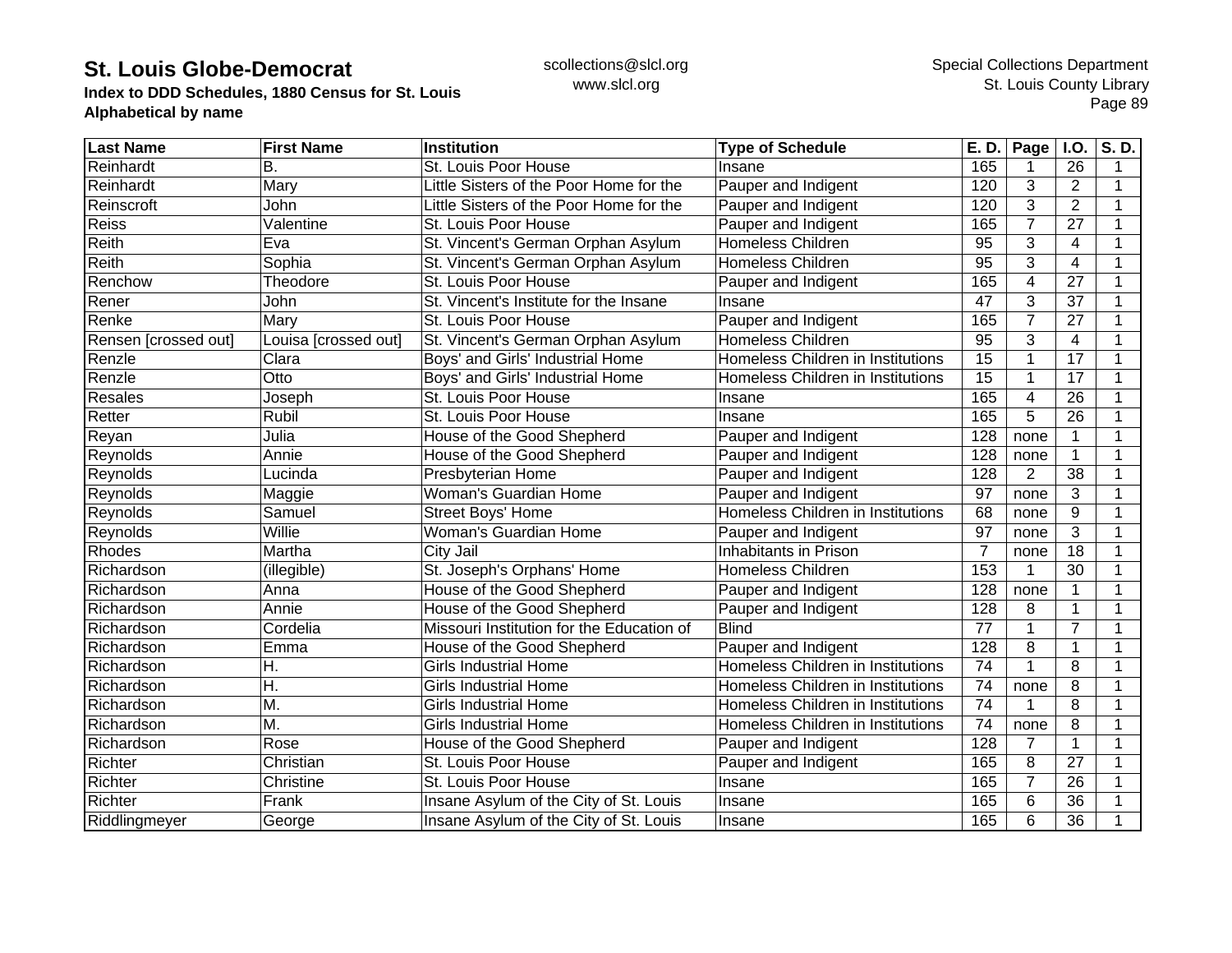**Index to DDD Schedules, 1880 Census for St. Louis Alphabetical by name**

| <b>Last Name</b> | <b>First Name</b> | <b>Institution</b>                      | <b>Type of Schedule</b>           | E. D.          | Page                    | <b>I.O.</b>     | S.D.         |
|------------------|-------------------|-----------------------------------------|-----------------------------------|----------------|-------------------------|-----------------|--------------|
| Rielley          | Lizzie            | House of the Good Shepherd              | Pauper and Indigent               | 128            | 4                       | 1               | 1            |
| Rielley          | <b>Nellie</b>     | House of the Good Shepherd              | Pauper and Indigent               | 128            | 4                       | 1               | $\mathbf 1$  |
| Rielly           | <b>Bridget</b>    | House of the Good Shepherd              | Pauper and Indigent               | 128            | 4                       | $\mathbf{1}$    | $\mathbf{1}$ |
|                  |                   | St. Bridget's Half Orphan and Deaf and  |                                   |                |                         |                 |              |
| <b>Riely</b>     | Anna              | Dumb Asylum                             | <b>Homeless Children</b>          | 138            | 2                       | 32              |              |
|                  |                   | St. Bridget's Half Orphan and Deaf and  |                                   |                |                         |                 |              |
| <b>Riely</b>     | May               | Dumb Asylum                             | <b>Homeless Children</b>          | 138            | $\overline{2}$          | 32              |              |
| Rietman          | J. Bernardin      | St. Vincent's Institute for the Insane  | Insane                            | 47             | 1                       | 37              | 1            |
| Riguay           | Patrick           | St. Louis Poor House                    | Pauper and Indigent               | 165            | 8                       | 27              | 1            |
| Riguery          | Patrick           | St. Louis Poor House                    | <b>Blind</b>                      | 165            | 1                       | 24              | 1            |
| <b>Riley</b>     | Ed                | <b>Street Boys' Home</b>                | Homeless Children in Institutions | 68             | none                    | 9               | $\mathbf 1$  |
|                  |                   | St. Ann's Widows' Home, Lying in        |                                   |                |                         |                 |              |
| <b>Riley</b>     | Euphemia          | Hospital, and Foundling Asylum          | Pauper and Indigent               | 36             | 1                       | 13              |              |
| <b>Riley</b>     | George B.         | St. Louis Poor House                    | Insane                            | 165            | $\overline{\mathbf{4}}$ | $\overline{26}$ |              |
| Riley            | James             | St. Louis Poor House                    | Insane                            | 165            | 3                       | 26              | 1            |
| Riley            | Mary              | German Evangelical Lutheran Orphan      | Homeless Children in Institutions | 170            | none                    | 21a             | $\mathbf{1}$ |
|                  |                   | St. Ann's Widows' Home, Lying in        |                                   |                |                         |                 |              |
| <b>Riley</b>     | Thomas            | Hospital, and Foundling Asylum          | Homeless Children in Institutions | 36             | 6                       | 13              |              |
| Rilly            | Lizzie            | House of the Good Shepherd              | Pauper and Indigent               | 128            |                         | 1               | 1            |
| Rinehow          | Theodore          | St. Louis Poor House                    | Insane                            | 165            | 6                       | 26              |              |
| Ring             | Charles           | Insane Asylum of the City of St. Louis  | Insane                            | 165            | 5                       | 36              | 1            |
| Riordan          | John              | St. Louis Poor House                    | Pauper and Indigent               | 165            | $\overline{7}$          | 27              | $\mathbf{1}$ |
|                  |                   | St. Bridget's Half Orphan and Deaf and  |                                   |                |                         |                 |              |
| Riordan          | Mary              | Dumb Asylum                             | <b>Homeless Children</b>          | 138            | 1                       | 32              |              |
| Riordan          | Stephan           | Insane Asylum of the City of St. Louis  | Insane                            | 165            | $\overline{5}$          | $\overline{36}$ |              |
| Rise             | Mary              | St. Louis Poor House                    | Insane                            | 165            | 5                       | $\overline{26}$ |              |
| <b>Rise</b>      | Mary              | St. Louis Poor House                    | Pauper and Indigent               | 165            | $\overline{2}$          | 27              | 1            |
| Ritter           | Rulile            | St. Louis Poor House                    | Pauper and Indigent               | 165            | $\overline{2}$          | 27              | 1            |
| Roache           | Ellen             | St. Vincent's Institute for the Insane  | Insane                            | 47             | 3                       | 37              | 1            |
| <b>Robbins</b>   | Sarah (?)         | Presbyterian Home                       | Pauper and Indigent               | 128            | 1                       | 38              |              |
| <b>Roberts</b>   | William           | City Jail                               | Inhabitants in Prison             | $\overline{7}$ | none                    | 18              |              |
| <b>Robins</b>    | <b>Sallie</b>     | Home of the Friendless or Old Widows'   | Pauper and Indigent               | 155            |                         | 29              |              |
| Robinson         | Annie             | St. Mary's Female Orphan Asylum         | Homeless Children in Institutions | 36             | 10                      | 14              |              |
| Robinson         | Rohda             | Insane Asylum of the City of St. Louis  | Insane                            | 165            | 4                       | 36              |              |
| Roche            | Margaret          | Little Sisters of the Poor Home for the | Pauper and Indigent               | 120            | 3                       | $\overline{2}$  |              |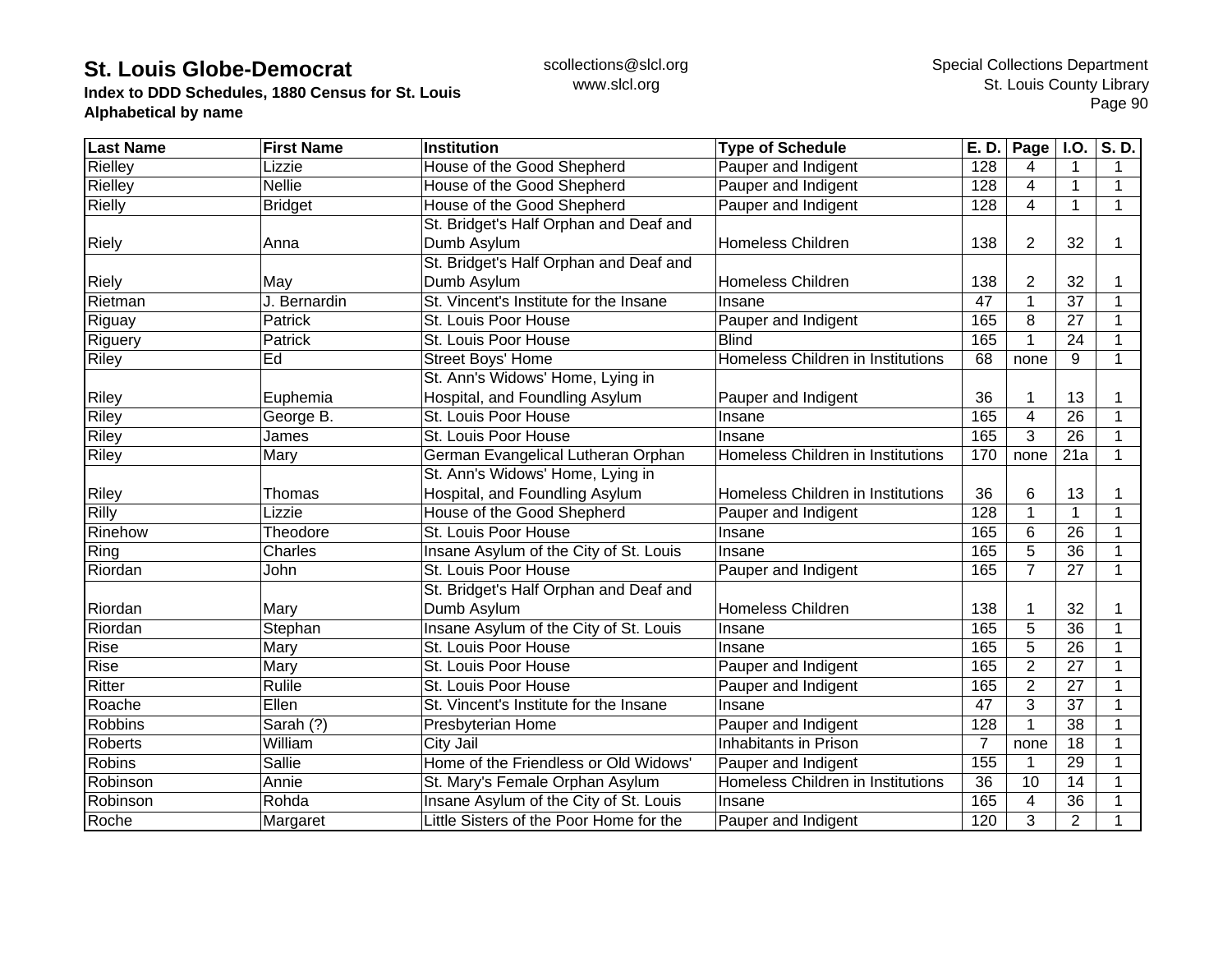**Index to DDD Schedules, 1880 Census for St. Louis Alphabetical by name**

| <b>Last Name</b>     | <b>First Name</b>  | <b>Institution</b>                       | <b>Type of Schedule</b>           | E. D. | Page           | <b>I.O.</b>    | $\overline{\mathsf{S}}$ . D. |
|----------------------|--------------------|------------------------------------------|-----------------------------------|-------|----------------|----------------|------------------------------|
| Rodda                | Lizzie             | Presbyterian Home                        | Pauper and Indigent               | 128   |                | 38             | 1                            |
| Rodgers              | Franzies           | House of the Good Shepherd               | Pauper and Indigent               | 128   | 4              | 1              | 1                            |
| Rodgers              |                    | <b>Girls Industrial Home</b>             | Homeless Children in Institutions | 74    | none           | 8              | 1                            |
| Rodgers              | M.                 | <b>Girls Industrial Home</b>             | Homeless Children in Institutions | 74    | none           | 8              | 1                            |
| Roe (?)              | John M.            | St. Vincent's Institute for the Insane   | Insane                            | 47    |                | 37             | 1                            |
| Roeslein             | Augustine          | St. Joseph's Orphans' Home               | <b>Homeless Children</b>          | 153   |                | 30             |                              |
| Rogers               | Ellen              | St. Louis Poor House                     | Pauper and Indigent               | 165   | 3              | 27             | 1                            |
|                      |                    | Insane Asylum of St. Louis and St. Louis |                                   |       |                |                |                              |
| Rogers               | Georgiana          | Poor House                               | Idiots                            | 165   |                | 25             |                              |
| Rogers               | Georgiana          | St. Louis Poor House                     | Insane                            | 165   | 3              | 26             | 1                            |
| Rogers               | М.                 | <b>Girls Industrial Home</b>             | Homeless Children in Institutions | 74    |                | 8              | 1                            |
| Rogers               | Mary               | St. Louis Poor House                     | Insane                            | 165   | 7              | 26             | 1                            |
| Rogers               | Mary               | St. Louis Poor House                     | Pauper and Indigent               | 165   | 9              | 27             | 1                            |
| Rogers               |                    | <b>Girls Industrial Home</b>             | Homeless Children in Institutions | 74    | 1              | 8              | 1                            |
|                      | Georgiana (crossed | Insane Asylum of St. Louis and St. Louis |                                   |       |                |                |                              |
| Rogers (crossed out) | out)               | Poor House                               | Idiots                            | 165   |                | 25             |                              |
| Rohlfing             | E. A. (?)          | Insane Asylum of the City of St. Louis   | Insane                            | 165   | 4              | 36             | 1                            |
| Rohrback             | Eva                | St. Louis Poor House                     | Insane                            | 165   |                | 26             |                              |
| Roland               | Annie              | St. Mary's Female Orphan Asylum          | Homeless Children in Institutions | 36    | 9              | 14             | $\mathbf 1$                  |
|                      |                    | St. Ann's Widows' Home, Lying in         |                                   |       |                |                |                              |
| Roland               | Julia              | Hospital, and Foundling Asylum           | Homeless Children in Institutions | 36    | 5              | 13             | 1                            |
|                      |                    | St. Ann's Widows' Home, Lying in         |                                   |       |                |                |                              |
| Roland               | Markman            | Hospital, and Foundling Asylum           | Homeless Children in Institutions | 36    | 5              | 13             |                              |
| Roland               | Mary               | St. Mary's Female Orphan Asylum          | Homeless Children in Institutions | 36    | 9              | 14             | 1                            |
| Roller               | Charles            | Little Sisters of the Poor Home for the  | Pauper and Indigent               | 120   | $\overline{2}$ | $\overline{2}$ | 1                            |
| Ronan                | <b>Bridget</b>     | House of the Good Shepherd               | Pauper and Indigent               | 128   | 4              | 1              | 1                            |
| Ronan                | Michael            | Insane Asylum of the City of St. Louis   | Insane                            | 165   | 5              | 36             | 1                            |
| Roose                | Charles            | St. Louis Poor House                     | Insane                            | 165   | 3              | 26             | 1                            |
| Rorche               | Joseph             | St. Louis Poor House                     | Pauper and Indigent               | 165   | $\overline{7}$ | 27             | 1                            |
| Rork                 | Charles            | Street Boys' Home                        | Homeless Children in Institutions | 68    | none           | 9              |                              |
| <b>Rork</b>          | Roseanne           | Little Sisters of the Poor Home for the  | Pauper and Indigent               | 120   | 3              | $\overline{2}$ |                              |
| Rorke                | Anna               | Little Sisters of the Poor Home for the  | Pauper and Indigent               | 120   | 3              | $\overline{2}$ | 1                            |
|                      |                    | St. Bridget's Half Orphan and Deaf and   |                                   |       |                |                |                              |
| Rory                 | Nora               | Dumb Asylum                              | Homeless Children                 | 138   | $\overline{2}$ | 32             |                              |
| Rose                 | Elisabett          | St. Louis Poor House                     | Insane                            | 165   | 5              | 26             |                              |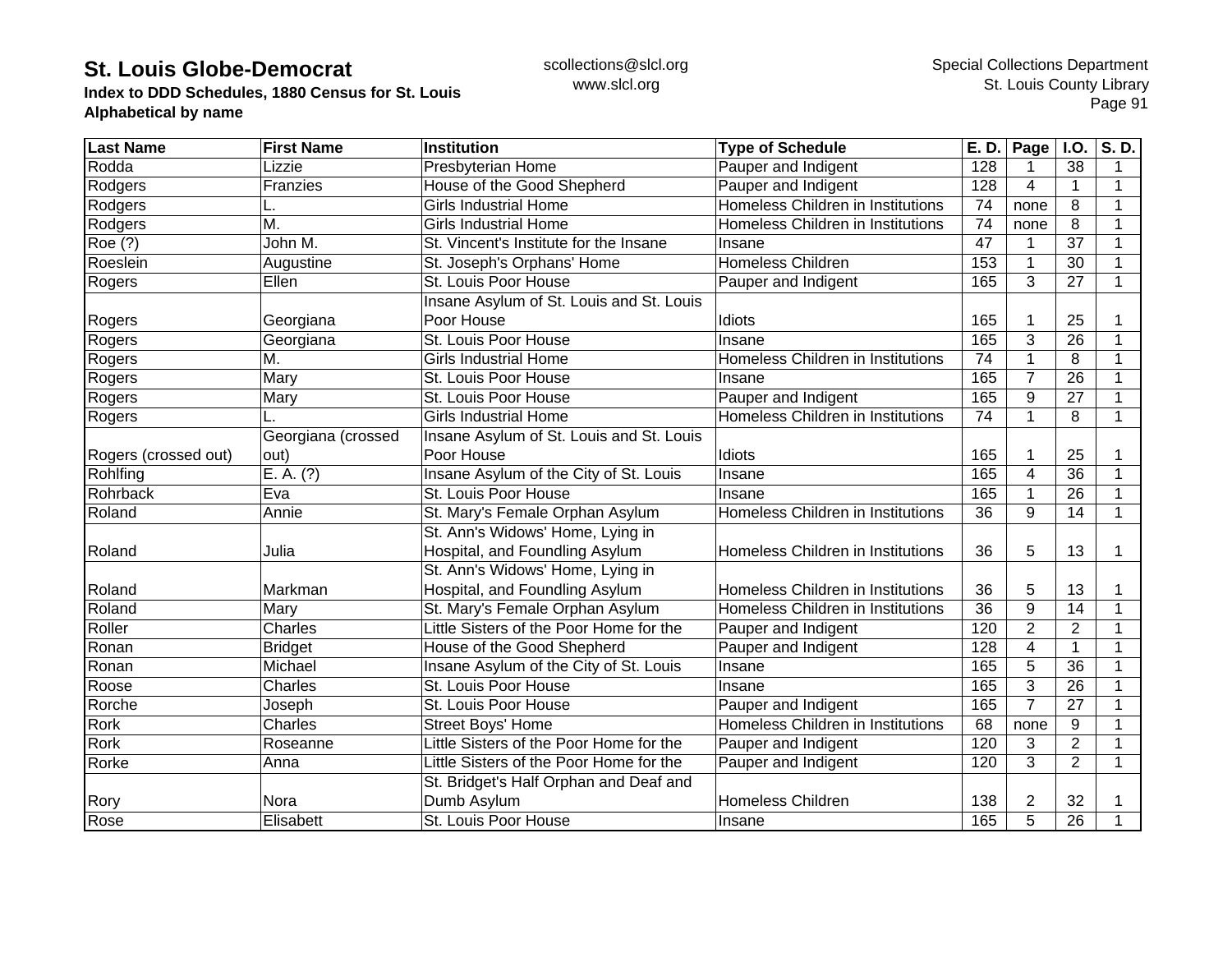**Index to DDD Schedules, 1880 Census for St. Louis Alphabetical by name**

| <b>Last Name</b>      | <b>First Name</b>  | <b>Institution</b>                        | <b>Type of Schedule</b>           | E. D.          | Page           | <b>I.O.</b>     | S.D.         |
|-----------------------|--------------------|-------------------------------------------|-----------------------------------|----------------|----------------|-----------------|--------------|
| Rose                  | Johana             | Insane Asylum of the City of St. Louis    | Insane                            | 165            | 7              | 36              | 1            |
| Rose                  | John               | City Jail                                 | Inhabitants in Prison             | 7              | none           | 18              | 1            |
| Rose                  | William            | Insane Asylum of the City of St. Louis    | Insane                            | 165            | 6              | 36              | $\mathbf{1}$ |
|                       | Elizabeth (crossed |                                           |                                   |                |                |                 |              |
| Rose (crossed out)    | out)               | St. Louis Poor House                      | Pauper and Indigent               | 165            |                | 27              |              |
| Rosebaugh             | Kate               | St. Louis Poor House                      | Pauper and Indigent               | 165            | 4              | 27              |              |
| Rosenberg             | Luisa              | St. Louis Poor House                      | Pauper and Indigent               | 165            | 5              | 27              |              |
| Roshlin               | H.                 | Insane Asylum of the City of St. Louis    | Insane                            | 165            | 6              | 36              |              |
| Rosjnke               | Mathias            | St. Louis Poor House                      | Insane                            | 165            | 4              | 26              | 1            |
| Ross                  | Hattie B.          | Insane Asylum of the City of St. Louis    | Insane                            | 165            | 4              | 36              |              |
| Ross                  | Marie              | Presbyterian Home                         | Pauper and Indigent               | 128            |                | 38              | 1            |
| Roth                  | Julia              | House of the Good Shepherd                | Pauper and Indigent               | 128            | 3              | $\mathbf{1}$    | 1            |
| Roth                  | Katarina           | House of the Good Shepherd                | Pauper and Indigent               | 128            | 3              | $\mathbf{1}$    | 1            |
| Rothenheiser          | Henry              | St. Louis Poor House                      | Pauper and Indigent               | 165            | 3              | 27              | 1            |
| Rotthoff              | Henry              | Insane Asylum of the City of St. Louis    | Insane                            | 165            | 5              | 36              | 1            |
| Roux                  | Angelique          | St. Louis Poor House                      | Pauper and Indigent               | 165            | 8              | 27              | 1            |
| Rowe                  | Kate               | House of the Guardian Angel               | Homeless Children in Institutions | 48             | 1              | 11              | 1            |
| Rowen                 | Maggy              | St. Mary's Female Orphan Asylum           | Homeless Children in Institutions | 36             | 9              | 14              | 1            |
| Rowen                 | Mary               | St. Mary's Female Orphan Asylum           | Homeless Children in Institutions | 36             | 9              | 14              |              |
| Ruddy                 | Ē.                 | <b>City Jail</b>                          | Inhabitants in Prison             | $\overline{7}$ | none           | 18              |              |
| Ruessell              | Jennie             | Insane Asylum of the City of St. Louis    | Insane                            | 165            | 4              | 36              | 1            |
|                       |                    | Insane Asylum of St. Louis and St. Louis  |                                   |                |                |                 |              |
| Ruff                  | Jacob              | Poor House                                | Deaf-Mutes                        | 165            |                | 23              |              |
| Ruff                  | Jacob              | St. Louis Poor House                      | Pauper and Indigent               | 165            |                | $\overline{27}$ | 1            |
| Rufirth (crossed out) | Mary (crossed out) | St. Louis Poor House                      | Pauper and Indigent               | 165            |                | 27              | 1            |
| Rufuth (?)            | Mary               | St. Louis Poor House                      | Insane                            | 165            | 5              | 26              | 1            |
| Rugel                 | Adelaide           | Insane Asylum of the City of St. Louis    | Insane                            | 165            | 4              | 36              | 1            |
| Runke                 | Mary               | St. Louis Poor House                      | Insane                            | 165            | $\overline{7}$ | 26              | 1            |
| Ruschenberger         | Marg               | St. Vincent's Institute for the Insane    | Insane                            | 47             | 1              | 37              | 1            |
| Ruschenberger         | Margaret           | St. Vincent Institute for Insane (Charity | Pauper and Indigent               | 47             | none           | 12              | 1            |
| Rush                  | illegible          | City Jail                                 | Inhabitants in Prison             | $\overline{7}$ | none           | 18              | 1            |
| <b>Russ</b>           | Agnes              | St. Louis Poor House                      | Insane                            | 165            | 5              | $\overline{26}$ |              |
| <b>Russ</b>           | Agnes              | St. Louis Poor House                      | Pauper and Indigent               | 165            | 3              | 27              |              |
| Russel                | Sophia             | House of the Good Shepherd                | Pauper and Indigent               | 128            | 3              | $\mathbf{1}$    |              |
| Rutherford            |                    | <b>Girls Industrial Home</b>              | Homeless Children in Institutions | 74             |                | 8               |              |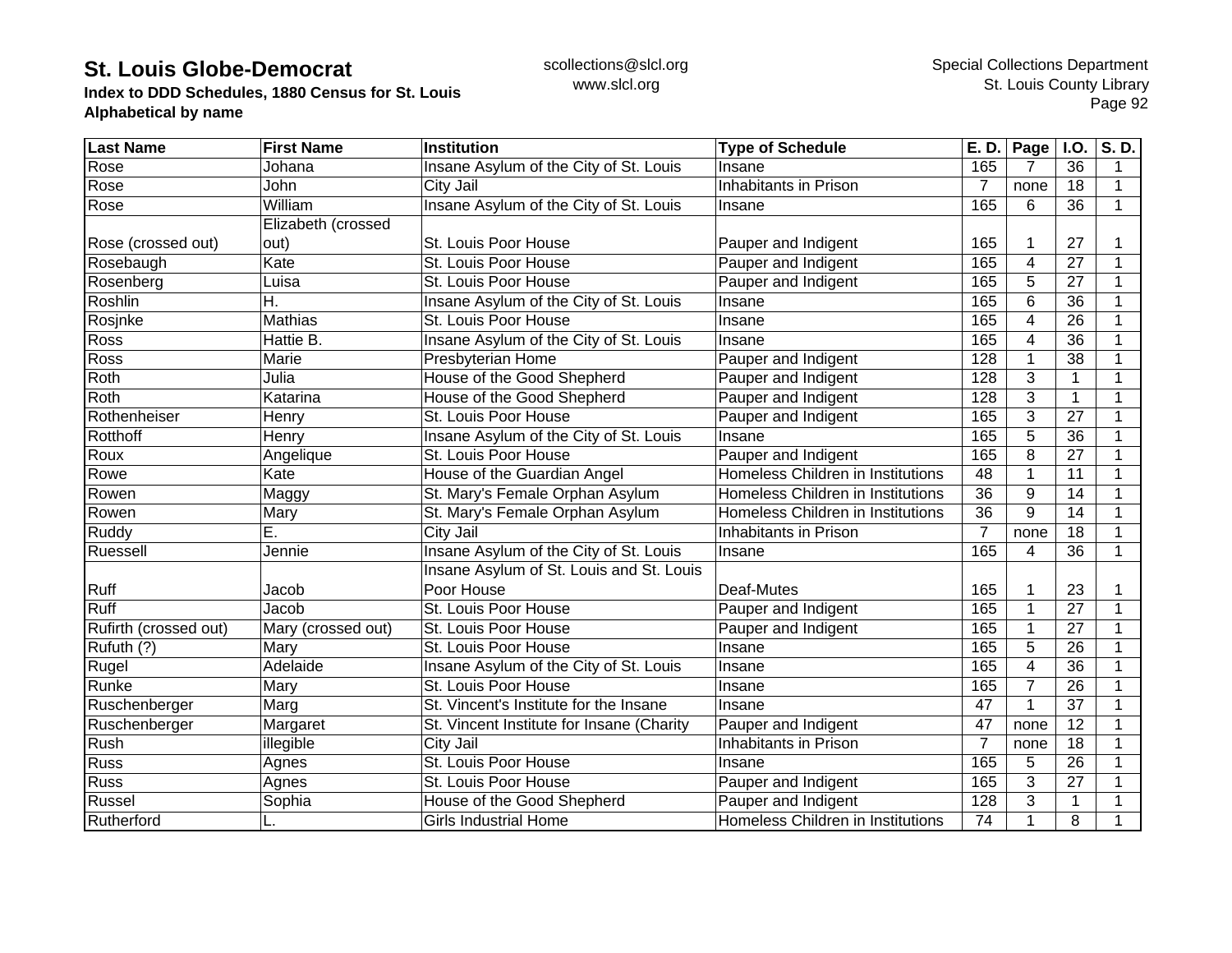**Index to DDD Schedules, 1880 Census for St. Louis Alphabetical by name**

| <b>Last Name</b> | <b>First Name</b> | <b>Institution</b>                                          | <b>Type of Schedule</b>           | E. D.           | Page           | <b>I.O.</b>     | S.D. |
|------------------|-------------------|-------------------------------------------------------------|-----------------------------------|-----------------|----------------|-----------------|------|
| Rutherford       |                   | <b>Girls Industrial Home</b>                                | Homeless Children in Institutions | 74              | none           | 8               | 1    |
| Rutherford       | Maggie            | <b>Girls Industrial Home</b>                                | Homeless Children in Institutions | 74              |                | 8               | 1    |
| Rutherford       | Maggie            | <b>Girls Industrial Home</b>                                | Homeless Children in Institutions | 74              | none           | 8               | 1    |
|                  |                   | St. Ann's Widows' Home, Lying in                            |                                   |                 |                |                 |      |
| Rweshen (?)      | Mary              | Hospital, and Foundling Asylum                              | Pauper and Indigent               | 36              |                | 13              |      |
|                  |                   | St. Bridget's Half Orphan and Deaf and                      |                                   |                 |                |                 |      |
| Ryan             | Agnes             | Dumb Asylum                                                 | <b>Homeless Children</b>          | 138             | 2              | 32              |      |
| Ryan             | <b>Alice</b>      | House of the Good Shepherd                                  | Pauper and Indigent               | 128             | $\overline{2}$ | 1               |      |
| Ryan             | Alvira            | St. Mary's Female Orphan Asylum                             | Homeless Children in Institutions | 36              | 11             | 14              | 1    |
| Ryan             | <b>Bridget</b>    | Insane Asylum of the City of St. Louis                      | Insane                            | 165             | 4              | $\overline{36}$ | 1    |
|                  |                   | Insane Asylum of St. Louis and St. Louis                    |                                   |                 |                |                 |      |
| Ryan             | James             | Poor House                                                  | Idiots                            | 165             |                | 25              |      |
| Ryan             | James             | St. Louis Poor House                                        | Insane                            | 165             | 4              | 26              | 1    |
| Ryan             | James             | St. Louis Poor House                                        | Pauper and Indigent               | 165             | 5              | 27              | 1    |
| Ryan             | Johanna           | House of the Good Shepherd                                  | Pauper and Indigent               | 128             | $\overline{2}$ | 1               | 1    |
|                  |                   | St. Bridget's Half Orphan and Deaf and                      |                                   |                 |                |                 |      |
| Ryan             | Joseph            | Dumb Asylum                                                 | <b>Homeless Children</b>          | 138             |                | 32              |      |
| Ryan             | Joseph            | St. Louis Poor House                                        | Insane                            | 165             | 6              | 26              | 1    |
| Ryan             | Joseph            | St. Louis Poor House                                        | Pauper and Indigent               | 165             | 4              | 27              | 1    |
|                  |                   | St. Bridget's Half Orphan and Deaf and                      |                                   |                 |                |                 |      |
| Ryan             | Lizzie            | Dumb Asylum                                                 | <b>Homeless Children</b>          | 138             | $\overline{2}$ | 32              |      |
| Ryan             | Margaret          | St. Joseph's Convent of Mercy                               | Homeless Children in Institutions | 78              | none           | 6               | 1    |
|                  |                   | St. Ann's Widows' Home, Lying in                            |                                   |                 |                |                 |      |
| Ryan             | Mary              | Hospital, and Foundling Asylum                              | Homeless Children in Institutions | 36              | 5              | 13              |      |
| Ryan             | Mary              | St. Joseph's Convent of Mercy                               | Homeless Children in Institutions | $\overline{78}$ | none           | 6               | 1    |
| Ryan             | Mary              | St. Joseph's Convent of Mercy                               | Homeless Children in Institutions | 78              | none           | 6               | 1    |
| Ryan             | Mary              | St. Philomena's Industrial and Day School Homeless Children |                                   | 135             | 2              | $\overline{35}$ | 1    |
| Ryan             | Thomas            | St. Louis Poor House                                        | Pauper and Indigent               | 165             | 5              | 27              | 1    |
| Ryan             | William           | St. Louis Poor House                                        | Insane                            | 165             | 5              | 26              | 1    |
| Ryan             | William           | St. Louis Poor House                                        | Pauper and Indigent               | 165             | 3              | 27              | 1    |
| Ryan             | Mary              | House of the Good Shepherd                                  | Pauper and Indigent               | 128             | $\overline{7}$ | 1               | 1    |
| Ryder            | Leytettia         | Missouri Institution for the Education of                   | <b>Blind</b>                      | $\overline{77}$ | $\overline{2}$ | $\overline{7}$  |      |
| Ryder            | Milton            | Missouri Institution for the Education of                   | <b>Blind</b>                      | 77              | $\overline{2}$ | $\overline{7}$  |      |
| Rythliki         | Julia             | Missouri Institution for the Education of                   | <b>Blind</b>                      | $\overline{77}$ |                | $\overline{7}$  |      |
| Sachers          | William           | St. Louis Poor House                                        | <b>Blind</b>                      | 165             |                | 24              |      |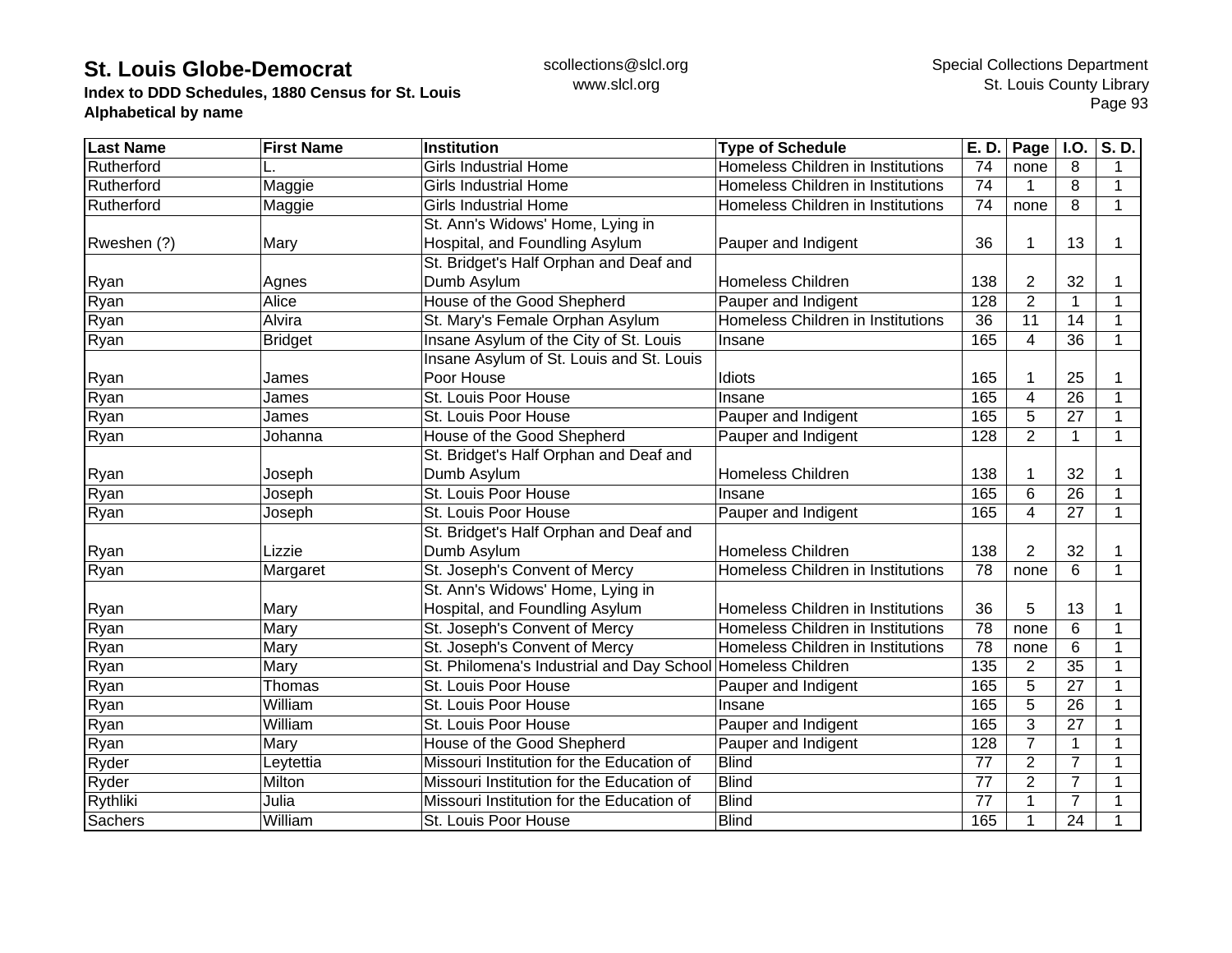**Index to DDD Schedules, 1880 Census for St. Louis Alphabetical by name**

| <b>Last Name</b> | <b>First Name</b> | <b>Institution</b>                                          | <b>Type of Schedule</b>           | E. D.            | Page           | I.O.            | S.D. |
|------------------|-------------------|-------------------------------------------------------------|-----------------------------------|------------------|----------------|-----------------|------|
| <b>Sachers</b>   | William           | St. Louis Poor House                                        | Pauper and Indigent               | 165              | 4              | 27              | 1    |
| Sadler           | Dora              | Presbyterian Home                                           | Pauper and Indigent               | 128              | $\overline{2}$ | 38              | 1    |
| <b>Saellers</b>  | Jacob             | St. Louis Poor House                                        | Pauper and Indigent               | 165              | 1              | 27              |      |
| <b>Saffasans</b> | Susan             | St. Vincent's Institute for the Insane                      | Insane                            | 47               | 1              | 37              |      |
| Sagee            | Mary              | St. Louis Poor House                                        | Pauper and Indigent               | 165              | 4              | 27              |      |
| Sager            | Mary              | St. Louis Poor House                                        | Insane                            | 165              | 6              | 26              |      |
| Sagner           | Annie             | House of the Guardian Angel                                 | Homeless Children in Institutions | 48               |                | 11              |      |
| Sagner           | Ida               | House of the Guardian Angel                                 | Homeless Children in Institutions | 48               | 1              | 11              |      |
| Sahm             | Charles           | St. Louis Poor House                                        | Insane                            | 165              | 1              | 26              |      |
| Saller           | John              | St. Vincent's German Orphan Asylum                          | <b>Homeless Children</b>          | 95               | 1              | $\overline{4}$  |      |
| Salomon          | Patrick           | Little Sisters of the Poor Home for the                     | Pauper and Indigent               | 120              | $\overline{2}$ | $\overline{2}$  |      |
| Salomon          | Sarah             | Little Sisters of the Poor Home for the                     | Pauper and Indigent               | 120              | 3              | $\overline{2}$  |      |
| Sampson          | Frences           | St. Louis Poor House                                        | Homeless Children in Institutions | 165              | 1              | 22              |      |
| Sampson          | Josephine         | Missouri Institution for the Education of                   | <b>Blind</b>                      | 77               | $\overline{2}$ | $\overline{7}$  |      |
| Sanders          | Dora              | Home of the Friendless or Old Widows'                       | Pauper and Indigent               | 155              | 1              | 29              |      |
| <b>Sanders</b>   | George            | City Jail                                                   | Inhabitants in Prison             | 7                | none           | 18              |      |
| Sands            | Anne              | House of the Good Shepherd                                  | Pauper and Indigent               | 128              | $\overline{2}$ | $\mathbf{1}$    |      |
| Sands            | Annie             | House of the Good Shepherd                                  | Pauper and Indigent               | 128              | 8              | $\mathbf{1}$    |      |
| Sands            | Katie             | House of the Good Shepherd                                  | Pauper and Indigent               | 128              | $\overline{2}$ | $\mathbf 1$     |      |
| Sanguinet        | Amanda            | St. Vincent's Institute for the Insane                      | Insane                            | 47               | 3              | 37              |      |
| Sankey           | Fanny             | House of the Guardian Angel                                 | Homeless Children in Institutions | 48               | 1              | 11              |      |
| Sankey           | Nettie            | House of the Guardian Angel                                 | Homeless Children in Institutions | 48               |                | 11              |      |
| Sargent          | Lee               | City Jail                                                   | Inhabitants in Prison             | 7                | none           | 18              |      |
| Sauwald          | Louisa            | Insane Asylum of the City of St. Louis                      | Insane                            | 165              | $\overline{2}$ | 36              |      |
| <b>Sayers</b>    | Mary H.           | Insane Asylum of the City of St. Louis                      | Insane                            | 165              | 3              | 36              | 1    |
|                  |                   | St. Ann's Widows' Home, Lying in                            |                                   |                  |                |                 |      |
| Scandlan         | Mary              | Hospital, and Foundling Asylum                              | Pauper and Indigent               | 36               | 1              | 13              |      |
| Scanlan          | Ann               | House of the Good Shepherd                                  | Pauper and Indigent               | $\overline{128}$ | 3              | $\mathbf 1$     |      |
| Scanlan          | Maggie            | St. Philomena's Industrial and Day School Homeless Children |                                   | 135              | $\overline{2}$ | $\overline{35}$ |      |
| Scanlan          | Mary              | St. Philomena's Industrial and Day School Homeless Children |                                   | 135              | $\overline{2}$ | 35              |      |
| Scanlan          | <b>Nellie</b>     | St. Mary's Female Orphan Asylum                             | Homeless Children in Institutions | 36               | 9              | 14              |      |
| Scanlon          | Kate              | Convent of the Sacred Heart                                 | Pauper and Indigent Inhabitants   | 20               | none           | 15              |      |
| Scanlon          | Kate              | Mullanphy Orphan Home                                       | Homeless Children in Institutions | 19               |                | 16              |      |
| Schaffer         | Fritz             | St. Louis Poor House                                        | Pauper and Indigent               | 165              | 6              | 27              |      |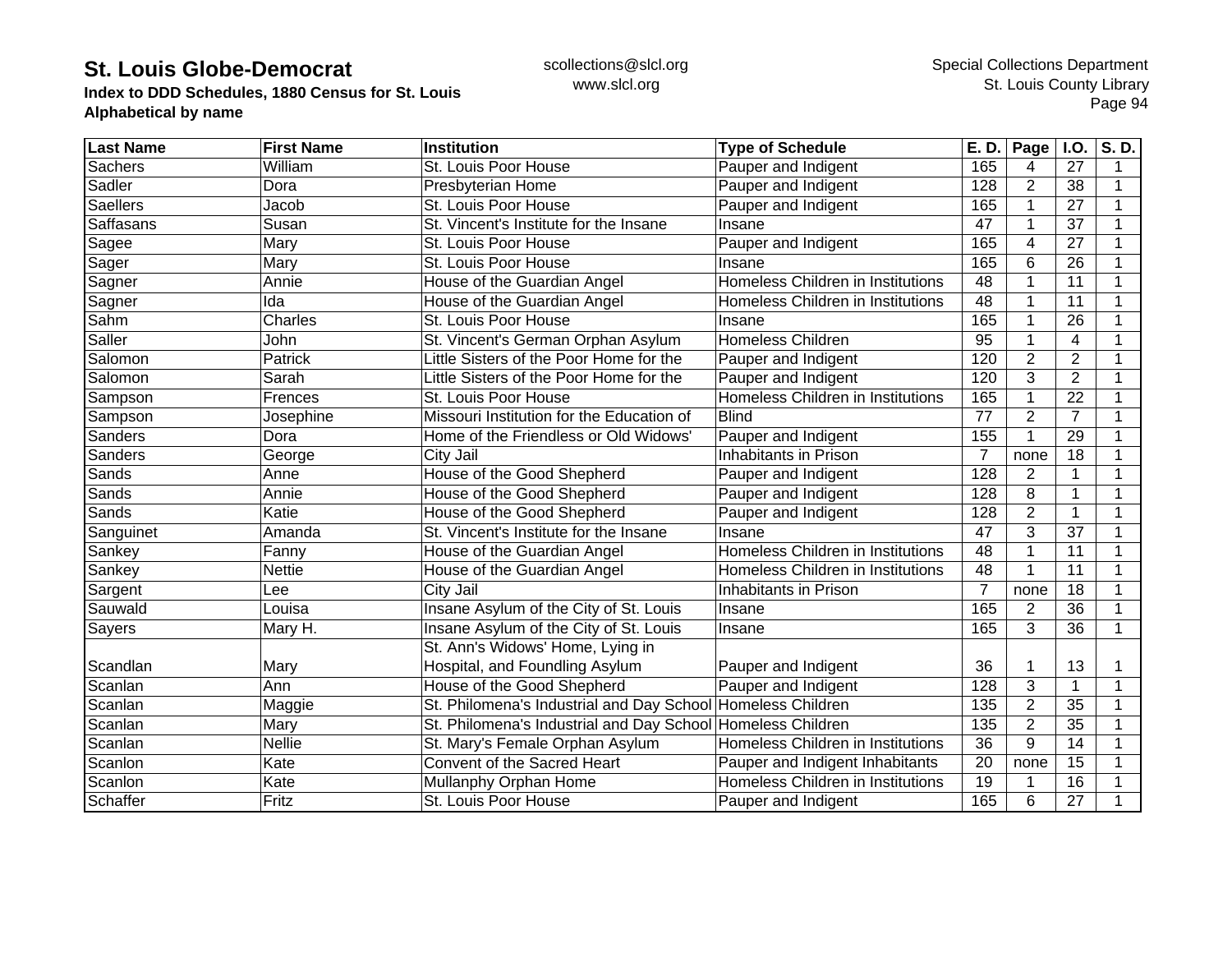**Index to DDD Schedules, 1880 Census for St. Louis Alphabetical by name**

| <b>Last Name</b>  | <b>First Name</b>         | <b>Institution</b>                        | <b>Type of Schedule</b>           | E. D.           | <b>Page</b>    | <b>I.O.</b>     | S.D. |
|-------------------|---------------------------|-------------------------------------------|-----------------------------------|-----------------|----------------|-----------------|------|
|                   |                           | Insane Asylum of St. Louis and St. Louis  |                                   |                 |                |                 |      |
| Schaffer          | Lizzie                    | Poor House                                | Idiots                            | 165             |                | 25              |      |
| Schaffer          | Lizzie                    | St. Louis Poor House                      | Pauper and Indigent               | 165             | 8              | 27              | 1    |
| Schaller          | R.                        | St. Louis Poor House                      | Insane                            | 165             | 6              | 26              | 1    |
| Schaller          | Rosina                    | St. Louis Poor House                      | Pauper and Indigent               | 165             | 5              | 27              | 1    |
| Schandley         | Jane                      | St. Louis Poor House                      | Pauper and Indigent               | 165             | $\overline{7}$ | 27              | 1    |
| Scheel            | George R.                 | St. Vincent's Institute for the Insane    | Insane                            | 47              | $\overline{2}$ | 37              | 1    |
|                   |                           | St. Ann's Widows' Home, Lying in          |                                   |                 |                |                 |      |
| Scheeper          | Annie                     | Hospital, and Foundling Asylum            | Pauper and Indigent               | 36              |                | 13              |      |
| Scheer            | Alma                      | Missouri Institution for the Education of | <b>Blind</b>                      | $\overline{77}$ |                | $\overline{7}$  |      |
| Scheet            | George K.                 | St. Vincent Institute for Insane (Charity | Pauper and Indigent               | 47              | none           | 12              |      |
| <b>Scheilds</b>   | Thomas                    | St. Louis Poor House                      | Insane                            | 165             | 3              | 26              | 1    |
| Schieble          | Ann                       | St. Louis Poor House                      | Insane                            | 165             | 3              | 26              | 1    |
| Schiffman         | C.                        | Insane Asylum of the City of St. Louis    | Insane                            | 165             | $\overline{7}$ | 36              |      |
| Schiffman         | Ē.                        | St. Louis Poor House                      | Homeless Children in Institutions | 165             |                | $\overline{22}$ | 1    |
| Schiffman         | Fred                      | St. Louis Poor House                      | Pauper and Indigent               | 165             | 10             | 27              | 1    |
| Schiffman         | Lisa                      | St. Louis Poor House                      | Pauper and Indigent               | 165             | 10             | 27              | 1    |
| Schiffman         | Liza                      | St. Louis Poor House                      | Homeless Children in Institutions | 165             |                | 22              | 1    |
| Schiffman         | William                   | St. Louis Poor House                      | Homeless Children in Institutions | 165             |                | 22              |      |
| Schiffman         | William                   | St. Louis Poor House                      | Pauper and Indigent               | 165             | 10             | 27              |      |
| Schlacke          | Charles                   | City Jail                                 | Inhabitants in Prison             | $\overline{7}$  | none           | 18              | 1    |
| Schlesinger       | Fannie                    | Insane Asylum of the City of St. Louis    | Insane                            | 165             | 4              | $\overline{36}$ |      |
| Schlick [Shields] | Mary                      | House of the Good Shepherd                | Pauper and Indigent               | 128             | 6              | 1               | 1    |
| Schliesmann       | William                   | St. Louis Poor House                      | Pauper and Indigent               | 165             | 8              | $\overline{27}$ | 1    |
| Schlinkman        | Julia                     | Woman's Guardian Home                     | Pauper and Indigent               | 97              | none           | 3               | 1    |
| Schlinkman        | William                   | Woman's Guardian Home                     | Pauper and Indigent               | 97              | none           | 3               | 1    |
| Schmertz          | Barbara                   | St. Louis Poor House                      | Insane                            | 165             |                | $\overline{26}$ | 1    |
| Schmidt           | Eliza                     | St. Louis Poor House                      | Insane                            | 165             |                | 26              | 1    |
| Schmidt           | Henrietta                 | Insane Asylum of the City of St. Louis    | Insane                            | 165             | 3              | 36              | 1    |
| Schmidt           | Martin                    | German Evangelical Lutheran Hospital      | Pauper and Indigent Inhabitants   | 65              | none           | 10              | 1    |
| Schmidt           | Mary                      | St. Louis Poor House                      | Insane                            | 165             |                | 26              | 1    |
| Schmigly          | M.                        | Insane Asylum of the City of St. Louis    | Insane                            | 165             | 6              | $\overline{36}$ |      |
| Schmitt           | J. C. F.                  | St. Louis Poor House                      | Insane                            | 165             | $\overline{2}$ | 26              |      |
| Schnappauf        | $\overline{\mathsf{C}}$ . | Insane Asylum of the City of St. Louis    | Insane                            | 165             | $\overline{2}$ | 36              |      |
| Schneider         | Emma                      | Insane Asylum of the City of St. Louis    | Insane                            | 165             | 4              | 36              |      |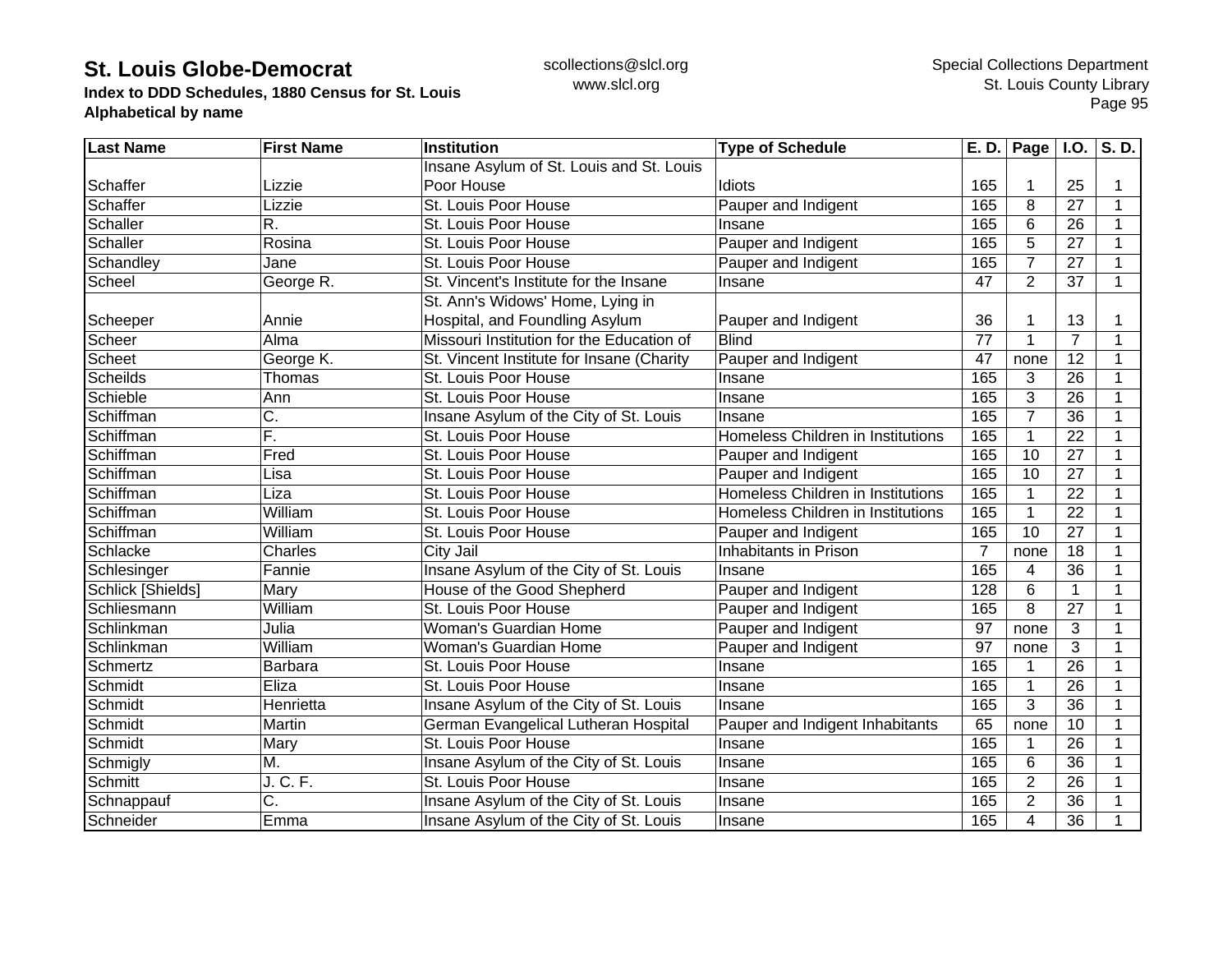**Index to DDD Schedules, 1880 Census for St. Louis Alphabetical by name**

| <b>Last Name</b> | <b>First Name</b> | Institution                              | <b>Type of Schedule</b>           | E. D.           | Page           | <b>I.O.</b>      | S.D. |
|------------------|-------------------|------------------------------------------|-----------------------------------|-----------------|----------------|------------------|------|
| Schneider        | illegible         | City Jail                                | Inhabitants in Prison             | 7               | none           | 18               | 1    |
| Schneider        | М.                | St. Vincent's Institute for the Insane   | Insane                            | 47              | 3              | 37               | 1    |
| Schnieder        | Henry             | St. Vincent's German Orphan Asylum       | <b>Homeless Children</b>          | 95              | $\overline{2}$ | $\overline{4}$   | 1    |
| Schnieder        | Lena              | St. Louis Poor House                     | Pauper and Indigent               | 165             | 10             | 27               | 1    |
| Schob            | Ernest            | St. Louis Poor House                     | Pauper and Indigent               | 165             | 5              | 27               | 1    |
| Schoenloab       | Annie             | St. Joseph's Convent of Mercy            | Homeless Children in Institutions | 78              | none           | 6                | 1    |
| Schoenloab       | Rosa              | St. Joseph's Convent of Mercy            | Homeless Children in Institutions | $\overline{78}$ | none           | 6                |      |
| Scholl           | Emilie            | St. Joseph's Orphans' Home               | Homeless Children                 | 153             |                | 30               |      |
| Scholl           | Mary              | St. Joseph's Orphans' Home               | Homeless Children                 | 153             |                | 30               |      |
| Schoned          | Anna              | Little Sisters of the Poor Home for the  | Pauper and Indigent               | 120             | 3              | $\overline{2}$   |      |
| Schopf           | Jacob             | St. Louis Poor House                     | Pauper and Indigent               | 165             | $\overline{2}$ | 27               |      |
| Schrank          | Maria             | St. Louis Poor House                     | Insane                            | 165             | 5              | 26               | 1    |
| Schrumpf         | Arthur            | German Evangelical Lutheran Orphan       | Homeless Children in Institutions | 170             | none           | 21a              | 1    |
| Schuetz          | Ida               | St. Vincent's German Orphan Asylum       | <b>Homeless Children</b>          | 95              | 3              | 4                | 1    |
| Schulte          | $\overline{G.}$   | Insane Asylum of the City of St. Louis   | Insane                            | 165             |                | 36               |      |
| Schultz          | Joseph            | St. Vincent's German Orphan Asylum       | <b>Homeless Children</b>          | 95              |                | 4                | 1    |
| Schultz          | Mary              | St. Vincent's German Orphan Asylum       | Homeless Children                 | 95              | 3              | $\overline{4}$   | 1    |
| Schum            | August            | Insane Asylum of the City of St. Louis   | Insane                            | 165             | 6              | 36               | 1    |
| Schumers         | Helena            | House of the Good Shepherd               | Pauper and Indigent               | 128             | 6              | 1                |      |
| Schurhoff        | Katie             | House of the Good Shepherd               | Pauper and Indigent               | 128             | 6              | $\mathbf 1$      |      |
| Schutza          | Albert            | Insane Asylum of the City of St. Louis   | Insane                            | 165             | 5              | $\overline{36}$  |      |
| Schwade          | R.                | <b>Girls Industrial Home</b>             | Homeless Children in Institutions | 74              | $\overline{2}$ | 8                | 1    |
| Schwaemle        | John              | German Evangelical Lutheran Orphan       | Homeless Children in Institutions | 170             | none           | $\overline{21a}$ | 1    |
| Schwaemle        | Maggie            | German Evangelical Lutheran Orphan       | Homeless Children in Institutions | 170             | none           | 21a              | 1    |
| Schwanbuder      | M.                | St. Louis Poor House                     | Pauper and Indigent               | 165             |                | 27               | 1    |
| Schwarde         | R.                | <b>Girls Industrial Home</b>             | Homeless Children in Institutions | 74              | none           | 8                | 1    |
| Schwarz          | Joseph            | City Jail                                | Inhabitants in Prison             | $\overline{7}$  | none           | 18               | 1    |
| Schweens         | <b>Betty</b>      | German General Protestant Orphans'       | Homeless Children                 | 157             |                | 28               | 1    |
| <b>Schweens</b>  | Daisy             | German General Protestant Orphans'       | Homeless Children                 | 157             | 1              | 28               | 1    |
| Schweens         | Herman            | German General Protestant Orphans'       | <b>Homeless Children</b>          | 157             | 1              | 28               | 1    |
| Schweri          | Louisa            | St. Vincent's German Orphan Asylum       | Homeless Children                 | 95              | 3              | 4                | 1    |
|                  |                   | Insane Asylum of St. Louis and St. Louis |                                   |                 |                |                  |      |
| Scott            | Johnson           | Poor House                               | Idiots                            | 165             |                | 25               |      |
| Scott            | Johnson           | St. Louis Poor House                     | Insane                            | 165             | 4              | 26               |      |
| Scuubler         | Magy              | St. Mary's Female Orphan Asylum          | Homeless Children in Institutions | 36              | 11             | 14               | 1    |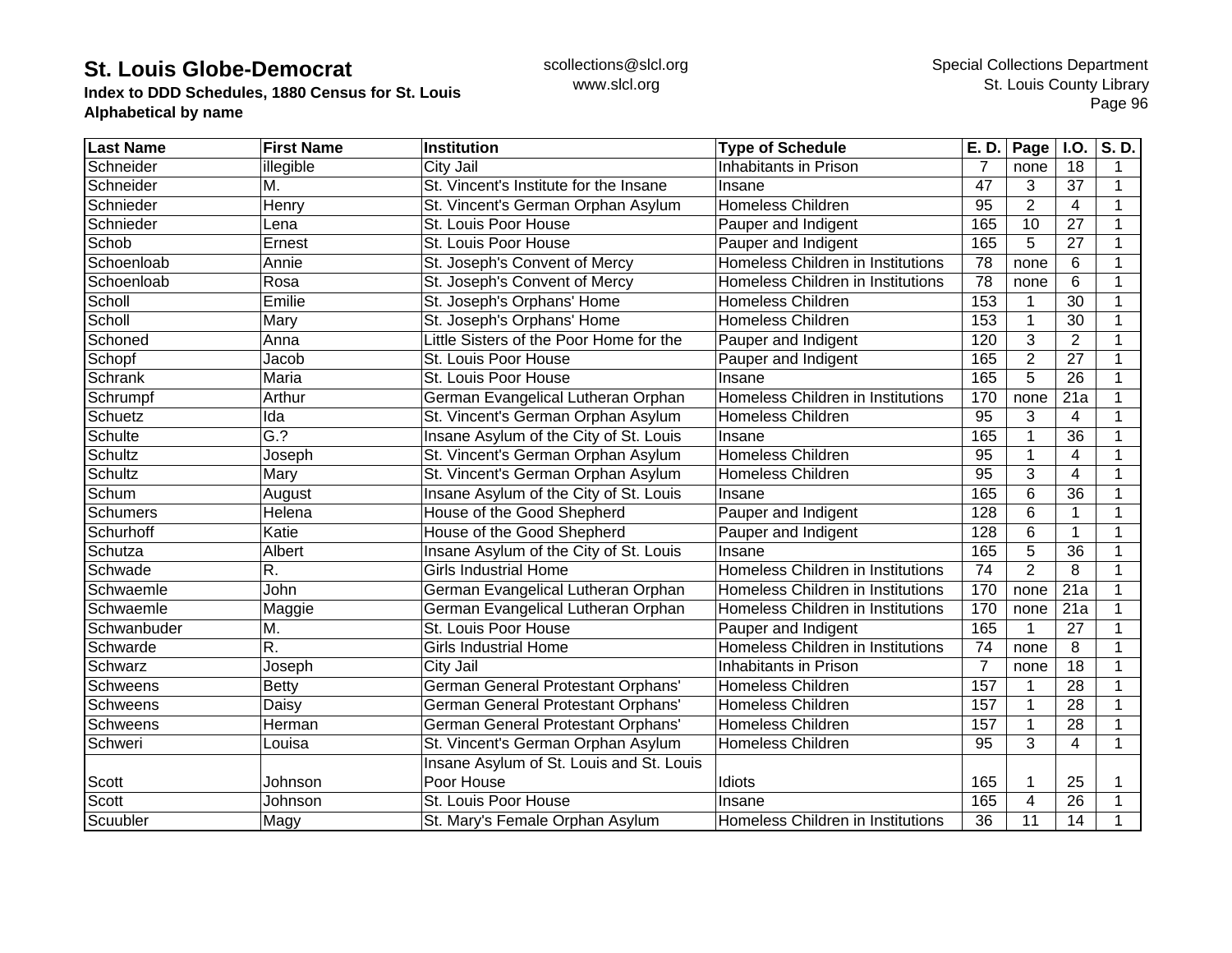**Index to DDD Schedules, 1880 Census for St. Louis Alphabetical by name**

| <b>Last Name</b>      | <b>First Name</b>   | <b>Institution</b>                        | <b>Type of Schedule</b>           | E. D.          | Page           | I.O.            | S.D.           |
|-----------------------|---------------------|-------------------------------------------|-----------------------------------|----------------|----------------|-----------------|----------------|
| See                   | Sulu                | Missouri Institution for the Education of | <b>Blind</b>                      | 77             | 2              | 7               | $\overline{1}$ |
| Seebold               | Charles             | German Evangelical Lutheran Hospital      | Pauper and Indigent Inhabitants   | 65             | none           | 10              | 1              |
| Segmonde              |                     | City Jail                                 | Inhabitants in Prison             | $\overline{7}$ | none           | 18              | 1              |
| Seibold               | Emma                | German General Protestant Orphans'        | Homeless Children                 | 157            | 1              | 28              | 1              |
| Seidell               | A. E.               | Insane Asylum of the City of St. Louis    | Insane                            | 165            | $\overline{2}$ | 36              | 1              |
| Seifert               | <b>Bertha</b>       | Woman's Guardian Home                     | Pauper and Indigent               | 97             | none           | 3               |                |
| Seifert               | Mara                | Insane Asylum of the City of St. Louis    | Insane                            | 165            | $\overline{2}$ | 36              |                |
| <b>Seitz</b>          | Conrad              | Insane Asylum of the City of St. Louis    | Insane                            | 165            | 5              | 36              |                |
| Sekrank (crossed out) | Maria (crossed out) | St. Louis Poor House                      | Pauper and Indigent               | 165            | 1              | 27              |                |
| Selan                 | John                | St. Louis Poor House                      | Insane                            | 165            | 3              | 26              |                |
| Sellick               | James               | Street Boys' Home                         | Homeless Children in Institutions | 68             | none           | 9               |                |
| Selridge              | James               | St. Louis Poor House                      | Insane                            | 165            | 6              | $\overline{26}$ |                |
| Selridge              | James               | St. Louis Poor House                      | Pauper and Indigent               | 165            | 4              | $\overline{27}$ |                |
| Semicocks             | Mary                | Little Sisters of the Poor Home for the   | Pauper and Indigent               | 120            | 3              | $\overline{2}$  | 1              |
| Semple                | Isabella            | St. Louis Poor House                      | Insane                            | 165            | 1              | 26              |                |
| Senn                  | John                | Insane Asylum of the City of St. Louis    | Insane                            | 165            | 6              | 36              | 1              |
| Sevity                | George              | City Jail                                 | Inhabitants in Prison             | $\overline{7}$ | none           | 18              |                |
| Seybold               | Cynthia             | Missouri Institution for the Education of | <b>Blind</b>                      | 77             |                | $\overline{7}$  |                |
| Seymour               | Edward I.           | Little Sisters of the Poor Home for the   | Pauper and Indigent               | 120            | $\overline{2}$ | $\overline{2}$  |                |
| Seymour               | Joseph              | St. Louis Poor House                      | Pauper and Indigent               | 165            | 8              | $\overline{27}$ | 1              |
| Shad                  | Mary                | St. Louis Poor House                      | Insane                            | 165            | $\overline{7}$ | 26              |                |
| Shad                  | Mary A.             | St. Louis Poor House                      | Pauper and Indigent               | 165            | 6              | 27              | 1              |
| <b>Shaffarans</b>     | Susan               | St. Vincent Institute for Insane (Charity | Pauper and Indigent               | 47             | none           | $\overline{12}$ | 1              |
| Shamfine              | Sophia              | St. Louis Poor House                      | Pauper and Indigent               | 165            | 5              | $\overline{27}$ | 1              |
| Shanahan              | Patrick             | St. Louis Poor House                      | Pauper and Indigent               | 165            | 1              | 27              |                |
| Shank                 | Ellen               | Presbyterian Home                         | Pauper and Indigent               | 128            | $\overline{2}$ | 38              | 1              |
| Shank                 | Emielie             | Presbyterian Home                         | Pauper and Indigent               | 128            | $\overline{2}$ | 38              | 1              |
|                       |                     | Insane Asylum of St. Louis and St. Louis  |                                   |                |                |                 |                |
| Shannagel             | Leontina            | Poor House                                | Idiots                            | 165            | 1              | 25              |                |
| Shannahan             | William             | St. Louis Poor House                      | Pauper and Indigent               | 165            | 6              | $\overline{27}$ | 1              |
| Shannon               | Mich                | Catholic Protectorate for Boys (Glencoe)  | Homeless Children in Institutions | 187            | none           | 19              |                |
| Shannon (crossed out) | Ellen (crossed out) | St. Louis Poor House                      | Pauper and Indigent               | 165            | $\overline{2}$ | $\overline{27}$ |                |
| Sharp                 | Edgar               | Protestant Orphans' Home                  | Homeless Children in Institutions | 177            | $\overline{2}$ | 20              |                |
| Sharp                 | Harry               | Protestant Orphans' Home                  | Homeless Children in Institutions | 177            | $\overline{2}$ | 20              |                |
| Shaw                  | George              | Clayton Jail [St. Louis County]           | Inhabitants in Prison             | 175            |                | 21 <sub>b</sub> | 1              |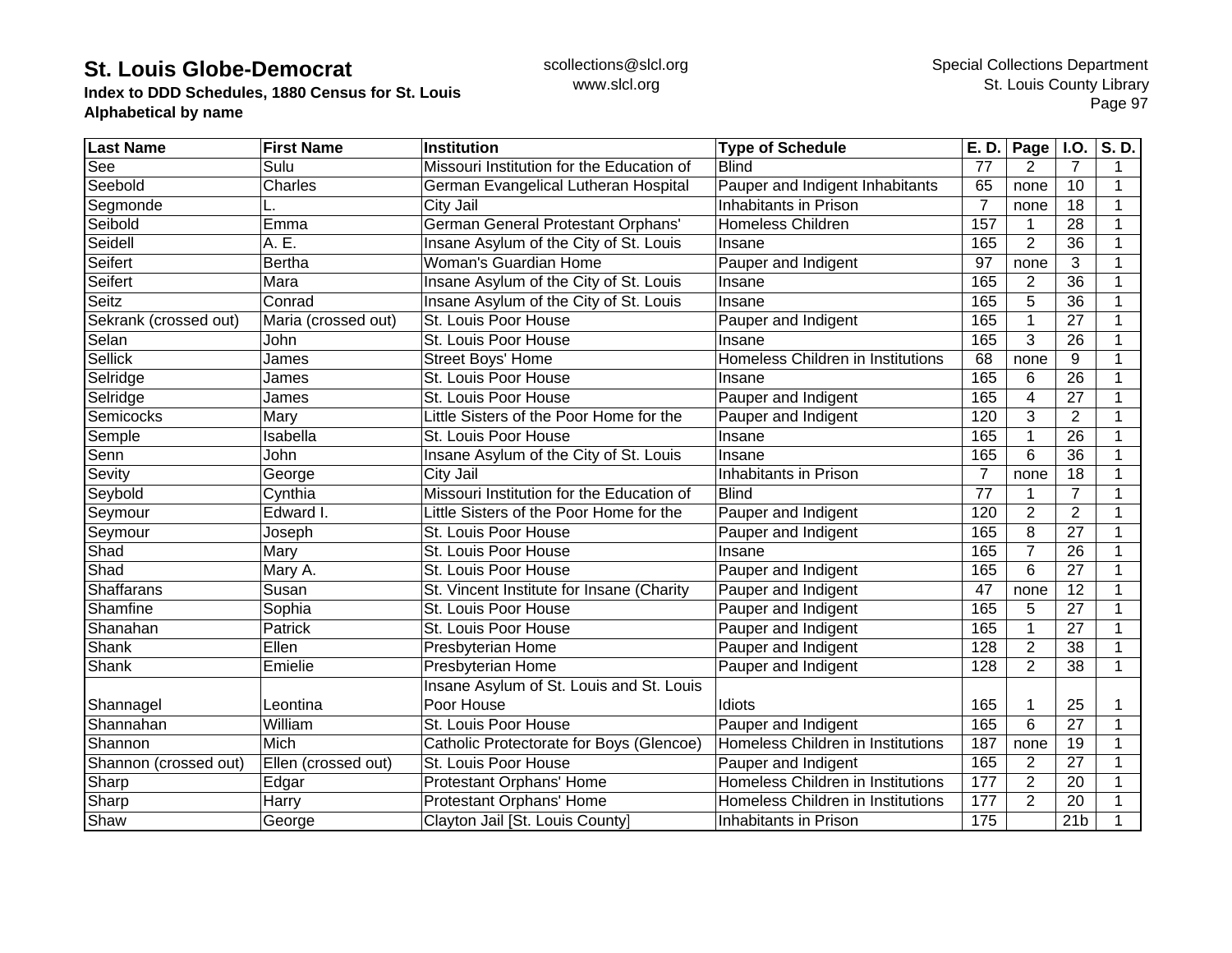**Index to DDD Schedules, 1880 Census for St. Louis Alphabetical by name**

| <b>Last Name</b> | <b>First Name</b> | Institution                                                 | <b>Type of Schedule</b>           | E. D.            | Page           | <b>I.O.</b>     | S.D. |
|------------------|-------------------|-------------------------------------------------------------|-----------------------------------|------------------|----------------|-----------------|------|
| Shaw             | Robert            | Insane Asylum of the City of St. Louis                      | Insane                            | 165              | 5              | 36              | 1    |
| Shay             | Mary              | St. Mary's Female Orphan Asylum                             | Homeless Children in Institutions | 36               | 10             | 14              | 1    |
| Shea             | Anna              | Little Sisters of the Poor Home for the                     | Pauper and Indigent               | 120              | 3              | $\overline{2}$  | 1    |
| Shea             | Daniel            | St. Louis Poor House                                        | Pauper and Indigent               | 165              | 5              | 27              | 1    |
| Shea             | Julia             | St. Philomena's Industrial and Day School Homeless Children |                                   | 135              | $\overline{2}$ | 35              |      |
| Shea             | Maggie            | St. Joseph's Convent of Mercy                               | Homeless Children in Institutions | 78               | none           | 6               |      |
| Shea             | Mary              | St. Philomena's Industrial and Day School Homeless Children |                                   | 135              |                | 35              |      |
| Shead            | Ē.                | Home of the Friendless or Old Widows'                       | Pauper and Indigent               | 155              |                | 29              |      |
| Sheehy           | Michael           | Little Sisters of the Poor Home for the                     | Pauper and Indigent               | 120              |                | $\overline{2}$  |      |
| Sheenan          | Denis             | St. Louis Poor House                                        | Pauper and Indigent               | 165              | 4              | 27              |      |
| Shehan           | Katie             | St. Philomena's Industrial and Day School Homeless Children |                                   | $\overline{135}$ | $\overline{2}$ | 35              |      |
| Shehan           | Maggie            | St. Philomena's Industrial and Day School Homeless Children |                                   | $\overline{135}$ | $\overline{2}$ | $\overline{35}$ | 1    |
|                  |                   | St. Bridget's Half Orphan and Deaf and                      |                                   |                  |                |                 |      |
| Shehan           | <b>Nellie</b>     | Dumb Asylum                                                 | <b>Homeless Children</b>          | 138              | $\overline{2}$ | 32              |      |
| Shelby           | Thomas            | Insane Asylum of the City of St. Louis                      | Insane                            | 165              | 5              | 36              | 1    |
| Shephard         | Elenora           | St. Philomena's Industrial and Day School Homeless Children |                                   | 135              |                | 35              | 1    |
| Shephard         | Sarah             | St. Philomena's Industrial and Day School Homeless Children |                                   | 135              | 1              | 35              |      |
| Sherdig          | John              | St. Louis Poor House                                        | Insane                            | 165              | 4              | 26              |      |
| Sheridan         | M.                | Insane Asylum of the City of St. Louis                      | Insane                            | 165              | $\overline{2}$ | 36              |      |
| Shern            | John              | St. Louis Poor House                                        | Pauper and Indigent               | 165              | 3              | 27              |      |
| Sherris          | Charles           | Catholic Protectorate for Boys (Glencoe)                    | Homeless Children in Institutions | 187              | none           | 19              |      |
| Sherris          | John              | Catholic Protectorate for Boys (Glencoe)                    | Homeless Children in Institutions | 187              | none           | 19              | 1    |
| Sherwood         | M. A.             | St. Louis Poor House                                        | Insane                            | 165              | $\overline{2}$ | $\overline{26}$ |      |
| Shetla           | Hassett           | St. Joseph's Convent of Mercy                               | Homeless Children in Institutions | 78               | none           | $\,6$           | 1    |
| Shields          | Julius            | St. Vincent's Institute for the Insane                      | Insane                            | 47               | 3              | $\overline{37}$ |      |
| <b>Shields</b>   | M.                | City Jail                                                   | Inhabitants in Prison             | $\overline{7}$   | none           | 18              | 1    |
| Shipman          | Annie             | Missouri Institution for the Education of                   | <b>Blind</b>                      | 77               | $\overline{2}$ | $\overline{7}$  |      |
| Shirley          | Kate              | St. Vincent's Institute for the Insane                      | Insane                            | 47               | 3              | 37              | 1    |
| Shirly           | Frank             | Street Boys' Home                                           | Homeless Children in Institutions | 68               | none           | 9               |      |
| Shiroson (?)     | James             | St. Louis Poor House                                        | Insane                            | 165              |                | 26              |      |
| <b>Sholthius</b> | Frederick         | Missouri Institution for the Education of                   | <b>Blind</b>                      | 77               | $\mathbf 1$    | $\overline{7}$  |      |
| Shomaker         | M                 | City Jail                                                   | Inhabitants in Prison             | $\overline{7}$   | none           | 18              |      |
| Shomaker         | William           | City Jail                                                   | Inhabitants in Prison             | $\overline{7}$   | none           | 18              |      |
| Short            | Ellen             | House of the Good Shepherd                                  | Pauper and Indigent               | 128              |                | 1               |      |
| Shronn           | Andrew            | Insane Asylum of the City of St. Louis                      | Insane                            | 165              | 6              | 36              |      |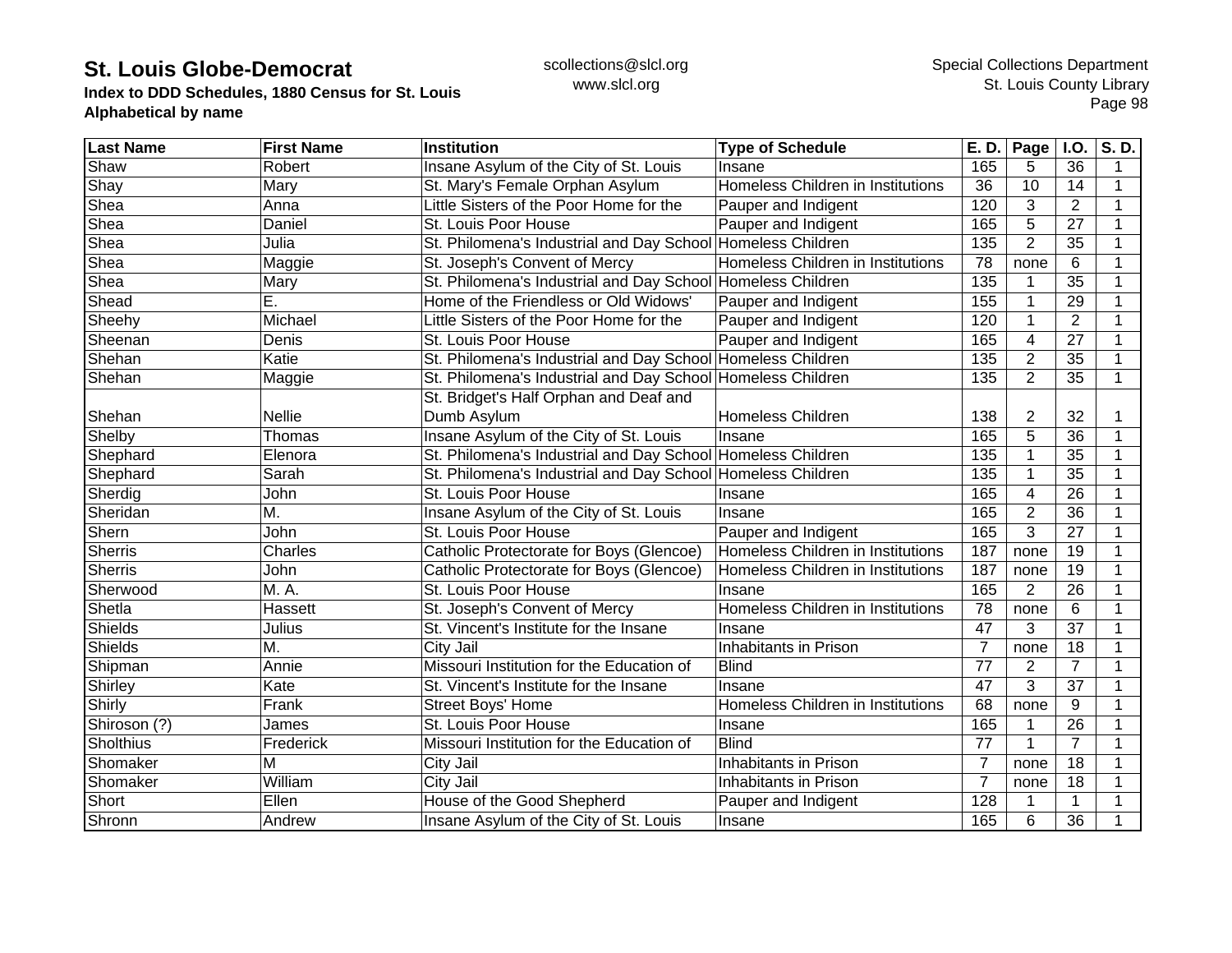**Index to DDD Schedules, 1880 Census for St. Louis Alphabetical by name**

| <b>Last Name</b> | <b>First Name</b> | Institution                               | <b>Type of Schedule</b>           | E. D.           | <b>Page</b>    | <b>I.O.</b>     | S.D. |
|------------------|-------------------|-------------------------------------------|-----------------------------------|-----------------|----------------|-----------------|------|
| Shryock          | Lucy A.           | St. Vincent's Institute for the Insane    | Insane                            | 47              |                | 37              | 1    |
|                  |                   | St. Bridget's Half Orphan and Deaf and    |                                   |                 |                |                 |      |
| Shudy            | May               | Dumb Asylum                               | <b>Homeless Children</b>          | 138             |                | 32              | 1    |
| Shuford          | Emma E.           | St. Vincent's Institute for the Insane    | Insane                            | 47              | 3              | 37              | 1    |
| Sidney           | Charles           | City Jail                                 | Inhabitants in Prison             | $\overline{7}$  | none           | 18              | 1    |
| Siegler          | <b>Bertha</b>     | Woman's Guardian Home                     | Pauper and Indigent               | $\overline{97}$ | none           | 3               | 1    |
| silcoox          | Emma              | Home of the Friendless or Old Widows'     | Pauper and Indigent               | 155             |                | 29              | 1    |
| Simmons          | Alex B.           | St. Vincent's Institute for the Insane    | Insane                            | 47              | $\overline{2}$ | 37              |      |
| Simmons          | Carrie            | Presbyterian Home                         | Pauper and Indigent               | 128             | $\overline{2}$ | 38              |      |
| Simmons          | Ida               | <b>Girls Industrial Home</b>              | Homeless Children in Institutions | 74              |                | 8               |      |
| Simmons          | Ida               | <b>Girls Industrial Home</b>              | Homeless Children in Institutions | 74              | none           | 8               |      |
| Simmons          | Jimmie            | Presbyterian Home                         | Pauper and Indigent               | 128             | $\overline{2}$ | $\overline{38}$ | 1    |
| Simmons          | Joe               | Boys' and Girls' Industrial Home          | Homeless Children in Institutions | 15              |                | 17              | 1    |
| Simmons          | John              | Boys' and Girls' Industrial Home          | Homeless Children in Institutions | 15              |                | 17              | 1    |
| Simmons          | <b>Therese</b>    | <b>Girls Industrial Home</b>              | Homeless Children in Institutions | 74              |                | 8               | 1    |
| Simmons          | <b>Therese</b>    | <b>Girls Industrial Home</b>              | Homeless Children in Institutions | 74              | none           | 8               | 1    |
| Simpson          | Frances           | St. Louis Poor House                      | Pauper and Indigent               | 165             | 10             | 27              | 1    |
| Slais            | Mary              | St. Louis Poor House                      | Insane                            | 165             | 3              | 26              | 1    |
| <b>Slasies</b>   | Charles           | St. Louis Poor House                      | Insane                            | 165             | 3              | 26              | 1    |
| Slater           | James             | <b>Street Boys' Home</b>                  | Homeless Children in Institutions | 68              | none           | 9               |      |
| Slattery         | Mary              | Insane Asylum of the City of St. Louis    | Insane                            | 165             | 4              | $\overline{36}$ |      |
| Sloan            | James             | Missouri Institution for the Education of | <b>Blind</b>                      | 77              | $\overline{2}$ | $\overline{7}$  |      |
| Small            | Mary              | House of the Good Shepherd                | Pauper and Indigent               | 128             |                | $\mathbf{1}$    | 1    |
| Smart            | A. H.             | Insane Asylum of the City of St. Louis    | Insane                            | 165             | 5              | $\overline{36}$ | 1    |
| Smart            | Gussie            | Protestant Orphans' Home                  | Homeless Children in Institutions | 177             |                | 20              | 1    |
| Smith            | Alwin             | City Jail                                 | Inhabitants in Prison             | $\overline{7}$  | none           | 18              | 1    |
| Smith            | Anne              | Presbyterian Home                         | Pauper and Indigent               | 128             | $\overline{2}$ | $\overline{38}$ | 1    |
| Smith            | Annie             | <b>Girls Industrial Home</b>              | Homeless Children in Institutions | 74              | none           | 8               | 1    |
| Smith            | Annie             | <b>Girls Industrial Home</b>              | Homeless Children in Institutions | 74              | 2              | 8               | 1    |
| Smith            | Annie E.          | St. Vincent's Institute for the Insane    | Insane                            | 47              | 1              | 37              | 1    |
| Smith            | Benjamin          | Missouri Institution for the Education of | <b>Blind</b>                      | 77              | $\overline{2}$ | $\overline{7}$  | 1    |
| Smith            | Charles           | St. Louis Poor House                      | Insane                            | 165             | 3              | $\overline{26}$ | 1    |
| Smith            | Delia             | St. Louis Poor House                      | Pauper and Indigent               | 165             | 10             | 27              |      |
| Smith            | Eddie             | Southern Methodist Orphan Asylum          | <b>Homeless Children</b>          | 137             |                | 34              | 71   |
| Smith            | Ellen             | House of the Good Shepherd                | Pauper and Indigent               | 128             | 8              | $\mathbf{1}$    | 1    |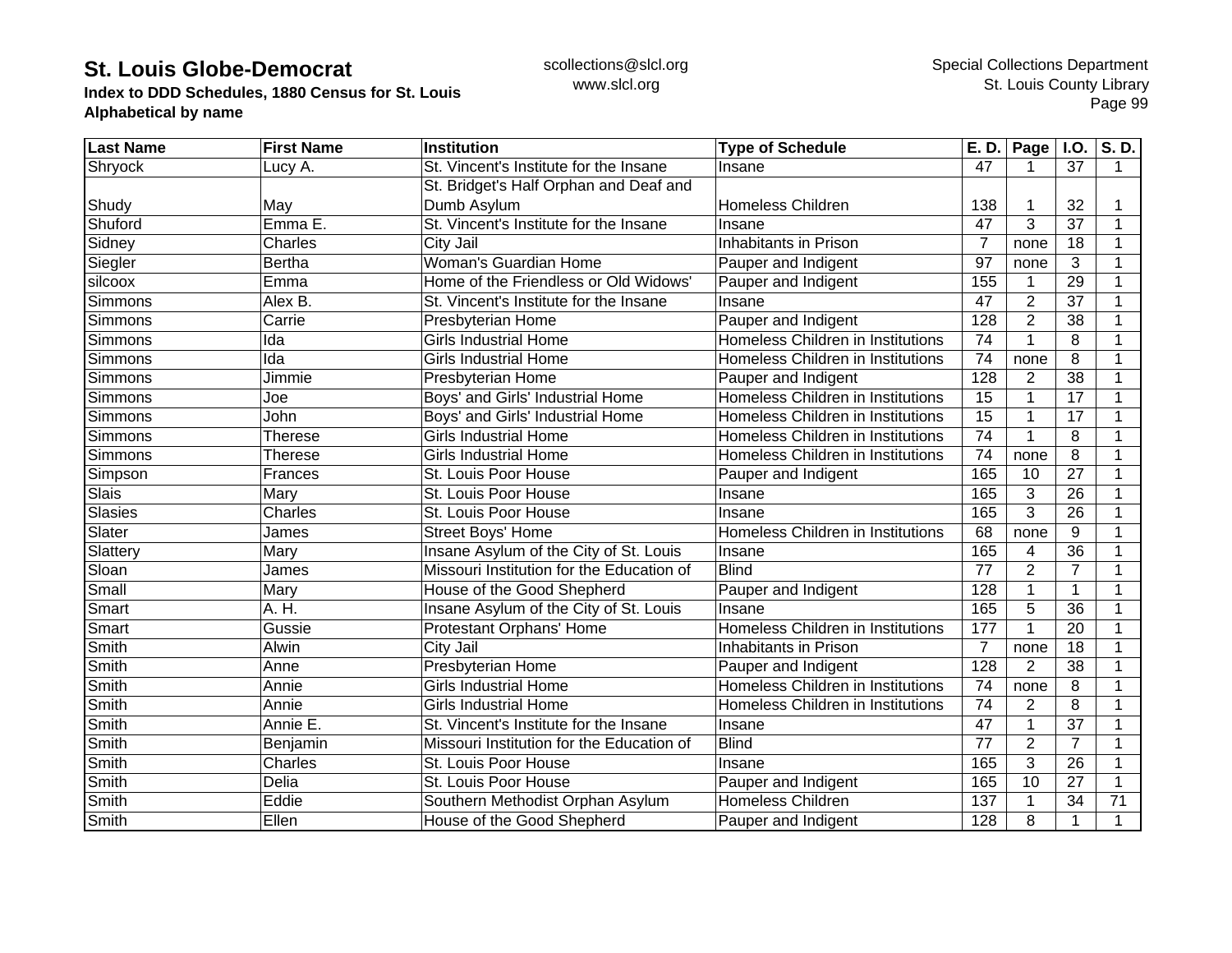**Index to DDD Schedules, 1880 Census for St. Louis Alphabetical by name**

| <b>Last Name</b> | <b>First Name</b> | Institution                               | <b>Type of Schedule</b>           | E. D.            | Page $ $ I.O.  |                 | S.D.        |
|------------------|-------------------|-------------------------------------------|-----------------------------------|------------------|----------------|-----------------|-------------|
|                  |                   | St. Ann's Widows' Home, Lying in          |                                   |                  |                |                 |             |
| Smith            | Ellen             | Hospital, and Foundling Asylum            | Pauper and Indigent               | 36               |                | 13              | 1           |
| Smith            | Emily             | Presbyterian Home                         | Pauper and Indigent               | 128              | 3              | 38              | 1           |
| Smith            | Grace             | <b>Girls Industrial Home</b>              | Homeless Children in Institutions | 74               | none           | 8               | 1           |
| Smith            | Grace             | <b>Girls Industrial Home</b>              | Homeless Children in Institutions | 74               | 2              | 8               | 1           |
| Smith            | Harriet           | Insane Asylum of the City of St. Louis    | Insane                            | 165              | 4              | 36              | 1           |
| Smith            | James             | St. Louis Poor House                      | Insane                            | 165              | 3              | 26              | 1           |
| Smith            | James             | St. Louis Poor House                      | Insane                            | 165              | 4              | 26              |             |
| Smith            | John              | Presbyterian Home                         | Pauper and Indigent               | $\overline{128}$ | $\overline{2}$ | $\overline{38}$ | 1           |
|                  |                   | St. Ann's Widows' Home, Lying in          |                                   |                  |                |                 |             |
| Smith            | Joseph            | Hospital, and Foundling Asylum            | Homeless Children in Institutions | 36               | 6              | 13              |             |
| Smith            | Julia             | Insane Asylum of the City of St. Louis    | Insane                            | 165              | $\overline{7}$ | 36              | 1           |
| Smith            | Karl              | St. Louis Poor House                      | Pauper and Indigent               | 165              |                | 27              | $\mathbf 1$ |
| Smith            | Katie             | Presbyterian Home                         | Pauper and Indigent               | 128              |                | 38              | 1           |
| Smith            | Lilly             | House of the Guardian Angel               | Homeless Children in Institutions | 48               | $\overline{2}$ | 11              | 1           |
| Smith            | M. L.             | Home of the Friendless or Old Widows'     | Pauper and Indigent               | 155              |                | 29              | 1           |
| Smith            | Margaret          | St. Joseph's Convent of Mercy             | Homeless Children in Institutions | 78               | none           | 6               | 1           |
| Smith            | Maria             | St. Joseph's Convent of Mercy             | Homeless Children in Institutions | 78               | none           | 6               | $\mathbf 1$ |
|                  |                   | St. Bridget's Half Orphan and Deaf and    |                                   |                  |                |                 |             |
| Smith            | Martha            | Dumb Asylum                               | <b>Homeless Children</b>          | 138              | $\overline{2}$ | 32              | 1           |
| Smith            | Mary              | Missouri Institution for the Education of | <b>Blind</b>                      | $\overline{77}$  | $\mathbf{1}$   | $\overline{7}$  | 1           |
|                  |                   | St. Bridget's Half Orphan and Deaf and    |                                   |                  |                |                 |             |
| Smith            | Mary              | Dumb Asylum                               | <b>Homeless Children</b>          | 138              |                | 32              |             |
| Smith            | Mary              | St. Joseph's Convent of Mercy             | Homeless Children in Institutions | $\overline{78}$  | none           | 6               | 1           |
| Smith            | Mary              | St. Mary's Female Orphan Asylum           | Homeless Children in Institutions | $\overline{36}$  | 9              | $\overline{14}$ | 1           |
| Smith            | Mary              | St. Mary's Female Orphan Asylum           | Homeless Children in Institutions | 36               | 10             | 14              | 1           |
| Smith            | Mary Ann [Alice]  | House of the Good Shepherd                | Pauper and Indigent               | 128              |                | $\mathbf{1}$    | 1           |
| Smith            | Pleasant          | Missouri Institution for the Education of | <b>Blind</b>                      | 77               | $\overline{2}$ | $\overline{7}$  | 1           |
| Smith            | Rose              | Insane Asylum of the City of St. Louis    | Insane                            | 165              | 1              | 36              | 1           |
| Smith            | <b>Terisa</b>     | St. Philomena's Industrial and Day School | Homeless Children                 | 135              | 1              | 35              | 1           |
| Smith            | Thomas            | Little Sisters of the Poor Home for the   | Pauper and Indigent               | 120              | $\overline{2}$ | $\overline{2}$  | 1           |
| Smith            | Christina         | House of the Good Shepherd                | Pauper and Indigent               | 128              | 4              | 1               | 1           |
| Smithlock        | Philsmine         | House of the Good Shepherd                | Pauper and Indigent               | 128              | 5              | $\mathbf{1}$    |             |
| Smola            | Mary              | Insane Asylum of the City of St. Louis    | Insane                            | 165              | $\overline{2}$ | 36              |             |
| Sniber           | John              | St. Louis Poor House                      | Insane                            | 165              | $\overline{7}$ | 26              |             |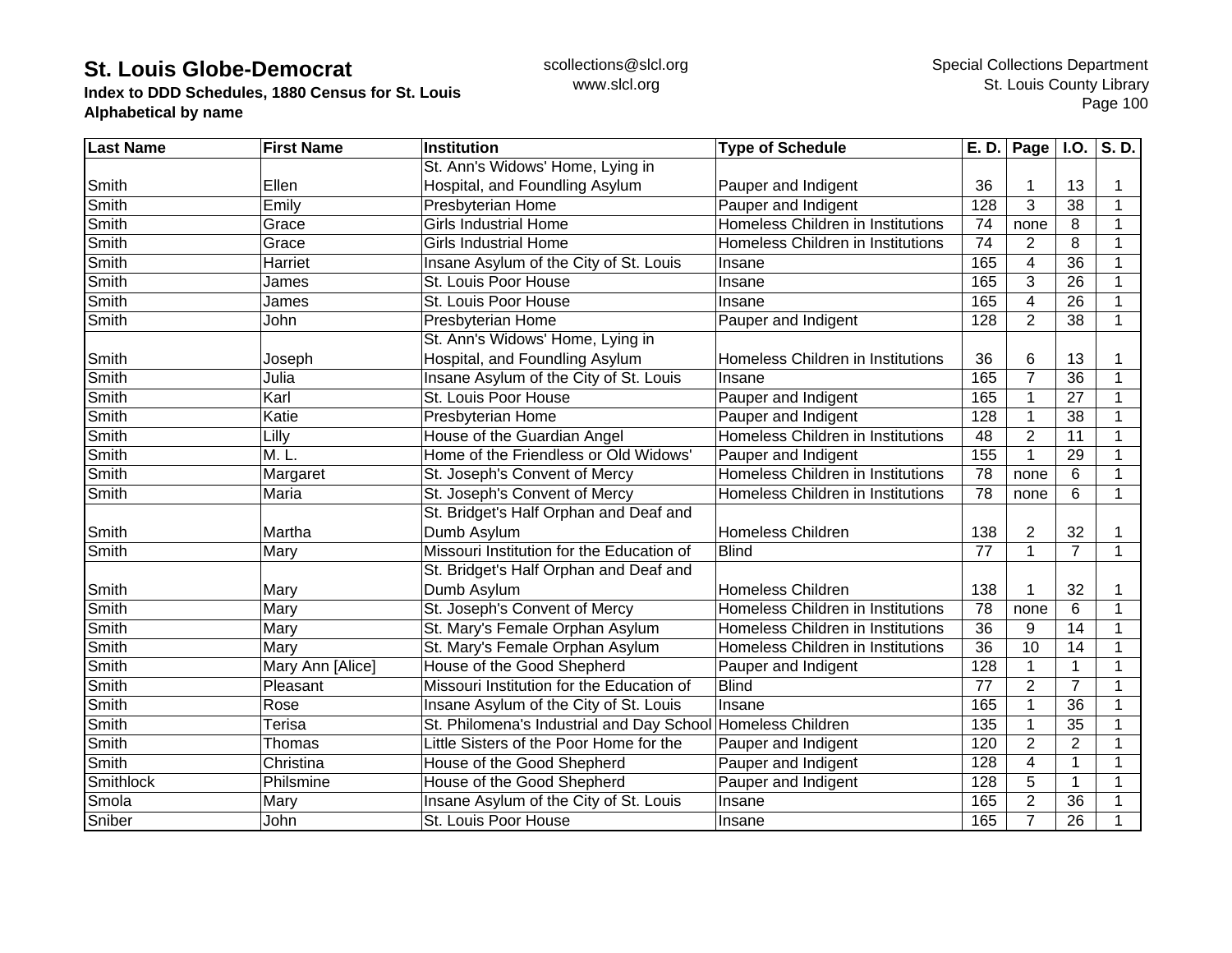**Index to DDD Schedules, 1880 Census for St. Louis Alphabetical by name**

| <b>Last Name</b> | <b>First Name</b> | <b>Institution</b>                                          | <b>Type of Schedule</b>           | E. D.           | Page                    | I.O.                    | S.D.        |
|------------------|-------------------|-------------------------------------------------------------|-----------------------------------|-----------------|-------------------------|-------------------------|-------------|
| Snyder           | Rosa              | Insane Asylum of the City of St. Louis                      | Insane                            | 165             | 4                       | 36                      | 1           |
| Soley            | Sarah             | St. Vincent's Institute for the Insane                      | Insane                            | 47              | $\overline{2}$          | 37                      | $\mathbf 1$ |
| Sommerlet        | $\overline{Carl}$ | St. Louis Poor House                                        | Pauper and Indigent               | 165             | $\overline{2}$          | 27                      | 1           |
| Sonntag          | John              | St. Vincent's German Orphan Asylum                          | <b>Homeless Children</b>          | 95              | $\overline{2}$          | 4                       | 1           |
| Sonntag          | Maggie            | St. Vincent's German Orphan Asylum                          | Homeless Children                 | 95              | 3                       | $\overline{4}$          |             |
| Sonntag          | Mary              | St. Vincent's German Orphan Asylum                          | <b>Homeless Children</b>          | $\overline{95}$ | 3                       | $\overline{\mathbf{4}}$ |             |
| Sonntag          | Rosa              | St. Vincent's German Orphan Asylum                          | Homeless Children                 | $\overline{95}$ | 3                       | $\overline{4}$          |             |
| Spannagel        | Lamatina          | St. Louis Poor House                                        | Insane                            | 165             | 4                       | 26                      |             |
| Spear            | Margaret          | Home of the Friendless or Old Widows'                       | Pauper and Indigent               | 155             | 1                       | 29                      |             |
| Spencer          | M. F.             | Home of the Friendless or Old Widows'                       | Pauper and Indigent               | 155             | 1                       | 29                      |             |
| Spillian         | M.                | Insane Asylum of the City of St. Louis                      | Insane                            | 165             | 7                       | 36                      |             |
| Spoerl           | Augusta           | German General Protestant Orphans'                          | Homeless Children                 | 157             | 1                       | $\overline{28}$         |             |
| Spoerl           | Fredericka        | German General Protestant Orphans'                          | Homeless Children                 | 157             | 1                       | $\overline{28}$         |             |
| Spoerl           | George            | German General Protestant Orphans'                          | Homeless Children                 | 157             | 1                       | 28                      |             |
| Spohn            | Elizabeth         | St. Louis Poor House                                        | <b>Blind</b>                      | 165             | 1                       | 24                      |             |
| Spohn            | Elizabeth         | St. Louis Poor House                                        | Insane                            | 165             | $\overline{7}$          | 26                      |             |
| Spohn            | Elizabeth         | St. Louis Poor House                                        | Pauper and Indigent               | 165             | 6                       | 27                      |             |
| Sruci            | Leocadie          | House of the Good Shepherd                                  | Pauper and Indigent               | 128             | 8                       | $\mathbf{1}$            |             |
| St. John         | Louisa            | House of the Guardian Angel                                 | Homeless Children in Institutions | 48              | 1                       | 11                      |             |
| <b>Stack</b>     | James             | St. Louis Poor House                                        | Pauper and Indigent               | 165             | 9                       | 27                      |             |
| Stanley          | Sarah             | Little Sisters of the Poor Home for the                     | Pauper and Indigent               | 120             | 3                       | $\overline{2}$          |             |
| Stanson          | <b>Stewart</b>    | <b>Girls Industrial Home</b>                                | Homeless Children in Institutions | 74              | none                    | 8                       |             |
| Stanton          | <b>Stewart</b>    | <b>Girls Industrial Home</b>                                | Homeless Children in Institutions | 74              |                         | 8                       |             |
| <b>Stark</b>     | Peter             | City Jail                                                   | Inhabitants in Prison             | $\overline{7}$  | none                    | $\overline{18}$         |             |
| <b>Starlin</b>   | Emma              | House of the Good Shepherd                                  | Pauper and Indigent               | 128             | $\mathbf{2}$            | 1                       |             |
| <b>Steer</b>     | Mary              | St. Philomena's Industrial and Day School Homeless Children |                                   | 135             | 1                       | 35                      |             |
| Steffen          | Anna              | St. Louis Poor House                                        | Insane                            | 165             | 6                       | $\overline{26}$         | 1           |
| Steffen          | Anna              | St. Louis Poor House                                        | Pauper and Indigent               | 165             | 4                       | 27                      |             |
| Steigler         | Rosa              | Insane Asylum of the City of St. Louis                      | Insane                            | 165             | $\overline{\mathbf{4}}$ | 36                      |             |
| Steinheider      | Maria A.          | Little Sisters of the Poor Home for the                     | Pauper and Indigent               | 120             | 5                       | $\overline{2}$          |             |
| Stenner          | John              | German Evangelical Lutheran Orphan                          | Homeless Children in Institutions | 170             | none                    | 21a                     |             |
| Stephan          | Adam              | Insane Asylum of the City of St. Louis                      | Insane                            | 165             | 6                       | $\overline{36}$         |             |
| Stephan          | Mary              | St. Louis Poor House                                        | Pauper and Indigent               | 165             | 8                       | 27                      |             |
| Stephans         | Mary A.           | Insane Asylum of the City of St. Louis                      | Insane                            | 165             | 3                       | 36                      |             |
| Stephens         | Mary F.           | St. Vincent's Institute for the Insane                      | Insane                            | 47              | 1                       | 37                      | 1           |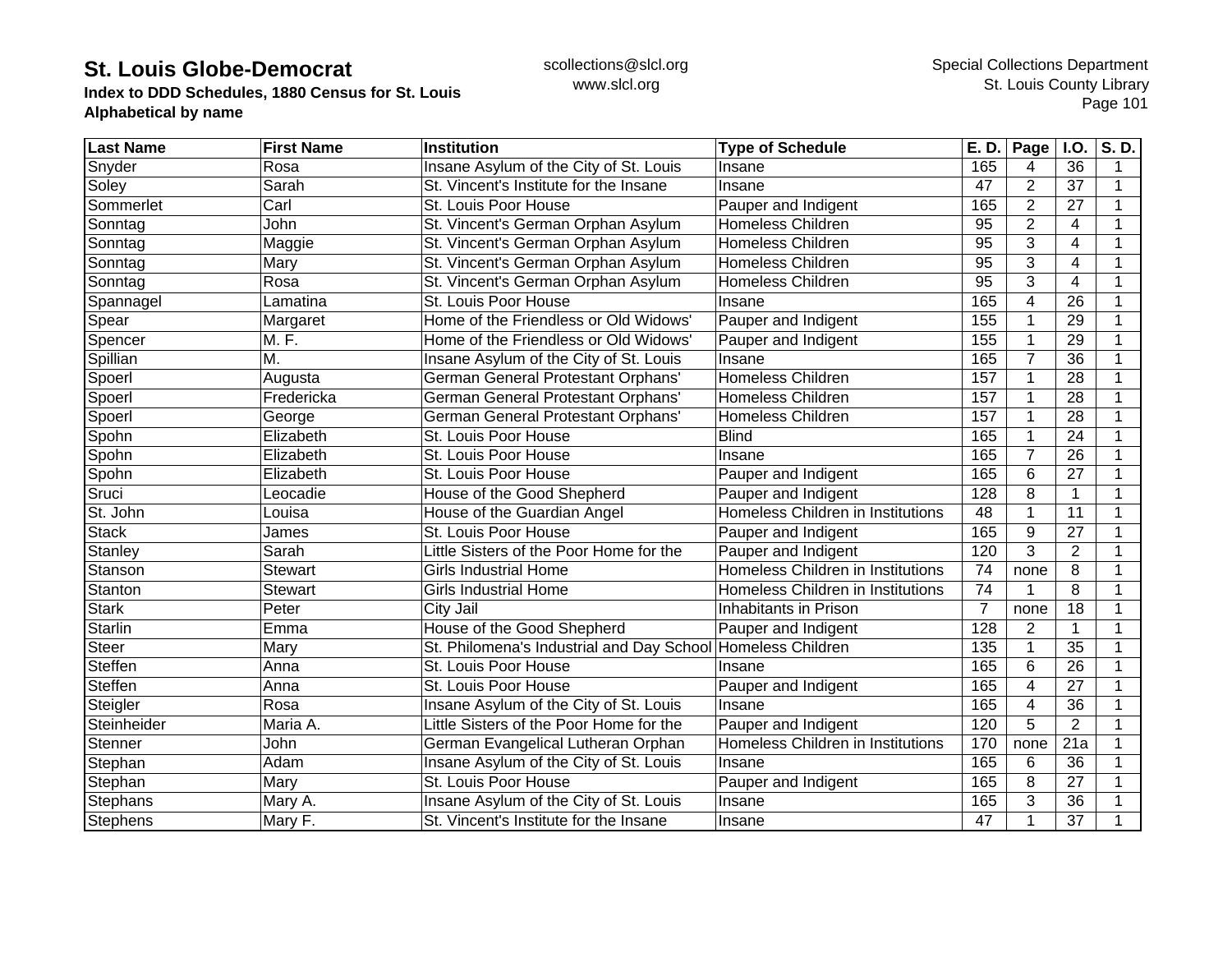**Index to DDD Schedules, 1880 Census for St. Louis Alphabetical by name**

| <b>Last Name</b> | <b>First Name</b> | <b>Institution</b>                       | <b>Type of Schedule</b>           | E. D.            | Page            | I.O.            | S.D.           |
|------------------|-------------------|------------------------------------------|-----------------------------------|------------------|-----------------|-----------------|----------------|
| <b>Stephens</b>  | William           | Catholic Protectorate for Boys (Glencoe) | Homeless Children in Institutions | 187              | none            | 19              |                |
| Sterling         | Annie             | House of the Good Shepherd               | Pauper and Indigent               | 128              | 7               | 1               | 1              |
| <b>Stermer</b>   | Lizzie            | <b>Blind Girls' Industrial Home</b>      | <b>Blind</b>                      | 92               | $\mathbf{1}$    | 5               | $\mathbf{1}$   |
| <b>Stevens</b>   | Margareth         | House of the Guardian Angel              | Homeless Children in Institutions | 48               | $\mathbf{1}$    | 11              | $\overline{1}$ |
| Stevenson        | Mary              | House of the Good Shepherd               | Pauper and Indigent               | 128              | $\overline{7}$  | 1               | 1              |
| <b>Stewart</b>   | Marion            | Home of the Friendless or Old Widows'    | Pauper and Indigent               | 155              | 1               | 29              | 1              |
| <b>Stine</b>     | George            | St. Louis Poor House                     | Pauper and Indigent               | 165              | $\mathbf 1$     | 27              | 1              |
| Stonegreen       | Sarah             | St. Mary's Female Orphan Asylum          | Homeless Children in Institutions | 36               | $\overline{10}$ | 14              | $\mathbf 1$    |
| Storm            | Julia             | St. Louis Poor House                     | Insane                            | 165              | 2               | 26              | 1              |
|                  |                   | St. Ann's Widows' Home, Lying in         |                                   |                  |                 |                 |                |
| Stover           | William           | Hospital, and Foundling Asylum           | Homeless Children in Institutions | 36               | 5               | 13              | 1              |
|                  |                   | St. Ann's Widows' Home, Lying in         |                                   |                  |                 |                 |                |
| Stover           | William           | Hospital, and Foundling Asylum           | Homeless Children in Institutions | 36               | 5               | 13              |                |
| Streib           | Will              | Catholic Protectorate for Boys (Glencoe) | Homeless Children in Institutions | 187              | none            | 19              | $\mathbf 1$    |
| Strittmatter     | John              | German General Protestant Orphans'       | <b>Homeless Children</b>          | 157              |                 | 28              | -1             |
| Strittmatter     | Otto              | German General Protestant Orphans'       | Homeless Children                 | 157              | $\mathbf 1$     | 28              | 1              |
|                  |                   | St. Ann's Widows' Home, Lying in         |                                   |                  |                 |                 |                |
| <b>Stroh</b>     | William           | Hospital, and Foundling Asylum           | Homeless Children in Institutions | 36               | 5               | 13              |                |
| Stuard           | <b>Bridget</b>    | House of the Good Shepherd               | Pauper and Indigent               | 128              | 5               | 1               | 1              |
| Stuetzer         | Julius            | St. Vincent's German Orphan Asylum       | Homeless Children                 | 95               | 1               | $\overline{4}$  |                |
| Stuetzer         | Oscar             | St. Vincent's German Orphan Asylum       | Homeless Children                 | $\overline{95}$  | 1               | $\overline{4}$  | 1              |
| Sturdy           | J.G.              | Insane Asylum of the City of St. Louis   | Insane                            | 165              | $\overline{7}$  | $\overline{36}$ | 1              |
| Stuvart          | John S.           | Insane Asylum of the City of St. Louis   | Insane                            | 165              | $\overline{5}$  | 36              | $\mathbf{1}$   |
| <b>Styles</b>    | Ellise            | House of the Good Shepherd               | Pauper and Indigent               | 128              | none            | $\mathbf{1}$    | $\mathbf{1}$   |
| Sudan            | Philip            | Protestant Orphans' Home                 | Homeless Children in Institutions | 177              | 1               | 20              | $\mathbf{1}$   |
|                  |                   | Insane Asylum of St. Louis and St. Louis |                                   |                  |                 |                 |                |
| <b>Suffers</b>   | Amelia            | Poor House                               | Deaf-Mutes                        | 165              | 1               | 23              |                |
| <b>Suffers</b>   | Amelia            | St. Louis Poor House                     | Pauper and Indigent               | 165              | 1               | 27              | $\mathbf{1}$   |
|                  |                   | Insane Asylum of St. Louis and St. Louis |                                   |                  |                 |                 |                |
| <b>Suffers</b>   | Louisa            | Poor House                               | Deaf-Mutes                        | 165              | 1               | 23              |                |
| Suffers          | Louisa            | St. Louis Poor House                     | Pauper and Indigent               | 165              | $\mathbf{1}$    | 27              | 1              |
| Sulivan          | Anna              | Presbyterian Home                        | Pauper and Indigent               | $\overline{128}$ | $\overline{2}$  | 38              | 1              |
| Sulivan          | John              | St. Louis Poor House                     | Insane                            | 165              | 6               | 26              |                |
| <b>Sullins</b>   | Joseph            | St. Joseph's Orphans' Home               | Homeless Children                 | 153              | 1               | 30              |                |
| Sullivan         | Anna              | Presbyterian Home                        | Pauper and Indigent               | 128              | 1               | 38              | 1              |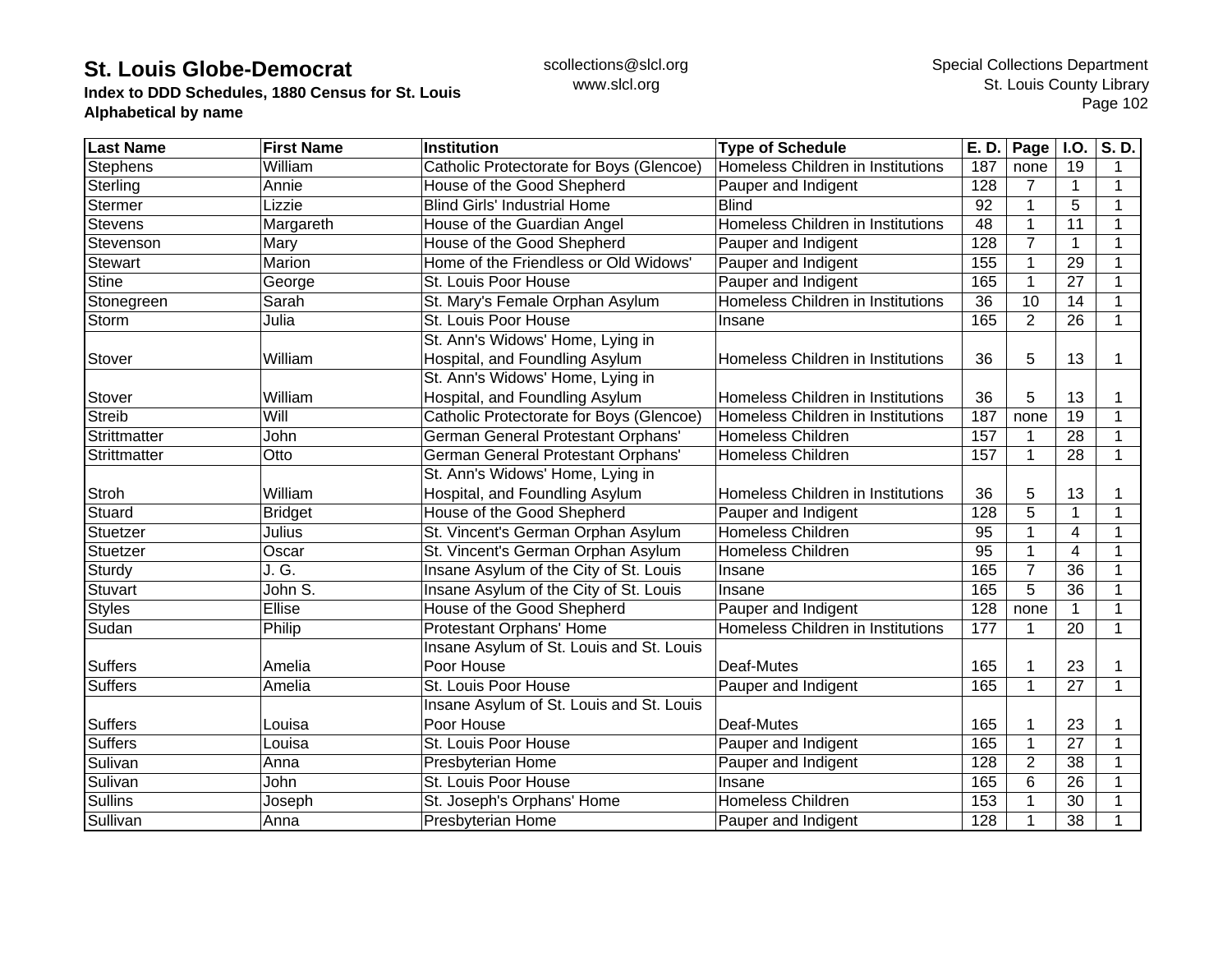**Index to DDD Schedules, 1880 Census for St. Louis Alphabetical by name**

| <b>Last Name</b> | <b>First Name</b> | Institution                                                 | <b>Type of Schedule</b>           | E. D. | Page           | <b>I.O.</b>     | S.D. |
|------------------|-------------------|-------------------------------------------------------------|-----------------------------------|-------|----------------|-----------------|------|
| Sullivan         | Anna              | St. Philomena's Industrial and Day School Homeless Children |                                   | 135   | 2              | 35              | 1    |
| Sullivan         | Annie             | House of the Good Shepherd                                  | Pauper and Indigent               | 128   | 4              | $\mathbf{1}$    | 1    |
| Sullivan         | Elizabeth         | St. Louis Poor House                                        | Insane                            | 165   | 4              | 26              | 1    |
| Sullivan         | Ellen             | St. Vincent Institute for Insane (Charity                   | Pauper and Indigent               | 47    | none           | 12              | 1    |
| Sullivan         | Ellen             | St. Vincent's Institute for the Insane                      | Insane                            | 47    |                | 37              |      |
| Sullivan         | Harriet           | St. Joseph's Convent of Mercy                               | Homeless Children in Institutions | 78    | none           | 6               |      |
| Sullivan         | John              | Little Sisters of the Poor Home for the                     | Pauper and Indigent               | 120   |                | $\overline{2}$  |      |
| Sullivan         | John              | St. Louis Poor House                                        | Pauper and Indigent               | 165   | 4              | 27              |      |
| Sullivan         | Joseph            | St. Joseph's Orphans' Home                                  | Homeless Children                 | 153   |                | 30              |      |
| Sullivan         | Katie             | St. Joseph's Convent of Mercy                               | Homeless Children in Institutions | 78    | none           | 6               |      |
| Sullivan         | Luchy             | St. Vincent's Institute for the Insane                      | Insane                            | 47    |                | 37              |      |
| Sullivan         | Mary              | Little Sisters of the Poor Home for the                     | Pauper and Indigent               | 120   | 3              | $\overline{2}$  |      |
| Sullivan         | Mary              | St. Joseph's Convent of Mercy                               | Homeless Children in Institutions | 78    | none           | 6               | 1    |
| Sullivan         | Mary              | St. Philomena's Industrial and Day School Homeless Children |                                   | 135   | $\overline{2}$ | 35              | 1    |
| Sullivan         | Michael           | Little Sisters of the Poor Home for the                     | Pauper and Indigent               | 120   | $\mathbf{1}$   | $\overline{2}$  | 1    |
|                  |                   | St. Bridget's Half Orphan and Deaf and                      |                                   |       |                |                 |      |
| Sullivan         | <b>Nelly</b>      | Dumb Asylum                                                 | <b>Homeless Children</b>          | 138   |                | 32              |      |
| Summerlet        | C.                | St. Louis Poor House                                        | Insane                            | 165   | 5              | 26              |      |
| Summers          | Mollie            | St. Joseph's Convent of Mercy                               | Homeless Children in Institutions | 78    | none           | 6               |      |
| Sumner           | Florence          | House of the Good Shepherd                                  | Pauper and Indigent               | 128   | 6              | 1               |      |
| Sunder           | Ann               | St. Louis Poor House                                        | Insane                            | 165   | $\overline{2}$ | $\overline{26}$ | 1    |
|                  |                   | St. Bridget's Half Orphan and Deaf and                      |                                   |       |                |                 |      |
| Surmayer         | Mary              | Dumb Asylum                                                 | <b>Homeless Children</b>          | 138   |                | 32              |      |
| Surmeyer         | Mary              | St. Bridget's Institution for Deaf-Mutes                    | Deaf-Mutes                        | 138   | 9              | 33              |      |
| Sutter           | Fred              | St. Louis Poor House                                        | Insane                            | 165   | 6              | 26              |      |
| Sutter           | Frederick         | St. Louis Poor House                                        | Pauper and Indigent               | 165   | 4              | 27              |      |
| Sutter           | Joseph Jr.        | St. Louis Poor House                                        | Pauper and Indigent               | 165   | 8              | 27              | 1    |
| Sweeney          | <b>Barney</b>     | St. Louis Poor House                                        | Pauper and Indigent               | 165   | 10             | 27              |      |
| Sweeney          | Honora            | Woman's Guardian Home                                       | Pauper and Indigent               | 97    | none           | 3               |      |
| Sweeney          | Mary              | St. Mary's Female Orphan Asylum                             | Homeless Children in Institutions | 36    | 10             | $\overline{14}$ |      |
| Sweeney          | <b>Nellie</b>     | Woman's Guardian Home                                       | Pauper and Indigent               | 97    | none           | 3               |      |
| Sweiger          | John              | St. Vincent's German Orphan Asylum                          | <b>Homeless Children</b>          | 95    | $\overline{2}$ | 4               |      |
| Sweizen          | John              | St. Vincent's German Orphan Asylum                          | Homeless Children                 | 95    | $\overline{2}$ | $\overline{4}$  |      |
| Sweizer          | Annie             | St. Vincent's German Orphan Asylum                          | Homeless Children                 | 95    | 3              | 4               | 1    |
| Sweizer          | Rosa              | St. Vincent's German Orphan Asylum                          | <b>Homeless Children</b>          | 95    | 3              | 4               |      |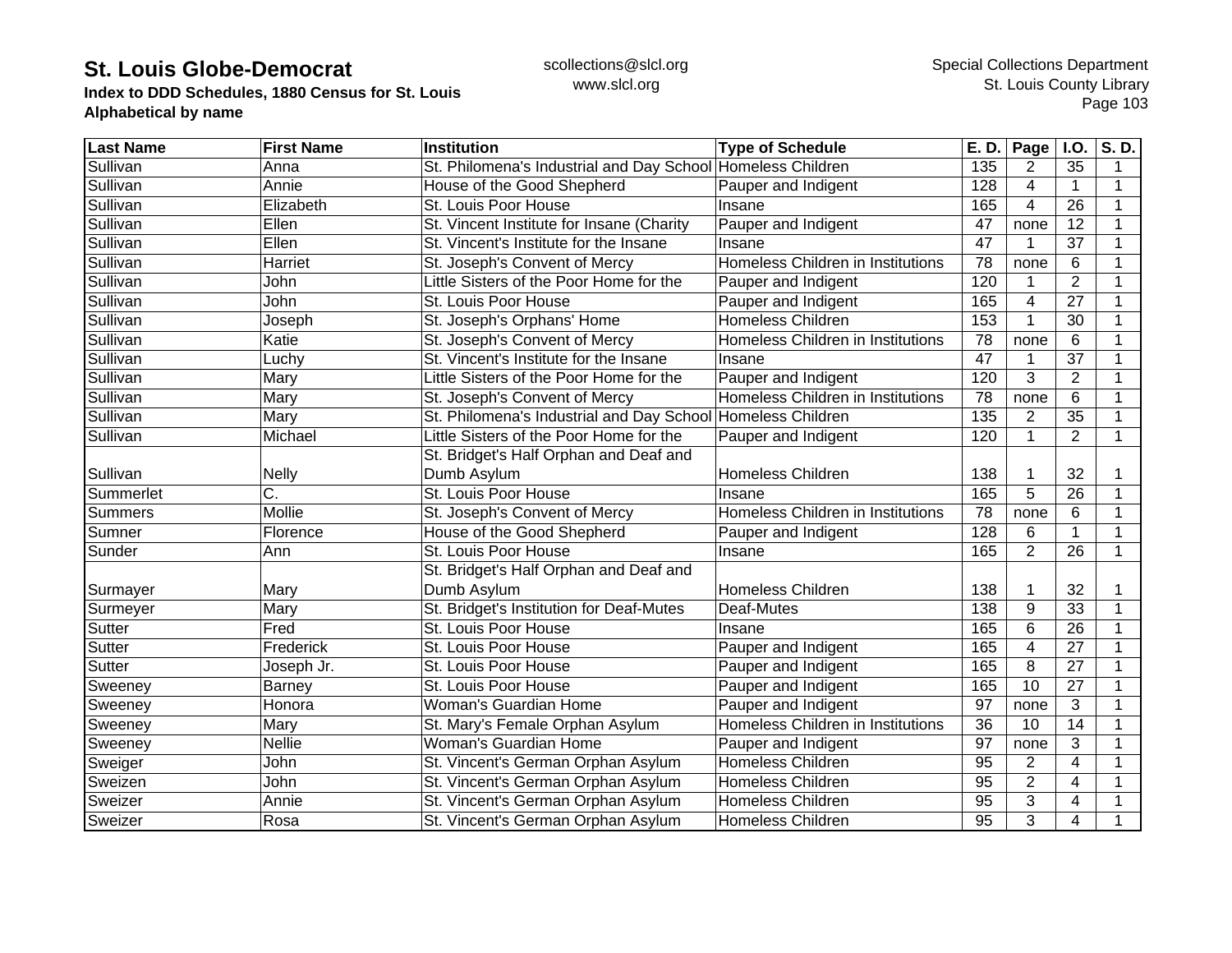**Index to DDD Schedules, 1880 Census for St. Louis Alphabetical by name**

| <b>Last Name</b>  | <b>First Name</b>         | <b>Institution</b>                        | <b>Type of Schedule</b>           | <b>E. D.</b>    | Page           | I.0.            | S.D. |
|-------------------|---------------------------|-------------------------------------------|-----------------------------------|-----------------|----------------|-----------------|------|
|                   |                           | St. Bridget's Half Orphan and Deaf and    |                                   |                 |                |                 |      |
| Sweney            | Ella                      | Dumb Asylum                               | <b>Homeless Children</b>          | 138             |                | 32              | 1    |
|                   |                           | St. Bridget's Half Orphan and Deaf and    |                                   |                 |                |                 |      |
| Sweney            | Mary                      | Dumb Asylum                               | <b>Homeless Children</b>          | 138             |                | 32              |      |
| Swiber            | John                      | St. Louis Poor House                      | Pauper and Indigent               | 165             | $\overline{7}$ | 27              | 1    |
| Swift             | Joseph                    | Insane Asylum of the City of St. Louis    | Insane                            | 165             | 5              | 36              |      |
| Swsensen          | Mathilda                  | St. Louis Poor House                      | Pauper and Indigent               | 165             | 6              | 27              |      |
| Tagrie            | Emma                      | House of the Good Shepherd                | Pauper and Indigent               | 128             | 5              | 1               |      |
| Tailor            | Ellen                     | House of the Good Shepherd                | Pauper and Indigent               | 128             |                | 1               | 1    |
| Tailor            | Susan                     | St. Mary's Female Orphan Asylum           | Homeless Children in Institutions | 36              | 10             | 14              | 1    |
| <b>Tallot</b>     | Α.                        | St. Louis Poor House                      | Insane                            | 165             |                | $\overline{26}$ | 1    |
| Taney             | $\overline{\mathsf{M}}$ . | City Jail                                 | Inhabitants in Prison             | $\overline{7}$  | none           | 18              |      |
| Tank              | Julia                     | House of the Good Shepherd                | Pauper and Indigent               | 128             | 4              | 1               |      |
| Tannwerth         | Mary                      | House of the Good Shepherd                | Pauper and Indigent               | 128             | 5              | $\mathbf{1}$    | 1    |
|                   |                           | St. Bridget's Half Orphan and Deaf and    |                                   |                 |                |                 |      |
| Taruy             | Mary                      | Dumb Asylum                               | <b>Homeless Children</b>          | 138             |                | 32              | 1    |
| Tautman           | George                    | Street Boys' Home                         | Homeless Children in Institutions | 68              | none           | 9               | 1    |
| Tayler            | Amanda                    | St. Louis Poor House                      | Insane                            | 165             | $\overline{4}$ | 26              |      |
| <b>Taylor</b>     | Ellen                     | Little Sisters of the Poor Home for the   | Pauper and Indigent               | 120             | $\overline{4}$ | $\overline{2}$  |      |
| Taylor            | George                    | Catholic Protectorate for Boys (Glencoe)  | Homeless Children in Institutions | 187             | none           | 19              |      |
| Taylor            | Lulu                      | Presbyterian Home                         | Pauper and Indigent               | 128             | $\overline{2}$ | 38              |      |
| Taylor            | Mary                      | St. Joseph's Convent of Mercy             | Homeless Children in Institutions | $\overline{78}$ | none           | 6               | 1    |
| Teal              | Lorenzo                   | Insane Asylum of the City of St. Louis    | Insane                            | 165             | 6              | $\overline{36}$ | 1    |
| Teiss (?)         | Christina                 | House of the Good Shepherd                | Pauper and Indigent               | 128             | 3              | $\mathbf{1}$    | 1    |
| <b>Tenderhoff</b> | George                    | St. Louis Poor House                      | Insane                            | 165             | 5              | 26              | 1    |
| Tennant           | James A.                  | St. Vincent's Institute for the Insane    | Insane                            | 47              | 1              | 37              | 1    |
| Thomas            | Ann                       | Insane Asylum of the City of St. Louis    | Insane                            | 165             | $\overline{2}$ | 36              |      |
| Thomas            | Benjamin                  | Missouri Institution for the Education of | <b>Blind</b>                      | 77              | $\overline{2}$ | $\overline{7}$  | 1    |
| Thomas            | Louisa                    | House of the Good Shepherd                | Pauper and Indigent               | 128             | 3              | $\mathbf 1$     | 1    |
| Thomas            | Mary                      | House of the Good Shepherd                | Pauper and Indigent               | 128             | 8              | $\mathbf{1}$    | 1    |
| Thompson          | Dora                      | House of the Good Shepherd                | Pauper and Indigent               | 128             | $\overline{2}$ | $\mathbf 1$     |      |
| Thompson          | Helena                    | St. Louis Poor House                      | Insane                            | 165             | 5              | $\overline{26}$ |      |
| Thompson          | Helena                    | St. Louis Poor House                      | Pauper and Indigent               | 165             | 3              | 27              |      |
| Thompson          | Ida                       | House of the Good Shepherd                | Pauper and Indigent               | 128             |                | 1               |      |
| Thompson          | William                   | City Jail                                 | Inhabitants in Prison             | $\overline{7}$  | none           | 18              |      |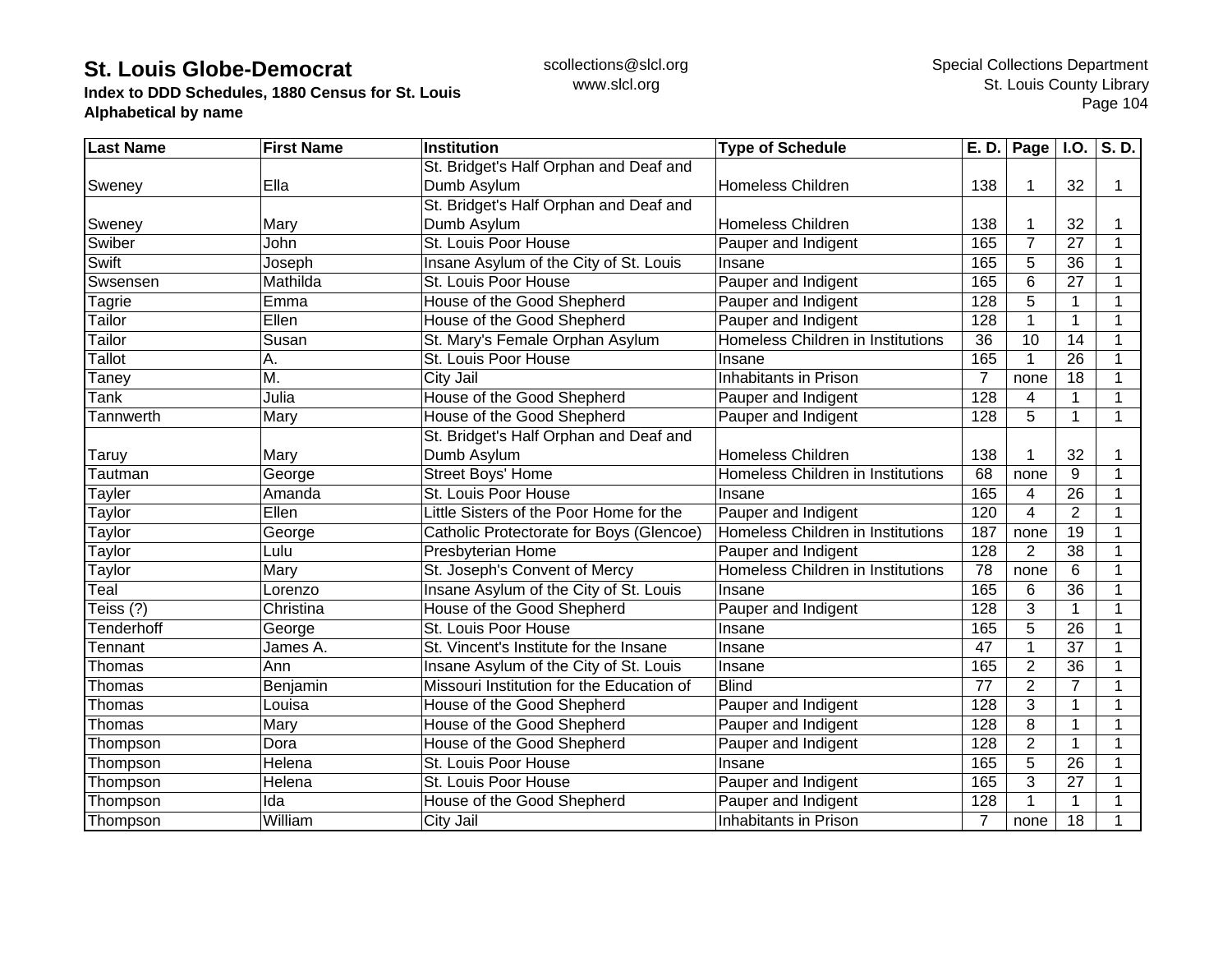**Index to DDD Schedules, 1880 Census for St. Louis Alphabetical by name**

| <b>Last Name</b>      | <b>First Name</b>  | <b>Institution</b>                        | <b>Type of Schedule</b>           | E. D.           | Page $\vert$ I.O. |                 | S.D.        |
|-----------------------|--------------------|-------------------------------------------|-----------------------------------|-----------------|-------------------|-----------------|-------------|
| Thomson               | Eddy               | German Evangelical Lutheran Orphan        | Homeless Children in Institutions | 170             | none              | 21a             | 1           |
|                       | Edward B. (crossed |                                           |                                   |                 |                   |                 |             |
| Thomson (crossed out) | out)               | St. Vincent's Institute for the Insane    | Insane                            | 47              | $\overline{2}$    | 37              |             |
| Thorne                | George             | St. Vincent Institute for Insane (Charity | Pauper and Indigent               | 47              | none              | 12              | 1           |
| Thorne                | George             | St. Vincent's Institute for the Insane    | Insane                            | 47              |                   | 37              | 1           |
| Thornton              | Mary               | St. Joseph's Convent of Mercy             | Homeless Children in Institutions | 78              | none              | 6               | 1           |
| Thorpe                | Mary               | Little Sisters of the Poor Home for the   | Pauper and Indigent               | 120             | 3                 | $\overline{2}$  | 1           |
| Thrailkill            | Johnnie            | Protestant Orphans' Home                  | Homeless Children in Institutions | 177             |                   | 20              | 1           |
| Thriber               | C.                 | Insane Asylum of the City of St. Louis    | Insane                            | 165             |                   | $\overline{36}$ |             |
| Thursdon              | Theresa            | St. Louis Poor House                      | Insane                            | 165             | $\overline{2}$    | 26              |             |
| Tierman               | Thomas             | St. Louis Poor House                      | Insane                            | 165             | 3                 | 26              | 1           |
| <b>Tiermans</b>       | Joe                | Southern Methodist Orphan Asylum          | Homeless Children                 | 137             |                   | 34              | 71          |
| <b>Tiermans</b>       | Willie             | Southern Methodist Orphan Asylum          | <b>Homeless Children</b>          | 137             |                   | 34              | 71          |
| Tiermans (?)          | Maggie             | Southern Methodist Orphan Asylum          | <b>Homeless Children</b>          | 137             |                   | 34              | 71          |
| Tierney               | Mary               | Little Sisters of the Poor Home for the   | Pauper and Indigent               | 120             | 4                 | $\overline{2}$  | 1           |
| Tietzen               | Hulda              | Insane Asylum of the City of St. Louis    | Insane                            | 165             | 3                 | 36              | 1           |
| Tiffany               | Mary               | Insane Asylum of the City of St. Louis    | Insane                            | 165             | 4                 | 36              | 1           |
| <b>Tirney</b>         | Catherine          | Insane Asylum of the City of St. Louis    | Insane                            | 165             | $\overline{7}$    | 36              | 1           |
| Tobin                 | Annie              | House of the Good Shepherd                | Pauper and Indigent               | 128             | 5                 | $\mathbf{1}$    |             |
| Tobin                 | James              | Insane Asylum of the City of St. Louis    | Insane                            | 165             | 5                 | 36              |             |
| Tobin                 | William            | <b>Street Boys' Home</b>                  | Homeless Children in Institutions | 68              | none              | 9               | 1           |
| Toliver               | Frank              | Southern Methodist Orphan Asylum          | <b>Homeless Children</b>          | 137             |                   | 34              | 71          |
| Toole                 | Ellen              | Little Sisters of the Poor Home for the   | Pauper and Indigent               | 120             | 4                 | $\overline{2}$  | $\mathbf 1$ |
| Toole                 | Sarah              | St. Mary's Female Orphan Asylum           | Homeless Children in Institutions | $\overline{36}$ | $\overline{10}$   | $\overline{14}$ | 1           |
| Toombs                | Art                | Catholic Protectorate for Boys (Glencoe)  | Homeless Children in Institutions | 187             | none              | $\overline{19}$ | 1           |
| Toombs                | Dan                | Catholic Protectorate for Boys (Glencoe)  | Homeless Children in Institutions | 187             | none              | 19              | 1           |
| <b>Toombs</b>         | Mary               | St. Joseph's Convent of Mercy             | Homeless Children in Institutions | 78              | none              | 6               | $\mathbf 1$ |
| Topnika               | Frank              | Insane Asylum of the City of St. Louis    | Insane                            | 165             | 5                 | 36              | $\mathbf 1$ |
| Tourville             | Mary Sophia        | House of the Good Shepherd                | Pauper and Indigent               | 128             | $\overline{7}$    | 1               | 1           |
| Tracey                | Annie              | St. Joseph's Convent of Mercy             | Homeless Children in Institutions | 78              | none              | 6               | 1           |
| Tracy                 | James              | St. Louis Poor House                      | <b>Blind</b>                      | 165             |                   | 24              | 1           |
| Tracy                 | James              | St. Louis Poor House                      | Pauper and Indigent               | 165             | 3                 | $\overline{27}$ |             |
| <b>Travers</b>        | Catherine          | St. Louis Poor House                      | Pauper and Indigent               | 165             | $\overline{7}$    | 27              |             |
| Treadwell             | (illegible)        | Insane Asylum of the City of St. Louis    | Insane                            | 165             |                   | 36              |             |
| Troepper              | Carl               | Insane Asylum of the City of St. Louis    | Insane                            | 165             | 6                 | 36              |             |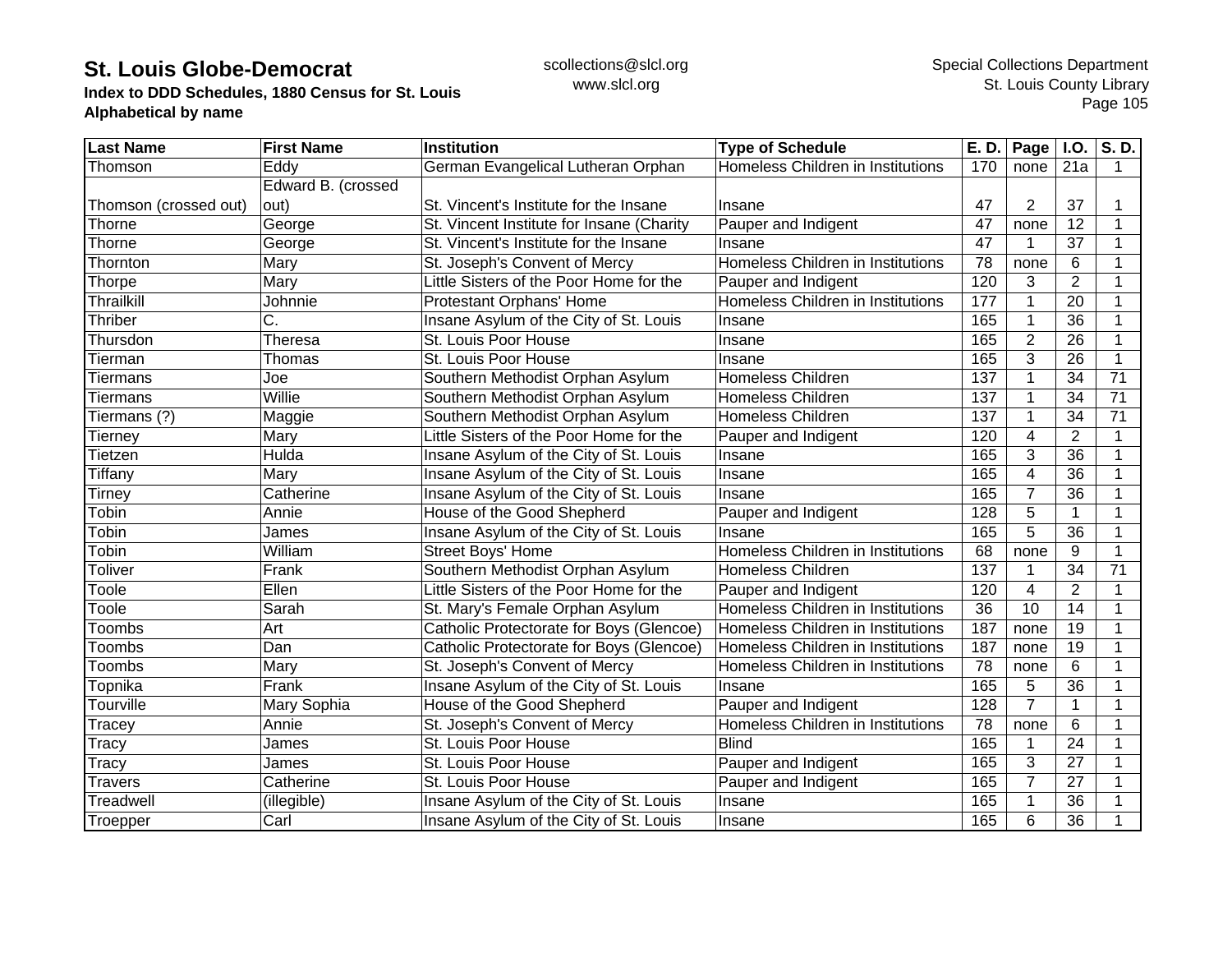**Index to DDD Schedules, 1880 Census for St. Louis Alphabetical by name**

| <b>Last Name</b>        | <b>First Name</b>  | Institution                               | <b>Type of Schedule</b>           | E. D.           | Page           | I.O.            | S.D.         |
|-------------------------|--------------------|-------------------------------------------|-----------------------------------|-----------------|----------------|-----------------|--------------|
| Tuaraex                 | Margaret           | Little Sisters of the Poor Home for the   | Pauper and Indigent               | 120             | 5              | $\overline{2}$  | 1            |
| Tudermann               | Helen              | Missouri Institution for the Education of | <b>Blind</b>                      | 77              | $\mathbf 1$    | $\overline{7}$  | 1            |
| <b>Tullis</b>           | Mamie              | Protestant Orphans' Home                  | Homeless Children in Institutions | 177             | 1              | 20              | -1           |
| <b>Tully</b>            | mary               | House of the Good Shepherd                | Pauper and Indigent               | 128             | $\overline{4}$ | $\mathbf{1}$    | 1            |
| Tully                   | Mary Jane          | House of the Good Shepherd                | Pauper and Indigent               | 128             | $\overline{4}$ | $\mathbf{1}$    |              |
| Tumey                   | Catharine          | St. Joseph's Convent of Mercy             | Homeless Children in Institutions | 78              | none           | $6\phantom{1}6$ |              |
| Turner                  | James J.           | St. Louis Poor House                      | Pauper and Indigent               | 165             | 9              | 27              |              |
| Turner                  | Kate               | Insane Asylum of the City of St. Louis    | Insane                            | 165             | $\overline{7}$ | $\overline{36}$ |              |
| Turner                  | Zizilic            | Presbyterian Home                         | Pauper and Indigent               | 128             | 1              | 38              |              |
| Tusch                   | Austin             | St. Vincent's German Orphan Asylum        | <b>Homeless Children</b>          | 95              | 1              | $\overline{4}$  |              |
| Tusch                   | Joseph             | St. Vincent's German Orphan Asylum        | Homeless Children                 | $\overline{95}$ | 1              | $\overline{4}$  |              |
| Tyler                   | A. C.              | Home of the Friendless or Old Widows'     | Pauper and Indigent               | 155             | 1              | 29              |              |
| <b>Unfried</b>          | Clara              | German Evangelical Lutheran Orphan        | Homeless Children in Institutions | 170             | none           | 21a             |              |
| <b>Unfried</b>          | Clarence           | German Evangelical Lutheran Orphan        | Homeless Children in Institutions | 170             | none           | 21a             |              |
| <b>Unfried</b>          | Lilli              | German Evangelical Lutheran Orphan        | Homeless Children in Institutions | 170             | none           | 21a             |              |
| Unknown                 | Man                | St. Louis Poor House                      | Insane                            | 165             | $\overline{2}$ | 26              |              |
| Urban                   | Agnes              | Insane Asylum of the City of St. Louis    | Insane                            | 165             | 4              | 36              |              |
| <b>Utter</b>            | Anthony            | St. Vincent's German Orphan Asylum        | <b>Homeless Children</b>          | 95              | 1              | $\overline{4}$  |              |
| Valentin                | Frank              | Little Sisters of the Poor Home for the   | Pauper and Indigent               | 120             | $\overline{2}$ | $\overline{2}$  |              |
| Valentine               | Ferd               | St. Louis Poor House                      | Homeless Children in Institutions | 165             | $\mathbf{1}$   | 22              | 1            |
|                         |                    | Insane Asylum of St. Louis and St. Louis  |                                   |                 |                |                 |              |
| Valentine               | Fred               | Poor House                                | Idiots                            | 165             | 1              | 25              |              |
| Valentine (crossed out) | Fred (crossed out) | St. Louis Poor House                      | Insane                            | 165             | $\overline{4}$ | 26              | 1            |
| Valle                   | Edgar              | St. Vincent's Institute for the Insane    | Insane                            | 47              | 3              | $\overline{37}$ | $\mathbf{1}$ |
| Van Gourenhauf          | Annie              | St. Vincent's Institute for the Insane    | Insane                            | 47              | 3              | 37              |              |
| Vandevoet               | <b>Marius</b>      | St. Vincent's Institute for the Insane    | Insane                            | 47              | $\overline{2}$ | $\overline{37}$ |              |
| Vanhorsth               | Fanny              | House of the Good Shepherd                | Pauper and Indigent               | 128             | 1              | 1               |              |
| Vanhorsth               | Mary               | House of the Good Shepherd                | Pauper and Indigent               | 128             | 1              | $\mathbf 1$     | 1            |
| Vanhouston              | Mary               | House of the Good Shepherd                | Pauper and Indigent               | 128             | $\overline{2}$ | $\mathbf 1$     | 1            |
| Vanlier                 | Ida                | Protestant Orphans' Home                  | Homeless Children in Institutions | 177             | $\mathbf{1}$   | 20              |              |
| Vanso                   | Gustav             | St. Joseph's Orphans' Home                | Homeless Children                 | 153             | 1              | 30              |              |
| Varley                  | Alice              | House of the Good Shepherd                | Pauper and Indigent               | 128             | 5              | 1               |              |
| Varley                  | Patrick            | Little Sisters of the Poor Home for the   | Pauper and Indigent               | 120             | 3              | $\overline{2}$  |              |
| Vaughan                 | Jennie             | St. Louis Poor House                      | Pauper and Indigent               | 165             | 9              | 27              |              |
| Vaughan                 | Nora               | St. Louis Poor House                      | Pauper and Indigent               | 165             | 9              | 27              | 1            |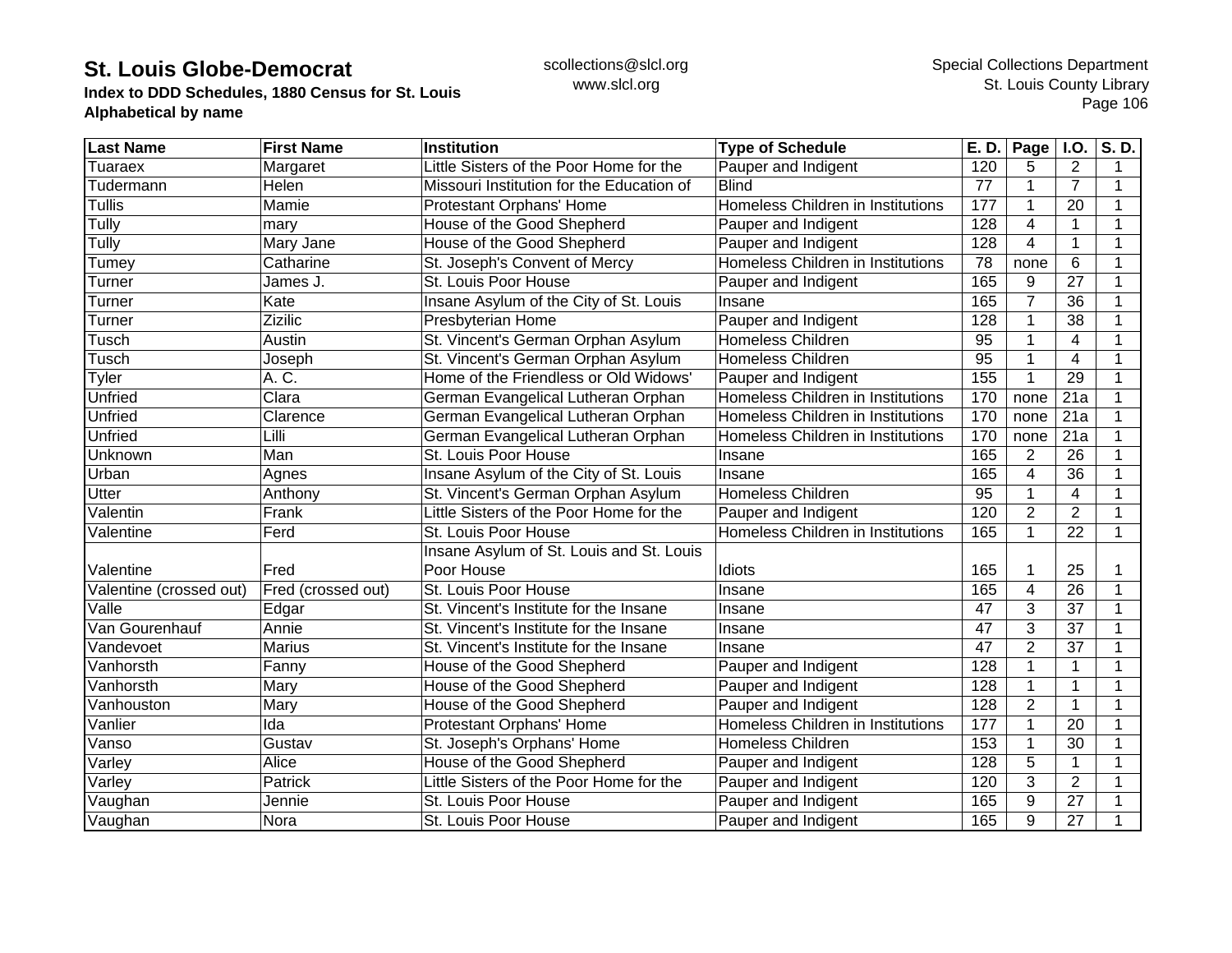**Index to DDD Schedules, 1880 Census for St. Louis Alphabetical by name**

| <b>Last Name</b>      | <b>First Name</b>     | <b>Institution</b>                        | <b>Type of Schedule</b>           | E. D.           | Page           | I.O.                    | S.D.        |
|-----------------------|-----------------------|-------------------------------------------|-----------------------------------|-----------------|----------------|-------------------------|-------------|
| Vaughan               | Vera (?)              | St. Louis Poor House                      | Homeless Children in Institutions | 165             | 1              | 22                      | 1           |
| Vaughn                | Mary A.               | Little Sisters of the Poor Home for the   | Pauper and Indigent               | 120             | 4              | $\overline{2}$          | 1           |
| Veith                 | Andrew                | Boys' and Girls' Industrial Home          | Homeless Children in Institutions | 15              | $\mathbf 1$    | 17                      | 1           |
| Veorner               | John                  | Little Sisters of the Poor Home for the   | Pauper and Indigent               | 120             | $\overline{2}$ | $\overline{2}$          |             |
| Vick                  | Missouri              | House of the Good Shepherd                | Pauper and Indigent               | 128             | 6              | 1                       |             |
| Vierthaler            | Frances               | St. Vincent's German Orphan Asylum        | <b>Homeless Children</b>          | 95              | 3              | 4                       |             |
| Vierthaler            | Helena                | St. Vincent's German Orphan Asylum        | <b>Homeless Children</b>          | $\overline{95}$ | 3              | $\overline{\mathbf{4}}$ |             |
| Vincent               | Mary                  | St. Mary's Female Orphan Asylum           | Homeless Children in Institutions | $\overline{36}$ | 9              | 14                      |             |
| Vincent               | Mary F.               | St. Vincent Institute for Insane (Charity | Pauper and Indigent               | 47              | none           | 12                      | 1           |
| Vincent               | Rose                  | House of the Good Shepherd                | Pauper and Indigent               | 128             | 3              | $\mathbf 1$             | 1           |
|                       |                       |                                           |                                   |                 |                |                         |             |
| Vincent (crossed out) | Mary F. (crossed out) | St. Vincent's Institute for the Insane    | Insane                            | 47              | 2              | 37                      |             |
| Virman                | Mary A.               | St. Louis Poor House                      | Insane                            | 165             | 3              | 26                      |             |
| Virtue                | Patrick               | St. Louis Poor House                      | Insane                            | 165             | 3              | 26                      | 1           |
| Voegel                | Jennie                | St. Louis Poor House                      | Insane                            | 165             | $\overline{4}$ | 26                      | 1           |
| Vogel                 | Charles               | German Evangelical Lutheran Orphan        | Homeless Children in Institutions | 170             | none           | 21a                     | 1           |
| Vogel                 | Ellen                 | Presbyterian Home                         | Pauper and Indigent               | 128             | $\overline{2}$ | 38                      | 1           |
| Vogel                 | Rosa                  | German Evangelical Lutheran Orphan        | Homeless Children in Institutions | 170             | none           | $\overline{21a}$        |             |
| Voigt                 | Amanda                | German General Protestant Orphans'        | <b>Homeless Children</b>          | 157             | 1              | $\overline{28}$         |             |
| Voigt                 | Antoine               | German General Protestant Orphans'        | <b>Homeless Children</b>          | 157             | $\mathbf{1}$   | 28                      |             |
| Voigt                 | Augusta               | German General Protestant Orphans'        | <b>Homeless Children</b>          | 157             | 1              | 28                      |             |
| Voigt                 | Emile                 | German General Protestant Orphans'        | Homeless Children                 | 157             | 1              | $\overline{28}$         | $\mathbf 1$ |
| Von Buren             |                       | Insane Asylum of the City of St. Louis    | Insane                            | 165             | 3              | $\overline{36}$         |             |
| Vorberg               | George                | St. Vincent's German Orphan Asylum        | Homeless Children                 | 95              | 1              | 4                       |             |
| Vorberg               | Willie                | St. Vincent's German Orphan Asylum        | <b>Homeless Children</b>          | 95              | $\mathbf{1}$   | $\overline{4}$          | $\mathbf 1$ |
| Vorberg (?)           | Catherine             | St. Vincent's German Orphan Asylum        | <b>Homeless Children</b>          | 95              | 3              | $\overline{4}$          |             |
| Vorberg (?)           | Caroline              | St. Vincent's German Orphan Asylum        | <b>Homeless Children</b>          | 95              | $\overline{3}$ | $\overline{4}$          | 1           |
| Wagner                | Anna                  | Presbyterian Home                         | Pauper and Indigent               | 128             | $\overline{2}$ | 38                      | 1           |
| Wagner                | John                  | Insane Asylum of the City of St. Louis    | Insane                            | 165             | 5              | $\overline{36}$         | 1           |
| Wagner                | Margaret              | Insane Asylum of the City of St. Louis    | Insane                            | 165             | 4              | 36                      |             |
| Wagner                | Mary                  | House of the Guardian Angel               | Homeless Children in Institutions | 48              | $\mathbf{1}$   | 11                      |             |
| Wahl                  | Fred                  | <b>German General Protestant Orphans'</b> | <b>Homeless Children</b>          | 157             | 1              | 28                      |             |
| Wahl                  | Peter                 | German General Protestant Orphans'        | Homeless Children                 | 157             | $\mathbf{1}$   | 28                      |             |
| Walch                 | James                 | St. Louis Poor House                      | Insane                            | 165             | 3              | 26                      |             |
| Waldman               | Elise                 | German General Protestant Orphans'        | Homeless Children                 | 157             | 1              | 28                      |             |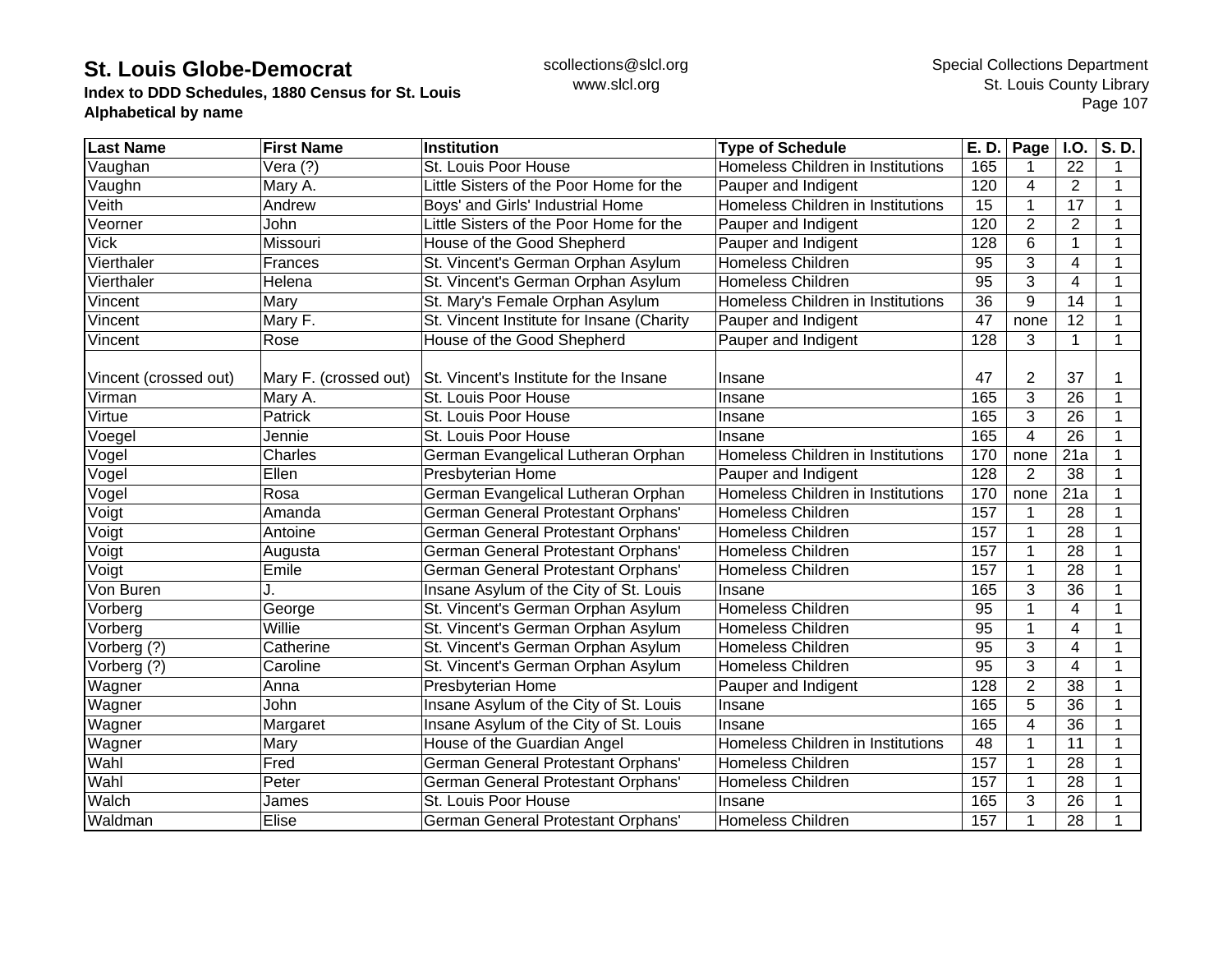**Index to DDD Schedules, 1880 Census for St. Louis Alphabetical by name**

| <b>Last Name</b> | <b>First Name</b> | <b>Institution</b>                                          | <b>Type of Schedule</b>           | E. D.           | Page           | <b>I.O.</b>     | $\overline{\mathsf{S}}$ . D. |
|------------------|-------------------|-------------------------------------------------------------|-----------------------------------|-----------------|----------------|-----------------|------------------------------|
| Waldman          | George            | German General Protestant Orphans'                          | <b>Homeless Children</b>          | 157             |                | 28              | 1                            |
| Waldron          | John              | Catholic Protectorate for Boys (Glencoe)                    | Homeless Children in Institutions | 187             | none           | 19              | 1                            |
| Waldron          | Mary              | St. Vincent's Institute for the Insane                      | Insane                            | 47              | $\overline{2}$ | 37              | 1                            |
| Walher           | Caroline          | Insane Asylum of the City of St. Louis                      | Insane                            | 165             | $\overline{4}$ | 36              | 1                            |
| Walker           | <b>Blanche</b>    | House of the Good Shepherd                                  | Pauper and Indigent               | 128             | 3              | 1               |                              |
| Walker           | Caroline          | St. Louis Poor House                                        | Insane                            | 165             | 6              | 26              |                              |
| Walker           | Caroline          | St. Louis Poor House                                        | Pauper and Indigent               | 165             | 6              | 27              |                              |
| Walker           | Emma              | House of the Good Shepherd                                  | Pauper and Indigent               | 128             | 3              | $\mathbf{1}$    | 1                            |
|                  |                   | St. Ann's Widows' Home, Lying in                            |                                   |                 |                |                 |                              |
| Walker           | James             | Hospital, and Foundling Asylum                              | Homeless Children in Institutions | 36              | 5              | 13              |                              |
| Walker           | John D.           | St. Louis Poor House                                        | Pauper and Indigent               | 165             | $\overline{2}$ | 27              | 1                            |
| Walker           | John D.           | St. Louis Poor House                                        | Pauper and Indigent               | 165             | 7              | 27              |                              |
| Walker           | Martha            | St. Louis Poor House                                        | <b>Blind</b>                      | 165             |                | 24              |                              |
| Walker           | Martha            | St. Louis Poor House                                        | Pauper and Indigent               | 165             | 1              | 27              |                              |
| Walker           | Valentine         | St. Louis Poor House                                        | Pauper and Indigent               | 165             | 9              | 27              | 1                            |
| Walker           | Willie            | Southern Methodist Orphan Asylum                            | <b>Homeless Children</b>          | 137             | 1              | 34              | 71                           |
| Walsh            | Β.                | Insane Asylum of the City of St. Louis                      | Insane                            | 165             | $\overline{2}$ | 36              | $\mathbf 1$                  |
| Walsh            | Ed                | City Jail                                                   | Inhabitants in Prison             | $\overline{7}$  | none           | 18              |                              |
| Walsh            | Elizabeth         | House of the Good Shepherd                                  | Pauper and Indigent               | 128             | 8              | 1               |                              |
| Walsh            | Elizabeth         | House of the Good Shepherd                                  | Pauper and Indigent               | 128             | $\overline{2}$ | $\mathbf 1$     |                              |
| Walsh            | Kattie            | St. Mary's Female Orphan Asylum                             | Homeless Children in Institutions | $\overline{36}$ | 9              | 14              | 1                            |
| Walsh            | Mary              | House of the Good Shepherd                                  | Pauper and Indigent               | 128             | 3              | 1               | 1                            |
| Walsh            | Patrick           | Insane Asylum of the City of St. Louis                      | Insane                            | 165             | 5              | $\overline{36}$ | 1                            |
| Walsh            | Patrick           | St. Louis Poor House                                        | Insane                            | 165             | 1              | 26              |                              |
| Walsh            | William           | St. Louis Poor House                                        | Pauper and Indigent               | 165             | 5              | $\overline{27}$ |                              |
| Walshe           | Mary              | House of the Good Shepherd                                  | Pauper and Indigent               | 128             | none           | $\mathbf{1}$    |                              |
| Walters          | Martha            | Missouri Institution for the Education of                   | <b>Blind</b>                      | 77              |                | $\overline{7}$  |                              |
| Walters          | Neadford          | Missouri Institution for the Education of                   | <b>Blind</b>                      | 77              | 1              | $\overline{7}$  | 1                            |
| Waltz            | August            | St. Vincent's German Orphan Asylum                          | <b>Homeless Children</b>          | 95              | $\overline{2}$ | 4               | 1                            |
| Ward             | Agnes             | St. Joseph's Convent of Mercy                               | Homeless Children in Institutions | $\overline{78}$ | none           | 6               |                              |
| Ward             | Catherine         | St. Philomena's Industrial and Day School Homeless Children |                                   | 135             |                | $\overline{35}$ |                              |
| Ward             | George            | St. Louis Poor House                                        | Insane                            | 165             | $\overline{7}$ | 26              |                              |
| Ward             | James             | <b>Street Boys' Home</b>                                    | Homeless Children in Institutions | 68              | none           | 9               |                              |
| Ward             | John              | St. Louis Poor House                                        | Pauper and Indigent               | 165             |                | 27              |                              |
| Ward             | Julia             | St. Vincent Institute for Insane (Charity                   | Pauper and Indigent               | 47              | none           | 12              |                              |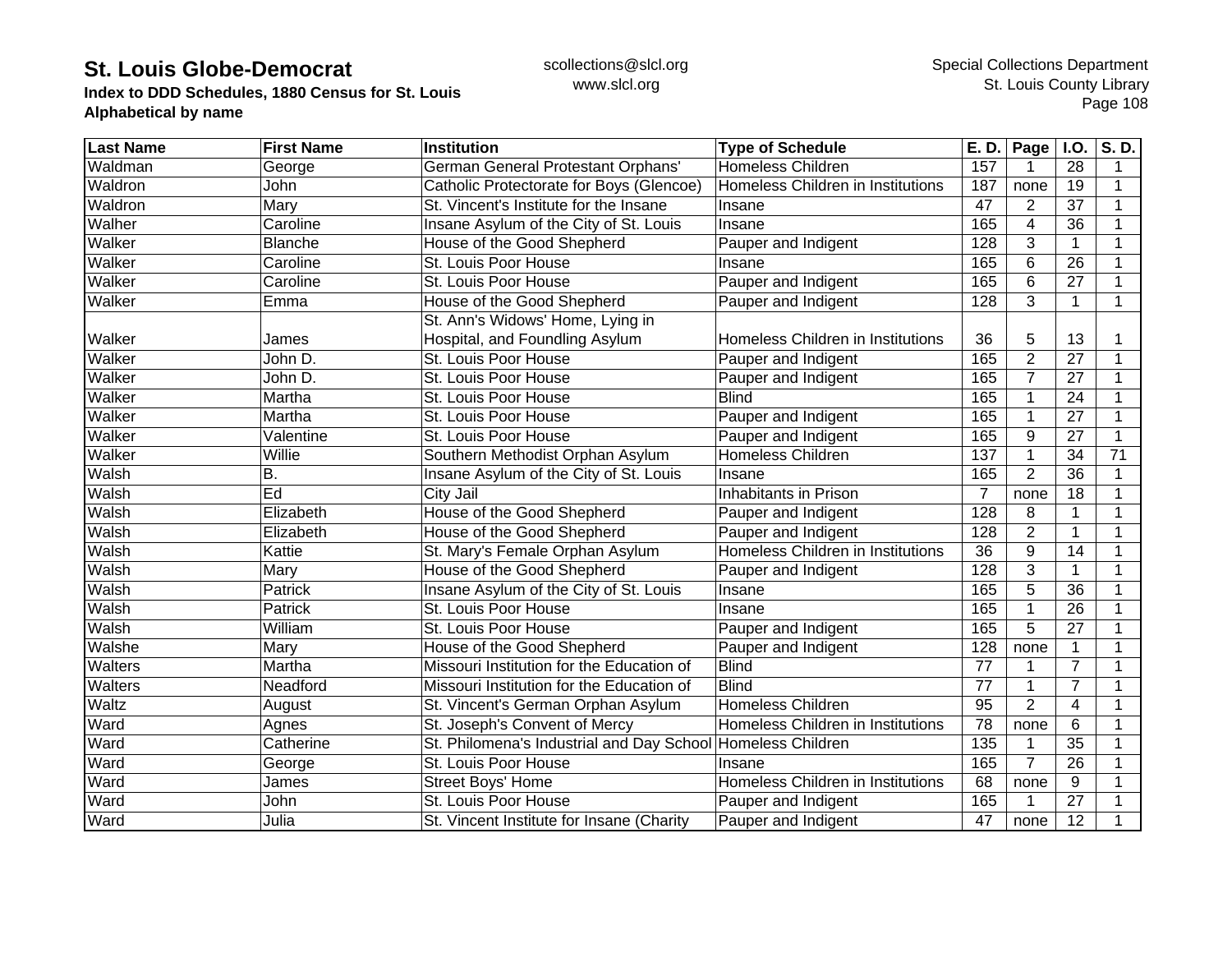**Index to DDD Schedules, 1880 Census for St. Louis Alphabetical by name**

| <b>Last Name</b>   | <b>First Name</b>    | <b>Institution</b>                        | <b>Type of Schedule</b>           | E. D.           | Page           | <b>I.O.</b>     | S.D. |
|--------------------|----------------------|-------------------------------------------|-----------------------------------|-----------------|----------------|-----------------|------|
| Ward               | Julia                | St. Vincent's Institute for the Insane    | Insane                            | 47              |                | 37              | 1    |
| Ward               | Lizzie               | St. Louis Poor House                      | Insane                            | 165             | $\overline{7}$ | 26              | 1    |
| Ward               | Lizzie               | St. Louis Poor House                      | Pauper and Indigent               | 165             | 9              | 27              | 1    |
| Ward               | Mary                 | Little Sisters of the Poor Home for the   | Pauper and Indigent               | 120             | 3              | $\overline{2}$  | 1    |
| Ward               | William              | City Jail                                 | Inhabitants in Prison             | $\overline{7}$  | none           | 18              | 1    |
|                    |                      | Insane Asylum of St. Louis and St. Louis  |                                   |                 |                |                 |      |
| Ward (crossed out) | George (crossed out) | Poor House                                | Idiots                            | 165             |                | 25              |      |
| Warmbrodt          | Fritz                | St. Louis Poor House                      | Insane                            | 165             | 5              | 26              |      |
| Warmbrodt          | Fritz                | St. Louis Poor House                      | Pauper and Indigent               | 165             | $\overline{2}$ | 27              |      |
| Warren             | Mary                 | Episcopal Orphans' Home                   | <b>Homeless Children</b>          | 146             | 1              | 31              | 1    |
| Waschow            | Albert               | German Evangelical Lutheran Orphan        | Homeless Children in Institutions | 170             | none           | 21a             |      |
| Waschow            | Lizzi                | German Evangelical Lutheran Orphan        | Homeless Children in Institutions | 170             | none           | 21a             |      |
| Washington         | George               | St. Louis Poor House                      | Insane                            | 165             | $\overline{7}$ | 26              |      |
| Washington         | George               | St. Louis Poor House                      | Pauper and Indigent               | 165             | $\overline{7}$ | 27              |      |
| Waters             | Thomas               | Little Sisters of the Poor Home for the   | Pauper and Indigent               | 120             |                | $\overline{2}$  |      |
| Watson             | Sarah                | St. Joseph's Convent of Mercy             | Homeless Children in Institutions | 78              | none           | 6               | 1    |
| Watterson          | Carry                | St. Mary's Female Orphan Asylum           | Homeless Children in Institutions | 36              | 9              | 14              |      |
| Weaver             | William              | City Jail                                 | Inhabitants in Prison             | $\overline{7}$  | none           | 18              |      |
| Weber              | Albert               | Insane Asylum of the City of St. Louis    | Insane                            | 165             | 5              | 36              |      |
| Weber              | John                 | German Evangelical Lutheran Orphan        | Homeless Children in Institutions | 170             | none           | 21a             |      |
| Webster            | Ella                 | St. Louis Poor House                      | Insane                            | 165             | $\overline{7}$ | 26              |      |
| Webster            | Ella                 | St. Louis Poor House                      | Pauper and Indigent               | 165             | $\overline{7}$ | 27              |      |
| Webster            | George               | St. Louis Poor House                      | Homeless Children in Institutions | 165             | 1              | $\overline{22}$ | 1    |
| Weed               | <b>Bennie</b>        | Protestant Orphans' Home                  | Homeless Children in Institutions | 177             | $\overline{2}$ | 20              | 1    |
| Wegner             | Godfried             | German Evangelical Lutheran Hospital      | Pauper and Indigent Inhabitants   | 65              | none           | 10              |      |
| Weidner            | J. Adam              | St. Vincent's Institute for the Insane    | Insane                            | 47              | 3              | 37              | 1    |
| Weinrich           | George               | St. Vincent's German Orphan Asylum        | Homeless Children                 | 95              | $\overline{2}$ | 4               | 1    |
| Weisch             | Herman               | St. Louis Poor House                      | Pauper and Indigent               | 165             | 3              | 27              | 1    |
| Weiss              | Willi                | German Evangelical Lutheran Orphan        | Homeless Children in Institutions | 170             | none           | 21a             |      |
| Weistrad           | William              | St. Louis Poor House                      | Insane                            | 165             | 2              | 26              |      |
| Welch              | Tommy                | Protestant Orphans' Home                  | Homeless Children in Institutions | 177             | $\overline{2}$ | 20              |      |
| Weldon             | James                | St. Vincent's Institute for the Insane    | Insane                            | $\overline{47}$ | 3              | $\overline{37}$ |      |
| Wells              | Elizabeth            | Missouri Institution for the Education of | <b>Blind</b>                      | 77              |                | $\overline{7}$  |      |
| Wells              | Samuel               | Missouri Institution for the Education of | Blind                             | 77              | $\overline{2}$ | $\overline{7}$  |      |
| Wells              | William              | Missouri Institution for the Education of | <b>Blind</b>                      | 77              | $\overline{2}$ | $\overline{7}$  |      |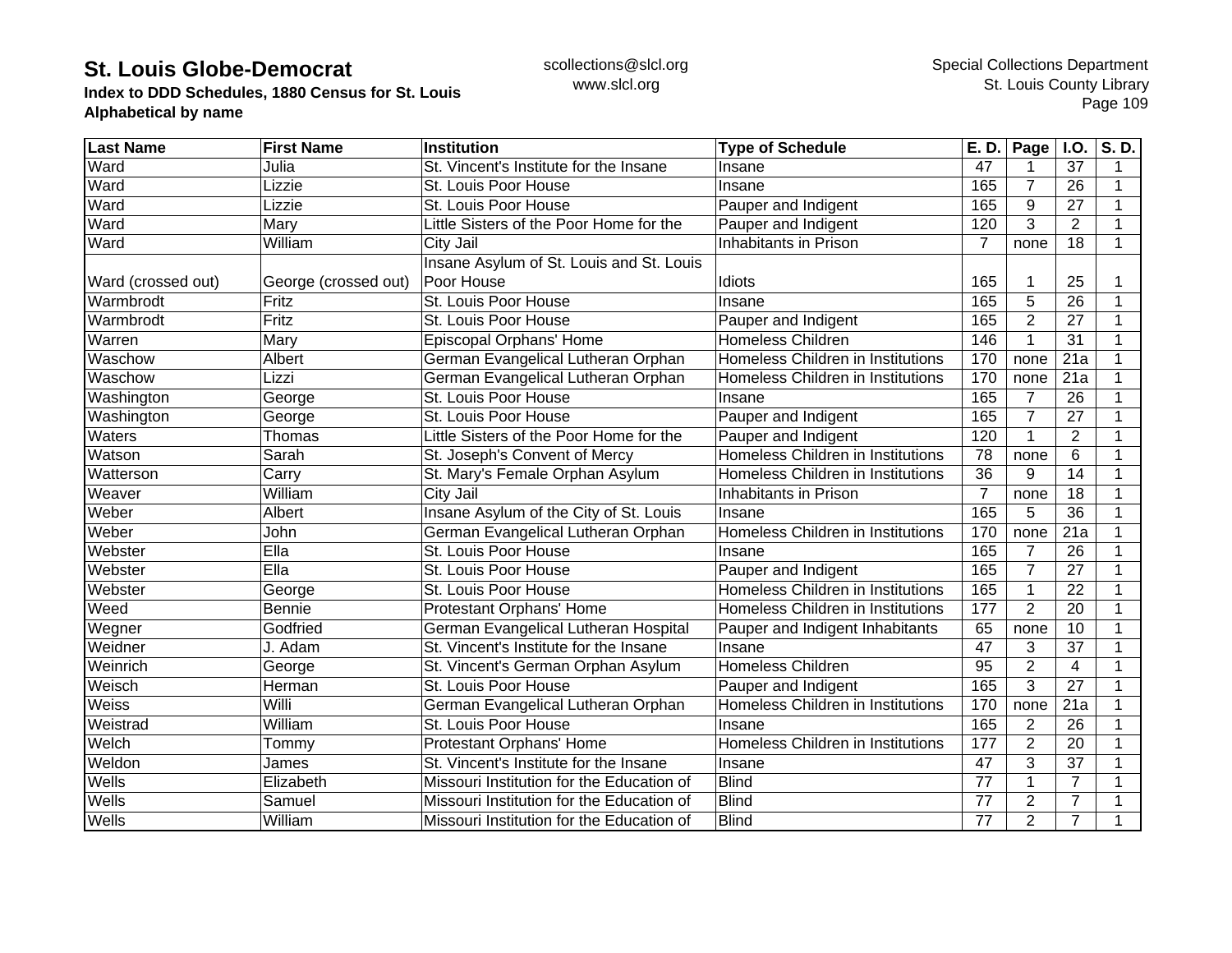**Index to DDD Schedules, 1880 Census for St. Louis Alphabetical by name**

| <b>Last Name</b> | <b>First Name</b> | <b>Institution</b>                        | <b>Type of Schedule</b>           | E. D.            | Page I.O.       |                 | S.D.         |
|------------------|-------------------|-------------------------------------------|-----------------------------------|------------------|-----------------|-----------------|--------------|
| Welsh            | Emielie           | House of the Good Shepherd                | Pauper and Indigent               | 128              | 6               | $\mathbf 1$     | $\mathbf 1$  |
|                  |                   | St. Ann's Widows' Home, Lying in          |                                   |                  |                 |                 |              |
| Welsh            | Lizzie            | Hospital, and Foundling Asylum            | Pauper and Indigent               | 36               |                 | 13              |              |
| Welster          | George            | St. Louis Poor House                      | Pauper and Indigent               | 165              | $\overline{7}$  | 27              | 1            |
| Wenia            | Н.                | Home of the Friendless or Old Widows'     | Pauper and Indigent               | 155              | 1               | 29              |              |
| Werberich        | Adelaide          | St. Vincent's Institute for the Insane    | Insane                            | 47               | $\overline{2}$  | 37              |              |
| Werges           | Mathew            | St. Louis Poor House                      | Pauper and Indigent               | 165              | 5               | 27              |              |
| Werner           | Felix A.          | St. Vincent's Institute for the Insane    | Insane                            | 47               | 3               | 37              |              |
| Wesley           | Lucas             | St. Louis Poor House                      | Insane                            | 165              |                 | 26              |              |
| Wesselman        | Mary              | St. Louis Poor House                      | Insane                            | 165              |                 | 26              |              |
| Weygold          | Amanda            | St. Louis Poor House                      | Insane                            | 165              | 6               | $\overline{26}$ |              |
| Weygold          | Amanda            | St. Louis Poor House                      | Pauper and Indigent               | 165              | $\overline{4}$  | $\overline{27}$ | 1            |
|                  |                   | St. Ann's Widows' Home, Lying in          |                                   |                  |                 |                 |              |
| Whalan           | <b>Bridget</b>    | Hospital, and Foundling Asylum            | Pauper and Indigent               | 36               |                 | 13              |              |
| Whale            | Pauline           | <b>Presbyterian Home</b>                  | Pauper and Indigent               | 128              | 3               | 38              | 1            |
| Whallen          | Maggie            | St. Joseph's Convent of Mercy             | Homeless Children in Institutions | 78               | none            | 6               | 1            |
| Whebarth         | Charles E.        | St. Vincent's Institute for the Insane    | Insane                            | 47               | 2               | 37              | 1            |
| Wheeler          | Mary J.           | Home of the Friendless or Old Widows'     | Pauper and Indigent               | 155              | 1               | 29              |              |
| Whelan           | John              | St. Louis Poor House                      | Insane                            | 165              | 5               | 26              |              |
| Whelan           | John              | St. Louis Poor House                      | Pauper and Indigent               | 165              | 3               | 27              |              |
| Whelan           | Mary              | House of the Guardian Angel               | Homeless Children in Institutions | 48               |                 | 11              | 1            |
| Whelan           | Mary              | St. Louis Poor House                      | Pauper and Indigent               | 165              | $\overline{2}$  | $\overline{27}$ | $\mathbf 1$  |
| Whetsett         | Charles E.        | St. Vincent Institute for Insane (Charity | Pauper and Indigent               | 47               | none            | 12              | 1            |
| White            | Katie             | St. Louis Poor House                      | Insane                            | 165              | 7               | 26              |              |
| White            | Katie             | St. Louis Poor House                      | Pauper and Indigent               | 165              | 9               | 27              |              |
| White            | Mary              | Home of the Friendless or Old Widows'     | Pauper and Indigent               | 155              | $\mathbf{1}$    | 29              | $\mathbf{1}$ |
|                  |                   | St. Ann's Widows' Home, Lying in          |                                   |                  |                 |                 |              |
| White            | Mary              | Hospital, and Foundling Asylum            | Homeless Children in Institutions | 36               | 5               | 13              | 1            |
| White            | Mary              | St. Mary's Female Orphan Asylum           | Homeless Children in Institutions | 36               | $\overline{11}$ | 14              | $\mathbf{1}$ |
|                  |                   | St. Ann's Widows' Home, Lying in          |                                   |                  |                 |                 |              |
| White            | Robert            | Hospital, and Foundling Asylum            | Homeless Children in Institutions | 36               | 6               | 13              |              |
| White            | Sara              | House of the Good Shepherd                | Pauper and Indigent               | $\overline{128}$ | 6               | $\mathbf 1$     |              |
| White            | William           | <b>Street Boys' Home</b>                  | Homeless Children in Institutions | 68               | none            | 9               |              |
| Whiting          | Rose              | Convent of the Sacred Heart               | Pauper and Indigent Inhabitants   | 20               | none            | 15              |              |
| Whiting          | Rose              | Mullanphy Orphan Home                     | Homeless Children in Institutions | 19               | 1               | 16              |              |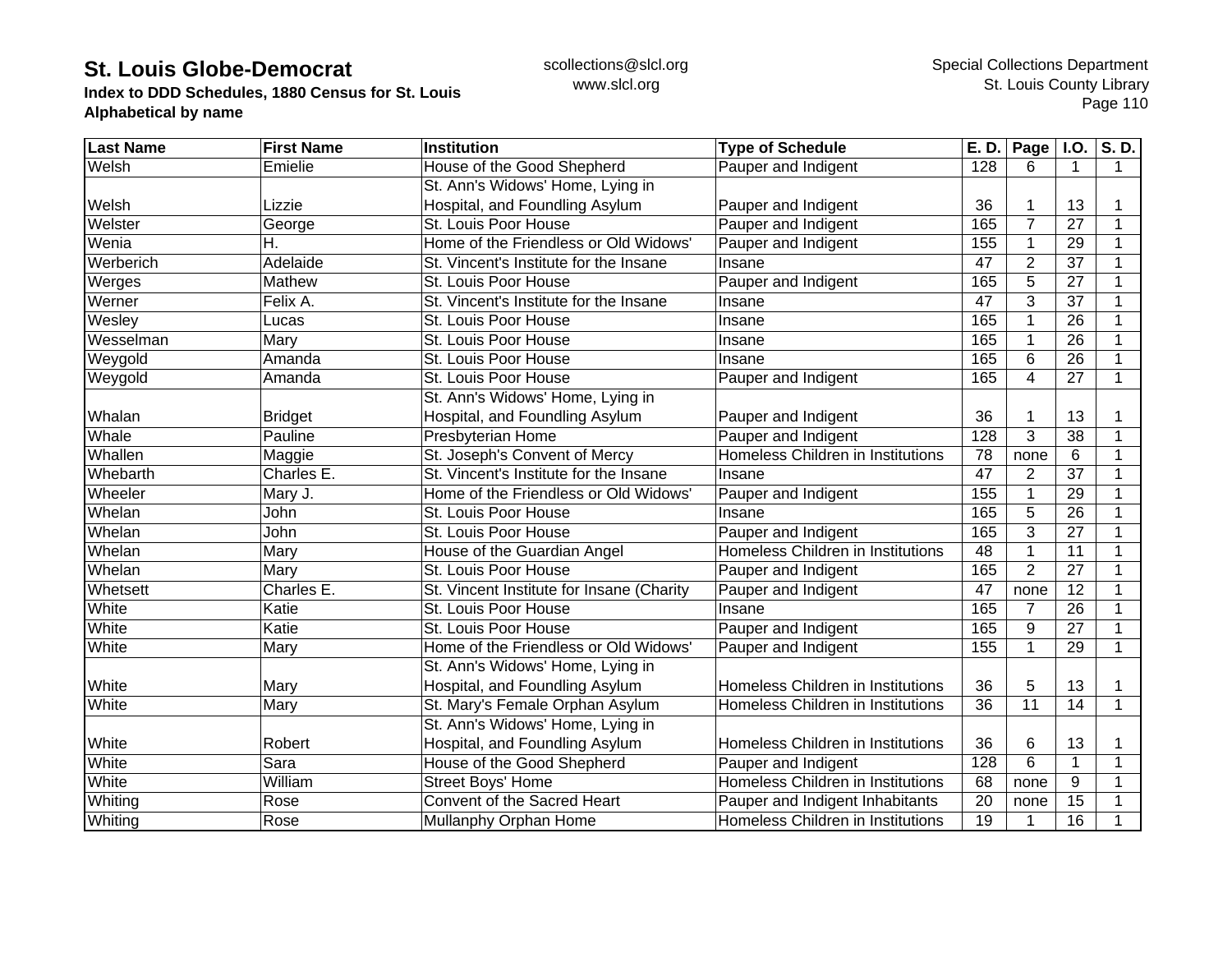**Index to DDD Schedules, 1880 Census for St. Louis Alphabetical by name**

| <b>Last Name</b> | <b>First Name</b> | <b>Institution</b>                       | <b>Type of Schedule</b>           | E. D.           | Page                    | I.O.            | S.D. |
|------------------|-------------------|------------------------------------------|-----------------------------------|-----------------|-------------------------|-----------------|------|
| Whittacker       | illegible         | City Jail                                | Inhabitants in Prison             | 7               | none                    | 18              | 1    |
| Wichens          | Julia             | Insane Asylum of the City of St. Louis   | Insane                            | 165             | 3                       | 36              | 1    |
| Wicke            | Charles           | St. Louis Poor House                     | Pauper and Indigent               | 165             | 8                       | 27              | 1    |
| Widmer           | Eliza             | Insane Asylum of the City of St. Louis   | Insane                            | 165             | $\overline{2}$          | 36              | 1    |
| Widoner          | Henry             | St. Louis Poor House                     | Pauper and Indigent               | 165             | 6                       | 27              | 1    |
| Wiebrach         | Johanna           | German Evangelical Lutheran Hospital     | Pauper and Indigent Inhabitants   | 65              | none                    | 10              |      |
| Wiemen           | Annie             | St. Joseph's Convent of Mercy            | Homeless Children in Institutions | 78              | none                    | 6               |      |
| Wies             | Catherine         | St. Louis Poor House                     | Insane                            | 165             | 7                       | 26              |      |
| Wies             | Catherine         | St. Louis Poor House                     | Pauper and Indigent               | 165             | 6                       | 27              |      |
| Wilbert          | М.                | Insane Asylum of the City of St. Louis   | Insane                            | 165             | $\overline{2}$          | $\overline{36}$ |      |
| Wild             | Emile             | Boys' and Girls' Industrial Home         | Homeless Children in Institutions | 15              | 1                       | 17              | 1    |
| Wild             | George            | St. Vincent's German Orphan Asylum       | <b>Homeless Children</b>          | 95              | 1                       | $\overline{4}$  |      |
| Wild             | Henry             | St. Vincent's German Orphan Asylum       | <b>Homeless Children</b>          | 95              | 1                       | 4               |      |
| Wild             | Otto $(?)$        | St. Vincent's German Orphan Asylum       | <b>Homeless Children</b>          | $\overline{95}$ | 1                       | $\overline{4}$  |      |
| Wild             | Rosa              | Boys' and Girls' Industrial Home         | Homeless Children in Institutions | 15              | 1                       | 17              |      |
| <b>Wilkes</b>    | Henry             | Insane Asylum of the City of St. Louis   | Insane                            | 165             | 6                       | 36              |      |
| <b>Wilkins</b>   | Ester             | St. Louis Poor House                     | Pauper and Indigent               | 165             | $\overline{7}$          | 27              | 1    |
| Wilkinson        | ellen             | Little Sisters of the Poor Home for the  | Pauper and Indigent               | 120             | 4                       | $\overline{2}$  | 1    |
| <b>Wilks</b>     | Anna              | Insane Asylum of the City of St. Louis   | Insane                            | 165             | 3                       | 36              | 1    |
|                  |                   | St. Bridget's Half Orphan and Deaf and   |                                   |                 |                         |                 |      |
| William          | Mary              | Dumb Asylum                              | <b>Homeless Children</b>          | 138             | 1                       | 32              |      |
| William          | Mary              | St. Bridget's Institution for Deaf-Mutes | Deaf-Mutes                        | 138             | 9                       | 33              |      |
| Williams         | (none)            | Insane Asylum of the City of St. Louis   | Insane                            | 165             | 6                       | $\overline{36}$ |      |
| Williams         | Artie             | Presbyterian Home                        | Pauper and Indigent               | 128             | 3                       | 38              | 1    |
| Williams         | Fannie            | Insane Asylum of the City of St. Louis   | Insane                            | 165             | $\overline{\mathbf{4}}$ | 36              |      |
| Williams         | Henry             | Presbyterian Home                        | Pauper and Indigent               | 128             | 3                       | $\overline{38}$ |      |
| Williams         |                   | St. Louis Poor House                     | Insane                            | 165             | 6                       | $\overline{26}$ |      |
| Williams         | Laura             | St. Louis Poor House                     | Pauper and Indigent               | 165             | 4                       | 27              | 1    |
| Williams         | Mary              | House of the Good Shepherd               | Pauper and Indigent               | 128             | none                    | $\mathbf{1}$    | 1    |
| Williams         | Mary              | Presbyterian Home                        | Pauper and Indigent               | 128             | 3                       | 38              | 1    |
| Williams         | Mary              | St. Joseph's Orphans' Home               | Homeless Children                 | 153             | $\overline{2}$          | 30              |      |
| <b>Williams</b>  | Mary A.           | Presbyterian Home                        | Pauper and Indigent               | 128             | 3                       | $\overline{38}$ |      |
| Williams         | Thomas            | Catholic Protectorate for Boys (Glencoe) | Homeless Children in Institutions | 187             | none                    | 19              |      |
| <b>Willims</b>   | <b>Bertha</b>     | House of the Good Shepherd               | Pauper and Indigent               | 128             | 8                       | 1               |      |
| Willmann         | Franceska         | St. Vincent's Institute for the Insane   | Insane                            | 47              | 3                       | 37              | 1    |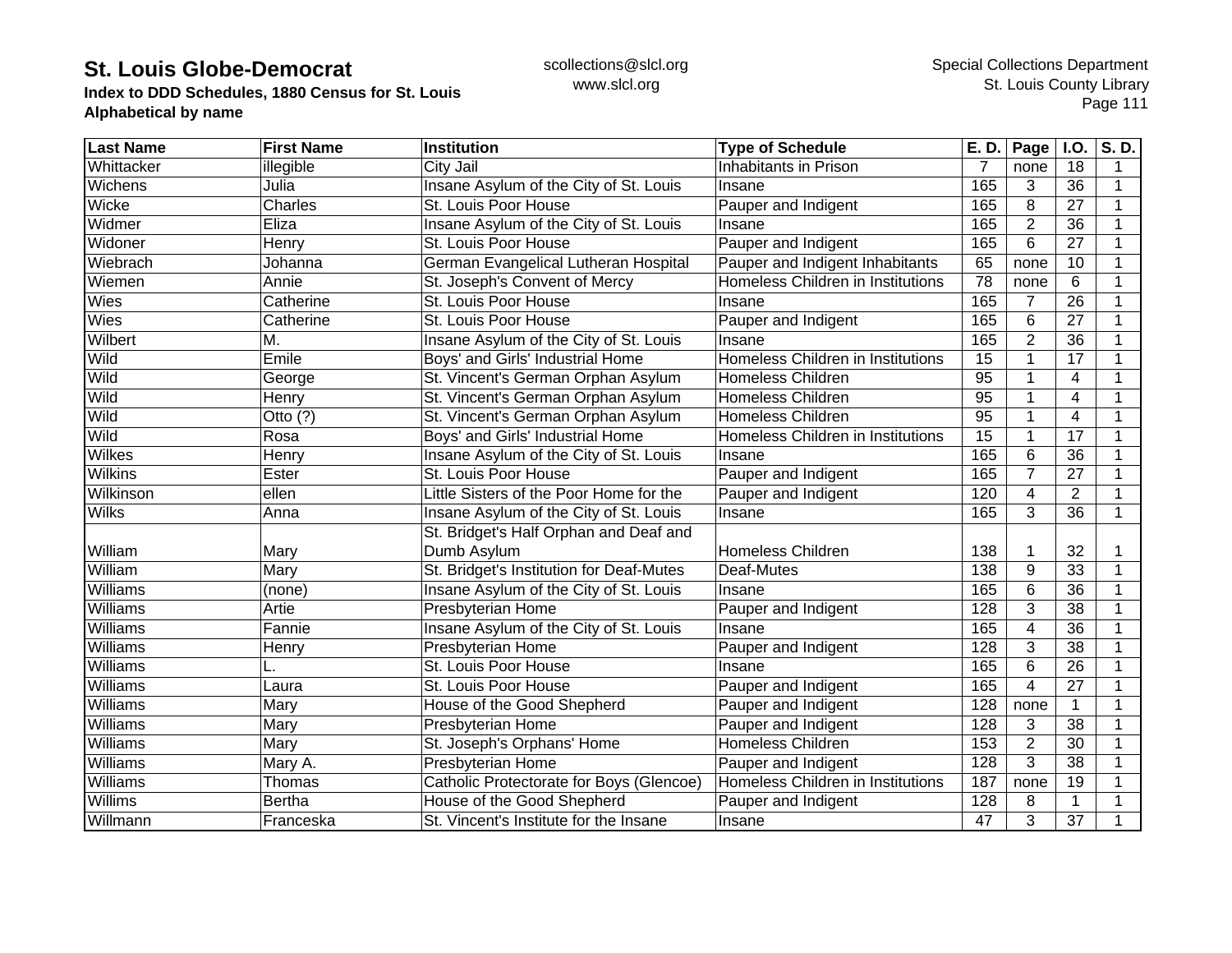**Index to DDD Schedules, 1880 Census for St. Louis Alphabetical by name**

| <b>Last Name</b> | <b>First Name</b> | <b>Institution</b>                                          | <b>Type of Schedule</b>           |                  | $E. D.$ Page   I.O. |                 | S.D.            |
|------------------|-------------------|-------------------------------------------------------------|-----------------------------------|------------------|---------------------|-----------------|-----------------|
|                  |                   | St. Ann's Widows' Home, Lying in                            |                                   |                  |                     |                 |                 |
| Willson          | Mary              | Hospital, and Foundling Asylum                              | Homeless Children in Institutions | 36               | 5                   | 13              | 1               |
| Wilmot           | Sahra             | House of the Good Shepherd                                  | Pauper and Indigent               | $\overline{128}$ | 3                   | 1               | 1               |
| Wilson           | Andrew            | St. Louis Poor House                                        | <b>Blind</b>                      | 165              | 1                   | 24              | 1               |
| Wilson           | Andrew            | St. Louis Poor House                                        | Pauper and Indigent               | 165              | 5                   | 27              | 1               |
| Wilson           | Jemima            | Presbyterian Home                                           | Pauper and Indigent               | 128              | 3                   | 38              | 1               |
| Wilson           | Lucille E.        | <b>Blind Girls' Industrial Home</b>                         | <b>Blind</b>                      | 92               | 1                   | 5               | 1               |
| Wilson           | Mary              | Presbyterian Home                                           | Pauper and Indigent               | 128              | 3                   | 38              |                 |
| Wilson           | Mollie            | <b>City Jail</b>                                            | <b>Inhabitants in Prison</b>      | $\overline{7}$   | none                | $\overline{18}$ | 1               |
| Wilson           | Olive             | Missouri Institution for the Education of                   | <b>Blind</b>                      | 77               | $\overline{2}$      | $\overline{7}$  |                 |
| Wilson           | Robert            | Missouri Institution for the Education of                   | <b>Blind</b>                      | 77               | 1                   | $\overline{7}$  | 1               |
| Wilson           | Ted               | City Jail                                                   | Inhabitants in Prison             | $\overline{7}$   | none                | 18              | 1               |
| Wilson           | V. M.             | Home of the Friendless or Old Widows'                       | Pauper and Indigent               | 155              | 1                   | 29              | 1               |
| Wilson           | Willie            | Presbyterian Home                                           | Pauper and Indigent               | 128              | 3                   | 38              | 1               |
| Wilson           | Jannie            | Presbyterian Home                                           | Pauper and Indigent               | 128              | $\overline{2}$      | $\overline{38}$ | 1               |
| Winger           | Annie             | House of the Good Shepherd                                  | Pauper and Indigent               | 128              | 3                   | 1               | 1               |
| Winter           | Benjamin          | Southern Methodist Orphan Asylum                            | Homeless Children                 | 137              | 1                   | 34              | 71              |
| Winters          | А.                | Insane Asylum of the City of St. Louis                      | Insane                            | 165              | $\overline{4}$      | 36              | 1               |
| Winters          | Catherine         | St. Philomena's Industrial and Day School Homeless Children |                                   | 135              | 1                   | 35              | 1               |
| Winters          | Maggie            | St. Philomena's Industrial and Day School Homeless Children |                                   | 135              | 2                   | 35              | $\mathbf 1$     |
|                  |                   | St. Bridget's Half Orphan and Deaf and                      |                                   |                  |                     |                 |                 |
| Wisen            | May               | Dumb Asylum                                                 | <b>Homeless Children</b>          | 138              | 1                   | 32              | 1               |
| Wittenweiler     | Annie             | Presbyterian Home                                           | Pauper and Indigent               | 128              | 1                   | 38              | 1               |
| Wittenweiler     | Elize             | <b>Presbyterian Home</b>                                    | Pauper and Indigent               | 128              | $\mathbf{1}$        | $\overline{38}$ | 1               |
| Wittich          | <b>Bertha</b>     | St. Joseph's Orphans' Home                                  | Homeless Children                 | 153              | $\mathbf{1}$        | 30              | $\mathbf{1}$    |
| Wittich          | Emma              | St. Joseph's Orphans' Home                                  | Homeless Children                 | 153              | 1                   | 30              | 1               |
| Witzleben        | Charlotte         | St. Vincent's German Orphan Asylum                          | <b>Homeless Children</b>          | 95               | 3                   | $\overline{4}$  | 1               |
| Wolf             | Amelia            | House of the Good Shepherd                                  | Pauper and Indigent               | 128              | 4                   | $\mathbf{1}$    | 1               |
| Wolf             | Charles           | <b>Street Boys' Home</b>                                    | Homeless Children in Institutions | 68               | none                | 9               | 1               |
| Wolfe?           | M.                | Insane Asylum of the City of St. Louis                      | Insane                            | 165              |                     | 36              | 1               |
| Wolfesberger     | John              | Southern Methodist Orphan Asylum                            | <b>Homeless Children</b>          | 137              | 1                   | 34              | 71              |
| Wolfesberger     | Lillie            | Southern Methodist Orphan Asylum                            | <b>Homeless Children</b>          | 137              | 1                   | 34              | $\overline{71}$ |
| Wolford          | Mary              | St. Louis Poor House                                        | Insane                            | 165              | 4                   | 26              | 1               |
| Wolkenhorst      | H.                | Insane Asylum of the City of St. Louis                      | Insane                            | 165              | 5                   | 36              | 1               |
| Wolm             | Fred H.           | St. Louis Poor House                                        | Pauper and Indigent               | 165              | 10                  | 27              | 1               |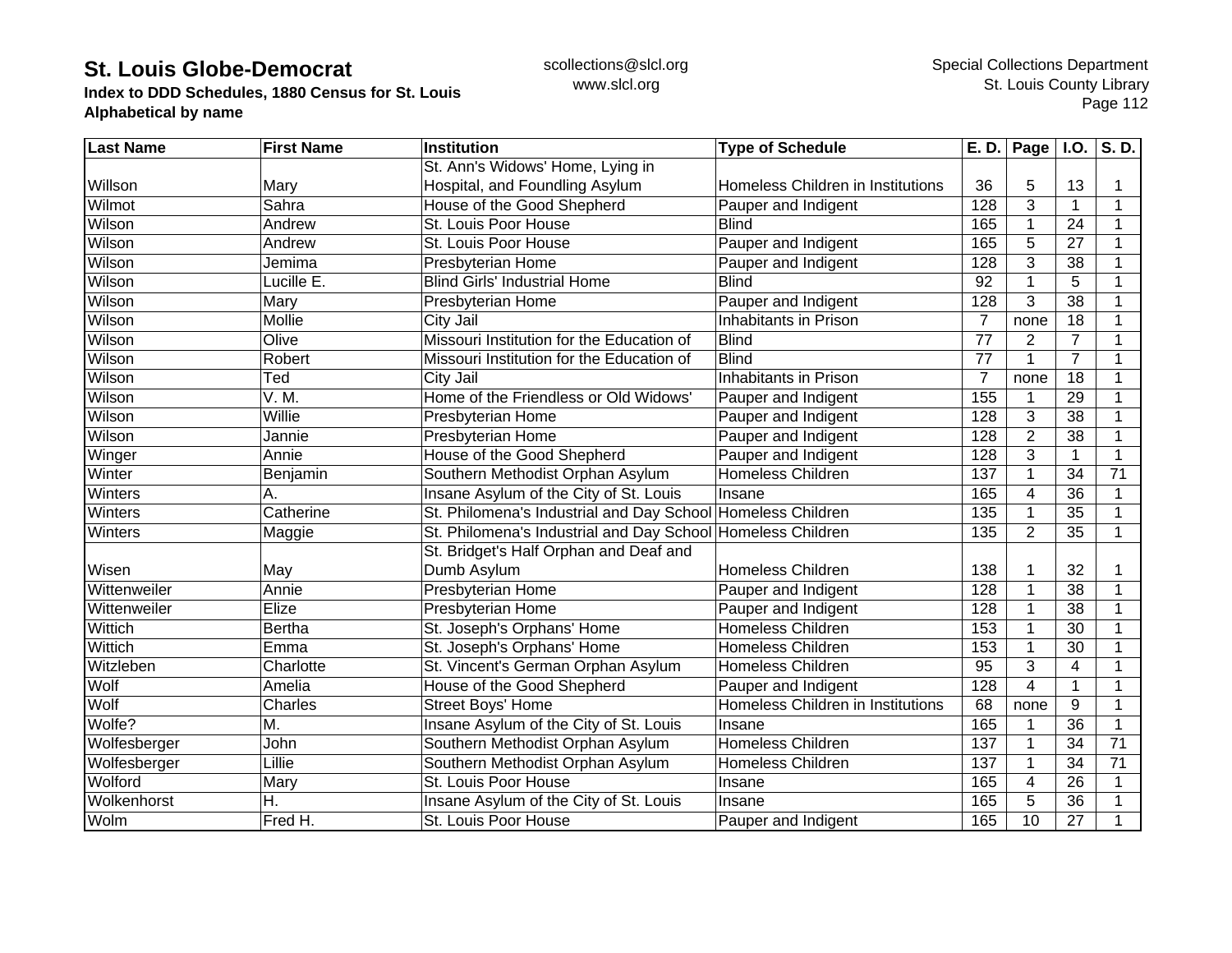**Index to DDD Schedules, 1880 Census for St. Louis Alphabetical by name**

| <b>Last Name</b> | <b>First Name</b>                  | <b>Institution</b>                        | <b>Type of Schedule</b>           |                | $\overline{E}$ . D.   Page   I.O. |                 | S.D. |
|------------------|------------------------------------|-------------------------------------------|-----------------------------------|----------------|-----------------------------------|-----------------|------|
| <b>Wood</b>      | Albert                             | St. Louis Poor House                      | Pauper and Indigent               | 165            | 6                                 | 27              | 1    |
| Wood             | Dempsey                            | St. Louis Poor House                      | Pauper and Indigent               | 165            | 8                                 | 27              | 1    |
| <b>Wood</b>      | Sarah                              | Presbyterian Home                         | Pauper and Indigent               | 128            | $\overline{2}$                    | 38              | 1    |
| Woodcock         | Thomas                             | Insane Asylum of the City of St. Louis    | Insane                            | 165            | 5                                 | 36              | 1    |
| Woods            | Charles                            | Episcopal Orphans' Home                   | <b>Homeless Children</b>          | 146            | 1                                 | 31              | 1    |
| Woods            | Grace                              | St. Louis Poor House                      | Pauper and Indigent               | 165            | 10                                | 27              | 1    |
| Woods            | Henry                              | St. Louis Poor House                      | Pauper and Indigent               | 165            | 8                                 | 27              |      |
| Woods            | Michael                            | St. Louis Poor House                      | Insane                            | 165            | 3                                 | 26              | 1    |
| Woods            | William                            | City Jail                                 | Inhabitants in Prison             | $\overline{7}$ | none                              | 18              | 1    |
| Woodson          | Mary                               | Missouri Institution for the Education of | <b>Blind</b>                      | 77             | $\overline{2}$                    | $\overline{7}$  |      |
| Woodward         | Anne                               | St. Louis Poor House                      | Insane                            | 165            | $\overline{2}$                    | $\overline{26}$ |      |
| Wright           | Alexander                          | St. Louis Poor House                      | Pauper and Indigent               | 165            | 8                                 | 27              |      |
| Wright           | Anna E.                            | Presbyterian Home                         | Pauper and Indigent               | 128            | $\overline{2}$                    | 38              |      |
| Wright           | Carrie                             | Presbyterian Home                         | Pauper and Indigent               | 128            | $\overline{2}$                    | 38              | 1    |
| Wright           | Eddie                              | Southern Methodist Orphan Asylum          | Homeless Children                 | 137            | 1                                 | 34              | 71   |
| Wright           | Emma                               | Insane Asylum of the City of St. Louis    | Insane                            | 165            | 4                                 | 36              | 1    |
| Wright           | Harry                              | Southern Methodist Orphan Asylum          | <b>Homeless Children</b>          | 137            | 1                                 | 34              | 71   |
| Wright           | Ida                                | House of the Good Shepherd                | Pauper and Indigent               | 128            | $\overline{2}$                    | $\mathbf{1}$    | 1    |
| Wright           | John J.                            | St. Louis Poor House                      | Insane                            | 165            | 3                                 | 26              | 1    |
|                  |                                    | St. Bridget's Half Orphan and Deaf and    |                                   |                |                                   |                 |      |
| Wright           | Kate                               | Dumb Asylum                               | <b>Homeless Children</b>          | 138            | 1                                 | 32              | 1    |
|                  |                                    | St. Bridget's Half Orphan and Deaf and    |                                   |                |                                   |                 |      |
| Wright           | Mary                               | Dumb Asylum                               | Homeless Children                 | 138            | $\overline{2}$                    | 32              | 1    |
|                  |                                    | St. Bridget's Half Orphan and Deaf and    |                                   |                |                                   |                 |      |
| Wright           | May                                | Dumb Asylum                               | <b>Homeless Children</b>          | 138            | 1                                 | 32              |      |
| Wright           | $\overline{\mathsf{S}.\mathsf{S}}$ | Presbyterian Home                         | Pauper and Indigent               | 128            | $\overline{2}$                    | 38              | 1    |
| Wright           | Suella                             | House of the Good Shepherd                | Pauper and Indigent               | 128            | $\overline{2}$                    | $\mathbf{1}$    | 1    |
| Wright           | Eliza                              | Little Sisters of the Poor Home for the   | Pauper and Indigent               | 120            | 4                                 | $\overline{2}$  | 1    |
| Wubly            | Mary                               | St. Mary's Female Orphan Asylum           | Homeless Children in Institutions | 36             | 10                                | 14              | 1    |
| Wuff             | A. M. T.                           | Insane Asylum of the City of St. Louis    | Insane                            | 165            | 3                                 | 36              | 1    |
| Wybrew           | Sarah                              | St. Louis Poor House                      | Insane                            | 165            | $\overline{2}$                    | 26              |      |
| Yaas(?)          | Gerogiana                          | St. Vincent's German Orphan Asylum        | Homeless Children                 | 95             | 3                                 | 4               | 1    |
| Yaeger           | Louisa                             | Insane Asylum of the City of St. Louis    | Insane                            | 165            | 3                                 | 36              |      |
| Yeager           | William                            | St. Louis Poor House                      | Insane                            | 165            | 1                                 | 26              |      |
| Yoensoeu         | Louis                              | Missouri Institution for the Education of | Blind                             | 77             | $\overline{2}$                    | $\overline{7}$  | 1    |